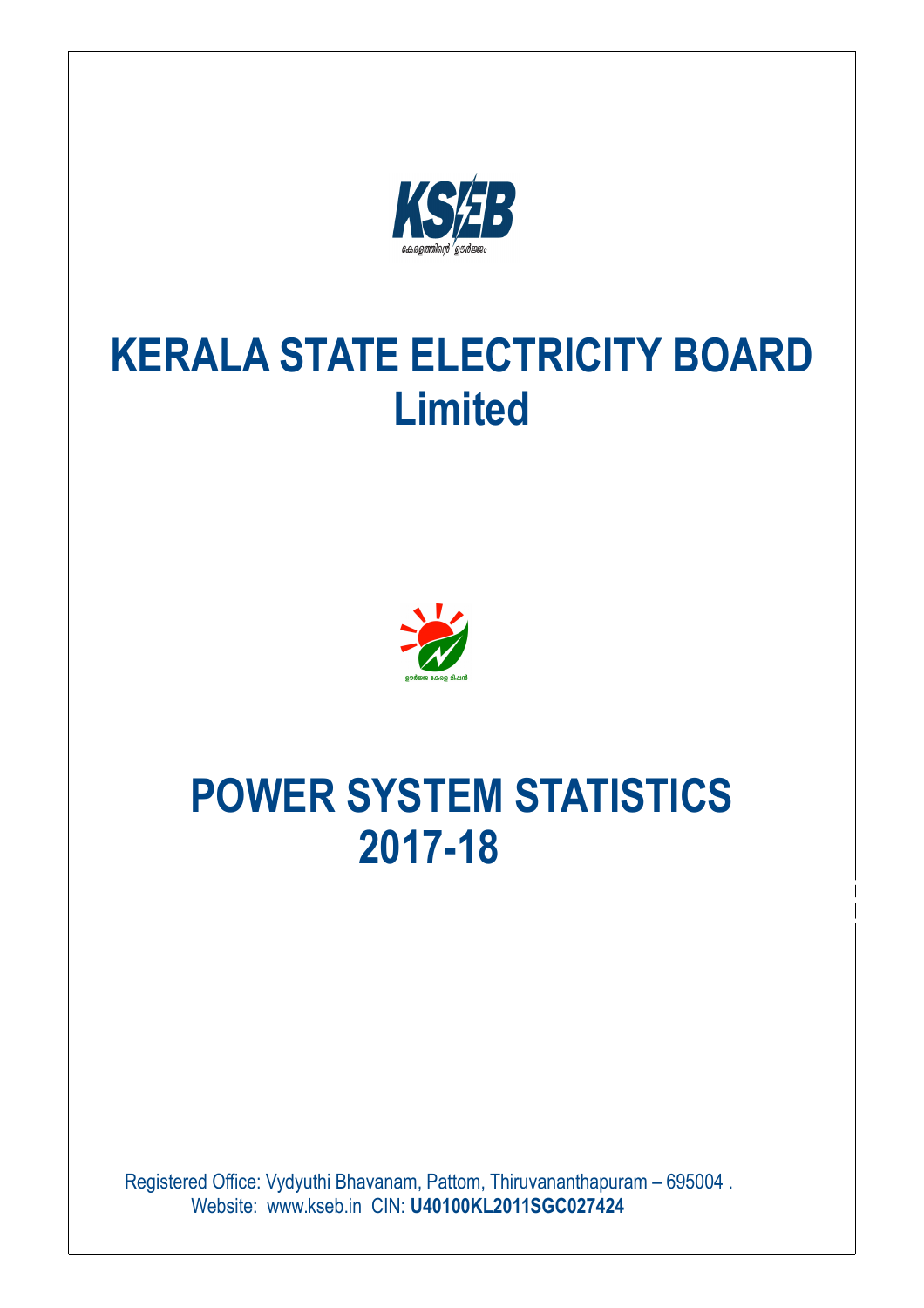| <b>TABLE</b>   | <b>CONTENTS</b>                                                           | Page           |
|----------------|---------------------------------------------------------------------------|----------------|
| 1              | <b>GROWTH OF KERALA POWER SYSTEM</b>                                      | 4              |
| $\overline{2}$ | PLAN WISE ACHIEVEMENTS                                                    | $6\phantom{1}$ |
| $\mathbf{3}$   | PARTICULARS OF GENERATORS                                                 | $\overline{7}$ |
| $\overline{4}$ | INSTALLED GENERATING CAPACITY (STATION WISE)                              | 10             |
| 5              | ANNUAL PLANT LOAD FACTOR (PLF) OF HYDRO STATIONS (in %)                   | 16             |
| 6              | GENERATING CAPACITY, MAXIMUM DEMAND AND LOAD FACTOR                       | 17             |
| $\overline{7}$ | RESERVOIR DETAILS AND DATA FOR POWER GENERATION                           | 18             |
| 8              | STATION WISE MONTHLY GENERATION AND POWER PURCHASE DETAILS<br>FOR 2007-08 | 19             |
| 9              | STATION WISE MONTHLY GENERATION AND POWER PURCHASE DETAILS<br>FOR 2008-09 | 21             |
| 10             | STATION WISE MONTHLY GENERATION AND POWER PURCHASE DETAILS<br>FOR 2009-10 | 23             |
| 11             | STATION WISE MONTHLY GENERATION AND POWER PURCHASE DETAILS<br>FOR 2010-11 | 25             |
| 12             | STATION WISE MONTHLY GENERATION AND POWER PURCHASE DETAILS<br>FOR 2011-12 | 27             |
| 13             | STATION WISE MONTHLY GENERATION AND POWER PURCHASE DETAILS<br>FOR 2012-13 | 29             |
| 14             | STATION WISE MONTHLY GENERATION AND POWER PURCHASE DETAILS<br>FOR 2013-14 | 32             |
| 15             | STATION WISE MONTHLY GENERATION AND POWER PURCHASE DETAILS<br>FOR 2014-15 | 35             |
| 16             | STATION WISE MONTHLY GENERATION AND POWER PURCHASE DETAILS<br>FOR 2015-16 | 38             |
| 17             | STATION WISE MONTHLY GENERATION AND POWER PURCHASE DETAILS<br>FOR 2016-17 | 41             |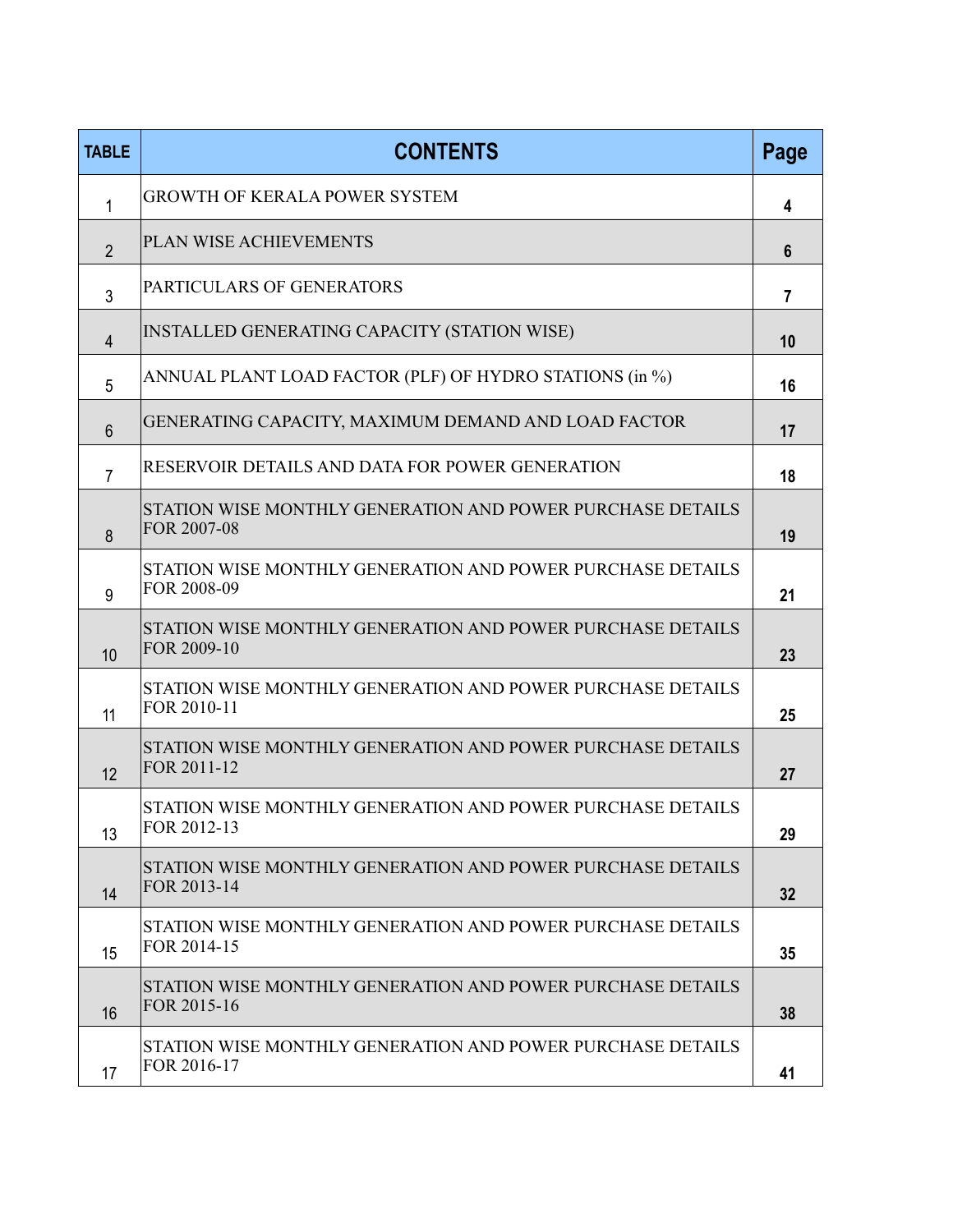| <b>TABLE</b> | <b>CONTENTS</b>                                                                 | Page |
|--------------|---------------------------------------------------------------------------------|------|
| 18           | STATION WISE MONTHLY GENERATION AND POWER PURCHASE DETAILS<br>FOR 2017-18       | 45   |
| 19           | ANNUAL GENERATION FROM RENEWABLE SOURCES                                        | 54   |
| 20           | GENERATION, PURCHASE, SALES AND LOSSES                                          | 56   |
| 21           | SALES, REVENUE AND PERCAPITA CONSUMPTION                                        | 57   |
| 22           | ALLOCATION FROM CENTRAL GENERATING STATIONS TO KERALA                           | 58   |
| 23           | CONSUMERS AND CONNECTED LOAD                                                    | 60   |
| 24           | TRANSMISSION AND DISTRIBUTION LINES-ABSTRACT                                    | 61   |
| 25           | PUMPSETS, STREET LIGHTS AND DISTRIBUTION TRANSFORMERS                           | 62   |
| 26           | CONSUMERS AND CONNECTED LOAD - CATEGORY WISE                                    | 63   |
| 27           | <b>SALES AND REVENUE - CATEGORY WISE</b>                                        | 64   |
| 28           | CAPITAL OUTLAY AND EXPENDITURE                                                  | 65   |
| 29           | <b>AVERAGE REALISATION - CATEGORY WISE</b>                                      | 66   |
| 30           | AVERAGE ENERGY SALES AND REVENUE PER CONSUMER                                   | 67   |
| 31           | DEMAND AND CONSUMPTION                                                          | 68   |
| 32           | PERCENTAGE SALES AND REVENUE - CATEGORY WISE                                    | 72   |
| 33           | LIST OF EHT CONSUMERS                                                           | 73   |
| 34           | LIST OF EHV AND 33 kV SUBSTATIONS                                               | 76   |
| 35           | LIST OF EHV AND 33 kV TRANSMISSION LINES                                        | 101  |
| 36           | COST PER UNIT SENT OUT                                                          | 129  |
| 37           | FIVE YEAR PLAN TARGET AND ACHIEVEMENT                                           | 130  |
| 38           | ALL INDIA INSTALLED GENERATION CAPACITY OF POWER UTILITIES<br>(Sector wise)     | 131  |
| 39           | ALL INDIA INSTALLED GENERATION CAPACITY (MW) OF POWER<br>UTILITIES (State wise) | 132  |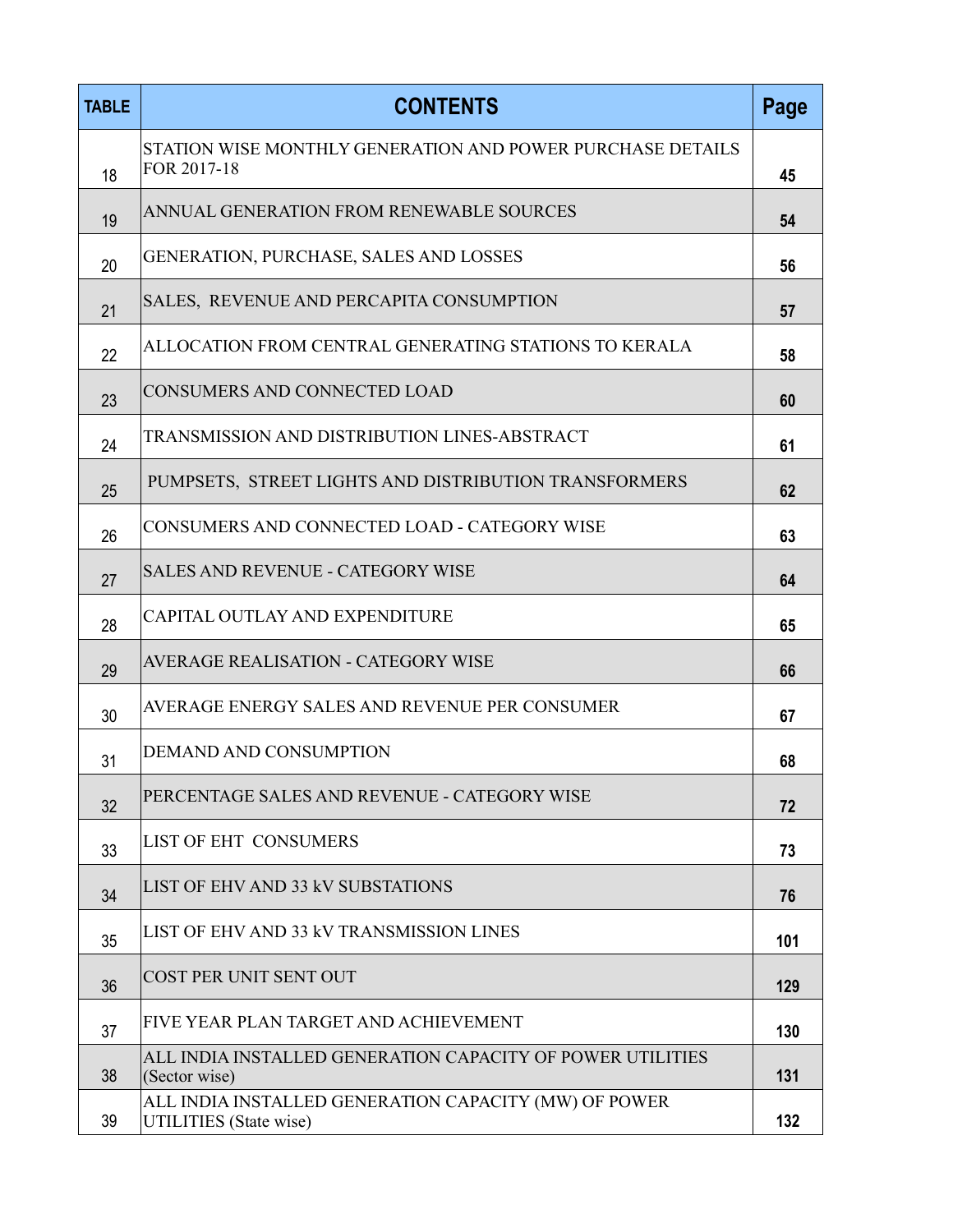# **GROWTH OF KERALA POWER SYSTEM**

| SI.<br>No.     | <b>Particulars</b>                             | <b>Unit</b> | As on<br>$31 - 3 - 06$ | As on<br>$31 - 3 - 07$ | As on<br>$31 - 3 - 08$ | As on<br>$31 - 3 - 09$ | As on<br>$31 - 3 - 10$ | As on<br>$31 - 3 - 11$ | As on<br>$31 - 3 - 12$ | As on<br>$31 - 3 - 13$ | As on<br>$31 - 3 - 14$ | As on<br>$31 - 3 - 15$ | As on<br>$31 - 3 - 16$ | As on<br>$31 - 3 - 17$ | As on<br>$31 - 3 - 18$ |
|----------------|------------------------------------------------|-------------|------------------------|------------------------|------------------------|------------------------|------------------------|------------------------|------------------------|------------------------|------------------------|------------------------|------------------------|------------------------|------------------------|
|                | Installed capacity                             | <b>MW</b>   | 2650.41                | 2662.96                | 2676.66                | 2744.76                | 2752.96                | 2869.56                | 2878.36                | 2881.22                | 2891.72                | 2835.63 *              | 2880.18                | 2915.80                | 2975.56                |
| $\overline{c}$ | Maximum demand (Restricted)                    | <b>MW</b>   | 2578                   | 2742                   | 2745                   | 2765                   | 2998                   | 3119                   | 3348                   | 3268                   | 3588                   | 3602                   | 3860                   | 4004                   | 3884                   |
| 3              | Maximum demand (Unrestricted)                  | <b>MW</b>   | 2578                   | 2862                   | 2745                   | 2765                   | 2998                   | 3119                   | 3473                   | 3298                   | 3588                   | 3727                   | 3985                   | 4079                   | 3910                   |
|                | Annual energy requirement<br>(Unrestricted)    | <b>MU</b>   | 13567.99               | 14695.17               | 15442.73               | 16357.16               | 17350.02               | 17807.77               | 19521.41               | 20736.19               | 21264.51               | 22040.04               | 22944.45               | 23849.54               | 24432.96               |
| 5              | Own generation                                 | <b>MU</b>   | 7554.08                | 7695.11                | 8647.69                | 6440.44                | 7189.51                | 7359.97                | 8289.91                | 5334.27                | 8163.03                | 7286.90                | 6739.25                | 4325.08                | 5460.34                |
| 6              | Power purchase (gross)                         | <b>MU</b>   | 6700.50                | 8149.84                | 8074.62                | 9628.87                | 10204.21               | 10512.27               | 11263.21               | 14908.82               | 14070.42               | 15031.71               | 16448.36               | 19734.93               | 19426.74               |
|                | Energy available for sale<br>Excli. PGCIL loss | <b>MU</b>   | 13331.03               | 14427.96               | 15065.15               | 15293.41               | 16982.29               | 17340.27               | 18938.80               | 19877.21               | 20542.49               | 21573.16               | 22727.34               | 23763.53               | 24340.79               |
| 8              | Energy sale to other states                    | <b>MU</b>   | 635.91                 | 1046.89                | 1346.76                | 463.33                 | 53.90                  | 130.24                 | 201.10                 | 0.97                   | 1414.60                | 358.09                 | 53.48                  | 49.30                  | 117.51                 |
| 9              | Energy sale (within the state)                 | <b>MU</b>   | 10269.80               | 11331.00               | 12049.85               | 12414.32               | 13971.09               | 14547.90               | 15980.53               | 16838.29               | 17470.86               | 18430.73               | 19460.32               | 20452.91               | 21159.19               |
| 10             | Total sale including export                    | <b>MU</b>   | 10905.71               | 12377.89               | 13396.61               | 12877.65               | 14024.99               | 14678.14               | 16181.63               | 16839.26               | 18885.46               | 18788.82               | 19513.80               | 20502.21               | 21276.70               |
| 11             | Per capita consumption                         | kWh         | 314                    | 345                    | 366                    | 375                    | 420                    | 436                    | 478                    | 499                    | 516                    | 541                    | 569                    | 592                    | 613                    |
| 12             | 220 kV Lines                                   | km          | 2640.85                | 2640.85                | 2641.86                | 2641.86                | 2734.70                | 2734.70                | 2734.70                | 2761.57                | 2765.00                | 2801.20                | 2801.88                | 2801.88                | 2856.88                |
| 13             | 110 kV Lines                                   | km          | 3965.97                | 3993.71                | 4050.09                | 4067.59                | 4115.89                | 4150.11                | 4151.00                | 4178.55                | 4260.27                | 4299.67                | 4345.52                | 4460.75***             | 4521.50                |
| 14             | 66 kV Lines                                    | km          | 2120.51                | 2150.78                | 2161.91                | 2161.91                | 2161.91                | 2161.91                | 2161.91                | 2166.51                | 2202.81                | 2202.81                | 2220.56                | 2154.75                | 2151.12                |
|                | 15 33 kV Lines                                 | km          | 778.72                 | 909.77                 | 1015.21                | 1184.78                | 1390.20                | 1453.80                | 1534.80                | 1599.70                | 1719.28                | 1761.57                | 1826.66                | 1902.43                | 1943.51                |
|                | 16 HT lines (11 kV & 22 kV)                    | km          | 34,753                 | 36,576                 | 38,392                 | 41,440                 | 44,839                 | 48,503                 | 51,489                 | 53,068                 | 53,740                 | 55,547                 | 57,650                 | 59,496                 | 60,892                 |
| 17             | $LT$ lines                                     | km          | 2,17,899               | 2,26,128               | 2,34,286               | 2,41,849               | 2,49,687               | 2,56,449               | 2,60,554               | 2,63,620               | 2,68,753               | 2,68,753               | 278574                 | 283,811                | 286,784                |
|                | 18 Step up transformer capacity                | <b>MVA</b>  | 2,427.40               | 2,427.40               | 2,427.40               | 2,465.60               | 2,472.20               | 2,594.40               | 2,605.40               | 2,612.00               | 2,615.00               | 2659                   | 2691.05                | 2699.05                | 2707.05                |

**Page1 continued**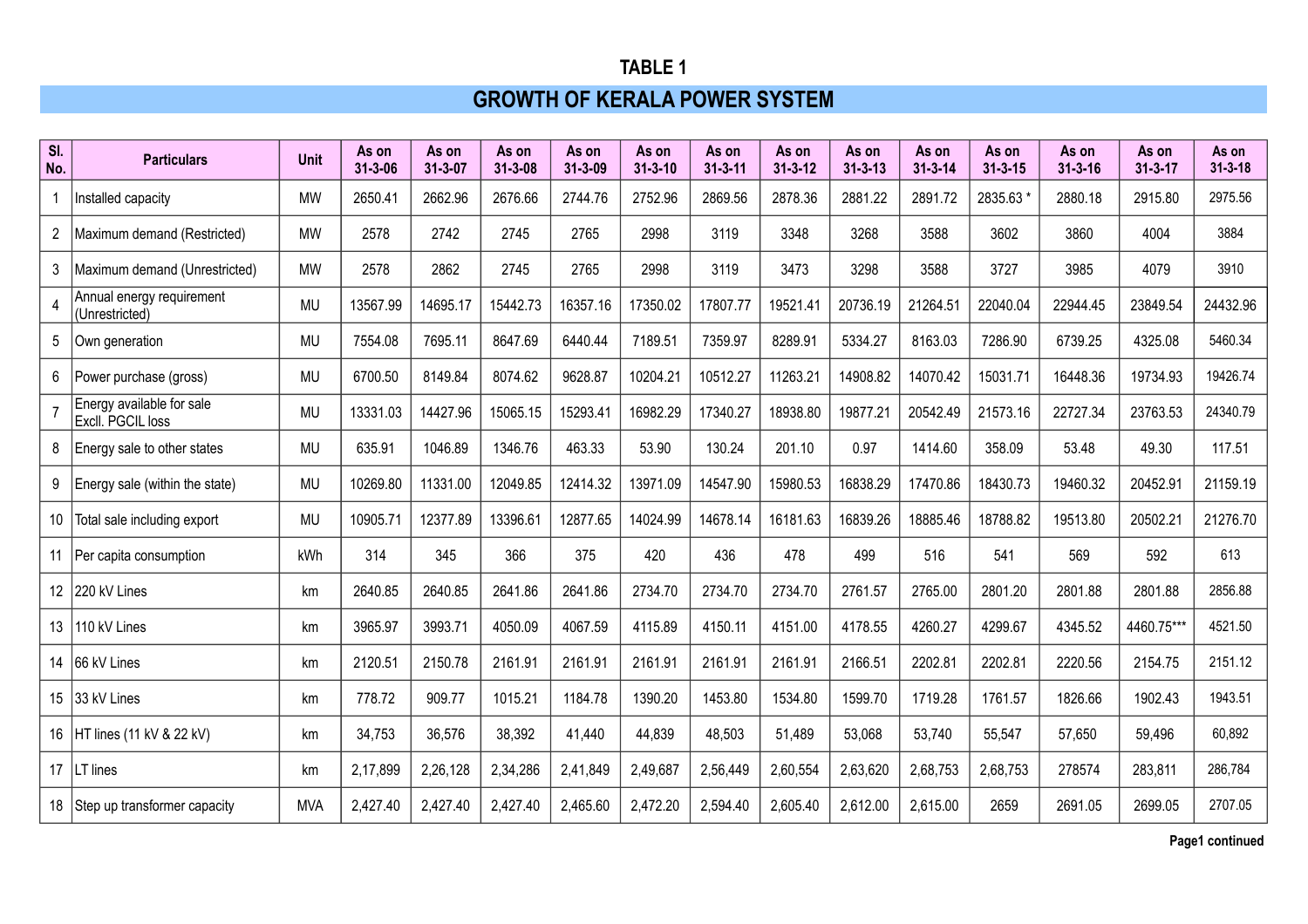# **GROWTH OF KERALA POWER SYSTEM**

| SI.<br>No. | <b>Particulars</b>                   | <b>Unit</b> | As on<br>$31 - 3 - 06$ | As on<br>$31 - 3 - 07$ | As on<br>$31 - 3 - 08$ | As on<br>$31 - 3 - 09$ | As on<br>$31 - 3 - 10$ | As on<br>$31 - 3 - 11$ | As on<br>$31 - 3 - 12$ | As on<br>$31 - 3 - 13$ | As on<br>$31 - 3 - 14$ | As on<br>$31 - 3 - 15$ | As on<br>$31 - 3 - 16$ | As on<br>$31 - 3 - 17$ | As on<br>$31 - 3 - 18$ |
|------------|--------------------------------------|-------------|------------------------|------------------------|------------------------|------------------------|------------------------|------------------------|------------------------|------------------------|------------------------|------------------------|------------------------|------------------------|------------------------|
| 19         | Step down transformer capacity       | <b>MVA</b>  | 13,669                 | 13,777                 | 14,246                 | 14,631                 | 15,726                 | 16,660                 | 16,996                 | 17,408                 | 17,913                 | 18,461                 | 18,779                 | 19143.4                | 20499                  |
| 20         | <b>IEHT</b> substations              | No.         | 206                    | 210                    | 216                    | 218                    | 229                    | 235                    | 238                    | 241                    | 244                    | 244                    | 250                    | 256                    | $265*$                 |
| 21         | 33 kV substations                    | No.         | 49                     | 59                     | 73                     | 89                     | 107                    | 114                    | 121                    | 129                    | 133                    | 134                    | 137                    | 146                    | 151                    |
| 22         | Distribution transformers            | No.         | 37,573                 | 39,697                 | 42,250                 | 46,359                 | 52,149                 | 57,954                 | 62,329                 | 64,972                 | 67,546                 | 71,195                 | 73,460                 | 75,580                 | 77724                  |
|            | 23 Distribution transformer capacity | <b>MVA</b>  | 4,938.73               | 5,062.97               | 5,328.14               | 5,842.81               | 6,613.80               | 7,225.02               | 7,673.92               | 7,940.37               | 8,329.11               | 8,694.21               | 8,950.01               | 9,141.12               | 9439                   |
| 24         | Number of consumers                  | Lakh        | 82.95                  | 87.14                  | 90.34                  | 93.63                  | 97.43                  | 101.28                 | 104.58                 | 108.07                 | 111.93                 | 114.31                 | 116.68                 | 119.95                 | 122.76                 |
| 25         | Connected load                       | <b>MW</b>   | 10,907.20              | 11,465.69              | 12,378.00              | 15,267.44              | 15,866.55              | 16,681.85              | 17,518.42              | 18,523.51              | 19,684.15              | 20391.53               | 20980.82               | 22040.62               | 23352.03               |
|            | 26   Street lights                   | No.         | 9,60,839               | 9,99,599               | 10,49,047              | 10,86,688              | 11,48,220              | 12,02,988              | 12,18,610              | 12,57,285              | 12,97,480              | 13,49,101              | 14,07,024              | 1412689                | 1417639                |
| 27         | Irrigation pump sets                 | No.         | 4,23,571               | 4,35,673               | 4,40,958               | 4,31,745               | 4,37,877               | 4,46,460               | 4,55,078               | 4,66,289               | 4,78,449               | 4,90,056               | 5,00,082               | 512339                 | 525367                 |
| 28         | Total revenue from sale of power     | Rs.Crore    | 3,367.30               | 4,009.71               | 4,696.95               | 4,893.02               | 4,747.17               | 5,198.52               | 5,593.02               | 7,223.39               | 9974.18                | 9879.34                | 10487.71               | 11035.88               | 12057.27               |

#### **Remarks**

\* Unit 2 & 3 of BDPP & Unit 1 & 4 of KDPP were de-commissioned as per B.O (DB) No.1792/14 & 1791/14

\*\* Corrected as per SCM progress report

\*\*\* corrected as per data from O/o Director (T & SO)

# In 2017-18 two 66kV substations upgraded to 110kV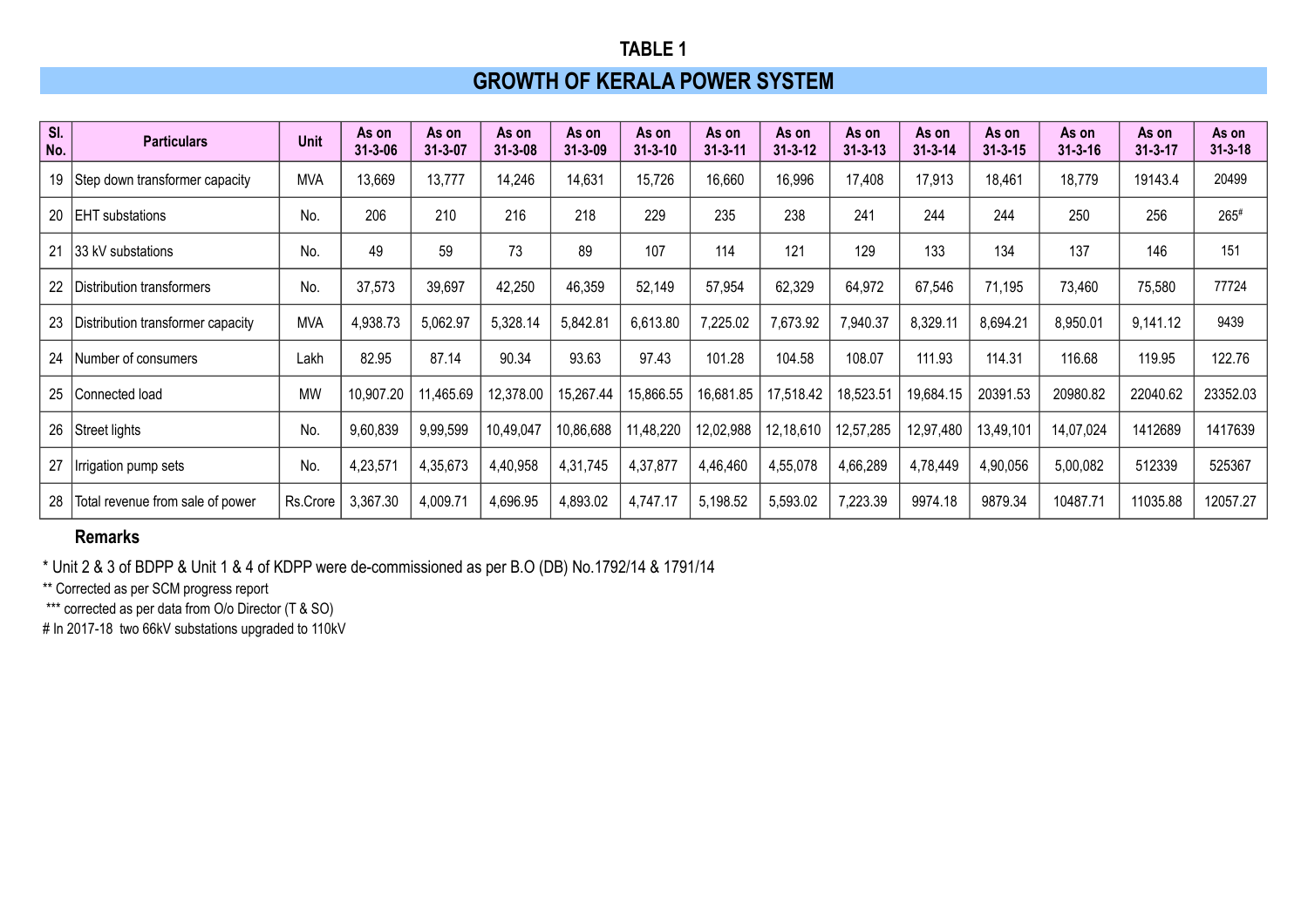| . .<br>u<br>н<br>u |  |  |
|--------------------|--|--|
|--------------------|--|--|

|                | <b>PLAN WISE ACHIEVEMENTS</b>                              |                 |                 |                  |                               |                 |                 |                           |                  |                |                 |                 |                  |                  |                  |                       |
|----------------|------------------------------------------------------------|-----------------|-----------------|------------------|-------------------------------|-----------------|-----------------|---------------------------|------------------|----------------|-----------------|-----------------|------------------|------------------|------------------|-----------------------|
| SI.            |                                                            |                 | 10th Plan       |                  |                               |                 |                 | 11th Plan                 |                  |                |                 |                 | 12th Plan        |                  |                  | 13 <sup>th</sup> Plan |
| <b>No</b>      | <b>Particulars</b>                                         | 2nd Year        | 3rd Year        | 4th Year         | 5th Year                      | 1st Year        | 2nd Year        | 3rd Year                  | 4th Year         | 5th Year       | 1st Year        | 2nd Year        | 3rd Year         | 4th Year         | 5 th Year        | 1st Year              |
|                |                                                            | 2003-04<br>12.6 | 2004-05<br>2.55 | 2005-06<br>26.55 | 2006-07<br>12.55              | 2007-08<br>13.7 | 2008-09<br>68.1 | 2009-10<br>$\overline{7}$ | 2010-11<br>116.6 | 2011-12<br>8.8 | 2012-13<br>2.86 | 2013-14<br>10.5 | 2014-15<br>18.55 | 2015-16<br>44.55 | 2016-17<br>35.62 | 2017-18<br>79.76      |
|                | Installed capacity (MW)                                    |                 |                 |                  |                               |                 |                 |                           |                  |                |                 |                 |                  |                  |                  |                       |
| $\overline{2}$ | $ 220 \text{ kV}$ line (km)                                | 4.26            | 12.20           | 46.50            | $\mathbf 0$                   | 1.01            | 0               | 18.26                     | $\mathbf{0}$     | 0              | 26.87           | $\mathbf 0$     | 36.2             | 0.68             | 0.00             | 55.10                 |
| 3              | 110 kV line (km)                                           | 175.7           | 71.86           | 71.30            | 27.74                         | 56.38           | 17.5            | 48.3                      | 34.22            | 0.89           | 27.55           | 112.59          | 39.4             | 66.60            | 67.66*           | 79.76                 |
|                | $ 66$ kV line (km)                                         | 10.25           | 5.04            | 48.45            | 30.27                         | 11.13           | $\Omega$        | $\Omega$                  | 0                | 0              | 4.60            | 36              | 0                | 6.00             | 0.00             | 0.44                  |
|                | 33 kV line (km)                                            | 106.07          | 171.77          | 92.71            | 131.05                        | 105.44          | 169.57          | 205.42                    | 63.6             | 81             | 64.90           | 71.44           | 42.29            | 66.79            | 75.77            | 41.08                 |
|                | 11 kV line (km)                                            | 1226            | 956             | 1062             | 1823                          | 1816            | 3048            | 3398                      | 3659             | 2986           | 1579            | 1884            | 1807             | 2022             | 1844             | 1744.11               |
|                | LT Lines (km)                                              | 4664            | 6073            | 7440.60          | 8229                          | 8158            | 7563            | 7838                      | 6762             | 4105           | 3066            | 3735            | 4636             | 3312             | 5357.00          | 3129.73               |
| 8              | Step up transformer capacity (MVA)                         | 17.15           | $\mathbf 0$     | 40.5             | $\mathbf 0$                   | $\mathbf 0$     | 38.2            | 6.6                       | 122.2            | 11             | 6.60            | $\mathfrak{Z}$  | 44               | 32               | 8.00             | 8.00                  |
|                | No. of EHT substations including up<br>gradation           | $\overline{7}$  | 6               | $\overline{7}$   | 4                             | 6               | $\overline{2}$  | 11                        | 6                | 3              | $\mathfrak{Z}$  | $6\,$           | $\overline{2}$   | 11               | $\mathfrak{Z}$   | 11                    |
| 10             | No. of 33 kV substations                                   | $\overline{7}$  | 15              | 10               | 10 <sup>°</sup>               | 14              | 16              | 18                        | $\overline{7}$   | $\overline{7}$ | 8               | $\overline{4}$  | $\mathbf{1}$     | 3                | $\overline{7}$   | 5                     |
| 11             | Step down transformer capacity<br>(MVA)                    | 732             | 605             | 799              | 108                           | 469             | 385             | 1095                      | 934              | 336            | 412             | 505             | 547.9            | 318              | 280.5            | 1355.2                |
|                | No. of distribution transformers                           | 1303            | 1882            | 1751             | 2124                          | 2553            | 4109            | 5790                      | 5805             | 4375           | 2643            | 3200            | 3547             | 2389             | 2271             | 2353                  |
| 13             | Distribution transformer capacity<br>(MVA)                 | 203.79          | 217.40          | 175.18           | 124.24                        | 265.17          | 514.67          | 770.99                    | 611.22           | 448.9          | 266.45          | 388.74          | 365.1            | 255.8            | 191.11           | 297.88                |
|                | Service connections effected                               | 391815          | 548307          | 548521           | 478745                        | 482766          | 442895          | 447817                    | 442889           | 413682         | 403421          | 415216          | 422238           | 381247           | 465531 **        | 353642                |
| 15             | Connected load (MW)                                        | 515.65          | 423.36          | 573.69           | 558.49                        | 912.31          | 2889.44         | 599.11                    | 815.30           | 836.57         | 1005.09         | 1160.64         | 707.4            | 589.3            | 1059.80          | 1311.407              |
| 16             | Street lights installed (Nos.)                             | 34383           | 43432           | 64884            | 38760                         | 49448           | 37641           | 61532                     | 54768            | 15622          | 38675           | 40195           | 51621            | 57923            | 5665             | 4950                  |
|                | 17   Pump sets connected (Nos.)                            | 8520            | 13606           | 10969            | 12102                         | 5285            | 9213            | 6132                      | 8583             | 8618           | 11211           | 12160           | 11607            | 10026            | 12257            | 13028                 |
|                | corrected as per data received from O/o Director (T & SO); |                 |                 |                  | *** corrected as per Orumanet |                 |                 |                           |                  |                |                 |                 |                  |                  |                  |                       |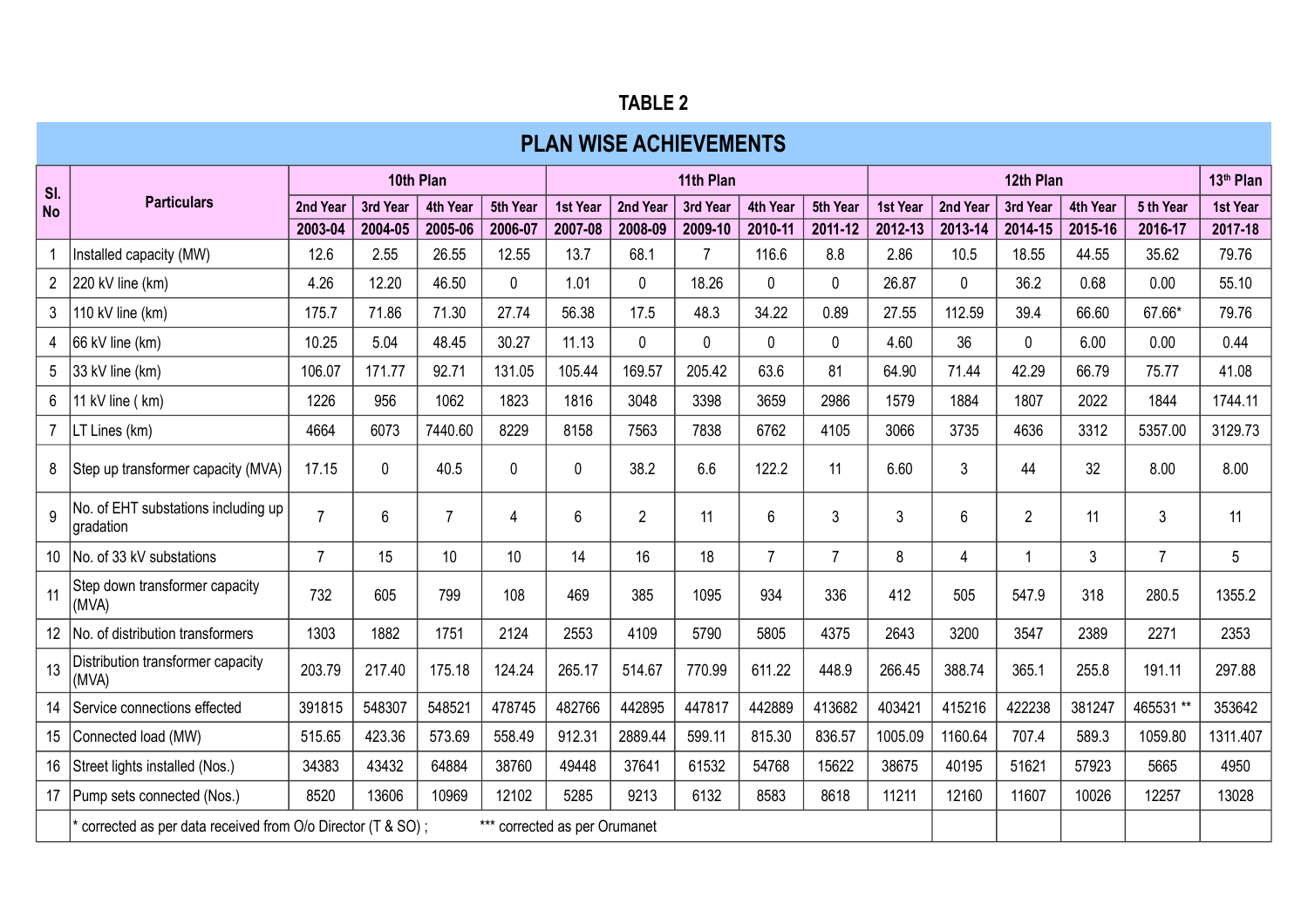#### **TABLE 3 PARTICULARS OF GENERATORS**

| $\mathbf{1}$   | <b>Name of Station</b>                   | Pallivasal           | Sengulam             | Poringalkuthu                 | Neriamangalam           | Panniar             | Sholayar                     | Sabarigiri               | Kuttiyadi  | Idukki                         | Idamalayar                                                             | Kallada     | Kaniikode<br>wind farm   |
|----------------|------------------------------------------|----------------------|----------------------|-------------------------------|-------------------------|---------------------|------------------------------|--------------------------|------------|--------------------------------|------------------------------------------------------------------------|-------------|--------------------------|
| $\overline{2}$ | Make of units                            | Alstom<br>Canada     | Alstom<br>Canada     | English Electric<br><b>UK</b> | Alstom<br>Switzerland   | Alstom<br>Canada    | Rade<br>Koncar<br>Yugoslavia | VA Tech Hydro<br>Austria | Fuji Japan | Canada<br>Gen. Elec.<br>Canada | <b>BHEL</b>                                                            | <b>BHEL</b> | Vestas<br>Denmark        |
| 3              | Prime mover                              | Horizontal<br>Pelton | Horizontal<br>Pelton | <b>Vertical Francis</b>       | <b>Vertical Francis</b> | Vertical<br>Francis | <b>Vertical Francis</b>      | Vertical Pelton          |            |                                | Vertical Pelton   Vertical Pelton   Vertical Francis   Vertical Kaplan |             | Wind                     |
| 4              | Rated kVA                                | 5,550/9,330          | 14,125               | 9,400                         | 19,500                  | 18,000              | 22,000                       | 55,500/66,667            | 28,000     | 144,000                        | 41,118                                                                 | 8,824       | 265                      |
|                | 5   Rated voltage (kV)                   | 11                   | 11                   | 11                            | 11                      | 11                  | 11                           | 11                       | 11         | 11                             | 11                                                                     | 11          | 0.4                      |
| 6              | Nominal output (MW)                      | 5/7.5                | 12.8                 | 8                             | 17.55                   | 16.2                | 18                           | 55/60                    | 25         | 130                            | 37.5                                                                   | 15          | 0.225                    |
| $\overline{7}$ | Power factor                             | 0.9                  | 0.9                  | 0.85                          | 0.9                     | 0.9                 | 0.85                         | 0.9                      | 0.9        | 0.9                            | 0.85                                                                   | 0.85        | 0.85                     |
|                | 8   Speed (RPM)                          | 750                  | 600                  | 600                           | 600                     | 600                 | 750                          | 500                      | 600        | 375                            | 333.3                                                                  | 428.5       | 1000                     |
| 9              | Synchronous reactance Xd (%)             | 117/113              | 114                  | 71                            | 95                      | 71.7                | 90                           | 102/123                  | 85         | 94                             | 105                                                                    | 124         | $\overline{\phantom{a}}$ |
|                | 10 Transient reactance X'd (%)           | 30/25                | 26                   | 18                            | 20                      | 15.8                | 27.6                         | 33/29                    | 29         | 26                             | 29                                                                     | 21          | $\overline{\phantom{a}}$ |
|                | 11   Sub transient reactance X"d (%)     | 24/22                | 22                   | 15.5                          | 13                      | 12                  | 20                           | 28/25                    | $20\,$     | 15                             | 23                                                                     | 12.5        | $\sim$                   |
|                | 12 Negative sequence reactance $X_2(\%)$ | 28/26                | 28                   | 16                            | 16                      | 12.5                | 22                           | 28/26                    | 19.5       | 17.7                           | 27                                                                     | 14.5        | $\overline{\phantom{a}}$ |
|                | 13 Zero sequence reactance $X_0(\%)$     | 9/10                 | $10$                 | 3.4                           | 6                       | $5\phantom{.0}$     | 13                           | 14/13                    | 10.5       | 5.7                            | $\boldsymbol{9}$                                                       | 6.5         | $\overline{\phantom{a}}$ |
|                | 14 Short circuit ratio                   | $\mathbf{1}$         | $\mathbf{1}$         | 1.6                           | 1.08                    | 1.55                | 1.2                          | 1.1/0.96                 | 1.1        | 1.23                           | 1.05                                                                   | 1.1         | $\overline{\phantom{a}}$ |
|                | 15 Grounding of Neutral                  | Resistance           | PT                   | PT with<br>resistance         | PT                      | PT                  | PT                           | PT with<br>resistance    | PT         | PT with<br>resistance          | Transformer                                                            | Transformer |                          |
|                | 16   Rated field current (Amps)          | 798/813              | 801                  | 414                           | 430                     | 447                 | 675                          | 711/688                  | 900        | 1170                           | 850                                                                    | 840         | $\overline{\phantom{a}}$ |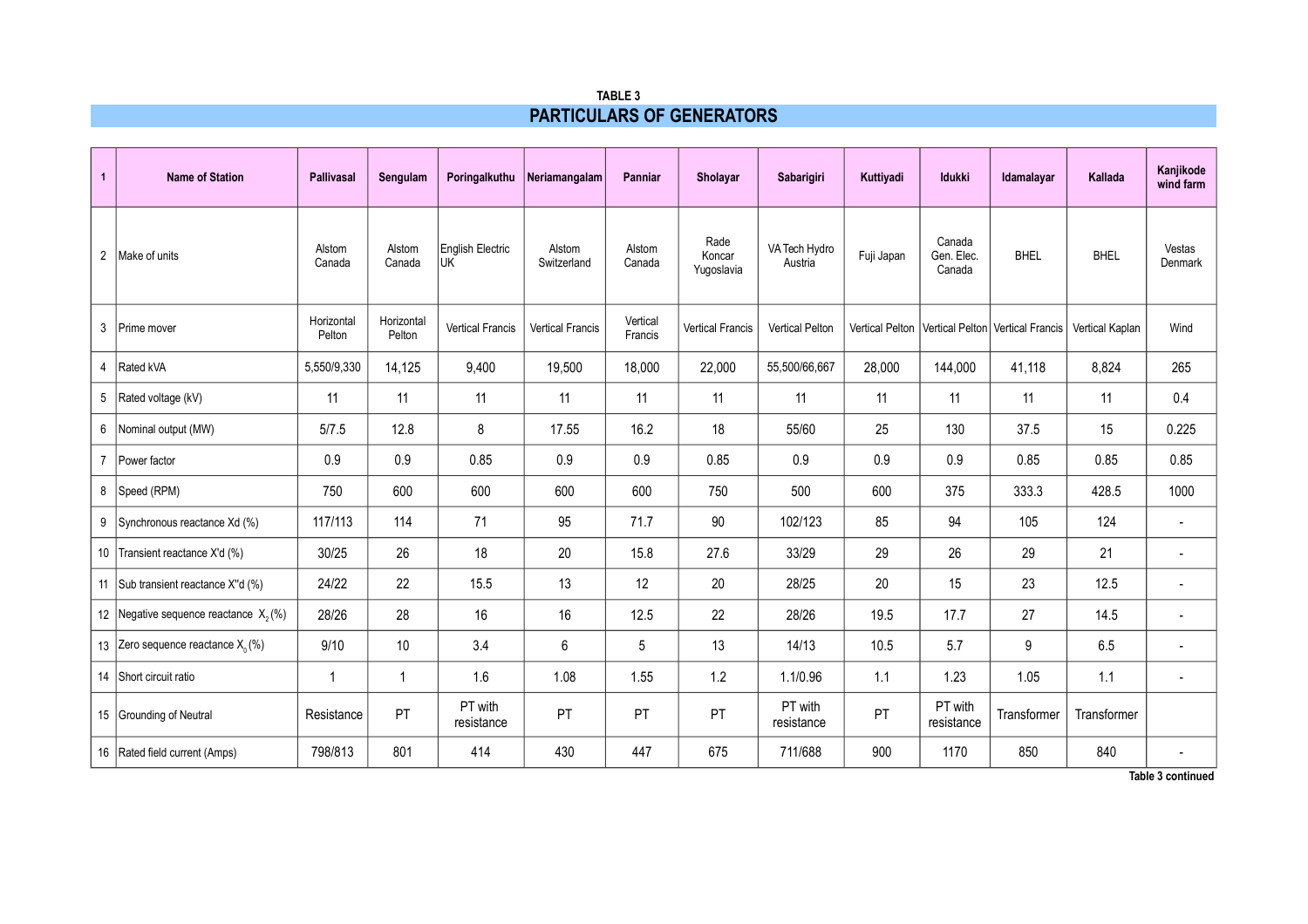| TABLE 3                          |
|----------------------------------|
| <b>PARTICULARS OF GENERATORS</b> |

| $\mathbf{1}$   | <b>Name of Station</b>                     | Lower<br><b>Meenmutty</b>           | <b>Kuttiadi Tail</b><br>Race | Peppara               | Lower<br>Periyar    | <b>BDPP</b>             | <b>PLBE</b>               | <b>KDPP</b>             | <b>Kakkad</b>       | <b>Mattupetty</b>     | <b>KES</b>             | Malampuzha           | Chembukadavu<br>Stage I          |
|----------------|--------------------------------------------|-------------------------------------|------------------------------|-----------------------|---------------------|-------------------------|---------------------------|-------------------------|---------------------|-----------------------|------------------------|----------------------|----------------------------------|
| $\overline{2}$ | Make of units                              | <b>VA Tech Flovel</b><br>/ TD Power | Jyothi                       | Jyothi /<br>Kirloskar | <b>BHEL</b>         | GEC<br>Alstom<br>France | <b>BHEL</b>               | ABB                     | <b>BHEL</b>         | Jyothi                | GE Canada              | Jyothi               | Zhejiang Linhai<br>Co Ltd. China |
| 3              | Prime mover                                | S-type Full<br>Kaplan               | Horizontal Full<br>Kaplan    | S-type Full<br>Kaplan | Vertical<br>Francis | <b>Diesel</b><br>Engine | Vertical<br>Francis       | <b>Diesel</b><br>Engine | Vertical<br>Francis | Horizontal<br>Francis | <b>Vertical Pelton</b> | Horizontal<br>Kaplan | Horizontal<br>Francis            |
|                | 4 Rated kVA                                | 1667/555.61                         | 1,470                        | 3,500                 | 66,670              | 23,690                  | 17,800                    | 17.778                  | 29,412              | 2,353                 | 55,556                 | 2,941                | 1,125                            |
|                | 5   Rated voltage (kV)                     | 3.3                                 | 3.3                          | 11                    | 11                  | 11                      | 11                        | 11                      | 11                  | 11                    | 11                     | 11                   | 6.3                              |
|                | 6   Nominal output (MW)                    | 1.5/0.5                             | 1.25                         | 3                     | 60                  | 21.32                   | 16                        | 16                      | 25                  | $\overline{2}$        | 50                     | 2.5                  | 0.9                              |
| $\overline{7}$ | Power factor                               | 0.9                                 | 0.85                         | 0.85                  | 0.9                 | 0.9                     | 0.9                       | 0.9                     | 0.85                | 0.85                  | 0.9                    | 0.85                 | 0.8                              |
|                | 8   Speed (RPM)                            | 750 / 500                           | 600                          | 500                   | 333.3               | 428                     | 600                       | 500                     | 428.6               | 750                   | 500                    | 750                  | 750                              |
|                | 9   Synchronous reactance Xd (%)           | 90 / 100                            | 80                           | 90                    | 100                 | 160                     | 105                       | 216                     | 100                 | 88.4                  | 99                     | 90                   | 110                              |
|                | 10 Transient reactance X'd (%)             | 15/19                               | 26.2                         | 18                    | 25                  | 37                      | 30                        | 40                      | 26.4                |                       | 29                     | 25                   | 20.74                            |
|                | 11   Sub transient reactance X"d (%)       | 14/18                               | 17.4                         | 14                    | 25                  | 27.5                    | 18                        | 21                      | 15                  | 18.4                  | 25                     | 19                   | 13.78                            |
|                | 12   Negative sequence reactance $X_2$ (%) | 11.7/15                             | 17.1                         | 15                    | 18                  | 29.5                    | 24                        | 21                      |                     | 10.25                 | 27                     | 20                   | 14.35                            |
|                | 13 Zero sequence reactance $X_0(\%)$       | 6/7                                 | 11.06                        | $\mathbf{1}$          | 10                  | 14.3                    | 6                         | 10.5                    |                     | 8.52                  | $\overline{7}$         | 8                    | 5.33                             |
|                | 14 Short circuit ratio                     | 1.31/1.3                            | 1.1                          | 1.1                   | 1                   | 0.75                    | $\mathbf{1}$              | 0.531                   | $\mathbf{1}$        | $\mathbf 1$           | 1.1                    | 1.11                 | 1.095                            |
|                | 15 Grounding of Neutral                    | Resistance                          | PT                           | Resistance            | Transformer         |                         | Transformer   Transformer | Resistance              | Transformer         | Dial<br>Earthing      | Transformer            | Transformer          | Ungrounded                       |
|                | 16 Rated field current (Amps)              | 192.34/140.51                       | 240/95                       | 4.8                   | 1062                | 1085                    | 750                       | 405                     | 950                 | 265                   | 1304                   | 280                  | 230                              |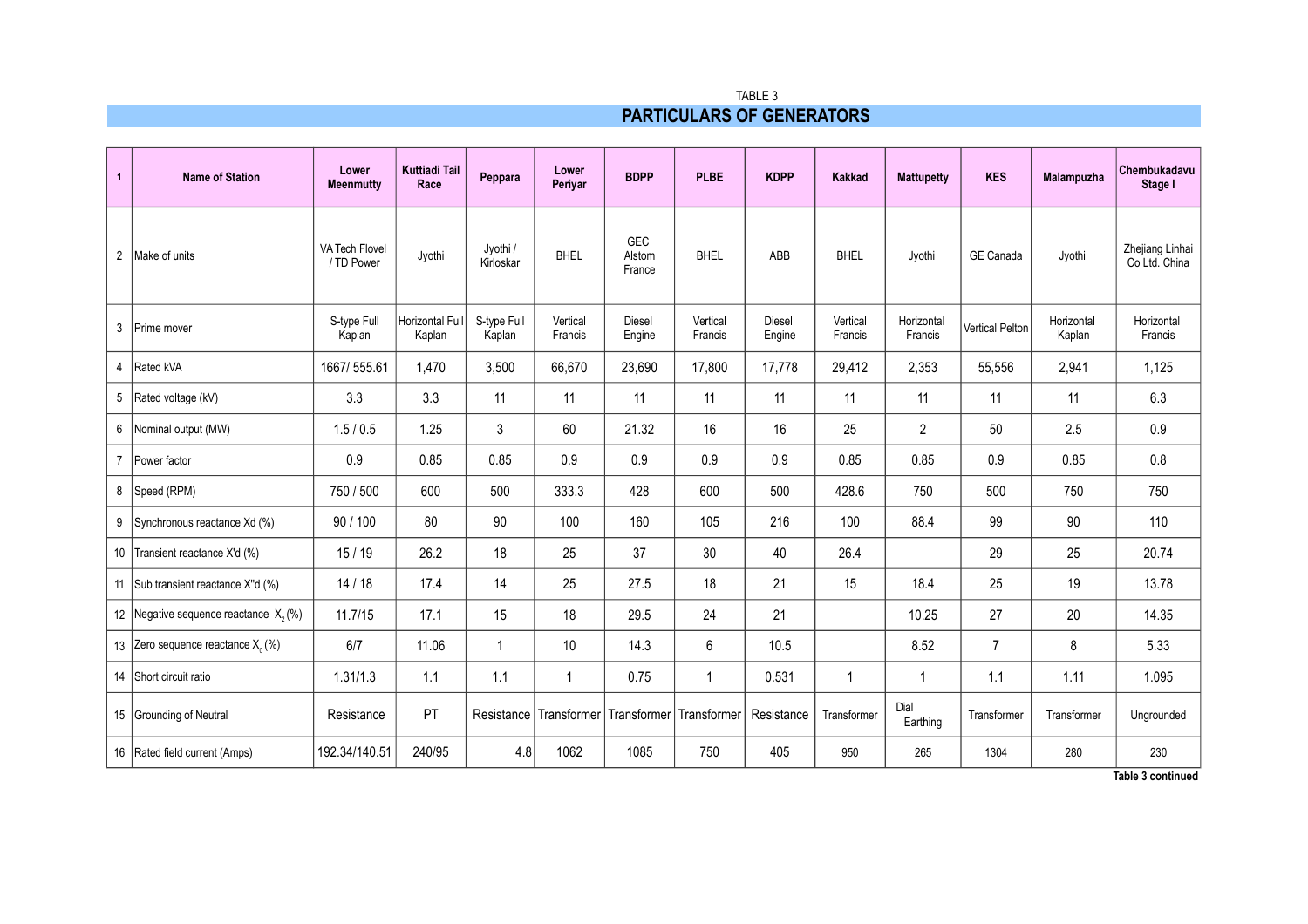| <b>TABLE 3</b>                   |
|----------------------------------|
| <b>PARTICULARS OF GENERATORS</b> |

| $\mathbf{1}$   | <b>Name of Station</b>                     | Chembukadavu<br>Stage II                        | <b>Urumi</b><br>Stage I                                       | Urumi<br>Stage II                               | <b>Malankara</b>     | <b>KAES</b>        | Ranni<br><b>Perinad</b> | Poozhithode                        | Peechi               | Vilangad                              | Chimmony Barapole          |                                       | Adyanpara             | Vellathooval                                | Perunthenaruvi                              |
|----------------|--------------------------------------------|-------------------------------------------------|---------------------------------------------------------------|-------------------------------------------------|----------------------|--------------------|-------------------------|------------------------------------|----------------------|---------------------------------------|----------------------------|---------------------------------------|-----------------------|---------------------------------------------|---------------------------------------------|
|                | 2   Make of units                          | Kumming<br>Electric<br>Machinery Work,<br>China | Chonging<br>Electric<br>Machinery<br>Federation<br>Ltd. China | Hangzom<br>Electric<br>Equipment<br>Work, China | Kossler<br>Austria   | <b>BHEL</b>        | Crompton/<br>Kirlosker  | <b>TD Power</b><br>System / Flovel | Kirloskar            | <b>TD Power</b><br>System /<br>Flovel | TD Power<br>Systems<br>Ltd | <b>WEG</b><br>Industries<br>Pvt. Ltd. | Crompton<br>Greaves   | <b>TD Power</b><br>Systems Ltd              | <b>TD Power</b><br>Systems Ltd              |
|                | 3 Prime mover                              | Horizontal<br>Francis                           | Horizontal<br>Francis                                         | Horizontal<br>Francis                           | Horizontal<br>Kaplan | Vertical<br>Pelton | Horizontal<br>Kaplan    | Horizontal<br>Francis              | Horizontal<br>Kaplan | Horizontal<br>Francis                 | Horizontal<br>Francis      | Horizontal<br>Francis                 | Horizontal<br>Francis | Axial Flow 'S'<br>type Horizontal<br>Kaplan | Axial Flow 'S'<br>type Horizontal<br>Kaplan |
| $\overline{4}$ | Rated kVA                                  | 1,562.5                                         | 1,562.5                                                       | 1,000                                           | 4,118                | 55,560             | 2,222                   | 1,778                              | 1,388                | 2,778                                 | 2,778                      | 5,556                                 | 1,667                 | 2,000                                       | 3333                                        |
|                | 5   Rated voltage (kV)                     | 6.3                                             | 6.3                                                           | 6.3                                             | 11                   | 11                 | 3.3                     | 3.3                                | 3.3                  | 3.3                                   | 3.3                        | 11                                    | 3.3                   | 3.3                                         | 6600                                        |
|                | 6   Nominal output (MW)                    | 1.25                                            | 1.25                                                          | 0.8                                             | 3.5                  | 50                 | $\overline{2}$          | 1.6                                | 1.25                 | 2.5                                   | 2.5                        | 5                                     | 1.5                   | 1.8                                         | 6                                           |
|                | 7 Power factor                             | 0.8                                             | 0.8                                                           | 0.8                                             | 0.85                 | 0.9                | 0.9                     | 0.9                                | 0.9                  | 0.9                                   | 0.9                        | 0.9                                   | 0.9                   | 0.9                                         | 0.9                                         |
|                | 8   Speed (RPM)                            | 750                                             | 1000                                                          | 1000                                            | 750                  | 500                | 750                     | 750                                | 600                  | 750                                   | 600                        | 500                                   | 750                   | 750                                         | 750                                         |
|                | 9 Synchronous reactance Xd (%)             | 113                                             | 127                                                           | 112                                             | 93.55                | 108                | 100                     | 89.3                               | 85                   | 100                                   | 125                        | 122                                   | 115                   | 125                                         | 125                                         |
|                | 10 Transient reactance X'd (%)             | 26                                              | 19.1                                                          | 17.35                                           | 27.22                | 20.6               | 22                      | 22.06                              | 26                   | 23                                    | 35.6                       | 28                                    | 21                    | 26                                          | 20                                          |
|                | 11   Sub transient reactance X"d (%)       | 19                                              | 13.6                                                          | 13.03                                           | 17.22                | 11.38              | 15                      | 17.6                               | 19                   | 16                                    | 22.4                       | 19                                    | 13.4                  | 20                                          | 16                                          |
|                | 12   Negative sequence reactance $X_2$ (%) | 19                                              | 14.4                                                          | 14.13                                           | 23.84                | 11                 | 20                      | 29                                 | 18                   | 22                                    | 28                         | 21                                    | 13.5                  | 28                                          | 26                                          |
|                | 13 Zero sequence reactance $X_0(\%)$       | 5.9                                             | 4.7                                                           | 4.1                                             | 8.41                 | 8                  | 15                      | 19                                 | 12                   | 16                                    | 20                         | 4                                     | 14.2                  | 19                                          | 19                                          |
|                | 14 Short circuit ratio                     | 1                                               | $\geq 1.0$                                                    | >1.0                                            | $\overline{1}$       | >1                 | $\mathbf{1}$            | 1.12                               | $\mathbf 1$          | 1.08                                  | 0.8                        | 0.81                                  | 0.87                  | 0.8                                         | 0.8                                         |
|                | 15 Grounding of Neutral                    | Ungrounded                                      | Ungrounded                                                    | Ungrounded                                      | Transformer          | Transformer        | Transformer             | Transformer                        | Transformer          | Neutral<br>grounding<br>resistor      | Yes                        | Yes                                   | Yes                   | <b>NGT</b>                                  | <b>NGT</b>                                  |
|                | 16   Rated field current (Amps)            | 272                                             | 276                                                           | 260                                             | 650                  | 2916               | 140                     | 204.6                              | 184                  | 178                                   | 486                        | 291.6                                 | 95                    | 161                                         | 292                                         |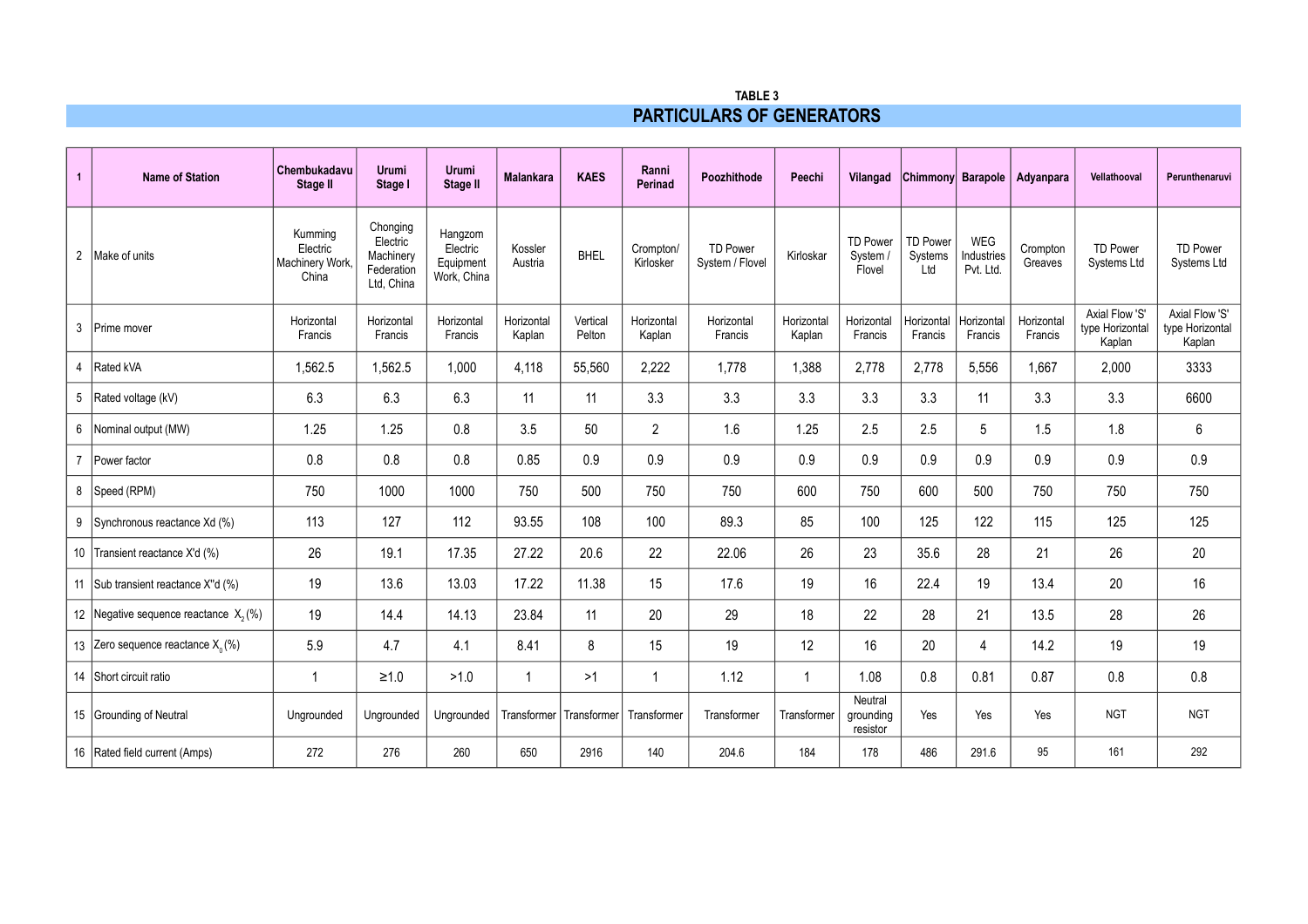# **INSTALLED GENERATING CAPACITY (STATION WISE)**

| SI. |                        | <b>Unit Capacity</b>                                                                               | <b>Date of Commissioning</b>                                                                                 |                                                                                  | <b>Station</b>          | <b>Annual</b><br><b>Generation</b> | Design  |
|-----|------------------------|----------------------------------------------------------------------------------------------------|--------------------------------------------------------------------------------------------------------------|----------------------------------------------------------------------------------|-------------------------|------------------------------------|---------|
| No. | <b>Name of Station</b> | (MW)                                                                                               | <b>Original date</b>                                                                                         | After<br>renovation                                                              | <b>Capacity</b><br>(MW) | <b>Capability</b><br>(MU)          | PLF(% ) |
|     | <b>PART A - HYDEL</b>  |                                                                                                    |                                                                                                              |                                                                                  |                         |                                    |         |
| 1   | Pallivasal             | Unit #1 - 5<br>Unit #2 - 5<br>Unit #3 - 5<br>Unit #4 - 7.5<br>Unit #5 - 7.5<br>Unit #6 - 7.5       | 19.03.1940<br>02.02.1941<br>10.02.1942<br>01.05.1948<br>01.10.1949<br>07.03.1951                             | 19.11.2001<br>17.11.2001<br>20.11.2001<br>26.08.2002<br>21.08.2002<br>19.08.2002 | 37.5000                 | 284                                | 86.67   |
| 2   | Sengulam               | Unit #1 - 12.8<br>Unit #2 - 12.8<br>Unit #3 - 12.8<br>Unit #4 - 12.8                               | 01.05.1954<br>30.11.2002<br>04.10.2002<br>25.07.1954<br>11.11.1954<br>05.12.2001<br>05.01.1955<br>01.12.2001 |                                                                                  | 51.2000                 | 182                                | 43.33   |
| 3   | Neriamangalam          | Unit #1 - 17.55<br>Unit #2 - 17.55<br>Unit #3 - 17.55                                              | 27.01.1961<br>09.04.1961<br>11.05.1963                                                                       | 20.10.2004<br>31.11.2005<br>29.09.2006                                           | 52.6500                 | 237                                | 60      |
| 4   | Panniar                | Unit #1 - 16.2<br>Unit #2 - 16.2                                                                   | 29.12.1963<br>26.01.1964                                                                                     | 01.02.2003<br>23.11.2001                                                         | 32.4000                 | 158                                | 60      |
| 5   | Poringalkuthu          | Unit #1 - 9<br>Unit #2 - 9<br>Unit #3 - 9<br>Unit #4 - 9                                           | 06.03.1957<br>13.01.1958<br>24.04.1959<br>06.02.1960                                                         | 23.04.2014<br>15.08.2014<br>08.02.2015<br>29.05.2015                             | 36.0000                 | 170                                | 61.25   |
| 6   | Sholayar               | Unit #1 - 18<br>Unit #2 - 18<br>Unit #3 - 18                                                       | 09.05.1966<br>26.01.1968<br>14.05.1968                                                                       |                                                                                  | 54.0000                 | 233                                | 38.15   |
| 7   | Sabarigiri             | Unit #1 - 55<br>Unit #2 - 55<br>Unit #3 - 55<br>Unit #4 - 60<br>Unit #5 - 55<br>Unit #6 - 60       | 18.04.1966<br>14.06.1966<br>29.12.1966<br>22.06.1967<br>09.09.1967<br>26.11.1967                             | 08.11.2009<br>07.02.2009<br>17.03.2008<br>06.05.2014<br>05.05.2006<br>01.07.2005 | 340.0000                | 1338                               | 51      |
| 8   | Kuttiyadi              | Unit #1 - 25<br>Unit #2 - 25<br>Unit #3 - 25                                                       | 11.09.1972<br>01.11.1972<br>28.11.1972                                                                       | <b>NA</b>                                                                        | 75.0000                 | 268                                | 40.80   |
| 9   | Idukki                 | Unit #1 - 130<br>Unit #2 - 130<br>Unit #3 - 130<br>Unit #4 - 130<br>Unit #5 - 130<br>Unit #6 - 130 | 12.02.1976<br>07.06.1976<br>24.12.1976<br>04.11.1985<br>22.03.1986<br>09.09.1986                             | <b>NA</b>                                                                        | 780.0000                | 2398                               | 35.92   |
| 10  | Idamalayar             | Unit #1 - 37.5<br>Unit #2 - 37.5                                                                   | 03.02.1987<br>28.02.1987                                                                                     | <b>NA</b>                                                                        | 75.0000                 | 380                                | 57.73   |
| 11  | Kallada                | Unit #1 - 7.5<br>Unit #2 - 7.5                                                                     | 05.09.1994<br>05.01.1994                                                                                     | <b>NA</b>                                                                        | 15.0000                 | 65                                 | 40.33   |
| 12  | Peppara                | 3                                                                                                  | 15.06.1996                                                                                                   | <b>NA</b>                                                                        | 3.0000                  | 11.50                              | 43.33   |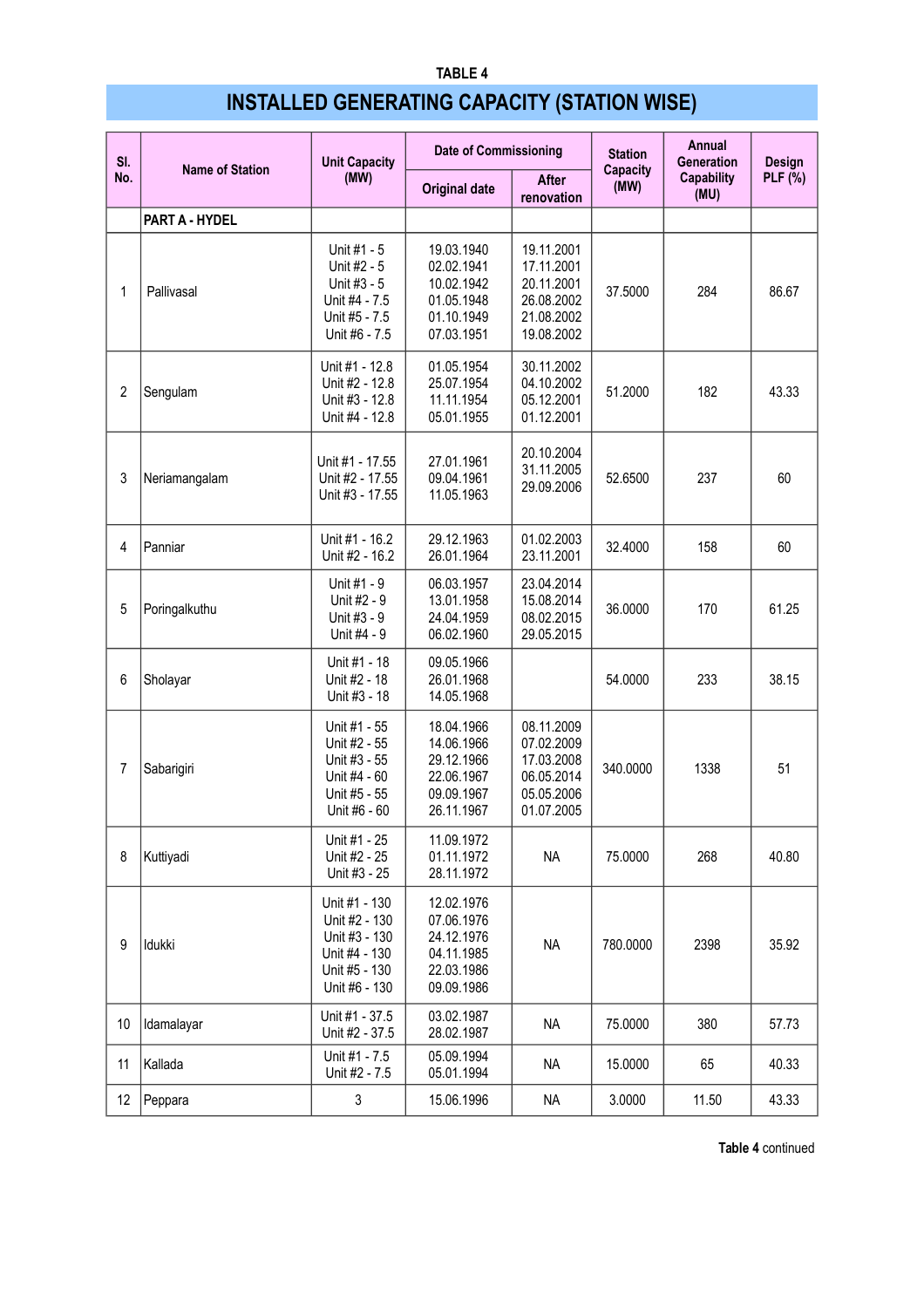| SI. |                                      | <b>Unit Capacity</b>                               | <b>Date of Commissioning</b>           |                            | <b>Station</b>          | <b>Annual</b><br><b>Generation</b> | Design         |
|-----|--------------------------------------|----------------------------------------------------|----------------------------------------|----------------------------|-------------------------|------------------------------------|----------------|
| No. | <b>Name of Station</b>               | (MW)                                               | <b>Original date</b>                   | <b>After</b><br>renovation | <b>Capacity</b><br>(MW) | <b>Capability</b><br>(MU)          | <b>PLF</b> (%) |
| 13  | Lower Periyar                        | Unit #1 - 60<br>Unit #2 - 60<br>Unit #3 - 60       | 27.09.1997<br>22.10.1997<br>28.11.1997 | <b>NA</b>                  | 180.0000                | 493                                | 31.28          |
| 14  | Mattupetty                           | $\overline{2}$                                     | 14.01.1998                             | <b>NA</b>                  | 2.0000                  | 6.40                               | 35             |
| 15  | Poringalkuthu Left Bank<br>Extension | 16                                                 | 20.03.1999                             | <b>NA</b>                  | 16.0000                 | 74                                 | 61.25          |
| 16  | Kakkad                               | Unit #1 - 25<br>Unit #2 - 25                       | 13.10.1999                             | <b>NA</b>                  | 50,0000                 | 262                                | 60             |
| 17  | Kuttiyadi Extension                  | 50                                                 | 27.01.2001                             | <b>NA</b>                  | 50.0000                 | 75                                 | 17.12          |
| 18  | Malampuzha                           | 2.5                                                | 26.11.2001                             | <b>NA</b>                  | 2.5000                  | 5.60                               | 25.60          |
| 19  | Chembukadavu Stage I                 | Unit #1 - 0.9<br>Unit #2 - 0.9<br>Unit #3 - 0.9    | 19.08.2003<br>19.08.2003<br>19.08.2003 | <b>NA</b>                  | 2.7000                  | 6.59                               | 28             |
| 20  | Chembukadavu Stage II                | Unit #1 - 1.25<br>Unit #2 - 1.25<br>Unit #3 - 1.25 | 04.09.2003<br>04.09.2003<br>04.09.2003 | <b>NA</b>                  | 3.7500                  | 9.03                               | 28             |
| 21  | Urumi Stage I                        | Unit #1 - 1.25<br>Unit #2 - 1.25<br>Unit #3 - 1.25 | 25.01.2004<br>25.01.2004<br>25.01.2004 | <b>NA</b>                  | 3.7500                  | 9.72                               | 30             |
| 22  | Urumi Stage II                       | Unit #1 - 0.8<br>Unit #2 - 0.8<br>Unit #3 - 0.8    | 25.01.2004<br>25.01.2004<br>25.01.2004 | <b>NA</b>                  | 2.4000                  | 6.28                               | 30             |
| 23  | Malankara                            | Unit #1 - 3.5<br>Unit #2 - 3.5<br>Unit #3 - 3.5    | 23.10.2005<br>23.10.2005<br>23.10.2005 | <b>NA</b>                  | 10.5000                 | 65                                 | 70             |
| 24  | Lower Meenmutty                      | Unit #1 - 1.5<br>Unit #2 - 1.5<br>Unit #3 - 0.5    | 25.03.2006<br>25.03.2006<br>25.03.2006 | <b>NA</b>                  | 3.5000                  | 7.63                               | 30             |
| 25  | Neriamangalam Extension              | 25                                                 | 27.05.2008                             | <b>NA</b>                  | 25.0000                 | 58.27                              | 30             |
| 26  | Kuttiadi Tailrace                    | Unit #1 - 1.25<br>Unit #2 - 1.25<br>Unit #3 - 1.25 | 19.06.2008<br>22.06.2008<br>23.10.2009 | <b>NA</b>                  | 3.7500                  | 17.01                              | 50             |
| 27  | Kuttiadi Additional Extension        | Unit #1 - 50<br>Unit #2 - 50                       | 11.10.2010<br>30.10.2010               | <b>NA</b>                  | 100.0000                | 223                                | 30             |
| 28  | Poozhithode                          | Unit #1 - 1.6<br>Unit #2 - 1.6<br>Unit #3 - 1.6    | 25.06.2011<br>25.06.2011<br>25.06.2011 | <b>NA</b>                  | 4.8000                  | 10.97                              | 26             |
| 29  | Ranni Perinad                        | Unit #1 - 2<br>Unit #2 - 2                         | 16.02.2012<br>16.02.2012               | <b>NA</b>                  | 4.0000                  | 16.73                              | 48             |
| 30  | Peechi                               | 1.25                                               | 07.01.2013                             | <b>NA</b>                  | 1.2500                  | 3.21                               | 30             |
| 31  | Vilangad                             | Unit #1 - 2.5<br>Unit #2 - 2.5<br>Unit #3 - 2.5    | 26.07.2014                             | <b>NA</b>                  | 7.5000                  | 22.63                              | 34             |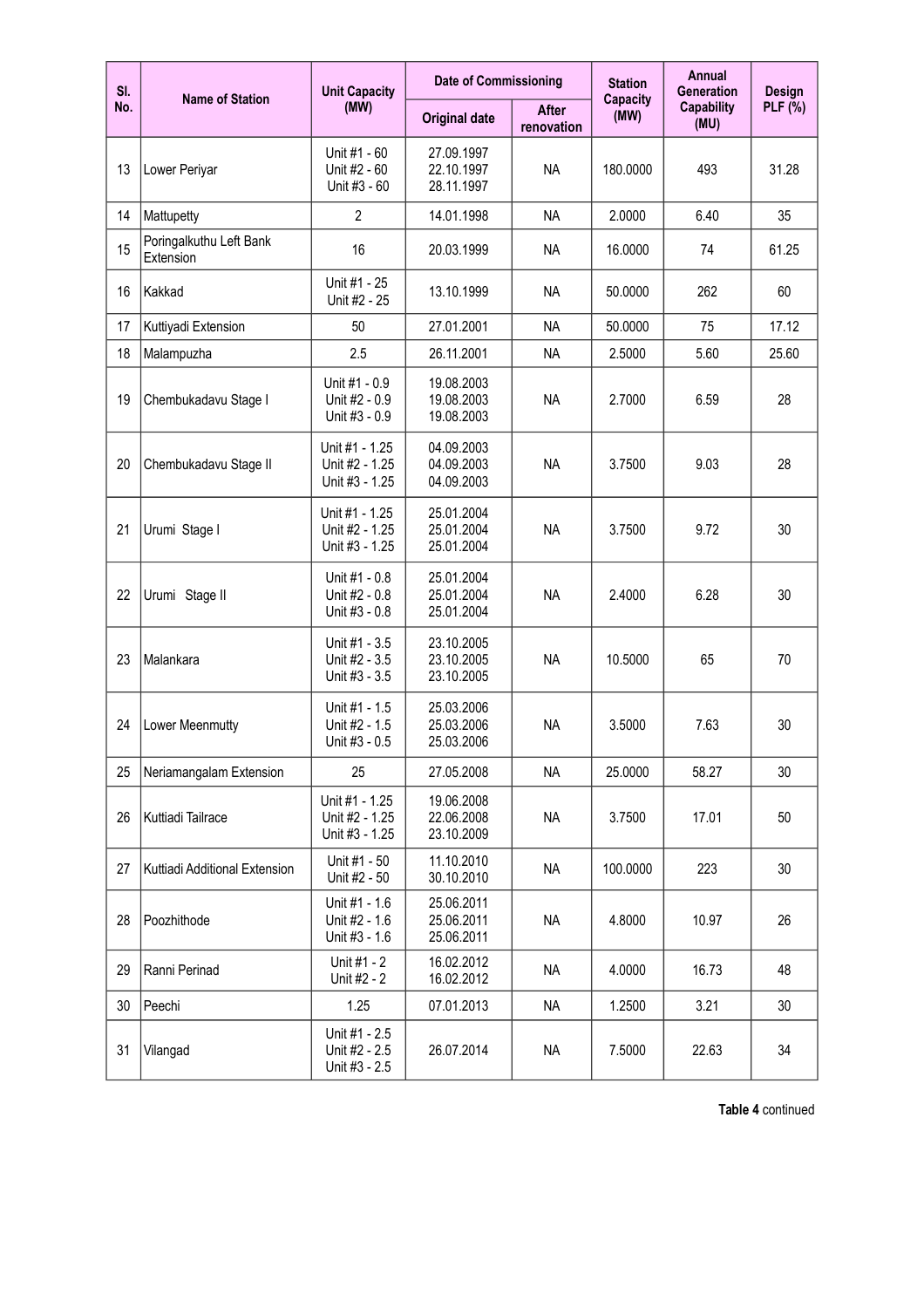| SI.            |                                          | <b>Unit Capacity</b>                                                                         | <b>Date of Commissioning</b>                                                     |                            | <b>Station</b>          | <b>Annual</b><br><b>Generation</b> | Design         |
|----------------|------------------------------------------|----------------------------------------------------------------------------------------------|----------------------------------------------------------------------------------|----------------------------|-------------------------|------------------------------------|----------------|
| No.            | <b>Name of Station</b>                   | (MW)                                                                                         | <b>Original date</b>                                                             | <b>After</b><br>renovation | <b>Capacity</b><br>(MW) | <b>Capability</b><br>(MU)          | <b>PLF</b> (%) |
| 32             | Chimony                                  | 2.5                                                                                          | 25.05.2015                                                                       | <b>NA</b>                  | 2.5000                  | 6.7                                | 30             |
| 33             | Adyanpara                                | Unit #1 - 1.5<br>Unit #2 - 1.5<br>Unit #3 - 0.5                                              | 03.09.2015<br>03.09.2015<br>03.09.2015                                           | <b>NA</b>                  | 3.5000                  | 9.01                               | 30             |
|                | Poringalkuthu Micro                      | Unit#.011                                                                                    | 1.2.2016                                                                         | <b>NA</b>                  | 0.0110                  | 0.082                              |                |
| 34             | Barapole                                 | Unit #1 - 5<br>Unit #2 - 5<br>Unit #3 - 5                                                    | 29.02.2016<br>29.02.2016<br>29.02.2016                                           | <b>NA</b>                  | 15.0000                 | 36                                 | 27             |
| 35             | Vellathooval                             | Unit #1 - 1.8<br>Unit #2 - 1.8                                                               | 26.5.2016                                                                        | <b>NA</b>                  | 3.6000                  | 12.7                               | 40             |
| 36             | Perunthenaruvi                           | Unit #1 - 3.0<br>Unit #2 - 3.0                                                               | 23.10.2017                                                                       | <b>NA</b>                  | 6.0000                  | 25.77                              | 49             |
|                | <b>Total</b>                             |                                                                                              |                                                                                  |                            | 2055.7610               | 7186.83                            |                |
|                | <b>PART B - WIND</b>                     |                                                                                              |                                                                                  |                            |                         |                                    |                |
| 1              | Kanjikode                                | 9 x 0.225 MW                                                                                 | 18.05.1995                                                                       | <b>NA</b>                  | 2.0250                  | $\overline{4}$                     | 20             |
|                | <b>Total</b>                             |                                                                                              |                                                                                  |                            | 2.0250                  | 4                                  |                |
|                | PART C - THERMAL                         |                                                                                              |                                                                                  |                            |                         |                                    |                |
| 1              | Brahmaputra Diesel Power<br>Plant (BDPP) | Unit #1 - 21.32<br>Unit #4 - 21.32<br>Unit #5 - 21.32                                        | 06.05.1997<br>17.12.1997<br>24.11.1998                                           | <b>NA</b>                  | 63.9600                 | 363.60                             | 68.50          |
| $\overline{2}$ | Kozhikode Diesel Power Plant<br>(KDPP)   | Unit #2 - 16<br>Unit #3 - 16<br>Unit #5 - 16<br>Unit #6 - 16<br>Unit #7 - 16<br>Unit #8 - 16 | 11.09.1999<br>18.09.1999<br>30.09.1999<br>11.09.1999<br>25.10.1999<br>06.11.1999 | <b>NA</b>                  | 96.0000                 | 672.00                             | 80             |
|                | <b>Total</b>                             |                                                                                              |                                                                                  |                            | 159.9600                | 1035.60                            | 148.50         |
| 3              | Kayamkulam (NTPC)                        | Unit #1 - 116.6<br>Unit #2 - 116.6<br>Unit #3 - 126.6                                        | 02.11.1999<br>28.02.1999<br>11.12.1999                                           | <b>NA</b>                  | 359.5800                | 2158                               | 68.50          |
|                | PART D - SOLAR                           |                                                                                              |                                                                                  |                            |                         |                                    |                |
| 1              | Kanjikode Ss'                            | 1.00                                                                                         | 10.08.2015                                                                       | <b>NA</b>                  | 1.0000                  | 1.63                               | 18.00          |
| $\overline{2}$ | Chaliyoor Colony, Agali                  | 0.096                                                                                        | 31.08.2015                                                                       | <b>NA</b>                  | 0.0960                  | 0.15                               | 18.00          |
| 3              | Poringalkuthu Powerhouse                 | 0.05                                                                                         | 10.09.2015                                                                       | <b>NA</b>                  | 0.0500                  | 0.06                               | 14.00          |
| 4              | Banasurasagar FL, Wayanad                | 0.01                                                                                         | 21.01.2016                                                                       | <b>NA</b>                  | 0.0100                  | 0.014                              | 17.00          |
| 5              | Meencut RT                               | 0.03                                                                                         | 30.06.2016                                                                       | <b>NA</b>                  | 0.025                   | 0.047                              | 18.00          |
| 6              | Kothamangalam RT                         | 0.13                                                                                         | 31.07.2016                                                                       | <b>NA</b>                  | 0.125                   | 0.205                              | 18.00          |
| $\overline{7}$ | Moolamattom RT                           | 0.05                                                                                         | 30.06.2016                                                                       | <b>NA</b>                  | 0.05                    | 0.060                              | 18.00          |
| 8              | Thrissur RT                              | 0.35                                                                                         | 31-07-2016                                                                       | NA                         | 0.345                   | 0.600                              | 18.00          |
| 9              | Kollengode Substation                    | 1.00                                                                                         | 08.08.2016                                                                       | <b>NA</b>                  | 1.0000                  | 1.664                              | 19.00          |
| 10             | Padinjarethara Dam Top                   | 0.44                                                                                         | 29.08.2016                                                                       | <b>NA</b>                  | 0.4400                  | 0.732                              | 19.00          |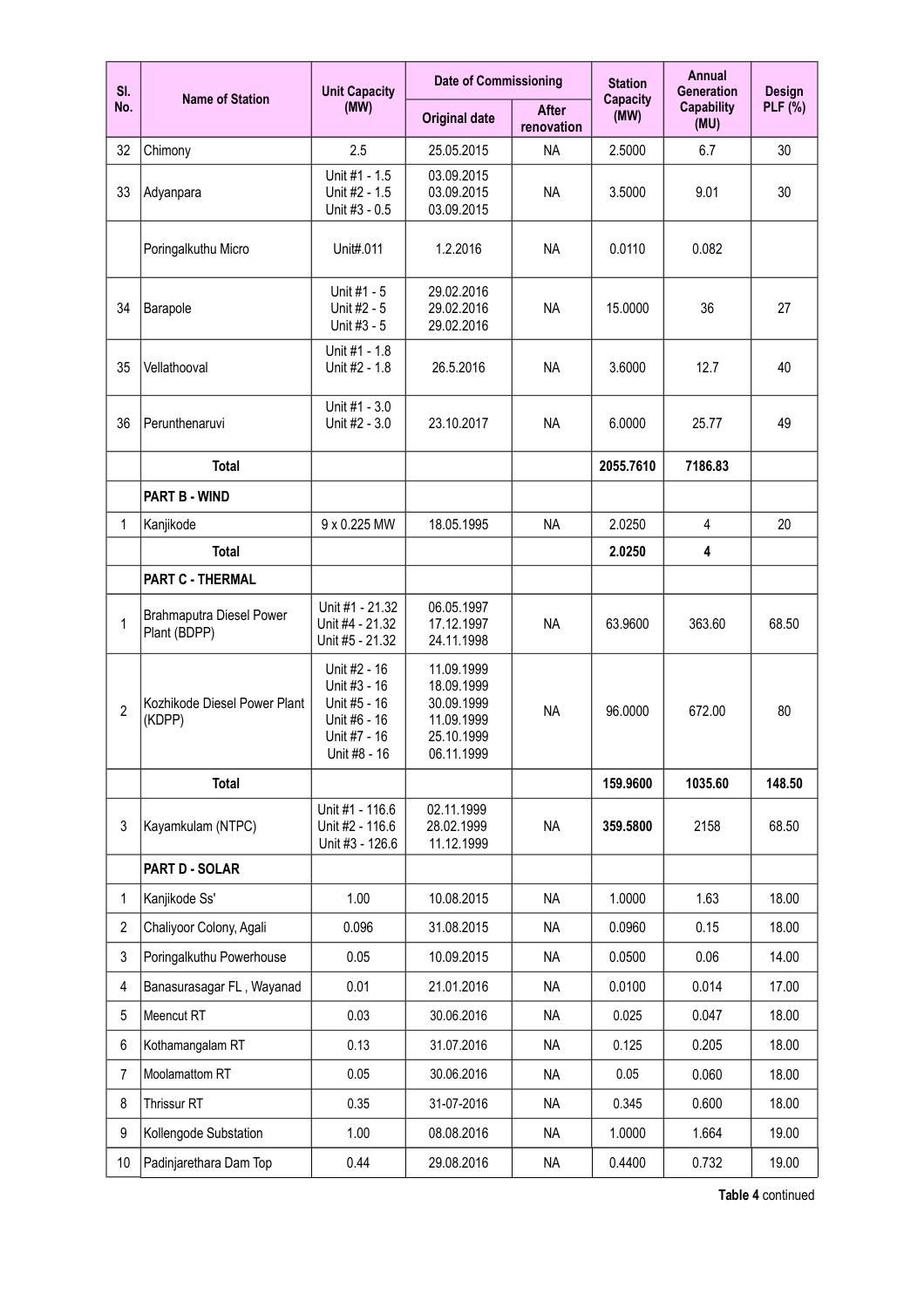| SI.            |                                                         | <b>Unit Capacity</b>                                               | <b>Date of Commissioning</b>                        |                            | <b>Station</b>          | <b>Annual</b><br><b>Generation</b> | Design  |
|----------------|---------------------------------------------------------|--------------------------------------------------------------------|-----------------------------------------------------|----------------------------|-------------------------|------------------------------------|---------|
| No.            | <b>Name of Station</b>                                  | (MW)                                                               | <b>Original date</b>                                | <b>After</b><br>renovation | <b>Capacity</b><br>(MW) | <b>Capability</b><br>(MU)          | PLF(% ) |
| 11             | Moozhiyar RT                                            | 0.13                                                               | 31.08.2016                                          | <b>NA</b>                  | 0.1250                  | 0.210                              | 17.00   |
| 12             | <b>Edayar Substation premises</b>                       | 1.25                                                               | 05.09.2016                                          | <b>NA</b>                  | 1.2500                  | 2.080                              | 19.00   |
| 13             | Barapole Canal bank                                     | 1.00                                                               | 7.11.2016                                           | <b>NA</b>                  | 1.0000                  | 1.664                              | 19.00   |
| 14             | Barapole Canal top                                      | 3.00                                                               | 17.11.2016                                          | <b>NA</b>                  | 3.0000                  | 4.990                              | 19.00   |
| 15             | KDPP, Kozhikode                                         | 0.035                                                              | 10.03.2017                                          | <b>NA</b>                  | 0.0350                  | 0.06                               | 18.00   |
| 16             | Thalakulathoor                                          | 0.65                                                               | 22.04.2017                                          | <b>NA</b>                  | 0.6500                  | 0.990                              | 17.50   |
| 17             | Roof Top of Vydyuthi<br>Bhavanam                        | 0.03                                                               | 17.05.2017                                          | <b>NA</b>                  | 0.0300                  | 0.038                              | 14.62   |
| 18             | Manjeswaram GM                                          | 0.50                                                               | 30.5.2017                                           | <b>NA</b>                  | 0.5000                  | 0.780                              | 16.00   |
| 19             | Kuttipuram GM                                           | 0.50                                                               | 28.11.2017                                          | <b>NA</b>                  | 0.5000                  | 0.830                              | 19.00   |
| 20             | Roof Top KSEBL Distribution<br>Wing Buildings (12 nos.) | 0.46                                                               | 21.12.2017                                          | <b>NA</b>                  | 0.4600                  | 0.490                              | 11.39   |
| 21             | Pezhayikkappalli                                        | 1.25                                                               | 15.01.2018                                          | <b>NA</b>                  | 1.2500                  | 1.750                              | 16.00   |
| 22             | Pothencode SS                                           | 2.00                                                               | 02.02.2018                                          | <b>NA</b>                  | 2.0000                  | 2.800                              | 16.00   |
| 23             | Roof Top KSEBL Transmission<br>Wing Buildings (12 nos.) | 0.91                                                               | 28.02.2018                                          | <b>NA</b>                  | 0.9100                  | 0.890                              | 12.82   |
|                | <b>Total</b>                                            |                                                                    |                                                     |                            | 14.85                   | 21.85                              | 379.51  |
|                | PART D - PRIVATE HYDRO                                  |                                                                    |                                                     |                            |                         |                                    |         |
| 1              | Maniyar(Captive)                                        | Unit #1 - 4<br>Unit #2 - 4<br>Unit #3 - 4                          | 31.03.1994<br>30.12.1994<br>29.12.1994              | <b>NA</b>                  | 12.0000                 | 36                                 | 30.83   |
| $\overline{2}$ | Kuthungal(Captive)                                      | Unit #1 - 7<br>Unit #2 - 7<br>Unit #3 - 7                          | 01.06.2001<br>01.06.2001<br>01.06.2001              | <b>NA</b>                  | 21.0000                 | 79                                 | 42.94   |
| 3              | Ullunkal                                                | Unit #1 - 3.5<br>Unit #2 - 3.5                                     | 13.11.2008<br>13.11.2008                            | <b>NA</b>                  | 7.0000                  | 32.22                              | 53      |
| 4              | Iruttukkanam                                            | Unit #1 - 1.5<br>Unit #2 - 1.5<br>Unit #3 - 1.5                    | 18.09.2010<br>19.09.2010<br>4.04.2012               | <b>NA</b>                  | 4.5000                  | 15.86                              | 50      |
| 5              | Pampumkayam (Mankulam)                                  | Unit #1 - 0.055<br>Unit #2 - 0.055                                 | 3.8.2012                                            | <b>NA</b>                  | 0.1100                  | 0.29                               |         |
| 6              | Karikkayam*                                             | Unit #1 - 3.5<br>Unit #2 - 3.5<br>Unit #3 $-3.5$<br>Additional 4.5 | 29.08.2013<br>2.09.2013<br>28.09.2013<br>23.05.2017 | <b>NA</b>                  | 15.0000                 | 62.42                              |         |
| 7              | Meenvallom                                              | Unit #1 - 1.5<br>Unit #2 - 1.5                                     | 17.6.2014                                           | <b>NA</b>                  | 3.0000                  | 8.37                               |         |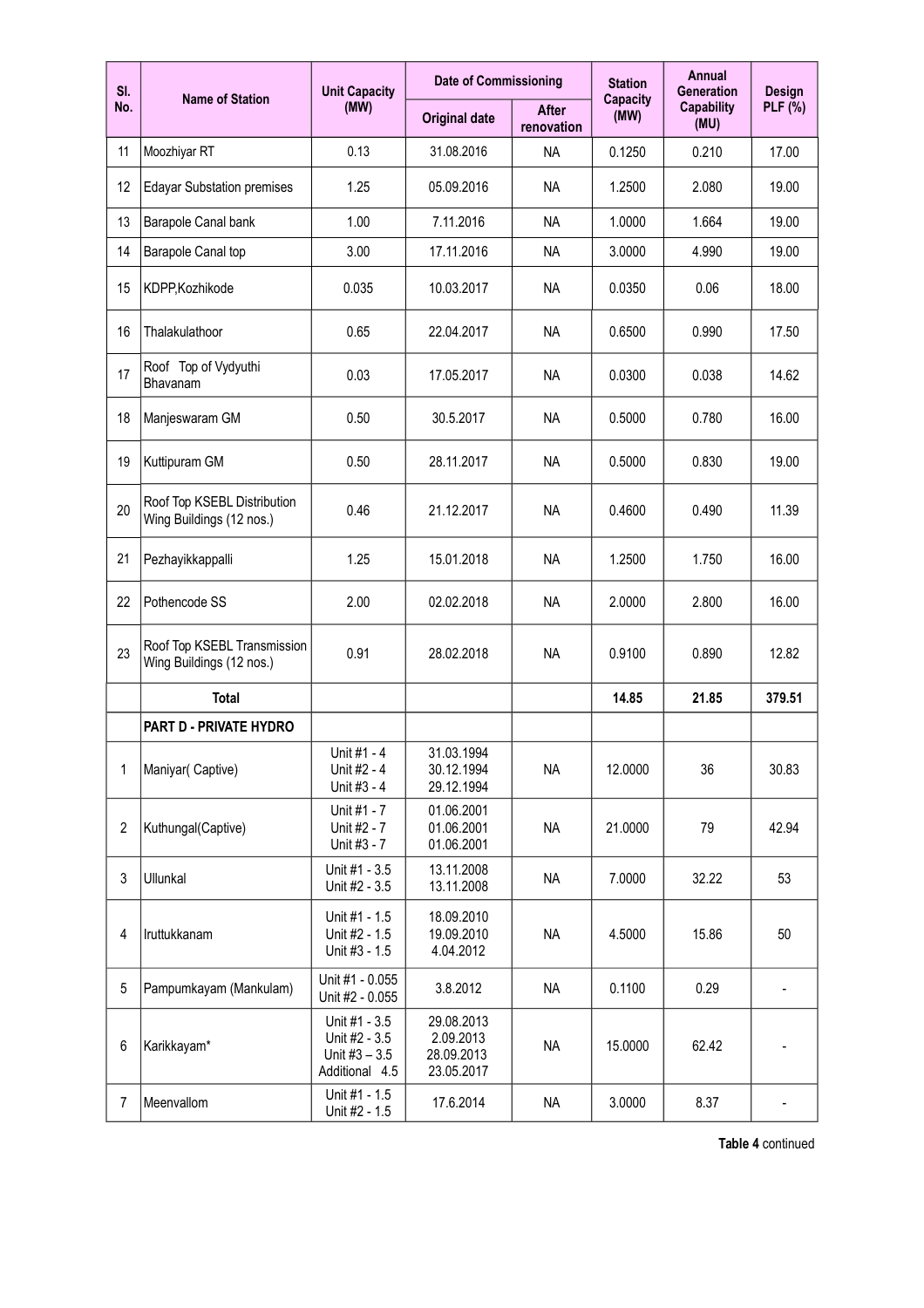| SI.            | <b>Name of Station</b>                              | <b>Unit Capacity</b>                                                 | <b>Date of Commissioning</b>                         |                            | <b>Station</b>          | <b>Annual</b><br><b>Generation</b> | Design                   |
|----------------|-----------------------------------------------------|----------------------------------------------------------------------|------------------------------------------------------|----------------------------|-------------------------|------------------------------------|--------------------------|
| No.            |                                                     | (MW)                                                                 | <b>Original date</b>                                 | <b>After</b><br>renovation | <b>Capacity</b><br>(MW) | <b>Capability</b><br>(MU)          | <b>PLF</b> (%)           |
| 8              | Kallar                                              | 0.05                                                                 | 31.3.2015                                            | <b>NA</b>                  | 0.0500                  | 0.13                               | $\overline{\phantom{a}}$ |
| 9              | Pathankayam                                         | Unit #1 - 3.5<br>Unit #2 - 3.5<br>Unit #3 -1.0                       | 14.7.2017                                            | <b>NA</b>                  | 8.0000                  | 21.02                              | 30.00                    |
|                | <b>Total</b>                                        |                                                                      |                                                      |                            | 70.6600                 | 255.31                             |                          |
|                | PART E - PRIVATE THERMAL                            |                                                                      |                                                      |                            |                         |                                    |                          |
| 1              | <b>BSES</b>                                         | Unit #1 - 40.5<br>Unit #2 - 40.5<br>Unit #3 - 40.5<br>Unit #4 - 35.5 | 15.06.2001<br>15.06.2001<br>15.06.2001<br>01.03.2002 | <b>NA</b>                  | 157.0000                | 1099                               | 80                       |
| $\overline{2}$ | Kasaragode Power<br>Corporation*                    | Unit #1 - 7.3<br>Unit #2 - 7.3<br>Unit #3 - 7.3                      | 01.01.2001                                           | <b>NA</b>                  |                         |                                    |                          |
| 3              | MPS Steel Castings Ltd*<br>(Co-generation plant)    | 10                                                                   | 19.02.2009                                           | <b>NA</b>                  |                         | 67.63                              | 77.20                    |
| $\overline{4}$ | Phillips Carbon Black Ltd*<br>(Co-generation plant) | 52                                                                   | 31.03.2011                                           | <b>NA</b>                  |                         | 70.08                              |                          |
|                | <b>Total</b>                                        |                                                                      |                                                      |                            | 157.0000                | 1236.71                            |                          |
|                | <b>PART F - PRIVATE WIND</b>                        |                                                                      |                                                      |                            |                         |                                    |                          |
| 1              | Ramakkalmedu                                        | 6 x 0.75 MW<br>12 x 0.75 MW<br>1 x 0.75 MW                           | 31.03.2008<br>31.03.2009<br>31.03.2010               | <b>NA</b>                  | 14.2500                 | 32.46                              | 26                       |
| 2              | Agali                                               | 7 x 0.6 MW<br>16 x 0.6 MW<br>$2 \times 0.6$ MW<br>6 x 0.6 MW         | 31.03.2008<br>31.03.2010<br>29.09.2010<br>31.10.2010 | <b>NA</b>                  | 18.6000                 | 37.47                              | 23                       |
| 3              | Ahalia Alternate Energy Pvt<br>Ltd, Kanjikode       | 1 x 2.1 MW<br>3 x 2.1 MW                                             | 22.02.2016<br>23.03.2016                             | <b>NA</b>                  | 8.4000                  | 16.19                              | 22                       |
| 4              | <b>INOX</b>                                         | 8x2 MW                                                               |                                                      | <b>NA</b>                  | 16.0000                 |                                    |                          |
| 5              | Kosamattom                                          | 1X1 MW                                                               |                                                      | <b>NA</b>                  | 1.0000                  |                                    |                          |
|                | <b>Total</b>                                        |                                                                      |                                                      |                            | 58.2500                 | 86.12                              |                          |
|                | <b>PART G - PRIVATE SOLAR</b>                       |                                                                      |                                                      |                            |                         |                                    |                          |
| 1              | Cochin International                                | 1MW<br>12MW<br>2.4 MW<br>5.125 MW                                    | 30.11.13<br>18.08.15<br>23.5.16<br>11.3.17           | <b>NA</b>                  | 29.0270                 | 45.81                              | 18#                      |
|                | Airport Ltd. (Prosumer)                             | 4.665 MW<br>2.671 MW                                                 | 27.11.2017<br>1.1.2018                               |                            |                         |                                    |                          |
|                |                                                     | 1.66 MW                                                              | 24.3.2018                                            |                            |                         |                                    |                          |
|                |                                                     | 4 MW                                                                 | 14.12.2016                                           |                            |                         |                                    |                          |
|                |                                                     | <b>16 MW</b>                                                         | 04.01.2017                                           |                            |                         |                                    |                          |
| $\overline{2}$ | Solar park, Ambalathara                             | 8 MW                                                                 | 07.02.2017                                           | <b>NA</b>                  | 50.0000                 | 79.00                              | 18#                      |
|                |                                                     | 8 MW                                                                 | 30.03.2017                                           |                            |                         |                                    |                          |
|                |                                                     | <b>14 MW</b>                                                         | 13-09-2017                                           |                            |                         |                                    |                          |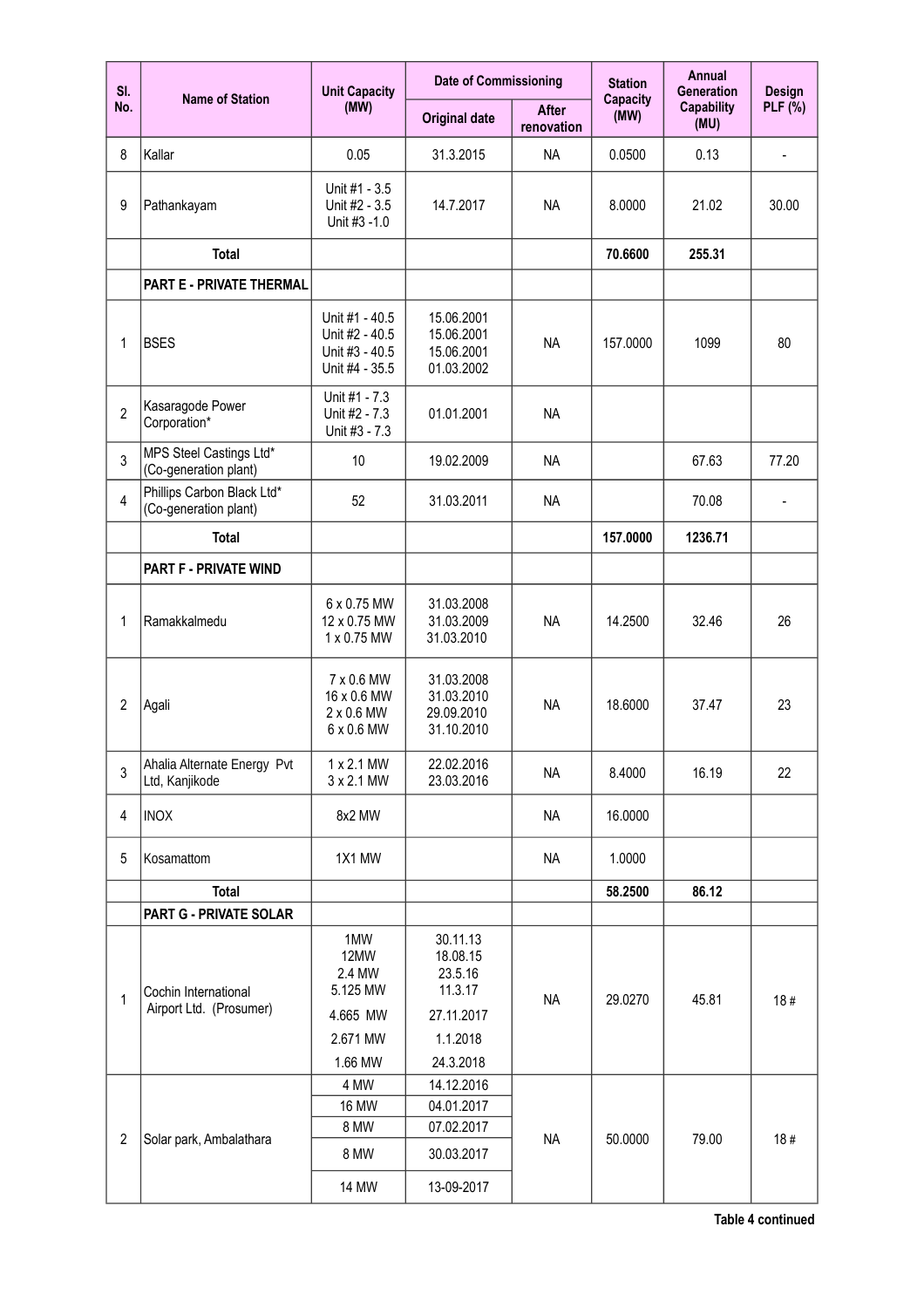| SI. | <b>Name of Station</b>         | <b>Unit Capacity</b> | <b>Date of Commissioning</b> |                            | <b>Station</b>   | Annual<br>Generation      | Design         |
|-----|--------------------------------|----------------------|------------------------------|----------------------------|------------------|---------------------------|----------------|
| No. |                                | (MW)                 | <b>Original date</b>         | <b>After</b><br>renovation | Capacity<br>(MW) | <b>Capability</b><br>(MU) | <b>PLF</b> (%) |
| 3   | Anert,Kuzhalmandam             | 2MW                  | 9.12.2016                    |                            | 2.0000           | 3.15                      | 18#            |
| 4   | Hindalco (Prosumer)            | 1MW                  | 31.03.2016                   |                            | 1.0000           | 1.58                      | 18#            |
| 5   | <b>Grid Connected Prosumer</b> | 15.45MW              |                              |                            | 15.45            | 22.79                     | 17#            |
|     | Total                          |                      |                              |                            | 97.48            | 152.33                    |                |
|     | <b>GRAND TOTAL</b>             |                      |                              |                            | 2975.56          | 12136.74                  |                |

\* Note: BSES IPP Thermal with four units of total 157 MW Unit included as Govt decision on buy out is pending .KPCL 21.90 MW, Philips Carbon Black Limited 10 MW & MP steel 10MW not included as respective PPA is terminated

Karikkayam- On COD 10.5 MW was only allowed due to availability of water .Additional 4.5MW allowed for Karikkayam due to increased height of weir

# For solar plants, value mentioned against %PLF is % design CUF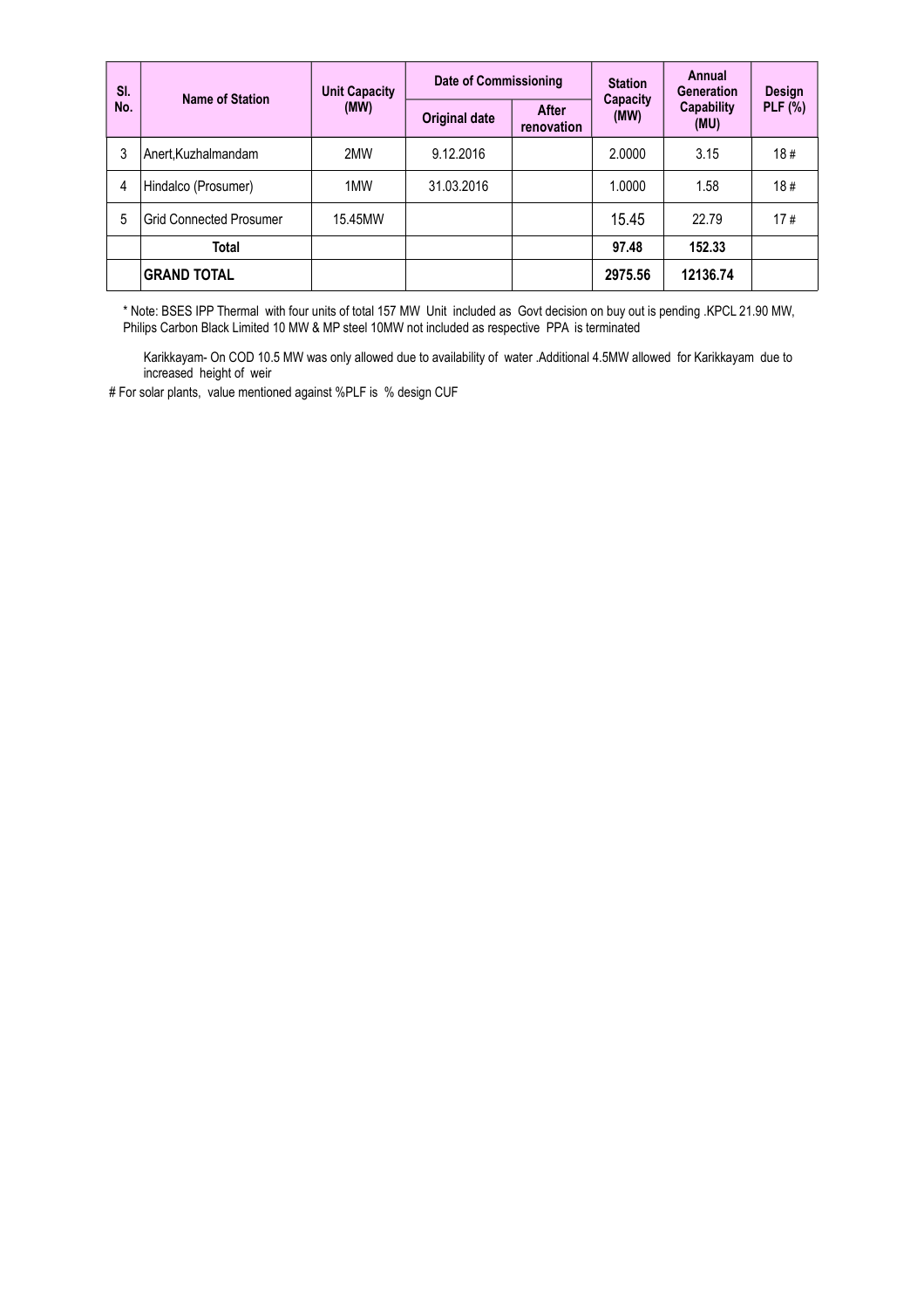|                   | <b>TABLE 5</b><br>ANNUAL PLANT LOAD FACTOR (PLF) OF HYDRO STATIONS (in %) |                              |                |                          |                          |                          |                |                |                |                |                          |                |                |         |
|-------------------|---------------------------------------------------------------------------|------------------------------|----------------|--------------------------|--------------------------|--------------------------|----------------|----------------|----------------|----------------|--------------------------|----------------|----------------|---------|
|                   |                                                                           |                              |                |                          |                          |                          |                |                |                |                |                          |                |                |         |
| <b>Station</b>    | 2004-05                                                                   | 2005-06                      | 2006-07        | 2007-08                  | 2008-09                  | 2009-10                  | 2010-11        | 2011-12        | 2012-13        | 2013-14        | 2014-15                  | 2015-16        | 2016-17        | 2017-18 |
| Idukki            | 29.37                                                                     | 39.58                        | 35.66          | 48.4                     | 30.70                    | 29.79                    | 33.06          | 44.52          | 22.87          | 40.08          | 36.5                     | 34.62          | 20.68          | 25.04   |
| Sabarigiri        | 45.40                                                                     | 54.61                        | 59.23          | 61.57                    | 33.73                    | 53.36                    | 55.97          | 58.49          | 35.16          | 66.32          | 41.12                    | 39.21          | 26.77          | 32.55   |
| Idamalayar        | 51.65                                                                     | 55.72                        | 55.18          | 71.1                     | 44.72                    | 49                       | 56.53          | 52.97          | 37.89          | 58.64          | 56.72                    | 45.40          | 27.34          | 45.78   |
| Kuttiady + KES    | 33.85                                                                     | 47.08                        | 53.39          | 58.25                    | 54.30                    | 60.36                    | 29.87          | 38.76          | 25.36          | 42.79          | 39.57                    | 30.34          | 24.93          | 32.4    |
| Poringalkuthu     | 64.30                                                                     | 58.75                        | 60.17          | 46.32                    | 45.46                    | 52.3                     | 63.27          | 59.46          | 46.02          | 37.66          |                          | 54.00          | 42.79          | 51.29   |
| <b>PLBE</b>       | 76.98                                                                     | 75.19                        | 76.92          | 42.65                    | 78.21                    | 77.64                    | 86.1           | 72.68          | 70.47          | 81.27          | 57.97                    | 75.70          |                |         |
| Sholayar          | 55.79                                                                     | 61.38                        | 53.41          | 51.77                    | 45.22                    | 47.34                    | 51.42          | 46.46          | 44.12          | 49.27          | 50.36                    | 44.30          | 35.33          | 43.18   |
| Pallivasal        | 67.85                                                                     | 72.58                        | 83.61          | 80.48                    | 60.26                    | 85.14                    | 84.56          | 70.27          | 51.49          | 65.61          | 78.94                    | 83.50          | 68.18          | 77.36   |
| Sengulam          | 39.97                                                                     | 44.90                        | 35.92          | 36.78                    | 36.54                    | 35.74                    | 38.34          | 38.49          | 25.45          | 33.48          | 36                       | 38.17          | 27.49          | 34.46   |
| Panniar           | 54.25                                                                     | 60.83                        | 53.34          | 28.51                    | 0.00                     | 46.22                    | 63.73          | 65.63          | 32.06          | 60.76          | 55.26                    | 61.98          | 22.17          | 46.18   |
| Neriamangalam     | 55.32                                                                     | 57.35                        | 58.66          | 64.8                     | 49.43                    | 48.58                    | 53.28          | 53.11          | 33.48          | 52.37          | 50.57                    | 51.72          | 28.89          | 45.75   |
| Lower Periyar     | 32.54                                                                     | 40.05                        | 38.35          | 40.2                     | 30.65                    | 32.59                    | 38.21          | 41.14          | 22.61          | 38.12          | 37.44                    | 33.04          | 19.99          | 30.2    |
| Kakkad            | 47.90                                                                     | 56.80                        | 59.12          | 50.89                    | 37.17                    | 59.23                    | 55.21          | 52.86          | 32.07          | 56.54          | 56.18                    | 54.48          | 38.04          | 47.04   |
| Kallada           | 59.44                                                                     | 48.79                        | 56.09          | 51.96                    | 35.27                    | 45.98                    | 54.86          | 49.94          | 16.6           | 51.57          | 48.53                    | 33.88          | 35.55          | 41.22   |
| Peppara           | 22.07                                                                     | 14.56                        | 28.46          | 31.02                    | 20.99                    | 23                       | 37.12          | 31.19          | 14.05          | 29.06          | 20.34                    | 16.30          | 14.96          | 19.84   |
| Madupetty         | 27.12                                                                     | 39.23                        | 32.43          | 39.34                    | 32.79                    | 10.91                    | 13.01          | 6.96           | 13.97          | 34.87          | 21.87                    | 25.01          | 13.17          | 18.55   |
| Malampuzha        | 13.48                                                                     | 3.12                         | 9.41           | $\pmb{0}$                | 0                        | $\mathbf 0$              | 0              | 12.63          | 8.69           | 20.03          | 25.14                    | 9.20           | 2.85           | 6.38    |
| Chembukadavu      | 10.50                                                                     | 18.75                        | 21.54          | 16.38                    | 17.76                    | 14.98                    | 23.96          | 21.23          | 16.56          | 21.85          | 20.32                    | 16.65          | 15.26          | 18.83   |
| Urumi             | 2.82                                                                      | 23.79                        | 26.96          | 25.49                    | 21.89                    | 21.5                     | 29.58          | 24.63          | 19.69          | 25.43          | 24.09                    | 16.93          | 16.44          | 20.76   |
| Malankara         | $\blacksquare$                                                            | 50.42                        | 52.55          | 62.19                    | 36.41                    | 56.14                    | 63.87          | 55.25          | 45.79          | 32.99          | 64.23                    | 35.20          | 47.08          | 53.94   |
| Lower Meenmutty   | $\overline{a}$                                                            |                              | 18.34          | 16                       | 13.40                    | 11.17                    | 23.47          | 15.86          | 7.04           | 17.90          | 20.78                    | 18.78          | 8.14           | 16.48   |
| Kuttiady Tailrace | $\blacksquare$                                                            | $\qquad \qquad \blacksquare$ |                |                          | 63.56                    | 21.09                    | 19.84          | 26.09          | 23.96          | 24.86          | 35.93                    | 25.39          | 19.29          | 25.11   |
| Poozhithode       | $\blacksquare$                                                            | ä,                           | $\sim$         | $\blacksquare$           | ÷,                       | $\sim$                   |                | 22.27          | 25.38          | 28.59          | 26.94                    | 22.19          | 24.86          | 27.63   |
| Ranni-Perinad     | $\overline{a}$                                                            | ä,                           | $\blacksquare$ | $\overline{a}$           | ä,                       | $\overline{\phantom{a}}$ | $\overline{a}$ | 0.16           | 4.68           | 26.10          | 33.57                    | 22.35          | 16.61          | 17.99   |
| Peechi            |                                                                           | L.                           |                |                          | ÷,                       |                          |                |                |                | $\overline{a}$ | 16.39                    | 12.86          | 3.53           | 10.21   |
| Vilangad          | $\blacksquare$                                                            | ÷,                           | $\blacksquare$ | $\blacksquare$           | $\overline{\phantom{0}}$ | $\blacksquare$           | $\blacksquare$ |                | $\blacksquare$ | $\blacksquare$ | 10.98                    | 19.23          | 23.84          | 23.32   |
| Chimmony          | ÷,                                                                        | L,                           | $\sim$         | $\overline{\phantom{a}}$ | ÷,                       | $\sim$                   | ä,             | $\overline{a}$ | $\sim$         | ÷,             | ÷,                       | 20.68          | 6.95           | 15.22   |
| Adyanpara         |                                                                           |                              |                |                          |                          |                          |                |                |                |                |                          | 7.00           | 16.32          | 12      |
| Vellathooval      | $\blacksquare$                                                            | ä,                           | $\blacksquare$ | $\blacksquare$           | ä,                       | $\blacksquare$           | $\blacksquare$ | ÷,             | $\sim$         | $\overline{a}$ | $\blacksquare$           | $\blacksquare$ | 9.66           | 14.34   |
| Barapole          |                                                                           | L,                           |                |                          | ÷,                       |                          |                |                |                |                | $\overline{a}$           |                |                | 31.22   |
| Perunthenaruvi    |                                                                           |                              |                |                          |                          |                          | $\overline{a}$ |                |                | $\overline{a}$ | $\overline{\phantom{a}}$ |                | $\overline{a}$ | 5.94    |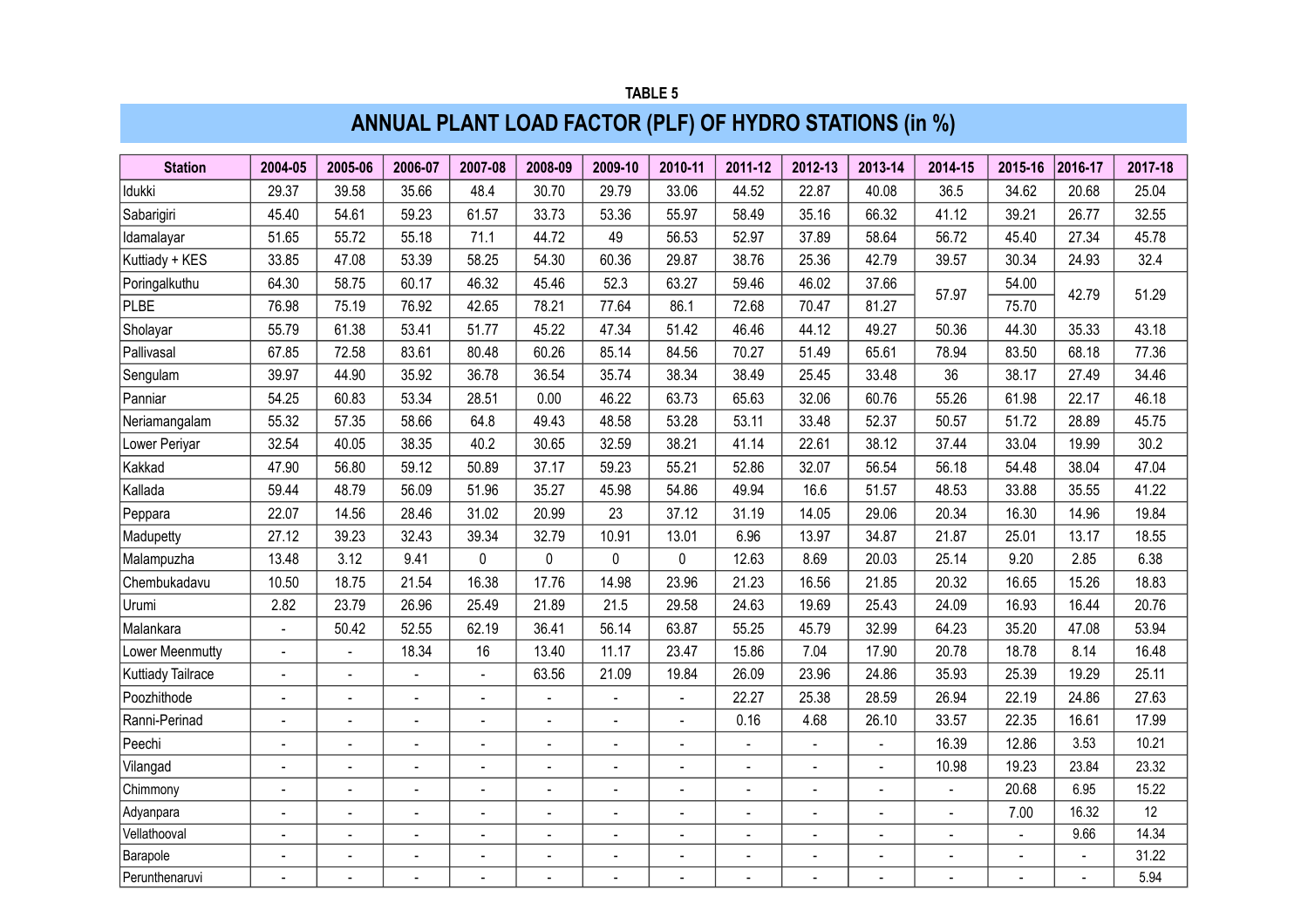# **GENERATING CAPACITY, MAXIMUM DEMAND AND LOAD FACTOR**

| SI.No.         | Year    | <b>Installed Capacity</b><br>(MW) | <b>Energy Input to System</b><br>excl. aux. cons. & ext. losses<br>(Gen. + Purchase - Export)<br>(MU) | Maximum Demand<br>(MW) | <b>Load Factor</b><br>(%) |
|----------------|---------|-----------------------------------|-------------------------------------------------------------------------------------------------------|------------------------|---------------------------|
| 1              | 1987-88 | 1477                              | 5063.31                                                                                               | 1127.3                 | 51.27                     |
| $\overline{2}$ | 1988-89 | 1477                              | 5738.04                                                                                               | 1201                   | 54.54                     |
| 3              | 1989-90 | 1477                              | 6105.16                                                                                               | 1298                   | 53.69                     |
| 4              | 1990-91 | 1477                              | 6794.10                                                                                               | 1273.7                 | 60.89                     |
| 5              | 1991-92 | 1477                              | 7153.62                                                                                               | 1308.8                 | 62.39                     |
| 6              | 1992-93 | 1477                              | 7219.79                                                                                               | 1403                   | 58.74                     |
| $\overline{7}$ | 1993-94 | 1484                              | 7809.17                                                                                               | 1459.6                 | 61.08                     |
| 8              | 1994-95 | 1503.53                           | 8794.39                                                                                               | 1614.6                 | 62.18                     |
| 9              | 1995-96 | 1505.53                           | 9274.07                                                                                               | 1651.4                 | 64.11                     |
| 10             | 1996-97 | 1508.53                           | 8771.25                                                                                               | 1572                   | 63.69                     |
| 11             | 1997-98 | 1775.81                           | 9394.67                                                                                               | 1785.8                 | 60.05                     |
| 12             | 1998-99 | 2046.33                           | 11164.61                                                                                              | 1896.2                 | 67.21                     |
| 13             | 1999-00 | 2350.71                           | 11880.98                                                                                              | 2177                   | 62.30                     |
| 14             | 2000-01 | 2422.61                           | 12464.00                                                                                              | 2316                   | 61.43                     |
| 15             | 2001-02 | 2605.91                           | 12518.31                                                                                              | 2333                   | 61.25                     |
| 16             | 2002-03 | 2608.71                           | 12391.13                                                                                              | 2347                   | 60.27                     |
| 17             | 2003-04 | 2621.31                           | 12280.87                                                                                              | 2426                   | 57.79                     |
| 18             | 2004-05 | 2623.86                           | 12504.84                                                                                              | 2420                   | 58.99                     |
| 19             | 2005-06 | 2650.41                           | 13331.03                                                                                              | 2578                   | 59.03                     |
| 20             | 2006-07 | 2662.96                           | 14427.96                                                                                              | 2742                   | 60.07                     |
| 21             | 2007-08 | 2676.66                           | 15065.15                                                                                              | 2745                   | 62.65                     |
| 22             | 2008-09 | 2744.76                           | 15293.41                                                                                              | 2765                   | 63.14                     |
| 23             | 2009-10 | 2752.96                           | 16982.29                                                                                              | 2998                   | 64.66                     |
| 24             | 2010-11 | 2869.56                           | 17340.28                                                                                              | 3119                   | 63.47                     |
| 25             | 2011-12 | 2878.36                           | 18938.81                                                                                              | 3348                   | 64.57                     |
| 26             | 2012-13 | 2881.22                           | 19877.21                                                                                              | 3268                   | 69.43                     |
| 27             | 2013-14 | 2891.72                           | 20542.49                                                                                              | 3588                   | 65.36                     |
| 28             | 2014-15 | 2835.63 *                         | 21573.16                                                                                              | 3602                   | 68.37                     |
| 29             | 2015-16 | 2880.18                           | 22727.34                                                                                              | 3860                   | 67.21                     |
| 30             | 2016-17 | 2915.80                           | 23763.57                                                                                              | 4004                   | 67.75                     |
| 31             | 2017-18 | 2975.56                           | 24340.79                                                                                              | 3884                   | 71.54                     |

**\*** Unit 2 & 3 of BDPP & Unit 1 & 4 of KDPP were de-commissioned as per B.O (DB) No.1792/14 & 1791/14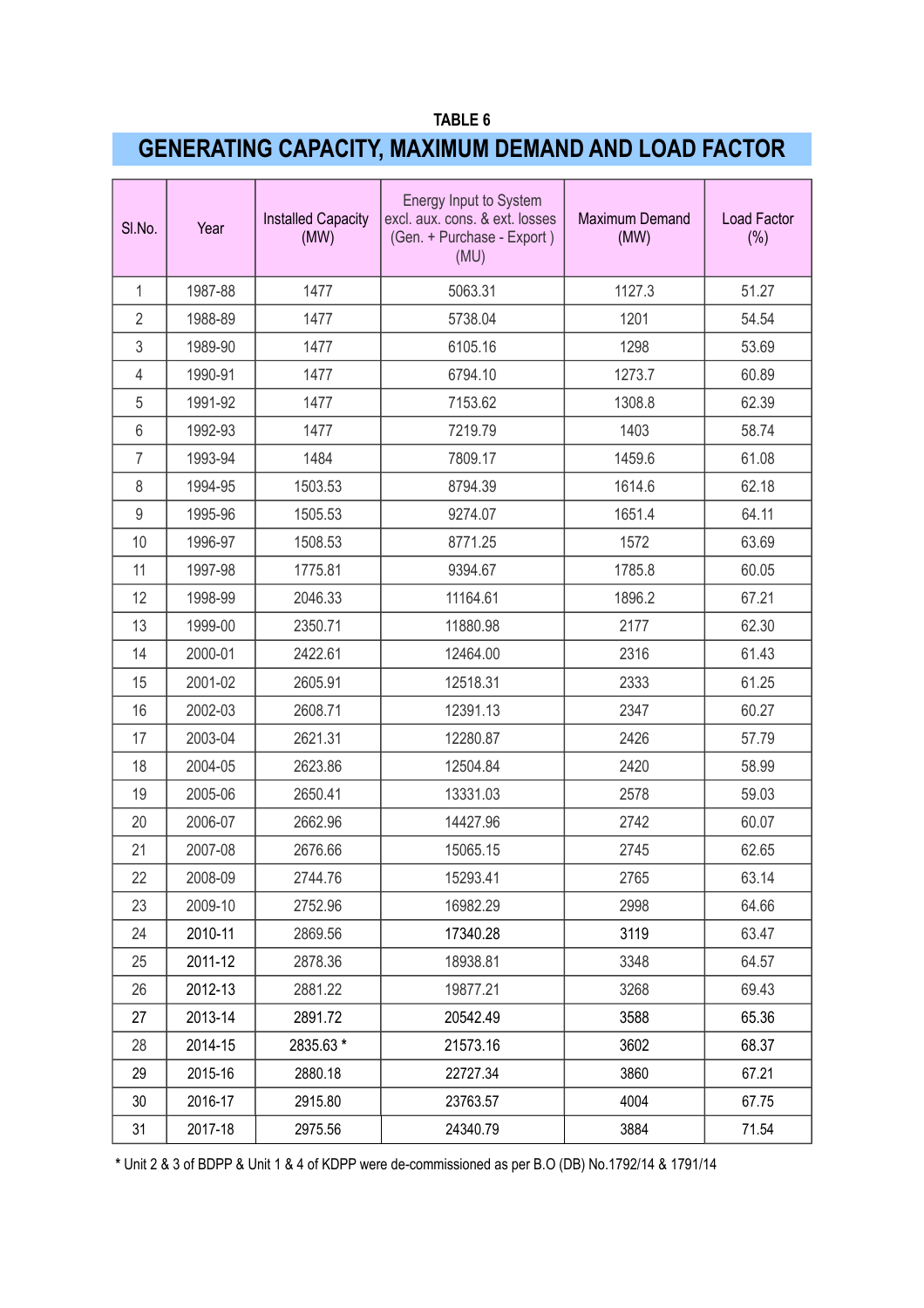|                                                            |                                                                                                                                                                                         |                 |                      |                       | TABLE-7                  |                                |                          |                       |                          |                         |  |  |  |  |  |
|------------------------------------------------------------|-----------------------------------------------------------------------------------------------------------------------------------------------------------------------------------------|-----------------|----------------------|-----------------------|--------------------------|--------------------------------|--------------------------|-----------------------|--------------------------|-------------------------|--|--|--|--|--|
|                                                            | <b>RESERVOIR DETAILS AND DATA FOR POWER GENERATION</b><br>Full reservoir<br>Effective storage<br>Generation<br>Average net<br>Water required for<br>Full load discharge of<br>Installed |                 |                      |                       |                          |                                |                          |                       |                          |                         |  |  |  |  |  |
| Name of Reservoir                                          | level<br>(M)                                                                                                                                                                            | at FRL<br>(MCM) | <b>MDDL</b><br>(M)   | Dead storage<br>(MCM) | Name of Power<br>station | Capacity<br>(MW)               | potential at FRL<br>(MU) | effective head<br>(m) | 1 MU generation<br>(MCM) | one machine<br>(m3/sec) |  |  |  |  |  |
| Kuttiyadi                                                  | 758.04                                                                                                                                                                                  | 33.99           | 737.62               | 4.40                  | Kuttiyadi<br><b>KES</b>  | $3 \times 25$                  | 41.46                    |                       | 0.71                     | 5.69                    |  |  |  |  |  |
| Thariode                                                   | 775.60                                                                                                                                                                                  | 201.00          | 754.86               | 23.75                 | <b>KAES</b>              | $1 \times 50$<br>$2 \times 50$ | 245.22                   |                       | 0.70                     | 8.60                    |  |  |  |  |  |
| Sholayar                                                   | 811.68                                                                                                                                                                                  | 149.23          | 779.37               | 4.25                  | Sholayar                 | $3 \times 18$                  | 152.21                   | 300                   | 1.50                     | 7.50                    |  |  |  |  |  |
|                                                            |                                                                                                                                                                                         |                 |                      |                       |                          |                                |                          |                       |                          | 6.29                    |  |  |  |  |  |
| Poringalkuthu                                              | 423.98                                                                                                                                                                                  | 30.30           | 405.69               | 1.70                  | Poringalkuthu<br>PLBE    | $4 \times 8$<br>$1 \times 16$  | 10.73                    | 170                   | 2.83<br>2.57             | 11.42                   |  |  |  |  |  |
| Idamalayar                                                 | 169.00                                                                                                                                                                                  | 1017.80         | 115.00               | 72.00                 | Idamalayar               | 2 x 37.5                       | 254.45                   | 110                   | 4.00                     | 41.67                   |  |  |  |  |  |
| Kundala                                                    | 1758.70                                                                                                                                                                                 | 7.80            | 1735.84              | 0.02                  |                          | 3 × 5                          | 22.74                    |                       | 0.71                     | 0.98                    |  |  |  |  |  |
| Mattupetty                                                 | 1599.59                                                                                                                                                                                 | 55.22           | 1554.48              | 0.13                  | Pallivasal               | $3 \times 7.5$                 | 161.23                   | 570                   | 0.79                     | 1.65                    |  |  |  |  |  |
| Sengulam                                                   | 847.64                                                                                                                                                                                  | 1.61            | 844.86               |                       | Sengulam                 | 4 x 12.8                       | 0.71                     | 341                   | 1.27                     | 4.23                    |  |  |  |  |  |
| Anayirankal                                                | 1207.01                                                                                                                                                                                 | 49.00           | 1188.11              | 0.85                  |                          |                                | 65.62                    |                       |                          |                         |  |  |  |  |  |
| Ponmudi                                                    | 707.75                                                                                                                                                                                  | 47.40           | 676.66               | 4.15                  | Panniyar                 | $2 \times 16.2$                | 63.52                    | 220                   | 2.13                     | 8.83                    |  |  |  |  |  |
|                                                            |                                                                                                                                                                                         |                 |                      |                       | Neriamangalam            | 3 x 17.55                      |                          |                       | 2.44                     | 10.12                   |  |  |  |  |  |
| Neriamangalam                                              | 456.59                                                                                                                                                                                  | 5.56            | 445.91               | 1.31                  | <b>NES</b>               | $1 \times 25$                  | 4.83                     | 180                   |                          |                         |  |  |  |  |  |
| Idukki                                                     | 732.43                                                                                                                                                                                  | 1459.70         | 694.94               | 536.86                | Idukki                   | 6 x 130                        | 2147.88                  | 660                   | 0.68                     | 24.50                   |  |  |  |  |  |
| Pamba                                                      | 986.33                                                                                                                                                                                  | 31.10           | 963.16               | 8.10                  | Sabarigiri               | 4x55+2x60                      | 59.46                    | 750                   | 0.62                     | 8.61                    |  |  |  |  |  |
| Kakki                                                      | 981.46                                                                                                                                                                                  | 446.50          | 908.30               | 7.60                  |                          |                                | 856.47                   |                       |                          |                         |  |  |  |  |  |
| Kallada                                                    | 115.82                                                                                                                                                                                  | 488.53          | 24.38                | 16.14                 | Kallada                  | $2 \times 7.5$                 | 50.10                    | 43                    | 9.75                     | 20.32                   |  |  |  |  |  |
| Peppara                                                    | 110.50                                                                                                                                                                                  | 67.50           | 87.50                | 2.50                  | Peppara                  | $1 \times 3$                   | 3.45                     | 25                    | 19.55                    | 16.30                   |  |  |  |  |  |
| Lower Periyar                                              | 253.00                                                                                                                                                                                  | 4.55            | 237.74               | 0.80                  | Lower Periyar            | $3 \times 60$                  | 2.09                     | 203.63                | 2.17                     | 36.66                   |  |  |  |  |  |
| Kakkad                                                     | 192.63                                                                                                                                                                                  | 1.16            | 181.36               | 0.34                  | Kakkad                   | $2 \times 25$                  | 0.36                     | 132.6                 | 3.25                     | 22.58                   |  |  |  |  |  |
| Malampuzha                                                 | 115.09                                                                                                                                                                                  | 236.70          | 99.50                | 10.20                 | Malampuzha               | $1 \times 2.5$                 | 5.60                     | 14.4                  | 28.24                    | 23.14                   |  |  |  |  |  |
| Chembukadavu I                                             | No Reservoir                                                                                                                                                                            |                 |                      |                       | Chembukadavu I           | $3 \times 0.9$                 |                          | 35.5                  | 12.22                    | 3.06                    |  |  |  |  |  |
| Chembukadavu II                                            |                                                                                                                                                                                         | <b>NA</b>       | <b>NA</b>            | <b>NA</b>             | Chembukadavu II          | 3 x 1.25                       | <b>NA</b>                | 55                    | 7.75                     | 2.69                    |  |  |  |  |  |
| Urumi I                                                    | No Reservoir                                                                                                                                                                            | <b>NA</b>       |                      | <b>NA</b>             | Urumi I                  | 3 x 1.25                       | <b>NA</b>                | 96.5                  | 4.47                     | 1.55                    |  |  |  |  |  |
| Urumi II                                                   |                                                                                                                                                                                         |                 | NA                   |                       | Urumi II                 | $3 \times 0.8$                 |                          | 55                    | 7.98                     | 1.77                    |  |  |  |  |  |
| Lower Meenmutty                                            | 62.75                                                                                                                                                                                   | <b>NA</b>       | 61.3                 | <b>NA</b>             | Lower Meenmutty          | $2x1.5+1x0.5$                  |                          | 13                    | 35.90                    | 14.98                   |  |  |  |  |  |
| Malankara                                                  | 42                                                                                                                                                                                      | 18.8            | 36                   | 18.5                  | Malankara SHEP           | $3 \times 3.5$                 | 0.53                     | 12.2                  | 35.50                    | 34.50                   |  |  |  |  |  |
| Ranni Perinad                                              | No Reservoir                                                                                                                                                                            | <b>NA</b>       | <b>NA</b>            | <b>NA</b>             | Ranni Perinad            | $2 \times 2$                   | <b>NA</b>                | 6.3                   |                          | 78.34                   |  |  |  |  |  |
| Poozhithode                                                | No Reservoir                                                                                                                                                                            | <b>NA</b>       | NA                   | NA                    | Poozhithode              | $3 \times 1.6$                 | <b>NA</b>                | $\overline{72}$       | 5.67                     | 91.87                   |  |  |  |  |  |
| Peechi                                                     | 79.25                                                                                                                                                                                   |                 | 69.7                 | 0.62                  | Peechi                   | $1 \times 1.25$                | 3.21                     | 22.75                 |                          | 6.31                    |  |  |  |  |  |
| Vilangad                                                   | No Reservoir                                                                                                                                                                            | <b>NA</b>       | <b>NA</b>            | <b>NA</b>             | Vilangad                 | $3 \times 2.5$                 | 22.63                    | 99                    | 4.14                     | 2.875                   |  |  |  |  |  |
| Chimmony                                                   | 79.4                                                                                                                                                                                    | 172.82          | 56.5                 | 2.54                  | Chimmony                 | $1 \times 2.5$                 | 6.7                      | 45.46                 | 12.86                    | 8.93                    |  |  |  |  |  |
| Barapole                                                   | No Reservoir                                                                                                                                                                            | <b>NA</b>       | <b>NA</b>            | <b>NA</b>             | Barapole                 | $3 \times 5$                   | 36                       | $50\,$                | 8.47                     | 11.30                   |  |  |  |  |  |
| Adyanpara                                                  | No Reservoir                                                                                                                                                                            | <b>NA</b>       | <b>NA</b>            | <b>NA</b>             | Adyanpara                | $2 \times 1.5 + 0.5$           | 9.01                     | 94                    | 4.4023                   | 1.83                    |  |  |  |  |  |
| PLBE tail race                                             | <b>NA</b><br>No Reservoir<br><b>NA</b><br><b>NA</b>                                                                                                                                     |                 | Poringal kuttu Micro | 1 x.011               | 0.1                      | 1                              |                          |                       |                          |                         |  |  |  |  |  |
| Vellathooval                                               | No Reservoir                                                                                                                                                                            | <b>NA</b>       | <b>NA</b>            | <b>NA</b>             | Vellathooval             | $2\times1.8$<br>2x3            | 12.17<br>0.025           | 12<br>17.33           | 30.8<br>24               | 15.65<br>20.98          |  |  |  |  |  |
| 0.6<br>51<br>48<br>0.4<br>Perunthenaruvi<br>Perunthenaruvi |                                                                                                                                                                                         |                 |                      |                       |                          |                                |                          |                       |                          |                         |  |  |  |  |  |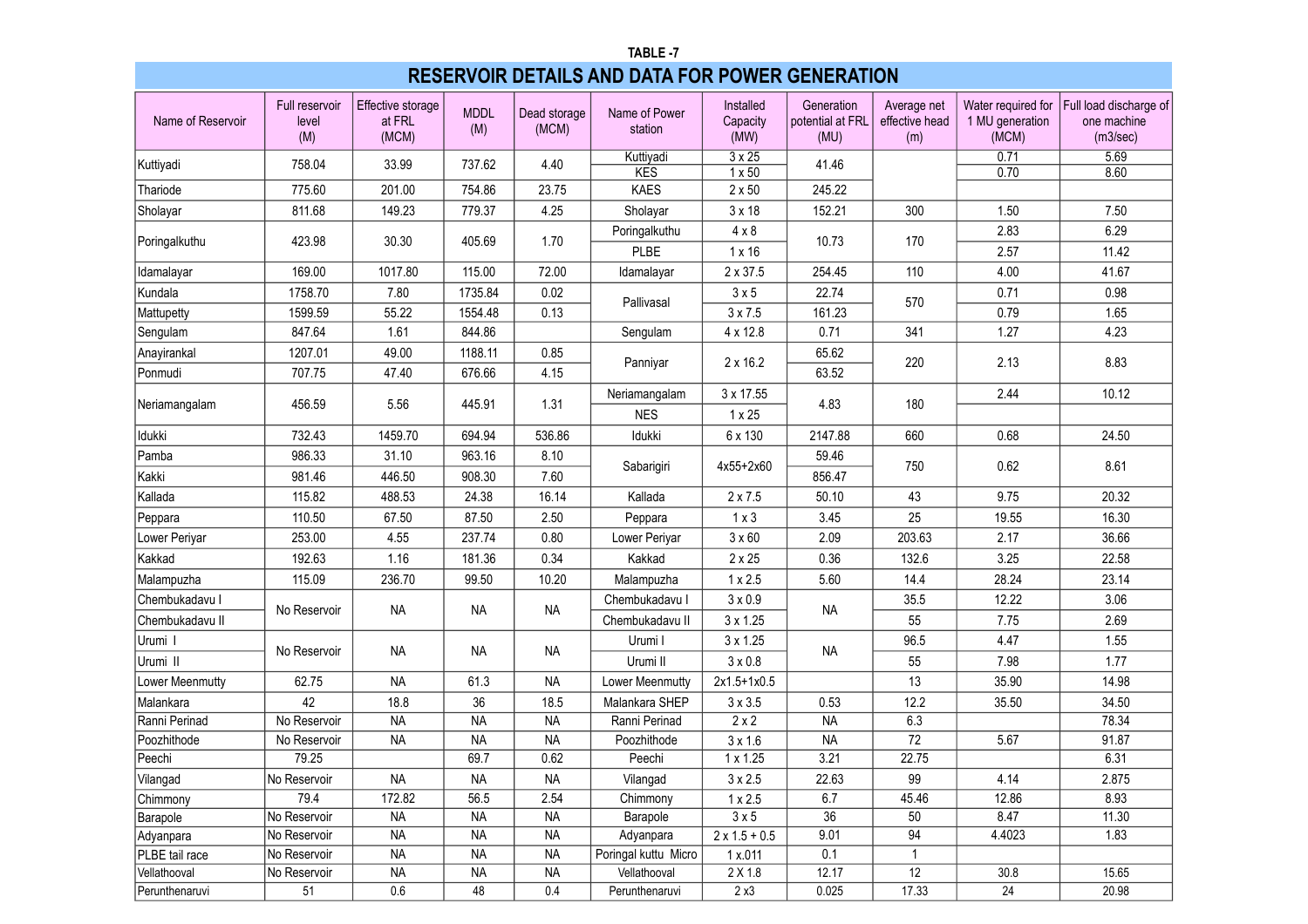## **STATION WISE MONTHLY GENERATION AND POWER PURCHASE DETAILS FOR 2007-08**

**A Hydro**

|                 |                          |        |        |        |        |        |        |         |        |        |        |        |        | (in Million Units) |
|-----------------|--------------------------|--------|--------|--------|--------|--------|--------|---------|--------|--------|--------|--------|--------|--------------------|
|                 | Name of Station / Source | 04/07  | 05/07  | 06/07  | 07/07  | 08/07  | 09/07  | 10/07   | 11/07  | 12/07  | 01/08  | 02/08  | 03/08  | <b>Total</b>       |
|                 | <b>Hydro</b>             |        |        |        |        |        |        |         |        |        |        |        |        |                    |
| $\mathbf{1}$    | Idukki                   | 298.57 | 321.55 | 206.44 | 79.52  | 133.11 | 241.38 | 499.72  | 373.85 | 285.04 | 265.01 | 330.67 | 281.19 | 3316.02            |
| $\overline{2}$  | Sabarigiri               | 149.60 | 127.16 | 72.58  | 81.78  | 150.78 | 141.72 | 155.01  | 148.61 | 140.73 | 104.68 | 101.58 | 167.13 | 1541.35            |
| $\mathbf{3}$    | Idamalayar               | 21.88  | 29.17  | 30.53  | 46.22  | 53.58  | 52.61  | 54.25   | 51.99  | 51.40  | 36.16  | 23.47  | 23.38  | 474.63             |
| 4               | Kuttiadi + KES           | 42.71  | 15.79  | 29.67  | 84.14  | 85.13  | 82.09  | 76.41   | 58.08  | 50.83  | 52.69  | 34.83  | 32.36  | 644.72             |
| 5               | Poringalkuthu            | 7.10   | 6.52   | 12.31  | 23.87  | 23.68  | 23.01  | 22.33   | 16.34  | 10.02  | 6.02   | 7.99   | 3.39   | 162.59             |
| $\,6\,$         | Poringalkuthu LBE        | 7.67   | 0.91   | 5.20   | 11.84  | 10.97  | 10.49  | 0.00    | 0.00   | 0.33   | 1.58   | 5.02   | 5.93   | 59.94              |
| $\overline{7}$  | Sholayar                 | 29.32  | 14.46  | 9.75   | 7.18   | 38.21  | 36.79  | 35.40   | 14.85  | 14.90  | 12.67  | 22.12  | 19.02  | 254.68             |
| 8               | Pallivasal               | 15.82  | 19.98  | 17.91  | 21.45  | 22.15  | 21.51  | 19.52   | 21.61  | 17.55  | 16.14  | 16.00  | 19.41  | 229.04             |
| 9               | Sengulam                 | 9.34   | 9.70   | 12.15  | 18.91  | 18.66  | 16.75  | 18.27   | 17.37  | 15.53  | 7.27   | 9.32   | 11.51  | 164.77             |
| 10 <sup>1</sup> | Panniar                  | 9.16   | 9.04   | 3.96   | 23.33  | 23.75  | 12.91  | 0.00    | 0.00   | 0.00   | 0.00   | 0.00   | 0.00   | 82.15              |
| 11              | Neriamangalam            | 16.22  | 16.17  | 21.75  | 38.80  | 38.90  | 37.51  | 38.45   | 35.11  | 29.84  | 11.69  | 12.84  | 15.78  | 313.06             |
| 12              | Lower Periyar            | 16.96  | 16.65  | 42.95  | 125.49 | 109.73 | 112.80 | 97.53   | 72.78  | 35.83  | 14.24  | 15.39  | 17.61  | 677.97             |
| 13              | Kakkad                   | 21.51  | 20.15  | 14.54  | 19.98  | 24.14  | 24.32  | 24.11   | 22.15  | 20.23  | 16.52  | 16.28  | 22.83  | 246.75             |
| 14              | Kallada                  | 4.07   | 0.74   | 0.00   | 3.32   | 8.98   | 10.02  | 9.51    | 9.63   | 5.21   | 5.24   | 8.64   | 7.66   | 73.03              |
| 15              | Peppara                  | 0.08   | 0.25   | 0.25   | 1.34   | 1.08   | 1.44   | 1.38    | 1.18   | 0.38   | 0.33   | 0.31   | 0.16   | 8.18               |
| 16              | Malankara                | 3.89   | 4.01   | 3.79   | 3.86   | 3.33   | 3.14   | 3.31    | 3.34   | 3.81   | 3.49   | 3.91   | 3.81   | 43.70              |
| 17              | Madupetty                | 0.87   | 0.65   | 0.37   | 0.00   | 0.18   | 0.90   | 0.82    | 0.72   | 0.69   | 0.55   | 0.62   | 0.55   | 6.91               |
| 18              | Chembukadavu             | 0.00   | 0.00   | 0.51   | 2.82   | 1.95   | 2.81   | 1.08    | 0.12   | 0.00   | 0.00   | 0.00   | 0.00   | 9.28               |
| 19              | Urumi                    | 0.00   | 0.00   | 1.66   | 3.52   | 2.95   | 3.18   | 1.86    | 0.60   | 0.00   | 0.00   | 0.00   | 0.00   | 13.77              |
| 20              | Malampuzha               | 0.00   | 0.00   | 0.00   | 0.00   | 0.00   | 0.00   | 0.00    | 0.00   | 0.00   | 0.00   | 0.00   | 0.00   | 0.00               |
| 21              | Lower Meenmutty          | 0.07   | 0.08   | 0.59   | 0.87   | 0.49   | 0.89   | 0.88    | 0.62   | 0.18   | 0.06   | 0.07   | 0.12   | 4.92               |
|                 | <b>Sub Total Hydro</b>   | 654.83 | 612.95 | 486.89 | 598.25 | 751.76 | 836.27 | 1059.85 | 848.95 | 682.49 | 554.32 | 609.05 | 631.85 | 8327.45            |
|                 | Auxiliary consumption    | 2.56   | 2.70   | 3.37   | 2.52   | 3.04   | 2.82   | 3.33    | 3.02   | 2.95   | 3.13   | 2.51   | 2.72   | 34.67              |

**Net Hydro Generation 652.27 610.25 483.52 595.73 748.72 833.45 1056.52 845.93 679.54 551.19 606.54 629.13 8292.78**

**B Wind** 0.07 0.27 0.26 0.22 0.22 0.17 0.10 0.07 0.21 0.19 0.07 0.11 **1.96**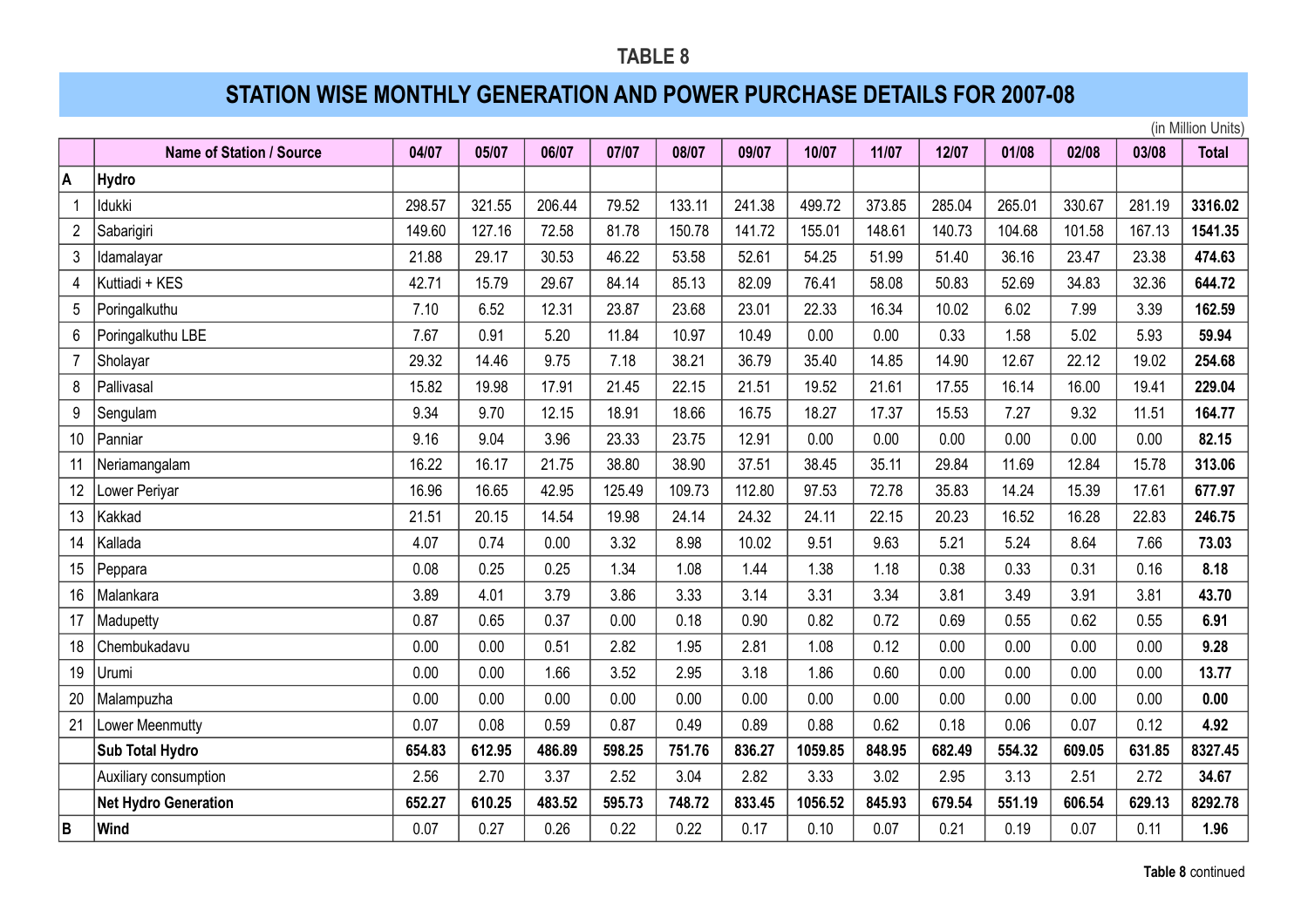|                | Name of Station / Source                     | 04/07   | 05/07   | 06/07   | 07/07    | 08/07   | 09/07    | 10/07     | 11/07    | 12/07   | 01/08   | 02/08   | 03/08   | <b>Total</b> |
|----------------|----------------------------------------------|---------|---------|---------|----------|---------|----------|-----------|----------|---------|---------|---------|---------|--------------|
| C              | <b>Thermal</b>                               |         |         |         |          |         |          |           |          |         |         |         |         |              |
| $\mathbf{1}$   | <b>BDPP</b>                                  | 4.90    | 12.20   | 10.06   | 3.61     | 0.79    | 3.47     | 11.26     | 8.20     | 6.85    | 8.80    | 7.53    | 18.11   | 95.76        |
| $\overline{2}$ | <b>KDPP</b>                                  | 23.94   | 31.52   | 18.95   | 7.97     | 7.37    | 5.03     | 17.64     | 12.84    | 26.62   | 36.51   | 50.62   | 39.38   | 278.38       |
|                | <b>Sub Total Thermal</b>                     | 28.85   | 43.71   | 29.01   | 11.59    | 8.16    | 8.50     | 28.91     | 21.03    | 33.46   | 45.30   | 58.14   | 57.48   | 374.14       |
|                | Auxiliary consumption                        | 0.85    | 1.24    | 0.82    | 0.47     | 0.41    | 0.48     | 0.92      | 0.79     | 0.94    | 1.16    | 1.29    | 1.43    | 10.80        |
|                | <b>Net Thermal Generation</b>                | 28.00   | 42.47   | 28.19   | 11.12    | 7.75    | 8.02     | 27.99     | 20.24    | 32.52   | 44.14   | 56.85   | 56.05   | 363.34       |
| D              | Total Internal Generation (excl. aux. cons.) | 680.34  | 652.99  | 511.96  | 607.06   | 756.69  | 841.64   | 1084.60   | 866.24   | 712.28  | 595.52  | 663.47  | 685.29  | 8658.08      |
| E              | <b>Central Generating Stations</b>           |         |         |         |          |         |          |           |          |         |         |         |         |              |
| $\mathbf{1}$   | NTPC-RSTPS                                   | 198.21  | 211.86  | 197.76  | 167.92   | 166.01  | 151.44   | 165.66    | 168.49   | 202.25  | 212.89  | 203.40  | 208.79  | 2254.68      |
| $\overline{2}$ | Talcher Stage-II                             | 257.49  | 297.44  | 297.44  | 261.51   | 243.74  | 269.88   | 291.81    | 294.84   | 310.02  | 307.03  | 289.08  | 298.62  | 3418.95      |
| 3              | NLC-Stage-I                                  | 39.69   | 41.82   | 38.80   | 37.68    | 30.21   | 31.35    | 30.99     | 13.63    | 30.00   | 40.24   | 33.92   | 33.45   | 401.78       |
| $\overline{4}$ | NLC-Stage-II                                 | 58.02   | 54.34   | 55.59   | 50.14    | 54.21   | 32.62    | 36.07     | 39.99    | 34.16   | 55.29   | 49.91   | 47.91   | 568.25       |
| 5              | <b>NLC Expansion</b>                         | 35.93   | 46.51   | 43.61   | 39.90    | 42.69   | 33.36    | 24.30     | 40.12    | 27.65   | 43.36   | 43.95   | 46.20   | 467.58       |
| 6              | <b>MAPS</b>                                  | 10.30   | 8.29    | 6.45    | 3.30     | 2.13    | 3.23     | 4.72      | 7.23     | 7.50    | 7.45    | 6.87    | 7.13    | 74.60        |
| $\overline{7}$ | <b>KAIGA</b>                                 | 18.78   | 24.40   | 15.45   | 17.90    | 25.11   | 9.87     | 15.23     | 14.89    | 15.34   | 14.94   | 6.78    | 10.28   | 188.97       |
|                | <b>Sub Total CGS</b>                         | 618.42  | 684.66  | 655.10  | 578.35   | 564.10  | 531.75   | 568.78    | 579.19   | 626.92  | 681.20  | 633.91  | 652.38  | 7374.80      |
| F              | <b>UI Import</b>                             | 15.93   | 38.25   | 36.42   | $-22.30$ | 77.94   | $-79.97$ | $-235.00$ | $-97.28$ | 41.59   | 39.99   | 17.08   | 25.44   | $-141.89$    |
| G              | <b>IPPs</b>                                  |         |         |         |          |         |          |           |          |         |         |         |         |              |
| $\overline{1}$ | <b>RGCCPP</b>                                | 0.00    | 0.00    | 29.81   | 29.88    | 0.10    | 0.00     | 30.72     | 23.48    | 85.97   | 89.18   | 100.64  | 63.50   | 453.28       |
| $\overline{2}$ | <b>BSES</b>                                  | 84.09   | 15.47   | 47.45   | 0.15     | 0.01    | $-0.03$  | 19.50     | $-0.02$  | 4.49    | 68.83   | 57.62   | 55.59   | 353.15       |
| 3              | <b>KPCL</b>                                  | 9.81    | 8.56    | 1.81    | 1.31     | 1.30    | 1.44     | 3.09      | 1.15     | 1.62    | 2.02    | 1.47    | 1.70    | 35.28        |
|                | <b>Sub Total IPPs</b>                        | 93.90   | 24.03   | 79.07   | 31.34    | 1.41    | 1.41     | 53.31     | 24.61    | 92.08   | 160.03  | 159.73  | 120.79  | 841.71       |
| H              | Total power purchase (E+F+G)                 | 728.26  | 746.94  | 770.60  | 587.40   | 643.46  | 453.20   | 387.10    | 506.53   | 760.60  | 881.22  | 810.72  | 798.61  | 8074.62      |
|                | <b>External PGCIL loss</b>                   | 26.03   | 28.82   | 27.57   | 24.34    | 23.74   | 22.38    | 23.94     | 24.38    | 26.39   | 28.67   | 26.68   | 27.46   | 310.40       |
| J              | Net power purchase at KSEB bus               | 702.23  | 718.12  | 743.02  | 563.05   | 619.71  | 430.82   | 363.16    | 482.15   | 734.21  | 852.55  | 784.04  | 771.15  | 7764.22      |
| K              | Total Generation & Power Purchase (D+J)      | 1382.56 | 1371.11 | 1254.99 | 1170.12  | 1376.40 | 1272.46  | 1447.76   | 1348.39  | 1446.49 | 1448.07 | 1447.51 | 1456.45 | 16422.30     |
| IL             | Auxiliary consumption in substations         | 0.87    | 0.87    | 0.79    | 0.74     | 0.87    | 0.81     | 0.92      | 0.85     | 0.92    | 0.92    | 0.92    | 0.92    | 10.39        |
| M              | Net energy available for sale                | 1381.69 | 1370.25 | 1254.19 | 1169.38  | 1375.53 | 1271.65  | 1446.85   | 1347.53  | 1445.57 | 1447.16 | 1446.59 | 1455.53 | 16411.91     |
| N              | Energy sale outside the state                | 120.10  | 39.97   | 98.98   | 0.00     | 152.66  | 61.79    | 192.04    | 110.67   | 142.09  | 125.82  | 169.99  | 132.65  | 1346.76      |
| 0              | Net energy available for sale in the State   | 1261.59 | 1330.28 | 1155.21 | 1169.38  | 1222.87 | 1209.86  | 1254.81   | 1236.86  | 1303.48 | 1321.34 | 1276.60 | 1322.88 | 15065.15     |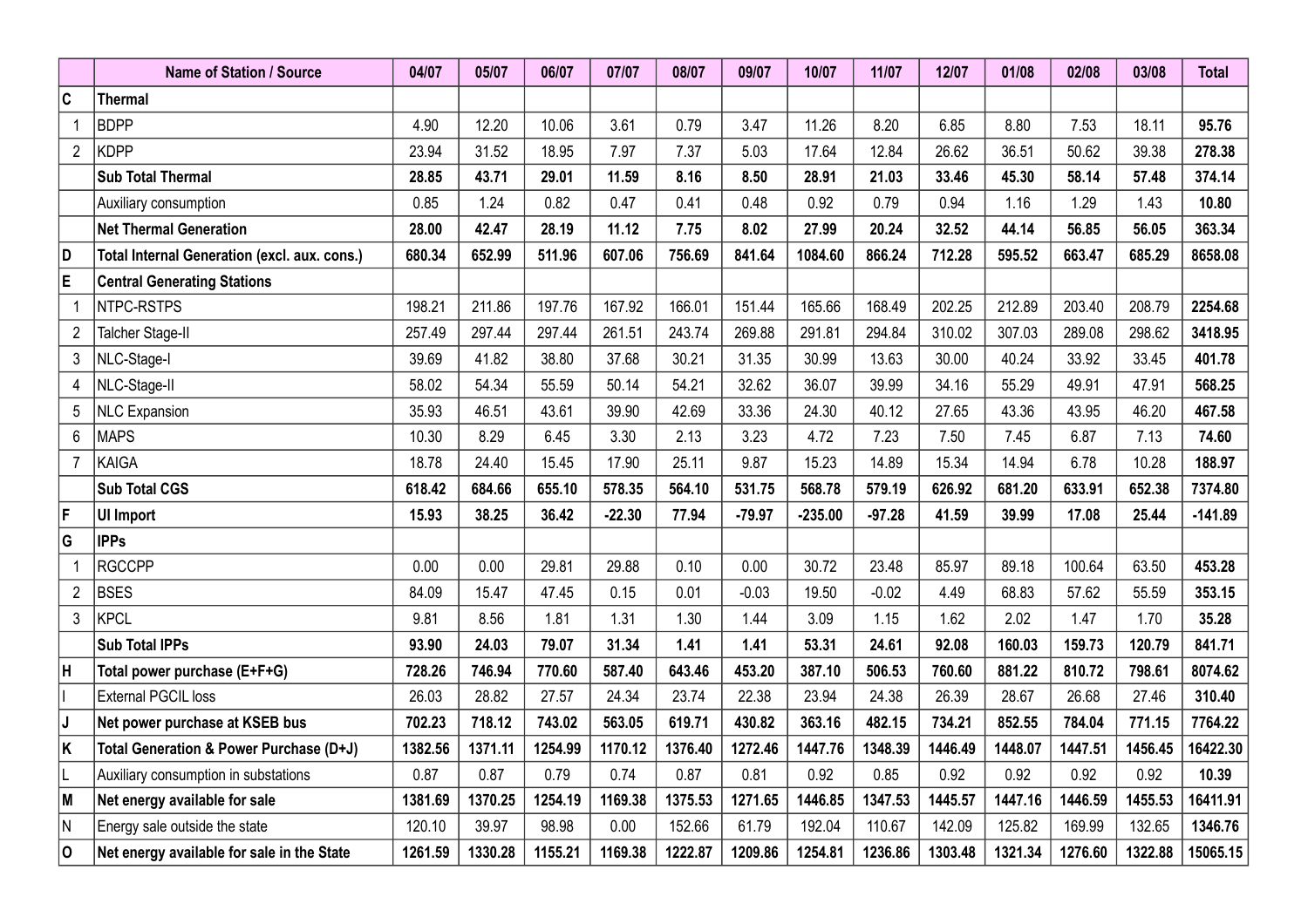### **STATION WISE MONTHLY GENERATION AND POWER PURCHASE DETAILS FOR 2008-09**

(in Million Units) **Name of Station / Source 04/08 05/08 06/08 07/08 08/08 09/08 10/08 11/08 12/08 01/09 02/09 03/09 Total A Hydro** Idukki 346.75 347.66 242.20 190.05 110.78 121.54 119.27 125.29 123.62 97.81 121.47 151.11 **2097.51** Sabarigiri 160.25 81.92 0.06 18.98 74.74 77.16 83.31 78.49 82.79 82.09 103.37 119.51 **962.67** Idamalayar 33.57 36.40 33.22 17.98 14.45 28.06 33.59 22.47 9.61 22.76 26.32 15.35 **293.79** Kuttiadi + KES 43.51 40.76 53.19 67.86 78.69 56.18 58.91 40.70 38.74 30.14 37.81 48.07 **594.55** Poringalkuthu 5.02 6.50 7.43 17.52 22.53 17.63 19.28 9.73 6.15 3.58 6.24 5.82 **127.44** Poringalkuthu LBE 7.83 8.70 5.79 11.62 11.48 11.27 11.06 8.91 8.34 8.25 7.50 8.89 **109.62** Sholayar 23.41 20.68 1.83 4.81 2.85 26.62 28.06 12.83 19.08 18.06 29.07 26.61 **213.89** Pallivasal 20.80 17.08 13.45 13.56 13.13 15.32 15.68 18.42 18.67 16.85 16.28 18.70 **197.96** Sengulam 12.34 10.67 12.23 13.68 18.57 17.51 15.96 13.46 10.76 9.79 8.72 9.97 **153.66** Panniar 0.00 0.00 0.00 0.00 0.00 0.00 0.00 0.00 0.00 0.00 0.00 0.00 **0.00** Neriamangalam + NES 24.01 30.19 17.99 27.78 47.37 43.84 40.89 27.63 19.20 14.08 10.54 15.74 **319.26** Lower Periyar 26.12 29.07 26.75 55.26 100.19 87.50 58.31 36.02 21.80 15.99 11.14 15.20 **483.36** Kakkad 22.29 11.75 2.30 9.41 15.75 15.26 14.49 12.57 12.54 13.12 15.35 17.96 **162.80** Kallada 5.32 3.81 2.40 0.91 1.23 1.26 3.88 7.71 2.82 4.50 5.54 6.97 **46.34** Peppara 0.02 0.12 0.00 0.10 0.86 1.07 1.11 0.75 0.67 0.28 0.28 0.27 **5.52** Malankara 3.58 4.42 3.93 4.19 3.43 3.20 2.29 1.84 1.74 1.16 1.51 2.18 **33.49** Madupetty 0.98 0.82 0.30 0.04 0.00 0.00 0.60 0.46 0.50 0.65 0.58 0.81 **5.74** Chembukadavu 0.00 0.00 1.82 2.98 2.58 2.06 0.56 0.05 0.00 0.00 0.00 0.00 **10.03** Urumi 0.00 0.00 2.85 2.98 2.47 2.18 1.03 0.24 0.04 0.00 0.00 0.00 **11.79** Malampuzha 0.00 0.00 0.00 0.00 0.00 0.00 0.00 0.00 0.00 0.00 0.00 0.00 **0.00** Lower Meenmutty 0.10 0.10 0.20 0.59 0.53 0.93 0.60 0.60 0.34 0.07 0.02 0.03 **4.11** Kuttiady Tailrace 0.00 0.00 0.00 0.38 0.87 0.98 0.91 0.60 0.63 0.42 0.50 0.47 **5.76 Sub Total Hydro 735.89 650.66 427.95 460.67 522.48 529.56 509.79 418.76 378.03 339.59 402.23 463.67 5839.28** Auxiliary consumption 3.39 3.00 1.97 2.12 2.41 2.44 2.35 1.93 1.74 1.56 1.85 2.14 **26.90 Net Hydro Generation 732.50 647.66 425.98 458.55 520.07 527.12 507.45 416.83 376.29 338.02 400.38 461.54 5812.38 B Wind 0.11 0.30 0.19 0.22 0.22 0.16 0.05 0.03 0.08 0.10 0.05 0.17 1.68 C Thermal** BDPP 26.77 24.94 23.29 16.44 12.21 11.67 16.35 15.39 19.15 11.31 12.08 26.91 **216.49** KDPP 26.40 38.46 27.61 34.35 36.72 30.89 39.09 42.11 40.91 38.03 36.58 45.89 **437.04**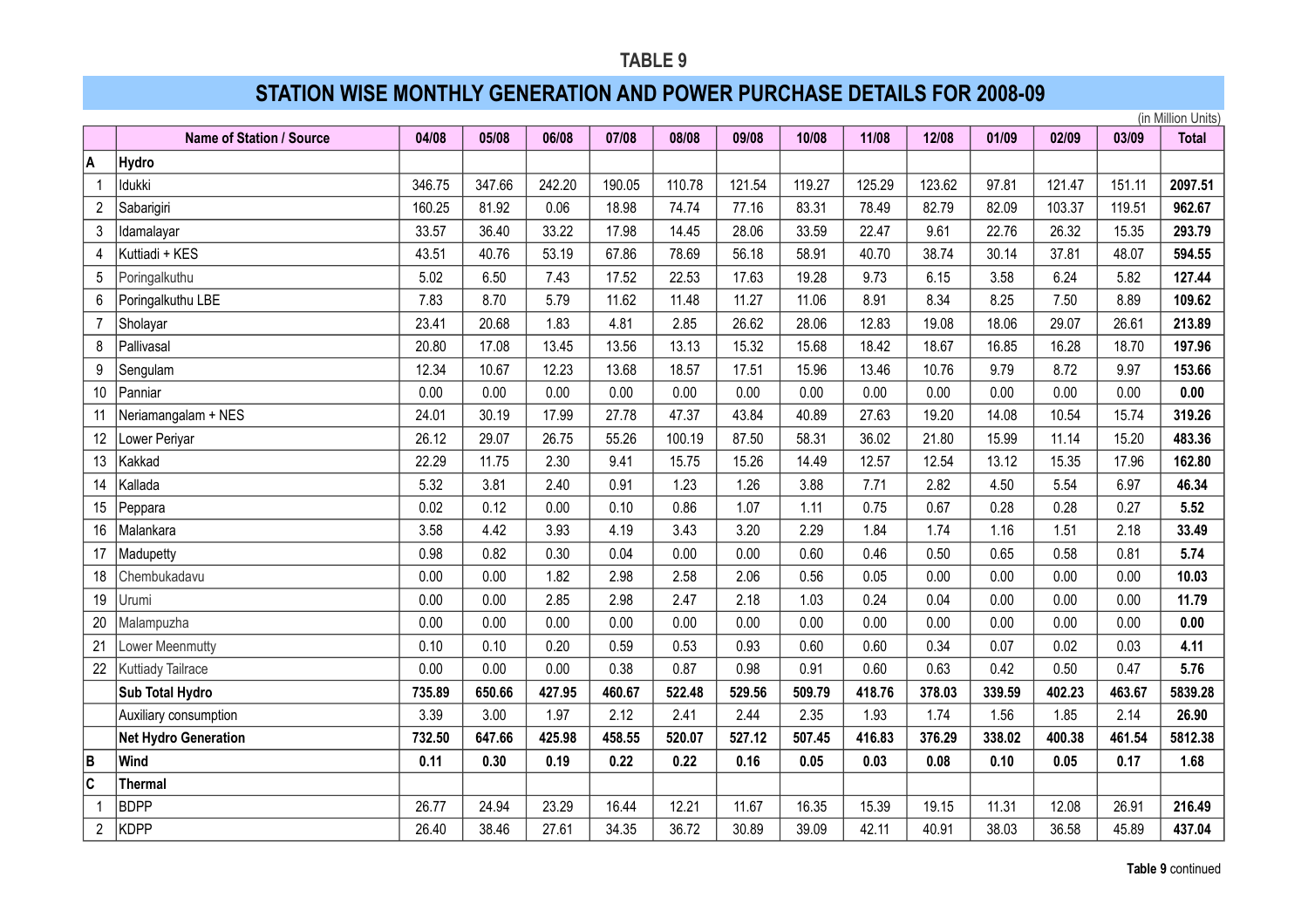|                | <b>Name of Station / Source</b>              | 04/08    | 05/08   | 06/08   | 07/08   | 08/08   | 09/08   | 10/08   | 11/08   | 12/08   | 01/09   | 02/09    | 03/09    | <b>Total</b> |
|----------------|----------------------------------------------|----------|---------|---------|---------|---------|---------|---------|---------|---------|---------|----------|----------|--------------|
|                | Sub Total Thermal                            | 53.16    | 63.40   | 50.90   | 50.80   | 48.93   | 42.57   | 55.44   | 57.50   | 60.06   | 49.33   | 48.66    | 72.80    | 653.54       |
|                | Auxiliary consumption                        | 1.40     | 1.67    | 1.34    | 1.34    | 1.29    | 1.12    | 1.46    | 1.51    | 1.58    | 1.30    | 1.28     | 1.91     | 17.19        |
|                | <b>Net Thermal Generation</b>                | 51.76    | 61.73   | 49.56   | 49.46   | 47.64   | 41.45   | 53.98   | 55.99   | 58.48   | 48.03   | 47.38    | 70.88    | 636.35       |
| 1D             | Total Internal Generation (excl. aux. cons.) | 784.38   | 709.70  | 475.72  | 508.23  | 567.93  | 568.72  | 561.47  | 472.84  | 434.85  | 386.16  | 447.82   | 532.59   | 6450.41      |
| ΙE             | <b>Central Generating Stations</b>           |          |         |         |         |         |         |         |         |         |         |          |          |              |
|                | NTPC-RSTPS                                   | 200.32   | 192.62  | 186.70  | 184.39  | 193.86  | 197.84  | 185.63  | 195.85  | 218.57  | 216.46  | 183.79   | 219.64   | 2375.67      |
| $\overline{2}$ | Talcher Stage-II                             | 296.03   | 268.10  | 221.40  | 224.05  | 187.56  | 214.87  | 237.18  | 183.39  | 267.33  | 291.88  | 279.84   | 310.27   | 2981.90      |
| 3              | NLC-Stage-I                                  | 26.32    | 32.14   | 17.99   | 35.03   | 26.20   | 20.46   | 22.79   | 17.12   | 18.01   | 36.82   | 36.69    | 40.72    | 330.29       |
| 4              | NLC-Stage-II                                 | 38.35    | 47.72   | 33.45   | 34.94   | 30.43   | 36.79   | 47.42   | 35.13   | 32.97   | 56.83   | 51.76    | 57.23    | 503.02       |
| 5              | <b>NLC</b> Expansion                         | 45.42    | 43.58   | 37.17   | 46.77   | 46.34   | 35.66   | 23.86   | 28.42   | 22.57   | 45.12   | 42.43    | 47.15    | 464.49       |
| 6              | <b>MAPS</b>                                  | 5.37     | 4.24    | 5.51    | 6.41    | 1.36    | 6.34    | 7.42    | 6.18    | 4.39    | 3.40    | 3.81     | 8.50     | 62.93        |
| $\overline{7}$ | KAIGA                                        | 23.28    | 15.19   | 26.01   | 22.89   | 10.37   | 13.91   | 17.25   | 19.76   | 15.27   | 13.97   | 6.50     | 17.32    | 201.72       |
|                | <b>Sub Total CGS</b>                         | 635.09   | 603.59  | 528.23  | 554.48  | 496.12  | 525.87  | 541.55  | 485.85  | 579.11  | 664.48  | 604.82   | 700.83   | 6920.02      |
| F              | UI Import                                    | $-54.57$ | 4.33    | 142.02  | 57.59   | 76.36   | 90.39   | 31.12   | 19.67   | 20.18   | $-3.67$ | $-29.64$ | $-35.75$ | 318.03       |
| G              | <b>IPPs</b>                                  |          |         |         |         |         |         |         |         |         |         |          |          |              |
| -1             | <b>RGCCPP</b>                                | 51.69    | 101.75  | 65.98   | 90.68   | 21.79   | 0.00    | 102.57  | 106.31  | 68.06   | 117.59  | 106.44   | 116.62   | 949.48       |
| $\overline{2}$ | <b>BSES</b>                                  | 61.18    | 95.83   | 70.52   | 20.52   | $-0.04$ | 50.30   | 59.64   | 97.07   | 87.19   | 98.73   | 101.04   | 105.28   | 847.26       |
| 3              | <b>KPCL</b>                                  | 0.26     | 8.23    | 12.52   | 10.05   | 6.72    | 5.22    | 8.38    | 11.28   | 9.63    | 7.98    | 8.38     | 8.63     | 97.28        |
| 4              | Ramakkalmedu Wind                            | 0.19     | 1.49    | 3.81    | 3.43    | 2.90    | 2.55    | 0.76    | 0.67    | 1.89    | 2.42    | 1.12     | 0.48     | 21.72        |
| 5              | Agali Wind                                   | 0.22     | 0.06    | 1.40    | 1.41    | 1.69    | 2.95    | 0.64    | 0.26    | 0.38    | 0.60    | 0.40     | 0.28     | 10.28        |
| 6              | Ullunkal                                     |          |         |         |         |         |         |         |         | 0.72    | 0.59    | 0.72     | 1.10     | 3.12         |
|                | Sub Total IPPs                               | 113.54   | 207.36  | 154.24  | 126.10  | 33.06   | 61.02   | 172.00  | 215.59  | 167.86  | 227.91  | 218.10   | 232.39   | 1929.14      |
| lн             | Power purchase through Traders (KSEB bus)    | 0.00     | 6.75    | 0.00    | 43.10   | 57.25   | 46.33   | 53.06   | 83.60   | 107.73  | 30.01   | 9.51     | 24.34    | 461.68       |
|                | Total power purchase (E+F+G+H)               | 694.06   | 822.03  | 824.49  | 781.27  | 662.79  | 723.61  | 797.73  | 804.71  | 874.88  | 918.73  | 802.79   | 921.81   | 9628.87      |
| IJ             | External PGCIL loss                          | 28.69    | 27.26   | 23.86   | 25.05   | 22.41   | 23.75   | 24.46   | 21.95   | 26.16   | 30.01   | 27.32    | 31.66    | 312.57       |
| ΙK             | Net power purchase at KSEB bus               | 665.37   | 794.76  | 800.63  | 756.22  | 640.38  | 699.85  | 773.27  | 782.76  | 848.73  | 888.71  | 775.47   | 890.15   | 9316.30      |
| ΙL             | Total Generation & Purchase (D+K)            | 1449.75  | 1504.46 | 1276.35 | 1264.45 | 1208.31 | 1268.57 | 1334.74 | 1255.60 | 1283.58 | 1274.87 | 1223.28  | 1422.74  | 15766.71     |
| M              | Auxiliary consumption in substations         | 0.92     | 0.95    | 0.81    | 0.80    | 0.76    | 0.80    | 0.84    | 0.79    | 0.81    | 0.81    | 0.77     | 0.90     | 9.97         |
| N              | Net energy available for sale                | 1448.83  | 1503.51 | 1275.54 | 1263.65 | 1207.55 | 1267.77 | 1333.90 | 1254.81 | 1282.77 | 1274.06 | 1222.51  | 1421.84  | 15756.74     |
| ۱o             | Energy sale outside the state                | 145.60   | 101.94  | 25.57   | 36.79   | 1.55    | 66.46   | 75.12   | 10.30   | 0.00    | 0.00    | 0.00     | 0.00     | 463.33       |
| P              | Net energy available for sale in the State   | 1303.23  | 1401.57 | 1249.97 | 1226.86 | 1206.00 | 1201.31 | 1258.78 | 1244.51 | 1282.77 | 1274.06 | 1222.51  | 1421.84  | 15293.41     |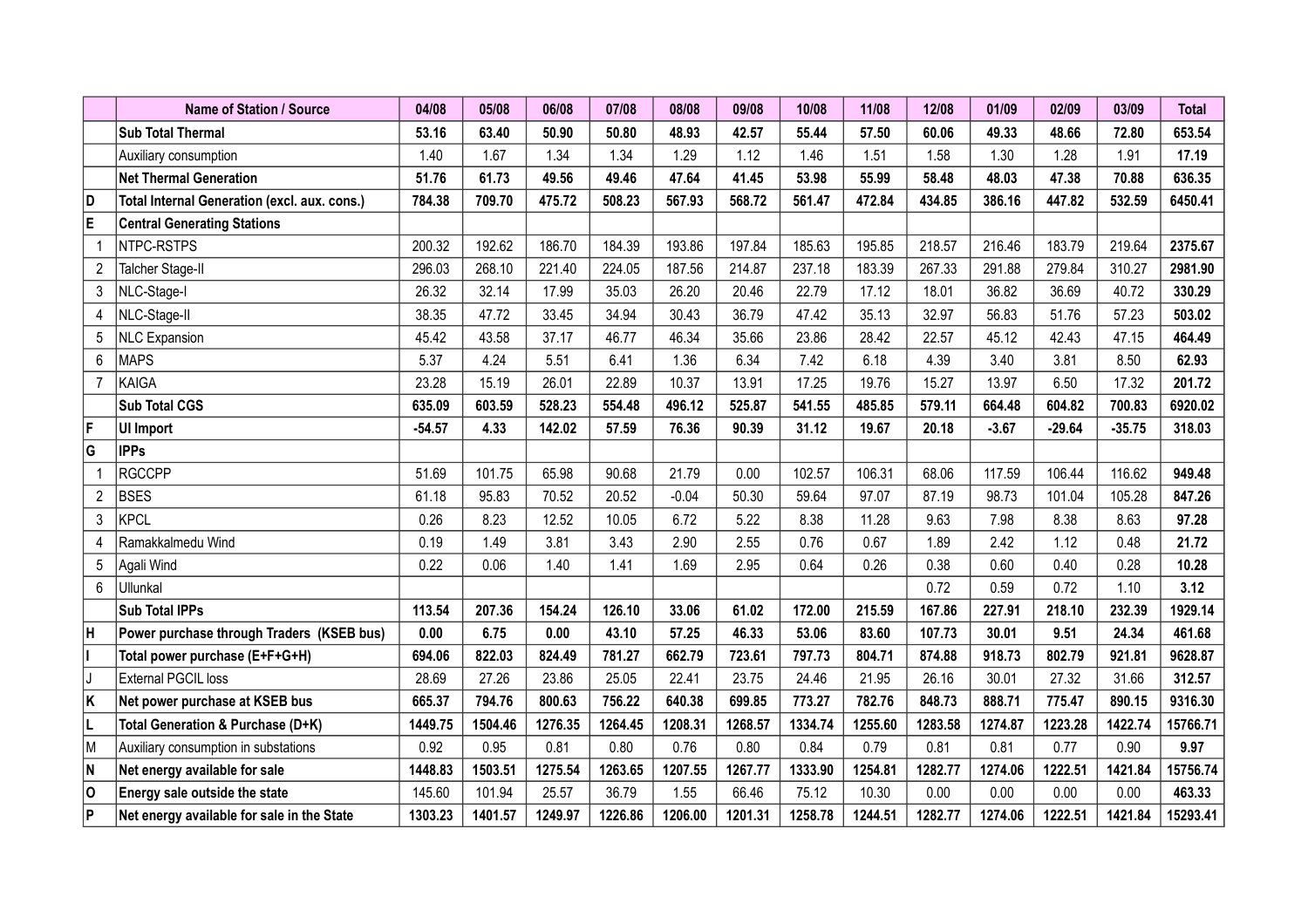## **STATION WISE MONTHLY GENERATION AND POWER PURCHASE DETAILS FOR 2009-10**

(in Million Units)

|                  | <b>Name of Station / Source</b> | 04/09  | 05/09  | 06/09  | 07/09  | 08/09  | 09/09  | 10/09  | 11/09  | 12/09  | 01/10  | 02/10  | 03/10  | <b>Total</b> |
|------------------|---------------------------------|--------|--------|--------|--------|--------|--------|--------|--------|--------|--------|--------|--------|--------------|
| A                | <b>Hydro</b>                    |        |        |        |        |        |        |        |        |        |        |        |        |              |
| $\overline{1}$   | Idukki                          | 202.98 | 202.95 | 160.43 | 103.49 | 114.66 | 105.85 | 134.26 | 95.92  | 157.53 | 200.61 | 247.77 | 309.22 | 2035.64      |
| $\overline{2}$   | Sabarigiri                      | 98.87  | 95.03  | 98.83  | 102.99 | 121.97 | 96.74  | 121.74 | 176.38 | 131.99 | 103.63 | 86.73  | 167.50 | 1402.39      |
| $\mathbf{3}$     | Idamalayar                      | 20.57  | 27.11  | 19.25  | 5.26   | 15.53  | 41.45  | 46.83  | 28.16  | 23.33  | 28.74  | 36.45  | 41.26  | 333.93       |
| $\overline{4}$   | Kuttiadi + KES                  | 40.10  | 41.45  | 23.74  | 72.65  | 75.44  | 74.50  | 72.30  | 56.77  | 55.54  | 43.71  | 33.10  | 45.22  | 634.52       |
| 5                | Poringalkuthu                   | 12.55  | 7.69   | 7.62   | 24.35  | 24.29  | 23.34  | 21.67  | 16.43  | 8.55   | 3.74   | 3.00   | 2.74   | 155.96       |
| $6\phantom{1}$   | Poringalkuthu LBE               | 0.06   | 6.48   | 7.12   | 11.66  | 11.81  | 11.39  | 11.31  | 10.41  | 10.09  | 9.64   | 9.65   | 9.20   | 108.82       |
| $\overline{7}$   | Sholayar                        | 24.58  | 25.92  | 12.96  | 0.90   | 1.94   | 27.78  | 24.48  | 20.36  | 22.99  | 19.20  | 22.65  | 26.00  | 229.76       |
| 8                | Pallivasal                      | 18.51  | 19.69  | 19.70  | 21.55  | 21.72  | 21.39  | 22.09  | 21.13  | 18.90  | 18.42  | 17.92  | 19.15  | 240.17       |
| $\boldsymbol{9}$ | Sengulam                        | 9.74   | 10.10  | 11.47  | 19.69  | 17.84  | 18.27  | 18.25  | 16.27  | 7.48   | 9.46   | 9.25   | 9.96   | 157.79       |
| 10               | Panniar                         | 0.00   | 0.00   | 0.00   | 4.22   | 17.82  | 20.48  | 23.09  | 20.40  | 18.62  | 9.38   | 6.41   | 12.38  | 132.80       |
| 11               | Neriamangalam + NES             | 12.23  | 14.98  | 13.83  | 54.00  | 39.44  | 52.37  | 48.66  | 36.97  | 23.85  | 14.45  | 10.65  | 14.73  | 336.16       |
| 12               | Lower Periyar                   | 12.78  | 14.45  | 20.43  | 105.81 | 68.33  | 92.18  | 77.63  | 56.84  | 30.47  | 17.74  | 12.16  | 16.42  | 525.26       |
| 13               | Kakkad                          | 15.11  | 15.02  | 15.94  | 21.52  | 21.60  | 18.93  | 20.68  | 24.41  | 18.77  | 16.12  | 13.45  | 22.61  | 224.16       |
| 14               | Kallada                         | 7.60   | 4.40   | 0.79   | 1.18   | 1.37   | 1.61   | 7.85   | 9.27   | 2.73   | 8.34   | 7.11   | 8.16   | 60.42        |
| 15               | Peppara                         | 0.26   | 0.18   | 0.12   | 0.30   | 0.71   | 1.16   | 0.88   | 1.12   | 0.50   | 0.24   | 0.27   | 0.30   | 6.05         |
| 16               | Malankara                       | 2.90   | 2.40   | 2.09   | 2.18   | 2.43   | 2.96   | 2.93   | 1.94   | 2.64   | 3.03   | 3.25   | 3.70   | 32.46        |
| 17               | Madupetty                       | 0.75   | 0.17   | 0.00   | 0.00   | 0.00   | 0.00   | 0.00   | 0.00   | 0.00   | 0.00   | 0.27   | 0.72   | 1.91         |
| 18               | Chembukadavu                    | 0.00   | 0.00   | 1.01   | 2.46   | 1.88   | 1.84   | 0.88   | 0.40   | 0.00   | 0.00   | 0.00   | 0.00   | 8.46         |
| 19               | Urumi                           | 0.00   | 0.00   | 1.56   | 3.44   | 2.44   | 2.01   | 1.16   | 0.85   | 0.11   | 0.00   | 0.00   | 0.00   | 11.58        |
| 20               | Malampuzha                      | 0.00   | 0.00   | 0.00   | 0.00   | 0.00   | 0.00   | 0.00   | 0.00   | 0.00   | 0.00   | 0.00   | 0.00   | 0.00         |
| 21               | Lower Meenmutty                 | 0.02   | 0.11   | 0.26   | 0.28   | 0.50   | 0.75   | 0.63   | 0.51   | 0.23   | 0.10   | 0.02   | 0.01   | 3.43         |
| 22               | Kuttiady Tailrace               | 0.39   | 0.40   | 0.18   | 0.00   | 0.00   | 0.00   | 0.84   | 0.79   | 0.46   | 0.00   | 0.68   | 0.85   | 4.62         |
|                  | Sub Total Hydro                 | 480.01 | 488.53 | 417.32 | 557.91 | 561.73 | 615.01 | 658.17 | 595.33 | 534.78 | 506.56 | 520.80 | 710.12 | 6646.27      |
|                  | Auxiliary consumption           | 1.56   | 1.58   | 1.35   | 1.81   | 1.82   | 2.00   | 2.14   | 1.93   | 1.73   | 1.64   | 1.69   | 2.30   | 21.56        |
|                  | <b>Net Hydro Generation</b>     | 478.45 | 486.95 | 415.97 | 556.10 | 559.91 | 613.01 | 656.04 | 593.40 | 533.05 | 504.91 | 519.11 | 707.81 | 6624.71      |
| B                | Wind                            | 0.13   | 0.25   | 0.18   | 0.23   | 0.20   | 0.18   | 0.10   | 0.09   | 0.15   | 0.12   | 0.09   | 0.11   | 1.84         |
| $\mathbf c$      | <b>Thermal</b>                  |        |        |        |        |        |        |        |        |        |        |        |        |              |
| $\overline{1}$   | <b>BDPP</b>                     | 28.62  | 26.34  | 10.27  | 15.43  | 6.98   | 14.91  | 19.84  | 17.17  | 15.66  | 17.38  | 21.99  | 38.26  | 232.83       |
| $\overline{2}$   | <b>KDPP</b>                     | 41.06  | 31.46  | 22.56  | 15.69  | 34.32  | 19.72  | 24.18  | 19.48  | 28.70  | 36.50  | 38.10  | 47.69  | 359.44       |
|                  | <b>Sub Total Thermal</b>        | 69.68  | 57.79  | 32.83  | 31.12  | 41.30  | 34.63  | 44.02  | 36.65  | 44.36  | 53.88  | 60.09  | 85.94  | 592.27       |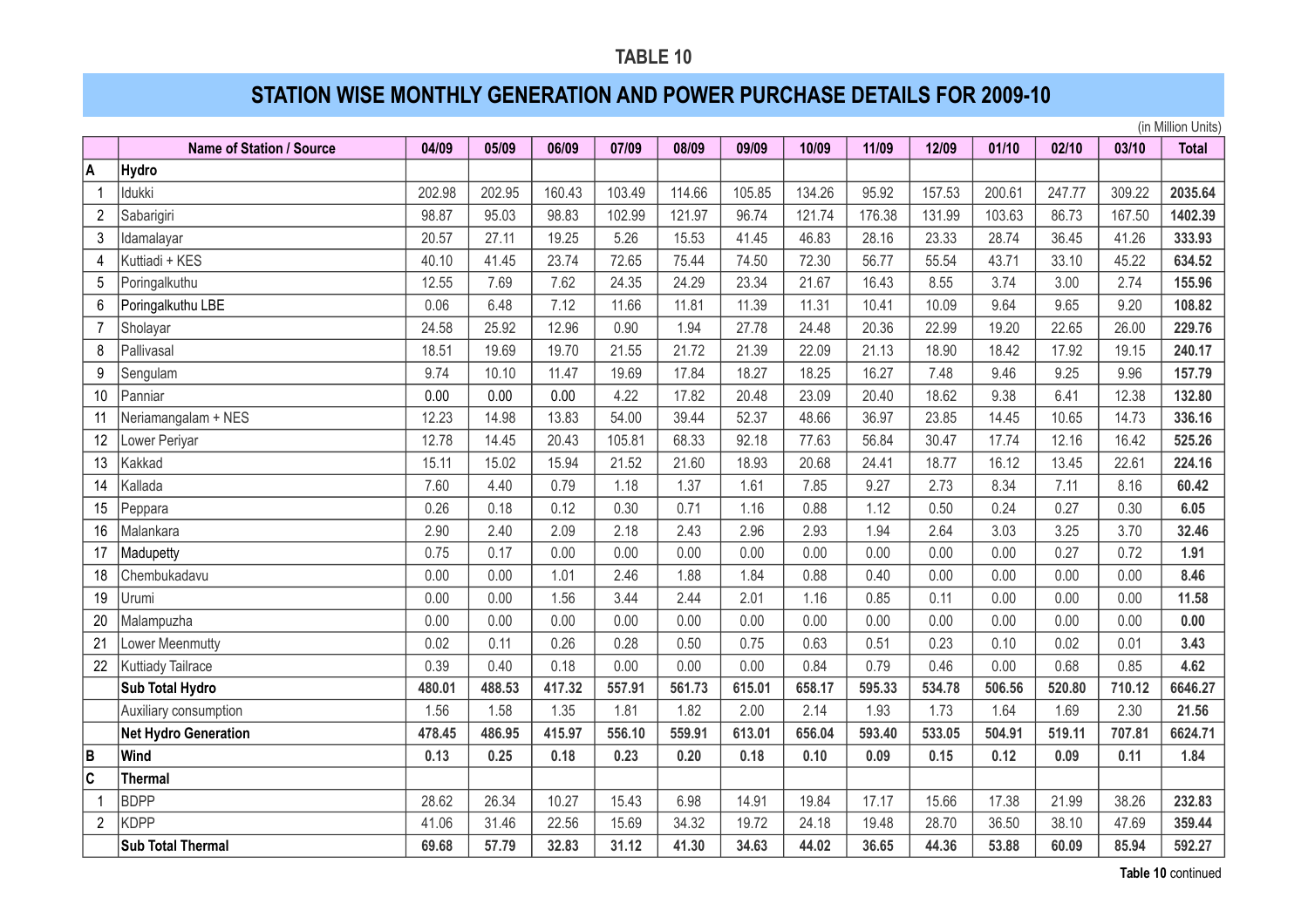|                | Name of Station / Source                     | 04/09   | 05/09   | 06/09   | 07/09   | 08/09   | 09/09   | 10/09   | 11/09   | 12/09   | 01/10   | 02/10   | 03/10   | <b>Total</b> |
|----------------|----------------------------------------------|---------|---------|---------|---------|---------|---------|---------|---------|---------|---------|---------|---------|--------------|
|                | Auxiliary consumption                        | 2.04    | 1.69    | 0.96    | 0.91    | 1.21    | 1.02    | 1.29    | 1.07    | 1.30    | 1.58    | 1.76    | 2.52    | 17.37        |
|                | <b>Net Thermal Generation</b>                | 67.63   | 56.10   | 31.86   | 30.20   | 40.09   | 33.61   | 42.73   | 35.57   | 43.06   | 52.30   | 58.32   | 83.42   | 574.90       |
| D              | Total Internal Generation (excl. aux. cons.) | 546.22  | 543.30  | 448.01  | 586.54  | 600.20  | 646.81  | 698.87  | 629.06  | 576.26  | 557.33  | 577.52  | 791.34  | 7201.45      |
| E              | <b>Central Generating Stations</b>           |         |         |         |         |         |         |         |         |         |         |         |         |              |
| $\mathbf{1}$   | NTPC-RSTPS                                   | 209.36  | 210.79  | 187.25  | 170.18  | 180.45  | 174.51  | 214.87  | 208.47  | 215.08  | 218.53  | 194.31  | 218.44  | 2402.24      |
| $\overline{2}$ | Eastern Region                               |         |         |         |         |         |         |         |         |         |         |         | 0.66    | 0.66         |
| 3              | Talcher Stage-II                             | 297.02  | 275.10  | 266.07  | 213.04  | 227.25  | 236.86  | 253.32  | 252.73  | 292.04  | 303.27  | 268.09  | 292.84  | 3177.63      |
| 4              | NLC-Stage-I                                  | 38.55   | 38.96   | 38.93   | 27.48   | 25.81   | 37.42   | 31.37   | 21.85   | 26.86   | 29.00   | 33.43   | 34.20   | 383.86       |
| 5              | NLC-Stage-II                                 | 50.06   | 56.12   | 57.95   | 42.59   | 44.49   | 49.37   | 53.25   | 36.37   | 48.40   | 57.39   | 49.05   | 51.58   | 596.62       |
| 6              | <b>NLC Expansion</b>                         | 45.22   | 43.07   | 41.41   | 44.87   | 35.57   | 38.77   | 23.40   | 16.95   | 26.06   | 35.61   | 32.52   | 18.32   | 401.77       |
| $\overline{7}$ | <b>MAPS</b>                                  | 8.13    | 8.41    | 7.21    | 8.57    | 8.54    | 8.11    | 6.78    | 3.80    | 5.35    | 7.81    | 7.10    | 7.91    | 87.72        |
| 8              | KAIGA                                        | 20.93   | 20.39   | 19.98   | 21.83   | 22.26   | 22.05   | 19.40   | 14.62   | 18.40   | 19.26   | 16.26   | 20.65   | 236.03       |
|                | <b>Sub Total CGS</b>                         | 669.27  | 652.84  | 618.80  | 528.56  | 544.37  | 567.09  | 602.39  | 554.79  | 632.19  | 670.87  | 600.76  | 644.60  | 7286.53      |
| F              | <b>UI Import</b>                             | 12.10   | 81.59   | 16.94   | 7.23    | 10.60   | 56.87   | 6.66    | 40.27   | 71.12   | 44.52   | 24.25   | $-0.76$ | 371.39       |
| G              | <b>IPPs</b>                                  |         |         |         |         |         |         |         |         |         |         |         |         |              |
| $\overline{1}$ | <b>RGCCPP</b>                                | 110.76  | 100.28  | 114.00  | 88.64   | 104.98  | 43.63   | 71.15   | 81.75   | 103.10  | 122.37  | 95.64   | 117.59  | 1153.89      |
| $\overline{2}$ | <b>BSES</b>                                  | 97.40   | 98.25   | 97.91   | 71.33   | 69.77   | 5.42    | 1.05    | 13.75   | 19.87   | 8.35    | 20.20   | 73.40   | 576.70       |
| 3              | <b>KPCL</b>                                  | 7.14    | 8.31    | 7.93    | 4.33    | 8.48    | 3.84    | 5.78    | 4.26    | 4.95    | 7.05    | 5.42    | 7.57    | 75.06        |
| 4              | Ramakkalmedu Wind                            | 0.93    | 2.67    | 4.93    | 6.79    | 4.21    | 3.92    | 2.20    | 1.47    | 1.83    | 1.63    | 0.99    | 0.97    | 32.54        |
| 5              | Agali Wind                                   | 1.87    | 4.59    | 6.18    | 6.24    | 5.16    | 5.21    | 2.27    | 0.95    | 0.55    | 0.41    | 0.21    | 1.44    | 35.07        |
| 6              | <b>Ullunkal</b>                              | 0.92    | 0.82    | 1.36    | 2.56    | 2.19    | 2.45    | 2.10    | 2.29    | 1.48    | 1.11    | 0.85    | 1.68    | 19.83        |
| $\overline{7}$ | <b>MP Steel</b>                              | 3.30    | 3.68    | 3.58    | 3.22    | 2.22    | 3.53    | 3.10    | 3.05    | 3.12    | 2.77    | 2.18    | 3.41    | 37.16        |
|                | <b>Sub Total IPPs</b>                        | 222.31  | 218.60  | 235.89  | 183.12  | 197.02  | 68.00   | 87.65   | 107.53  | 134.89  | 143.69  | 125.49  | 206.06  | 1930.24      |
| Iн             | Power purchase through traders (KSEB bus)    | 0.00    | $-6.78$ | 34.08   | 4.75    | 58.65   | 32.47   | 56.66   | 67.15   | 86.66   | 79.42   | 107.79  | 95.20   | 616.05       |
| II             | Total power purchase (E+F+G+H)               | 903.68  | 946.25  | 905.71  | 723.66  | 810.64  | 724.43  | 753.36  | 769.74  | 924.86  | 938.50  | 858.29  | 945.10  | 10204.21     |
| IJ             | <b>External PGCIL loss</b>                   | 32.84   | 32.03   | 30.36   | 25.93   | 26.71   | 27.83   | 29.56   | 27.22   | 31.02   | 32.92   | 29.48   | 31.63   | 357.53       |
| ΙK             | Net power purchase at KSEB bus               | 870.84  | 914.22  | 875.35  | 697.72  | 783.93  | 696.61  | 723.80  | 742.51  | 893.84  | 905.58  | 828.81  | 913.47  | 9846.68      |
| ΙL             | Total Generation & Purchase (D+K)            | 1417.07 | 1457.51 | 1323.36 | 1284.26 | 1384.13 | 1343.41 | 1422.66 | 1371.58 | 1470.10 | 1462.92 | 1406.33 | 1704.81 | 17048.13     |
| İМ             | Auxiliary consumption in substations         | 0.99    | 1.02    | 0.93    | 0.90    | 0.97    | 0.94    | 1.00    | 0.96    | 1.03    | 1.02    | 0.98    | 1.19    | 11.94        |
| N              | Net energy available for sale                | 1416.07 | 1456.49 | 1322.43 | 1283.36 | 1383.16 | 1342.47 | 1421.67 | 1370.61 | 1469.07 | 1461.89 | 1405.35 | 1703.61 | 17036.19     |
| lo             | Energy sale outside the state                |         |         |         |         | 5.03    |         | 7.40    |         |         |         |         | 41.47   | 53.90        |
| ∣P             | Net energy available for sale in the State   | 1416.07 | 1456.49 | 1322.43 | 1283.36 | 1378.13 | 1342.47 | 1414.27 | 1370.61 | 1469.07 | 1461.89 | 1405.35 | 1662.14 | 16982.29     |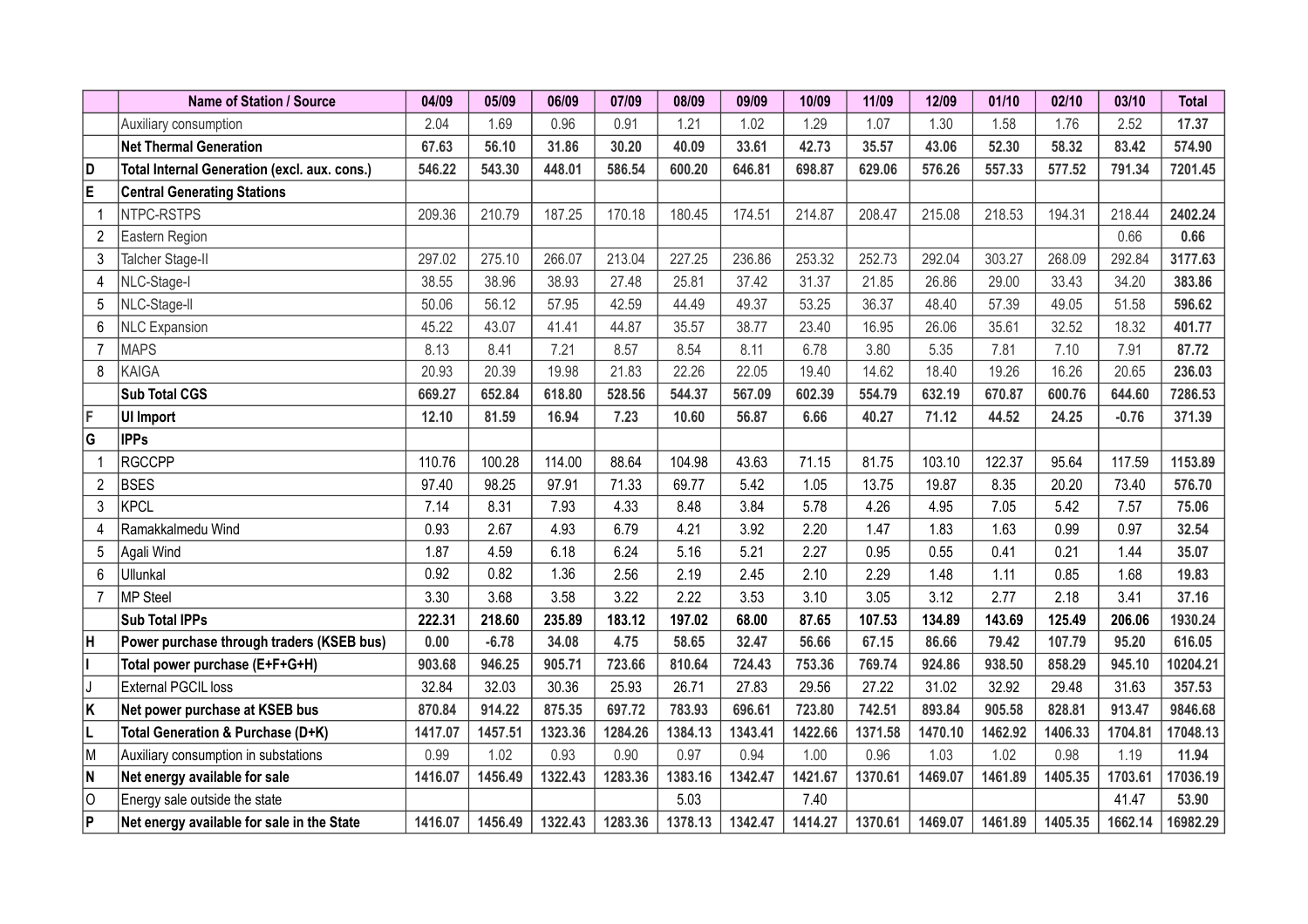## **STATION WISE MONTHLY GENERATION AND POWER PURCHASE DETAILS FOR 2010-11**

(in Million Units)

|                         | <b>Name of Station / Source</b> | 04/10  | 05/10  | 06/10  | 07/10  | 08/10  | 09/10  | 10/10  | $11/10$ | 12/10  | 01/11  | 02/11  | 03/11  | <b>Total</b> |
|-------------------------|---------------------------------|--------|--------|--------|--------|--------|--------|--------|---------|--------|--------|--------|--------|--------------|
| A                       | Hydro                           |        |        |        |        |        |        |        |         |        |        |        |        |              |
|                         | Idukki                          | 217.63 | 236.98 | 166.71 | 113.67 | 127.22 | 81.30  | 97.60  | 100.50  | 155.91 | 285.03 | 305.95 | 376.04 | 2264.51      |
| $\overline{2}$          | Sabarigiri                      | 141.51 | 129.12 | 104.09 | 113.96 | 99.06  | 100.24 | 116.02 | 71.29   | 111.96 | 119.03 | 91.23  | 175.13 | 1372.64      |
| 3                       | Idamalayar                      | 33.18  | 29.03  | 20.49  | 17.85  | 17.40  | 22.08  | 33.90  | 43.26   | 53.53  | 28.04  | 38.73  | 39.41  | 376.90       |
| 4                       | Kuttiadi + KES + KAES           | 44.39  | 47.81  | 55.49  | 71.15  | 76.82  | 74.15  | 37.52  | 18.90   | 15.29  | 38.67  | 37.59  | 40.88  | 558.68       |
| 5                       | Poringalkuthu                   | 11.54  | 4.37   | 16.64  | 23.96  | 23.80  | 22.82  | 23.68  | 22.49   | 19.27  | 8.06   | 6.90   | 4.05   | 187.57       |
| 6                       | Poringalkuthu LBE               | 0.77   | 9.10   | 10.99  | 11.77  | 11.76  | 11.13  | 11.69  | 10.99   | 10.68  | 11.16  | 9.84   | 10.82  | 120.69       |
| $\overline{7}$          | Sholayar                        | 24.66  | 24.96  | 15.27  | 1.62   | 1.65   | 22.14  | 18.43  | 20.80   | 31.31  | 26.40  | 30.81  | 25.20  | 243.24       |
| 8                       | Pallivasal                      | 18.74  | 19.38  | 20.24  | 21.16  | 21.71  | 19.97  | 21.12  | 20.86   | 18.51  | 16.84  | 16.37  | 20.73  | 235.64       |
| 9                       | Sengulam                        | 10.49  | 10.48  | 15.29  | 19.54  | 18.92  | 14.95  | 18.92  | 17.68   | 14.96  | 10.27  | 9.23   | 9.86   | 170.58       |
| 10                      | Panniar                         | 10.01  | 8.20   | 10.79  | 14.34  | 20.15  | 19.81  | 22.99  | 21.24   | 19.22  | 11.78  | 8.53   | 13.81  | 180.86       |
|                         | Neriamangalam + NES             | 13.87  | 13.45  | 33.16  | 50.42  | 51.36  | 44.66  | 47.50  | 42.23   | 30.29  | 16.19  | 11.38  | 16.01  | 370.52       |
| 12                      | Lower Periyar                   | 15.87  | 16.31  | 54.51  | 97.61  | 94.33  | 74.19  | 85.89  | 75.02   | 44.59  | 23.99  | 14.77  | 18.97  | 616.06       |
| 13                      | Kakkad                          | 19.84  | 19.13  | 19.24  | 22.94  | 20.65  | 17.51  | 19.68  | 14.64   | 16.83  | 17.46  | 13.10  | 23.38  | 224.42       |
| 14                      | Kallada                         | 4.29   | 2.37   | 0.97   | 1.32   | 5.38   | 8.36   | 10.18  | 10.33   | 10.53  | 1.98   | 6.28   | 10.27  | 72.25        |
| 15 <sup>15</sup>        | Peppara                         | 0.31   | 0.07   | 1.22   | 1.42   | 1.18   | 1.11   | 1.56   | 1.14    | 1.08   | 0.32   | 0.22   | 0.14   | 9.75         |
| 16                      | Malankara                       | 3.03   | 3.36   | 3.47   | 3.36   | 3.32   | 2.67   | 2.90   | 2.70    | 2.67   | 3.57   | 3.01   | 2.83   | 36.90        |
| 17                      | Madupetty                       | 0.75   | 0.35   | 0.32   | 0.00   | 0.00   | 0.00   | 0.00   | 0.13    | 0.69   | 0.04   | 0.00   | 0.00   | 2.28         |
| 18                      | Chembukadavu                    | 0.00   | 0.00   | 1.83   | 3.05   | 2.70   | 1.94   | 1.96   | 2.04    | 0.02   | 0.00   | 0.00   | 0.00   | 13.54        |
| 19                      | Urumi                           | 0.00   | 0.00   | 2.66   | 4.07   | 3.09   | 2.35   | 1.88   | 1.84    | 0.05   | 0.00   | 0.00   | 0.00   | 15.94        |
| 20                      | Malampuzha                      | 0.00   | 0.00   | 0.00   | 0.00   | 0.00   | 0.00   | 0.00   | 0.00    | 0.00   | 0.00   | 0.00   | 0.00   | 0.00         |
| 21                      | Lower Meenmutty                 | 0.11   | 0.38   | 0.92   | 0.99   | 0.81   | 0.67   | 1.06   | 1.19    | 0.74   | 0.16   | 0.11   | 0.06   | 7.20         |
| 22                      | Kuttiady Tailrace               | 1.05   | 1.11   | 0.88   | 0.14   | 0.00   | 0.00   | 0.00   | 0.05    | 0.13   | 0.31   | 0.33   | 0.34   | 4.35         |
|                         | Sub Total Hydro                 | 572.03 | 575.97 | 555.17 | 594.32 | 601.31 | 542.05 | 574.48 | 499.34  | 558.26 | 619.29 | 604.38 | 787.92 | 7084.51      |
|                         | Auxiliary consumption           | 2.44   | 2.56   | 2.74   | 3.03   | 3.11   | 2.71   | 1.84   | 2.58    | 2.96   | 2.89   | 2.56   | 3.02   | 32.43        |
|                         | Net Hydro Generation            | 569.58 | 573.41 | 552.43 | 591.29 | 598.19 | 539.33 | 572.64 | 496.76  | 555.30 | 616.40 | 601.82 | 784.90 | 7052.08      |
| B                       | Wind                            | 0.10   | 0.20   | 0.19   | 0.18   | 0.20   | 0.12   | 0.10   | 0.06    | 0.10   | 0.13   | 0.07   | 0.08   | 1.51         |
| $\overline{\mathsf{c}}$ | Thermal                         |        |        |        |        |        |        |        |         |        |        |        |        |              |
|                         | <b>BDPP</b>                     | 22.06  | 19.55  | 6.68   | 3.78   | 4.21   | 3.99   | 10.57  | 0.00    | 0.29   | 3.39   | 8.37   | 13.17  | 96.05        |
| $\overline{2}$          | <b>KDPP</b>                     | 36.61  | 39.39  | 14.57  | 9.87   | 11.23  | 10.39  | 23.86  | 21.89   | 15.62  | 14.90  | 12.45  | 22.25  | 233.02       |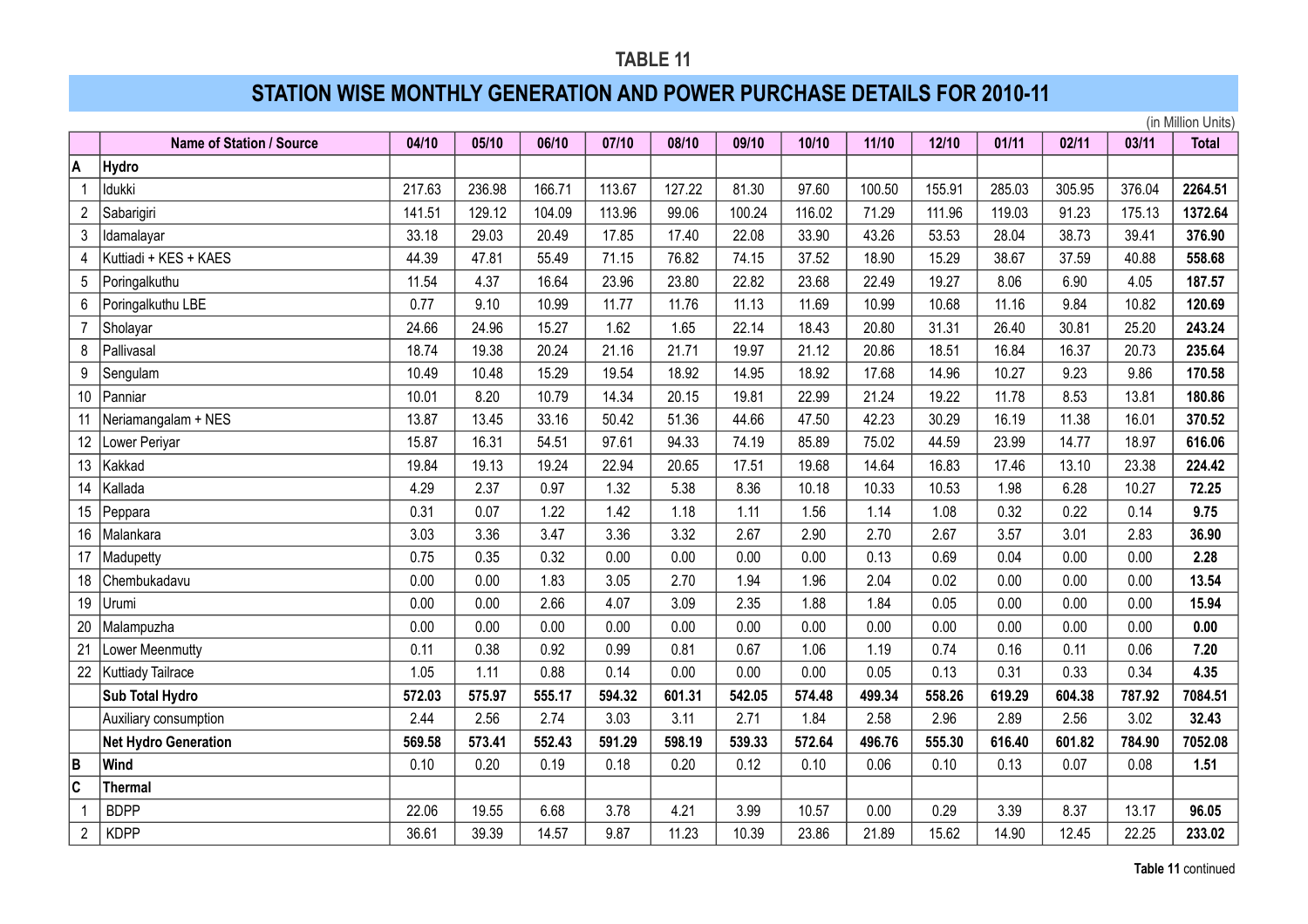|                | Name of Station / Source                     | 04/10   | 05/10   | 06/10   | 07/10   | 08/10   | 09/10   | 10/10   | 11/10   | 12/10   | 01/11   | 02/11   | 03/11   | <b>Total</b> |
|----------------|----------------------------------------------|---------|---------|---------|---------|---------|---------|---------|---------|---------|---------|---------|---------|--------------|
|                | <b>Sub Total Thermal</b>                     | 58.67   | 58.94   | 21.25   | 13.65   | 15.44   | 14.38   | 34.43   | 21.89   | 15.90   | 18.29   | 20.82   | 35.42   | 329.07       |
|                | Auxiliary consumption                        | 1.93    | 1.94    | 0.70    | 0.45    | 0.51    | 0.47    | 1.13    | 0.72    | 0.52    | 0.60    | 0.68    | 1.16    | 10.81        |
|                | <b>Net Thermal Generation</b>                | 56.74   | 57.00   | 20.55   | 13.20   | 14.93   | 13.91   | 33.29   | 21.17   | 15.38   | 17.69   | 20.13   | 34.26   | 318.26       |
| D)             | Total Internal Generation (excl. aux. cons.) | 626.42  | 630.62  | 573.17  | 604.67  | 613.33  | 553.36  | 606.04  | 517.98  | 570.78  | 634.22  | 622.03  | 819.23  | 7371.85      |
| ΙE             | <b>Central Generating Stations</b>           |         |         |         |         |         |         |         |         |         |         |         |         |              |
|                | NTPC-RSTPS                                   | 208.93  | 213.58  | 194.34  | 203.23  | 175.49  | 197.52  | 175.22  | 211.46  | 193.02  | 190.86  | 191.78  | 224.55  | 2380.01      |
| 2              | Eastern Region                               | 2.96    | 0.00    | 0.00    | 0.00    | 0.00    | 0.00    | 0.00    | 0.00    | 0.00    | 0.00    | 0.00    | 0.00    | 2.96         |
| 3              | Talcher Stage-II                             | 282.34  | 274.90  | 235.43  | 217.89  | 208.54  | 270.17  | 280.15  | 293.94  | 274.77  | 257.40  | 190.14  | 296.92  | 3082.59      |
| 4              | NLC-Stage-1                                  | 39.01   | 39.50   | 36.67   | 29.62   | 27.09   | 34.33   | 34.96   | 28.71   | 21.09   | 38.00   | 37.09   | 46.54   | 412.61       |
| 5              | NLC-Stage-II                                 | 55.11   | 46.98   | 54.65   | 55.88   | 50.38   | 39.20   | 44.95   | 29.09   | 41.85   | 59.11   | 53.10   | 63.88   | 594.19       |
| 6              | <b>NLC Expansion</b>                         | 18.45   | 33.89   | 36.19   | 32.57   | 29.68   | 37.16   | 34.38   | 22.92   | 31.79   | 31.52   | 34.67   | 39.21   | 382.42       |
| $\overline{7}$ | <b>MAPS</b>                                  | 6.63    | 7.48    | 7.74    | 8.60    | 8.24    | 8.68    | 8.90    | 6.43    | 4.41    | 9.63    | 9.42    | 12.39   | 98.55        |
| 8              | Kaiga                                        | 21.03   | 13.10   | 12.39   | 16.39   | 23.51   | 23.25   | 23.02   | 24.20   | 26.62   | 31.11   | 32.52   | 44.84   | 291.97       |
|                | <b>Sub Total CGS</b>                         | 634.46  | 629.43  | 577.41  | 564.18  | 522.92  | 610.33  | 601.57  | 616.75  | 593.57  | 617.62  | 548.73  | 728.35  | 7245.31      |
| F              | <b>UI Import</b>                             | $-1.83$ | 76.45   | 70.49   | 86.80   | 55.04   | 106.09  | 79.76   | 51.02   | 93.45   | 114.98  | 49.20   | 14.87   | 796.30       |
| G              | <b>IPPs</b>                                  |         |         |         |         |         |         |         |         |         |         |         |         |              |
|                | <b>RGCCPP</b>                                | 101.46  | 103.61  | 95.54   | 56.76   | 56.89   | 54.00   | 56.42   | 116.69  | 106.09  | 109.04  | 52.13   | 99.59   | 1008.23      |
| $\overline{2}$ | <b>BSES</b>                                  | 76.73   | 44.28   | 0.00    | 0.00    | 0.00    | 0.00    | 0.00    | 0.00    | 0.00    | 0.00    | 22.42   | 79.87   | 223.30       |
| 3              | <b>KPCL</b>                                  | 5.33    | 6.46    | 2.95    | 1.08    | 0.88    | 1.43    | 3.11    | 1.75    | 0.77    | 1.01    | 0.80    | 1.50    | 27.06        |
| 4              | Ramakkalmedu Wind                            | 0.49    | 2.46    | 4.62    | 5.73    | 5.11    | 2.93    | 2.57    | 1.07    | 1.12    | 1.65    | 0.93    | 0.71    | 29.39        |
| 5              | Agali Wind                                   | 1.24    | 3.94    | 5.94    | 5.48    | 5.49    | 4.32    | 3.78    | 0.55    | 0.94    | 0.62    | 0.39    | 0.78    | 33.48        |
| 6              | Ullunkal                                     | 1.48    | 1.57    | 2.63    | 3.17    | 2.91    | 2.10    | 2.60    | 1.98    | 1.46    | 1.38    | 1.02    | 1.99    | 24.29        |
|                | Iruttukkanam                                 |         |         |         |         |         | 0.50    | 2.41    | 2.21    | 1.94    | 0.98    | 0.50    | 0.34    | 8.87         |
| 8              | <b>MP Steel</b>                              | 3.29    | 4.76    | 3.70    | 4.10    | 3.95    | 3.25    | 2.52    | 2.46    | 2.35    | 2.77    | 2.37    | 3.16    | 38.68        |
|                | <b>Sub Total IPPs</b>                        | 190.01  | 167.09  | 115.37  | 76.33   | 75.23   | 68.53   | 73.40   | 126.72  | 114.67  | 117.45  | 80.56   | 187.94  | 1393.29      |
| Iн             | Power purchase through traders (KSEB bus)    | 71.15   | 81.04   | 30.30   | 41.89   | 141.59  | 83.49   | 167.61  | 125.56  | 129.61  | 65.54   | 113.33  | 26.27   | 1077.37      |
| II             | Total power purchase (E+F+G+H)               | 893.79  | 954.01  | 793.56  | 769.19  | 794.78  | 868.43  | 922.33  | 920.04  | 931.28  | 915.60  | 791.82  | 957.43  | 10512.27     |
| IJ             | External PGCIL loss                          | 35.18   | 34.90   | 32.02   | 31.28   | 28.99   | 33.84   | 33.36   | 34.20   | 32.91   | 34.25   | 30.43   | 40.38   | 401.73       |
| ∣ĸ             | Net power purchase at KSEB bus               | 858.61  | 919.11  | 761.55  | 737.91  | 765.79  | 834.59  | 888.98  | 885.85  | 898.37  | 881.36  | 761.39  | 917.04  | 10110.54     |
| ΙL             | Total Generation & Purchase (D+K)            | 1485.03 | 1549.72 | 1334.72 | 1342.58 | 1379.11 | 1387.95 | 1495.02 | 1403.83 | 1469.15 | 1515.58 | 1383.42 | 1736.28 | 17482.39     |
| M              | Auxiliary consumption in substations         | 1.01    | 1.05    | 0.91    | 0.91    | 0.94    | 0.94    | 1.02    | 0.95    | 1.00    | 1.03    | 0.94    | 1.18    | 11.88        |
| N              | Net energy available for sale                | 1484.02 | 1548.67 | 1333.81 | 1341.67 | 1378.18 | 1387.00 | 1494.00 | 1402.88 | 1468.16 | 1514.55 | 1382.48 | 1735.10 | 17470.51     |
| lo             | Energy sale outside the state                | 19.19   | 0.69    | 0.50    | 0.00    | 0.00    | 0.00    | 54.00   | 3.22    | 0.35    | 0.73    | 0.30    | 51.26   | 130.24       |
| ∣P             | Net energy available for sale in the State   | 1464.84 | 1547.98 | 1333.31 | 1341.67 | 1378.18 | 1387.00 | 1440.00 | 1399.65 | 1467.80 | 1513.81 | 1382.18 | 1683.84 | 17340.28     |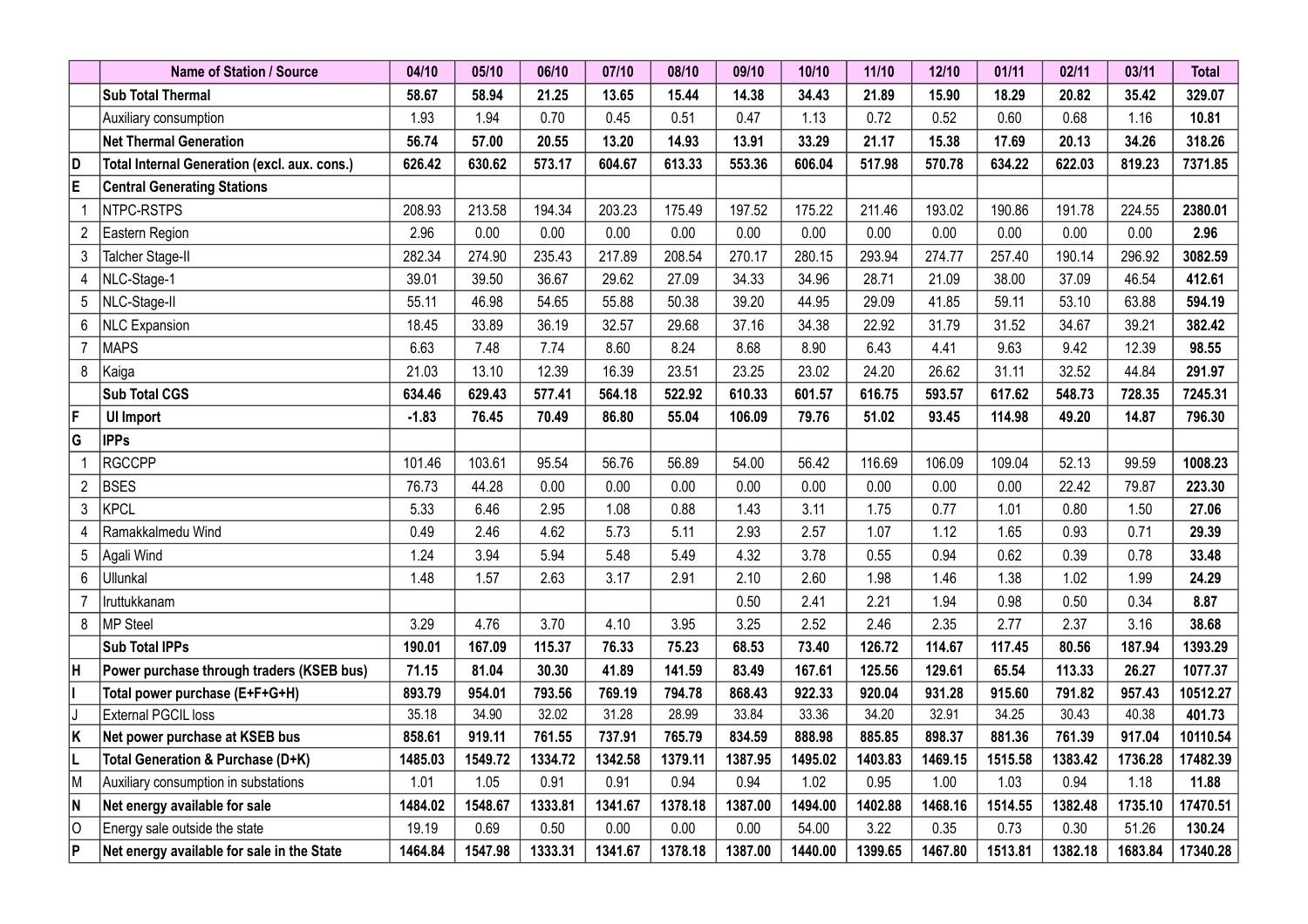# **STATION WISE MONTHLY GENERATION AND POWER PURCHASE DETAILS FOR 2011-12**

|                |                                 |        |        |        |        |        |        |        |        |        |        |        |        | (in Million Units) |
|----------------|---------------------------------|--------|--------|--------|--------|--------|--------|--------|--------|--------|--------|--------|--------|--------------------|
|                | <b>Name of Station / Source</b> | 04/11  | 05/11  | 06/11  | 07/11  | 08/11  | 09/11  | 10/11  | 11/11  | 12/11  | 01/12  | 02/12  | 03/12  | <b>Total</b>       |
| A              | Hydro                           |        |        |        |        |        |        |        |        |        |        |        |        |                    |
| $\overline{1}$ | Idukki                          | 325.25 | 397.77 | 160.67 | 138.08 | 89.15  | 233.96 | 334.63 | 223.84 | 248.02 | 218.54 | 316.93 | 354.88 | 3041.71            |
| $\overline{2}$ | Sabarigiri                      | 160.25 | 154.36 | 116.10 | 104.47 | 74.90  | 142.91 | 126.40 | 102.81 | 112.50 | 75.13  | 90.63  | 174.26 | 1434.71            |
| 3              | Idamalayar                      | 36.11  | 28.52  | 13.68  | 20.58  | 25.20  | 26.65  | 27.63  | 26.21  | 27.23  | 30.74  | 41.63  | 44.81  | 348.99             |
| $\overline{4}$ | Kuttiadi + KES + KAES           | 41.77  | 42.77  | 76.57  | 75.79  | 125.62 | 124.28 | 68.93  | 50.14  | 48.30  | 42.77  | 34.71  | 34.37  | 766.02             |
| 5              | Poringalkuthu                   | 3.40   | 12.67  | 23.01  | 23.78  | 23.60  | 23.20  | 12.46  | 12.44  | 9.80   | 7.50   | 7.98   | 7.29   | 167.13             |
| 6              | Poringalkuthu LBE               | 10.36  | 1.86   | 9.57   | 11.80  | 11.80  | 11.36  | 9.11   | 8.04   | 9.55   | 9.85   | 3.42   | 5.44   | 102.15             |
| $\overline{7}$ | Sholayar                        | 23.73  | 23.71  | 6.44   | 3.35   | 18.67  | 28.49  | 8.94   | 8.20   | 23.56  | 24.77  | 24.58  | 25.93  | 220.36             |
| 8              | Pallivasal                      | 17.97  | 17.74  | 20.08  | 20.94  | 20.87  | 20.00  | 20.62  | 19.22  | 20.48  | 15.71  | 18.39  | 19.43  | 231.45             |
| 9              | Sengulam                        | 9.95   | 9.96   | 16.91  | 16.58  | 20.10  | 19.08  | 15.97  | 14.33  | 10.97  | 9.57   | 9.02   | 9.84   | 162.27             |
| 10             | Panniar                         | 8.59   | 16.26  | 16.17  | 12.56  | 20.91  | 22.02  | 18.45  | 20.65  | 18.33  | 10.98  | 9.09   | 10.46  | 184.48             |
| 11             | Neriamangalam + NES             | 14.87  | 20.28  | 46.15  | 47.83  | 53.46  | 39.14  | 36.81  | 33.84  | 25.04  | 15.28  | 13.27  | 14.56  | 360.53             |
| 12             | Lower Periyar                   | 21.94  | 23.02  | 88.00  | 98.41  | 121.55 | 100.88 | 60.26  | 58.46  | 30.01  | 17.60  | 13.74  | 14.78  | 648.65             |
| 13             | Kakkad                          | 22.49  | 21.90  | 21.71  | 20.75  | 17.83  | 23.65  | 19.32  | 16.17  | 16.97  | 11.95  | 15.10  | 23.70  | 231.53             |
| 14             | Kallada                         | 7.53   | 3.39   | 0.73   | 1.69   | 4.15   | 6.14   | 5.98   | 7.80   | 8.95   | 5.42   | 5.78   | 8.09   | 65.63              |
| 15             | Peppara                         | 0.21   | 0.32   | 1.40   | 0.89   | 0.54   | 1.20   | 0.91   | 1.00   | 0.65   | 0.40   | 0.31   | 0.36   | 8.20               |
| 16             | Malankara                       | 2.89   | 3.03   | 2.68   | 3.09   | 3.18   | 3.21   | 3.00   | 2.72   | 2.04   | 2.32   | 2.40   | 1.39   | 31.94              |
| 17             | Madupetty                       | 0.00   | 0.00   | 0.00   | 0.00   | 0.00   | 0.00   | 0.00   | 0.00   | 0.00   | 0.00   | 0.25   | 0.97   | 1.22               |
| 18             | Chembukadavu                    | 0.00   | 0.00   | 3.00   | 2.97   | 3.41   | 2.15   | 0.16   | 0.30   | 0.00   | 0.00   | 0.00   | 0.00   | 11.99              |
| 19             | Urumi                           | 0.00   | 0.00   | 3.11   | 2.92   | 3.15   | 2.36   | 0.81   | 0.93   | 0.00   | 0.00   | 0.00   | 0.00   | 13.27              |
| 20             | Malampuzha                      | 0.00   | 0.00   | 0.00   | 0.00   | 0.00   | 0.00   | 0.00   | 0.35   | 0.86   | 1.01   | 0.55   | 0.00   | 2.77               |
| 21             | Lower Meenmutty                 | 0.28   | 0.23   | 0.94   | 0.54   | 0.52   | 0.69   | 0.47   | 0.52   | 0.46   | 0.11   | 0.04   | 0.05   | 4.86               |
| 22             | Kuttiady Tailrace               | 0.20   | 0.12   | 0.64   | 0.67   | 0.83   | 0.80   | 0.68   | 2.59   | 0.66   | 0.57   | 0.40   | 0.39   | 8.57               |
| 23             | Poozhithode                     |        |        | 0.60   | 2.53   | 3.03   | 2.27   | 0.48   | 0.33   | 0.09   | 0.04   | 0.00   | 0.00   | 9.36               |
| 24             | Ranni-Perinad                   |        |        |        |        |        |        |        |        |        |        | 0.02   | 0.20   | 0.21               |
|                | Sub Total Hydro                 | 707.77 | 777.92 | 628.15 | 610.21 | 642.46 | 834.43 | 772.03 | 610.87 | 614.48 | 500.25 | 608.25 | 751.19 | 8058.01            |
|                | Auxiliary consumption           | 3.38   | 3.71   | 3.00   | 2.91   | 3.06   | 3.98   | 3.68   | 2.91   | 2.93   | 2.39   | 2.90   | 3.58   | 38.44              |
|                | <b>Net Hydro Generation</b>     | 704.39 | 774.21 | 625.15 | 607.30 | 639.39 | 830.45 | 768.34 | 607.96 | 611.55 | 497.86 | 605.35 | 747.61 | 8019.57            |
| B              | Wind                            | 0.08   | 0.20   | 0.16   | 0.18   | 0.18   | 0.12   | 0.60   | 0.12   | 0.10   | 0.10   | 0.11   | 0.08   | 2.03               |
| Ċ              | <b>Thermal</b>                  |        |        |        |        |        |        |        |        |        |        |        |        |                    |
| $\overline{1}$ | <b>BDPP</b>                     | 12.39  | 9.40   | 2.83   | 0.42   | 0.2097 | 0.00   | 7.35   | 1.96   | 4.70   | 6.96   | 5.82   | 5.04   | 57.08              |
| $\overline{2}$ | <b>KDPP</b>                     | 28.74  | 23.93  | 18.10  | 9.08   | 8.2820 | 6.59   | 11.70  | 13.21  | 25.48  | 21.63  | 28.17  | 38.72  | 233.63             |
|                | <b>Sub Total Thermal</b>        | 41.13  | 33.33  | 20.93  | 9.50   | 8.49   | 6.59   | 19.05  | 15.17  | 30.18  | 28.59  | 33.99  | 43.76  | 290.70             |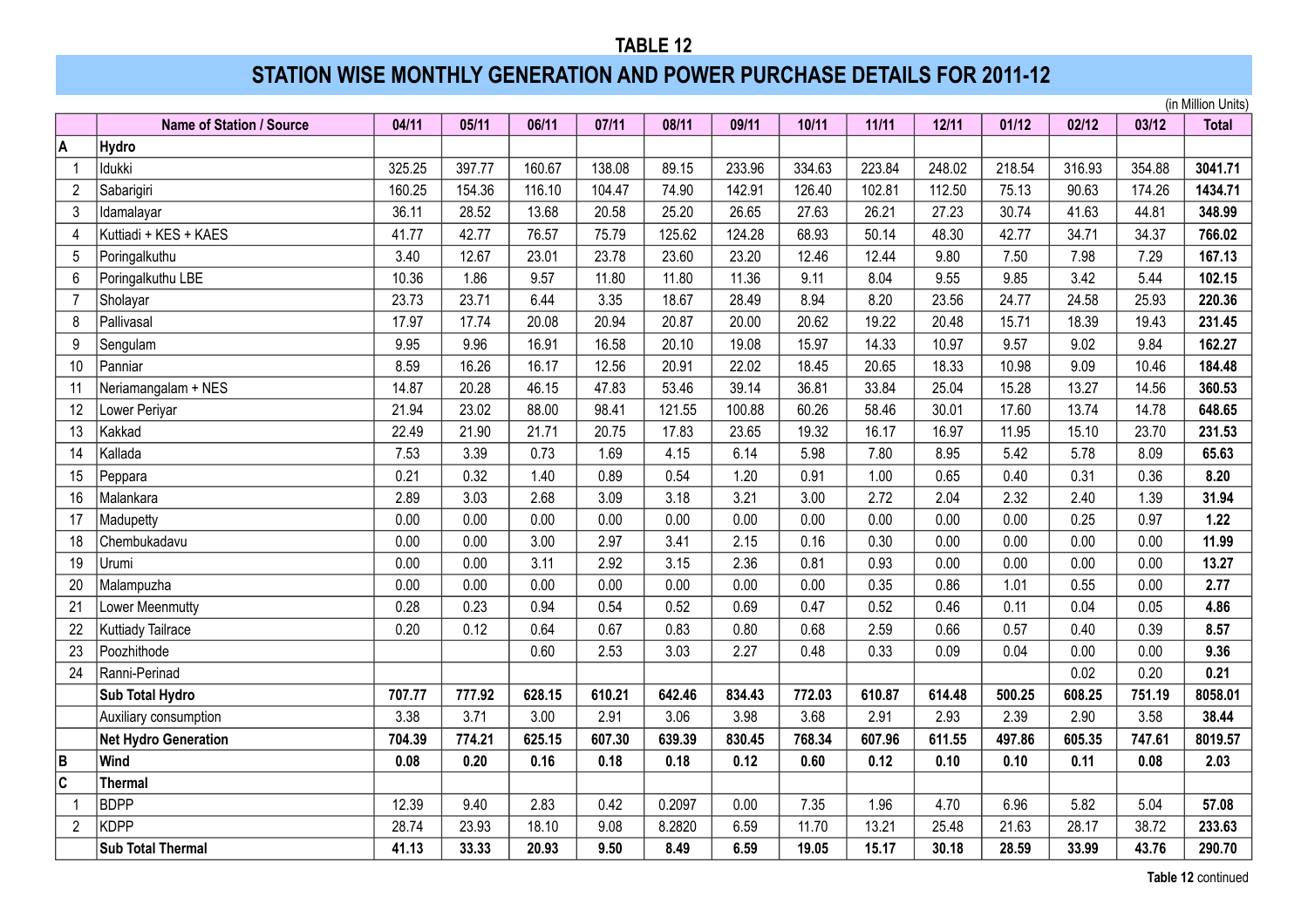|                         | Name of Station / Source                       | 04/11   | 05/11   | 06/11   | 07/11   | 08/11   | 09/11    | 10/11   | 11/11   | 12/11   | 01/12   | 02/12   | 03/12   | <b>Total</b> |
|-------------------------|------------------------------------------------|---------|---------|---------|---------|---------|----------|---------|---------|---------|---------|---------|---------|--------------|
|                         | Auxiliary consumption                          | 1.28    | 1.03    | 0.60    | 0.29    | 0.26    | 0.20     | 0.59    | 0.42    | 0.90    | 0.89    | 1.05    | 1.34    | 8.86         |
|                         | <b>Net Thermal Generation</b>                  | 39.85   | 32.30   | 20.33   | 9.21    | 8.23    | 6.38     | 18.46   | 14.75   | 29.28   | 27.70   | 32.93   | 42.42   | 281.84       |
| D                       | Total Internal Generation (excl. aux. cons.)   | 744.32  | 806.71  | 645.64  | 616.69  | 647.81  | 836.95   | 787.40  | 622.83  | 640.93  | 525.66  | 638.40  | 790.10  | 8303.45      |
| $\overline{\mathsf{E}}$ | <b>Central Generating Stations</b>             |         |         |         |         |         |          |         |         |         |         |         |         |              |
|                         | NTPC-RSTPS                                     | 192.05  | 235.08  | 239.05  | 243.64  | 240.24  | 190.84   | 177.22  | 203.18  | 210.87  | 225.78  | 211.04  | 221.89  | 2590.90      |
| $\overline{2}$          | Eastern Region                                 | 0.00    | 0.00    | 0.00    | 0.00    | 0.00    | 0.00     | 0.00    | 0.00    | 67.33   | 81.62   | 71.17   | 92.80   | 312.92       |
| $\mathbf{3}$            | Talcher Stage-II                               | 301.70  | 311.04  | 281.13  | 209.58  | 229.79  | 189.02   | 220.33  | 260.85  | 267.45  | 272.50  | 282.90  | 299.00  | 3125.29      |
| $\overline{4}$          | Simhadri                                       |         |         |         |         |         | 9.29     | 22.69   | 26.34   | 30.72   | 30.27   | 26.22   | 30.99   | 176.51       |
| $5\phantom{.0}$         | NLC-Stage-1                                    | 42.08   | 44.84   | 42.87   | 32.17   | 44.24   | 40.36    | 34.22   | 22.22   | 26.24   | 43.71   | 40.32   | 41.70   | 454.97       |
| 6                       | NLC-Stage-II                                   | 61.19   | 61.88   | 61.97   | 52.58   | 46.76   | 39.65    | 47.80   | 53.51   | 49.62   | 58.53   | 57.44   | 59.25   | 650.20       |
| $\overline{7}$          | <b>NLC Expansion</b>                           | 27.77   | 39.23   | 37.28   | 30.42   | 37.25   | 34.89    | 26.41   | 24.31   | 28.42   | 45.88   | 43.77   | 46.87   | 422.51       |
| 8                       | <b>MAPS</b>                                    | 10.24   | 10.80   | 7.95    | 6.22    | 11.25   | 11.02    | 10.05   | 10.20   | 10.52   | 9.13    | 10.12   | 10.90   | 118.41       |
| 9                       | <b>KAIGA</b>                                   | 40.83   | 43.72   | 43.07   | 39.60   | 29.76   | 39.68    | 26.45   | 32.33   | 35.08   | 34.40   | 34.09   | 39.26   | 438.28       |
|                         | <b>Sub Total CGS</b>                           | 675.88  | 746.59  | 713.33  | 614.21  | 639.30  | 554.76   | 565.18  | 632.94  | 726.25  | 801.82  | 777.06  | 842.68  | 8289.99      |
| $\overline{\mathsf{F}}$ | <b>UI Import</b>                               | 47.88   | 63.09   | 70.04   | 65.22   | 58.99   | $-29.89$ | 35.30   | 16.14   | 42.39   | 46.80   | 61.69   | 55.79   | 533.43       |
| $\overline{\mathsf{G}}$ | <b>IPPs</b>                                    |         |         |         |         |         |          |         |         |         |         |         |         |              |
| $\overline{\mathbf{1}}$ | NTPC Kayamkulam                                | 104.34  | 67.85   | 30.62   | 5.45    | 0.00    | 0.00     | 69.43   | 53.54   | 0.00    | 30.28   | 29.95   | 94.90   | 486.36       |
| $\overline{2}$          | BSES                                           | 46.61   | 0.00    | 0.00    | 0.00    | 0.00    | 0.00     | 0.00    | 0.00    | 0.00    | 0.00    | 0.00    | 0.00    | 46.61        |
| 3                       | <b>KPCL</b>                                    | 1.40    | 1.47    | 0.21    | 0.64    | 0.72    | 0.25     | 1.06    | 0.66    | 0.74    | 0.21    | 1.67    | 1.01    | 10.05        |
| 4                       | Ramakkalmedu Wind                              | 0.61    | 2.27    | 5.43    | 6.43    | 5.15    | 4.24     | 1.05    | 1.20    | 1.44    | 1.22    | 1.56    | 0.68    | 31.27        |
| 5                       | Agali Wind                                     | 1.30    | 4.22    | 6.40    | 7.16    | 5.44    | 6.34     | 1.39    | 0.87    | 0.60    | 0.23    | 0.91    | 0.85    | 35.71        |
| $6\phantom{.}$          | Ullunkal                                       | 1.98    | 1.84    | 2.84    | 2.50    | 2.87    | 2.83     | 1.88    | 1.52    | 1.38    | 0.86    | 0.95    | 1.72    | 23.16        |
| $\overline{7}$          | Iruttukkanam                                   | 0.62    | 0.52    | 2.41    | 2.57    | 2.59    | 2.47     | 2.40    | 2.09    | 1.00    | 0.51    | 0.26    | 0.19    | 17.62        |
| 8                       | <b>MP Steel</b>                                | 1.59    | 2.55    | 1.45    | 1.91    | 0.00    | 0.00     | 0.55    | 1.90    | 2.98    | 3.10    | 2.75    | 1.73    | 20.51        |
| 9                       | Philips Carbon                                 | 1.47    | 1.96    | 3.39    | 4.21    | 4.61    | 4.18     | 3.37    | 2.17    | 2.69    | 2.84    | 2.51    | 3.45    | 36.85        |
|                         | <b>Sub Total IPPs</b>                          | 159.91  | 82.69   | 52.75   | 30.86   | 21.38   | 20.29    | 81.13   | 63.95   | 10.83   | 39.27   | 40.56   | 104.53  | 708.14       |
| $\overline{\mathsf{H}}$ | Power purchase through traders (KSEB bus)      | 3.12    | 30.40   | 21.52   | 245.70  | 194.15  | 154.28   | 148.41  | 226.90  | 242.86  | 254.70  | 104.78  | 55.81   | 1682.62      |
|                         | <b>SWAP Return</b>                             | 5.29    | 0.75    |         |         |         |          |         |         |         |         | 12.13   | 30.86   | 49.02        |
| J                       | Total power purchase (E+F+G+H+I)               | 892.07  | 923.51  | 857.64  | 955.99  | 913.82  | 699.44   | 830.01  | 939.94  | 1022.33 | 1142.59 | 996.21  | 1089.66 | 11263.21     |
| $\overline{\mathbf{K}}$ | <b>External PGCIL loss</b>                     | 39.91   | 43.32   | 38.45   | 26.28   | 31.83   | 18.81    | 28.53   | 26.63   | 36.31   | 40.71   | 40.75   | 41.67   | 413.21       |
|                         | Net power purchase at KSEB bus                 | 852.16  | 880.19  | 819.19  | 929.70  | 881.99  | 680.63   | 801.48  | 913.31  | 986.01  | 1101.88 | 955.46  | 1047.99 | 10850.00     |
| M                       | Total Generation & Purchase (D+L)              | 1596.48 | 1686.90 | 1464.83 | 1546.39 | 1529.80 | 1517.58  | 1588.88 | 1536.14 | 1626.95 | 1627.54 | 1593.86 | 1838.09 | 19153.44     |
| N)                      | Auxiliary consumption in substations           | 1.13    | 1.19    | 1.04    | 1.09    | 1.08    | 1.07     | 1.12    | 1.09    | 1.15    | 1.15    | 1.13    | 1.30    | 13.54        |
| $\mathbf 0$             | Net energy available for sale                  | 1595.35 | 1685.70 | 1463.80 | 1545.30 | 1528.72 | 1516.50  | 1587.76 | 1535.05 | 1625.80 | 1626.39 | 1592.73 | 1836.79 | 19139.90     |
| $\overline{P}$          | Energy sale outside the State                  | 53.26   | 0.00    | 27.00   | 73.92   | 21.11   | 25.77    | 0.00    | 0.00    | 0.00    | 0.00    | 0.00    | 0.03    | 201.10       |
| Q                       | Net energy available for sale within the State | 1542.10 | 1685.70 | 1436.80 | 1471.38 | 1507.61 | 1490.73  | 1587.76 | 1535.05 | 1625.80 | 1626.39 | 1592.73 | 1836.76 | 18938.81     |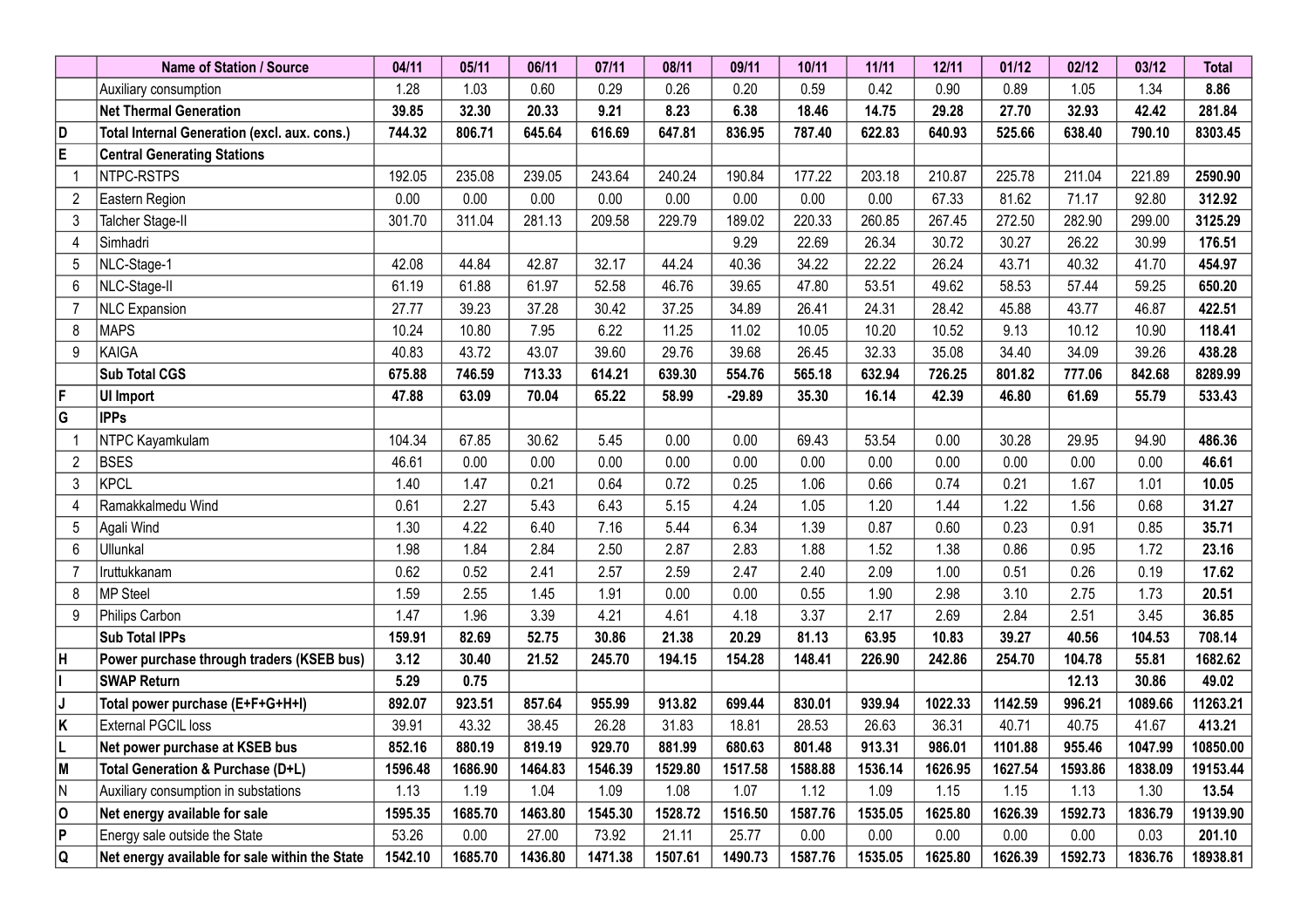### **TABLE 13 STATION WISE MONTHLY GENERATION AND POWER PURCHASE DETAILS & SYSTEM LOSSES FOR 2012-13**

|                 |                             |        |        |        |        |        |        |        |        |                  |        |        |        | (in Million Units) |
|-----------------|-----------------------------|--------|--------|--------|--------|--------|--------|--------|--------|------------------|--------|--------|--------|--------------------|
|                 | Name of Station / Source    | 04/12  | 05/12  | 06/12  | 07/12  | 08/12  | 09/12  | 10/12  | 11/12  | 12/12            | 01/13  | 02/13  | 03/13  | <b>Total</b>       |
| Α               | Hydro                       |        |        |        |        |        |        |        |        |                  |        |        |        |                    |
|                 | Idukki                      | 230.13 | 248.12 | 201.22 | 167.35 | 106.79 | 117.07 | 89.21  | 80.74  | 95.12            | 64.25  | 55.26  | 119.77 | 1575.01            |
| $\overline{2}$  | Sabarigiri                  | 144.57 | 179.25 | 103.72 | 25.07  | 27.97  | 46.62  | 31.06  | 19.66  | 75.34            | 43.68  | 43.09  | 124.70 | 864.71             |
| 3               | Idamalayar                  | 40.36  | 39.64  | 31.06  | 23.41  | 10.77  | 13.38  | 8.52   | 7.19   | 15.99            | 12.71  | 14.51  | 32.37  | 249.92             |
| 4               | Kuttiadi + KES + KAES       | 35.76  | 37.17  | 19.44  | 38.66  | 71.69  | 94.93  | 39.78  | 24.73  | 28.91            | 27.03  | 29.50  | 58.07  | 505.67             |
| 5               | Poringalkuthu               | 3.07   | 5.74   | 10.54  | 17.87  | 20.15  | 21.55  | 14.40  | 9.27   | 8.34             | 5.89   | 9.58   | 4.04   | 130.44             |
| 6               | Poringalkuthu LBE           | 7.20   | 9.40   | 9.46   | 11.74  | 11.72  | 10.71  | 9.11   | 7.05   | 9.38             | 8.07   | 0.12   | 5.91   | 99.86              |
|                 | Sholayar                    | 23.19  | 25.63  | 16.68  | 2.67   | 1.40   | 7.89   | 22.50  | 22.85  | 26.49            | 22.52  | 19.39  | 18.99  | 210.20             |
| $\overline{8}$  | Pallivasal                  | 12.01  | 18.48  | 18.28  | 19.76  | 20.03  | 19.62  | 18.45  | 14.32  | 8.66             | 5.76   | 5.04   | 16.48  | 176.89             |
| 9               | Sengulam                    | 6.79   | 9.68   | 11.37  | 11.40  | 16.34  | 15.00  | 12.32  | 8.64   | $\frac{1}{3.46}$ | 1.69   | 2.10   | 8.92   | 107.69             |
| 10 <sup>°</sup> | Panniar                     | 4.23   | 16.24  | 6.19   | 4.12   | 3.87   | 15.51  | 11.15  | 7.85   | 9.50             | 4.69   | 2.34   | 5.01   | 90.69              |
| 11              | Neriamangalam + NES         | 8.76   | 22.21  | 20.89  | 26.42  | 37.66  | 41.35  | 25.47  | 16.41  | 12.50            | 6.51   | 4.05   | 10.09  | 232.32             |
| $\overline{12}$ | Lower Periyar               | 8.93   | 20.91  | 28.34  | 53.18  | 74.35  | 73.00  | 37.96  | 24.71  | 14.30            | 6.42   | 3.94   | 10.78  | 356.82             |
| $\overline{13}$ | Kakkad                      | 20.61  | 25.55  | 17.14  | 7.11   | 8.78   | 9.16   | 5.72   | 3.75   | 11.24            | 6.87   | 6.97   | 18.26  | 141.17             |
| $\overline{14}$ | Kallada                     | 4.74   | 2.53   | 0.14   | 2.97   | 2.68   | 3.04   | 1.67   | 0.74   | 1.65             | 1.25   | 3.04   | 1.10   | 25.54              |
| 15              | Peppara                     | 0.24   | 0.27   | 0.29   | 0.39   | 0.30   | 0.25   | 0.20   | 0.09   | 0.47             | 0.46   | 0.35   | 0.39   | 3.69               |
| 16              | Malankara                   | 1.42   | 3.62   | 3.69   | 3.70   | 3.05   | 2.97   | 1.86   | 1.66   | 1.45             | 0.89   | 0.73   | 1.65   | 26.69              |
| 17              | Madupetty                   | 0.51   | 0.77   | 0.39   | 0.02   | 0.01   | 0.00   | 0.00   | 0.00   | 0.00             | 0.00   | 0.07   | 0.72   | 2.49               |
| 18              | Chembukadavu                | 0.00   | 0.00   | 0.90   | 2.64   | 2.81   | 2.23   | 0.57   | 0.38   | 0.00             | 0.00   | 0.00   | 0.00   | 9.52               |
| 19              | Urumi                       | 0.00   | 0.00   | 1.78   | 2.92   | 2.47   | 2.09   | 1.12   | 0.42   | 0.00             | 0.00   | 0.00   | 0.00   | 10.79              |
| 20              | Malampuzha                  | 0.00   | 0.00   | 0.00   | 0.00   | 0.00   | 0.00   | 0.00   | 0.37   | 0.91             | 0.66   | 0.00   | 0.00   | 1.94               |
| 21              | Lower Meenmutty             | 0.56   | 0.11   | 0.35   | 0.61   | 1.00   | 1.25   | 0.67   | 0.42   | 0.62             | 0.64   | 0.77   | 1.01   | 8.01               |
| 22              | Kuttiady Tailrace           | 0.56   | 0.11   | 0.35   | 0.61   | 1.00   | 1.25   | 0.67   | 0.42   | 0.62             | 0.64   | 0.77   | 1.01   | 8.00               |
| 23              | Poozhithode                 | 0.02   | 0.02   | 1.54   | 2.74   | 2.79   | 2.09   | 0.77   | 0.55   | 0.10             | 0.05   | 0.00   | 0.01   | 10.67              |
| 24              | Ranni-Perinad               | 0.43   | 0.79   | 0.71   | 0.75   | 0.86   | 0.62   | 0.62   | 0.30   | 0.28             | 0.11   | 0.06   | 0.61   | 6.15               |
| 25              | Peechi                      |        |        |        |        |        |        |        |        |                  |        | 0.16   | 0.10   | 0.26               |
|                 | Sub Total Hydro             | 554.11 | 666.23 | 504.46 | 426.12 | 428.48 | 501.55 | 333.79 | 252.50 | 325.32           | 220.78 | 201.84 | 439.98 | 4855.15            |
|                 | Auxiliary consumption       | 2.47   | 2.89   | 2.59   | 2.43   | 2.75   | 2.77   | 2.47   | 2.04   | 1.94             | 1.55   | 1.60   | 2.34   | 27.83              |
|                 | <b>Net Hydro Generation</b> | 551.63 | 663.33 | 501.87 | 423.69 | 425.73 | 498.78 | 331.32 | 250.46 | 323.38           | 219.23 | 200.24 | 437.65 | 4827.32            |
| B               | Wind                        | 0.09   | 0.27   | 0.22   | 0.22   | 0.23   | 0.14   | 0.08   | 0.06   | 0.15             | 0.11   | 0.10   | 0.08   | 1.76               |
| $\mathbf c$     | <b>Thermal</b>              |        |        |        |        |        |        |        |        |                  |        |        |        |                    |
|                 | <b>BDPP</b>                 | 5.67   | 1.09   | 1.20   | 1.25   | 3.93   | 7.47   | 7.45   | 9.69   | 16.03            | 10.42  | 4.31   | 15.07  | 83.59              |
| $\overline{2}$  | <b>KDPP</b>                 | 45.13  | 28.07  | 21.20  | 25.43  | 37.01  | 32.78  | 43.21  | 35.39  | 45.93            | 42.89  | 38.93  | 53.14  | 449.11             |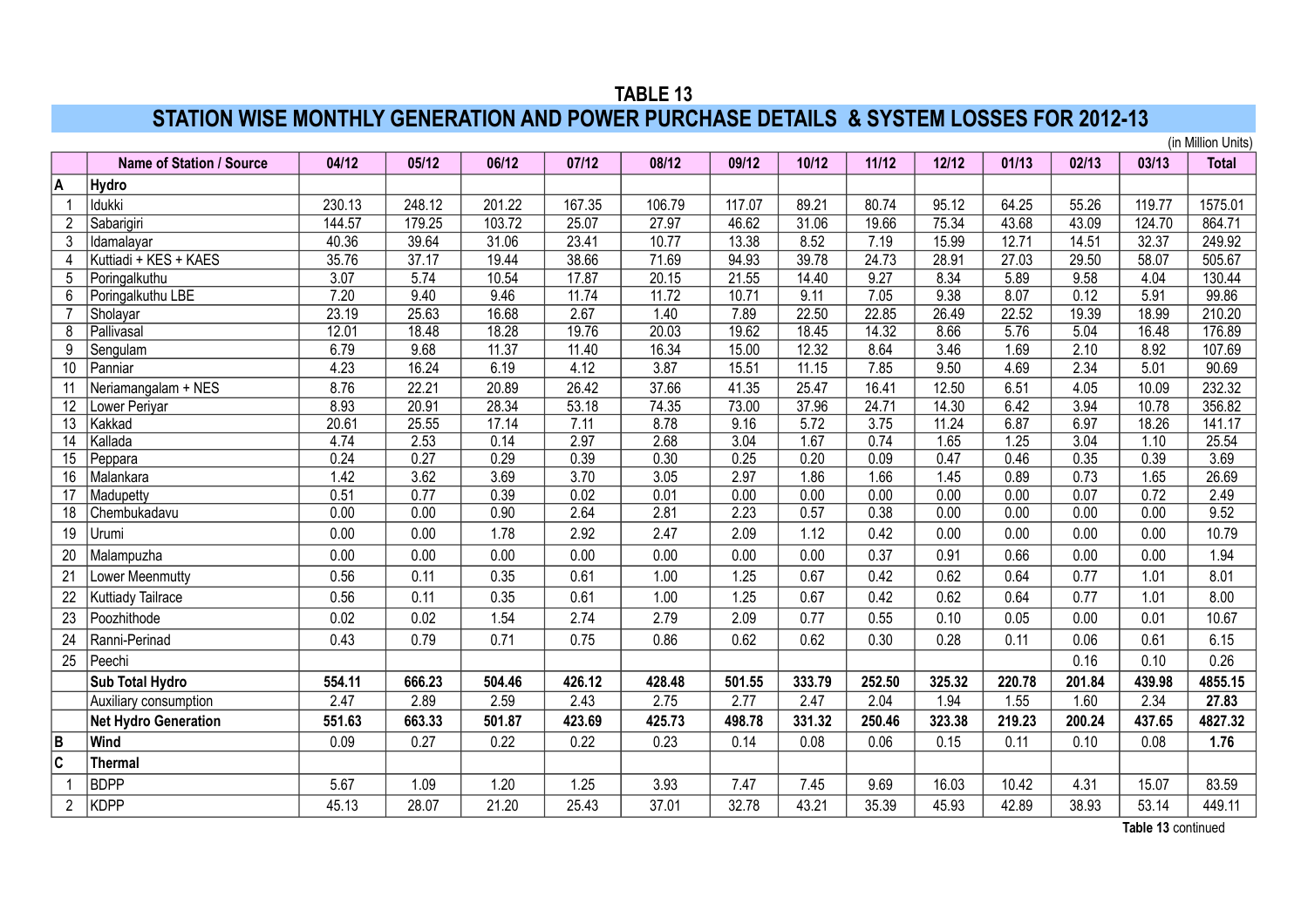|                 | Name of Station / Source                                            | 04/12  | 05/12  | 06/12  | 07/12  | 08/12  | 09/12  | 10/12  | 11/12  | 12/12  | 01/13  | 02/13  | 03/13  | <b>Total</b> |
|-----------------|---------------------------------------------------------------------|--------|--------|--------|--------|--------|--------|--------|--------|--------|--------|--------|--------|--------------|
|                 | <b>Sub Total Thermal</b>                                            | 50.80  | 29.16  | 22.40  | 26.68  | 40.94  | 40.24  | 50.66  | 45.08  | 61.96  | 53.31  | 43.25  | 68.21  | 532.70       |
|                 | Auxiliary consumption                                               | 1.24   | 0.83   | 0.64   | 0.70   | 0.99   | 1.08   | 1.29   | 1.20   | 1.59   | 1.35   | 1.05   | 1.70   | 13.65        |
|                 | <b>Net Thermal Generation</b>                                       | 49.56  | 28.33  | 21.76  | 25.98  | 39.96  | 39.17  | 49.37  | 43.88  | 60.37  | 51.96  | 42.20  | 66.51  | 519.05       |
|                 | <b>Total Internal Generation</b>                                    | 601.29 | 691.93 | 523.84 | 449.89 | 465.91 | 538.09 | 380.77 | 294.41 | 383.91 | 271.31 | 242.54 | 504.24 | 5348.14      |
|                 | Auxiliary consumption in substations                                | 1.16   | 1.25   | 1.14   | 1.16   | 1.14   | 1.13   | 1.15   | 1.12   | 1.16   | 1.16   | 1.05   | 1.26   | 13.87        |
| D               | <b>Total Internal Generation</b><br>excluding auxiliary consumption | 600.12 | 690.69 | 522.71 | 448.73 | 464.77 | 536.96 | 379.62 | 293.29 | 382.75 | 270.15 | 241.49 | 502.98 | 5334.27      |
| E               | <b>Central Generating Stations</b>                                  |        |        |        |        |        |        |        |        |        |        |        |        |              |
| $\overline{1}$  | NTPC-RSTPS                                                          | 208.85 | 223.99 | 193.56 | 196.04 | 170.62 | 174.67 | 185.12 | 187.53 | 224.12 | 225.59 | 196.09 | 219.79 | 2405.97      |
| $\overline{2}$  | Eastern Region                                                      | 81.42  | 83.66  | 78.46  | 62.24  | 13.84  | 13.60  | 15.96  | 19.51  | 23.12  | 20.06  | 18.40  | 20.30  | 450.58       |
| 3               | Talcher Stage-II                                                    | 293.59 | 293.33 | 232.03 | 199.91 | 175.55 | 149.19 | 283.26 | 248.91 | 272.10 | 278.11 | 264.12 | 226.27 | 2916.39      |
| $\overline{4}$  | Simhadri                                                            | 27.73  | 30.30  | 14.64  | 11.42  | 28.46  | 25.55  | 46.76  | 40.26  | 44.27  | 62.20  | 43.79  | 46.67  | 422.07       |
| 5               | NLC-Stage-1                                                         | 40.76  | 39.59  | 40.24  | 32.62  | 42.06  | 38.13  | 27.38  | 32.44  | 30.87  | 43.75  | 40.02  | 42.12  | 449.99       |
| $6\phantom{.}6$ | NLC-Stage-II                                                        | 58.66  | 60.73  | 52.29  | 58.18  | 35.91  | 39.85  | 56.91  | 47.07  | 60.82  | 65.18  | 54.07  | 60.44  | 650.11       |
| $\overline{7}$  | <b>NLC</b> Expansion                                                | 43.47  | 44.68  | 43.31  | 46.00  | 45.88  | 44.09  | 25.50  | 24.39  | 40.17  | 47.38  | 42.77  | 47.34  | 494.99       |
| 8               | <b>MAPS</b>                                                         | 8.83   | 10.64  | 10.95  | 11.63  | 9.91   | 11.74  | 12.14  | 11.49  | 10.91  | 11.86  | 10.80  | 5.94   | 126.84       |
| 9               | KAIGA                                                               | 38.12  | 39.34  | 37.54  | 31.95  | 33.80  | 36.45  | 38.34  | 32.29  | 37.02  | 37.28  | 35.36  | 31.77  | 429.26       |
| 10              | IGSTPS(Jhajjar)                                                     | 37.99  | 49.19  | 130.17 | 50.53  | 42.00  | 80.29  | 93.63  | 76.30  | 36.19  | 33.01  | 33.88  | 36.91  | 700.08       |
| 11              | <b>Vallur STPS</b>                                                  |        |        |        |        |        |        | 0.00   | 0.34   | 3.05   | 6.65   | 5.72   | 7.62   | 23.37        |
|                 | <b>Sub Total CGS</b>                                                | 839.42 | 875.45 | 833.21 | 700.51 | 598.04 | 613.56 | 785.01 | 720.52 | 782.65 | 831.07 | 745.02 | 745.17 | 9069.64      |
| F               | UI Import                                                           | 117.54 | 122.57 | 86.60  | 106.19 | 86.21  | 72.53  | 59.01  | 54.34  | 72.99  | 60.27  | 57.13  | 62.83  | 958.21       |
| G               | <b>IPPs</b>                                                         |        |        |        |        |        |        |        |        |        |        |        |        |              |
| $\overline{1}$  | NTPC Kayamkulam                                                     | 69.44  | 8.02   | 0.00   | 63.71  | 180.47 | 160.43 | 177.82 | 199.46 | 232.05 | 217.50 | 121.58 | 87.11  | 1517.59      |
| $\overline{2}$  | <b>BSES</b>                                                         | 0.00   | 0.00   | 0.00   | 0.00   | 0.00   | 21.68  | 0.00   | 0.00   | 0.00   | 0.00   | 0.00   | 109.67 | 131.34       |
| 3               | KPCL                                                                | 0.79   | 0.21   | 0.00   | 0.03   | 0.57   | 0.00   | 0.00   | 0.73   | 0.01   | 0.00   | 0.00   | 0.26   | 2.60         |
| 4               | Ramakkalmedu Wind                                                   | 0.64   | 2.85   | 5.86   | 4.61   | 5.06   | 4.08   | 1.50   | 0.71   | 2.28   | 1.50   | 0.97   | 0.85   | 30.91        |
| 5               | Agali Wind                                                          | 1.65   | 5.05   | 7.32   | 6.88   | 6.81   | 5.69   | 1.45   | 0.52   | 0.88   | 0.41   | 0.64   | 0.76   | 38.06        |
| $6\phantom{a}$  | Ullunkal                                                            | 1.65   | 2.14   | 1.52   | 1.27   | 1.77   | 1.17   | 1.05   | 0.49   | 0.89   | 0.49   | 0.50   | 1.43   | 14.37        |
| 7               | Iruttukkanam                                                        | 0.12   | 0.02   | 1.40   | 4.76   | 3.51   | 3.20   | 2.46   | 1.49   | 0.72   | 0.40   | 0.27   | 0.22   | 18.56        |
| 8               | <b>MP Steel</b>                                                     | 0.88   | 1.31   | 1.70   | 0.46   | 1.88   | 0.00   | 0.00   | 0.00   | 0.00   | 1.19   | 0.00   | 0.00   | 7.43         |
| 9               | Philips Carbon                                                      | 2.44   | 2.16   | 4.31   | 2.59   | 1.42   | 2.58   | 3.35   | 3.03   | 2.31   | 2.22   | 2.22   | 2.73   | 31.35        |
|                 | <b>Sub Total IPPs</b>                                               | 77.61  | 21.76  | 22.10  | 84.30  | 201.50 | 198.82 | 187.63 | 206.43 | 239.13 | 223.71 | 126.18 | 203.02 | 1792.21      |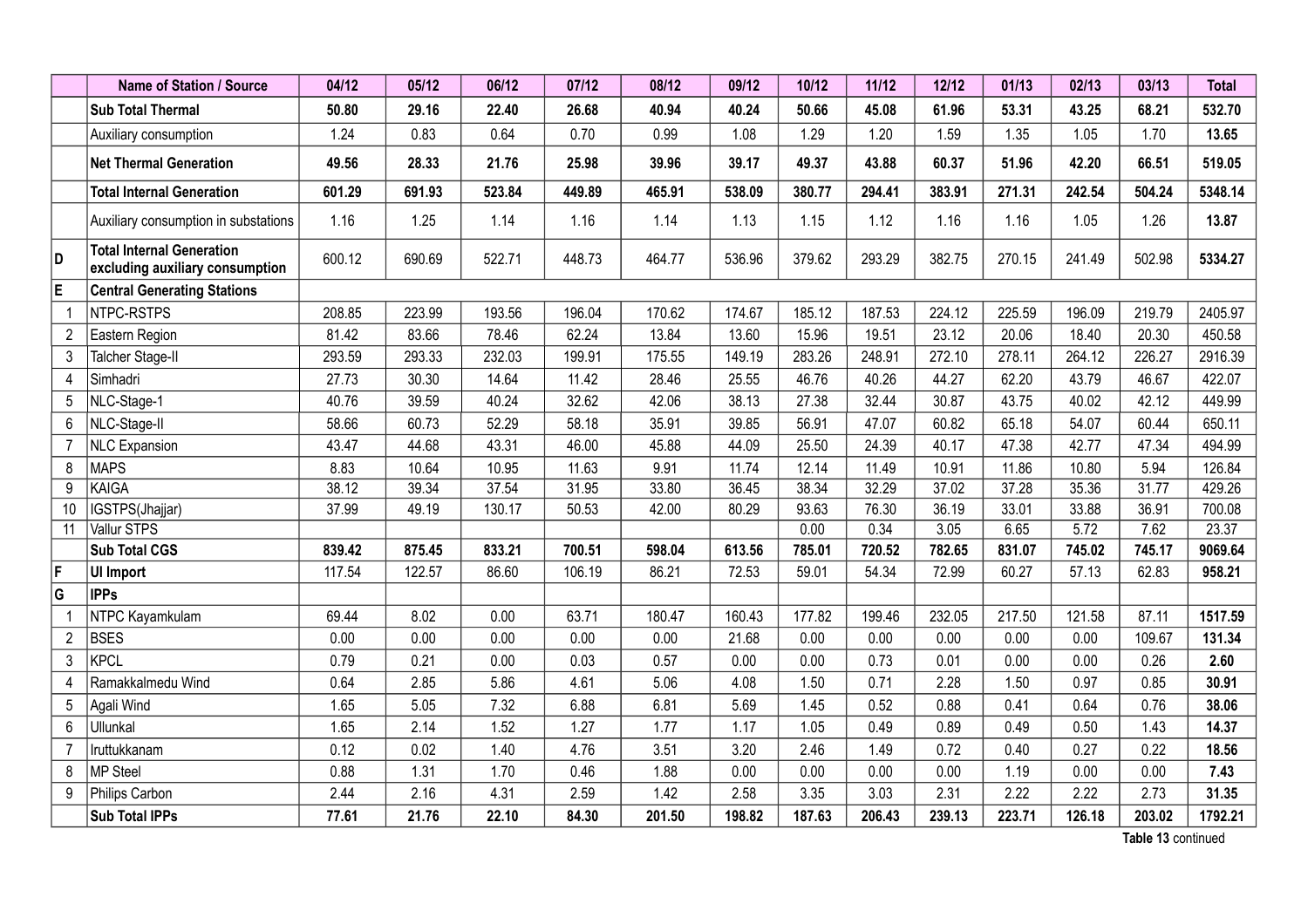|                         | Name of Station / Source                                                                                                    | 04/12   | 05/12   | 06/12   | 07/12   | 08/12   | 09/12   | 10/12   | 11/12   | 12/12   | 01/13   | 02/13   | 03/13   | <b>Total</b> |
|-------------------------|-----------------------------------------------------------------------------------------------------------------------------|---------|---------|---------|---------|---------|---------|---------|---------|---------|---------|---------|---------|--------------|
| H                       | Power purchase through traders<br>(KSEB bus)                                                                                | 59.00   | 99.06   | 190.11  | 359.32  | 310.08  | 217.67  | 269.66  | 358.46  | 216.26  | 309.27  | 368.09  | 318.55  | 3075.55      |
| I                       | <b>SWAP Return</b>                                                                                                          | 2.46    | 2.84    | 2.12    | 0.24    |         |         |         |         |         |         | 0.35    | 5.22    | 13.22        |
| IJ                      | Total power purchase<br>$(E+F+G+H+I)$                                                                                       | 1096.03 | 1121.67 | 1134.14 | 1250.57 | 1195.82 | 1102.59 | 1301.32 | 1339.75 | 1311.04 | 1424.32 | 1296.78 | 1334.79 | 14908.82     |
| $\overline{\mathsf{K}}$ | External PGCIL loss                                                                                                         | 26.83   | 27.47   | 27.79   | 30.64   | 29.28   | 27.00   | 31.85   | 32.78   | 32.08   | 34.85   | 31.73   | 32.66   | 364.96       |
| L                       | Net power purchase at KSEB bus<br>$(J-K)$                                                                                   | 1069.20 | 1094.20 | 1106.36 | 1219.93 | 1166.54 | 1075.59 | 1269.47 | 1306.97 | 1278.95 | 1389.47 | 1265.04 | 1302.13 | 14543.86     |
| M                       | Net Generation & Purchase (D+L)                                                                                             | 1669.32 | 1784.89 | 1629.07 | 1668.66 | 1631.32 | 1612.55 | 1649.09 | 1600.26 | 1661.70 | 1659.62 | 1506.53 | 1805.11 | 19878.13     |
| N                       | Energy injected by private<br>developers at Generator end for sale<br>outside state through open access<br>through OA       |         |         |         |         |         |         |         |         |         |         |         |         | 0.00         |
| O                       | Energy purchased by consumers<br>through open access at Kerala<br>periphery                                                 |         |         |         |         |         |         |         |         |         |         |         |         | 0.05         |
| ∣p                      | Energy sale outside the State by<br><b>KSEBL</b>                                                                            |         |         |         |         |         |         |         |         |         |         |         |         | 0.97         |
| IQ.                     | Energy injected by private<br>developers at Kerala periphery for<br>sale outside state through open<br>access<br>through OA |         |         |         |         |         |         |         |         |         |         |         |         | 0.00         |
| R                       | Net energy available for sale (M<br>$+N+O-P-Q$                                                                              | 1669.32 | 1784.89 | 1629.07 | 1668.66 | 1631.32 | 1612.55 | 1649.09 | 1600.26 | 1661.70 | 1659.62 | 1506.53 | 1805.11 | 19877.21     |
| ls                      | Energy purchased by consumers<br>through open access at consumer<br>lend                                                    |         |         |         |         |         |         |         |         |         |         |         |         | 0.05         |
| T                       | Energy sale inside the state by<br><b>KSEBL</b>                                                                             |         |         |         |         |         |         |         |         |         |         |         |         | 16838.24     |
| ΙU                      | Energy sale with in the state<br>including open access consumers<br>$(S+T)$                                                 |         |         |         |         |         |         |         |         |         |         |         |         | 16838.29     |
| ١V                      | Loss in KSEBL system (R-U)                                                                                                  |         |         |         |         |         |         |         |         |         |         |         |         | 3038.92      |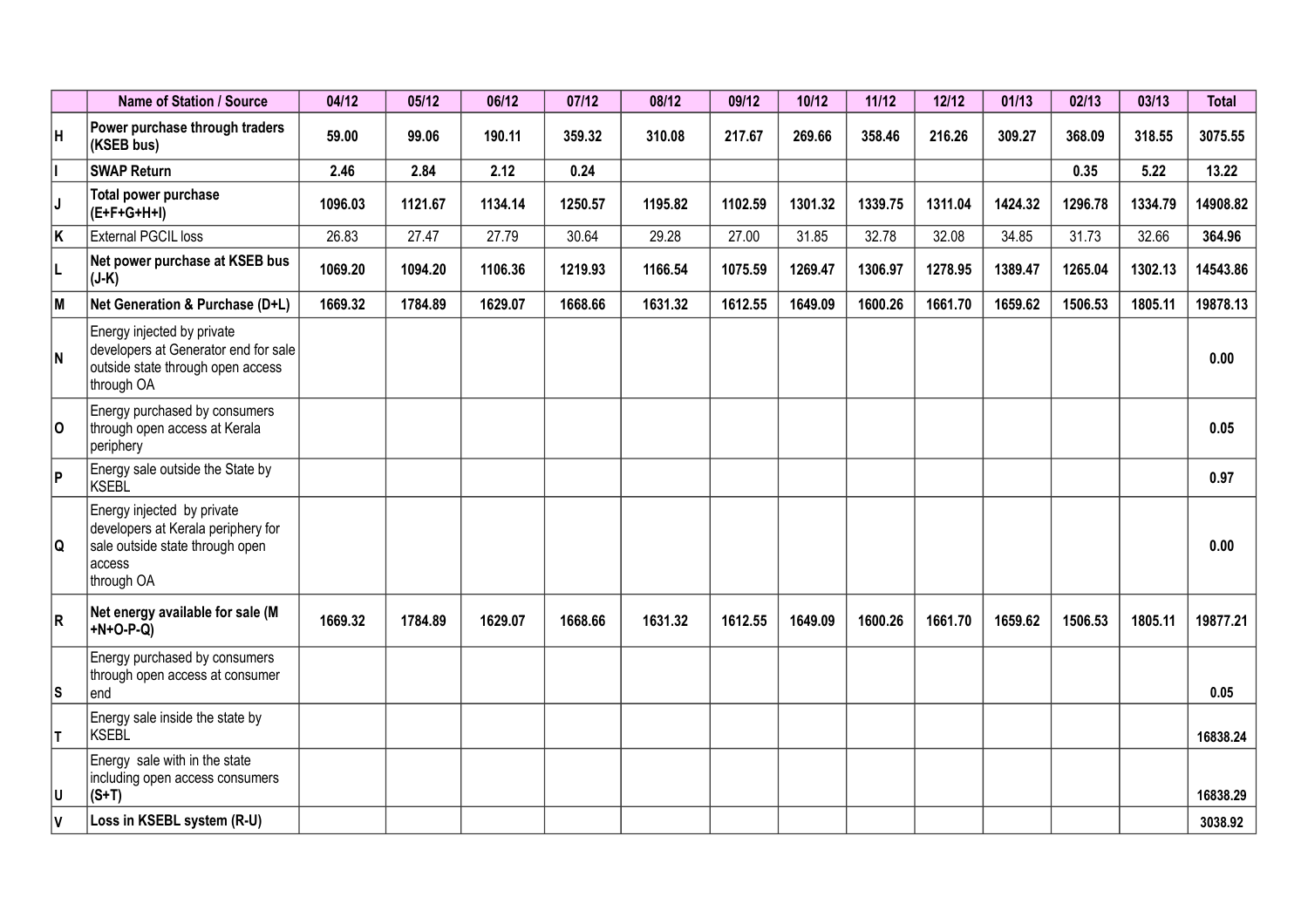|                | STATION WISE MONTHLY GENERATION AND POWER PURCHASE DETAILS & SYSTEM LOSSES FOR 2013-14 |        |        |        |        |         |         |         |        |        |        |        |        |              |
|----------------|----------------------------------------------------------------------------------------|--------|--------|--------|--------|---------|---------|---------|--------|--------|--------|--------|--------|--------------|
|                | <b>Name of Station / Source</b>                                                        | 04/13  | 05/13  | 06/13  | 07/13  | 08/13   | 09/13   | 10/13   | 11/13  | 12/13  | 01/14  | 02/14  | 03/14  | <b>Total</b> |
| Α              | Hydro                                                                                  |        |        |        |        |         |         |         |        |        |        |        |        |              |
|                | Idukki                                                                                 | 101.74 | 75.27  | 82.49  | 120.94 | 370.81  | 390.97  | 398.64  | 249.42 | 196.08 | 281.97 | 228.57 | 241.85 | 2738.72      |
| $\overline{2}$ | Sabarigiri                                                                             | 120.59 | 82.49  | 65.01  | 109.99 | 180.42  | 184.72  | 196.07  | 160.89 | 157.60 | 114.91 | 98.24  | 164.28 | 1635.21      |
| 3              | Idamalayar                                                                             | 18.86  | 9.52   | 6.36   | 35.77  | 53.30   | 51.02   | 54.13   | 41.90  | 23.65  | 26.56  | 29.35  | 35.64  | 386.07       |
| 4              | Kuttiadi + KES + KAES                                                                  | 47.83  | 40.99  | 80.07  | 132.84 | 120.86  | 102.38  | 90.37   | 56.68  | 44.11  | 44.46  | 40.90  | 40.93  | 842.42       |
| 5              | Poringalkuthu + PLBE                                                                   | 10.03  | 12.19  | 27.25  | 29.89  | 28.77   | 28.47   | 28.15   | 18.40  | 12.80  | 13.43  | 12.63  | 14.71  | 236.72       |
| 6              | Sholayar                                                                               | 21.87  | 23.62  | 8.56   | 0.55   | 24.82   | 28.85   | 13.49   | 15.21  | 25.00  | 13.42  | 26.17  | 31.77  | 233.31       |
| $\overline{7}$ | Pallivasal                                                                             | 18.68  | 17.77  | 18.46  | 19.98  | 19.48   | 19.02   | 19.96   | 17.68  | 13.97  | 16.16  | 16.77  | 17.62  | 215.53       |
| 8              | Sengulam                                                                               | 8.12   | 9.29   | 9.90   | 11.00  | 18.29   | 18.88   | 19.68   | 10.74  | 7.83   | 9.22   | 8.90   | 10.01  | 141.85       |
| 9              | Panniar                                                                                | 3.96   | 5.10   | 9.51   | 23.69  | 23.48   | 22.19   | 23.48   | 17.27  | 10.34  | 10.65  | 6.69   | 13.97  | 170.32       |
| 10             | Neriamangalam + NES                                                                    | 9.29   | 10.79  | 41.26  | 57.13  | 56.16   | 53.62   | 44.24   | 28.77  | 16.21  | 16.83  | 12.28  | 19.18  | 365.75       |
| 11             | Lower Periyar                                                                          | 9.91   | 11.74  | 82.18  | 126.77 | 99.58   | 95.03   | 65.84   | 40.44  | 20.69  | 17.68  | 12.04  | 19.11  | 601.00       |
| 12             | Kakkad                                                                                 | 17.26  | 12.60  | 16.44  | 23.64  | 26.08   | 26.04   | 25.96   | 22.74  | 21.93  | 17.43  | 15.34  | 22.20  | 247.66       |
| 13             | Kallada                                                                                | 0.79   | 0.00   | 0.00   | 3.06   | 8.41    | 5.25    | 10.19   | 10.13  | 11.11  | 5.66   | 5.27   | 7.68   | 67.55        |
| 14             | Peppara                                                                                | 0.34   | 0.25   | 0.00   | 1.55   | 0.98    | 1.17    | 0.74    | 1.16   | 0.39   | 0.37   | 0.36   | 0.33   | 7.63         |
| 15             | Malankara                                                                              | 1.49   | 1.15   | 2.54   | 3.19   | 2.40    | 1.69    | 2.49    | 3.46   | 3.07   | 3.21   | 2.81   | 2.88   | 30.38        |
| 16             | Madupetty                                                                              | 0.78   | 0.62   | 0.09   | 0.00   | 0.09    | 0.96    | 1.27    | 0.06   | 0.14   | 0.47   | 0.65   | 0.64   | 5.75         |
| 17             | Chembukadavu - I & II                                                                  | 0.00   | 0.00   | 2.91   | 3.71   | 1.97    | 2.18    | 1.24    | 0.35   | 0.07   | 0.00   | 0.00   | 0.00   | 12.42        |
| 18             | Urumi - I & II                                                                         | 0.00   | 0.06   | 2.82   | 3.82   | 2.52    | 2.77    | 1.42    | 0.25   | 0.01   | 0.00   | 0.00   | 0.00   | 13.67        |
| 19             | Malampuzha                                                                             | 0.00   | 0.00   | 0.00   | 0.00   | 0.01    | 0.58    | 0.56    | 0.83   | 1.56   | 1.14   | 0.29   | 0.00   | 4.96         |
| 20             | Lower Meenmutty                                                                        | 0.03   | 0.05   | 0.88   | 1.27   | 0.96    | 0.57    | 0.61    | 0.78   | 0.31   | 0.09   | 0.03   | 0.05   | 5.62         |
| 21             | Kuttiady tail race                                                                     | 0.72   | 0.61   | 1.11   | 1.13   | 0.92    | 0.81    | 0.77    | 0.58   | 0.49   | 0.27   | 0.02   | 0.53   | 7.96         |
|                | 22 Poozhithode                                                                         | 0.00   | 0.05   | 2.63   | 3.05   | 2.52    | 1.89    | 1.49    | 0.33   | 0.10   | 0.04   | 0.00   | 0.00   | 12.10        |
| 23             | Ranni-Perinad                                                                          | 0.53   | 0.40   | 1.09   | 1.27   | 1.72    | 1.25    | 1.40    | 1.14   | 0.04   | 0.00   | 0.00   | 0.69   | 9.52         |
| 24             | Peechi                                                                                 | 0.00   | 0.00   | 0.00   | 0.04   | 0.44    | 0.62    | 0.53    | 0.36   | 0.51   | 0.39   | 0.20   | 0.22   | 3.29         |
|                | Sub Total Hydro                                                                        | 392.81 | 314.56 | 461.53 | 714.27 | 1044.96 | 1040.92 | 1002.70 | 699.56 | 567.99 | 594.36 | 517.51 | 644.26 | 7995.43      |
|                | Auxiliary consumption                                                                  | 1.64   | 1.31   | 1.92   | 2.98   | 4.36    | 4.34    | 4.18    | 2.92   | 2.37   | 2.48   | 2.16   | 2.69   | 33.34        |
|                | Net Hydro Generation                                                                   | 391.17 | 313.25 | 459.60 | 711.29 | 1040.60 | 1036.58 | 998.52  | 696.64 | 565.62 | 591.88 | 515.35 | 641.58 | 7962.08      |
| B              | Wind                                                                                   | 0.14   | 0.29   | 0.16   | 0.21   | 0.19    | 0.16    | 0.11    | 0.06   | 0.13   | 0.16   | 0.09   | 0.10   | 1.80         |
| $\mathbf c$    | <b>Thermal</b>                                                                         |        |        |        |        |         |         |         |        |        |        |        |        |              |
|                | Brahmapuram Diesel Power Plant                                                         | 10.81  | 9.67   | 1.38   | 0.00   | 0.01    | 0.00    | 0.00    | 3.51   | 3.21   | 0.46   | 0.00   | 0.00   | 29.04        |
|                | 2 Kozhikode Diesel Power Plant                                                         | 57.38  | 42.37  | 9.52   | 5.66   | 5.37    | 4.34    | 6.84    | 7.21   | 6.71   | 7.50   | 10.01  | 28.92  | 191.83       |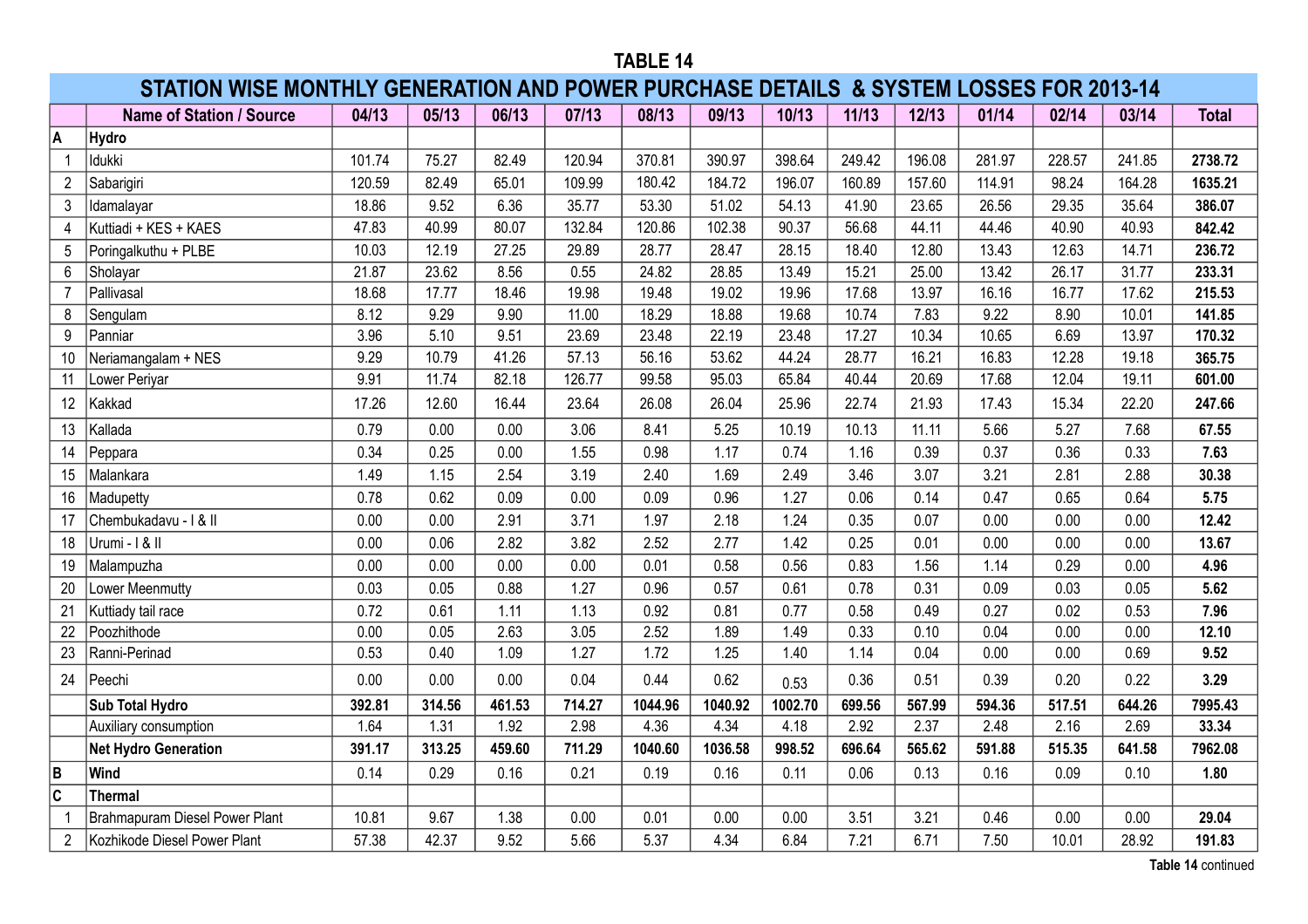|                         | <b>Name of Station / Source</b>                        | 04/13  | 05/13  | 06/13  | 07/13  | 08/13   | 09/13   | 10/13   | 11/13  | 12/13  | 01/14  | 02/14  | 03/14  | <b>Total</b> |
|-------------------------|--------------------------------------------------------|--------|--------|--------|--------|---------|---------|---------|--------|--------|--------|--------|--------|--------------|
|                         | Sub Total Thermal                                      | 68.19  | 52.03  | 10.90  | 5.66   | 5.37    | 4.34    | 6.84    | 10.72  | 9.92   | 7.97   | 10.01  | 28.92  | 220.88       |
|                         | Auxiliary consumption                                  | 1.63   | 1.30   | 0.42   | 0.28   | 0.29    | 0.25    | 0.31    | 0.49   | 0.46   | 0.33   | 0.34   | 0.72   | 6.82         |
|                         | <b>Net Thermal Generation</b>                          | 66.56  | 50.73  | 10.48  | 5.39   | 5.08    | 4.09    | 6.53    | 10.23  | 9.46   | 7.64   | 9.67   | 28.19  | 214.06       |
|                         | <b>Total Internal Generation</b>                       | 457.87 | 364.27 | 470.24 | 716.89 | 1045.88 | 1040.83 | 1005.16 | 706.93 | 575.21 | 599.68 | 525.11 | 669.87 | 8177.94      |
|                         | Auxiliary consumption in substations                   | 1.19   | 1.19   | 1.00   | 1.09   | 1.19    | 1.24    | 1.31    | 1.17   | 1.21   | 1.42   | 1.34   | 1.56   | 14.91        |
| D                       | <b>Total Internal Generation (excl. aux.</b><br>cons.) | 456.68 | 363.08 | 469.24 | 715.80 | 1044.69 | 1039.59 | 1003.85 | 705.76 | 574.00 | 598.26 | 523.77 | 668.31 | 8163.03      |
| E                       | <b>Central Generating Stations</b>                     |        |        |        |        |         |         |         |        |        |        |        |        |              |
|                         | NTPC-RSTPS (Unit 1 to 6 & Unit 7)                      | 214.74 | 221.77 | 176.06 | 180.02 | 141.71  | 165.11  | 174.14  | 217.50 | 224.22 | 233.83 | 213.48 | 226.82 | 2389.40      |
| $\overline{2}$          | Eastern Region                                         | 14.98  | 0.00   | 0.00   | 0.00   | 0.00    | 0.00    | 0.00    | 0.00   | 0.00   | 0.00   | 0.00   | 0.00   | 14.98        |
| 3                       | Talcher Stage-II                                       | 188.70 | 176.50 | 217.71 | 237.00 | 240.06  | 252.42  | 242.22  | 276.86 | 282.37 | 296.50 | 263.00 | 303.75 | 2977.09      |
|                         | Simhadri STPS Stg II Unit 1                            | 57.39  | 51.62  | 61.06  | 45.42  | 27.00   | 44.73   | 39.62   | 59.70  | 66.44  | 75.15  | 65.37  | 72.00  | 665.50       |
| 5                       | NLC-Stage-1                                            | 41.26  | 41.66  | 36.96  | 38.93  | 31.84   | 34.96   | 32.56   | 35.02  | 31.69  | 51.62  | 38.34  | 49.37  | 464.21       |
| 6                       | NLC-Stage-II                                           | 58.72  | 57.41  | 59.65  | 50.58  | 29.67   | 39.92   | 64.26   | 47.78  | 64.47  | 71.45  | 54.58  | 66.45  | 664.94       |
|                         | <b>NLC Expansion</b>                                   | 45.62  | 47.00  | 45.25  | 45.78  | 41.69   | 44.12   | 23.99   | 27.33  | 41.50  | 47.78  | 40.27  | 43.19  | 493.52       |
| 8                       | <b>MAPS</b>                                            | 5.22   | 5.26   | 5.24   | 5.53   | 5.47    | 5.26    | 10.83   | 7.35   | 11.46  | 11.37  | 9.31   | 11.42  | 93.72        |
| 9                       | KAIGA                                                  | 40.41  | 47.23  | 46.44  | 50.39  | 50.70   | 42.60   | 42.13   | 32.47  | 40.91  | 43.77  | 40.19  | 35.36  | 512.60       |
| 10                      | IGSTPS (Jhajjar) NR                                    | 41.19  | 44.21  | 36.27  | 54.81  | 53.55   | 54.46   | 77.05   | 68.07  | 65.97  | 66.91  | 61.09  | 67.09  | 690.67       |
| 11                      | Vallur STPS                                            | 8.55   | 5.82   | 4.22   | 10.75  | 3.30    | 9.29    | 13.30   | 11.93  | 11.19  | 24.01  | 17.34  | 15.43  | 135.13       |
| 12                      | Kudamkulam (KKNPP)                                     | 0.00   | 0.00   | 0.00   | 0.00   | 0.00    | 0.00    | 0.00    | 0.00   | 0.00   | 0.00   | 17.88  | 55.43  | 73.31        |
|                         | <b>Sub Total CGS</b>                                   | 716.78 | 698.48 | 688.86 | 719.21 | 624.99  | 692.87  | 720.10  | 784.01 | 840.22 | 922.39 | 820.85 | 946.31 | 9175.07      |
| $\mathsf F$             | <b>UI Import</b>                                       | 65.91  | 49.36  | 61.91  | 35.21  | 0.78    | $-5.75$ | 33.66   | 39.32  | 50.72  | 61.60  | 69.81  | 50.37  | 512.90       |
| $\overline{\mathsf{G}}$ | <b>IPPs</b>                                            |        |        |        |        |         |         |         |        |        |        |        |        |              |
|                         | RGCCP (NTPC Kayamkulam)                                | 212.46 | 106.03 | 0.00   | 0.00   | 0.00    | 0.00    | 0.00    | 0.02   | 35.81  | 192.62 | 194.66 | 205.55 | 947.15       |
| $\overline{2}$          | <b>BSES</b>                                            | 44.33  | 0.00   | 0.00   | 0.00   | 0.00    | 0.00    | 0.00    | 0.00   | 11.45  | 94.08  | 90.07  | 97.99  | 337.92       |
| $\mathfrak{Z}$          | <b>KPCL</b>                                            | 0.00   | 0.00   | 0.00   | 0.00   | 0.00    | 0.00    | 0.00    | 0.00   | 0.00   | 0.00   | 0.00   | 0.00   | 0.00         |
| 4                       | Ramakkalmedu Wind                                      | 0.49   | 2.87   | 6.77   | 6.31   | 4.23    | 4.08    | 2.20    | 1.04   | 1.56   | 1.78   | 0.66   | 1.21   | 33.21        |
| $5\phantom{.0}$         | Agali Wind                                             | 2.38   | 5.79   | 7.29   | 5.87   | 5.10    | 6.59    | 4.34    | 0.43   | 0.70   | 0.80   | 0.51   | 1.05   | 40.86        |
| 6                       | Ullunkal                                               | 1.42   | 0.98   | 1.97   | 2.58   | 2.91    | 3.18    | 2.73    | 2.22   | 1.77   | 1.18   | 0.95   | 1.73   | 23.62        |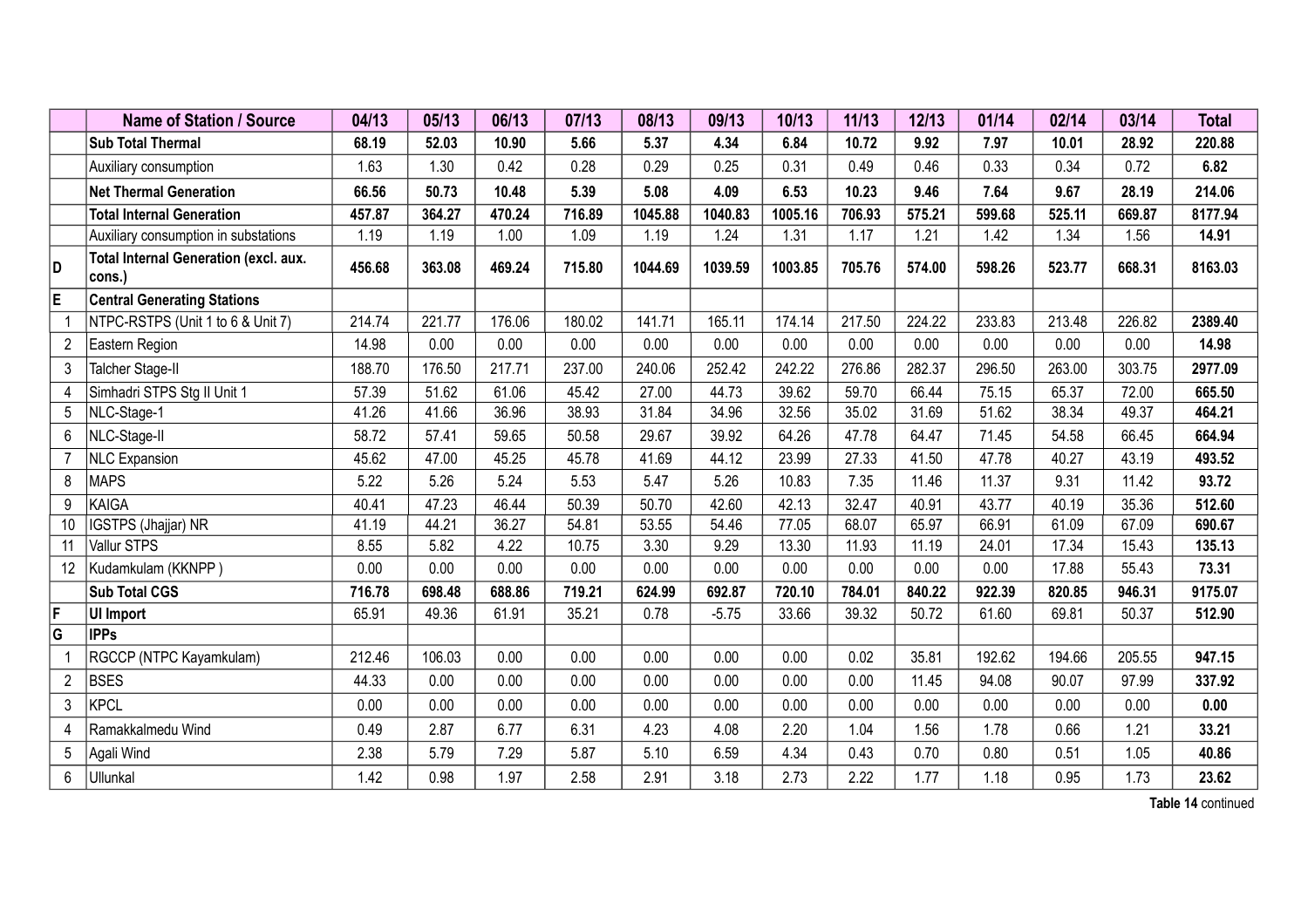|                         | <b>Name of Station / Source</b>                                                                                    | 04/13   | 05/13   | 06/13   | 07/13   | 08/13   | 09/13   | 10/13   | 11/13   | 12/13   | 01/14   | 02/14   | 03/14   | <b>Total</b> |
|-------------------------|--------------------------------------------------------------------------------------------------------------------|---------|---------|---------|---------|---------|---------|---------|---------|---------|---------|---------|---------|--------------|
|                         | Iruttukkanam I                                                                                                     | 0.25    | 0.12    | 2.22    | 2.63    | 2.61    | 2.53    | 2.12    | 1.11    | 0.05    | 0.08    | 0.18    | 0.06    | 13.96        |
| 8                       | Iruttukkanam II                                                                                                    | 0.00    | 0.13    | 1.07    | 1.39    | 1.37    | 1.35    | 1.19    | 0.94    | 0.97    | 0.42    | 0.11    | 0.18    | 9.10         |
| 9                       | <b>MP Steel</b>                                                                                                    | 0.00    | 2.13    | 2.13    | 1.93    | 2.52    | 2.87    | 2.56    | 0.85    | 3.14    | 3.01    | 2.48    | 2.58    | 26.18        |
| 10 <sup>1</sup>         | Philips Carbon                                                                                                     | 2.24    | 1.18    | 0.85    | 1.78    | 2.26    | 2.31    | 2.35    | 1.87    | 2.96    | 1.50    | 1.68    | 2.20    | 23.17        |
| 11                      | Karikkayam                                                                                                         |         |         |         |         | 0.08    | 3.98    | 3.66    | 2.88    | 2.18    | 1.31    | 1.05    | 2.04    | 17.18        |
|                         | <b>Sub Total IPPs</b>                                                                                              | 263.57  | 119.24  | 22.30   | 22.49   | 21.00   | 22.90   | 17.48   | 8.47    | 60.58   | 296.78  | 292.35  | 314.59  | 1461.76      |
| ΙH                      | Power purchase through traders<br>(KSEB bus)                                                                       | 284.23  | 546.77  | 239.25  | 137.56  | 66.30   | 99.50   | 170.86  | 195.91  | 279.57  | 240.12  | 314.57  | 346.06  | 2920.69      |
| I                       | Total power purchase (E+F+G+H)                                                                                     | 1330.49 | 1413.85 | 1012.32 | 914.47  | 713.07  | 809.53  | 942.10  | 1027.71 | 1231.09 | 1520.88 | 1497.58 | 1657.33 | 14070.42     |
| $\sqrt{\frac{J}{K}}$    | <b>External PGCIL loss</b>                                                                                         | 32.82   | 18.70   | 14.24   | 24.18   | 10.71   | 31.53   | 23.52   | 19.00   | 19.15   | 23.56   | 46.16   | 30.12   | 293.69       |
|                         | Net power purchase at KSEB bus (I-J)                                                                               | 1297.67 | 1395.15 | 998.08  | 890.29  | 702.36  | 778.00  | 918.58  | 1008.71 | 1211.94 | 1497.32 | 1451.42 | 1627.21 | 13776.73     |
| IL.                     | Net Generation & Purchase (D+K)                                                                                    | 1754.35 | 1758.22 | 1467.33 | 1606.09 | 1747.05 | 1817.58 | 1922.43 | 1714.47 | 1785.94 | 2095.58 | 1975.19 | 2295.52 | 21939.76     |
| ١M                      | Energy injected by private developers at<br>Generator end for sale outside state<br>through open access through OA |         |         |         |         |         |         |         |         |         |         |         |         | 0.00         |
| N                       | Energy purchased by consumers through<br>open access at Kerala periphery                                           |         |         |         |         |         |         |         |         |         |         |         |         | 17.33        |
| $\overline{\mathsf{o}}$ | Energy sale outside the State by KSEBL                                                                             |         |         |         |         |         |         |         |         |         |         |         |         | 1414.60      |
| Þ                       | Energy injected by private developers at<br>Kerala periphery for sale outside state<br>through open access         |         |         |         |         |         |         |         |         |         |         |         |         | 0.00         |
| ∣Q                      | Net energy available for sale (L +M+N-<br>$ O-P\rangle$                                                            |         |         |         |         |         |         |         |         |         |         |         |         | 20542.49     |
| R                       | Energy purchased by consumers through<br>open access at consumer end                                               |         |         |         |         |         |         |         |         |         |         |         |         | 16.81        |
| ls.                     | Energy sale inside the state by KSEBL                                                                              |         |         |         |         |         |         |         |         |         |         |         |         | 17454.05     |
| İΤ.                     | Energy sale with in the state including<br>open access consumers (R+S)                                             |         |         |         |         |         |         |         |         |         |         |         |         | 17470.86     |
| ΙU                      | Loss in KSEBL system (Q-T)                                                                                         |         |         |         |         |         |         |         |         |         |         |         |         | 3071.63      |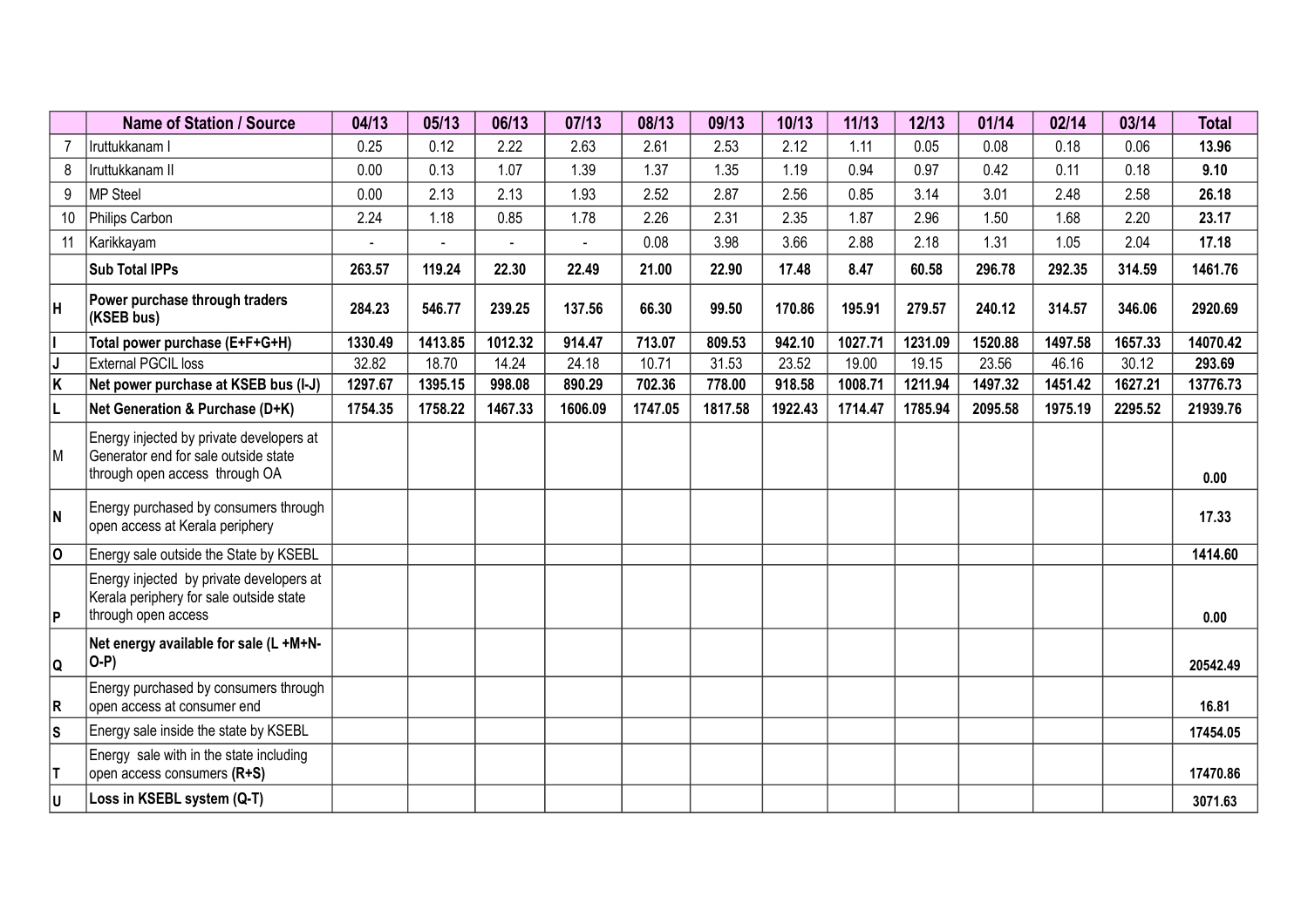## **STATION WISE MONTHLY GENERATION AND POWER PURCHASE DETAILS & SYSTEM LOSSES FOR 2014-15**

(in Million Units)

| SI.<br>No.     | <b>Name of Station / Source</b> | 04/14  | 05/14  | 06/14  | 07/14  | 08/14  | 09/14  | 10/14  | 11/14  | 12/14  | 01/15  | 02/15  | 03/15  | <b>Total</b> |
|----------------|---------------------------------|--------|--------|--------|--------|--------|--------|--------|--------|--------|--------|--------|--------|--------------|
| -1             | Idukki                          | 277.90 | 335.76 | 289.00 | 196.88 | 149.85 | 133.01 | 210.12 | 172.30 | 149.41 | 153.52 | 186.34 | 238.49 | 2492.58      |
| $\overline{2}$ | Sabarigiri                      | 168.40 | 118.21 | 22.24  | 101.77 | 75.74  | 126.87 | 150.37 | 100.80 | 68.82  | 46.98  | 82.66  | 162.00 | 1224.84      |
| 3              | Idamalayar                      | 33.90  | 31.46  | 24.33  | 12.04  | 28.77  | 44.24  | 44.33  | 24.73  | 27.63  | 32.25  | 25.61  | 43.29  | 372.57       |
| 4              | Kuttiadi + KES + KAES           | 38.96  | 40.34  | 38.57  | 94.03  | 119.38 | 120.90 | 81.52  | 32.59  | 25.58  | 36.24  | 48.25  | 61.94  | 738.32       |
| 5              | Poringalkuthu                   | 9.00   | 14.54  | 9.93   | 17.53  | 19.98  | 18.80  | 19.33  | 10.50  | 10.18  | 9.35   | 5.69   | 6.20   | 151.03       |
| 6              | <b>PLBE</b>                     | 6.38   | 2.48   | 5.90   | 11.21  | 11.75  | 10.25  | 11.40  | 9.65   | 9.96   | 10.44  | 8.57   | 9.46   | 107.45       |
| $\overline{7}$ | Sholayar                        | 33.33  | 25.16  | 4.67   | 3.99   | 5.00   | 15.64  | 14.63  | 17.95  | 33.70  | 27.89  | 23.31  | 32.65  | 237.93       |
| 8              | Pallivasal                      | 17.35  | 15.37  | 17.43  | 18.98  | 20.38  | 19.75  | 20.45  | 18.99  | 14.81  | 13.56  | 16.56  | 18.06  | 211.69       |
| 9              | Sengulam                        | 9.61   | 9.42   | 11.80  | 17.30  | 21.05  | 14.62  | 16.48  | 15.19  | 10.62  | 7.23   | 8.38   | 9.65   | 151.35       |
| 10             | Panniar                         | 6.52   | 5.59   | 2.93   | 10.98  | 23.62  | 22.85  | 23.64  | 21.14  | 8.58   | 8.58   | 6.54   | 13.99  | 154.95       |
| 11             | Neriamangalam + NES             | 12.46  | 12.53  | 18.44  | 45.78  | 56.21  | 49.32  | 48.62  | 37.62  | 17.51  | 14.20  | 11.54  | 22.07  | 346.30       |
| 12             | Lower Periyar                   | 12.25  | 13.62  | 32.81  | 102.37 | 124.41 | 89.40  | 79.42  | 55.98  | 21.93  | 15.54  | 11.02  | 18.77  | 577.50       |
| 13             | Kakkad                          | 23.00  | 16.97  | 4.98   | 19.51  | 17.71  | 20.10  | 23.20  | 15.96  | 9.97   | 7.41   | 12.77  | 21.34  | 192.93       |
| 14             | Kallada                         | 7.73   | 2.48   | 1.91   | 0.95   | 2.32   | 10.55  | 9.47   | 9.97   | 5.79   | 5.56   | 4.48   | 7.79   | 68.99        |
| 15             | Peppara                         | 0.25   | 0.13   | 0.00   | 0.00   | 1.29   | 1.03   | 0.47   | 0.31   | 0.46   | 0.36   | 0.40   | 0.41   | 5.13         |
| 16             | Malankara                       | 2.97   | 2.84   | 3.08   | 3.14   | 3.01   | 2.47   | 3.26   | 3.26   | 2.34   | 2.24   | 2.44   | 3.09   | 34.15        |
| 17             | Madupetty                       | 0.62   | 0.44   | 0.00   | 0.00   | 0.00   | 0.00   | 0.05   | 0.32   | 0.34   | 0.35   | 0.72   | 0.72   | 3.57         |
| 18             | Chembukadavu - I & II           | 0.00   | 0.00   | 1.79   | 2.95   | 2.67   | 1.96   | 1.36   | 0.21   | 0.00   | 0.00   | 0.00   | 0.00   | 10.95        |
| 19             | Urumi - I & II                  | 0.00   | 0.00   | 2.26   | 3.30   | 3.18   | 2.10   | 2.01   | 0.12   | 0.01   | 0.00   | 0.00   | 0.00   | 12.98        |
| 20             | Malampuzha                      | 0.00   | 0.00   | 0.00   | 0.00   | 0.00   | 0.00   | 1.07   | 1.18   | 1.39   | 1.25   | 0.30   | 0.00   | 5.19         |
| 2 <sup>1</sup> | Lower Meenmutty                 | 0.08   | 0.38   | 0.00   | 0.00   | 1.16   | 0.76   | 0.89   | 0.81   | 0.37   | 0.15   | 0.03   | 0.11   | 4.74         |
| 22             | Kuttiady tail race              | 0.49   | 0.45   | 0.55   | 1.11   | 1.38   | 1.07   | 0.11   | 0.29   | 0.44   | 0.60   | 0.51   | 0.92   | 7.92         |
| 23             | Poozhithode                     | 0.01   | 0.20   | 1.61   | 3.13   | 2.38   | 2.15   | 1.33   | 0.32   | 0.14   | 0.05   | 0.00   | 0.00   | 11.33        |
| 24             | Ranni-Perinad                   | 0.67   | 0.53   | 0.47   | 0.75   | 0.20   | 0.97   | 1.31   | 0.91   | 0.40   | 0.09   | 0.24   | 0.82   | 7.35         |
| 25             | Peechi                          | 0.00   | 0.00   | 0.00   | 0.00   | 0.00   | 0.28   | 0.25   | 0.27   | 0.46   | 0.22   | 0.07   | 0.36   | 1.92         |
| 26             | Vilangad                        | 0.00   | 0.00   | 0.00   | 0.00   | 0.00   | 0.00   | 0.00   | 0.00   | 0.26   | 0.14   | 0.04   | 0.01   | 0.45         |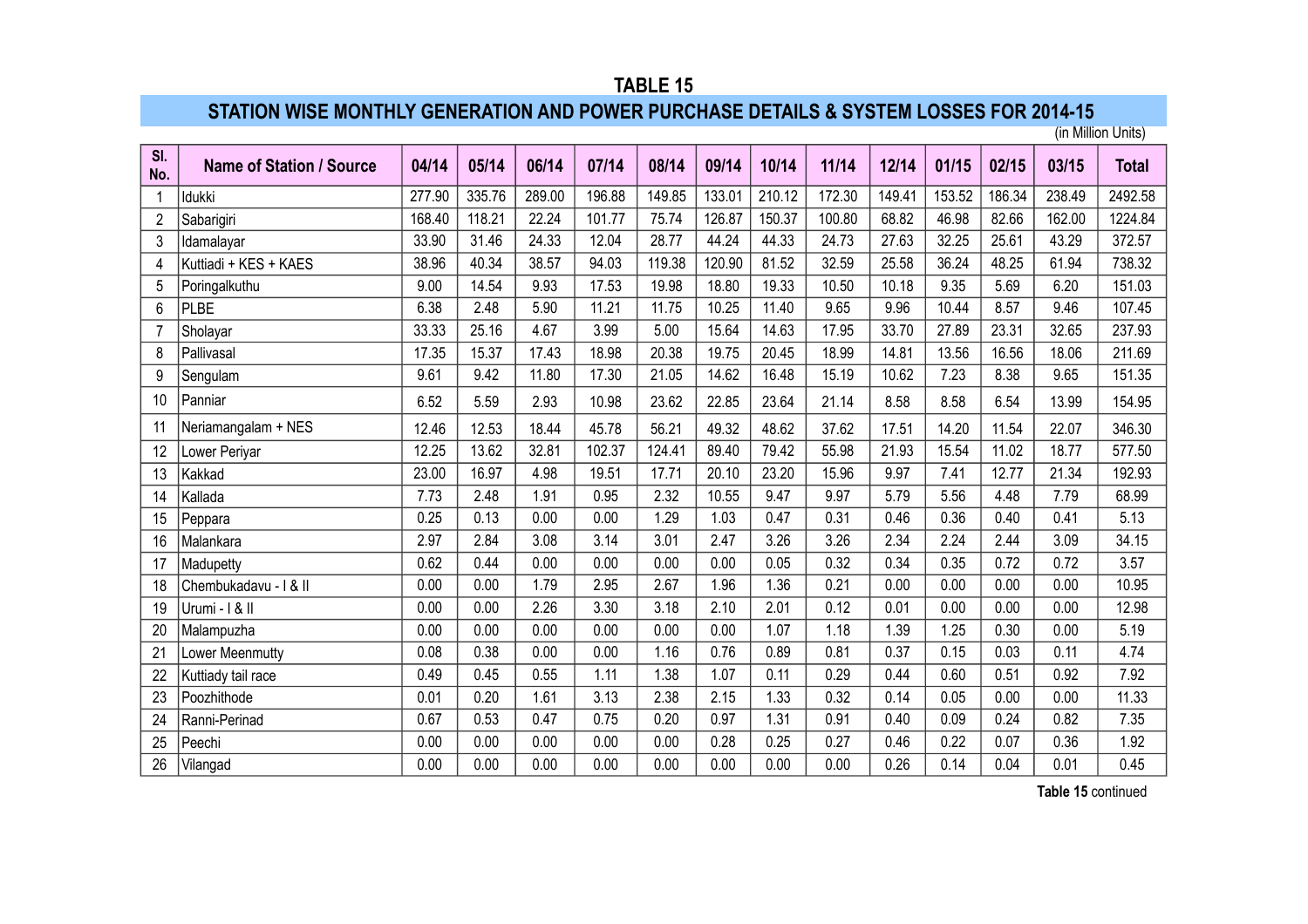| SI.<br>No.     | <b>Name of Station / Source</b>                        | 04/14   | 05/14   | 06/14  | 07/14  | 08/14  | 09/14        | 10/14  | 11/14  | 12/14   | 01/15    | 02/15  | 03/15   | <b>Total</b> |
|----------------|--------------------------------------------------------|---------|---------|--------|--------|--------|--------------|--------|--------|---------|----------|--------|---------|--------------|
|                | <b>Sub Total Hydro</b>                                 | 661.87  | 648.90  | 494.69 | 667.69 | 691.45 | 709.08       | 765.11 | 551.37 | 421.12  | 394.22   | 456.47 | 672.13  | 7134.11      |
|                | Auxiliary consumption                                  | 2.58    | 2.77    | 2.61   | 3.21   | 3.35   | 2.99         | 3.35   | 4.01   | 2.40    | 2.22     | 2.84   | 2.85    | 35.16        |
|                | <b>Net Hydro Generation</b>                            | 659.29  | 646.13  | 492.08 | 664.49 | 688.10 | 706.09       | 761.76 | 547.36 | 418.72  | 392.00   | 453.64 | 669.29  | 7098.95      |
| İΒ.            | Wind                                                   | 0.08    | 0.15    | 0.00   | 0.00   | 0.16   | 0.16         | 0.06   | 0.08   | 0.10    | 0.09     | 0.10   | 0.06    | 1.06         |
|                | Auxiliary consumption                                  | 0.00    | 0.00    | 0.00   | 0.00   | 0.00   | 0.00         | 0.00   | 0.00   | 0.00    | 0.00     | 0.10   | 0.00    | 0.10         |
|                | <b>Net Wind Generation</b>                             | 0.08    | 0.15    | 0.00   | 0.00   | 0.16   | 0.16         | 0.06   | 0.08   | 0.10    | 0.09     | 0.00   | 0.06    | 0.96         |
| $ {\bf c} $    | <b>Thermal</b>                                         |         |         |        |        |        |              |        |        |         |          |        |         |              |
|                | Brahmapuram Diesel Power Plant                         | 0.00    | 0.28    | 0.00   | 0.00   | 1.14   | 0.00         | 0.00   | 3.33   | 2.39    | 0.10     | 0.03   | 1.17    | 8.43         |
| 2              | Kozhikode Diesel Power Plant                           | 33.29   | 34.21   | 22.87  | 8.20   | 9.75   | 6.91         | 10.47  | 16.37  | 22.02   | 13.41    | 10.89  | 10.88   | 199.27       |
|                | <b>Sub Total Thermal</b>                               | 33.29   | 34.49   | 22.87  | 8.20   | 10.89  | 6.91         | 10.47  | 19.70  | 24.41   | 13.51    | 10.91  | 12.05   | 207.70       |
|                | Auxiliary consumption                                  | 0.77    | 0.80    | 1.04   | 0.32   | 0.41   | 0.30         | 0.37   | 0.60   | 0.71    | 0.47     | 0.36   | 0.45    | 6.61         |
|                | <b>Net Thermal Generation</b>                          | 32.52   | 33.69   | 21.83  | 7.88   | 10.48  | 6.61         | 10.10  | 19.10  | 23.70   | 13.04    | 10.55  | 11.60   | 201.09       |
|                | <b>Total Internal Generation</b>                       | 691.90  | 679.98  | 513.91 | 672.37 | 698.74 | 712.86       | 771.91 | 566.54 | 442.52  | 405.13   | 464.19 | 680.95  | 7301.00      |
|                | Auxiliary consumption in substations                   | 1.42    | 1.26    | 1.10   | 1.10   | 1.09   | 1.11         | 1.14   | 1.12   | 1.16    | 1.18     | 1.12   | 1.29    | 14.10        |
| D              | <b>Total Internal Generation (excl.</b><br>aux. cons.) | 690.48  | 678.72  | 512.81 | 671.27 | 697.65 | 711.75       | 770.77 | 565.42 | 441.36  | 403.95   | 463.07 | 679.66  | 7286.90      |
| Е              | <b>Central Generating Stations</b>                     | 899.085 | 889.969 | 821.49 | 848.88 | 802.03 | 786.90       | 795.33 | 872.22 | 1009.99 | 1063.00  | 988.55 | 1064.10 | 10841.54     |
| F              | <b>UI Import / Deviation settlement</b>                | 39.85   | 50.09   | 66.98  | 62.96  | 53.28  | 65.63        | 64.84  | 64.39  | 79.14   | 66.02    | 57.51  | 51.85   | 722.54       |
| G              | <b>IPPs</b>                                            |         |         |        |        |        |              |        |        |         |          |        |         |              |
|                | RGCCPP (NTPC Kayamkulam)                               | 213.36  | 82.06   | 110.32 | 102.16 | 48.02  | 0            | 86.47  | 96.68  | 59.76   | $\Omega$ | 0      | 0.00    | 798.81       |
| $\overline{2}$ | <b>BSES</b>                                            | 97.98   | 12.66   | 0.00   | 0.00   | 0.00   | $\mathbf 0$  | 0.00   | 36.27  | 0.00    | $\Omega$ | 0      | 0.00    | 146.91       |
| 3              | <b>KPCL</b>                                            | 0.00    | 0.00    | 0.00   | 0.00   | 0.00   | $\mathbf{0}$ | 0.00   | 0.00   | 0.00    | $\Omega$ | 0      | 0.00    | 0.00         |
| 4              | Ramakkalmedu Wind                                      | 0.39    | 1.55    | 5.36   | 6.46   | 4.28   | 3.4          | 0.88   | 1.17   | 0.79    | 1.24     | 0.7    | 0.51    | 26.73        |
| 5              | Agali Wind                                             | 1.47    | 4.17    | 7.99   | 8.60   | 7.92   | 5.84         | 1.51   | 0.84   | 0.58    | 0.30     | 0.64   | 0.56    | 40.41        |
| 6              | Ullunkal                                               | 1.81    | 1.61    | 1.05   | 2.75   | 2.88   | 2.41         | 2.69   | 1.63   | 0.84    | 0.54     | 0.90   | 1.70    | 20.80        |
| 7              | Iruttukkanam I                                         | 0.11    | 0.35    | 1.16   | 2.54   | 2.63   | 2.54         | 2.50   | 1.48   | 1.09    | 0.62     | 0.29   | 0.31    | 15.61        |
| 8              | Iruttukkanam II                                        | 0.12    | 0.21    | 0.80   | 1.25   | 1.37   | 1.27         | 1.29   | 1.02   | 0.19    | 0.00     | 0.03   | 0.04    | 7.57         |
| 9              | <b>MP Steel</b>                                        | 2.24    | 1.99    | 2.97   | 1.30   | 2.87   | 2.10         | 3.73   | 2.04   | 0.40    | 1.42     | 0.00   | 0.00    | 21.05        |
| 10             | Philips Carbon                                         | 2.17    | 1.31    | 0.00   | 0.00   | 0.00   | 0.00         | 0.00   | 0.00   | 0.00    | 0.00     | 0.00   | 0.00    | 3.48         |
| 11             | Karikkayam                                             | 2.26    | 2.27    | 1.43   | 3.96   | 4.20   | 2.70         | 3.80   | 2.03   | 1.01    | 0.56     | 0.87   | 2.09    | 27.17        |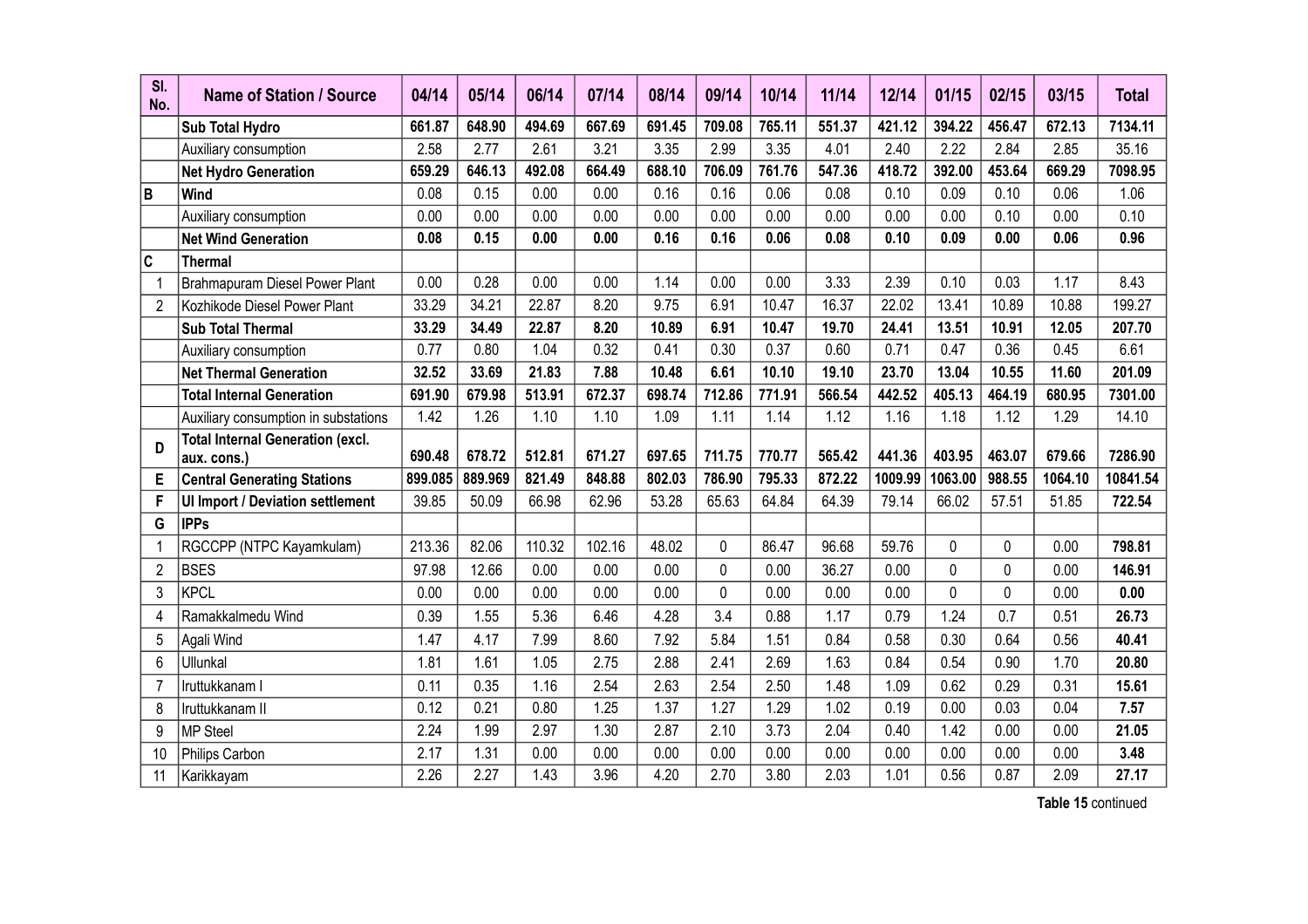| SI.<br>No. | <b>Name of Station / Source</b>                                                                               | 04/14   | 05/14   | 06/14   | 07/14   | 08/14                   | 09/14   | 10/14   | 11/14   | 12/14   | 01/15                       | 02/15           | 03/15   | <b>Total</b> |
|------------|---------------------------------------------------------------------------------------------------------------|---------|---------|---------|---------|-------------------------|---------|---------|---------|---------|-----------------------------|-----------------|---------|--------------|
| 12         | Meenvallom                                                                                                    | 0.00    | 0.00    | 0.00    | 0.00    | 0.16                    | 0.82    | 0.29    | 0.50    | 0.25    | 0.15                        | 0.11            | 0.08    | 2.37         |
|            | <b>Sub Total IPPs</b>                                                                                         | 321.90  | 108.16  | 131.08  | 129.01  | 74.33                   | 21.07   | 103.16  | 143.65  | 64.90   | 4.81                        | 3.55            | 5.29    | 1110.91      |
| H          | Power purchase through traders<br>(KSEB bus)                                                                  |         |         |         |         |                         |         |         |         |         |                             |                 |         |              |
|            | Power purchase through exchange                                                                               | 0.00    | 0.00    | 11.21   | 21.03   | 87.86                   | 112.79  | 67.42   | 108.56  | 158.10  | 100.31                      | 54.67           | 7.87    | 729.80       |
|            | Power purchase from MT & ST at<br>traders end                                                                 | 280.60  | 260.09  | 200.88  | 5.78    | 5.98                    | 54.55   | 4.21    | 29.20   | 95.14   | 227.93                      | 212.83          | 249.74  | 1626.92      |
|            | Total power purchase (E+F+G+H)                                                                                | 1541.43 | 1308.31 | 1231.63 | 1067.65 | 1023.47                 | 1040.94 | 1034.96 | 1218.01 | 1407.27 |                             | 1462.07 1317.10 | 1378.86 | 15031.71     |
| J          | <b>External PGCIL loss</b>                                                                                    |         |         |         |         |                         |         |         |         |         |                             |                 |         | 393.00       |
| Κ          | Net power purchase at KSEB bus<br>$(I-J)$                                                                     |         |         |         |         |                         |         |         |         |         |                             |                 |         | 14638.71     |
| J          | Net Generation & Purchase (D+K)                                                                               | 2231.91 | 1987.03 | 1744.44 | 1738.92 | 1721.12 1752.69 1805.74 |         |         | 1783.43 |         | 1848.64   1866.02   1780.17 |                 | 2058.51 | 21925.61     |
| Κ          | Energy injected by private developers<br>at Generator end for sale outside<br>state through open access       |         |         |         |         |                         |         |         |         |         |                             |                 |         | 26.41        |
| L          | Energy purchased by consumers<br>through open access at Kerala<br>periphery                                   |         |         |         |         |                         |         |         |         |         |                             |                 |         | 4.66         |
| M          | Energy sale outside the State by<br><b>KSEBL</b>                                                              |         |         |         |         |                         |         |         |         |         |                             |                 |         | 358.09       |
| N          | Energy injected by private<br>developers at Kerala periphery for<br>sale outside state through open<br>access |         |         |         |         |                         |         |         |         |         |                             |                 |         | 25.43        |
| O          | Net energy available for sale (J<br>+K+L-M-N)                                                                 |         |         |         |         |                         |         |         |         |         |                             |                 |         | 21573.16     |
| P          | Energy purchased by consumers<br>through open access at consumer<br>end                                       |         |         |         |         |                         |         |         |         |         |                             |                 |         | 4.46         |
| Q          | Energy sale inside the state by<br>KSEBL                                                                      |         |         |         |         |                         |         |         |         |         |                             |                 |         | 18426.27     |
| R          | Energy sale with in the state<br>including open access consumers<br>$(P+Q)$                                   |         |         |         |         |                         |         |         |         |         |                             |                 |         | 18430.73     |
| S          | Loss in KSEBL system (O-R)                                                                                    |         |         |         |         |                         |         |         |         |         |                             |                 |         | 3142.43      |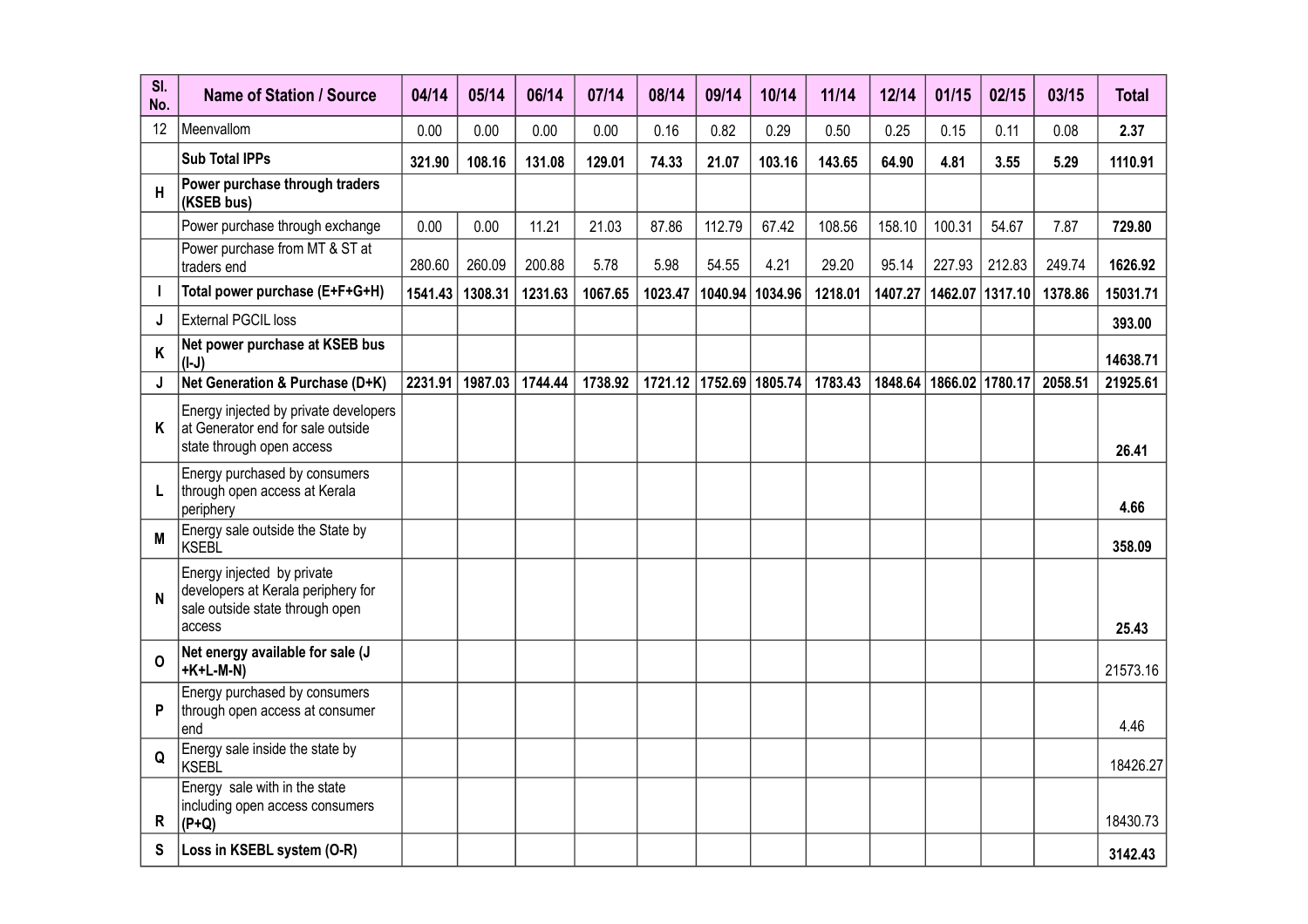### **STATION WISE MONTHLY GENERATION AND POWER PURCHASE DETAILS & SYSTEM LOSSES FOR 2015-16**

|                  |                         |        |        |        |        |        |        |        |        |        |        | (in Million Units) |                    |              |
|------------------|-------------------------|--------|--------|--------|--------|--------|--------|--------|--------|--------|--------|--------------------|--------------------|--------------|
| SI.<br><b>No</b> | <b>Stations</b>         | 04/15  | 05/15  | 06/15  | 07/15  | 08/15  | 09/15  | 10/15  | 11/15  | 12/15  | 01/16  | 02/16              | 03/16              | <b>TOTAL</b> |
| 1                | Idukki                  | 217.30 | 342.80 | 151.83 | 204.30 | 220.40 | 230.72 | 194.23 | 115.01 | 118.25 | 149.92 | 178.72             | 249.80             | 2373.27      |
| 2                | Sabarigiri              | 162.82 | 143.39 | 96.34  | 108.81 | 120.22 | 84.49  | 71.94  | 42.71  | 69.77  | 82.76  | 82.89              | 102.81             | 1168.95      |
| 3                | Idamalayar              | 39.54  | 39.01  | 15.53  | 25.68  | 30.40  | 23.21  | 17.69  | 5.44   | 11.36  | 14.57  | 23.96              | 29.37              | 275.76       |
| 4                | Kuttiady (Units 1 to 6) | 37.45  | 53.36  | 53.68  | 89.53  | 55.74  | 48.05  | 41.38  | 20.57  | 30.09  | 37.73  | 51.65              | 56.66              | 575.89       |
| 5                | Poringalkuthu           | 8.52   | 14.57  | 13.25  | 25.14  | 23.61  | 24.03  | 21.88  | 18.62  | 11.02  | 4.27   | 2.23               | 3.62               | 170.77       |
| 6                | PLBE                    | 6.41   | 3.86   | 8.24   | 11.90  | 11.91  | 11.07  | 10.96  | 10.29  | 2.93   | 10.06  | 9.62               | 9.17               | 106.43       |
|                  | Sholayar                | 30.16  | 21.32  | 12.32  | 2.39   | 2.81   | 11.88  | 25.18  | 28.01  | 9.61   | 20.34  | 21.77              | 24.43              | 210.22       |
| 8                | Pallivasal              | 17.92  | 17.13  | 18.67  | 19.76  | 19.99  | 19.43  | 19.02  | 19.23  | 15.57  | 16.60  | 17.22              | 18.05              | 218.60       |
| 9                | Sengulam                | 10.52  | 10.78  | 14.87  | 19.37  | 17.96  | 14.77  | 14.91  | 14.48  | 13.43  | 10.49  | 8.81               | 10.52              | 160.91       |
| 10               | Panniar                 | 11.74  | 20.28  | 11.81  | 18.54  | 18.43  | 9.89   | 10.89  | 20.34  | 18.40  | 7.79   | 9.75               | 16.08              | 173.93       |
| 11               | Neriamangalam+NES       | 18.81  | 26.57  | 32.27  | 50.87  | 42.45  | 31.74  | 31.22  | 36.63  | 30.11  | 14.70  | 14.80              | 21.89              | 352.07       |
| 12               | Lower Periyar           | 20.33  | 28.68  | 58.61  | 90.63  | 70.42  | 48.52  | 45.90  | 53.31  | 42.51  | 16.78  | 14.75              | 20.52              | 510.97       |
| 13               | Kakkad                  | 21.80  | 19.48  | 16.67  | 18.97  | 19.69  | 13.76  | 12.88  | 7.93   | 10.34  | 13.01  | 12.97              | 16.12              | 183.64       |
| 14               | Kallada                 | 7.40   | 5.17   | 2.83   | 3.07   | 3.32   | 0.08   | 0.11   | 1.89   | 9.59   | 0.98   | 3.03               | 7.33               | 44.81        |
| 15               | Peppara                 | 0.17   | 0.12   | 0.00   | 0.00   | 0.00   | 0.03   | 1.36   | 0.99   | 0.82   | 0.29   | 0.50               | 0.43               | 4.71         |
| 16               | Malankara               | 3.12   | 3.61   | 2.95   | 3.55   | 3.46   | 2.37   | 2.06   | 2.19   | 1.54   | 2.12   | 2.30               | 3.17               | 32.43        |
| 17               | Madupetty               | 0.66   | 0.53   | 0.34   | 0.00   | 0.00   | 0.00   | 0.00   | 0.26   | 0.60   | 0.45   | 0.65               | 0.80               | 4.29         |
| 18               | Chembukadavu            | 0.00   | 0.00   | 1.17   | 2.47   | 1.62   | 1.49   | 1.52   | 0.65   | 0.12   | 0.00   | 0.00               | 0.00               | 9.04         |
| 19               | Urumi                   | 0.00   | 0.00   | 1.69   | 2.59   | 1.77   | 1.16   | 1.39   | 0.40   | 0.30   | 0.00   | 0.00               | 0.00               | 9.30         |
| 20               | Malampuzha              | 0.00   | 0.00   | 0.00   | 0.00   | 0.00   | 0.00   | 0.00   | 0.32   | 0.96   | 0.68   | 0.08               | 0.00               | 2.03         |
| 21               | Lower Meenmutty         | 0.25   | 0.47   | 0.56   | 0.56   | 0.31   | 0.82   | 0.90   | 0.99   | 0.50   | 0.13   | 0.05               | 0.03               | 5.56         |
| 22               | Kuttiady Tail Race      | 0.67   | 0.88   | 0.76   | 1.13   | 0.85   | 0.61   | 0.61   | 0.32   | 0.26   | 0.50   | 0.66               | 0.80               | 8.05         |
| 23               | Poozhithode             | 0.02   | 0.16   | 1.12   | 1.79   | 1.94   | 1.32   | 1.15   | 0.88   | 0.17   | 0.07   | 0.00               | 0.00               | 8.62         |
| 24               | Ranni-Perinad           | 0.79   | 0.93   | 0.93   | 0.88   | 0.27   | 0.84   | 0.90   | 0.67   | 0.53   | 0.25   | 0.23               | 0.44               | 7.66         |
| 25               | Peechi                  | 0.09   | 0.00   | 0.00   | 0.00   | 0.00   | 0.00   | 0.00   | 0.22   | 0.28   | 0.29   | 0.33               | 0.23               | 1.43         |
| 26               | Vilangad                | 0.00   | 0.00   | 1.21   | 3.45   | 3.44   | 1.80   | 1.92   | 0.56   | 0.24   | 0.11   | 0.02               | 0.00               | 12.75        |
| 27               | Chimony                 | 0.00   | 0.00   | 0.00   | 0.00   | 0.62   | 0.90   | 0.43   | 1.04   | 0.54   | 1.05   | 0.00               | 0.00               | 4.59         |
| 28               | Adyanpara               | 0.00   | 0.00   | 0.00   | 0.00   | 0.13   | 0.55   | 0.94   | 0.49   | 0.25   | 0.00   | 0.00               | 0.00               | 2.36         |
| 29               | Barapole                |        |        |        |        |        |        |        |        |        |        |                    | 0.0008             | 0.0008       |
|                  | <b>Sub Total Hydro</b>  | 616.51 | 753.10 | 517.63 | 705.37 | 671.81 | 583.54 | 531.39 | 404.43 | 400.06 | 405.92 | 457.01             | 592.26             | 6639.02      |
|                  |                         |        |        |        |        |        |        |        |        |        |        |                    | Table 16 continued |              |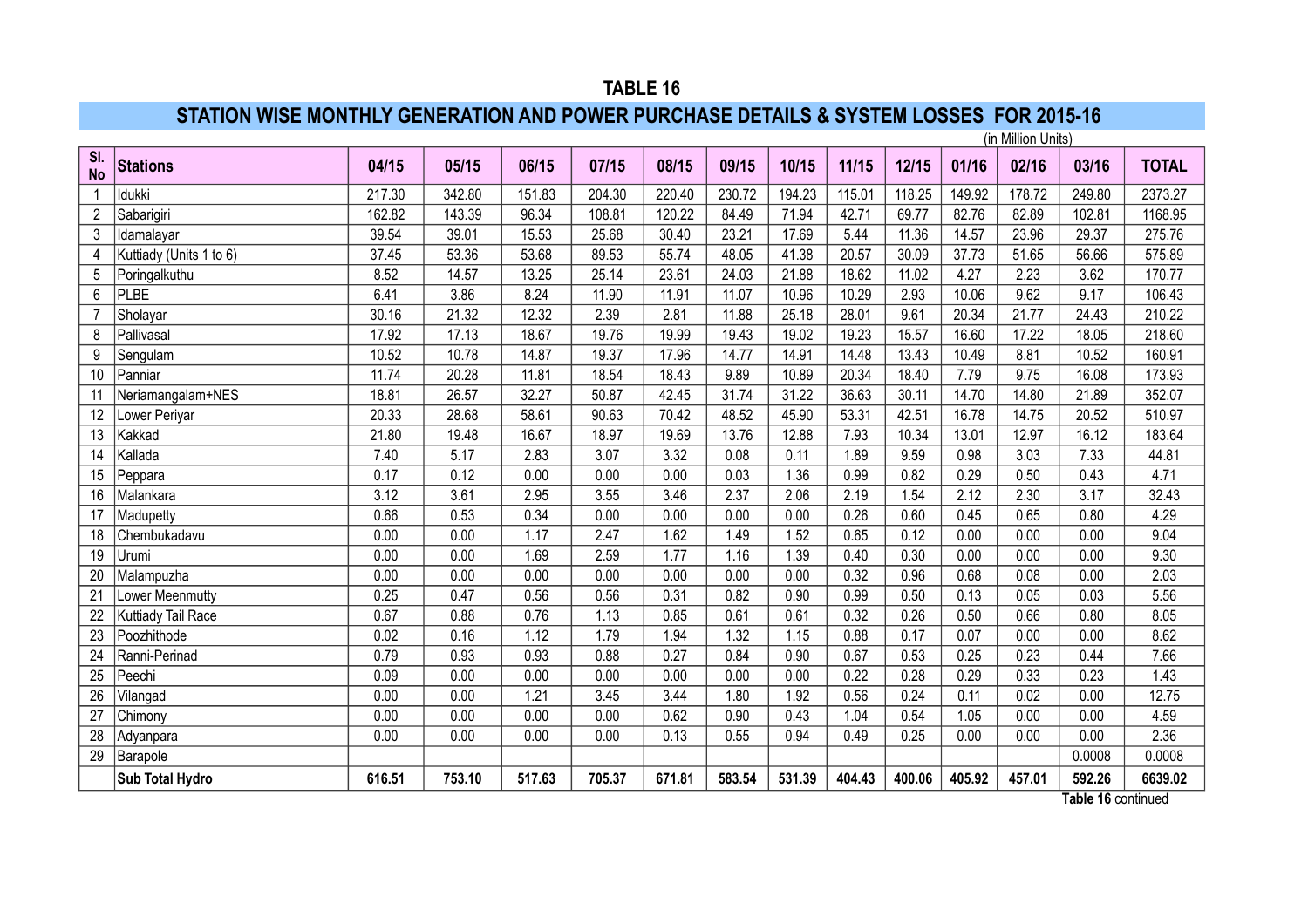|                | <b>Auxiliary Consumption</b>                              | 2.66    | 2.90    | 3.17    | 3.12    | 3.19    | 2.92    | 2.85    | 2.58    | 2.57    | 2.31    | 2.29    | 2.77    | 33.35    |
|----------------|-----------------------------------------------------------|---------|---------|---------|---------|---------|---------|---------|---------|---------|---------|---------|---------|----------|
|                | <b>Net Hydro Generation</b>                               | 613.85  | 750.20  | 514.46  | 702.24  | 668.62  | 580.61  | 528.53  | 401.85  | 397.49  | 403.61  | 454.72  | 589.49  | 6605.67  |
| B              | Wind                                                      | 0.05    | 0.13    | 0.15    | 0.21    | 0.18    | 0.09    | 0.06    | 0.07    | 0.15    | 0.13    | 0.09    | 0.07    | 1.38     |
|                | <b>Auxiliary Consumption</b>                              | 0.00    | 0.00    | 0.00    | 0.00    | 0.00    | 0.00    | 0.00    | 0.00    | 0.00    | 0.00    | 0.00    | 0.00    | 0.00     |
|                | <b>Net Wind Generation</b>                                | 0.05    | 0.13    | 0.15    | 0.21    | 0.18    | 0.09    | 0.06    | 0.07    | 0.15    | 0.13    | 0.09    | 0.07    | 1.38     |
| C              | Solar                                                     | 0.00    | 0.00    | 0.00    | 0.00    | 0.08    | 0.11    | 0.13    | 0.04    | 0.10    | 0.12    | 0.13    | 0.11    | 0.81     |
|                | <b>Auxiliary Consumption</b>                              | 0.00    | 0.00    | 0.00    | 0.00    | 0.00    | 0.00    | 0.00    | 0.00    | 0.00    | 0.00    | 0.00    | 0.00    | 0.00     |
|                | <b>Net Solar Generation</b>                               | 0.00    | 0.00    | 0.00    | 0.00    | 0.08    | 0.11    | 0.13    | 0.04    | 0.10    | 0.12    | 0.13    | 0.11    | 0.81     |
| D              | <b>Thermal</b>                                            |         |         |         |         |         |         |         |         |         |         |         |         |          |
|                | BDPP, Brahmapuram                                         | 2.95    | 2.29    | 0.22    | 1.00    | 0.08    | 0.00    | 1.48    | 1.05    | 0.35    | 1.00    | 0.00    | 2.83    | 13.25    |
| $\overline{2}$ | KDPP, Nallalam                                            | 20.46   | 14.98   | 15.14   | 8.89    | 9.62    | 32.98   | 9.54    | 4.62    | 2.30    | 1.74    | 0.10    | 17.00   | 137.38   |
|                | Sub Total Thermal                                         | 23.42   | 17.27   | 15.36   | 9.90    | 9.70    | 32.98   | 11.02   | 5.67    | 2.64    | 2.74    | 0.10    | 19.83   | 150.63   |
|                | <b>Auxiliary Consumption</b>                              | 0.69    | 0.56    | 0.49    | 0.38    | 0.37    | 0.75    | 0.43    | 0.30    | 0.21    | 0.23    | 0.13    | 0.59    | 5.13     |
|                | <b>Net Thermal Generation</b>                             | 22.73   | 16.71   | 14.87   | 9.52    | 9.33    | 32.23   | 10.59   | 5.37    | 2.43    | 2.51    | $-0.03$ | 19.24   | 145.50   |
|                | <b>Total Internal Generation</b>                          | 636.63  | 767.04  | 529.48  | 711.97  | 678.20  | 613.04  | 539.31  | 407.33  | 400.17  | 406.36  | 454.91  | 608.91  | 6753.36  |
|                | Auxiliary Consumption of Substations                      | 1.43    | 1.26    | 1.10    | 1.10    | 1.09    | 1.11    | 1.14    | 1.13    | 1.16    | 1.19    | 1.12    | 1.31    | 14.14    |
| E              | Total Internal Generation (excl. aux.<br>cons.)           | 635.20  | 765.78  | 528.38  | 710.87  | 677.12  | 611.94  | 538.17  | 406.21  | 399.02  | 405.17  | 453.79  | 607.60  | 6739.25  |
| F              | <b>Central Generating Stations at Kerala</b><br>periphery | 984.76  | 961.54  | 927.79  | 866.35  | 873.36  | 833.73  | 966.29  | 934.02  | 927.14  | 947.14  | 922.30  | 904.27  | 11048.70 |
| G              | <b>UI Import/ Deviation Settlement</b>                    | 45.86   | 47.95   | 43.53   | 52.97   | 59.31   | 66.10   | 74.41   | 72.10   | 57.97   | 47.06   | 48.16   | 77.92   | 693.34   |
| H              | IPP's                                                     |         |         |         |         |         |         |         |         |         |         |         |         |          |
|                | RGCCPP (NPTC Kayamkulam)                                  | $-0.90$ | $-0.80$ | 3.08    | $-0.85$ | 17.76   | 100.65  | 14.33   | $-0.71$ | $-0.39$ | $-0.86$ | $-0.78$ | $-0.71$ | 129.80   |
|                | <b>BSES</b>                                               | $-0.16$ | 5.04    | $-0.12$ | $-0.15$ | $-0.17$ | $-0.16$ | $-0.11$ | $-0.15$ | $-0.16$ | $-0.15$ | 0.15    | $-0.16$ | 3.71     |
|                | <b>KPCL</b>                                               | 0.00    | 0.00    | 0.00    | 0.00    | 7.21    | 0.00    | 0.00    | 0.00    | 0.00    | 0.00    | 0.00    | 0.00    | 7.21     |
|                | Wind                                                      | 1.40    | 4.30    | 6.93    | 13.53   | 10.88   | 7.31    | 2.93    | 1.18    | 3.23    | 2.35    | 1.86    | 1.50    | 57.40    |
|                | Ullunkal                                                  | 1.84    | 1.76    | 1.95    | 2.24    | 2.21    | 1.59    | 1.73    | 1.13    | 1.08    | 0.87    | 0.84    | 1.02    | 18.26    |
|                | Iruttukkanam I                                            | 0.34    | 0.44    | 1.53    | 2.64    | 2.56    | 2.34    | 2.35    | 1.39    | 1.19    | 0.57    | 0.20    | 0.16    | 15.69    |
|                | Iruttukkanam II                                           | 0.27    | 0.45    | 0.77    | 1.36    | 1.30    | 1.22    | 1.26    | 1.11    | 0.78    | 0.24    | 0.21    | 0.15    | 9.14     |
|                | <b>MP Steel</b>                                           | 0.00    | 0.00    | 0.00    | 0.00    | 0.00    | 0.00    | 0.00    | 0.00    | 0.00    | 0.00    | 0.00    | 0.00    | 0.00     |
|                | Karikkayam                                                | 2.24    | 2.19    | 2.77    | 3.15    | 3.30    | 2.32    | 2.98    | 2.05    | 1.76    | 1.30    | 1.31    | 1.61    | 26.99    |

**Table 16** continued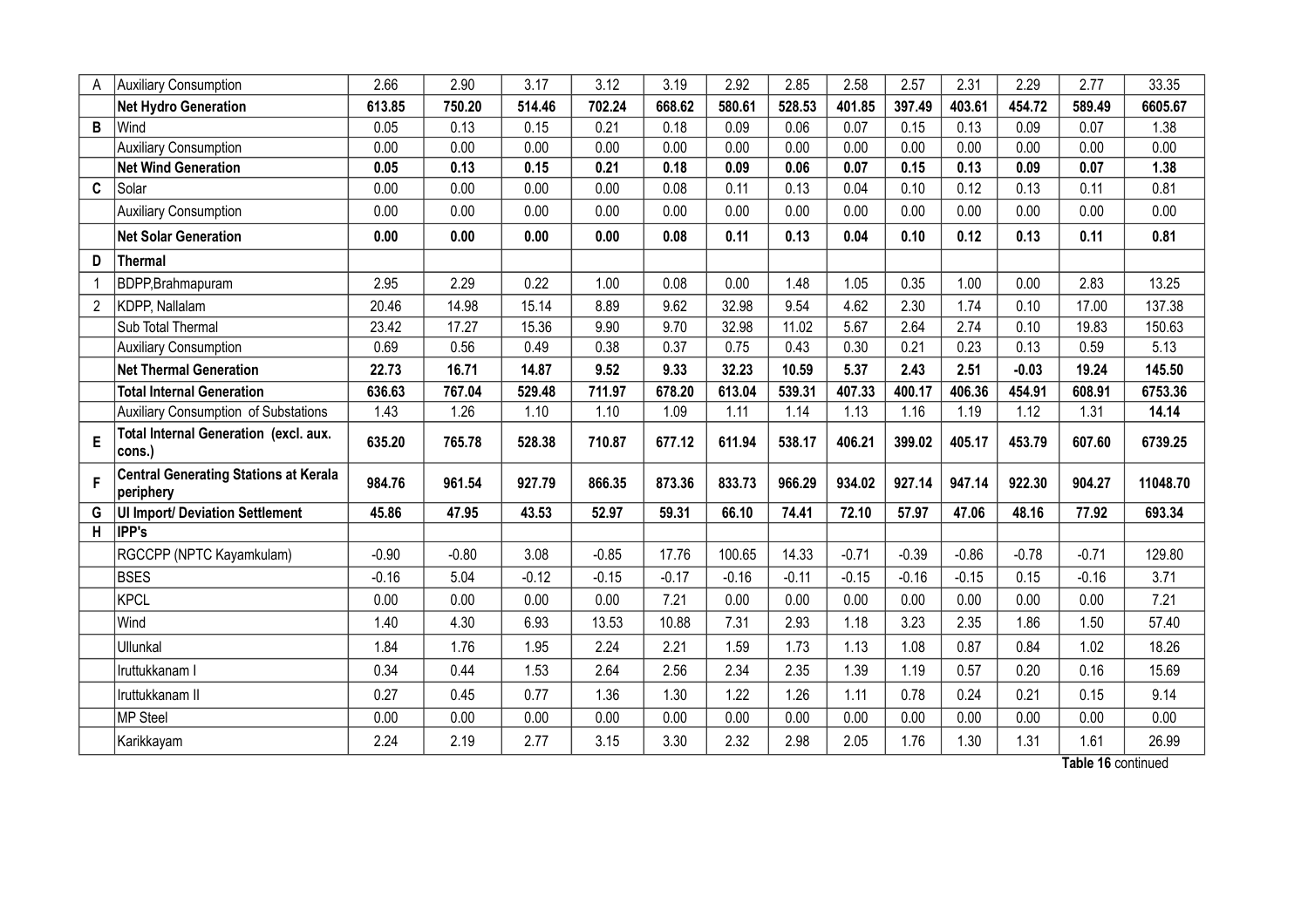|    | Meenvallom                                                                                                 | 0.09    | 0.23    | 0.50    | 1.12    | 0.87    | 0.73    | 0.80    | 0.58    | 0.29    | 0.15    | 0.11    | 0.08    | 5.56     |
|----|------------------------------------------------------------------------------------------------------------|---------|---------|---------|---------|---------|---------|---------|---------|---------|---------|---------|---------|----------|
|    | <b>INDSIL</b>                                                                                              | 0.00    | 0.00    | 4.25    | 0.00    | 0.00    | 0.00    | 0.00    | 0.00    | 0.00    | 0.00    | 0.00    | 0.00    | 4.25     |
|    | Kallar                                                                                                     | 0.05    | 0.02    | 0.01    | 0.01    | 0.02    | 0.01    | 0.01    | 0.01    | 0.03    | 0.02    | 0.02    | 0.02    | 0.22     |
|    | Pampumkayam (Mankulam)                                                                                     | 0.01    | 0.01    | 0.0049  | 0.01    | 0.01    | 0.01    | 0.0047  | 0.0032  | 0.0006  | 0.0031  | 0.00    | 0.00    | 0.06     |
|    | <b>Sub Total IPPs</b>                                                                                      | 5.19    | 13.65   | 21.66   | 23.06   | 45.96   | 116.01  | 26.29   | 6.58    | 7.79    | 4.50    | 3.91    | 3.67    | 278.28   |
|    | Power purchase through traders<br>(KSEB bus)                                                               |         |         |         |         |         |         |         |         |         |         |         |         |          |
|    | Power purchase through exchanges                                                                           | 0.94    | 0.94    | 108.05  | 56.86   | 108.73  | 87.12   | 139.02  | 114.91  | 32.75   | 4.11    | 10.90   | 50.87   | 715.21   |
|    | Power purchase through MTOA & STOA                                                                         | 199.06  | 138.97  | 103.92  | 111.96  | 105.30  | 128.44  | 148.57  | 243.72  | 358.63  | 396.86  | 364.08  | 478.52  | 2778.03  |
|    | Power purchase through LTOA                                                                                | 0.00    | 0.00    | 0.00    | 0.00    | 0.00    | 0.00    | 0.00    | 0.00    | 48.60   | 82.33   | 79.05   | 98.82   | 308.80   |
|    | Swap Return                                                                                                | 0.35    | 0.00    | 0.14    | 0.10    | 1.18    | 2.00    | 1.44    | 5.89    | 38.85   | 9.46    | 11.30   | 4.68    | 75.40    |
|    | Sub Total Power Purchase excluding<br><b>PGCIL losses</b>                                                  | 200.36  | 139.91  | 212.11  | 168.92  | 215.21  | 217.56  | 289.03  | 364.53  | 478.83  | 492.77  | 465.34  | 632.89  | 3877.45  |
| J  | Total power purchase (F+G+H+I)                                                                             | 1236.17 | 1163.05 | 1205.09 | 1111.30 | 1193.84 | 1233.40 | 1356.02 | 1377.23 | 1471.73 | 1491.47 | 1439.71 | 1618.75 | 15897.76 |
| Κ  | Net Generation & Purchase (E+J)                                                                            | 1871.37 | 1928.83 | 1733.47 | 1822.17 | 1870.96 | 1845.34 | 1894.19 | 1783.44 | 1870.75 | 1896.64 | 1893.50 | 2226.35 | 22637.01 |
|    | Energy injected by private developers at<br>Generator end for sale outside state<br>through open access    |         |         |         |         |         |         |         |         |         |         |         |         | 40.44    |
| М  | Energy purchased by consumers<br>through open access at Kerala periphery                                   |         |         |         |         |         |         |         |         |         |         |         |         | 142.00   |
| N  | Energy sale outside the State by KSEBL                                                                     |         |         |         |         |         |         |         |         |         |         |         |         | 53.48    |
| 0  | Energy injected by private developers at<br>Kerala periphery for sale outside state<br>through open access |         |         |         |         |         |         |         |         |         |         |         |         | 38.63    |
| P  | Net energy available for sale<br>$(K+L+M-N-O)$                                                             |         |         |         |         |         |         |         |         |         |         |         |         | 22727.34 |
| Q  | Energy purchased by consumers<br>through open access at consumer end                                       |         |         |         |         |         |         |         |         |         |         |         |         | 135.25   |
| R. | Energy sale inside the state by KSEBL                                                                      |         |         |         |         |         |         |         |         |         |         |         |         | 19325.07 |
| S  | Energy sale with in the state<br>including open access transactions<br>$(Q+R)$                             |         |         |         |         |         |         |         |         |         |         |         |         | 19460.32 |
| S  | Loss in KSEBL system (P-S)                                                                                 |         |         |         |         |         |         |         |         |         |         |         |         | 3267.02  |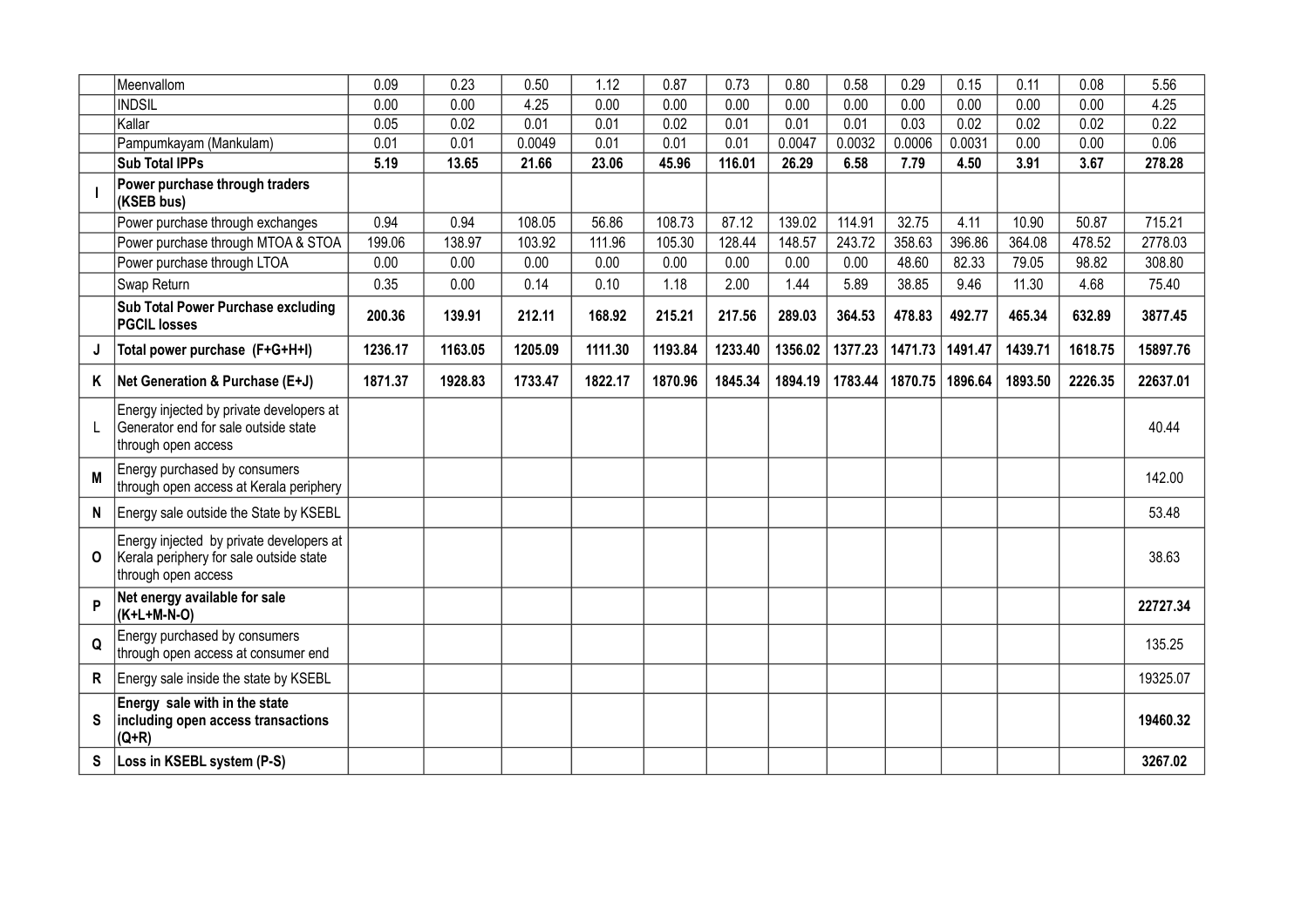## **STATION WISE MONTHLY GENERATION AND POWER PURCHASE DETAILS & SYSTEM LOSSES FOR 2016-17**

|                  |                         |        |        |       |       |       |        |        |       |       |       | (in Million Units) |        |              |
|------------------|-------------------------|--------|--------|-------|-------|-------|--------|--------|-------|-------|-------|--------------------|--------|--------------|
| SI.<br><b>No</b> | <b>Stations</b>         | 04/16  | 05/16  | 06/16 | 07/16 | 08/16 | 09/16  | 10/16  | 11/16 | 12/16 | 01/17 | 02/17              | 03/17  | <b>TOTAL</b> |
| $\mathbf{1}$     | Idukki                  | 238.62 | 149.52 | 96.94 | 57.21 | 93.77 | 128.19 | 144.27 | 82.00 | 73.86 | 76.24 | 84.53              | 153.92 | 1379.05      |
| $\overline{2}$   | Sabarigiri              | 129.61 | 73.23  | 55.23 | 40.06 | 61.37 | 78.49  | 59.55  | 62.30 | 59.90 | 40.82 | 42.33              | 94.94  | 797.83       |
| 3                | Idamalayar              | 26.48  | 17.77  | 11.12 | 4.36  | 12.99 | 13.05  | 7.94   | 4.97  | 12.21 | 15.10 | 20.71              | 25.25  | 171.96       |
| 4                | Kuttiady (Units 1 to 6) | 46.37  | 33.71  | 36.43 | 64.30 | 48.32 | 34.16  | 38.10  | 20.64 | 24.11 | 29.99 | 40.09              | 49.24  | 465.44       |
| $5\phantom{.0}$  | Poringalkuthu           | 2.19   | 1.70   | 8.52  | 26.07 | 20.78 | 15.19  | 5.26   | 4.22  | 1.15  | 5.73  | 5.34               | 4.38   | 100.52       |
| 6                | PLBE                    | 10.93  | 9.53   | 5.28  | 11.98 | 10.89 | 10.67  | 8.65   | 6.60  | 4.88  | 2.54  | 3.62               | 8.81   | 94.38        |
| $\overline{7}$   | Sholayar                | 25.15  | 23.45  | 12.64 | 0.87  | 4.24  | 16.34  | 11.61  | 9.95  | 7.22  | 15.11 | 16.99              | 23.54  | 167.11       |
| 8                | Pallivasal              | 14.67  | 16.61  | 16.40 | 20.03 | 20.06 | 18.04  | 15.51  | 9.67  | 7.49  | 6.17  | 4.84               | 16.53  | 166.01       |
| 9                | Sengulam                | 8.23   | 10.88  | 11.18 | 19.96 | 19.22 | 12.53  | 9.72   | 5.24  | 3.31  | 2.60  | 2.33               | 10.38  | 115.58       |
| 10               | Panniar                 | 9.26   | 3.95   | 0.05  | 15.23 | 8.53  | 9.68   | 5.23   | 3.63  | 3.33  | 1.63  | 1.09               | 0.57   | 62.17        |
| 11               | Neriamangalam+NES       | 14.33  | 11.15  | 19.32 | 48.81 | 34.66 | 24.14  | 14.53  | 9.18  | 6.14  | 3.62  | 2.75               | 7.60   | 196.25       |
| 12               | Lower Periyar           | 13.16  | 11.46  | 39.37 | 87.70 | 63.41 | 35.60  | 21.54  | 12.50 | 7.71  | 3.63  | 3.18               | 8.95   | 308.22       |
| 13               | Kakkad                  | 18.66  | 11.90  | 11.62 | 11.02 | 12.03 | 12.31  | 9.01   | 9.11  | 8.47  | 6.15  | 6.66               | 13.70  | 130.63       |
| 14               | Kallada                 | 5.40   | 6.51   | 3.06  | 6.79  | 9.21  | 5.35   | 0.71   | 0.72  | 0.61  | 0.37  | 2.65               | 2.98   | 44.36        |
| 15               | Peppara                 | 0.44   | 0.16   | 0.00  | 0.12  | 0.05  | 0.61   | 0.52   | 0.31  | 0.60  | 0.52  | 0.40               | 0.21   | 3.95         |
| 16               | Malankara               | 3.08   | 2.27   | 2.59  | 2.80  | 2.43  | 1.84   | 2.35   | 1.47  | 1.12  | 1.21  | 1.26               | 2.31   | 24.74        |
| 17               | Madupetty               | 0.55   | 0.79   | 0.20  | 0.00  | 0.00  | 0.00   | 0.05   | 0.01  | 0.00  | 0.03  | 0.06               | 0.60   | 2.30         |
| 18               | Chembukadavu            | 0.00   | 0.00   | 1.49  | 2.87  | 2.30  | 1.12   | 0.65   | 0.19  | 0.02  | 0.00  | 0.00               | 0.00   | 8.64         |
| 19               | Urumi                   | 0.00   | 0.00   | 2.23  | 3.14  | 2.35  | 1.03   | 0.26   | 0.04  | 0.00  | 0.00  | 0.00               | 0.00   | 9.03         |
| 20               | Malampuzha              | 0.00   | 0.00   | 0.00  | 0.00  | 0.00  | 0.00   | 0.00   | 0.00  | 0.42  | 0.21  | 0.00               | 0.00   | 0.63         |
| 21               | Lower Meenmutty         | 0.02   | 0.32   | 0.68  | 0.50  | 0.25  | 0.11   | 0.19   | 0.32  | 0.07  | 0.02  | 0.00               | 0.00   | 2.48         |
| 22               | Kuttiady Tail Race      | 0.74   | 0.56   | 0.46  | 0.71  | 0.71  | 0.55   | 0.57   | 0.10  | 0.29  | 0.43  | 0.47               | 0.74   | 6.35         |
| 23               | Poozhithode             | 0.00   | 0.01   | 1.65  | 2.96  | 2.94  | 1.97   | 0.65   | 0.16  | 0.08  | 0.03  | 0.00               | 0.00   | 10.45        |
| 24               | Ranni-Perinad           | 0.42   | 0.49   | 0.80  | 0.81  | 0.77  | 0.58   | 0.39   | 0.35  | 0.30  | 0.22  | 0.21               | 0.50   | 5.85         |
| 25               | Peechi                  | 0.13   | 0.00   | 0.00  | 0.00  | 0.00  | 0.00   | 0.00   | 0.00  | 0.00  | 0.00  | 0.27               | 0.00   | 0.40         |

**Table 17** continued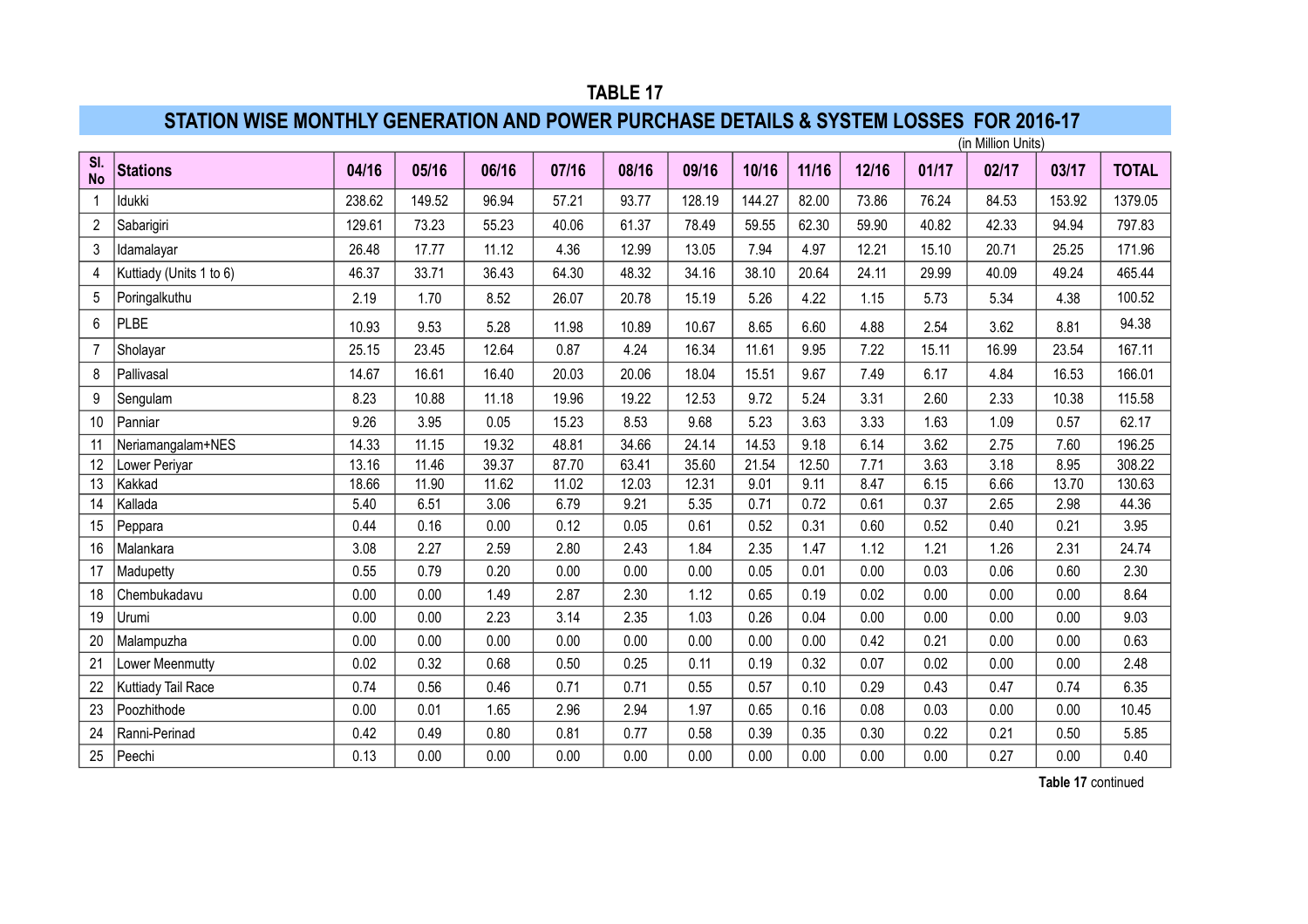| SI.<br><b>No</b> | <b>Stations</b>                                           | 04/16  | 05/16   | 06/16   | 07/16   | 08/16   | 09/16   | 10/16   | 11/16   | 12/16   | 01/17   | 02/17   | 03/17   | <b>TOTAL</b> |
|------------------|-----------------------------------------------------------|--------|---------|---------|---------|---------|---------|---------|---------|---------|---------|---------|---------|--------------|
| 26               | Vilangad                                                  | 0.00   | 0.00    | 1.87    | 4.68    | 4.81    | 2.72    | 0.97    | 0.49    | 0.16    | 0.08    | 0.01    | 0.00    | 15.78        |
| 27               | Chimony                                                   | 0.00   | 0.00    | 0.00    | 0.00    | 0.00    | 0.00    | 0.00    | 0.27    | 0.58    | 0.43    | 0.25    | 0.01    | 1.56         |
| 28               | Adyanpara                                                 | 0.00   | 0.00    | 0.45    | 1.36    | 1.44    | 1.02    | 0.49    | 0.17    | 0.08    | 0.00    | 0.00    | 0.00    | 5.01         |
| 29               | Barapole                                                  | 0.00   | 0.00    | 0.01    | 1.33    | 4.42    | 6.52    | 4.00    | 1.54    | 0.90    | 0.42    | 0.17    | 0.0124  | 19.32        |
| 30               | Vellathooval SHEP                                         | 0.00   | 0.00    | 0.00    | 0.41    | 0.89    | 0.49    | 0.32    | 0.21    | 0.14    | 0.11    | 0.09    | 0.3782  | 3.05         |
|                  | Sub Total Hydro                                           | 568.45 | 385.97  | 339.57  | 434.33  | 437.53  | 425.28  | 358.74  | 244.60  | 224.12  | 212.88  | 240.05  | 425.15  | 4319.04      |
| A                | <b>Auxiliary Consumption</b>                              | 2.57   | 2.32    | 2.25    | 2.92    | 2.90    | 2.38    | 2.24    | 1.77    | 2.24    | 1.51    | 1.52    | 2.36    | 26.97        |
|                  | <b>Net Hydro Generation</b>                               | 565.88 | 383.65  | 337.32  | 431.41  | 434.63  | 422.90  | 356.50  | 242.83  | 221.88  | 211.37  | 238.53  | 422.80  | 4292.06      |
| B                | Wind                                                      | 0.12   | 0.16    | 0.17    | 0.21    | 0.26    | 0.24    | 0.13    | 0.05    | 0.08    | 0.12    | 0.11    | 0.07    | 1.71         |
|                  | <b>Auxiliary Consumption</b>                              | 0.00   | 0.00    | 0.00    | 0.00    | 0.00    | 0.00    | 0.00    | 0.00    | 0.00    | 0.00    | 0.00    | 0.00    | 0.00         |
|                  | <b>Net Wind Generation</b>                                | 0.11   | 0.16    | 0.17    | 0.21    | 0.26    | 0.24    | 0.13    | 0.05    | 0.08    | 0.12    | 0.11    | 0.07    | 1.71         |
| $\mathbf{C}$     | Solar                                                     | 0.12   | 0.08    | 0.10    | 0.04    | 0.19    | 0.32    | 0.47    | 0.41    | 0.73    | 0.75    | 0.86    | 1.12    | 5.20         |
|                  | <b>Auxiliary Consumption</b>                              | 0.00   | 0.00    | 0.00    | 0.00    | 0.00    | 0.00    | 0.01    | 0.00    | 0.01    | 0.01    | 0.00    | 0.01    | 0.03         |
|                  | <b>Net Solar Generation</b>                               | 0.12   | 0.08    | 0.10    | 0.04    | 0.19    | 0.31    | 0.47    | 0.41    | 0.73    | 0.74    | 0.85    | 1.11    | 5.17         |
| D                | <b>Thermal</b>                                            |        |         |         |         |         |         |         |         |         |         |         |         |              |
| $\overline{1}$   | BDPP, Brahmapuram                                         | 4.30   | 1.19    | 0.01    | 0.00    | 0.00    | 0.00    | 0.00    | 0.00    | 0.00    | 0.00    | 0.00    | 0.04    | 5.54         |
| $\overline{c}$   | KDPP, Nallalam                                            | 27.98  | 7.30    | 0.00    | 0.22    | 0.35    | 0.00    | 0.50    | 0.47    | 0.37    | 0.00    | 0.07    | 0.75    | 38.01        |
|                  | Sub Total Thermal                                         | 32.27  | 8.49    | 0.01    | 0.22    | 0.35    | 0.00    | 0.50    | 0.47    | 0.37    | 0.00    | 0.07    | 0.79    | 43.55        |
|                  | <b>Auxiliary Consumption</b>                              | 0.85   | 0.35    | 0.15    | 0.15    | 0.14    | 0.13    | 0.14    | 0.14    | 0.15    | 0.12    | 0.12    | 0.17    | 2.61         |
|                  | <b>Net Thermal Generation</b>                             | 31.42  | 8.14    | $-0.14$ | 0.07    | 0.21    | $-0.13$ | 0.36    | 0.32    | 0.22    | $-0.12$ | $-0.05$ | 0.62    | 40.93        |
|                  | <b>Total Internal Generation</b>                          | 597.54 | 392.03  | 337.45  | 431.74  | 435.29  | 423.32  | 357.46  | 243.62  | 222.91  | 212.11  | 239.45  | 424.60  | 4317.51      |
|                  | Auxiliary Consumption of Substations                      | 1.35   | 1.34    | 1.30    | 1.13    | 1.20    | 1.18    | 1.23    | 1.19    | 1.24    | 1.19    | 1.19    | 1.29    | 14.84        |
| E                | <b>Total Internal Generation</b><br>(excl. aux. cons.)    | 596.19 | 390.69  | 336.15  | 430.61  | 434.09  | 422.14  | 356.22  | 242.43  | 221.68  | 210.92  | 238.25  | 423.31  | 4325.04      |
| F                | <b>Central Generating Stations at</b><br>Kerala periphery | 904.68 | 913.31  | 779.98  | 799.80  | 818.03  | 821.50  | 845.81  | 801.42  | 847.16  | 906.35  | 850.40  | 917.37  | 10205.80     |
| G                | <b>IPPs</b>                                               |        |         |         |         |         |         |         |         |         |         |         |         |              |
|                  | RGCCPP (NPTC Kayamkulam)                                  | 14.30  | $-0.79$ | $-0.65$ | $-0.63$ | $-0.68$ | $-0.71$ | $-0.72$ | $-0.65$ | $-0.66$ | $-0.72$ | $-0.63$ | $-0.70$ | 6.77         |
|                  | Wind                                                      | 4.11   | 6.80    | 13.02   | 13.87   | 17.29   | 13.76   | 7.44    | 2.23    | 3.50    | 3.45    | 3.76    | 3.09    | 92.32        |
|                  | Ullunkal                                                  | 1.40   | 1.08    | 1.68    | 1.76    | 1.51    | 1.17    | 0.84    | 0.89    | 0.68    | 0.42    | 0.44    | 1.11    | 12.98        |
|                  | Iruttukkanam I & II                                       | 0.29   | 0.47    | 2.93    | 4.17    | 4.16    | 3.49    | 2.02    | 0.99    | 0.60    | 0.31    | 0.17    | 0.40    | 19.98        |

**Table 17** continued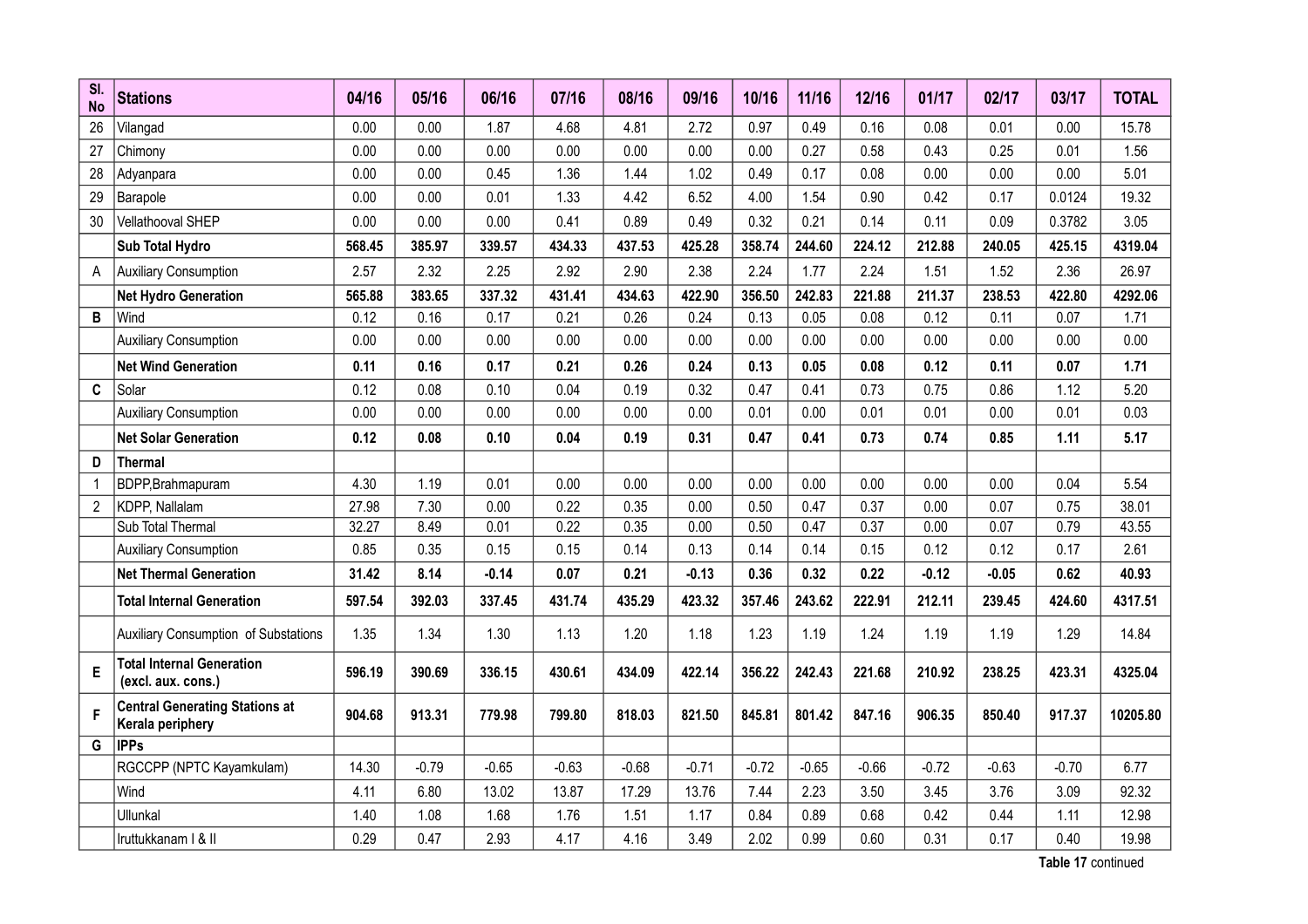| SI.<br><b>No</b> | <b>Stations</b>                                           | 04/16  | 05/16        | 06/16   | 07/16   | 08/16   | 09/16  | 10/16   | 11/16   | 12/16   | 01/17   | 02/17   | 03/17   | <b>TOTAL</b> |
|------------------|-----------------------------------------------------------|--------|--------------|---------|---------|---------|--------|---------|---------|---------|---------|---------|---------|--------------|
|                  | Karikkayam                                                | 2.09   | 1.83         | 3.05    | 3.34    | 2.56    | 1.85   | 1.30    | 1.41    | 1.01    | 0.62    | 0.71    | 2.04    | 21.80        |
|                  | Meenvallom                                                | 0.06   | 0.08         | 0.72    | 1.86    | 1.04    | 0.72   | 0.52    | 0.46    | 0.22    | 0.12    | 0.08    | 0.10    | 5.98         |
|                  | Kallar                                                    |        |              |         |         |         |        |         |         |         |         |         |         | 0.03         |
|                  | Mankulam Grama (No Suggestions)                           |        |              |         |         |         |        |         |         |         |         |         |         | 0.08         |
|                  | Injection to grid by PCBL for open<br>access              | 0.01   | $-0.02$      | 0.02    | $-0.01$ | $-0.02$ | 0.07   | 0.08    | 0.20    | 0.15    | 0.21    | $-0.36$ | 0.07    | 0.41         |
|                  | <b>Sub Total IPPs</b>                                     | 22.27  | 9.47         | 20.77   | 24.36   | 25.85   | 20.35  | 11.47   | 5.53    | 5.51    | 4.41    | 4.18    | 6.11    | 160.36       |
|                  | <b>Hydro Captive Power Plants (Net</b><br>injection)      |        |              |         |         |         |        |         |         |         |         |         |         |              |
|                  | Maniyar                                                   | 1.49   | 0.14         | 2.88    | 1.97    | $-0.33$ | 1.30   | $-1.74$ | $-0.39$ | 0.89    | 0.55    | 0.52    | $-0.66$ | 6.62         |
|                  | Kuthungal                                                 | 0.96   | $-0.09$      | $-0.35$ | 0.28    | 0.38    | 0.25   | 0.39    | 0.31    | $-0.01$ | $-0.15$ | $-0.11$ | $-0.10$ | 1.76         |
|                  | Sub total                                                 | 2.45   | 0.06         | 2.53    | 2.25    | 0.05    | 1.55   | $-1.35$ | $-0.08$ | 0.88    | 0.40    | 0.41    | $-0.76$ | 8.37         |
|                  | <b>Solar IPPs</b>                                         |        |              |         |         |         |        |         |         |         |         |         |         |              |
|                  | Hindalco                                                  | 0.15   | 0.13         | 0.09    | 0.12    | 0.14    | 0.14   | 0.14    | 0.13    | 0.14    | 0.15    | 0.13    | 0.16    | 1.61         |
|                  | Anert, Kuzhalmandam                                       | 0.00   | Deviation in | 0.00    | 0.00    | 0.00    | 0.00   | 0.00    | 0.00    | 0.10    | 0.26    | 0.28    | 0.28    | 0.93         |
|                  | Ambalathara -Solar Park IPP                               | 0.00   | 0.00         | 0.00    | 0.00    | 0.00    | 0.00   | 0.00    | 0.00    | 0.21    | 1.72    | 2.50    | 3.12    | 7.55         |
|                  | Sub total                                                 | 0.15   | 0.13         | 0.09    | 0.12    | 0.14    | 0.14   | 0.14    | 0.13    | 0.46    | 2.13    | 2.91    | 3.56    | 10.09        |
| н                | Sub total IPPs/CPPs                                       | 24.87  | 9.65         | 23.39   | 26.72   | 26.04   | 22.04  | 10.26   | 5.58    | 6.84    | 6.94    | 7.49    | 8.91    | 178.83       |
|                  | Power purchase through traders<br>(KSEB bus)              |        |              |         |         |         |        |         |         |         |         |         |         |              |
|                  | Power purchase through exchanges                          | 64.79  | 57.78        | 2.40    | 0.00    | 1.31    | 8.04   | 63.06   | 111.12  | 99.25   | 71.46   | 49.25   | 73.46   | 601.93       |
|                  | Power purchase through MTOA &<br><b>STOA</b>              | 461.03 | 479.76       | 202.22  | 177.33  | 254.01  | 261.69 | 249.06  | 273.21  | 261.20  | 267.63  | 233.62  | 191.02  | 3311.78      |
|                  | Power purchase through LTOA                               | 151.95 | 177.73       | 355.45  | 368.71  | 354.98  | 267.31 | 350.28  | 372.59  | 385.17  | 381.25  | 392.95  | 446.08  | 4004.45      |
|                  | Swap Return                                               | 0.31   | 0.28         | 0.00    | 0.00    | 0.00    | 0.00   | 0.00    | 0.00    | 0.00    | 0.00    | 0.00    | 6.10    | 6.68         |
|                  | Deviation settlement mechanism(Net)                       | 63.03  | 60.73        | 49.81   | 43.06   | 31.02   | 34.41  | 73.60   | 89.97   | 86.52   | 80.31   | 62.68   | 65.58   | 740.70       |
|                  | <b>Sub Total Power Purchase</b><br>excluding PGCIL losses | 741.11 | 776.28       | 609.87  | 589.10  | 641.32  | 571.45 | 735.99  | 846.89  | 832.13  | 800.65  | 738.50  | 782.24  | 8665.54      |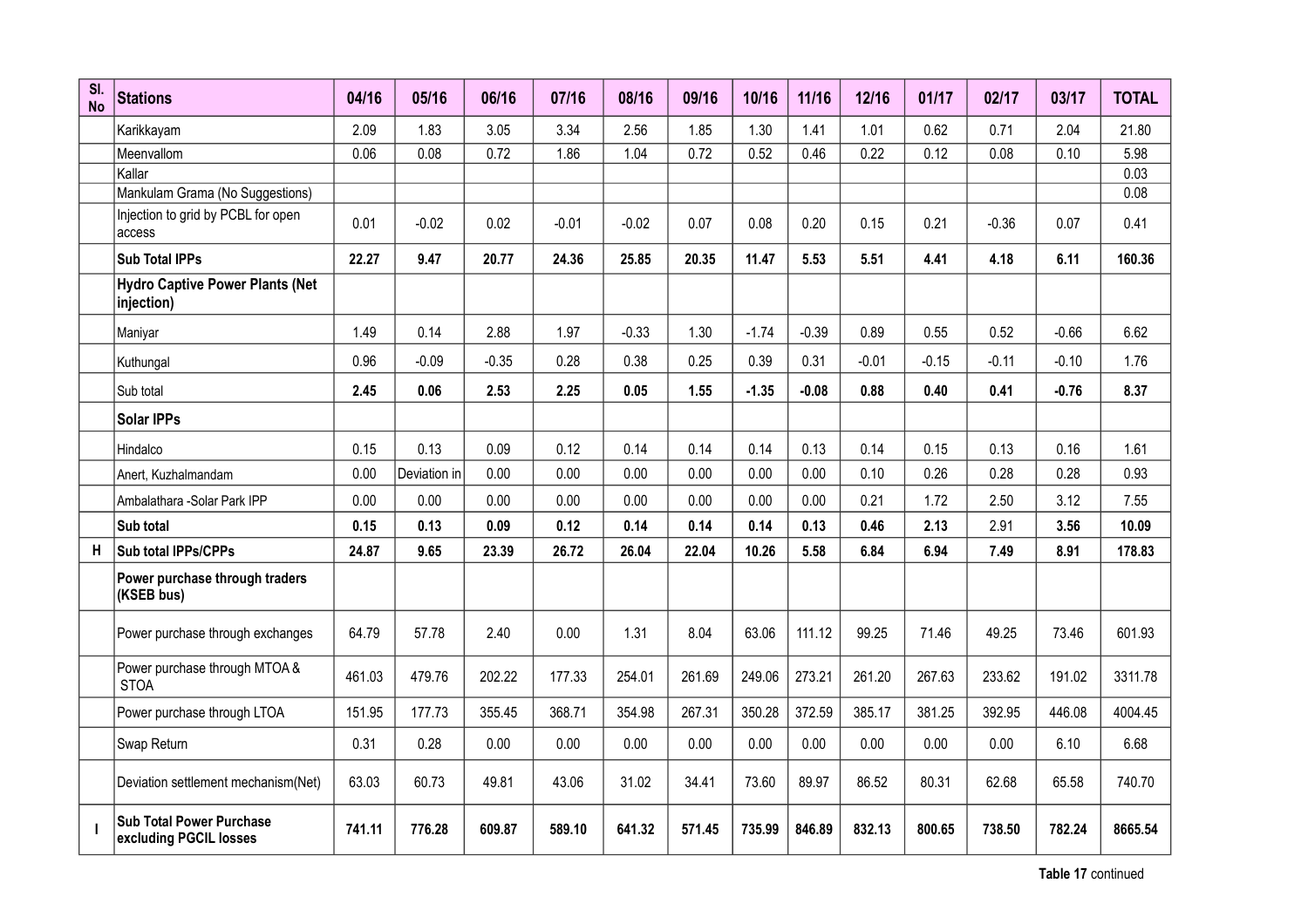| SI.<br><b>No</b> | <b>Stations</b>                                                                                            | 04/16   | 05/16   | 06/16   | 07/16   | 08/16   | 09/16   | 10/16   | 11/16           | 12/16   | 01/17   | 02/17   | 03/17   | <b>TOTAL</b> |
|------------------|------------------------------------------------------------------------------------------------------------|---------|---------|---------|---------|---------|---------|---------|-----------------|---------|---------|---------|---------|--------------|
| J                | Total power purchase (F+H+I)                                                                               | 1670.65 | 1699.23 | 1413.25 | 1415.63 | 1485.38 | 1414.98 | 1592.06 | 1653.89         | 1686.13 | 1713.94 | 1596.39 | 1708.52 | 19050.16     |
| K                | <b>Net Generation &amp; Purchase at</b><br><b>Kerala Periphery</b>                                         | 2266.84 | 2089.92 | 1749.40 | 1846.23 | 1919.48 | 1837.12 | 1948.28 | 1896.32         | 1907.81 | 1924.86 | 1834.65 | 2131.83 | 23375.20     |
| L                | Energy injected by private developers<br>at Generator end for sale outside state<br>through open access    | 3.95    | 4.05    | 4.03    | 4.02    | 3.79    | 3.75    | 4.05    | 3.66            | 3.90    | 3.62    | 2.47    | 3.79    | 45.08        |
| M                | Energy purchased by consumers<br>through open access at Kerala<br>periphery                                | 11.33   | 31.90   | 38.80   | 37.42   | 35.75   | 38.06   | 39.63   | 36.62           | 39.65   | 44.79   | 40.20   | 41.45   | 435.60       |
| N                | Energy sale outside the State by<br>KSEBL                                                                  | 0.07    | 0.00    | 9.47    | 37.12   | 2.64    | 0.00    | 0.00    | 0.00            | 0.00    | 0.00    | 0.00    | 0.00    | $-49.30$     |
| $\Omega$         | Energy injected by private developers<br>at Kerala periphery for sale outside<br>state through open access | $-3.78$ | $-3.87$ | $-3.85$ | $-3.84$ | $-3.62$ | $-3.58$ | $-3.87$ | $-3.50$         | $-3.73$ | $-3.46$ | $-2.36$ | $-3.62$ | $-43.06$     |
| P                | Net energy available for sale<br>$(K+L+M+N+O)$                                                             | 2278.41 | 2122.01 | 1797.85 | 1920.95 | 1958.04 | 1875.35 | 1988.09 | 1933.10         | 1947.63 | 1969.81 | 1874.96 | 2173.45 | 23763.53     |
| Q                | Energy purchased by consumers<br>through open access at consumer end                                       | 10.79   | 30.38   | 36.92   | 35.59   | 34.00   | 36.21   | 37.74   | 34.87           | 37.75   | 42.67   | 38.29   | 39.46   | 414.66       |
| R                | Energy sale inside the state by KSEBL                                                                      | 1890.16 | 1770.29 | 1650.52 | 1567.17 | 1674.54 | 1619.98 | 1641.48 | 1539.37         | 1667.91 | 1643.73 | 1599.57 | 1773.52 | 20038.25     |
| s                | Energy sale with in the state<br>including open access transactions<br>$(Q+R)$                             | 1900.95 | 1800.67 | 1687.44 | 1602.76 | 1708.55 | 1656.18 |         | 1679.22 1574.25 | 1705.65 | 1686.40 | 1637.86 | 1812.98 | 20452.91     |
| Τ                | Loss in KSEBL system (P-S)                                                                                 | 377.46  | 321.34  | 110.40  | 318.19  | 249.49  | 219.17  | 308.87  | 358.85          | 241.98  | 283.42  | 237.10  | 360.47  | 3386.76      |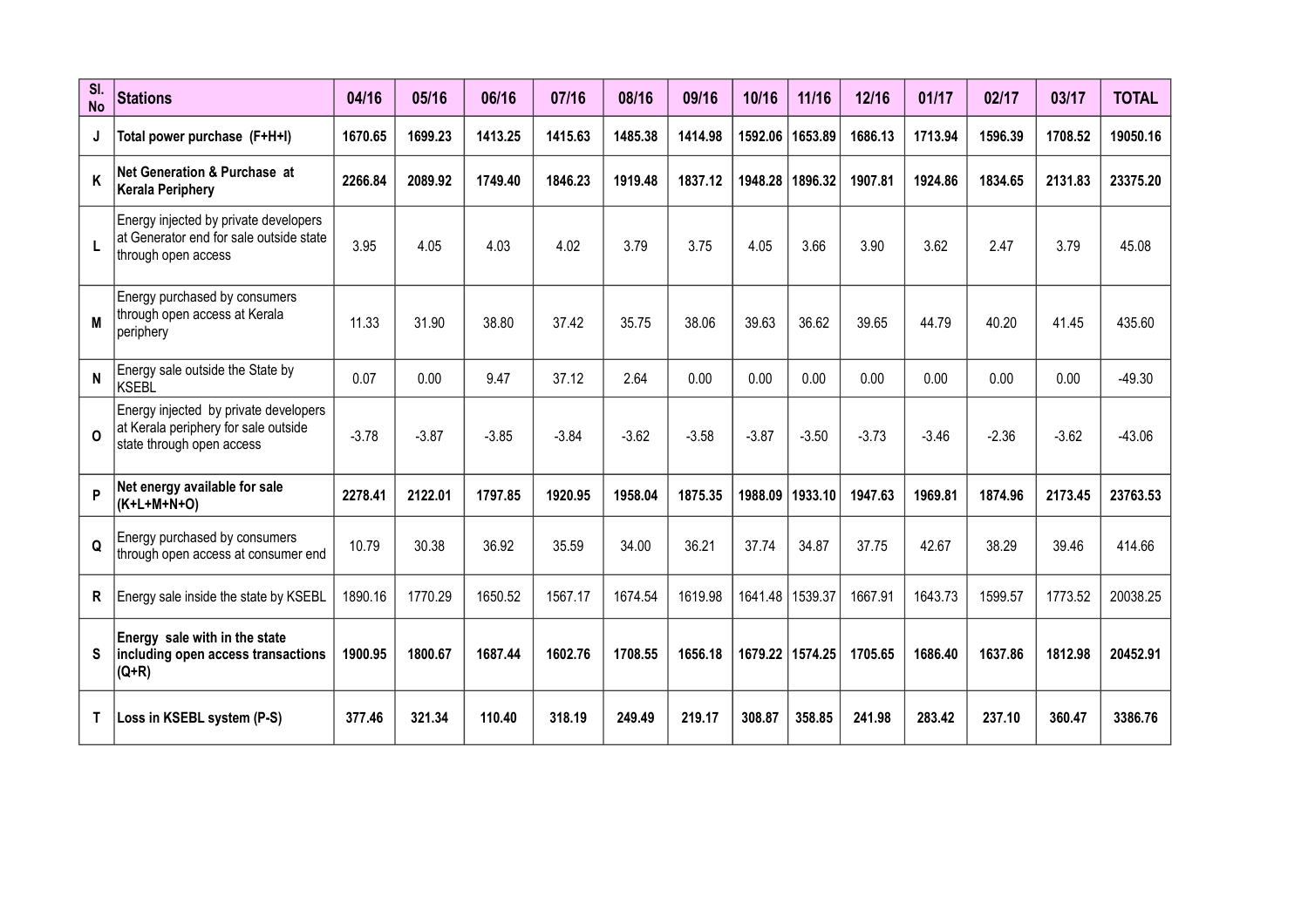# **STATION WISE MONTHLY GENERATION AND POWER PURCHASE DETAILS & SYSTEM LOSSES FOR 2017-18**

|                  |                                  |        |             |              |       |        |        |             |       |       |              | (in Million Units) |              |              |
|------------------|----------------------------------|--------|-------------|--------------|-------|--------|--------|-------------|-------|-------|--------------|--------------------|--------------|--------------|
| SI.<br><b>No</b> | <b>Stations</b>                  | 04/17  | 05/17       | 06/17        | 07/17 | 08/17  | 09/17  | 10/17       | 11/17 | 12/17 | 01/18        | 02/18              | 03/18        | <b>TOTAL</b> |
| A                | <b>KSEBL Internal Generation</b> |        |             |              |       |        |        |             |       |       |              |                    |              |              |
| $\mathbf 1$      | Kuttiady                         | 48.82  | 37.36       | 34.86        | 69.85 | 61.59  | 88.6   | 74.75       | 42.59 | 31.01 | 26           | 37.92              | 47.02        | 600.37       |
| $\overline{2}$   | Sholayar                         | 21.91  | 17.09       | 6.48         | 0.4   | 0.02   | 16.16  | 25.76       | 24.33 | 25.17 | 24.75        | 19.06              | 23.11        | 204.25       |
| 3                | Poringalkuthu + PLBE             | 11.82  | 10.72       | 15.61        | 31.24 | 32.43  | 31.64  | 28.87       | 20.54 | 15.21 | 13.19        | 10.29              | 12.14        | 233.7        |
| 4                | Pallivasal                       | 14.78  | 17.24       | 13.93        | 18.26 | 19.19  | 18.99  | 19.86       | 13.1  | 13.59 | 12.75        | 11.37              | 15.39        | 188.45       |
| 5                | Sengulam                         | 9.22   | 10.53       | 10.06        | 14.92 | 20.33  | 19.72  | 19.66       | 11.04 | 9.97  | 8.15         | 7.55               | 3.76         | 144.91       |
| 6                | Panniar                          | 4.86   | 4.56        | 3.61         | 3.6   | 9.28   | 22.5   | 21.57       | 16.71 | 13.79 | 2.57         | 7.03               | 19.58        | 129.65       |
| $\overline{7}$   | Neriamangalam+NES                | 10.17  | 10.98       | 20.15        | 24.4  | 48.06  | 52.72  | 47.54       | 29.29 | 22.96 | 8.59         | 11.03              | 22.38        | 308.28       |
| 8                | Idamalayar                       | 29.1   | 22.72       | 15.58        | 9.49  | 8.27   | 24.9   | 20.25       | 16.45 | 18.58 | 26.57        | 22.17              | 42.52        | 256.6        |
| 9                | Idukki                           | 205.73 | 158.37      | 82.65        | 88.05 | 80.33  | 103.44 | 110.71      | 96.85 | 110.3 | 152.4        | 175.35             | 244.94       | 1609.11      |
| 10               | Sabarigiri                       | 116.77 | 91.46       | 47.59        | 66.74 | 50.57  | 78.12  | 68.22       | 69.41 | 84.7  | 70.13        | 58.61              | 145.01       | 947.34       |
| 11               | Kallada                          | 2.4    | 0.32        | $\mathbf{0}$ | 0.36  | 0.29   | 2.16   | 5.6         | 5.19  | 5.84  | 1.54         | 2.35               | 6.5          | 32.55        |
| 12               | Peppara                          | 0.18   | $\mathbf 0$ | 0.02         | 0.29  | 0.23   | 0.7    | 1.46        | 1.22  | 0.54  | 0.45         | 0.1                | 0.1          | 5.29         |
| 13               | Madupetty                        | 0.5    | 0.55        | 0.12         | 0.01  | 0      | 0      | $\mathbf 0$ | 0     | 0.15  | 0.28         | 0.94               | 0.6          | 3.15         |
| 14               | Kakkad                           | 16.41  | 13.74       | 10.18        | 11.75 | 13.79  | 17.5   | 11.7        | 10.76 | 12.34 | 10.54        | 8.95               | 22.33        | 159.97       |
| 15               | Lower Periyar                    | 10.16  | 11.67       | 36.8         | 44.29 | 105.67 | 105.65 | 74.44       | 45.05 | 28.44 | 11.79        | 12.39              | 21.66        | 508.01       |
| 16               | Malampuzha                       | 0      | $\mathbf 0$ | 0            | 0     | 0      | 0      | $\mathbf 0$ | 0.27  | 0.53  | 0.51         | 0                  | 0            | 1.31         |
| 17               | Chembukadavu   &                 | 0      | $\mathbf 0$ | 1.58         | 2.73  | 2.74   | 2.03   | 1.3         | 0.26  | 0.01  | $\mathbf{0}$ | 0                  | $\mathbf{0}$ | 10.64        |
| 18               | Urumi                            | 0      | $\mathbf 0$ | 1.55         | 2.8   | 3.09   | 2.39   | 1.33        | 0.17  | 0.01  | $\mathbf 0$  | 0                  | $\mathbf{0}$ | 11.34        |
| 19               | Malankara                        | 2.85   | 2.41        | 2.37         | 2.52  | 2.99   | 3.12   | 2.79        | 2.22  | 1.95  | 2.19         | 2.4                | 3.35         | 31.17        |
| 20               | Lower Meenmutty                  | 0      | 0.17        | 0.54         | 0.26  | 0.44   | 1.11   | 0.9         | 0.84  | 0.58  | 0.12         | 0.05               | 0.03         | 5.04         |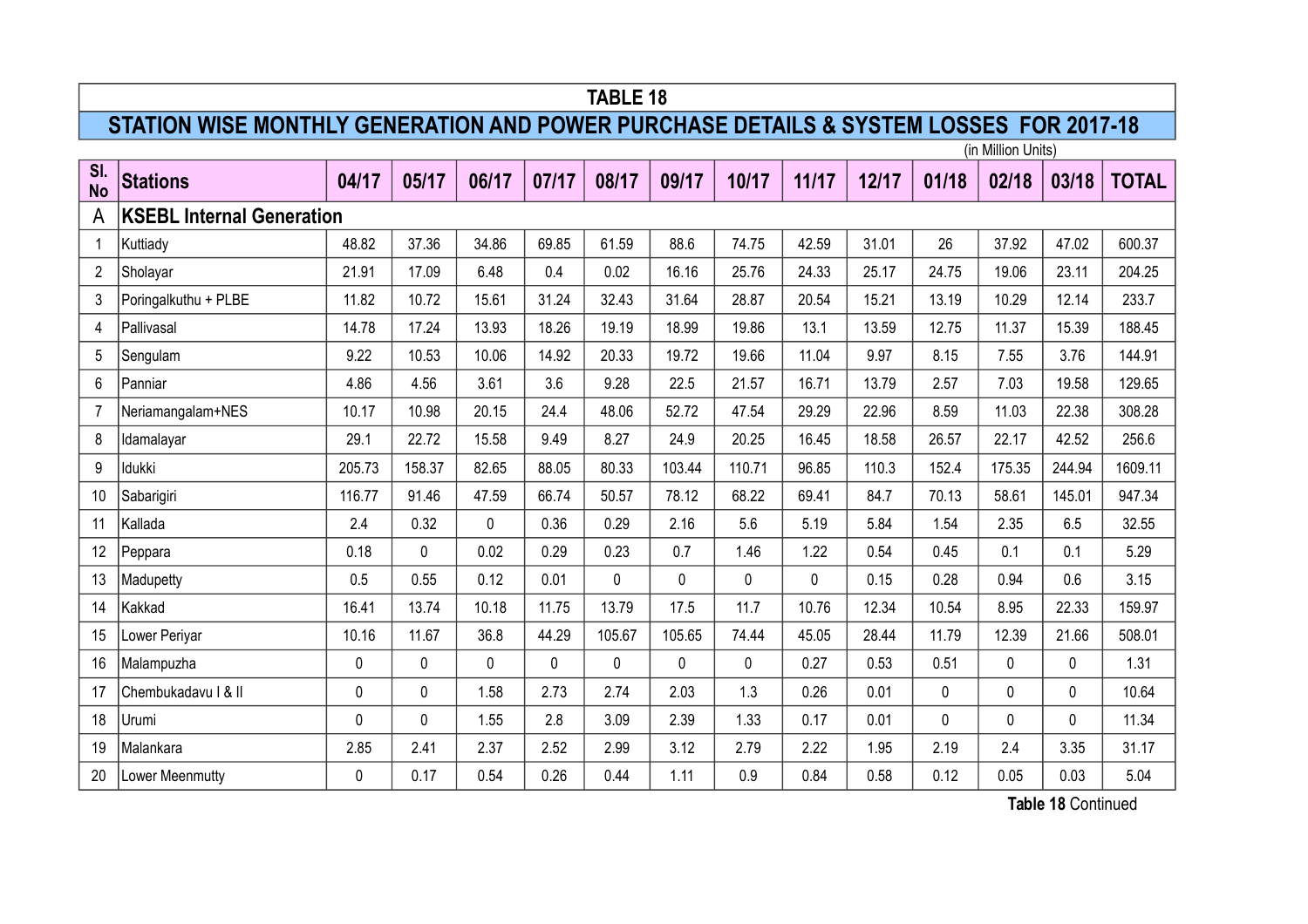(in Million Units)

| SI.<br><b>No</b> | <b>Stations</b>                                     | 04/17  | 05/17       | 06/17  | 07/17       | 08/17       | 09/17       | 10/17       | 11/17  | 12/17  | 01/18       | 02/18        | 03/18       | <b>TOTAL</b> |
|------------------|-----------------------------------------------------|--------|-------------|--------|-------------|-------------|-------------|-------------|--------|--------|-------------|--------------|-------------|--------------|
| 21               | Kuttiady Tail Race                                  | 0.83   | 0.61        | 0.49   | 0.93        | 0.87        | 0.98        | 0.86        | 0.68   | 0.42   | 0.42        | 0.51         | 0.66        | 8.26         |
| 22               | Poozhithode                                         | 0      | 0.01        | 1.92   | 2.79        | 3.04        | 1.99        | 1.55        | 0.21   | 0.1    | 0.04        | $\mathbf 0$  | 0           | 11.64        |
| 23               | Ranni-Perinad                                       | 0.51   | 0.48        | 0.36   | 0.69        | 0.82        | 0.83        | 0.7         | 0.59   | 0.41   | 0.22        | 0.13         | 0.58        | 6.31         |
| 24               | Peechi                                              | 0      | $\mathbf 0$ | 0      | $\pmb{0}$   | $\mathbf 0$ | $\mathbf 0$ | $\mathbf 0$ | 0      | 0.52   | 0.17        | 0.21         | 0.22        | 1.13         |
| 25               | Vilangad                                            | 0      | 0.04        | 1.97   | 4.29        | 4.6         | 2.49        | 1.39        | 0.36   | 0.14   | 0.04        | $\mathbf 0$  | 0           | 15.32        |
| 26               | Chimony                                             | 0      | $\mathbf 0$ | 0      | 0           | $\mathbf 0$ | $\mathbf 0$ | 0           | 0      | 0.4    | 1.32        | 0.97         | 0.72        | 3.41         |
| 27               | Adyanpara                                           | 0      | 0.01        | 0.34   | 0.65        | 1.57        | 0.74        | $\mathbf 0$ | 0.27   | 0.11   | 0.03        | $\mathbf 0$  | $\mathbf 0$ | 3.74         |
| 28               | Barapole                                            | 0.01   | 0.01        | 3.11   | 8.65        | 9.8         | 9.36        | 5.88        | 1.91   | 1.04   | 0.37        | 0.11         | 0.03        | 40.29        |
| 29               | Vellathooval SHEP                                   | 0.34   | 0.33        | 0.31   | 0.53        | 1.21        | 1.09        | 0.52        | 0.13   | 0.07   | 0           | $\mathbf 0$  | $\pmb{0}$   | 4.53         |
| 30               | Perunthenaruvi                                      | 0      | $\mathbf 0$ | 0      | $\pmb{0}$   | $\mathbf 0$ | $\mathbf 0$ | 0           | 1.88   | 0.92   | 0.14        | 0.16         | 0.03        | 3.14         |
| 31               | Poringalkuthu Micro                                 | 0.01   | $\mathbf 0$ | 0.01   | 0.01        | 0.01        | 0           | 0           | 0.01   | 0      | $\mathbf 0$ | 0.01         | 0.01        | 0.05         |
| la               | <b>KSEBL Hydro Gross</b>                            | 507.38 | 411.39      | 312.19 | 410.49      | 481.23      | 608.91      | 547.61      | 412.32 | 399.8  | 375.28      | 389.66       | 632.69      | 5488.94      |
|                  | Auxiliary Consumption (Hydro<br>Generating station) | 2.43   | 2.43        | 2.04   | 2.56        | 3.02        | 3.21        | 3.15        | 2.24   | 2.28   | 2.15        | 2.03         | 2.39        | 29.95        |
| Ib               | <b>KSEBL Net Hydro</b>                              | 504.95 | 408.96      | 310.15 | 407.92      | 478.21      | 605.7       | 544.45      | 410.08 | 397.52 | 373.13      | 387.63       | 630.3       | 5458.99      |
| lla              | <b>KSEBL Wind</b>                                   |        |             |        |             |             |             |             |        |        |             |              |             |              |
| 1                | Kanjikode                                           | 0.17   | 0.17        | 0.16   | 0.19        | 0.16        | 0.09        | 0.08        | 0.06   | 0.1    | 0.09        | 0.12         | 0.09        | 1.48         |
|                  | Auxiliary consumption wind                          | 0      | $\mathbf 0$ | 0      | $\mathbf 0$ | 0           | $\mathbf 0$ | 0           | 0      | 0      | 0           | $\mathbf{0}$ | 0           | 0            |
| Ilb              | <b>Net Generation wind</b><br>(KSEBL)               | 0.17   | 0.17        | 0.16   | 0.19        | 0.16        | 0.09        | 0.08        | 0.06   | 0.1    | 0.09        | 0.12         | 0.09        | 1.48         |
| Illa             | <b>KSEBL Solar</b>                                  |        |             |        |             |             |             |             |        |        |             |              |             |              |
| $\overline{1}$   | Total solar                                         | 1.17   | 1.04        | 0.78   | 0.87        | 0.85        | 0.93        | 1.10        | 1.12   | 1.69   | 1.22        | 1.25         | 1.43        | 13.45        |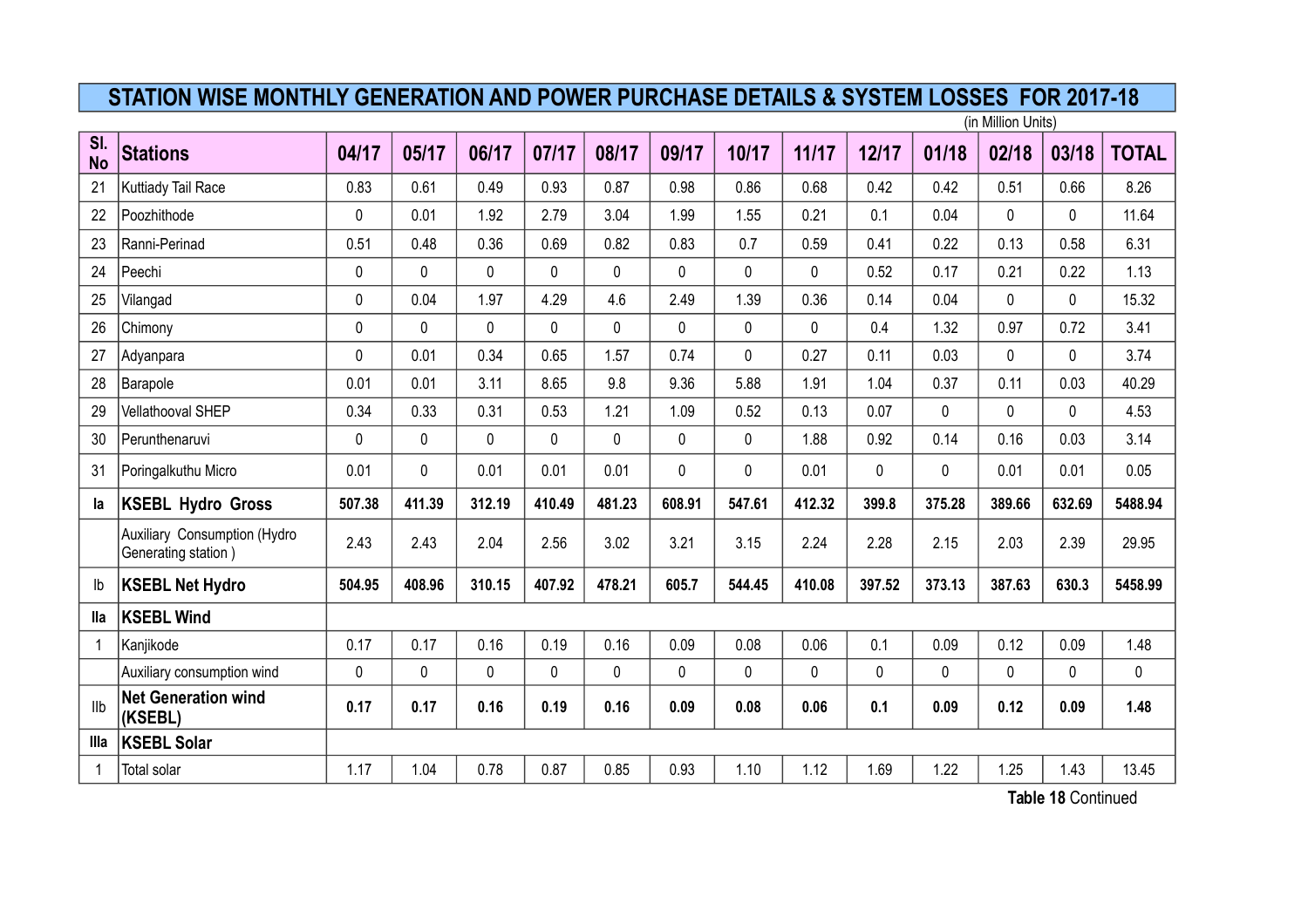(in Million Units)

| SI.<br><b>No</b> | <b>Stations</b>                                                      | 04/17          | 05/17        | 06/17  | 07/17     | 08/17       | 09/17       | 10/17   | 11/17   | 12/17  | 01/18   | 02/18       | 03/18        | <b>TOTAL</b> |
|------------------|----------------------------------------------------------------------|----------------|--------------|--------|-----------|-------------|-------------|---------|---------|--------|---------|-------------|--------------|--------------|
|                  | <b>Auxiliary Consumption Solar</b>                                   | 0              | 0            | 0      | 0         | 0           | $\Omega$    | 0       | 0       | 0      | 0       | 0           | 0            | 0            |
| IIIb             | <b>KSEBL Net Solar</b>                                               | 1.17           | 1.04         | 0.78   | 0.87      | 0.85        | 0.93        | 1.10    | 1.12    | 1.69   | 1.22    | 1.25        | 1.43         | 13.45        |
| IV a             | <b>KSEBL Thermal</b>                                                 |                |              |        |           |             |             |         |         |        |         |             |              |              |
| $\mathbf{1}$     | BDPP, Brahmapuram                                                    | $\overline{0}$ | 0            | 0      | $\pmb{0}$ | 0.31        | $\mathbf 0$ | 0       | 0       | 0      | 0       | $\mathbf 0$ | 0.15         | 0.46         |
| $\overline{2}$   | KDPP, Nallalam                                                       | 0.13           | 0.18         | 0      | $\pmb{0}$ | 0.09        | 0           | 0       | 0       | 0      | 0       | 0.09        | 0.92         | 1.4          |
|                  | <b>Auxiliary Thermal</b>                                             | 0.13           | 0.12         | 0.1    | 0.11      | 0.13        | 0.1         | 0.11    | 0.11    | 0.1    | 0.11    | 0.09        | 0.12         | 1.31         |
| IV <sub>b</sub>  | <b>KSEBL Net Thermal Generation</b>                                  | $\mathbf 0$    | 0.06         | $-0.1$ | $-0.11$   | 0.28        | $-0.1$      | $-0.11$ | $-0.11$ | $-0.1$ | $-0.11$ | 0           | 0.95         | 0.55         |
| $\mathsf{A}$     | <b>Net Generation- KSEBL</b><br>(lb+llb+lllb+lVb)                    | 506.29         | 410.23       | 310.99 | 408.87    | 479.50      | 606.62      | 545.52  | 411.15  | 399.21 | 374.33  | 389.00      | 632.77       | 5474.48      |
| B                | <b>Power Purchase</b>                                                |                |              |        |           |             |             |         |         |        |         |             |              |              |
| Va               | <b>Central Generating Stations at Kerala</b><br>periphery (KSEB end) |                |              |        |           |             |             |         |         |        |         |             |              |              |
| $\mathbf{1}$     | RSTPS (Unit 1 to 6)                                                  | 136.64         | 151.81       | 133.03 | 158.57    | 166.71      | 145.99      | 154.46  | 142.72  | 126.47 | 96.19   | 138.3       | 156.01       | 1706.9       |
| $\overline{2}$   | RSTPS (Unit 7)                                                       | 39.52          | 41.02        | 33.38  | 37.37     | 39.15       | 37.4        | 40.87   | 38.7    | 38.65  | 31.36   | 31.09       | 40.88        | 449.39       |
| 3                | <b>EASTERN REGION</b>                                                | 0              | 0            | 0      | 0         | $\mathbf 0$ | 0           | 0       | 0       | 0      | 0       | $\mathbf 0$ | $\mathbf{0}$ | 0            |
| 4                | IGSTPS(JHAJJAR)                                                      | 0              | $\mathbf{0}$ | 0      | 0         | $\mathbf 0$ | 0           | 0       | 0       | 0      | 0       | 0           | $\mathbf 0$  | 0            |
| 5                | TALCHER STAGE II                                                     | 253.35         | 242.69       | 254.65 | 242.1     | 213.59      | 225.74      | 238.66  | 264.18  | 283.64 | 279.63  | 246.77      | 284.52       | 3029.52      |
| 6                | Simhadri TPS Stage II                                                | 43.83          | 62.38        | 53.09  | 60.24     | 50.3        | 24.97       | 34.14   | 47.49   | 52.15  | 54.8    | 49.62       | 52.23        | 585.24       |
| $\overline{7}$   | Kudgi STPS                                                           | 0              | 0            | 0      | 0         | 29.36       | 18.19       | 19.35   | 17.81   | 17.91  | 19.03   | 33.88       | 47.15        | 202.68       |
| 8                | <b>NLC II STAGE 1</b>                                                | 38.71          | 47.64        | 31.41  | 32.08     | 47.16       | 30.65       | 31.64   | 22.69   | 23.76  | 25.56   | 29.73       | 40.84        | 401.85       |
| 9                | <b>NLC II STAGE 2</b>                                                | 55.29          | 61.42        | 36.42  | 59.53     | 48.91       | 53.43       | 51.11   | 47.97   | 48.64  | 47.26   | 43.75       | 59.33        | 613.06       |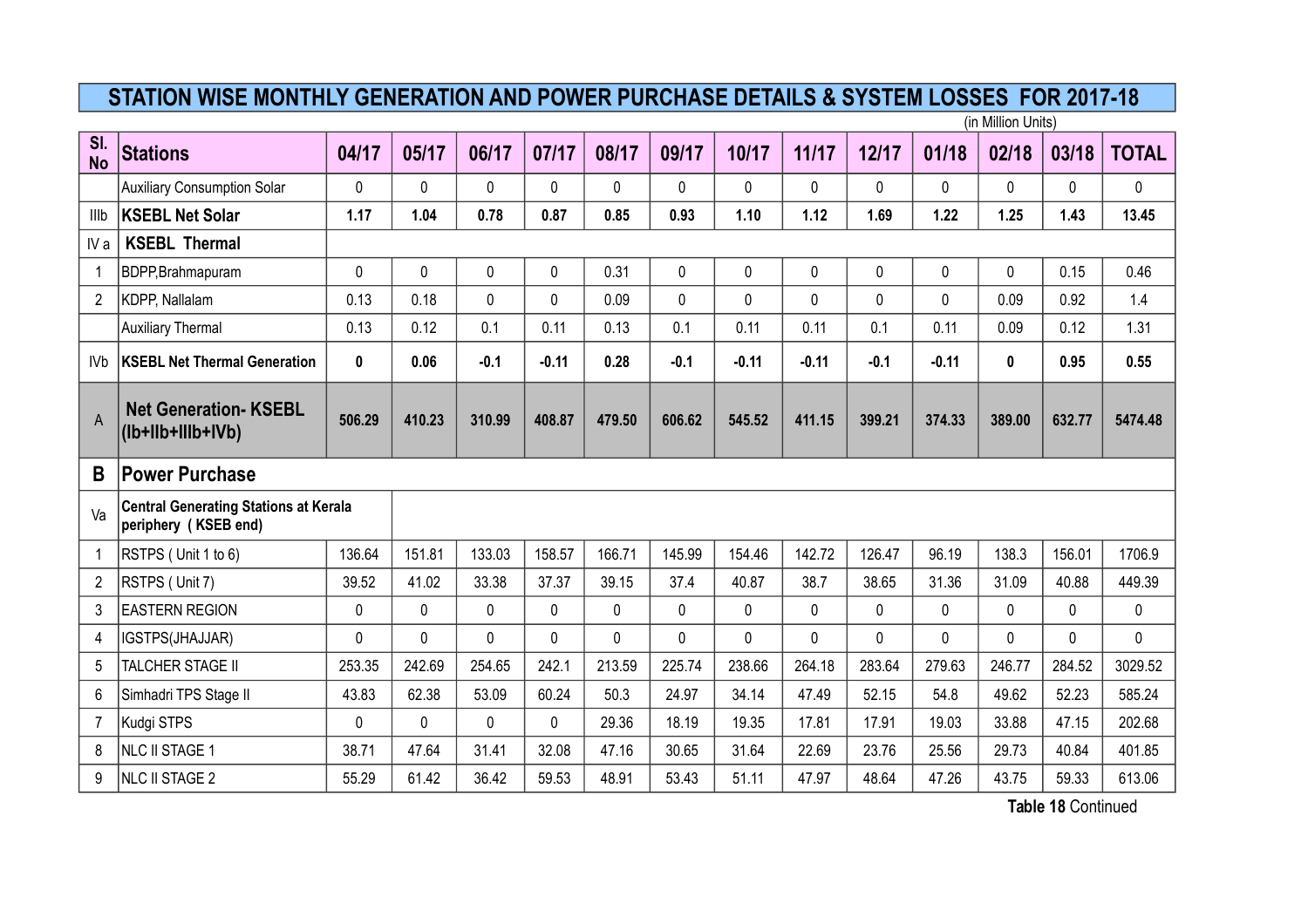(in Million Units)

| SI.<br><b>No</b> | <b>Stations</b>                                 | 04/17  | 05/17  | 06/17    | 07/17  | 08/17       | 09/17        | 10/17        | 11/17 | 12/17       | 01/18    | 02/18    | 03/18        | <b>TOTAL</b> |
|------------------|-------------------------------------------------|--------|--------|----------|--------|-------------|--------------|--------------|-------|-------------|----------|----------|--------------|--------------|
| 10               | <b>NLC I EXPANSION</b>                          | 42.4   | 25.62  | 36.75    | 43     | 42.56       | 40.13        | 42.92        | 37.78 | 34.63       | 27.75    | 35.97    | 43.48        | 452.98       |
| 11               | <b>NLC II EXPANSION</b>                         | 35.16  | 26.34  | 28.82    | 28.99  | 12.08       | 24.27        | 20.93        | 30.85 | 13.07       | 35.14    | 19.94    | 16.21        | 291.81       |
| 12               | <b>NTPL</b>                                     | 44.08  | 40.9   | 23.28    | 47.47  | 49.9        | 16.87        | 28.54        | 37.89 | 39.27       | 28.45    | 34.58    | 47.49        | 438.71       |
| 13               | <b>VALLUR STPS</b>                              | 30.49  | 33.02  | 20.66    | 24.94  | 23.01       | 16.02        | 17.24        | 20.23 | 20.49       | 16.28    | 15.61    | 24.74        | 262.73       |
| 14               | <b>MAPS</b>                                     | 5.22   | 6.48   | 9.18     | 12.73  | 13.67       | 13.48        | 13.93        | 13.31 | 14.53       | 10.07    | 6.06     | 6.66         | 125.32       |
| 15               | KAPS I & II                                     | 20.93  | 24.43  | 23.84    | 24.82  | 24.79       | 23.96        | 24.73        | 24.08 | 24.94       | 24.97    | 22.41    | 24.81        | 288.72       |
| 16               | KAPS III& IV                                    | 22.26  | 22.83  | 22.27    | 23.21  | 23.23       | 22.48        | 23.15        | 20.42 | 11.15       | 20.81    | 20.99    | 23.11        | 255.92       |
| 17               | <b>KKNPP</b>                                    | 27.59  | 0      | $\Omega$ | 0      | 0           | 74.58        | 61.2         | 88.73 | 52.33       | 77.64    | 84.26    | 78.22        | 544.56       |
| 18               | <b>KKNPP unit 2</b>                             | 53.88  | 37.24  | 77.45    | 89.18  | 7.33        | $\Omega$     | $\Omega$     | 10.24 | 84.96       | 89.43    | 51.88    | 0            | 501.59       |
| Vb               | <b>TOTAL CGS</b>                                | 849.35 | 823.82 | 784.22   | 884.22 | 791.76      | 768.15       | 802.86       | 865.1 | 886.61      | 884.35   | 864.85   | 945.69       | 10150.98     |
|                  |                                                 |        |        |          |        |             |              |              |       |             |          |          |              |              |
| VI.a             | <b>Thermal IPPs/Co-Gen</b>                      |        |        |          |        |             |              |              |       |             |          |          |              |              |
| 1                | RGCCPP actual Gen                               | 0      | 0      | $\Omega$ | 0      | 4.05        | 0            | 0            | 0     | $\mathbf 0$ | $\Omega$ | $\Omega$ | 0            | 4.05         |
| $\overline{2}$   | <b>BSES</b>                                     | 0      | 19.47  | 42.65    | 0      | $\mathbf 0$ | $\mathbf{0}$ | $\mathbf{0}$ | 0     | $\mathbf 0$ | $\Omega$ | $\Omega$ | $\mathbf{0}$ | 62.12        |
| 3                | MPS Steel(Co-Gen Plant)Net<br>injection to Grid | 0      | 0      | 0        | 0      | $\mathbf 0$ | 0            | 0            | 0     | $\mathbf 0$ | 0        | 0        | 0            | 0            |
| $\overline{4}$   | PCBL (Co-Gen Plant)Net injection<br>to grid     | 0.13   | 0.19   | 0.2      | 0.15   | 0.21        | 0.12         | 0.18         | 0.17  | 0.18        | 0.22     | 0.18     | 0.2          | 2.14         |
| VI.b             | Thermal IPPs /Co-Gen total                      | 0.13   | 19.66  | 42.85    | 0.15   | 4.26        | 0.12         | 0.18         | 0.17  | 0.18        | 0.22     | 0.18     | 0.2          | 68.31        |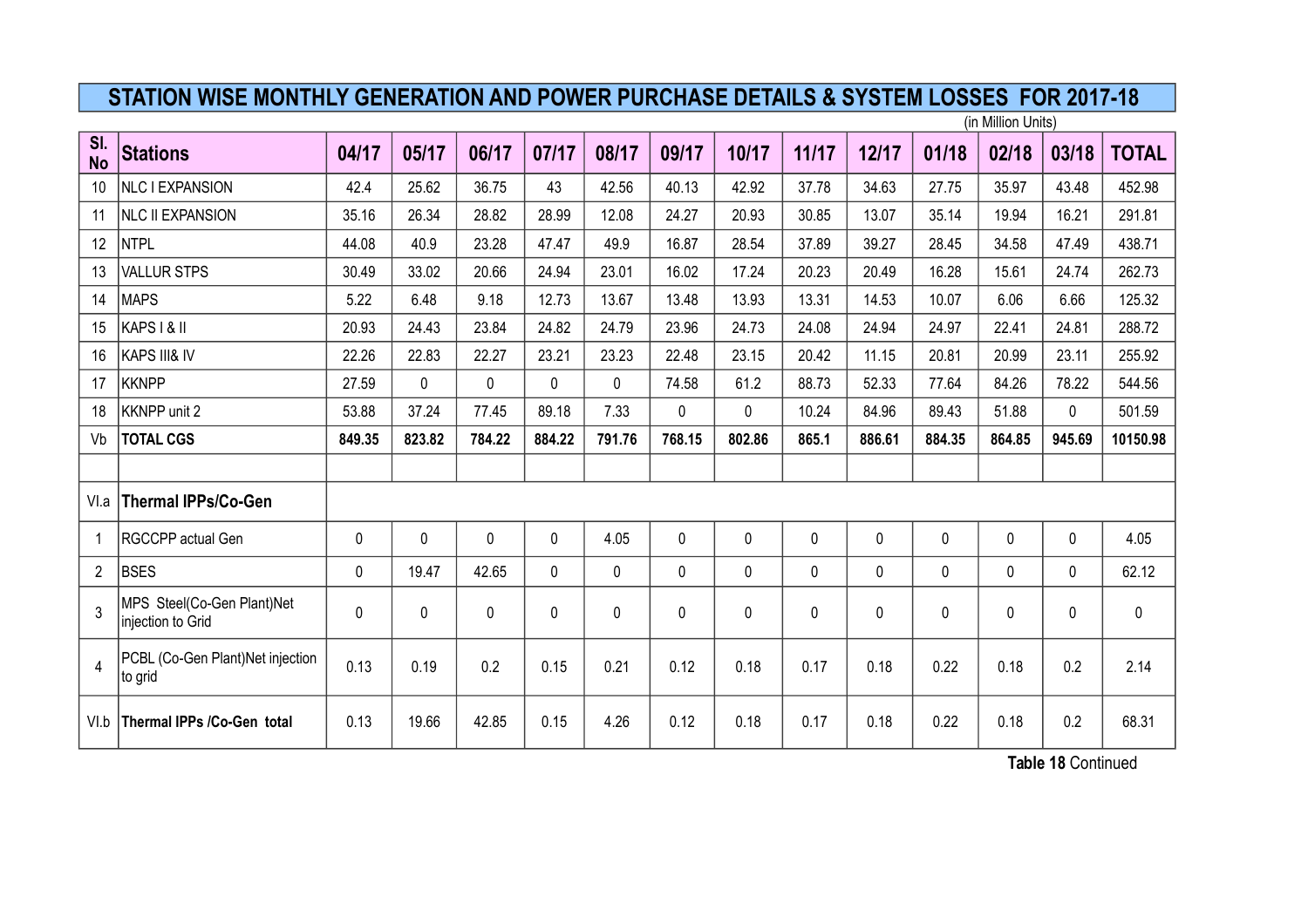(in Million Units)

| SI.<br><b>No</b> | <b>Stations</b>               | 04/17       | 05/17          | 06/17       | 07/17          | 08/17       | 09/17       | 10/17   | 11/17       | 12/17       | 01/18        | 02/18       | 03/18       | <b>TOTAL</b> |
|------------------|-------------------------------|-------------|----------------|-------------|----------------|-------------|-------------|---------|-------------|-------------|--------------|-------------|-------------|--------------|
| Vlla             | IPPs-Small hydro(net)         |             |                |             |                |             |             |         |             |             |              |             |             |              |
| $\mathbf{1}$     | Ullunkal (EDCL)               | 1.32        | 1.15           | 1.36        | 1.34           | 2.31        | 2.49        | 1.73    | 1.49        | 1.17        | 0.81         | 0.68        | 1.92        | 17.79        |
| $\overline{2}$   | Iruttukanam(VIYYAT)           | 0.24        | 0.37           | 2.14        | 4.08           | 4.22        | 4.06        | 3.97    | 2.93        | 1.35        | 0.61         | 0.4         | 0.32        | 24.69        |
| 3                | Kaarikkayam (AHPL)            | 2.42        | 2.24           | 3.32        | 3              | 5.4         | 6.46        | 3.71    | 2.87        | 2.07        | 1.43         | 1.22        | 3.42        | 37.56        |
| 4                | Meenvallam (PSHCL)            | 0.06        | 0.08           | 0.61        | 1.03           | 1.78        | 1.77        | 1.99    | 0.5         | 0.31        | 0.16         | 0.11        | 0.04        | 8.44         |
| $\sqrt{5}$       | Pathankayam (MREPPL)          | $\mathbf 0$ | $\mathbf 0$    | 0           | $\overline{2}$ | 3.73        | 2.74        | 2.03    | 0.46        | 0.12        | 0            | 0           | $\pmb{0}$   | 11.09        |
| 6                | Mankulam GP                   | $\mathbf 0$ | 0.09           | $\mathbf 0$ | $\pmb{0}$      | $\mathbf 0$ | $\mathbf 0$ | 0       | $\mathbf 0$ | $\mathbf 0$ | 0            | $\mathbf 0$ | $\mathbf 0$ | 0.09         |
| $\overline{7}$   | Kallar                        | 0           | $\mathbf 0$    | 0           | $\pmb{0}$      | $\mathbf 0$ | 0.01        | 0.01    | 0.01        | 0.01        | 0.01         | 0.02        | 0.01        | 0.08         |
| VIIb             | <b>IPPs-Small hydro Total</b> | 4.04        | 3.93           | 7.43        | 11.45          | 17.44       | 17.53       | 13.44   | 8.26        | 5.03        | 3.02         | 2.43        | 5.71        | 99.74        |
|                  |                               |             |                |             |                |             |             |         |             |             |              |             |             |              |
| VIIIa            | <b>Captive Power plants</b>   |             |                |             |                |             |             |         |             |             |              |             |             |              |
| $\mathbf{1}$     | Maniyar IPP hydel net         | $-2.72$     | $-4.44$        | $-0.09$     | $-0.65$        | 0.49        | $-1.3$      | $-4.12$ | 0.32        | 0.14        | 0.08         | 0.04        | 0.27        | $-11.98$     |
| $\overline{2}$   | Kuthungal IPP hydel net       | 1.06        | $-0.87$        | 0.1         | 0.06           | 0.52        | 1.56        | 0.01    | 0.27        | 0.91        | 0.27         | 0.11        | 0.65        | 4.65         |
| VIIIb            | <b>CPP-Total</b>              | $-1.66$     | $-5.31$        | 0.01        | $-0.59$        | 1.01        | 0.26        | $-4.11$ | 0.59        | 1.05        | 0.35         | 0.15        | 0.92        | $-7.33$      |
|                  |                               |             |                |             |                |             |             |         |             |             |              |             |             |              |
| IX.a             | <b>Wind IPPs</b>              |             |                |             |                |             |             |         |             |             |              |             |             |              |
| $\mathbf{1}$     | Ramakkalmedu, Wind            | 1.05        | $\overline{2}$ | 5.39        | 5.71           | 4.17        | 2.69        | 1.41    | 0.89        | 1.43        | $\mathbf{1}$ | 1.2         | 0.95        | 27.87        |
| $\overline{2}$   | Agali, Wind                   | 2.68        | 3.46           | 6.79        | 5.49           | 4.86        | 3.26        | 0.78    | 0.38        | 0.53        | 0.25         | 0.31        | 0.96        | 29.72        |
| 3                | Koundikkal                    | 1.01        | 1.21           | 2.26        | 1.85           | 1.51        | 1.15        | 2.27    | 0.2         | 0.36        | 0.16         | 0.2         | 0.38        | 12.56        |
| $\overline{4}$   | Ahalya Wind                   | 2.23        | 2.43           | 2.36        | 2.75           | 2.5         | 1.63        | 1.49    | 0.92        | 1.21        | 1.01         | 1.22        | 1.22        | 20.98        |
| 5                | <b>INOX</b>                   | 4.03        | $\pmb{0}$      | 0           | $\pmb{0}$      | 0.81        | 1.74        | 1.71    | 1.27        | 1.75        | 1.61         | 1.86        | 1.55        | 16.33        |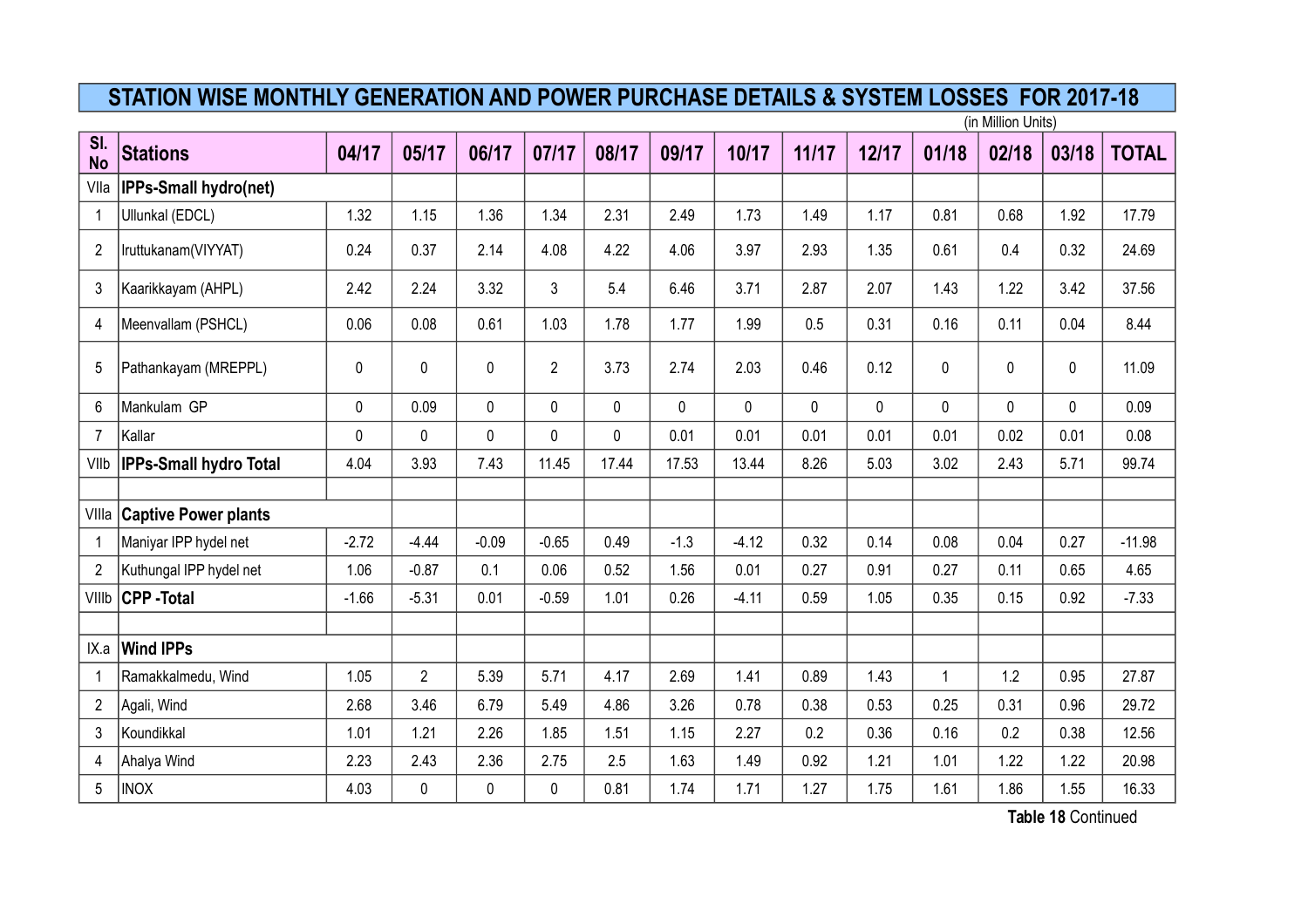(in Million Units)

| SI.<br><b>No</b> | <b>Stations</b>                                      | 04/17  | 05/17  | 06/17  | 07/17  | 08/17  | 09/17  | 10/17  | 11/17  | 12/17  | 01/18    | 02/18    | 03/18 | <b>TOTAL</b> |
|------------------|------------------------------------------------------|--------|--------|--------|--------|--------|--------|--------|--------|--------|----------|----------|-------|--------------|
| 6                | Kosamattam                                           | 0      | 0      | 0      | 0      | 0      | 0      | 0      | 0      | 0      | $\Omega$ | $\Omega$ | 0.01  | 0.01         |
| IX.b             | <b>Wind IPPs Total</b>                               | 11     | 9.1    | 16.8   | 15.8   | 13.85  | 10.47  | 7.66   | 3.66   | 5.28   | 4.03     | 4.79     | 5.07  | 107.47       |
| Xa               | <b>Solar IPPs /Prosumer</b>                          |        |        |        |        |        |        |        |        |        |          |          |       |              |
| 1                | Anert, Kuzhalmandam                                  | 0.25   | 0.24   | 0.18   | 0.19   | 0.18   | 0.22   | 0.23   | 0.22   | 0.25   | 0.33     | 0.23     | 0.28  | 2.79         |
| $\overline{2}$   | Ambalathara -Solar Park IPP                          | 3.76   | 4.25   | 1.62   | 2.16   | 1.63   | 3.27   | 4.95   | 4.46   | 5.88   | 5.8      | 4.95     | 6.97  | 49.69        |
| 3                | CIAL net injection-solar prosumer                    | 0.22   | 0.16   | 0.03   | 0.06   | 0.17   | 0.28   | 0.27   | 0.18   | 0.05   | 0.36     | 0.66     | 0.17  | 2.6          |
| 4                | Grid connected consumers net<br>injection            | 0.13   | 0.11   | 0.08   | 0.09   | 0.09   | 0.10   | 0.12   | 0.12   | 0.18   | 0.13     | 0.14     | 0.15  | 1.46         |
| Xb               | <b>Solar IPPs Total</b>                              | 4.36   | 4.76   | 1.91   | 2.50   | 2.07   | 3.87   | 5.57   | 4.98   | 6.36   | 6.62     | 5.98     | 7.57  | 56.54        |
|                  | Total IPPS, CPP and Co-gen<br>(Vlb+Vllb+Vllb+IXb+Xb) | 17.87  | 32.14  | 69.00  | 29.31  | 38.63  | 32.25  | 22.74  | 17.66  | 17.90  | 14.24    | 13.53    | 19.47 | 324.73       |
|                  | <b>Traders</b>                                       |        |        |        |        |        |        |        |        |        |          |          |       |              |
| XI.a             | <b>LTOA contracts</b>                                |        |        |        |        |        |        |        |        |        |          |          |       |              |
| 1                | Maithon I                                            | 87.19  | 93.50  | 93.77  | 95.25  | 101.08 | 98.04  | 81.92  | 45.01  | 50.88  | 91.14    | 89.34    | 95.14 | 1022.25      |
| $\overline{2}$   | Maithon-II                                           | 74.99  | 93.51  | 93.77  | 95.25  | 101.08 | 98.04  | 81.92  | 45.01  | 50.88  | 91.03    | 89.35    | 95.15 | 1009.96      |
| 3                | DVC Mejia                                            | 65.92  | 59.09  | 62.11  | 43.94  | 34.32  | 30.27  | 22.53  | 28.25  | 34.34  | 42.74    | 57.41    | 64.51 | 545.43       |
| 4                | <b>DVC RTPS</b>                                      | 5.96   | 33.03  | 14.12  | 11.40  | 9.96   | 8.70   | 1.68   | 9.42   | 10.18  | 7.96     | 8.30     | 8.49  | 129.20       |
| 5                | Jindal-I                                             | 123.58 | 125.43 | 124.30 | 130.98 | 114.43 | 115.33 | 116.73 | 126.91 | 128.74 | 123.44   | 101.58   | 68.62 | 1400.07      |
| 6                | Jhabua-I                                             | 74.64  | 76.05  | 75.65  | 56.05  | 54.50  | 39.44  | 37.06  | 58.92  | 73.09  | 77.76    | 52.54    | 62.11 | 737.79       |
| $\overline{7}$   | Balco                                                | 0.00   | 0.00   | 0.00   | 0.00   | 0.00   | 0.00   | 54.77  | 65.75  | 55.37  | 59.54    | 53.17    | 27.89 | 316.49       |
| 8                | Jindal-II                                            | 0.00   | 0.00   | 0.00   | 0.00   | 0.00   | 0.00   | 91.32  | 95.18  | 94.09  | 92.51    | 76.07    | 53.38 | 502.57       |
| 9                | Jhabua-II                                            | 0.00   | 0.00   | 0.00   | 0.00   | 0.00   | 0.00   | 22.06  | 50.16  | 44.33  | 67.62    | 45.77    | 54.04 | 283.97       |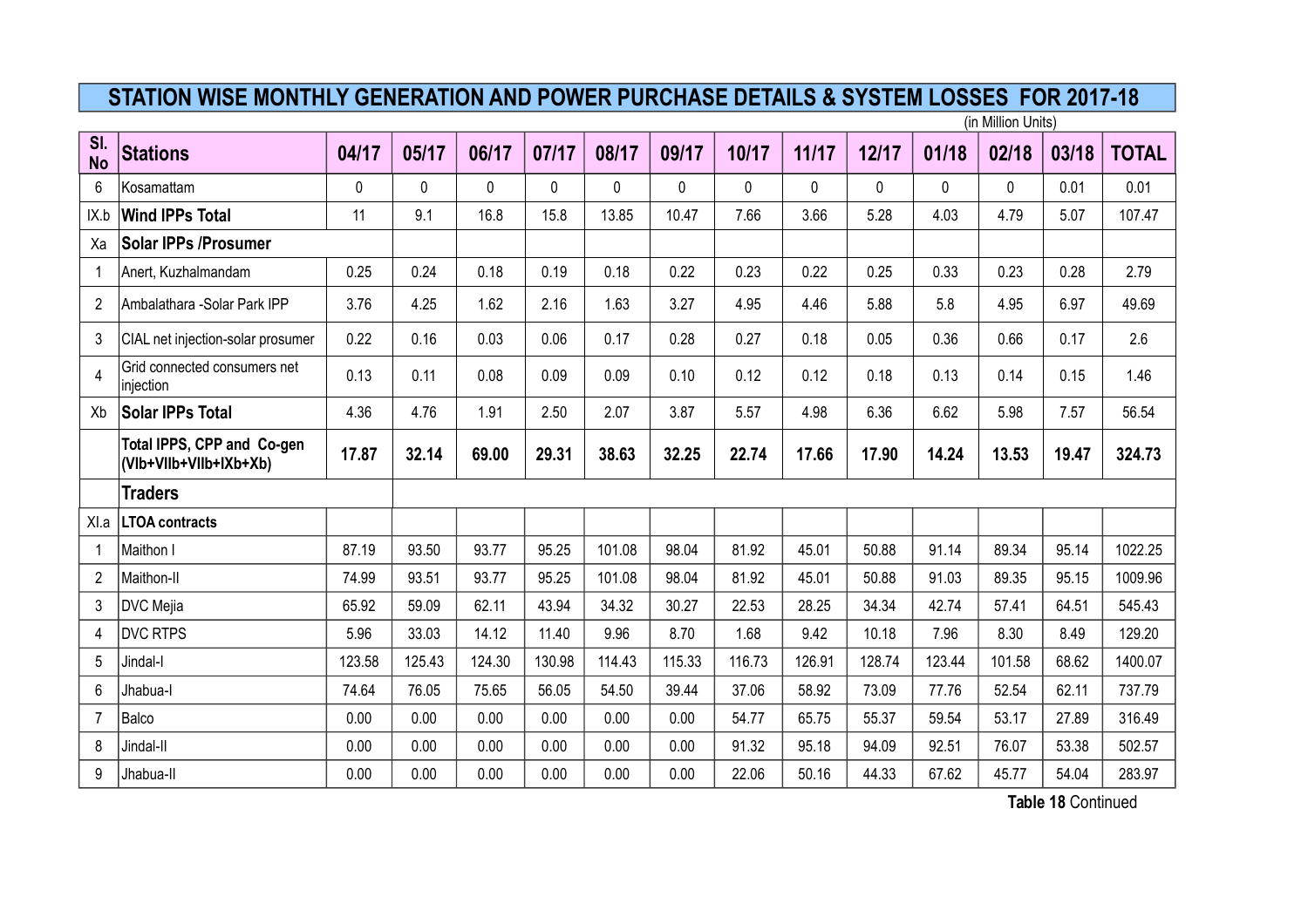(in Million Units)

| SI.<br><b>No</b> | <b>Stations</b>                                                                          | 04/17   | 05/17       | 06/17    | 07/17   | 08/17          | 09/17        | 10/17        | 11/17    | 12/17   | 01/18        | 02/18        | 03/18        | <b>TOTAL</b> |
|------------------|------------------------------------------------------------------------------------------|---------|-------------|----------|---------|----------------|--------------|--------------|----------|---------|--------------|--------------|--------------|--------------|
| 10               | <b>JITPL</b>                                                                             | 0.00    | 0.00        | 0.00     | 0.00    | 0.00           | 0.00         | 68.80        | 63.29    | 68.18   | 68.08        | 57.41        | 64.25        | 390.01       |
| XI.b             | <b>Sub Total LTOA</b>                                                                    | 432.27  | 480.61      | 463.72   | 432.87  | 415.36         | 389.80       | 578.79       | 587.88   | 610.08  | 721.82       | 630.95       | 593.58       | 6337.72      |
| XII.a            | <b>Short Term Contracts</b>                                                              |         |             |          |         |                |              |              |          |         |              |              |              |              |
| $\overline{1}$   | PTC-Jindal                                                                               | 135.11  | 140.58      | 136.6    | 0       | $\mathbf 0$    | 0            | 0            | 0        | 0       | 0            | $\mathbf 0$  | 0            | 412.28       |
| $\overline{2}$   | Tata-JITPL                                                                               | 72.99   | 73.56       | $\Omega$ | 0       | $\pmb{0}$      | 0            | $\mathbf 0$  | 0        | 0       | 0            | $\mathbf{0}$ | $\mathbf 0$  | 146.55       |
| XII.b            | <b>Sub Total STOA</b>                                                                    | 208.1   | 214.13      | 136.6    | 0       | $\pmb{0}$      | $\mathbf 0$  | $\pmb{0}$    | 0        | 0       | 0            | 0            | $\mathbf 0$  | 558.83       |
|                  | <b>Power Exchanges</b>                                                                   |         |             |          |         |                |              |              |          |         |              |              |              |              |
| XII.a            | TAM                                                                                      |         |             |          |         |                |              |              |          |         |              |              |              |              |
| $\overline{1}$   | <b>IEX</b>                                                                               | 0       | 6.99        | 0        | 0       | $\overline{2}$ | 1.39         | 0            | 0.41     | 0       | 0            | 0.21         | 0            | 11.00        |
| $\overline{2}$   | PXIL                                                                                     | 0.19    | $\mathbf 0$ | 0        | 3.81    | 10.86          | 0.85         | $\mathbf 0$  | 0        | 0       | 0            | $\mathbf{0}$ | 2.25         | 17.96        |
| XII.b            | <b>TAM Sub Total</b>                                                                     | 0.19    | 6.99        | 0        | 3.81    | 12.86          | 2.24         | $\pmb{0}$    | 0.41     | 0       | 0            | 0.21         | 2.25         | 28.96        |
| XIII.a           | DAM                                                                                      |         |             |          |         |                |              |              |          |         |              |              |              |              |
|                  | <b>IEX</b>                                                                               | 90.88   | 114.14      | 35.45    | 86.41   | 141.47         | 47.52        | 13.66        | 0.61     | 1.62    | 0            | 0.02         | 11.29        | 543.07       |
| $\overline{2}$   | PXIL                                                                                     | 25.09   | 3.51        | 2.3      | 3.98    | 33.47          | 0.85         | $\mathbf{0}$ | $\Omega$ | 0       | 0            | $\Omega$     | $\mathbf{0}$ | 69.2         |
| XIII.b           | DAM Sub Total                                                                            | 115.97  | 117.65      | 37.75    | 90.39   | 174.94         | 48.37        | 13.66        | 0.61     | 1.62    | 0            | 0.02         | 11.29        | 612.27       |
| XIV              | <b>KPTCL-Overarching</b>                                                                 | 0       | 0           | 0        | 0       | $\pmb{0}$      | $\mathbf{0}$ | $\mathbf 0$  | 0        | 0       | $\mathbf{0}$ | 0.37         | 0.78         | 1.15         |
| XV               | <b>GMRETL-Swap</b>                                                                       | 0       | 0           | 0        | 0       | $\pmb{0}$      | 0            | 0            | 26.5     | 27.33   | 27.27        | 24.58        | 27.22        | 132.9        |
| XVI              | <b>Deviation Settlement</b><br><b>Mechanism (Net)</b>                                    | 64.08   | 62.08       | 52.93    | 56.89   | 67.18          | 50.51        | 41.57        | 40.9     | 35.99   | 19.81        | 32.64        | 45.07        | 569.7        |
| B                | <b>Total Power Purchase at</b><br>Kerala Periphery<br>((Sum(Vb to<br>XIIIb)+XIV +XV+XVI) | 1687.82 | 1737.42     | 1544.22  | 1497.49 | 1500.73        | 1291.32      | 1459.62      | 1539.06  | 1579.54 | 1667.49      | 1567.14      | 1645.36      | 18717.22     |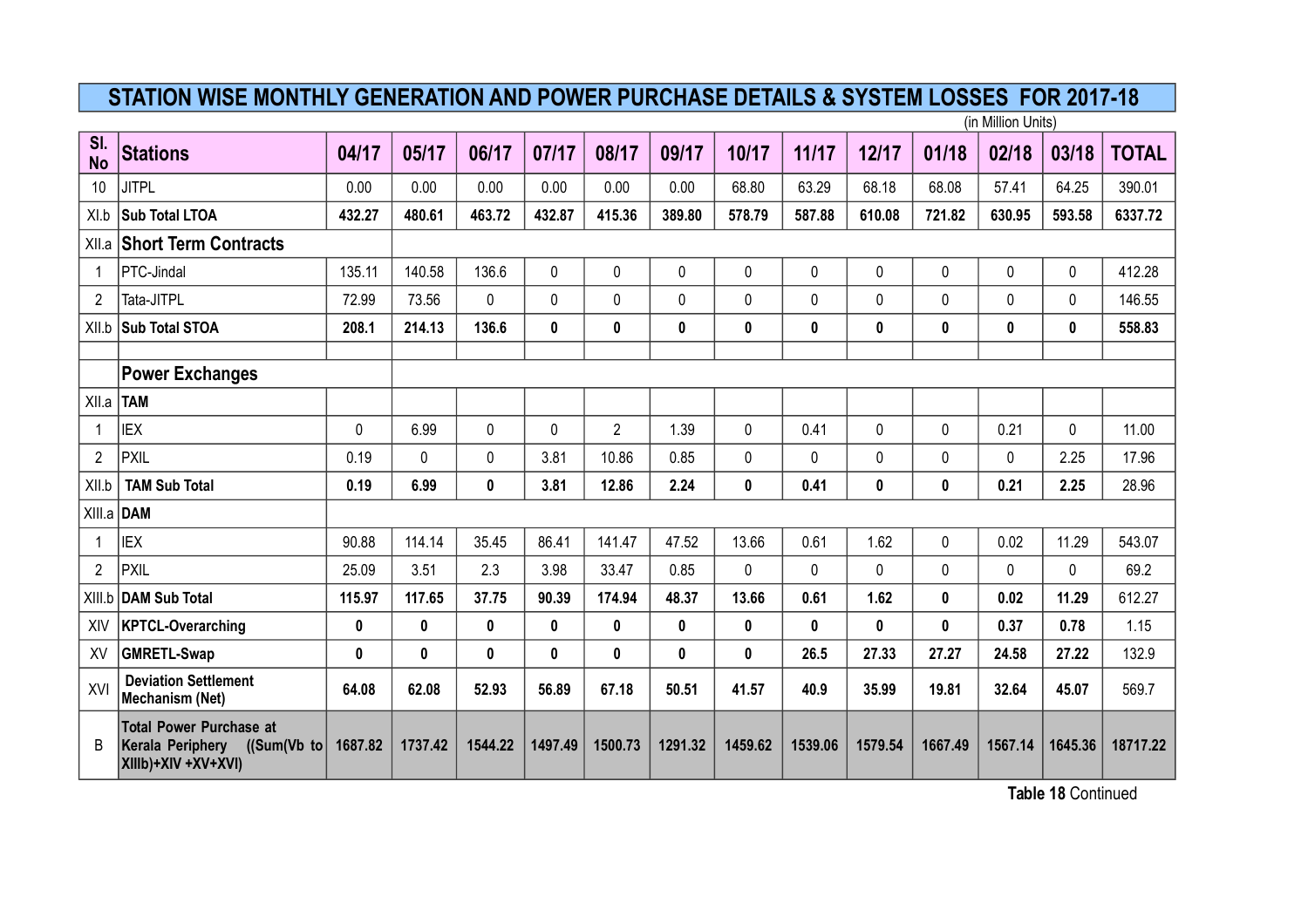(in Million Units)

| $\overline{\mathsf{SI}}$ .<br><b>No</b> | <b>Stations</b>                                                                                                | 04/17   | 05/17   | 06/17   | 07/17   | 08/17   | 09/17   | 10/17    | 11/17   | 12/17   | 01/18    | 02/18    | 03/18    | <b>TOTAL</b> |
|-----------------------------------------|----------------------------------------------------------------------------------------------------------------|---------|---------|---------|---------|---------|---------|----------|---------|---------|----------|----------|----------|--------------|
| $\mathsf C$                             | <b>Total KSEBL Generation &amp;</b><br>Power Purchase (A+B)                                                    | 2194.12 | 2147.66 | 1855.21 | 1906.36 | 1980.23 | 1897.94 | 2005.15  | 1950.21 | 1978.74 | 2041.82  | 1956.14  | 2278.12  | 24191.70     |
| D                                       | <b>Substation Auxiliary</b><br>consumption                                                                     | 1.37    | 1.28    | 1.1     | 1.11    | 1.11    | 1.13    | 1.16     | 1.18    | 1.16    | 1.14     | 1.1      | 1.28     | 14.12        |
| E                                       | <b>Net Generation and Power</b><br>Purchase (C-D)                                                              | 2192.75 | 2146.38 | 1854.11 | 1905.25 | 1979.12 | 1896.81 | 2003.99  | 1949.03 | 1977.58 | 2040.68  | 1955.04  | 2276.84  | 24177.57     |
| F                                       | Energy injected by private<br>developers at Generator end for<br>sale outside the state through<br>open access | 3.75    | 3.73    | 3.77    | 4.14    | 4.13    | 4.12    | 2.52     | 3.92    | 4.10    | 3.62     | 3.43     | 3.91     | 45.15        |
| G                                       | Energy purchased by consumers<br>through open access at Kerala<br>periphery                                    | 29.76   | 26.59   | 34.35   | 40.54   | 29.31   | 12.06   | 12.68    | 14.69   | 28.89   | 24.03    | 19.98    | 12.08    | 284.96       |
|                                         | Out side State Sale by KSEBL                                                                                   |         |         |         |         |         |         |          |         |         |          |          |          |              |
| a                                       | IEX Sale - DAM(Kerala Periphery)                                                                               | 0.00    | 0.00    | $-0.37$ | $-0.20$ | 0.00    | $-0.06$ | $-18.68$ | $-0.97$ | $-8.40$ | $-36.85$ | $-33.84$ | $-17.12$ | $-116.49$    |
| $\mathsf b$                             | PXIL sale TAM (Kerala Periphery)                                                                               | 0.00    | 0.00    | 0.00    | 0.00    | 0.00    | 0.00    | 0.00     | 0.00    | 0.00    | $-0.23$  | $-0.79$  | 0.00     | $-1.02$      |
| C                                       | Total Sale outside the state(a+b)                                                                              | 0.00    | 0.00    | $-0.37$ | $-0.20$ | 0.00    | $-0.06$ | $-18.68$ | $-0.97$ | $-8.40$ | $-37.08$ | $-34.63$ | $-17.12$ | $-117.51$    |
| d                                       | GMRETL-Swap sale                                                                                               | 0.00    | 0.00    | 0.00    | $-6.06$ | 0.00    | $-0.24$ | 0.00     | 0.00    | 0.00    | 0.00     | 0.00     | 0.00     | $-6.31$      |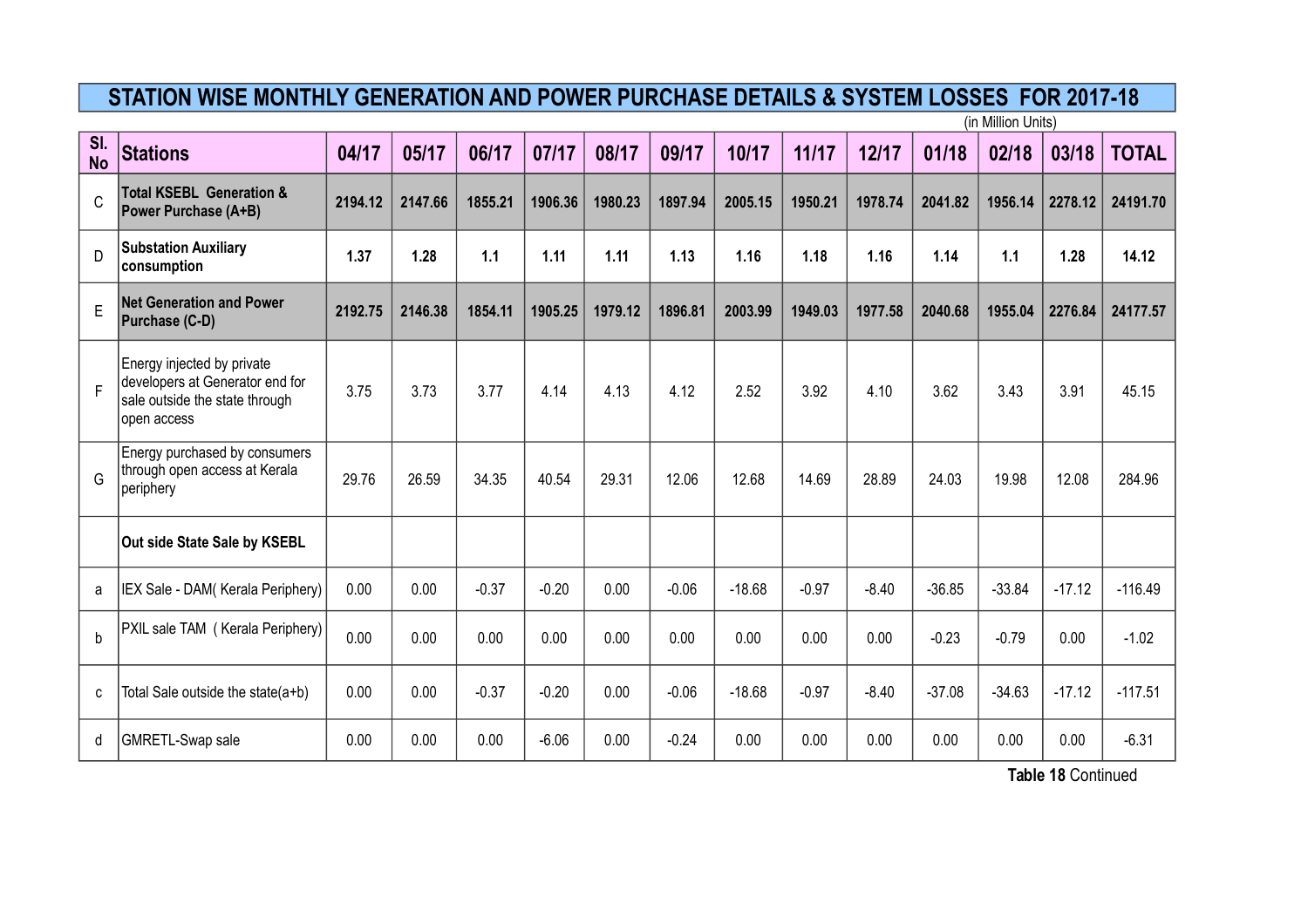(in Million Units)

| SI.<br><b>No</b> | <b>Stations</b>                                                                                               | 04/17   | 05/17   | 06/17   | 07/17   | 08/17   | 09/17   | 10/17    | 11/17   | 12/17   | 01/18    | 02/18    | 03/18    | <b>TOTAL</b> |
|------------------|---------------------------------------------------------------------------------------------------------------|---------|---------|---------|---------|---------|---------|----------|---------|---------|----------|----------|----------|--------------|
| H                | Energy sale outside the State by<br>KSEBL and Swap return(c+d)                                                | 0.00    | 0.00    | $-0.37$ | $-6.27$ | 0.00    | $-0.30$ | $-18.68$ | $-0.97$ | $-8.40$ | $-37.08$ | $-34.63$ | $-17.12$ | $-123.82$    |
|                  | Energy injected by private<br>developers at Kerala periphery for<br>sale outside state through open<br>access | $-3.58$ | $-3.56$ | $-3.60$ | $-3.95$ | $-3.90$ | $-3.93$ | $-2.41$  | $-3.75$ | $-3.92$ | $-3.46$  | $-3.27$  | $-3.73$  | $-43.07$     |
| J                | Net energy available for sale<br>inside the state (E+F+G+H+I)                                                 | 2222.68 | 2173.14 | 1888.26 | 1939.72 | 2008.66 | 1908.76 | 1998.10  | 1962.92 | 1998.25 | 2027.79  | 1940.54  | 2271.98  | 24340.79     |
| K                | Energy purchased by consumers<br>through open access at consumer<br>end                                       | 28.31   | 25.3    | 32.67   | 38.5    | 27.15   | 11.44   | 12.02    | 13.93   | 27.38   | 22.79    | 18.94    | 11.44    | 269.86       |
|                  | Energy sale inside the state by<br><b>KSEBL</b>                                                               | 1846.04 | 1790.38 | 1666.44 | 1640.51 | 1742.87 | 1697.51 | 1684.21  | 1711.31 | 1715.71 | 1749.25  | 1729.32  | 1907.15  | 20880.70     |
| М                | <b>Energy given to RGCCPP for</b><br>meeting auxiliary consumption<br>during non operational period           |         |         |         |         |         |         |          |         |         |          |          |          | 8.63         |
| N                | Energy sale with in the state<br>including open access<br>and<br>aux power to RGCCPP.<br>$(K+L+M)$            | 1874.35 | 1815.68 | 1699.11 | 1679.01 | 1770.02 | 1708.95 | 1696.23  | 1725.24 | 1743.09 | 1772.04  | 1748.26  | 1918.59  | 21159.19     |
| 0                | Loss in KSEBL system (J-N)                                                                                    | 348.33  | 357.46  | 189.16  | 260.71  | 238.64  | 199.80  | 301.86   | 237.68  | 255.16  | 255.76   | 192.28   | 353.39   | 3181.61      |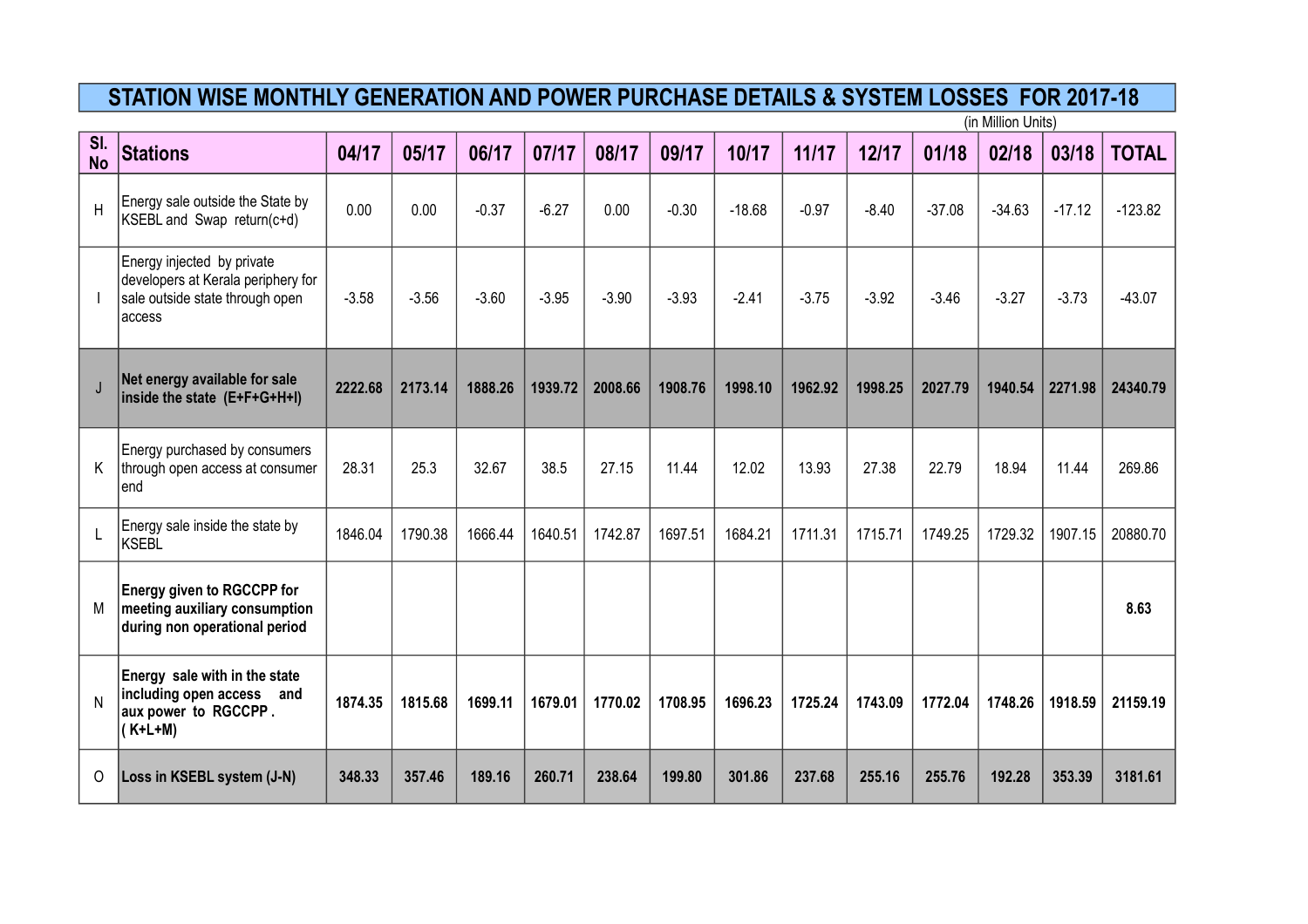### **TABLE-19 ANNUAL GENERATION FROM RENEWABLE SOURCES**

| <b>Stations</b><br>capacity<br>No.<br>2009-10<br>2010-11<br>2011-12<br>2012-13<br>2013-14<br>2016-17<br>2014-15<br>2015-16<br>(MW)<br><b>Small Hydro (KSEB)</b><br>15<br>60.42<br>72.25<br>65.63<br>25.54<br>68.99<br>44.36<br>Kallada<br>67.55<br>44.81<br>1<br>3<br>2<br>6.05<br>9.75<br>8.20<br>3.69<br>7.63<br>5.13<br>4.71<br>3.94<br>Peppara<br>5.77<br>10.5<br>31.94<br>34.15<br>24.74<br>32.46<br>36.90<br>26.69<br>30.38<br>32.43<br>3<br>Malankara<br>$\overline{2}$<br>2.28<br>1.22<br>3.94<br>1.91<br>2.49<br>5.75<br>3.57<br>4.29<br>2.55<br>4<br>Madupetty<br>5<br>Chembukadavu<br>6.45<br>8.46<br>13.54<br>11.99<br>9.52<br>12.42<br>10.95<br>8.64<br>9.04<br>6.15<br>11.58<br>12.98<br>9.30<br>9.03<br>6<br>15.94<br>13.27<br>10.79<br>13.67<br>Urumi<br>2.5<br>0.00<br>2.77<br>1.94<br>4.96<br>5.19<br>0.634<br>0<br>2.03<br>1.95<br>$\overline{7}$<br>Malampuzha<br>3.5<br>3.43<br>7.20<br>8.01<br>5.62<br>8<br>Lower Meenmutty<br>4.86<br>4.74<br>5.56<br>2.481<br>6.08<br>3.75<br>4.62<br>4.35<br>8.57<br>8.00<br>7.96<br>7.92<br>8.05<br>6.349<br>9<br>Kuttiyadi Tailrace<br>8.00<br>16<br>108.82<br>120.69<br>102.15<br>99.86<br>114.03<br>106.43<br>94.37<br>Poringalkuthu LBE<br>107.45<br>10 |     |                         | <b>Installed</b> |       |       |       |       | <b>Annual Generation in MU</b> |        |        |        |                |
|-----------------------------------------------------------------------------------------------------------------------------------------------------------------------------------------------------------------------------------------------------------------------------------------------------------------------------------------------------------------------------------------------------------------------------------------------------------------------------------------------------------------------------------------------------------------------------------------------------------------------------------------------------------------------------------------------------------------------------------------------------------------------------------------------------------------------------------------------------------------------------------------------------------------------------------------------------------------------------------------------------------------------------------------------------------------------------------------------------------------------------------------------------------------------------------------------------------------------|-----|-------------------------|------------------|-------|-------|-------|-------|--------------------------------|--------|--------|--------|----------------|
|                                                                                                                                                                                                                                                                                                                                                                                                                                                                                                                                                                                                                                                                                                                                                                                                                                                                                                                                                                                                                                                                                                                                                                                                                       | SI. |                         |                  |       |       |       |       |                                |        |        |        | 2017-18        |
|                                                                                                                                                                                                                                                                                                                                                                                                                                                                                                                                                                                                                                                                                                                                                                                                                                                                                                                                                                                                                                                                                                                                                                                                                       |     |                         |                  |       |       |       |       |                                |        |        |        |                |
|                                                                                                                                                                                                                                                                                                                                                                                                                                                                                                                                                                                                                                                                                                                                                                                                                                                                                                                                                                                                                                                                                                                                                                                                                       |     |                         |                  |       |       |       |       |                                |        |        |        | 36.56          |
|                                                                                                                                                                                                                                                                                                                                                                                                                                                                                                                                                                                                                                                                                                                                                                                                                                                                                                                                                                                                                                                                                                                                                                                                                       |     |                         |                  |       |       |       |       |                                |        |        |        |                |
|                                                                                                                                                                                                                                                                                                                                                                                                                                                                                                                                                                                                                                                                                                                                                                                                                                                                                                                                                                                                                                                                                                                                                                                                                       |     |                         |                  |       |       |       |       |                                |        |        |        | 29.49          |
|                                                                                                                                                                                                                                                                                                                                                                                                                                                                                                                                                                                                                                                                                                                                                                                                                                                                                                                                                                                                                                                                                                                                                                                                                       |     |                         |                  |       |       |       |       |                                |        |        |        |                |
|                                                                                                                                                                                                                                                                                                                                                                                                                                                                                                                                                                                                                                                                                                                                                                                                                                                                                                                                                                                                                                                                                                                                                                                                                       |     |                         |                  |       |       |       |       |                                |        |        |        | 10.65          |
|                                                                                                                                                                                                                                                                                                                                                                                                                                                                                                                                                                                                                                                                                                                                                                                                                                                                                                                                                                                                                                                                                                                                                                                                                       |     |                         |                  |       |       |       |       |                                |        |        |        | 11.20          |
|                                                                                                                                                                                                                                                                                                                                                                                                                                                                                                                                                                                                                                                                                                                                                                                                                                                                                                                                                                                                                                                                                                                                                                                                                       |     |                         |                  |       |       |       |       |                                |        |        |        |                |
|                                                                                                                                                                                                                                                                                                                                                                                                                                                                                                                                                                                                                                                                                                                                                                                                                                                                                                                                                                                                                                                                                                                                                                                                                       |     |                         |                  |       |       |       |       |                                |        |        |        |                |
|                                                                                                                                                                                                                                                                                                                                                                                                                                                                                                                                                                                                                                                                                                                                                                                                                                                                                                                                                                                                                                                                                                                                                                                                                       |     |                         |                  |       |       |       |       |                                |        |        |        |                |
|                                                                                                                                                                                                                                                                                                                                                                                                                                                                                                                                                                                                                                                                                                                                                                                                                                                                                                                                                                                                                                                                                                                                                                                                                       |     |                         |                  |       |       |       |       |                                |        |        |        | 124.73         |
|                                                                                                                                                                                                                                                                                                                                                                                                                                                                                                                                                                                                                                                                                                                                                                                                                                                                                                                                                                                                                                                                                                                                                                                                                       | 11  | Neriamangalam Extension | 25               | 92.60 | 95.48 | 63.03 | 94.52 | 143.66                         | 120.20 | 133.33 | 102.08 | 158.60         |
| Poozhithode<br>12<br>4.8<br>9.36<br>10.67<br>12.10<br>11.33<br>8.62<br>10.44<br>--<br>--                                                                                                                                                                                                                                                                                                                                                                                                                                                                                                                                                                                                                                                                                                                                                                                                                                                                                                                                                                                                                                                                                                                              |     |                         |                  |       |       |       |       |                                |        |        |        | 11.78          |
| 4<br>6.15<br>0.21<br>9.52<br>7.35<br>7.66<br>5.85<br>6.32<br>13<br>Ranni Perinad<br>--<br>--                                                                                                                                                                                                                                                                                                                                                                                                                                                                                                                                                                                                                                                                                                                                                                                                                                                                                                                                                                                                                                                                                                                          |     |                         |                  |       |       |       |       |                                |        |        |        |                |
| 14<br>Peechi<br>1.25<br>0.26<br>3.29<br>1.43<br>1.92<br>0.4<br>1.78<br>$\overline{\phantom{a}}$<br>Щ,<br>--                                                                                                                                                                                                                                                                                                                                                                                                                                                                                                                                                                                                                                                                                                                                                                                                                                                                                                                                                                                                                                                                                                           |     |                         |                  |       |       |       |       |                                |        |        |        |                |
| Vilangad<br>7.5<br>12.75<br>15<br>0.45<br>15.77<br>$\overline{\phantom{a}}$<br>--<br>--<br>--<br>--                                                                                                                                                                                                                                                                                                                                                                                                                                                                                                                                                                                                                                                                                                                                                                                                                                                                                                                                                                                                                                                                                                                   |     |                         |                  |       |       |       |       |                                |        |        |        | 15.56          |
| 2.5<br>16<br>Chimmony<br>4.59<br>1.55<br>2.09<br>--<br>--<br>--<br>--<br>--<br>$\overline{\phantom{a}}$                                                                                                                                                                                                                                                                                                                                                                                                                                                                                                                                                                                                                                                                                                                                                                                                                                                                                                                                                                                                                                                                                                               |     |                         |                  |       |       |       |       |                                |        |        |        |                |
| 3.5<br>5.01<br>17<br>Adyanpara<br>2.36<br>3.88<br>--<br>$\overline{\phantom{a}}$<br>--<br>--<br>--<br>--                                                                                                                                                                                                                                                                                                                                                                                                                                                                                                                                                                                                                                                                                                                                                                                                                                                                                                                                                                                                                                                                                                              |     |                         |                  |       |       |       |       |                                |        |        |        |                |
| 18<br>Barapole<br>15<br>19.32<br>0.0008<br>--<br>Ξ.<br>۰.<br>--<br>--<br>--                                                                                                                                                                                                                                                                                                                                                                                                                                                                                                                                                                                                                                                                                                                                                                                                                                                                                                                                                                                                                                                                                                                                           |     |                         |                  |       |       |       |       |                                |        |        |        | 42.69          |
| 3.6<br>3.05<br>19<br>Vellathooval<br>4.69                                                                                                                                                                                                                                                                                                                                                                                                                                                                                                                                                                                                                                                                                                                                                                                                                                                                                                                                                                                                                                                                                                                                                                             |     |                         |                  |       |       |       |       |                                |        |        |        |                |
| Poringalkuthu Micro<br>0.11<br>20<br>0.05                                                                                                                                                                                                                                                                                                                                                                                                                                                                                                                                                                                                                                                                                                                                                                                                                                                                                                                                                                                                                                                                                                                                                                             |     |                         |                  |       |       |       |       |                                |        |        |        |                |
| Perunthenaruvi<br>6<br>21<br>3.12                                                                                                                                                                                                                                                                                                                                                                                                                                                                                                                                                                                                                                                                                                                                                                                                                                                                                                                                                                                                                                                                                                                                                                                     |     |                         |                  |       |       |       |       |                                |        |        |        |                |
| II<br><b>Small Hydro (CPP)</b>                                                                                                                                                                                                                                                                                                                                                                                                                                                                                                                                                                                                                                                                                                                                                                                                                                                                                                                                                                                                                                                                                                                                                                                        |     |                         |                  |       |       |       |       |                                |        |        |        |                |
| 12<br>33.79<br>41.24<br>36.91<br>21.49<br>39.72<br>33.93<br>30.3<br>Maniyar<br>1.66<br>1                                                                                                                                                                                                                                                                                                                                                                                                                                                                                                                                                                                                                                                                                                                                                                                                                                                                                                                                                                                                                                                                                                                              |     |                         |                  |       |       |       |       |                                |        |        |        | 28.67          |
| 21<br>22.95<br>2<br>Kuthungal<br>34.25<br>47.05<br>44.16<br>42.48<br>45.26<br>49.31<br>14.03                                                                                                                                                                                                                                                                                                                                                                                                                                                                                                                                                                                                                                                                                                                                                                                                                                                                                                                                                                                                                                                                                                                          |     |                         |                  |       |       |       |       |                                |        |        |        | 37.13          |
| Ш<br><b>Small Hydro (IPP)</b>                                                                                                                                                                                                                                                                                                                                                                                                                                                                                                                                                                                                                                                                                                                                                                                                                                                                                                                                                                                                                                                                                                                                                                                         |     |                         |                  |       |       |       |       |                                |        |        |        |                |
| $\overline{7}$<br>24.29<br>19.83<br>23.16<br>14.37<br>23.62<br>20.80<br>18.26<br>13.1<br>1<br>Ullunkal                                                                                                                                                                                                                                                                                                                                                                                                                                                                                                                                                                                                                                                                                                                                                                                                                                                                                                                                                                                                                                                                                                                |     |                         |                  |       |       |       |       |                                |        |        |        | 15.03          |
| Iruttukkanam<br>4.5<br>8.87<br>17.62<br>18.56<br>23.06<br>23.18<br>24.83<br>20.08<br>2<br>--                                                                                                                                                                                                                                                                                                                                                                                                                                                                                                                                                                                                                                                                                                                                                                                                                                                                                                                                                                                                                                                                                                                          |     |                         |                  |       |       |       |       |                                |        |        |        | 24.83          |
| 10.5<br>17.18<br>27.17<br>26.99<br>21.93<br>3<br>Kaarikkayam<br>--<br>--<br>--<br>--                                                                                                                                                                                                                                                                                                                                                                                                                                                                                                                                                                                                                                                                                                                                                                                                                                                                                                                                                                                                                                                                                                                                  |     |                         |                  |       |       |       |       |                                |        |        |        | 37.14          |
| 3<br>Meenvallom<br>2.37<br>5.56<br>5.99<br>4<br>--<br>-−<br>⊷<br>−−<br>−−                                                                                                                                                                                                                                                                                                                                                                                                                                                                                                                                                                                                                                                                                                                                                                                                                                                                                                                                                                                                                                                                                                                                             |     |                         |                  |       |       |       |       |                                |        |        |        | 10.48          |
| Kallar<br>0.08<br>5                                                                                                                                                                                                                                                                                                                                                                                                                                                                                                                                                                                                                                                                                                                                                                                                                                                                                                                                                                                                                                                                                                                                                                                                   |     |                         |                  |       |       |       |       |                                |        |        |        |                |
| 8<br>6<br>Pathankayam                                                                                                                                                                                                                                                                                                                                                                                                                                                                                                                                                                                                                                                                                                                                                                                                                                                                                                                                                                                                                                                                                                                                                                                                 |     |                         |                  |       |       |       |       |                                |        |        |        | 11.40          |
| IV<br><b>Wind (KSEB)</b>                                                                                                                                                                                                                                                                                                                                                                                                                                                                                                                                                                                                                                                                                                                                                                                                                                                                                                                                                                                                                                                                                                                                                                                              |     |                         |                  |       |       |       |       |                                |        |        |        |                |
| 1.41<br>2.025<br>1.84<br>1.51<br>2.03<br>1.76<br>1.80<br>1.06<br>1.38<br>1.71<br>1<br>Kanjikode                                                                                                                                                                                                                                                                                                                                                                                                                                                                                                                                                                                                                                                                                                                                                                                                                                                                                                                                                                                                                                                                                                                       |     |                         |                  |       |       |       |       |                                |        |        |        |                |
| IV.<br><b>Wind (IPP)</b>                                                                                                                                                                                                                                                                                                                                                                                                                                                                                                                                                                                                                                                                                                                                                                                                                                                                                                                                                                                                                                                                                                                                                                                              |     |                         |                  |       |       |       |       |                                |        |        |        |                |
| 33.21<br>32.54<br>31.27<br>30.91<br>26.73<br>23.65<br>Ramakkalmedu<br>14.25<br>29.39<br>28.75<br>$\mathbf 1$                                                                                                                                                                                                                                                                                                                                                                                                                                                                                                                                                                                                                                                                                                                                                                                                                                                                                                                                                                                                                                                                                                          |     |                         |                  |       |       |       |       |                                |        |        |        | 29.01          |
| 18.6<br>35.71<br>40.86<br>23.79<br>2<br>Agali<br>35.07<br>33.48<br>38.06<br>40.41<br>46.47                                                                                                                                                                                                                                                                                                                                                                                                                                                                                                                                                                                                                                                                                                                                                                                                                                                                                                                                                                                                                                                                                                                            |     |                         |                  |       |       |       |       |                                |        |        |        | 31.07          |
| 8.4<br>Ahalia Alternate Energy Ltd<br>0.00<br>3<br>17.39<br>--<br>--<br>--<br>$\overline{\phantom{a}}$<br>16<br>4<br><b>INOX</b>                                                                                                                                                                                                                                                                                                                                                                                                                                                                                                                                                                                                                                                                                                                                                                                                                                                                                                                                                                                                                                                                                      |     |                         |                  |       |       |       |       |                                |        |        |        | 21.07<br>12.31 |
| <b>Total Non Solar</b><br>660.49<br>623.23<br>533.06<br>267.39<br>487.66<br>564.21<br>514.07<br>456.24<br>601.44                                                                                                                                                                                                                                                                                                                                                                                                                                                                                                                                                                                                                                                                                                                                                                                                                                                                                                                                                                                                                                                                                                      |     |                         |                  |       |       |       |       |                                |        |        |        | 747.16         |

**Table 19 continued**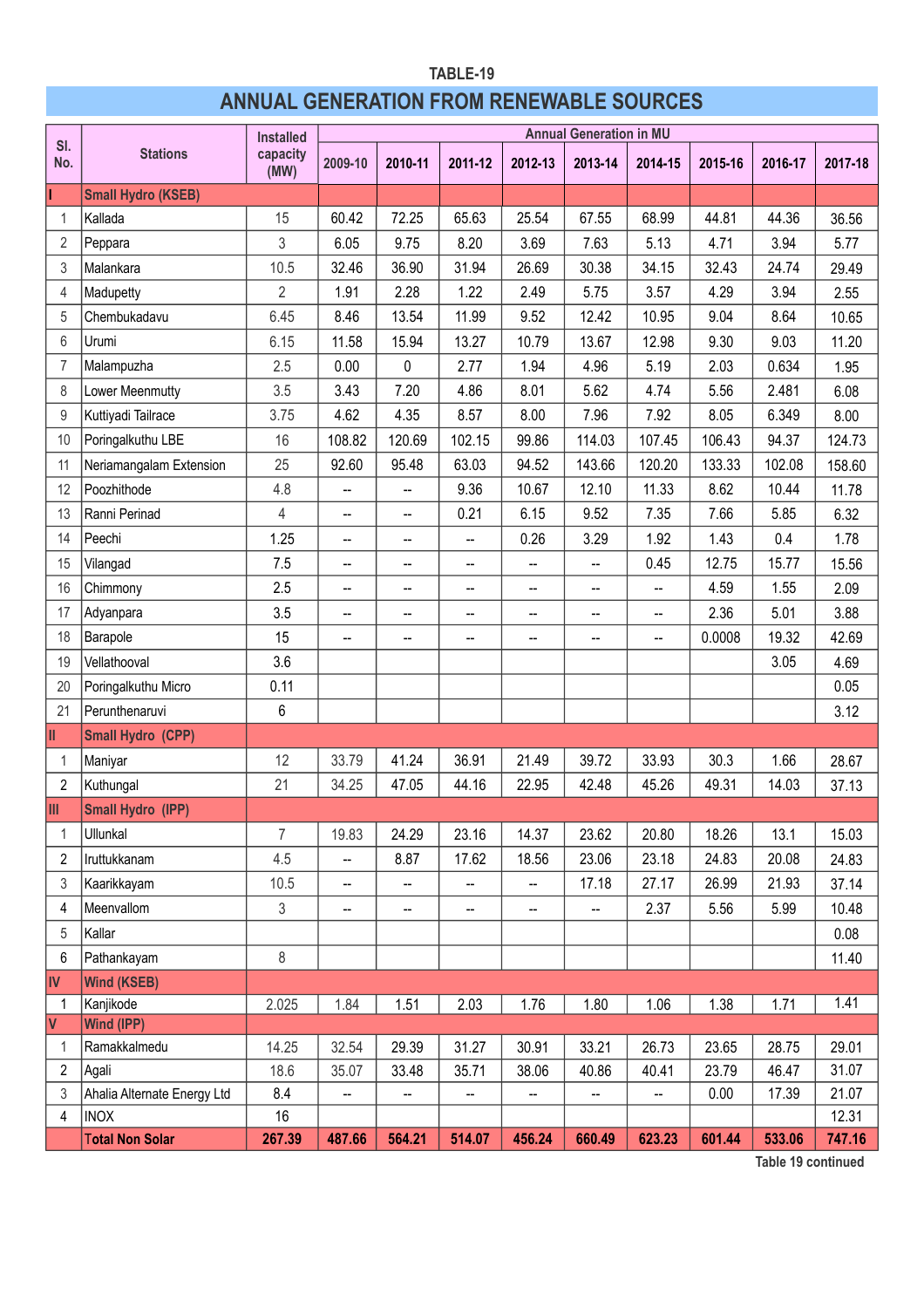| SI.                      |                                                    | <b>Installed</b>                                                                    |                          |                          |                          |                          | <b>Annual Generation in MU</b> |                |         |         |         |
|--------------------------|----------------------------------------------------|-------------------------------------------------------------------------------------|--------------------------|--------------------------|--------------------------|--------------------------|--------------------------------|----------------|---------|---------|---------|
| No.                      | <b>Stations</b>                                    | capacity<br>(MW)                                                                    | 2009-10                  | 2010-11                  | 2011-12                  | 2012-13                  | 2013-14                        | 2014-15        | 2015-16 | 2016-17 | 2017-18 |
| VI                       | <b>Solar (KSEB)</b>                                |                                                                                     |                          |                          |                          |                          |                                |                |         |         |         |
| 1                        | Kanjikode                                          | 1                                                                                   | ÷,                       | $\overline{\phantom{0}}$ | $\blacksquare$           | $\overline{\phantom{a}}$ | $\blacksquare$                 | $\blacksquare$ | 0.81    | 0.87    | 1.13    |
| $\overline{\mathbf{c}}$  | Chaliyoor Colony, Agali                            | 0.096                                                                               |                          | ÷,                       | $\overline{\phantom{a}}$ | $\blacksquare$           | ÷,                             | ä,             | 0.05    |         | 0.07    |
| 3                        | Poringalkuthu Powerhouse                           | 0.05                                                                                | $\overline{\phantom{a}}$ | ÷,                       | $\overline{a}$           | ÷,                       |                                |                | 0.04    |         | 0.06    |
| 4                        | Floating solar RT-<br>Banasurasagar                | 0.01                                                                                |                          |                          |                          |                          |                                |                |         |         | 0.01    |
| 5                        | Meencut RT                                         | 0.03                                                                                |                          |                          |                          |                          |                                |                |         |         | 0.01    |
| 6                        | Kothamangalam RT                                   | 0.13                                                                                |                          |                          |                          |                          |                                |                |         |         | 0.14    |
| 7                        | Moolamattom RT                                     | 0.05                                                                                |                          |                          |                          |                          |                                |                |         |         | 0.05    |
| 8                        | <b>Thrissur RT</b>                                 | 0.35                                                                                |                          |                          |                          |                          |                                |                |         |         | 0.31    |
| 9                        | Kollengode                                         | 1                                                                                   |                          |                          |                          |                          |                                |                |         |         | 1.47    |
| 10                       | Padinjarethara DT                                  | 0.44                                                                                |                          |                          |                          |                          |                                |                |         |         | 0.50    |
| 11                       | Moozhiyar RT                                       | 0.13                                                                                |                          |                          |                          |                          |                                |                |         |         | 0.54    |
| 12                       | <b>Edayar Substation Premise</b>                   | 1.25                                                                                |                          |                          |                          |                          |                                |                |         |         | 1.65    |
| 13                       | Barapole Canal Bank                                | 1                                                                                   |                          |                          |                          |                          |                                |                |         |         | 1.02    |
| 14                       | <b>Barapole Canal Top</b>                          | 3                                                                                   |                          |                          |                          |                          |                                |                |         |         | 2.68    |
| 15                       | KDPP, Kozhikode                                    | 0.035                                                                               |                          |                          |                          |                          |                                |                |         |         | 0.04    |
| 16                       | Thalakulathoor                                     | 0.65                                                                                |                          |                          |                          |                          |                                |                |         |         | 0.88    |
| 17                       | Vydyuthi bhavan RT                                 | 0.03                                                                                |                          |                          |                          |                          |                                |                |         |         | 0.04    |
| 18                       | Manjeswaram                                        | 0.5                                                                                 |                          |                          |                          |                          |                                |                |         |         | 0.65    |
| 19                       | Moovattupuzha                                      | 1.25                                                                                |                          |                          |                          |                          |                                |                |         |         | 0.39    |
| 20                       | Pothencode                                         | $\overline{2}$                                                                      |                          |                          |                          |                          |                                |                |         |         | 0.48    |
| VI                       | Solar (IPP)                                        |                                                                                     |                          |                          |                          |                          |                                |                |         |         |         |
| $\overline{\phantom{a}}$ | Cochin International Airport<br>Ltd                | 30.00                                                                               |                          |                          |                          |                          |                                |                | 11.42   | 10.99   | 33.29   |
| 3                        | Anert, Kuzhalmandam                                | 2.00                                                                                |                          |                          |                          |                          |                                |                |         | 0.93    | 2.79    |
| 4                        | Ambalathara -Solar Park                            | 50.00                                                                               |                          |                          |                          |                          |                                |                |         | 7.55    | 49.62   |
| 5                        | Net Metered Solar Prosumer                         | 15.45                                                                               |                          |                          |                          |                          |                                |                |         |         | 25.72   |
| 6                        | IPDS project under progress                        |                                                                                     |                          |                          |                          |                          |                                |                |         |         | 1.31    |
| $\overline{7}$           | Solar Off Grid with Gen<br><b>Based Incentives</b> |                                                                                     |                          |                          |                          |                          |                                |                |         |         | 0.80    |
|                          | <b>Total Solar</b>                                 | 110.43                                                                              | 0.00                     | 0.00                     | 0.00                     | 0.00                     | 0.00                           | 0.00           | 12.32   | 20.34   | 125.63  |
|                          | <b>Total</b>                                       | 377.82                                                                              | 487.66                   | 564.21                   | 514.07                   | 456.24                   | 660.49                         | 623.23         | 613.76  | 553.41  | 872.79  |
|                          |                                                    | 2017-18 RPO achievement:- Non-solar- 4.84%(Target -6%) ; Solar - 0.81%(Target-1.5%) |                          |                          |                          |                          |                                |                |         |         |         |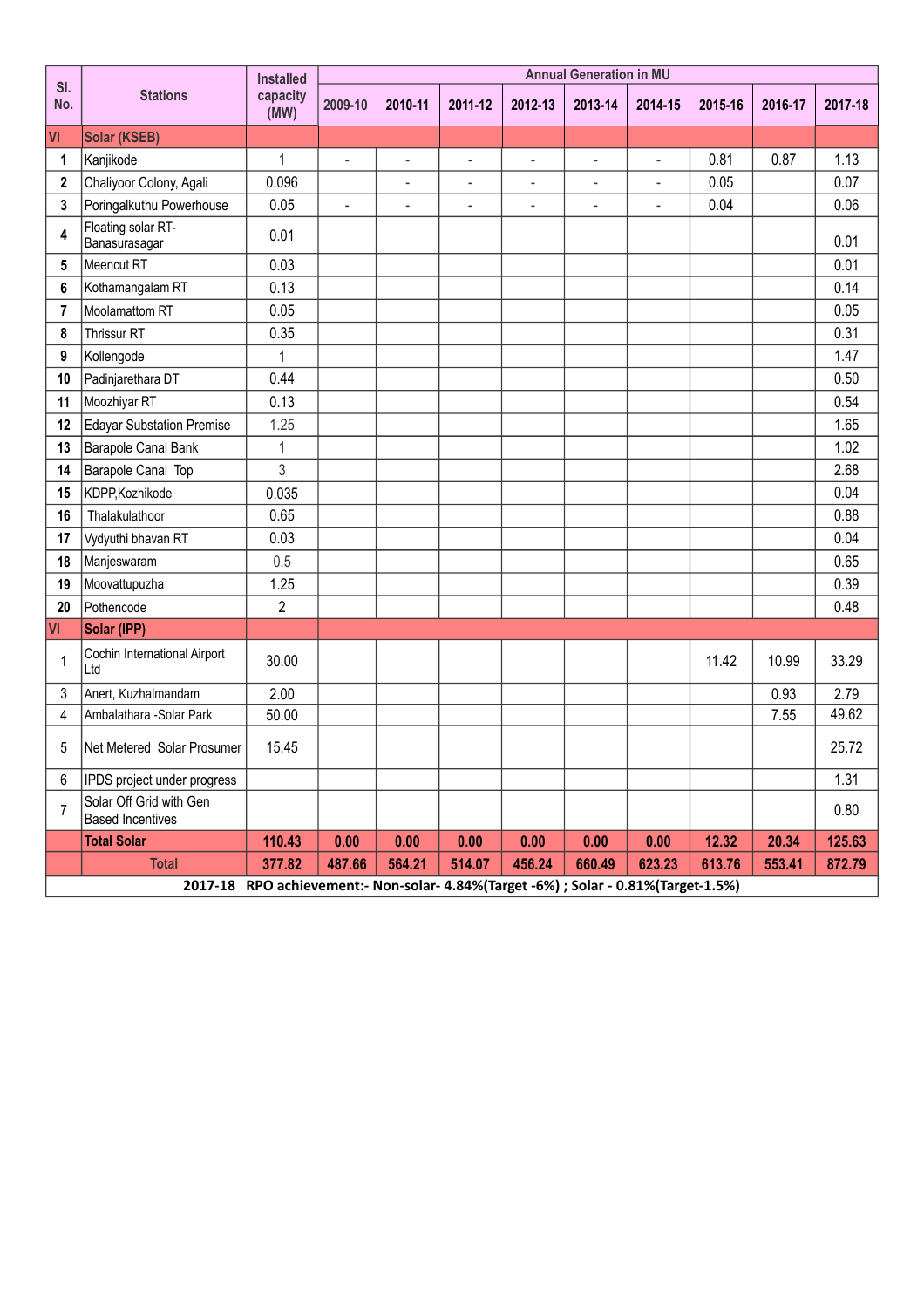|                |         |                                                             |                                                          |                                                           |                                      |                                                                             |                                                                         |                                                               | <b>TABLE 20</b>           |                                                                                 |                                                                    |                                                                          |                                                           |                                                                            |                                             |       |                     |
|----------------|---------|-------------------------------------------------------------|----------------------------------------------------------|-----------------------------------------------------------|--------------------------------------|-----------------------------------------------------------------------------|-------------------------------------------------------------------------|---------------------------------------------------------------|---------------------------|---------------------------------------------------------------------------------|--------------------------------------------------------------------|--------------------------------------------------------------------------|-----------------------------------------------------------|----------------------------------------------------------------------------|---------------------------------------------|-------|---------------------|
|                |         |                                                             |                                                          |                                                           |                                      |                                                                             |                                                                         |                                                               |                           |                                                                                 | <b>GENERATION, PURCHASE, SALES AND LOSSES</b>                      |                                                                          |                                                           |                                                                            |                                             |       |                     |
|                |         | Total internal                                              |                                                          |                                                           |                                      | <b>Energy</b><br>injected at                                                | <b>Energy</b><br>purchased                                              | Energy                                                        |                           | <b>Energy</b>                                                                   |                                                                    | <b>Energy</b><br>purchased                                               | <b>Energy</b>                                             | Energy sale                                                                | <b>T&amp;D loss within</b><br>Kerala system |       |                     |
| SI.<br>No.     | Year    | Generation<br>excluding<br>auxillary<br>consumption<br>(MU) | Power<br>purchase<br>(CGS, IPPs,<br>Traders)<br>$ $ (MU) | <b>External</b><br>PGCIL<br>Line<br><b>Losses</b><br>(MU) | Net generation<br>& purchase<br>(MU) | gen.end by<br>open access<br>consumers<br>for sale<br>outside state<br>(MU) | by open<br><b>access</b><br>consumers<br>at Kerala<br>periphery<br>(MU) | Sale by<br><b>KSEBL</b> to<br>outside<br><b>State</b><br>(MU) | <b>Swap</b><br>Return(MU) | injected at<br>Kerala<br>periphery<br>by CPPs for<br>sale outside<br>state (MU) | <b>Energy</b><br>available for<br>sale within<br>the State<br>(MU) | by<br>consumer<br>s through<br>open<br>access at<br>consumer<br>end (MU) | sale<br>inside<br>the state<br>by<br><b>KSEBL</b><br>(MU) | with in the state<br>including sale<br>by open access<br>consumers<br>(MU) | (MU)                                        | (%)   | AT&C<br>Loss<br>(%) |
|                |         | (1)                                                         | (2)                                                      | (3)                                                       | $(4)=(1)+(2)-(3)$                    | (5)                                                                         | (6)                                                                     | (7)                                                           | (7a)                      | (8)                                                                             | $(9) = (4+5+6-7-$<br>$7a-8$                                        | (10)                                                                     | (11)                                                      | $(12)=(10+11)$                                                             | $(13)=(9-12)$ 14= $(13/9)\%$                |       | 15                  |
|                | 1997-98 | 5158.48                                                     | 4236.92                                                  |                                                           | 9395.40                              |                                                                             |                                                                         | 0.73                                                          |                           |                                                                                 | 9394.67                                                            |                                                                          | 7715.50                                                   | 7715.50                                                                    | 1679.17                                     | 17.87 |                     |
| $\overline{2}$ | 1998-99 | 7569.05                                                     | 3595.56                                                  |                                                           | 11164.61                             |                                                                             |                                                                         | 0.00                                                          |                           |                                                                                 | 11164.61                                                           |                                                                          | 9183.00                                                   | 9183.00                                                                    | 1981.61                                     | 17.75 |                     |
| 3              | 1999-00 | 7605.94                                                     | 4275.04                                                  |                                                           | 11880.98                             |                                                                             |                                                                         | 0.00                                                          |                           |                                                                                 | 11880.98                                                           |                                                                          | 9813.00                                                   | 9813.00                                                                    | 2067.98                                     | 17.41 |                     |
| 4              | 2000-01 | 6921.00                                                     | 5543.00                                                  |                                                           | 12464.00                             |                                                                             |                                                                         | 0.00                                                          |                           |                                                                                 | 12464.00                                                           |                                                                          | 10319.00                                                  | 10319.00                                                                   | 2145.00                                     | 17.21 |                     |
| 5              | 2001-02 | 7085.73                                                     | 5699.54                                                  | 255.06                                                    | 12530.21                             |                                                                             |                                                                         | 11.90                                                         |                           |                                                                                 | 12518.31                                                           |                                                                          | 8667.31                                                   | 8667.31                                                                    | 3851.00                                     | 30.76 |                     |
| 6              | 2002-03 | 5420.34                                                     | 7330.80                                                  | 238.81                                                    | 12512.33                             |                                                                             |                                                                         | 121.20                                                        |                           |                                                                                 | 12391.13                                                           |                                                                          | 8752.10                                                   | 8752.10                                                                    | 3639.03                                     | 29.37 |                     |
|                | 2003-04 | 4439.96                                                     | 8015.41                                                  | 174.50                                                    | 12280.87                             |                                                                             |                                                                         | 0.00                                                          |                           |                                                                                 | 12280.87                                                           |                                                                          | 8910.84                                                   | 8910.84                                                                    | 3370.03                                     | 27.44 | 30.34               |
| 8              | 2004-05 | 6328.98                                                     | 6390.79                                                  | 214.93                                                    | 12504.84                             |                                                                             |                                                                         | 0.00                                                          |                           |                                                                                 | 12504.84                                                           |                                                                          | 9384.40                                                   | 9384.40                                                                    | 3120.44                                     | 24.95 | 27.67               |
| 9              | 2005-06 | 7554.08                                                     | 6700.50                                                  | 287.64                                                    | 13966.94                             |                                                                             |                                                                         | 635.91                                                        |                           |                                                                                 | 13331.03                                                           |                                                                          | 10269.80                                                  | 10269.80                                                                   | 3061.23                                     | 22.96 | 23.90               |
| 10             | 2006-07 | 7695.11                                                     | 8149.84                                                  | 370.10                                                    | 15474.85                             |                                                                             |                                                                         | 1046.89                                                       |                           |                                                                                 | 14427.96                                                           |                                                                          | 11331.00                                                  | 11331.00                                                                   | 3096.96                                     | 21.46 | 22.29               |
| 11             | 2007-08 | 8647.69                                                     | 8074.62                                                  | 310.40                                                    | 16411.91                             |                                                                             |                                                                         | 1346.76                                                       |                           |                                                                                 | 15065.15                                                           |                                                                          | 12049.85                                                  | 12049.85                                                                   | 3015.30                                     | 20.02 | 21.68               |
| 12             | 2008-09 | 6440.44                                                     | 9628.87                                                  | 312.57                                                    | 15756.74                             |                                                                             |                                                                         | 463.33                                                        |                           |                                                                                 | 15293.41                                                           |                                                                          | 12414.32                                                  | 12414.32                                                                   | 2879.09                                     | 18.83 | 21.09               |
| 13             | 2009-10 | 7189.51                                                     | 10204.21                                                 | 357.53                                                    | 17036.19                             |                                                                             |                                                                         | 53.90                                                         |                           |                                                                                 | 16982.29                                                           |                                                                          | 13971.09                                                  | 13971.09                                                                   | 3011.20                                     | 17.73 | 19.62               |
| 14             | 2010-11 | 7359.97                                                     | 10512.27                                                 | 401.73                                                    | 17470.51                             |                                                                             |                                                                         | 130.24                                                        |                           |                                                                                 | 17340.27                                                           |                                                                          | 14547.90                                                  | 14547.90                                                                   | 2792.37                                     | 16.10 | 17.63               |
| 15             | 2011-12 | 8289.91                                                     | 11263.21                                                 | 413.21                                                    | 19139.90                             |                                                                             |                                                                         | 201.10                                                        |                           |                                                                                 | 18938.80                                                           |                                                                          | 15980.53                                                  | 15980.53                                                                   | 2958.27                                     | 15.62 | 17.28               |
| 16             | 2012-13 | 5334.27                                                     | 14908.82                                                 | 364.96                                                    | 19878.13                             | $\mathbf{0}$                                                                | 0.05                                                                    | 0.97                                                          |                           | 0.00                                                                            | 19877.21                                                           | 0.05                                                                     | 16838.24                                                  | 16838.29                                                                   | 3038.92                                     | 15.29 | 16.25               |
| 17             | 2013-14 | 8163.03                                                     | 14070.42                                                 | 293.69                                                    | 21939.76                             | $\mathbf{0}$                                                                | 17.33                                                                   | 1414.60                                                       |                           | 0.00                                                                            | 20542.49                                                           | 16.81                                                                    | 17454.05                                                  | 17470.86                                                                   | 3071.63                                     | 14.95 | 16.14               |
| 18             | 2014-15 | 7286.90                                                     | 15031.71                                                 | 393.00                                                    | 21925.61                             | 26.41                                                                       | 4.66                                                                    | 358.09                                                        |                           | 25.43                                                                           | 21573.16                                                           | 4.46                                                                     | 18426.27                                                  | 18430.73                                                                   | 3142.43                                     | 14.57 | 15.75               |
| 19             | 2015-16 | 6739.25                                                     | 16448.36                                                 | 550.6                                                     | 22637.01                             | 40.44                                                                       | 142.00                                                                  | 53.48                                                         |                           | 38.63                                                                           | 22727.34                                                           | 135.25                                                                   | 19325.07                                                  | 19460.32                                                                   | 3267.02                                     | 14.37 | 15.71               |
| 20             | 2016-17 | 4325.08                                                     | 19734.93                                                 | 684.75                                                    | 23375.26                             | 45.08                                                                       | 435.60                                                                  | 49.30                                                         |                           | 43.06                                                                           | 23763.58                                                           | 414.66                                                                   | 20038.25                                                  | 20452.91                                                                   | 3310.67                                     | 13.93 | 16.26               |
| 21             | 2017-18 | 5460.34                                                     | 19426.74                                                 | 709.51                                                    | 24177.57                             | 45.15                                                                       | 284.96                                                                  | 117.51                                                        | 6.31                      | 43.07                                                                           | 24340.79                                                           | 269.86                                                                   | 20880.70                                                  | 21159.19                                                                   | 3181.60                                     | 13.07 | 15.60               |

Column 12 value includes auxiliary supply to RGCCVY.8.63 MU for 17-18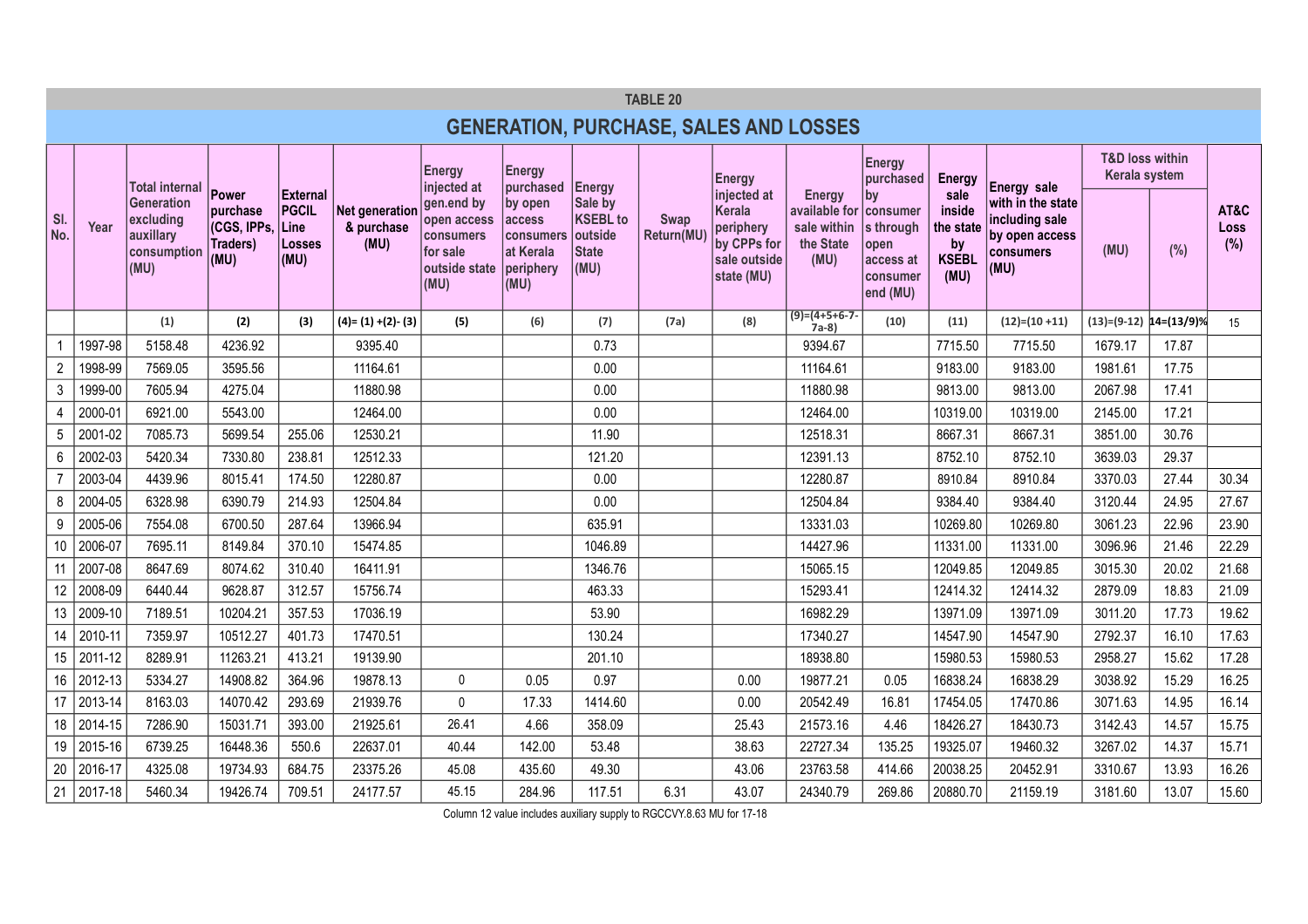### **TABLE 21 SALES, REVENUE AND PERCAPITA CONSUMPTION**

| SI. No.        | Year    | <b>Energy sales</b><br>within the State<br>(MU) | <b>Total energy</b><br>sales by KSEBL<br>(Excluding<br>SWAP)<br>(MU) | <b>Energy sales within</b><br>the State including<br>open access (MU) | <b>Revenue from sale</b><br>of electricity<br>(Rs. Crore) | Percapita<br>consumption<br>(kWh) |
|----------------|---------|-------------------------------------------------|----------------------------------------------------------------------|-----------------------------------------------------------------------|-----------------------------------------------------------|-----------------------------------|
| $\mathbf{1}$   | 1990-91 | 5327.27                                         | 5332.00                                                              |                                                                       | 280.47                                                    | 185                               |
| $\overline{2}$ | 1991-92 | 5596.00                                         | 5598.18                                                              |                                                                       | 330.37                                                    | 192                               |
| 3              | 1992-93 | 5651.73                                         | 5838.50                                                              |                                                                       | 431.77                                                    | 198                               |
| $\overline{4}$ | 1993-94 | 6218.21                                         | 6234.16                                                              |                                                                       | 530.88                                                    | 208                               |
| 5              | 1994-95 | 7027.69                                         | 7027.69                                                              |                                                                       | 633.15                                                    | 231                               |
| 6              | 1995-96 | 7414.62                                         | 7418.71                                                              |                                                                       | 711.16                                                    | 240                               |
| $\overline{7}$ | 1996-97 | 7020.77                                         | 7022.74                                                              |                                                                       | 691.88                                                    | 224                               |
| 8              | 1997-98 | 7715.50                                         | 7716.23                                                              |                                                                       | 977.29                                                    | 243                               |
| $9\,$          | 1998-99 | 9183.00                                         | 9183.00                                                              |                                                                       | 1205.28                                                   | 278                               |
| 10             | 1999-00 | 9813.00                                         | 9813.00                                                              |                                                                       | 1624.09                                                   | 301                               |
| 11             | 2000-01 | 10319.00                                        | 10319.00                                                             |                                                                       | 1746.79                                                   | 312                               |
| 12             | 2001-02 | 8667.31                                         | 8679.21                                                              |                                                                       | 1946.00                                                   | 271                               |
| 13             | 2002-03 | 8752.10                                         | 8873.30                                                              |                                                                       | 2480.69                                                   | 272                               |
| 14             | 2003-04 | 8910.84                                         | 8910.84                                                              |                                                                       | 2756.09                                                   | 275                               |
| 15             | 2004-05 | 9384.40                                         | 9384.40                                                              |                                                                       | 2917.36                                                   | 289                               |
| 16             | 2005-06 | 10269.80                                        | 10905.71                                                             |                                                                       | 3367.30                                                   | 314                               |
| 17             | 2006-07 | 11331.00                                        | 12377.89                                                             |                                                                       | 4009.71                                                   | 345                               |
| 18             | 2007-08 | 12049.85                                        | 13396.61                                                             |                                                                       | 4696.95                                                   | 366                               |
| 19             | 2008-09 | 12414.32                                        | 12877.65                                                             |                                                                       | 4893.02                                                   | 375                               |
| 20             | 2009-10 | 13971.09                                        | 14024.99                                                             |                                                                       | 4747.17                                                   | 420                               |
| 21             | 2010-11 | 14547.90                                        | 14678.14                                                             |                                                                       | 5198.52                                                   | 436                               |
| 22             | 2011-12 | 15980.53                                        | 16181.63                                                             |                                                                       | 5593.02                                                   | 478                               |
| 23             | 2012-13 | 16838.24                                        | 16839.21                                                             | 16838.29                                                              | 7223.39                                                   | 499                               |
| 24             | 2013-14 | 17454.05                                        | 18868.65                                                             | 17470.86                                                              | 9974.18                                                   | 516                               |
| 25             | 2014-15 | 18426.27                                        | 18784.36                                                             | 18430.73                                                              | 9879.34                                                   | 541                               |
| 26             | 2015-16 | 19325.07                                        | 19378.55                                                             | 19460.32                                                              | 10487.71                                                  | 569                               |
| 27             | 2016-17 | 20038.25                                        | 20087.55                                                             | 20452.91                                                              | 11035.88                                                  | 592                               |
| 28             | 2017-18 | 20880.70                                        | 20998.21                                                             | 21159.19                                                              | 12057.27                                                  | 613                               |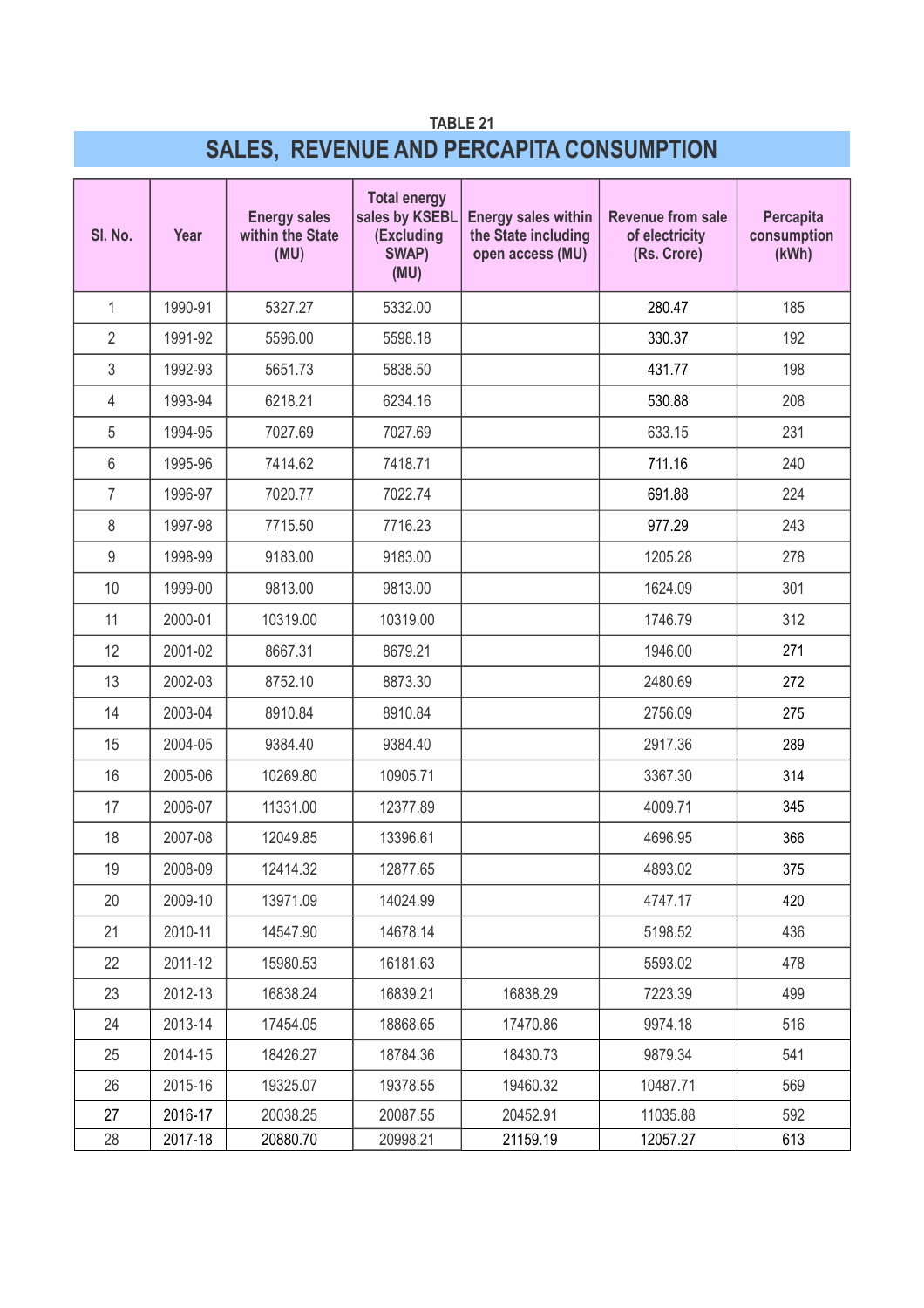### **ALLOCATION FROM CENTRAL GENERATING STATIONS TO KERALA**

|                      |                                          |            |            |                         |       | <b>NTPC</b> |                     |                      |       |       |       |                              |       |                               |       | <b>NLC</b>       |       |                            |       |
|----------------------|------------------------------------------|------------|------------|-------------------------|-------|-------------|---------------------|----------------------|-------|-------|-------|------------------------------|-------|-------------------------------|-------|------------------|-------|----------------------------|-------|
|                      | <b>Name of ISGS</b>                      | Ramagundam | Stage I&II | Ramagundam<br>Stage III |       |             | Talcher<br>Stage II | Simhadri<br>Stage II |       | Kudgi |       | <b>NLC TPS-II</b><br>Stage I |       | <b>NLC TPS-II</b><br>Stage II |       | <b>NLC TPS-I</b> | Expn. | <b>NLC TPS-II</b><br>Expn. |       |
|                      | <b>Installed Capacity (MW)</b>           |            | 2100       | 500                     |       |             | 2000                | 1000                 |       | 1600  |       | 630                          |       | 840                           |       | 420              |       | 500                        |       |
|                      | Firm allocation (% and MW)               | 11.66      | 244.93     | 12.20                   | 61.01 | 21.35       | 427.00              | 8.44                 | 84.37 | 4.58  | 73.33 | 10.00                        | 63.00 | 10.71                         | 89.96 | 16.12            | 67.70 | 16.12                      | 80.60 |
|                      | Total allocation (firm +<br>unallocated) |            |            |                         |       |             |                     |                      |       |       |       |                              |       |                               |       |                  |       |                            |       |
| <b>Period</b>        | <b>Time Slot</b>                         | (%)        | (MW)       | (%)                     | (MW)  | (%)         | (MW)                | (%)                  | (MW)  | (%)   | (MW)  | (%)                          | (MW)  | (%)                           | (MW)  | (%)              | (MW)  | (%)                        | (MW)  |
|                      | 18.00-22.00                              | 11.67      | 245.07     | 12.20                   | 61.00 | 21.35       | 427.00              | 8.98                 | 89.80 |       |       | 10.00                        | 63.00 | 10.71                         | 89.96 | 16.13            | 67.75 | 16.13                      | 80.65 |
| w.e.f.<br>1.04.17    | 02.00-06.00                              | 11.67      | 245.07     | 12.20                   | 61.00 | 21.35       | 427.00              | 8.98                 | 89.80 |       |       | 10.00                        | 63.00 | 10.71                         | 89.96 | 16.04            | 67.37 | 16.04                      | 80.20 |
|                      | Rest of the day                          | 11.67      | 245.07     | 12.20                   | 61.00 | 21.35       | 427.00              | 8.98                 | 89.80 |       |       | 10.00                        | 63.00 | 10.71                         | 89.96 | 15.94            | 66.95 | 15.94                      | 79.70 |
|                      | 18.00-22.00                              | 11.67      | 245.07     | 12.20                   | 61.00 | 21.35       | 427.00              | 8.13                 | 81.30 |       |       | 10.00                        | 63.00 | 10.72                         | 90.05 | 15.76            | 66.19 | 15.76                      | 78.80 |
| w.e.f.<br>21.7.2017  | 02.00-06.00                              | 11.67      | 245.07     | 12.20                   | 61.00 | 21.35       | 427.00              | 8.13                 | 81.30 |       |       | 10.00                        | 63.00 | 10.72                         | 90.05 | 15.67            | 65.81 | 15.67                      | 78.35 |
|                      | Rest of the day                          | 11.67      | 245.07     | 12.20                   | 61.00 | 21.35       | 427.00              | 8.13                 | 81.30 |       |       | 10.00                        | 63.00 | 10.72                         | 90.05 | 15.60            | 65.52 | 15.60                      | 78.00 |
|                      | 18.00-22.00                              | 11.67      | 245.07     | 12.20                   | 61.00 | 21.35       | 427.00              | 8.30                 | 83.00 | 4.50  | 36.00 | 10.00                        | 63.00 | 10.71                         | 89.96 | 16.03            | 67.33 | 16.03                      | 80.15 |
| w.e.f.<br>5.8.2017   | 02.00-06.00                              | 11.67      | 245.07     | 12.20                   | 61.00 | 21.35       | 427.00              | 8.29                 | 82.90 | 4.50  | 36.00 | 10.00                        | 63.00 | 10.72                         | 90.05 | 15.96            | 67.03 | 15.96                      | 79.80 |
|                      | Rest of the day                          | 11.67      | 245.07     | 12.20                   | 61.00 | 21.35       | 427.00              | 8.29                 | 82.90 | 4.49  | 35.92 | 10.00                        | 63.00 | 10.71                         | 89.96 | 15.89            | 66.74 | 15.89                      | 79.45 |
|                      | 18.00-22.00                              | 11.67      | 245.07     | 12.21                   | 61.05 | 21.35       | 427.00              | 8.45                 | 84.50 | 4.59  | 73.44 | 10.00                        | 63.00 | 10.71                         | 89.96 | 16.21            | 68.08 | 16.21                      | 81.05 |
| w.e.f.<br>31.12.2017 | 02.00-06.00                              | 11.67      | 245.07     | 12.20                   | 61.00 | 21.35       | 427.00              | 8.45                 | 84.50 | 4.59  | 73.44 | 10.00                        | 63.00 | 10.71                         | 89.96 | 16.15            | 67.83 | 16.15                      | 80.75 |
|                      | Rest of the day                          | 11.66      | 244.86     | 12.20                   | 61.00 | 21.35       | 427.00              | 8.43                 | 84.30 | 4.58  | 73.28 | 10.00                        | 63.00 | 10.71                         | 89.96 | 16.09            | 67.58 | 16.09                      | 80.45 |

Kudgi stage 1- first unit operational date 31-7-2017 & second unit operational date 31-12-2017 Table 22 continued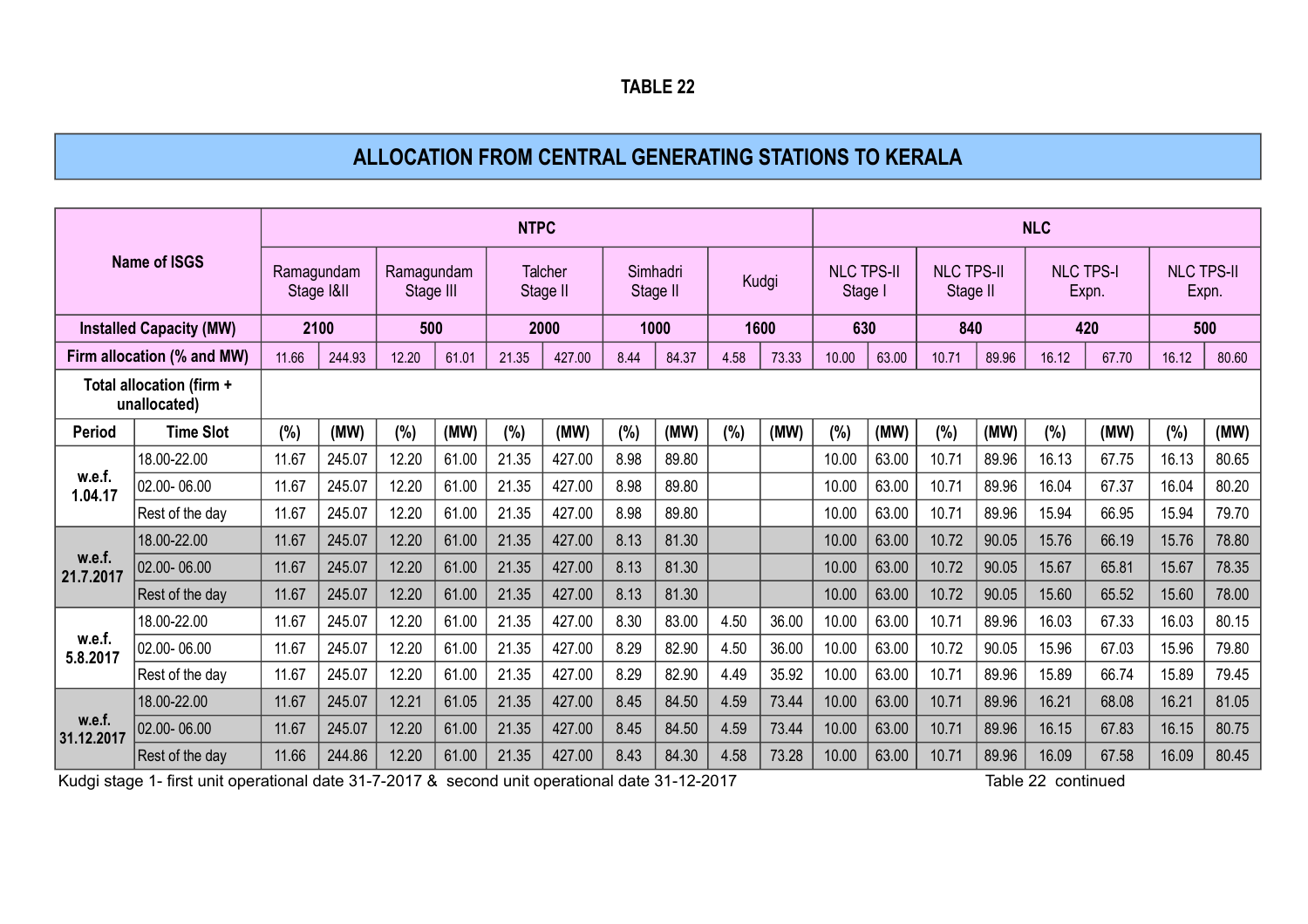## **ALLOCATION FROM CENTRAL GENERATING STATIONS TO KERALA ALLOCATION FROM CENTRAL GENERATING STATIONS TO KERALA**

 **( Continued from previous page) p2**

|                      |                                          | <b>NTECL</b> |        | <b>NTPL</b> |       |      |             |      |           |           | <b>NPCL</b> |                |        |             |                | <b>Total</b>                 | Allocation                 | <b>Grand</b>                      |
|----------------------|------------------------------------------|--------------|--------|-------------|-------|------|-------------|------|-----------|-----------|-------------|----------------|--------|-------------|----------------|------------------------------|----------------------------|-----------------------------------|
|                      | <b>Name of ISGS</b>                      |              | Vallur | Tutucorin   |       |      | <b>MAPS</b> |      | Kaiga 1&2 | Kaiga 3&4 |             | Koodankulam U1 |        | Koodankulam | U <sub>2</sub> | <b>Allocation</b><br>from SR | from<br>Northern<br>Region | <b>Total</b><br><b>Allocation</b> |
|                      | <b>Installed Capacity (MW)</b>           | 1500         |        | 1000        |       | 440  |             |      | 440       | 440       |             | 1000           |        |             | 1000           |                              |                            |                                   |
|                      | Firm allocation (% and MW)               | 3.33         | 49.98  | 7.25        | 72.50 | 5.23 | 23.01       | 8.64 | 38.02     | 7.95      | 34.98       | 13.97          | 139.70 | 13.30       | 133.00         | 1683.09                      | 0.00                       | 1683.09                           |
|                      | Total allocation (firm +<br>unallocated) |              |        |             |       |      |             |      |           |           |             |                |        |             |                |                              |                            |                                   |
| <b>Period</b>        | <b>Time Slot</b>                         | (%)          | (MW)   | $(\%)$      | (MW)  | (%)  | (MW)        | (%)  | (MW)      | (%)       | (MW)        | (%)            | (MW)   | (%)         | (MW)           | (MW)                         | (MW)                       | (MW)                              |
|                      | 18.00-22.00                              | 3.33         | 49.95  | 7.25        | 72.50 | 5.23 | 23.01       | 8.64 | 38.02     | 7.95      | 34.98       | 13.98          | 139.80 | 13.30       | 133.00         | 1615.49                      | 0.00                       | 1615.49                           |
| w.e.f.<br>1.04.17    | 02.00-06.00                              | 3.33         | 49.95  | 7.25        | 72.50 | 5.23 | 23.01       | 8.64 | 38.02     | 7.96      | 35.02       | 13.94          | 139.40 | 13.30       | 133.00         | 1614.30                      | 0.00                       | 1614.30                           |
|                      | Rest of the day                          | 3.33         | 49.95  | 7.25        | 72.50 | 5.23 | 23.01       | 8.64 | 38.02     | 7.96      | 35.02       | 13.92          | 139.20 | 13.30       | 133.00         | 1613.18                      | 0.00                       | 1613.18                           |
|                      | 18.00-22.00                              | 3.33         | 49.95  | 7.25        | 72.50 | 5.23 | 23.01       | 8.64 | 38.02     | 7.95      | 34.98       | 13.85          | 138.50 | 13.30       | 133.00         | 1602.37                      | 0.00                       | 1602.37                           |
| w.e.f.<br>21.7.2017  | 02.00-06.00                              | 3.33         | 49.95  | 7.25        | 72.50 | 5.23 | 23.01       | 8.64 | 38.02     | 7.96      | 35.02       | 13.83          | 138.30 | 13.30       | 133.00         | 1601.38                      | 0.00                       | 1601.38                           |
|                      | Rest of the day                          | 3.33         | 49.95  | 7.25        | 72.50 | 5.23 | 23.01       | 8.64 | 38.02     | 7.95      | 34.98       | 13.81          | 138.10 | 13.30       | 133.00         | 1600.50                      | 0.00                       | 1600.50                           |
|                      | 18.00-22.00                              | 3.33         | 49.95  | 7.25        | 72.50 | 5.23 | 23.01       | 8.64 | 38.02     | 7.95      | 34.98       | 13.94          | 139.40 | 13.30       | 133.00         | 1643.37                      | 0.00                       | 1643.37                           |
| w.e.f.               | 02.00-06.00                              | 3.33         | 49.95  | 7.25        | 72.50 | 5.23 | 23.01       | 8.64 | 38.02     | 7.95      | 34.98       | 13.92          | 139.20 | 13.30       | 133.00         | 1642.51                      | 0.00                       | 1642.51                           |
| 5.8.2017             | Rest of the day                          | 3.33         | 49.95  | 7.25        | 72.50 | 5.23 | 23.01       | 8.64 | 38.02     | 7.96      | 35.02       | 13.90          | 139.00 | 13.30       | 133.00         | 1641.54                      | 0.00                       | 1641.54                           |
|                      | 18.00-22.00                              | 3.33         | 49.95  | 7.25        | 72.50 | 5.23 | 23.01       | 8.64 | 38.02     | 7.95      | 34.98       | 14.00          | 140.00 | 13.30       | 133.00         | 1684.61                      | 0.00                       | 1684.61                           |
| w.e.f.<br>31.12.2017 | 02.00-06.00                              | 3.34         | 50.10  | 7.25        | 72.50 | 5.23 | 23.01       | 8.64 | 38.02     | 7.95      | 34.98       | 13.98          | 139.80 | 13.30       | 133.00         | 1683.96                      | 0.00                       | 1683.96                           |
|                      | Rest of the day                          | 3.33         | 49.95  | 7.25        | 72.50 | 5.23 | 23.01       | 8.64 | 38.02     | 7.95      | 34.98       | 13.96          | 139.60 | 13.30       | 133.00         | 1682.49                      | 0.00                       | 1682.49                           |

Kudgi stage 1- first unit operational date

**TABLE 22 TABLE 22**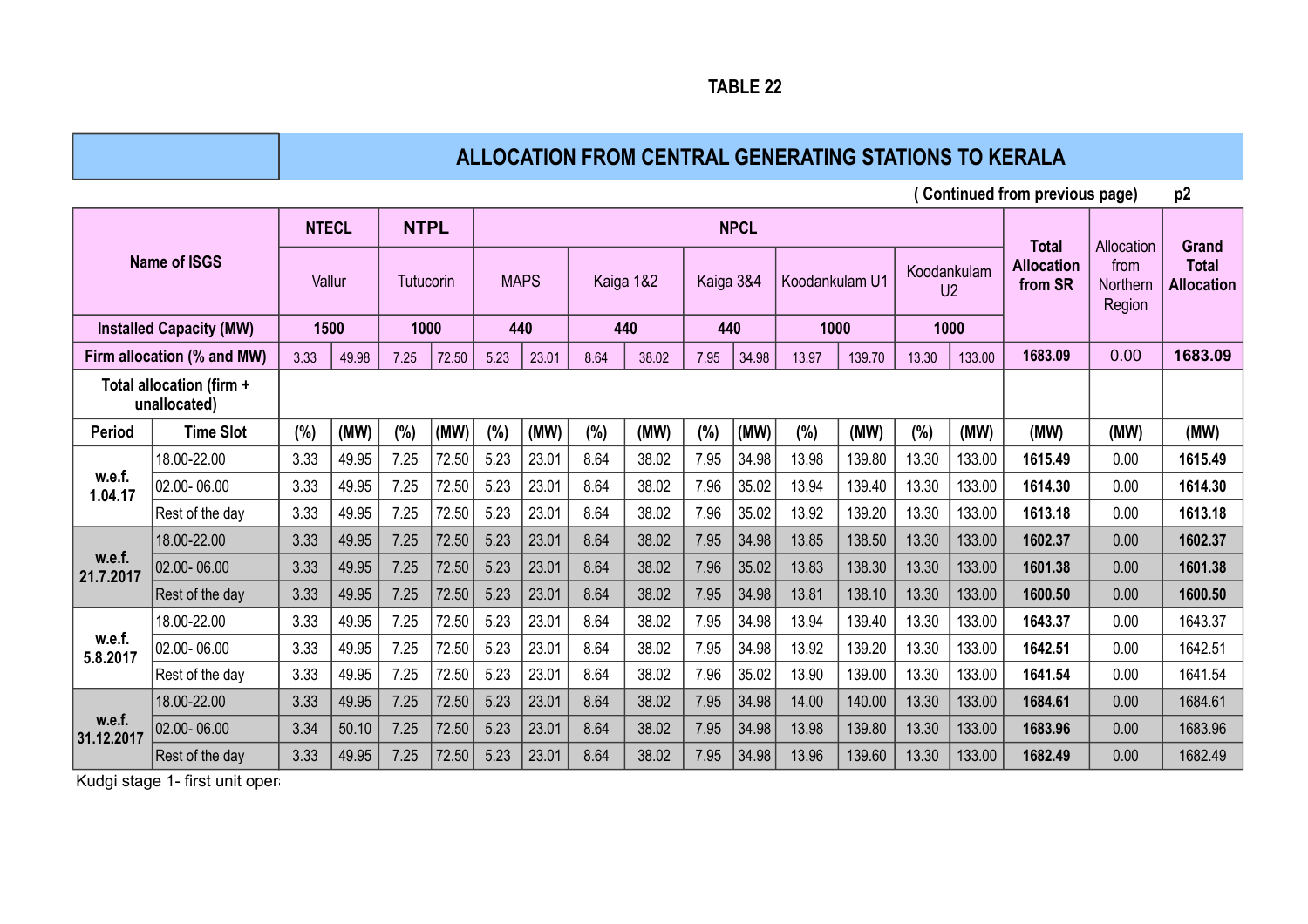|                |         | <b>CONSUMERS AND CONNECTED LOAD</b> |                                                                             |
|----------------|---------|-------------------------------------|-----------------------------------------------------------------------------|
| SI. No         | Year    | of the year                         | No. of Consumers at the end   Connected Load at the end of<br>the year (MW) |
| 1              | 1989-90 | 31,92,139                           | 4,165.70                                                                    |
| $\overline{2}$ | 1990-91 | 34,49,888                           | 4,642.68                                                                    |
| 3              | 1991-92 | 36,97,711                           | 5,526.01                                                                    |
| 4              | 1992-93 | 39,30,290                           | 6,575.94                                                                    |
| 5              | 1993-94 | 41,54,504                           | 4,932.73                                                                    |
| 6              | 1994-95 | 44, 17, 366                         | 5,397.21                                                                    |
| 7              | 1995-96 | 46,85,880                           | 5,776.09                                                                    |
| 8              | 1996-97 | 49,23,041                           | 6,089.41                                                                    |
| 9              | 1997-98 | 52,10,674                           | 6,460.68                                                                    |
| 10             | 1998-99 | 56,39,130                           | 7,275.00                                                                    |
| 11             | 1999-00 | 60,29,744                           | 8,150.00                                                                    |
| 12             | 2000-01 | 64,46,298                           | 8,552.00                                                                    |
| 13             | 2001-02 | 66,62,528                           | 8,917.08                                                                    |
| 14             | 2002-03 | 69,48,571                           | 9,394.50                                                                    |
| 15             | 2003-04 | 73,00,078                           | 9,910.15                                                                    |
| 16             | 2004-05 | 77,99,276                           | 10,333.51                                                                   |
| 17             | 2005-06 | 82,95,081                           | 10,907.20                                                                   |
| 18             | 2006-07 | 87,13,870                           | 11,465.69                                                                   |
| 19             | 2007-08 | 90,33,756                           | 12,378.00                                                                   |
| 20             | 2008-09 | 93,63,461                           | 15,267.44                                                                   |
| 21             | 2009-10 | 97,43,476                           | 15,866.55                                                                   |
| 22             | 2010-11 | 1,01,27,946                         | 16,681.85                                                                   |
| 23             | 2011-12 | 1,04,57,637                         | 17,518.42                                                                   |
| 24             | 2012-13 | 1,08,06,890                         | 18,523.51                                                                   |
| 25             | 2013-14 | 1,11,92,890                         | 19,684.15                                                                   |
| 26             | 2014-15 | 1,14,30,895                         | 20,391.53                                                                   |
| 27             | 2015-16 | 1,16,68,031                         | 20,980.82                                                                   |
| 28             | 2016-17 | 11,994,816                          | 22,040.62                                                                   |
| 29             | 2017-18 | 12,276,321                          | 23,352.03                                                                   |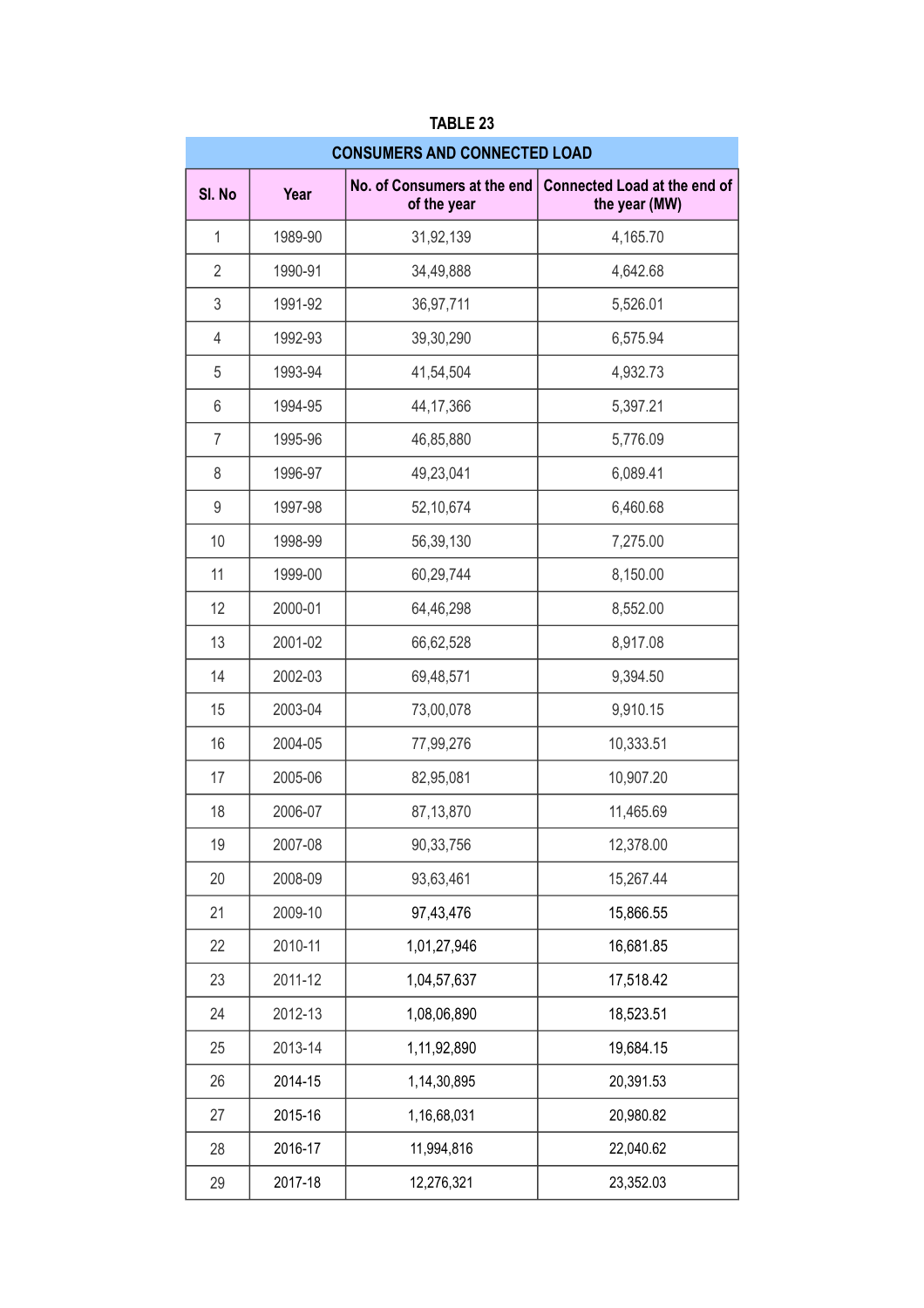## **TABLE 24 TRANSMISSION AND DISTRIBUTION LINES-ABSTRACT**

|                | Year    |               |         |              | <b>Particulars in kilometers</b> |              |              |          |
|----------------|---------|---------------|---------|--------------|----------------------------------|--------------|--------------|----------|
| SI.No.         |         | <b>220 kV</b> | 110 kV  | <b>66 kV</b> | 33 kV                            | <b>22 kV</b> | <b>11 kV</b> | LT.      |
| 1              | 1994-95 | 1067.55       | 2684.03 | 1842.73      |                                  | 118.97       | 24,549       | 1,54,219 |
| $\overline{2}$ | 1995-96 | 1175.99       | 2731.15 | 1842.73      |                                  | 120.52       | 25,969       | 1,59,690 |
| 3              | 1996-97 | 1175.99       | 2735.43 | 1842.73      |                                  | 120.94       | 26,606       | 1,62,661 |
| $\overline{4}$ | 1997-98 | 1742.10       | 2964.93 | 1998.43      |                                  | 120.94       | 27,189       | 1,68,210 |
| 5              | 1998-99 | 1897.47       | 3115.69 | 1999.05      | $\overline{\phantom{a}}$         | 120.94       | 28,195       | 1,74,167 |
| 6              | 1999-00 | 2056.00       | 3174.99 | 1999.05      | $\overline{\phantom{a}}$         | 99.94        | 28,785       | 1,80,470 |
| $\overline{7}$ | 2000-01 | 2577.89       | 3558.09 | 1999.05      | 185.12                           | 99.94        | 29,334       | 1,89,917 |
| 8              | 2001-02 | 2577.89       | 3610.72 | 2012.37      | 305.42                           | 102.94       | 30,269       | 1,94,678 |
| $9\,$          | 2002-03 | 2577.89       | 3647.11 | 2056.77      | 408.17                           | 102.94       | 31,352       | 1,99,721 |
| 10             | 2003-04 | 2582.15       | 3822.81 | 2067.02      | 514.24                           | 156.59       | 32,578       | 2,04,385 |
| 11             | 2004-05 | 2594.35       | 3894.67 | 2072.06      | 686.01                           | 156.59       | 33,534       | 2,10,458 |
| 12             | 2005-06 | 2640.85       | 3965.97 | 2120.51      | 778.72                           | 156.59       | 34,596       | 2,17,899 |
| 13             | 2006-07 | 2640.85       | 3993.71 | 2150.78      | 909.77                           | 156.59       | 36,419       | 2,26,128 |
| 14             | 2007-08 | 2641.86       | 4050.09 | 2161.91      | 1015.21                          | 156.59       | 38,235       | 2,34,286 |
| 15             | 2008-09 | 2641.86       | 4067.59 | 2161.91      | 1184.78                          | 156.59       | 41,283       | 2,41,849 |
| 16             | 2009-10 | 2734.70       | 4115.89 | 2161.91      | 1390.20                          | 156.59       | 44,682       | 2,49,687 |
| 17             | 2010-11 | 2734.70       | 4150.11 | 2161.91      | 1453.80                          | 160.59       | 48,342       | 2,56,449 |
| 18             | 2011-12 | 2734.70       | 4151.00 | 2161.91      | 1534.80                          | 160.59       | 51,328       | 2,60,554 |
| 19             | 2012-13 | 2761.57       | 4178.55 | 2166.51      | 1599.70                          | 160.59       | 52,907       | 2,63,620 |
| 20             | 2013-14 | 2765.00       | 4260.27 | 2202.81      | 1719.28                          | 160.59       | 53,579       | 2,64,117 |
| 21             | 2014-15 | 2801.20       | 4299.67 | 2202.81      | 1761.57                          | 160.59       | 55,386       | 2,68,753 |
| 22             | 2015-16 | 2801.88       | 4345.52 | 2220.56      | 1826.66                          | 160.59       | 57,489       | 2,78,574 |
| 23             | 2016-17 | 2801.88       | 4460.75 | 2154.75      | 1902.43                          | 160.59       | 59,335       | 2,83,811 |
| 24             | 2017-18 | 2856.88       | 4521.50 | 2151.12      | 1943.51                          | 160.59       | 60,731       | 286,784  |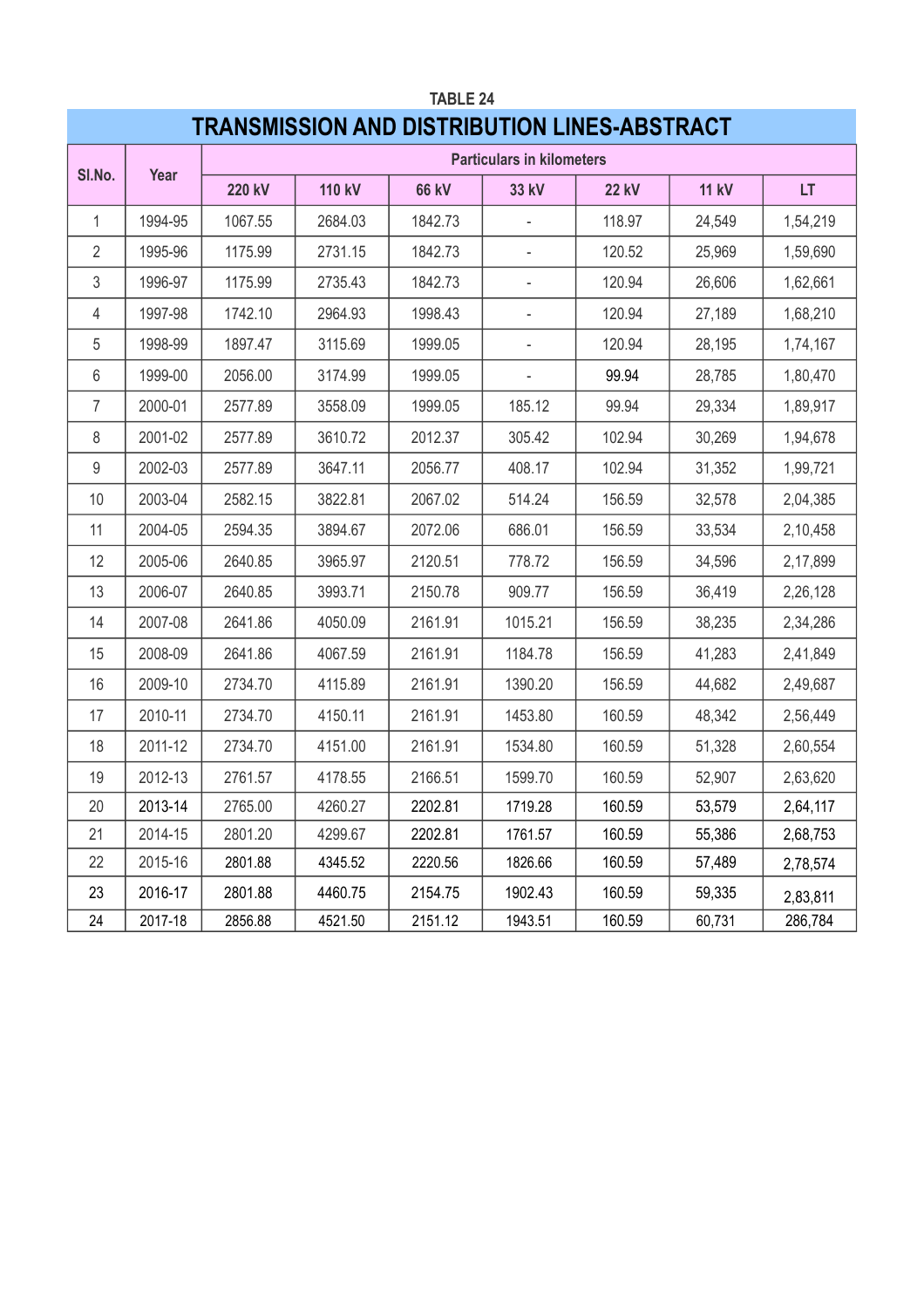|                  |         | PUMPSETS, STREET LIGHTS AND DISTRIBUTION TRANSFORMERS |                                          |                                            |
|------------------|---------|-------------------------------------------------------|------------------------------------------|--------------------------------------------|
| SI. No           | Year    | <b>No. of Pumpsets</b><br>energised                   | <b>No. of Street</b><br>lights installed | <b>No. of Distribution</b><br>transformers |
| 1                | 1988-89 | 1,93,062                                              | 4,81,221                                 | 15,177                                     |
| $\overline{2}$   | 1989-90 | 1,99,504                                              | 4,98,493                                 | 16,394                                     |
| 3                | 1990-91 | 2,18,446                                              | 5,21,297                                 | 17,838                                     |
| $\overline{4}$   | 1991-92 | 2,38,206                                              | 5,44,744                                 | 18,843                                     |
| 5                | 1992-93 | 2,60,433                                              | 5,68,709                                 | 19,885                                     |
| 6                | 1993-94 | 2,71,192                                              | 5,74,273                                 | 21,141                                     |
| $\overline{7}$   | 1994-95 | 2,85,322                                              | 5,88,808                                 | 22,231                                     |
| 8                | 1995-96 | 2,99,288                                              | 6,02,582                                 | 24,711                                     |
| $\boldsymbol{9}$ | 1996-97 | 3,09,313                                              | 6,12,334                                 | 25,940                                     |
| 10               | 1997-98 | 3,23,573                                              | 6,29,410                                 | 26,826                                     |
| 11               | 1998-99 | 3,47,208                                              | 6,58,643                                 | 28,058                                     |
| 12               | 1999-00 | 3,67,919                                              | 7,16,390                                 | 29,551                                     |
| 13               | 2000-01 | 3,86,416                                              | 7,63,912                                 | 30,511                                     |
| 14               | 2001-02 | 3,88,913                                              | 7,97,053                                 | 31,767                                     |
| 15               | 2002-03 | 3,90,476                                              | 8,20,201                                 | 32,637                                     |
| 16               | 2003-04 | 3,98,996                                              | 8,54,584                                 | 33,940                                     |
| 17               | 2004-05 | 4,12,602                                              | 9,08,016                                 | 35,822                                     |
| 18               | 2005-06 | 4,23,571                                              | 9,60,839                                 | 37,573                                     |
| 19               | 2006-07 | 4,35,673                                              | 9,99,599                                 | 39,697                                     |
| 20               | 2007-08 | 4,40,958                                              | 10,49,047                                | 42,250                                     |
| 21               | 2008-09 | 4,31,745                                              | 10,86,688                                | 46,359                                     |
| 22               | 2009-10 | 4,37,877                                              | 11,48,220                                | 52,149                                     |
| 23               | 2010-11 | 4,46,460                                              | 12,02,988                                | 57,954                                     |
| 24               | 2011-12 | 4,55,078                                              | 12,18,610                                | 62,329                                     |
| 25               | 2012-13 | 4,66,289                                              | 12,57,285                                | 64,972                                     |
| 26               | 2013-14 | 4,78,449                                              | 12,97,480                                | 67,546                                     |
| 27               | 2014-15 | 4,90,056                                              | 13,49,101                                | 71,195                                     |
| 28               | 2015-16 | 5,00,082                                              | 14,07,024                                | 73,460                                     |
| 29               | 2016-17 | 512,339                                               | 1,412,689                                | 75,580                                     |
| 30               | 2017-18 | 525,367                                               | 1,417,639                                | 77,724                                     |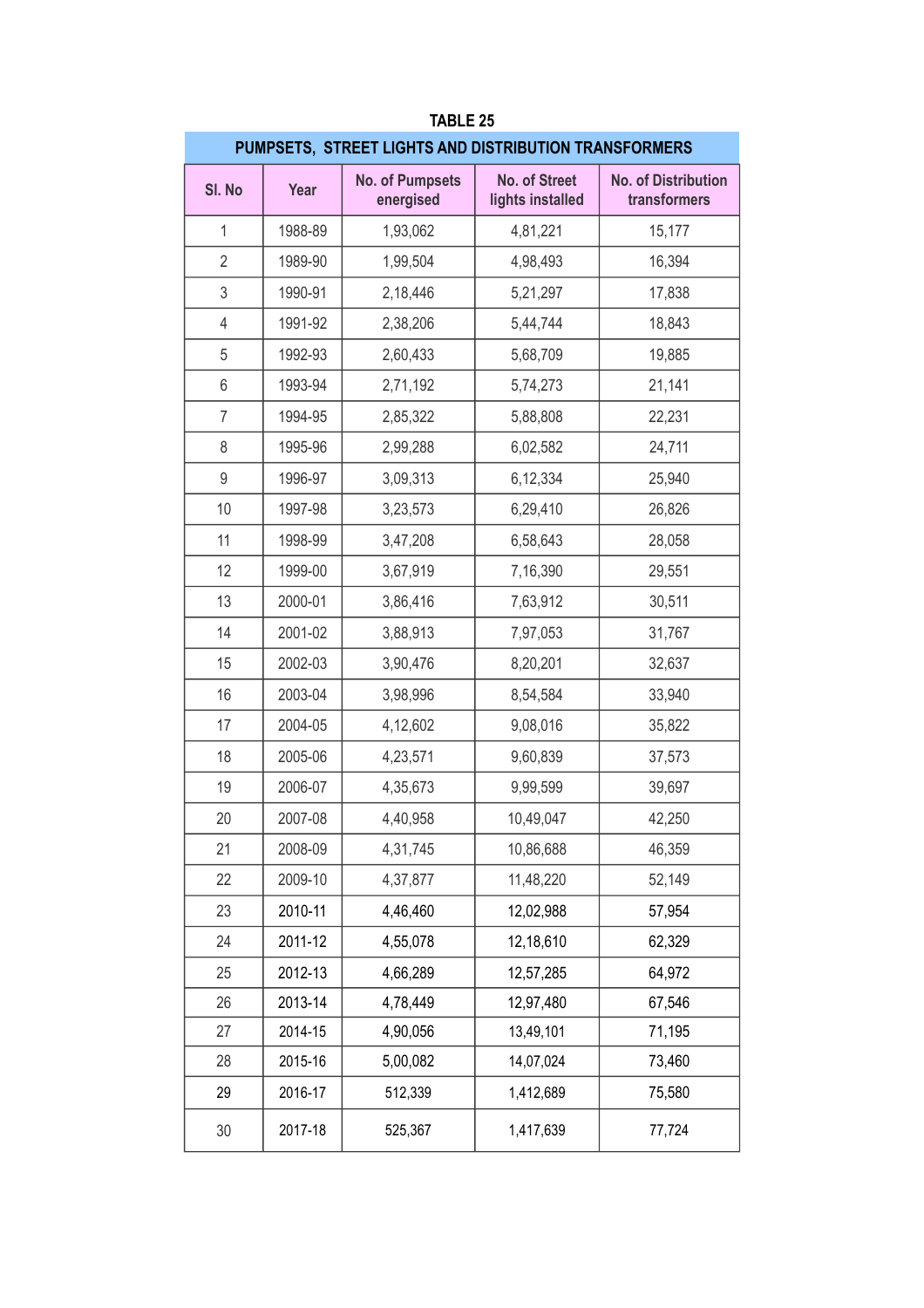## **CONSUMERS AND CONNECTED LOAD - CATEGORY WISE**

|                |                         |           |           |                |           |           |            |            |            |            |            |            | (Connected load in MW) |            |
|----------------|-------------------------|-----------|-----------|----------------|-----------|-----------|------------|------------|------------|------------|------------|------------|------------------------|------------|
| SI.No          | Category                | 2005-06   | 2006-07   | 2007-08        | 2008-09   | 2009-10   | 2010-11    | 2011-12    | 2012-13    | 2013-14    | 2014-15    | 2015-16    | 2016-17                | 2017-18    |
| $\mathbf{1}$   | Domestic LT             |           |           |                |           |           |            |            |            |            |            |            |                        |            |
|                | No. of Consumers        | 6,545,692 | 6,880,500 | 7,137,739      | 7,481,601 | 7,790,132 | 8,092,072  | 8,324,961  | 8,573,938  | 8,788,916  | 8,987,947  | 9,124,747  | 9384957                | 9562253    |
|                | Connected Load          | 6,646.73  | 7,014.07  | 7,420.56       | 9,521.74  | 9,918.76  | 10,497.71  | 11,096.17  | 11,842.34  | 12,428.24  | 12,916.83  | 13349.76   | 14206.25               | 15136.02   |
| $\overline{2}$ | <b>Commercial LT</b>    |           |           |                |           |           |            |            |            |            |            |            |                        |            |
|                | No. of Consumers        | 1,202,674 | 1,271,150 | 1,329,206      | 1,325,109 | 1,388,981 | 1,457,682  | 1,539,025  | 1,633,952  | 1,795,160  | 1,832,048  | 1,923,402  | 1994916                | 2081567    |
|                | Connected Load          | 1,335.52  | 1,443.67  | 1,902.79       | 2,341.44  | 2,413.56  | 2,778.91   | 2,635.81   | 2,790.58   | 3,109.57   | 3,393.70   | 3309.08    | 3492.07                | 3683.98    |
| 3              | <b>Industrial LT</b>    |           |           |                |           |           |            |            |            |            |            |            |                        |            |
|                | No. of Consumers        | 119,021   | 122,308   | 122,449        | 119,871   | 122,325   | 127,354    | 132,051    | 131,583    | 137,744    | 142,001    | 136,693    | 141683                 | 136964     |
|                | Connected Load          | 1,239.35  | 1,284.95  | 1,290.82       | 1,425.26  | 1,472.69  | 1,516.56   | 1,560.32   | 1,539.24   | 1,620.52   | 1656.73    | 1647.07    | 1688.59                | 1698.11    |
| 4              | HT & EHT                |           |           |                |           |           |            |            |            |            |            |            |                        |            |
|                | No. of Consumers        | 1,782     | 1,897     | 1,014          | 2,387     | 1,166     | 1,269      | 3,341      | 3,631      | 4,256      | 3,475      | 5,005      | 5335                   | 5620       |
|                | Connected Load          | 780.04    | 800.90    | 658.03         | 891.21    | 920.86    | 724.11     | 1,057.38   | 1,140.19   | 1,316.68   | 1,182.90   | 1445.81    | 1436.42                | 1581.579   |
| 5              | <b>Public lighting</b>  |           |           |                |           |           |            |            |            |            |            |            |                        |            |
|                | No. of Consumers        | 2,325     | 2,325     | 2,325          | 2,729     | 2,927     | 3,038      | 3,160      | 3,505      | 3,789      | 4,072      | 4,281      | 20350                  | 27131      |
|                | Connected Load          | 84.98     | 88.81     | 118.54         | 82.66     | 93.80     | 91.09      | 93.12      | 105.70     | 110.99     | 118.55     | 124.13     | 140.95                 | 149.79     |
| 6              | <b>Agricultural LT</b>  |           |           |                |           |           |            |            |            |            |            |            |                        |            |
|                | No. of Consumers        | 423,571   | 435,673   | 441,005        | 431,745   | 437,925   | 446,510    | 455,078    | 460,263    | 463,006    | 461,333    | 473,882    | 447551                 | 462763     |
|                | Connected Load          | 738.58    | 740.49    | 886.18         | 887.90    | 899.38    | 924.49     | 926.68     | 956.77     | 952.77     | 949.82     | 950.19     | 874.17                 | 915.15     |
| $\overline{7}$ | Licensees               |           |           |                |           |           |            |            |            |            |            |            |                        |            |
|                | No. of Consumers        | 11        | 11        | 11             | 11        | 12        | 13         | 13         | 10         | 11         | 11         | 12         | 12                     | 11         |
|                | Connected Load          | 53.58     | 54.58     | 57.96          | 60.88     | 83.31     | 83.71      | 83.67      | 83.42      | 79.13      | 106.75     | 88.99      | 111.17                 | 95.15      |
| 8              | <b>Railway Traction</b> |           |           |                |           |           |            |            |            |            |            |            |                        |            |
|                | No. of Consumers        | 5         | 6         | $\overline{7}$ | 8         | 8         | 8          | 8          | 8          | 8          | 8          | 9          | 12                     | 12         |
|                | Connected Load          | 28.42     | 38.22     | 43.12          | 56.35     | 64.19     | 65.27      | 65.27      | 65.27      | 66.25      | 66.25      | 65.79      | 91                     | 92.25      |
|                | Total                   |           |           |                |           |           |            |            |            |            |            |            |                        |            |
|                | <b>No. of Consumers</b> | 8,295,081 | 8,713,870 | 9,033,756      | 9,363,461 | 9,743,476 | 10,127,946 | 10,457,637 | 10,806,890 | 11,192,890 | 11,430,895 | 11,668,031 | 11,994,816             | 12,276,321 |
|                | <b>Connected Load</b>   | 10,907.20 | 11,465.69 | 12,378.00      | 15,267.44 | 15,866.55 | 16,681.85  | 17,518.42  | 18,523.51  | 19,684.15  | 20,391.53  | 20,980.82  | 22,040.62              | 23,352.03  |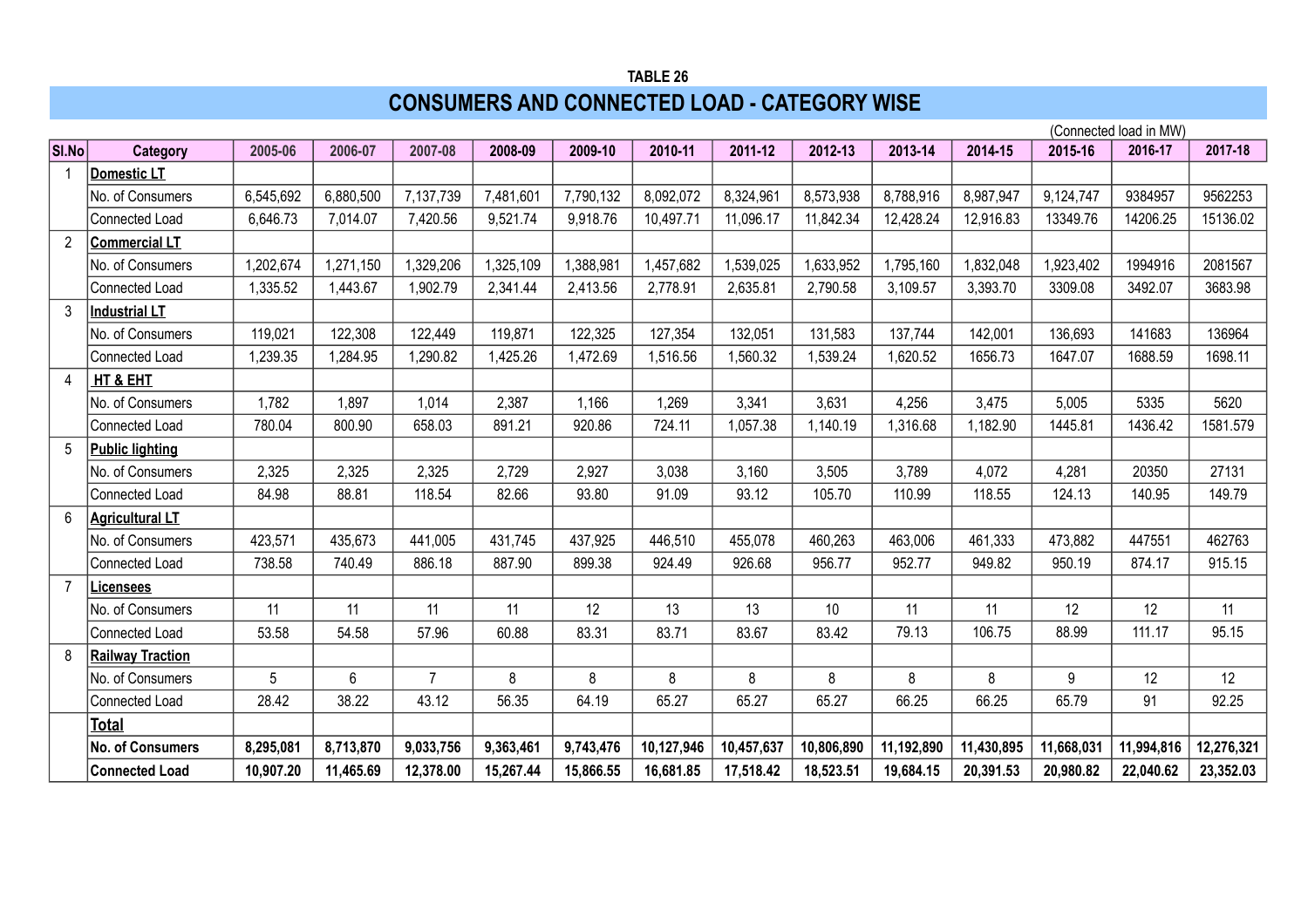## **TABLE 27 SALES AND REVENUE - CATEGORY WISE**

|                |                         |          |          |          |          |          |          |          |          |          | (Sales in MU, Revenue in Rs. Crore) |           |           |           |
|----------------|-------------------------|----------|----------|----------|----------|----------|----------|----------|----------|----------|-------------------------------------|-----------|-----------|-----------|
|                | <b>SI.No Category</b>   | 2005-06  | 2006-07  | 2007-08  | 2008-09  | 2009-10  | 2010-11  | 2011-12  | 2012-13  | 2013-14  | 2014-15                             | 2015-16   | 2016-17   | 2017-18   |
|                | <b>Domestic</b>         |          |          |          |          |          |          |          |          |          |                                     |           |           |           |
|                | A. Sales                | 4668.36  | 5213.15  | 5602.85  | 5931.27  | 6559     | 6877.83  | 7705.86  | 8313.36  | 8739.52  | 9367.26                             | 9943.5    | 10280.74  | 10574.84  |
|                | <b>B.</b> Revenue       | 797.66   | 869.18   | 962.92   | 1,135.91 | 1,254.98 | 1,363.44 | 1,531.84 | 2,154.16 | 2699.20  | 3176.56                             | 3744.1    | 3953.34   | 4316.99   |
| $\overline{2}$ | <b>Commercial</b>       |          |          |          |          |          |          |          |          |          |                                     |           |           |           |
|                | A. Sales                | 1092.66  | 1245.8   | 1378.33  | 1501.6   | 1793     | 1951.74  | 2141.22  | 2224.06  | 2229.33  | 2418.28                             | 2735.36   | 2957.96   | 3063.48   |
|                | <b>B.</b> Revenue       | 724.44   | 823.07   | 921.00   | 1,116.66 | 1,259.39 | 1,410.83 | 1,592.83 | 1,855.38 | 2102.15  | 2172.38                             | 2448.5    | 2709.05   | 2876.69   |
| 3              | <b>Industrial LT</b>    |          |          |          |          |          |          |          |          |          |                                     |           |           |           |
|                | A. Sales                | 873.9    | 933.93   | 984.18   | 1015.4   | 1064     | 1053.45  | 1097.04  | 1101.96  | 1096.57  | 1096.93                             | 1103.23   | 1131.906  | 1112.33   |
|                | <b>B.</b> Revenue       | 362.41   | 387.33   | 408.19   | 466.89   | 453.70   | 460.54   | 461.39   | 587.11   | 682.52   | 704.89                              | 746.63    | 754.72    | 809.19    |
| 4              | HT & EHT                |          |          |          |          |          |          |          |          |          |                                     |           |           |           |
|                | A. Sales                | 2883.5   | 3081.63  | 3139.5   | 2986.97  | 3417.09  | 3563.14  | 3829.39  | 3905.15  | 4035.48  | 4139.71                             | 4106      | 4128.21   | 4535.98   |
|                | <b>B.</b> Revenue       | 1,128.70 | 1,214.59 | 1,259.70 | 1,433.06 | 1,416.30 | 1,512.83 | 1,600.75 | 2,146.40 | 2576.37  | 2581.31                             | 2816.9    | 2854.08   | 3225.46   |
| 5              | <b>Public Lighting</b>  |          |          |          |          |          |          |          |          |          |                                     |           |           |           |
|                | A. Sales                | 207.78   | 228.74   | 248.56   | 294.32   | 303      | 265.68   | 294.26   | 313.2    | 319.06   | 346.43                              | 366.62    | 375.76    | 373.48    |
|                | <b>B.</b> Revenue       | 38.07    | 42.81    | 47.26    | 58.96    | 58.07    | 56.28    | 63.86    | 94.32    | 118.99   | 137.81                              | 156.36    | 156.64    | 169.86    |
| 6              | <b>Agricultural</b>     |          |          |          |          |          |          |          |          |          |                                     |           |           |           |
|                | A. Sales                | 189.57   | 220.24   | 230.55   | 225.22   | 257      | 231.56   | 286.18   | 306.08   | 310.25   | 298.28                              | 279.48    | 321.98    | 346.03    |
|                | <b>B.</b> Revenue       | 18.88    | 22.54    | 24.31    | 30.48    | 28.24    | 26.65    | 30.77    | 47.28    | 56.57    | 60.44                               | 65.62     | 102.01    | 63.29     |
| 7              | <b>Licencees</b>        |          |          |          |          |          |          |          |          |          |                                     |           |           |           |
|                | A. Sales                | 296.09   | 335.35   | 356.62   | 317.47   | 413      | 448.11   | 472.09   | 500.76   | 523.15   | 554.06                              | 578.08    | 612.1     | 608.77    |
|                | <b>B.</b> Revenue       | 80.90    | 92.67    | 102.23   | 144.68   | 143.33   | 163.46   | 183.27   | 255.31   | 293.64   | 313.29                              | 347.04    | 363.25    | 384.59    |
| 8              | <b>Railway Traction</b> |          |          |          |          |          |          |          |          |          |                                     |           |           |           |
|                | A. Sales                | 57.94    | 72.16    | 109.26   | 142.07   | 165      | 156.39   | 154.49   | 173.67   | 200.69   | 205.31                              | 212.83    | 229.58    | 265.8     |
|                | <b>B.</b> Revenue       | 19.72    | 24.15    | 39.23    | 67.60    | 65.65    | 64.46    | 61.68    | 82.5     | 107.77   | 113.1                               | 120.86    | 130.52    | 160.02    |
| 9              | <b>Export</b>           |          |          |          |          |          |          |          |          |          |                                     |           |           |           |
|                | A. Sales                | 635.9    | 1046.89  | 1346.76  | 463.33   | 53.9     | 130.24   | 201.1    | 0.97     | 1414.60  | 358.09                              | 53.48     | 49.3      | 117.51    |
|                | <b>B.</b> Revenue       | 196.51   | 533.36   | 932.12   | 438.79   | 67.51    | 140.03   | 66.63    | 0.93     | 1336.98  | 619.56                              | 41.7      | 12.27     | 51.18     |
|                |                         |          |          |          |          |          |          |          |          |          |                                     |           |           |           |
|                | Total                   |          |          |          |          |          |          |          |          |          |                                     |           |           |           |
|                | A. Sales                | 10905.70 | 12377.89 | 13396.61 | 12877.65 | 14024.99 | 14678.14 | 16181.63 | 16839.21 | 18868.65 | 18784.35                            | 19378.58  | 20087.54  | 20998.22  |
|                | <b>B.</b> Revenue       | 3,367.30 | 4,009.71 | 4,696.95 | 4,893.02 | 4,747.17 | 5,198.52 | 5,593.02 | 7,223.39 | 9,974.18 | 9,879.34                            | 10,487.71 | 11,035.88 | 12,057.27 |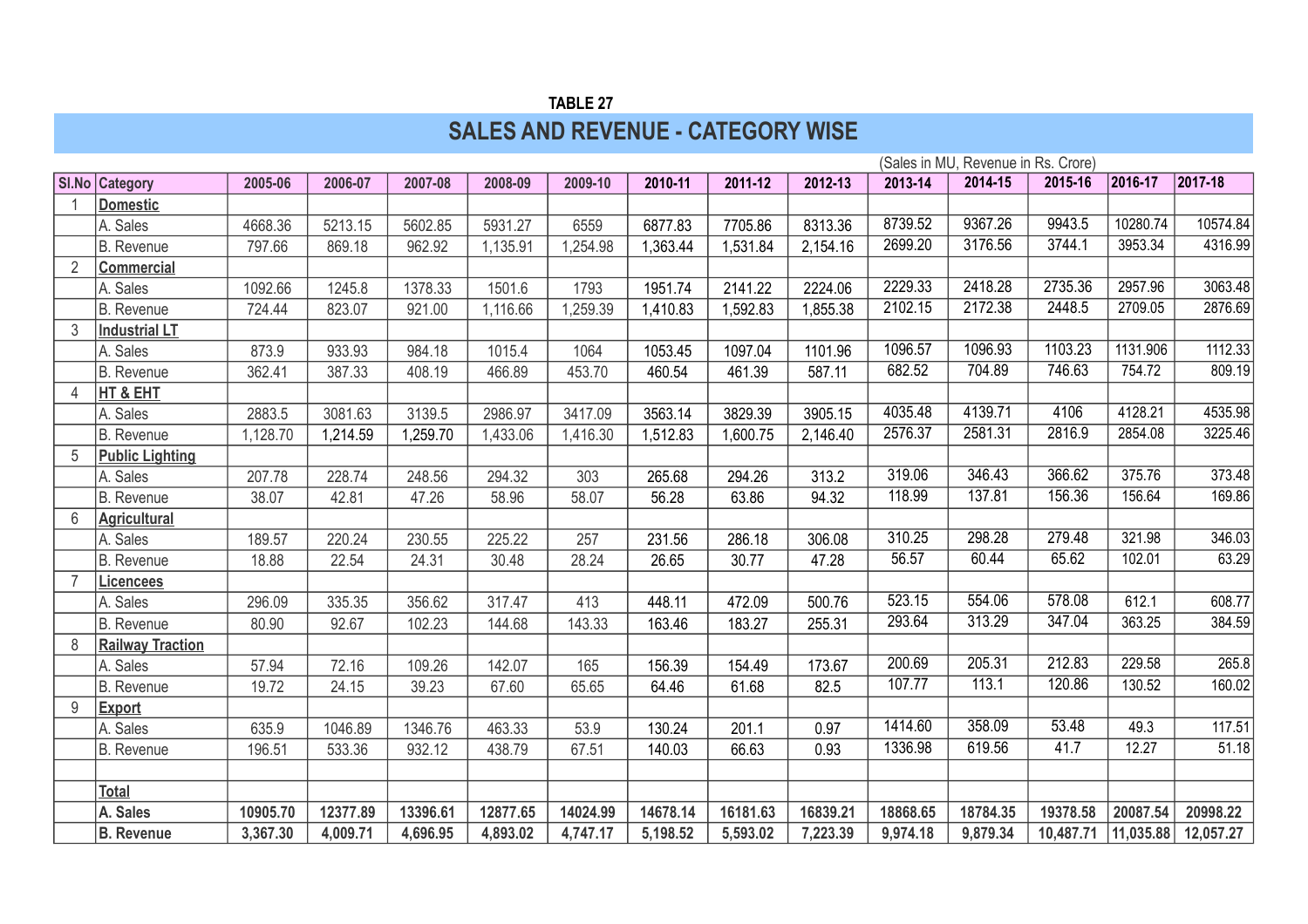### **TABLE 28 CAPITAL OUTLAY AND EXPENDITURE**

(Amounts in Rs. Crore)

|                |         |           |                   |           |                     |           | <b>Capital Outlay</b> |           |               |           |              |        |        | <b>Capital Expenditure</b> |        |              |
|----------------|---------|-----------|-------------------|-----------|---------------------|-----------|-----------------------|-----------|---------------|-----------|--------------|--------|--------|----------------------------|--------|--------------|
| SI. No         | Year    |           | <b>Generation</b> |           | <b>Transmission</b> |           | <b>Distribution</b>   |           | <b>Others</b> |           | <b>Total</b> | Gen.   | Tran.  | Dist.                      | Oth.   | <b>Total</b> |
|                |         | <b>BE</b> | <b>RE</b>         | <b>BE</b> | <b>RE</b>           | <b>BE</b> | <b>RE</b>             | <b>BE</b> | <b>RE</b>     | <b>BE</b> | <b>RE</b>    |        |        |                            |        |              |
|                | 1997-98 | 198.82    | 197.96            | 254.03    | 141.70              | 175.50    | 205.50                | 111.65    | 41.95         | 740.00    | 587.11       | 284.42 | 130.11 | 194.38                     | 15.17  | 624.08       |
| $\overline{2}$ | 1998-99 | 264.35    | 428.86            | 139.00    | 110.50              | 154.85    | 250.47                | 192.80    | 49.99         | 751.00    | 839.82       | 391.85 | 123.57 | 144.96                     | 5.53   | 665.91       |
| 3              | 1999-00 | 377.82    | 214.51            | 95.85     | 231.00              | 240.50    | 240.03                | 126.58    | 31.73         | 840.75    | 717.27       | 231.56 | 112.02 | 202.39                     | 153.81 | 699.78       |
| $\overline{4}$ | 2000-01 | 174.28    | 192.00            | 272.15    | 190.00              | 200.03    | 170.13                | 72.04     | 48.57         | 718.50    | 600.70       | 103.55 | 259.73 | 243.05                     | 144.16 | 750.49       |
| 5              | 2001-02 | 125.7     | 70.23             | 275.00    | 298.00              | 205.03    | 287.14                | 43.27     | 56.09         | 649.00    | 711.46       | 243.61 | 62.77  | 223.67                     | 51.19  | 581.24       |
| 6              | 2002-03 | 99.5      | 71.24             | 250.42    | 216.00              | 256.50    | 254.00                | 62.58     | 29.98         | 669.00    | 571.22       | 101.27 | 250.17 | 60.60                      | 29.88  | 441.92       |
| $\overline{7}$ | 2003-04 | 148.25    | 117.59            | 262.28    | 250.00              | 304.82    | 300.00                | 49.65     | 20.76         | 765.00    | 688.35       | 426.50 | 204.86 | 154.36                     | 0.00   | 785.72       |
| 8              | 2004-05 | 119.11    | 181.31            | 256.00    | 275.54              | 304.00    | 257.50                | 19.16     | 1.50          | 698.27    | 715.85       | 55.47  | 253.23 | 124.50                     | 0.00   | 433.20       |
| 9              | 2005-06 | 260.68    | 160.92            | 297.53    | 230.20              | 393.00    | 256.87                | 2.10      | 2.01          | 953.31    | 650.00       | 125.99 | 163.19 | 174.41                     | 0.00   | 463.59       |
| 10             | 2006-07 | 250       | 202.45            | 218.50    | 200.18              | 429.09    | 378.09                | 1.50      | 1.50          | 899.09    | 782.22       | 155.25 | 137.17 | 222.03                     | 0.00   | 514.45       |
| 11             | 2007-08 | 334.52    | 344.53            | 221.80    | 221.50              | 464.36    | 388.59                | 1.70      | 4.05          | 1,022.38  | 958.67       | 56.45  | 125.59 | 182.84                     | 0.00   | 364.88       |
| 12             | 2008-09 | 540.52    | 310.37            | 181.00    | 276.88              | 422.02    | 456.24                | 5.05      | 4.10          | 1,148.59  | 1,047.59     | 116.88 | 242.61 | 285.01                     | 0.00   | 644.50       |
| 13             | 2009-10 | 403.33    | 262.81            | 366.73    | 240.66              | 600.64    | 436.40                | 6.40      | 7.78          | 1,377.10  | 947.65       | 304.86 | 217.85 | 346.99                     | 5.83   | 875.53       |
| 14             | 2010-11 | 290.32    | 315.03            | 270.00    | 279.12              | 425.00    | 450.00                | 9.84      | 10.17         | 995.16    | 1,054.32     | 177.04 | 165.22 | 637.70                     | 3.66   | 983.62       |
| 15             | 2011-12 | 308.28    | 383.67            | 254.85    | 253.00              | 444.00    | 540.00                | 28.87     | 12.60         | 1,036.00  | 1,189.27     | 159.83 | 316.17 | 543.13                     | 2.33   | 1,021.46     |
| 16             | 2012-13 | 375.62    | 274.27            | 305.00    | 234.85              | 710.00    | 607.30                | 6.50      | 5.50          | 1,397.12  | 1,121.92     | 256.71 | 183.66 | 403.81                     | 0      | 844.18       |
| 17             | 2013-14 | 419.45    | 256.48            | 293.00    | 192.47              | 800.00    | 700.00                | 9.00      | 9.00          | 1,521.45  | 1,157.95     | 229.82 | 191.12 | 566.33                     | 0      | 987.27       |
| 18             | 2014-15 | 332.00    | 338.85            | 241.00    | 225.00              | 700.00    | 550.00                | 27.00     | 15.35         | 1,300.00  | 1,129.20     | 293.86 | 224.15 | 643.73                     | 6.35   | 1,168.09     |
| 19             | 2015-16 | 385.65    | 383.30            | 240.00    | 185.00              | 710.00    | 615.00                | 17.35     | 21.70         | 1,353.00  | 1,205.00     | 183.98 | 328.14 | 741.53                     | 7.21   | 1,260.86     |
| 20             | 2016-17 | 390.00    | 291.50            | 260.00    | 310.00              | 705.00    | 725.00                | 25.00     | 18.50         | 1,380.00  | 1,345.00     | 341.93 | 374.81 | 810.09                     | 12.33  | 1,539.16     |
| 21             | 2017-18 | 371.00    | 455.13            | 360.00    | 430.00              | 750.00    | 1,203.04              | 19.00     | 41.60         | 1,500.00  | 2,129.77     | 286.71 | 443.74 | 898.11                     | 23.56  | 1,652.12     |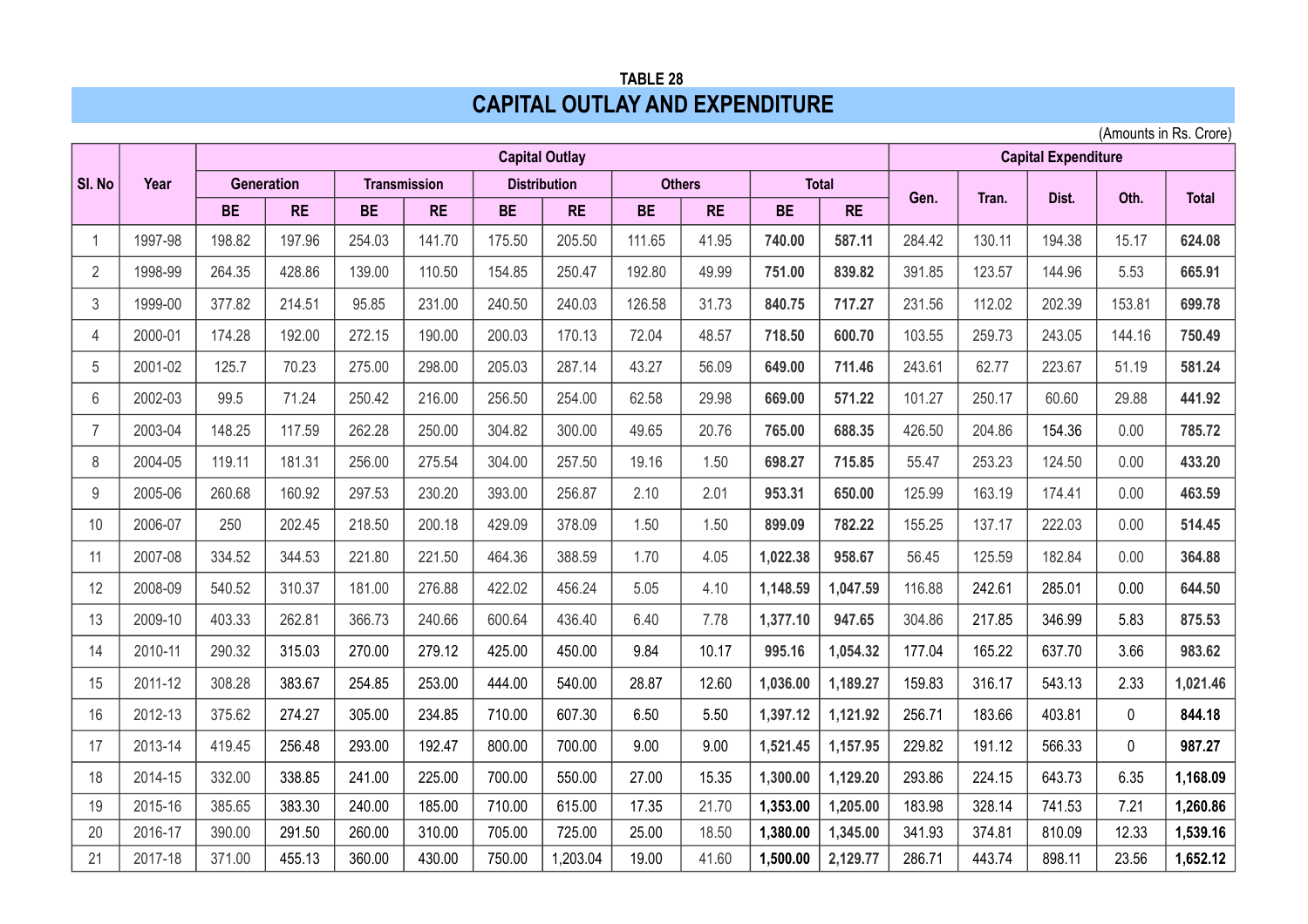# **AVERAGE REALISATION - CATEGORY WISE#**

(All figures in Ps./kWh)

| SI. No         | Year    | <b>Domestic</b> | <b>Commercial</b> | <b>Industrial LT</b> | HT & EHT | <b>Public</b><br>Lighting | <b>Agriculture</b> | <b>Public Water</b><br>works | <b>Licensee</b> | <b>Export</b>         | <b>Traction</b> | <b>Overall #</b> |
|----------------|---------|-----------------|-------------------|----------------------|----------|---------------------------|--------------------|------------------------------|-----------------|-----------------------|-----------------|------------------|
|                | 2000-01 | 81.24           | 440.95            | 265.72               | 221.79   | 120.95                    | 67.22              | 196.76                       | 151.93          |                       | 198.48          | 169.41           |
| $\overline{2}$ | 2001-02 | 109.42          | 586.1             | 362.37               | 261.65   | 152.99                    | 92.26              | 206.35                       | 182.21          | $\blacksquare$        | 198.66          | 223.94           |
| 3              | 2002-03 | 146.57          | 623.41            | 398.01               | 344.59   | 163.44                    | 96.74              |                              | 206.27          | 391.97                | 314.55          | 279.81           |
| 4              | 2003-04 | 176.13          | 658.54            | 407.07               | 390.8    | 170                       | 97.43              |                              | 307.72          | $\blacksquare$        | 364.22          | 309.59           |
| 5              | 2004-05 | 176.71          | 668.7             | 414.76               | 391.44   | 182.74                    | 98.68              |                              | 272.38          | $\blacksquare$        | 367.53          | 311.17           |
| 6              | 2005-06 | 171.15          | 663               | 414.71               | 391.43   | 183.24                    | 99.61              |                              | 273.23          | 309.03                | 340.43          | 308.98           |
|                | 2006-07 | 166.96          | 660.68            | 414.73               | 394.14   | 187.16                    | 102.32             |                              | 276.35          | 563.85*               | 334.73          | 324.13           |
|                |         |                 |                   |                      |          |                           |                    |                              |                 | 498.58**<br>397.67*   |                 |                  |
| 8              | 2007-08 | 172.1           | 668.2             | 414.75               | 401.24   | 190.15                    | 105.45             |                              | 286.65          | 966.36**              | 359.04          | 350.81           |
| 9              | 2008-09 | 191.71          | 743.65            | 459.81               | 479.77   | 200.31                    | 135.35             |                              | 455.72          | 947.03                | 475.84          | 380.14           |
| 10             | 2009-10 | 191.46          | 702.39            | 426.41               | 414.47   | 191.64                    | 109.9              |                              | 347.05          | 851.50*               | 397.87          | 338.03           |
|                |         |                 |                   |                      |          |                           |                    |                              |                 | 715.96**              |                 |                  |
| 11             | 2010-11 | 198.32          | 722.86            | 437.17               | 424.58   | 211.82                    | 115.11             |                              | 364.77          | 1207.34*<br>1071.85** | 412.16          | 354.24           |
|                |         |                 |                   |                      |          |                           |                    |                              |                 | $1144*$               |                 |                  |
| 12             | 2011-12 | 201.54          | 745.97            | 421.87               | 418.02   | 217.01                    | 110.3              |                              | 388.2           | 1075.78**             | 399.25          | 347.39           |
| 13             | 2012-13 | 259.18          | 834.23            | 533.35               | 549.63   | 301.15                    | 152.47             |                              | 509.84          | 958.76                | 475.04          | 428.98           |
| 14             | 2013-14 | 308.85          | 942.95            | 622.41               | 638.43   | 372.95                    | 182.34             |                              | 561.29          | 945.13                | 536.99          | 528.61           |
| 15             | 2014-15 | 339.11          | 898.32            | 642.60               | 623.55   | 397.80                    | 202.63             |                              | 565.44          | 1730.18               | 550.87          | 525.93           |
| 16             | 2015-16 | 376.54          | 895.13            | 676.77               | 686.04   | 426.49                    | 234.79             |                              | 600.33          | 779.73                | 567.87          | 541.20           |
| 17             | 2016-17 | 384.54          | 915.85            | 666.77               | 691.36   | 416.86                    | 316.82             |                              | 593.45          | 248.88                | 568.52          | 549.39           |
| 18             | 2017-18 | 408.33          | 939.03            | 727.48               | 711.06   | 454.77                    | 182.90             |                              | 631.75          | 435.56                | 602.00          | 574.20           |

\* interstate sale to TNEB

\*\* Sale through traders/ power exchanges **All and Tariff** Sale through traders/ power exchanges **#** Revenue from tariff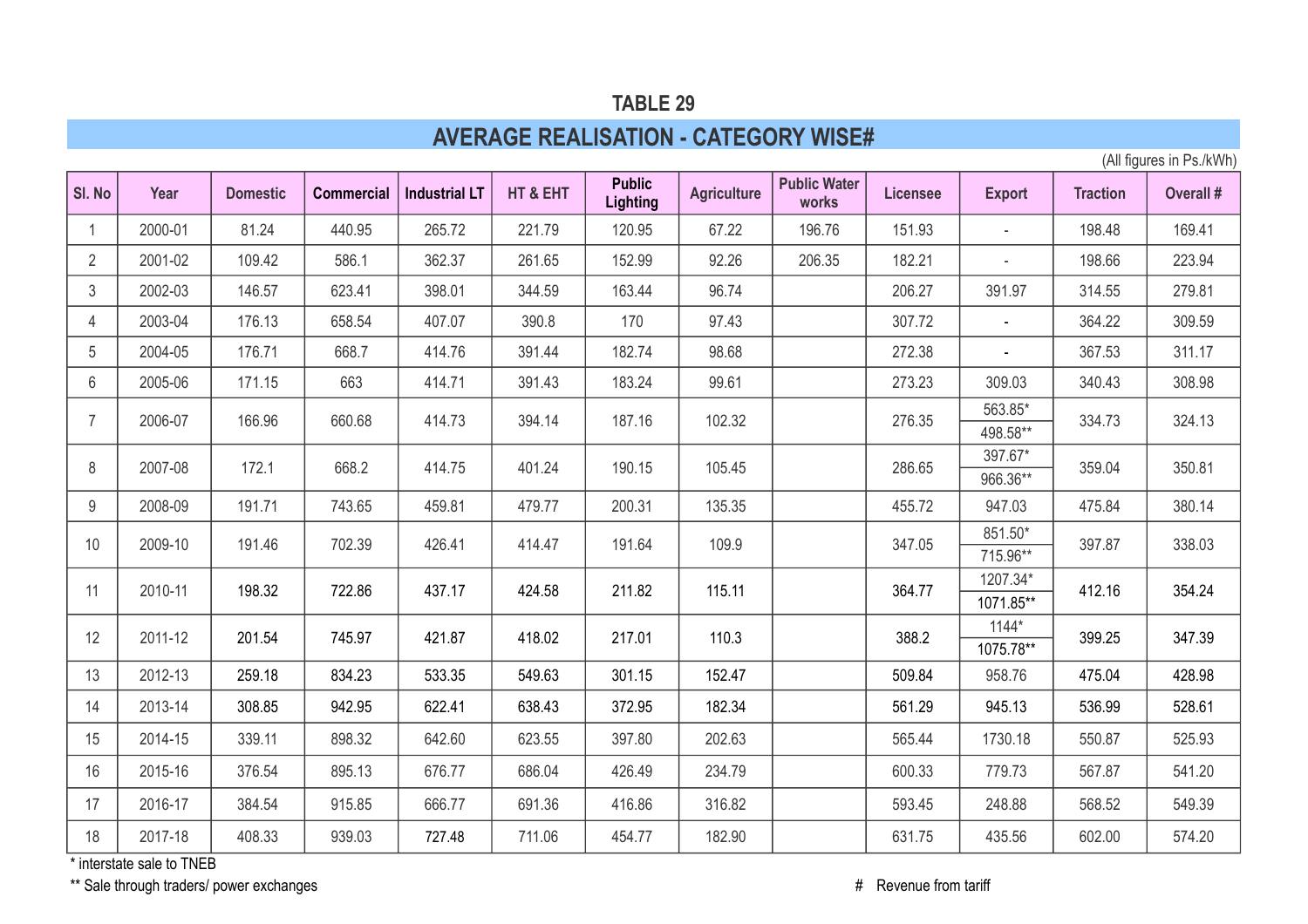#### **TABLE 30 AVERAGE ENERGY SALES AND REVENUE PER CONSUMER**

|                  |         |                     |                 |                   |                      |            |                    |                               |                           | (Sales in kWh, Revenue in Rs.) |                 |
|------------------|---------|---------------------|-----------------|-------------------|----------------------|------------|--------------------|-------------------------------|---------------------------|--------------------------------|-----------------|
| SI.<br><b>No</b> | Year    | <b>Particulars</b>  | <b>Domestic</b> | <b>Commercial</b> | <b>Industrial LT</b> | HT & EHT   | <b>Agriculture</b> | <b>Public Water</b><br>works* | <b>Public</b><br>Lighting | <b>Bulk Supply</b>             | <b>Traction</b> |
| $\mathbf{1}$     | 2001-02 | a. Sales/Consumer   | 709             | 848               | 5,674                | 1,636,878  | 477                | 161,492                       | 64,766                    | 25,014,285                     | 15,570,000      |
|                  |         | b. Revenue/Consumer | 776             | 4,972             | 20,561               | 4,281,384  | 440                | 333,232                       | 99,088                    | 45,977,143                     | 30,931,333      |
| $\overline{c}$   | 2002-03 | a. Sales/Consumer   | 727             | 889               | 6,511                | 1,742,136  | 452                |                               | 66,933                    | 26,092,857                     | 15,466,667      |
|                  |         | b. Revenue/Consumer | 1,063           | 5,542             | 25,914               | 6,003,184  | 437                |                               | 109,396                   | 53,560,000                     | 48,650,667      |
| 3                | 2003-04 | a. Sales/Consumer   | 696             | 847               | 6,965                | 2,646,558  | 506                |                               | 71,260                    | 20,930,000                     | 11,530,000      |
|                  |         | b. Revenue/Consumer | 1,223           | 451,871           | 28,352               | 10,342,697 | 493                |                               | 121,142                   | 64,405,000                     | 41,995,000      |
| $\overline{4}$   | 2004-05 | a. Sales/Consumer   | 694             | 842               | 6,805                | 1,618,126  | 462                |                               | 78,581                    | 23,500,000                     | 10,900,000      |
|                  |         | b. Revenue/Consumer | 1,223           | 5,633             | 28,222               | 6,333,886  | 456                |                               | 143,600                   | 64,008,444                     | 40,060,750      |
| 5                | 2005-06 | a. Sales/Consumer   | 713             | 909               | 7,342                | 1,618,126  | 448                |                               | 89,368                    | 26,917,273                     | 26,917,273      |
|                  |         | b. Revenue/Consumer | 1,219           | 6,024             | 30,449               | 6,333,886  | 446                |                               | 163,756                   | 73,546,727                     | 73,546,727      |
| 6                | 2006-07 | a. Sales/Consumer   | 758             | 980               | 7,632                | 1,624,143  | 506                |                               | 102,804                   | 30,486,364                     | 12,026,667      |
|                  |         | b. Revenue/Consumer | 1,263           | 6,475             | 31,668               | 6,402,706  | 517                |                               | 192,409                   | 84,249,066                     | 40,257,272      |
| 7                | 2007-08 | a. Sales/Consumer   | 785             | 1,037             | 8,037                | 3,096,154  | 523                |                               | 106,908                   | 32,420,000                     | 15,608,571      |
|                  |         | b. Revenue/Consumer | 1,349           | 6,929             | 33,335               | 12,423,007 | 551                |                               | 203,285                   | 92,931,909                     | 56,041,757      |
| 8                | 2008-09 | a. Sales/Consumer   | 793             | 1,133             | 8,471                | 1,251,349  | 522                |                               | 107,849                   | 28,860,909                     | 17,758,750      |
|                  |         | b. Revenue/Consumer | 1,518           | 8,427             | 38,949               | 6,003,584  | 706                |                               | 216,036                   | 131,524,188                    | 84,503,653      |
| 9                | 2009-10 | a. Sales/Consumer   | 842             | 2,010             | 8,698                | 1,198,979  | 587                |                               | 103,519                   | 34,416,667                     | 20,625,000      |
|                  |         | b. Revenue/Consumer | 1,611           | 9,078             | 37,090               | 4,969,464  | 645                |                               | 198,384                   | 119,443,056                    | 82,061,187      |
| 10               | 2010-11 | a. Sales/Consumer   | 850             | 1,339             | 8,272                | 2,125,398  | 537                |                               | 87,452                    | 34,470,000                     | 19,548,750      |
|                  |         | b. Revenue/Consumer | 1,685           | 9,679             | 36,162               | 11,921,432 | 597                |                               | 185,244                   | 125,736,615                    | 80,571,875      |
| 11               | 2011-12 | a. Sales/Consumer   | 926             | 1,391             | 8,308                | 1,146,181  | 629                |                               | 93,120                    | 36,314,615                     | 19,311,250      |
|                  |         | b. Revenue/Consumer | 1,840           | 10,350            | 34,940               | 4,791,231  | 676                |                               | 202,084                   | 140,974,538                    | 77,101,125      |
| 12               | 2012-13 | a. Sales/Consumer   | 970             | 1,361             | 8,375                | 1,075,503  | 665                |                               | 89,358                    | 50,076,000                     | 21,708,750      |
|                  |         | b. Revenue/Consumer | 2,512           | 11,355            | 44,619               | 5,911,319  | 1,027              |                               | 269,101                   | 255,310,000                    | 103,125,000     |
| 13               | 2013-14 | a. Sales/Consumer   | 994             | 1,251             | 7,961                | 948,186    | 670                |                               | 84,207                    | 47,559,091                     | 25,086,250      |
|                  |         | b. Revenue/Consumer | 3,071           | 1,795             | 49,550               | 6,053,505  | 1,222              |                               | 314,048                   | 266,944,500                    | 134,710,698     |
| 14               | 2014-15 | a. Sales/Consumer   | 1,042           | 1,321             | 7,725                | 1,191,283  | 647                |                               | 85,076                    | 50,369,091                     | 25,663,750      |
|                  |         | b. Revenue/Consumer | 3,534           | 11,865            | 49,640               | 7,428,230  | 1,310              |                               | 338,433                   | 284,809,091                    | 141,375,000     |
| 15               | 2015-16 | a. Sales/Consumer   | 1,090           | 1,422             | 8,071                | 820,380    | 590                |                               | 85,639                    | 48,173,333                     | 23,647,778      |
|                  |         | b. Revenue/Consumer | 4,103           | 14,221            | 54,621               | 5,628,172  | 1,385              |                               | 365,242                   | 289,200,000                    | 134,288,889     |
| 16               | 2016-17 | a. Sales/Consumer   | 1,095           | 1,054             | 7,989                | 773,798    | 719                |                               | 18,465                    | 51,008,333                     | 19,131,667      |
|                  |         | b. Revenue/Consumer | 4,212           | 19,817            | 53,268               | 5,349,728  | 2,279              |                               | 76,973                    | 302,708,333                    | 108,766,667     |
| 17               | 2017-18 | a. Sales/Consumer   | 1,106           | 1,472             | 8,121                | 807,114    | 748                |                               | 13,766                    | 55,342,727                     | 22,150,000      |
|                  |         | b. Revenue/Consumer | 4,515           | 13,820            | 59,080               | 5,739,253  | 1,368              |                               | 62,607                    | 349,627,273                    | 133,350,000     |

\* included in Industrial LT from 2002-03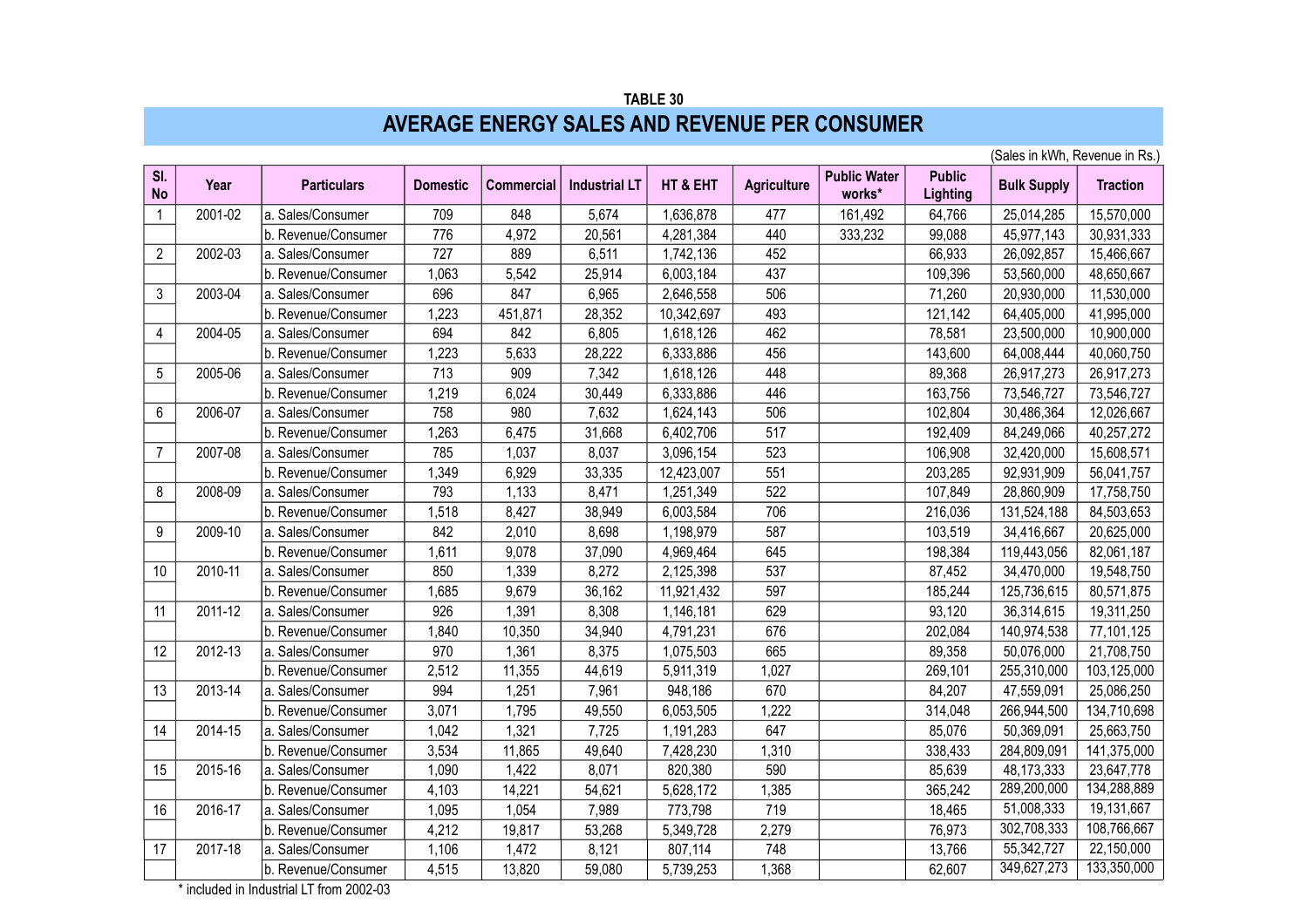#### **TABLE 31 DEMAND AND CONSUMPTION**

|          |                        |                         | 04/17                  |                         |             |                                    |                        |                         | 05/17                  |                         |            |                                           |                        |                         | 06/17                  |                         |             |                                           |
|----------|------------------------|-------------------------|------------------------|-------------------------|-------------|------------------------------------|------------------------|-------------------------|------------------------|-------------------------|------------|-------------------------------------------|------------------------|-------------------------|------------------------|-------------------------|-------------|-------------------------------------------|
| Day      | Max.<br>Demand<br>(MW) | Morning<br>peak<br>(MW) | Min.<br>Demand<br>(MW) | Consum<br>ption<br>(MU) | L.F<br>(% ) | Unrestri<br>cted<br>Demand<br>(MW) | Max.<br>Demand<br>(MW) | Morning<br>peak<br>(MW) | Min.<br>Demand<br>(MW) | Consum<br>ption<br>(MU) | L.F<br>(%) | <b>Unrestri</b><br>cted<br>Demand<br>(MW) | Max.<br>Demand<br>(MW) | Morning<br>peak<br>(MW) | Min.<br>Demand<br>(MW) | Consum<br>ption<br>(MU) | L.F<br>(% ) | <b>Unrestri</b><br>cted<br>Demand<br>(MW) |
| Day 1    | 3719                   | 2980                    | 2712                   | 75.18                   | 84.23       | 3719                               | 3131                   | 2814                    | 2272                   | 67.14                   | 89.36      | 3131                                      | 3348                   | 2576                    | 2231                   | 64.08                   | 79.74       | 3348                                      |
| Day 2    | 3385                   | 2897                    | 2398                   | 69.87                   | 86.00       | 3385                               | 3529                   | 2530                    | 2350                   | 70.28                   | 82.99      | 3529                                      | 3200                   | 2511                    | 2055                   | 62.30                   | 81.12       | 3200                                      |
| Day 3    | 3833                   | 2883                    | 2661                   | 75.92                   | 82.53       | 3833                               | 3662                   | 2700                    | 2485                   | 72.64                   | 82.65      | 3662                                      | 3203                   | 2441                    | 2106                   | 62.44                   | 81.23       | 3203                                      |
| Day 4    | 3747                   | 3032                    | 2744                   | 76.16                   | 84.70       | 3747                               | 3631                   | 2843                    | 2538                   | 73.95                   | 84.87      | 3881                                      | 3265                   | 2319                    | 1822                   | 59.00                   | 75.30       | 3265                                      |
| Day 5    | 3814                   | 2886                    | 2692                   | 76.32                   | 83.37       | 3814                               | 3584                   | 3004                    | 2813                   | 76.88                   | 89.38      | 3584                                      | 3269                   | 2457                    | 2108                   | 61.92                   | 78.94       | 3269                                      |
| Day 6    | 3527                   | 2877                    | 2589                   | 71.03                   | 83.92       | 3527                               | 3547                   | 2911                    | 2722                   | 74.65                   | 87.68      | 3547                                      | 3335                   | 2512                    | 2108                   | 63.16                   | 78.91       | 3335                                      |
| Day 7    | 3802                   | 2472                    | 2278                   | 70.43                   | 77.19       | 3877                               | 2976                   | 2796                    | 2276                   | 65.08                   | 91.11      | 2976                                      | 3354                   | 2626                    | 2099                   | 62.99                   | 78.26       | 3354                                      |
| Day 8    | 3677                   | 2941                    | 2689                   | 75.77                   | 85.86       | 3677                               | 3684                   | 2500                    | 2273                   | 68.91                   | 77.93      | 3684                                      | 3466                   | 2616                    | 2140                   | 63.87                   | 76.78       | 3466                                      |
| Day 9    | 3433                   | 2907                    | 2441                   | 68.96                   | 83.70       | 3433                               | 3768                   | 2789                    | 2610                   | 73.56                   | 81.34      | 3768                                      | 3351                   | 2610                    | 2221                   | 64.05                   | 79.64       | 3351                                      |
| Day 10   | 3787                   | 2830                    | 2613                   | 75.41                   | 82.98       | 3887                               | 3064                   | 2872                    | 2550                   | 70.49                   | 95.86      | 3064                                      | 2984                   | 2467                    | 2116                   | 60.29                   | 84.19       | 2984                                      |
| Day 11   | 3752                   | 2970                    | 2743                   | 76.51                   | 84.96       | 3752                               | 3658                   | 2432                    | 2165                   | 68.13                   | 77.59      | 3658                                      | 2859                   | 2169                    | 1892                   | 55.04                   | 80.20       | 2859                                      |
| Day 12   | 3793                   | 2976                    | 2735                   | 77.14                   | 84.74       | 3793                               | 3507                   | 2753                    | 2543                   | 71.02                   | 84.39      | 3507                                      | 3195                   | 2414                    | 1869                   | 60.64                   | 79.06       | 3195                                      |
| Day $13$ | 3195                   | 3018                    | 2529                   | 72.90                   | 95.06       | 3195                               | 3618                   | 2501                    | 2143                   | 67.84                   | 78.12      | 3618                                      | 3386                   | 2543                    | 2080                   | 63.18                   | 77.65       | 3386                                      |
| Day 14   | 3384                   | 2701                    | 2284                   | 64.91                   | 79.93       | 3384                               | 3509                   | 2693                    | 2360                   | 67.21                   | 79.81      | 3509                                      | 3485                   | 2628                    | 2119                   | 65.06                   | 77.65       | 3485                                      |
| Day 15   | 3641                   | 2719                    | 2515                   | 71.98                   | 82.37       | 3641                               | 3798                   | 2677                    | 2432                   | 73.22                   | 80.33      | 3798                                      | 3502                   | 2696                    | 2294                   | 67.37                   | 80.02       | 3577                                      |
| Day 16   | 3553                   | 2774                    | 2453                   | 69.24                   | 81.22       | 3553                               | 3843                   | 2895                    | 2661                   | 75.46                   | 81.81      | 3843                                      | 3504                   | 2730                    | 2343                   | 67.86                   | 80.61       | 3504                                      |
| Day 17   | 3793                   | 2856                    | 2659                   | 75.85                   | 83.32       | 3793                               | 3795                   | 3032                    | 2722                   | 76.35                   | 83.83      | 3795                                      | 3467                   | 2638                    | 2317                   | 67.83                   | 81.42       | 3467                                      |
| Day 18   | 3842                   | 2918                    | 2679                   | 76.40                   | 82.87       | 3842                               | 3566                   | 3000                    | 2682                   | 73.63                   | 86.03      | 3566                                      | 3350                   | 2556                    | 2121                   | 63.16                   | 78.38       | 3350                                      |
| Day 19   | 3865                   | 2984                    | 2766                   | 77.15                   | 83.17       | 3865                               | 3774                   | 2649                    | 2352                   | 71.50                   | 78.94      | 3774                                      | 3605                   | 2659                    | 2118                   | 68.75                   | 79.30       | 3605                                      |
| Day 20   | 3721                   | 3000                    | 2851                   | 76.59                   | 85.77       | 3721                               | 3256                   | 2865                    | 2653                   | 71.11                   | 90.99      | 3256                                      | 3446                   | 2748                    | 2417                   | 69.36                   | 83.79       | 3446                                      |
| Day 21   | 3648                   | 2800                    | 2625                   | 73.68                   | 84.17       | 3648                               | 3496                   | 2464                    | 2232                   | 63.26                   | 75.39      | 3496                                      | 3480                   | 2665                    | 2338                   | 67.13                   | 80.27       | 3480                                      |
| Day 22   | 3670                   | 2860                    | 2595                   | 73.55                   | 83.51       | 3670                               | 3333                   | 2714                    | 2450                   | 67.30                   | 84.14      | 3333                                      | 3438                   | 2658                    | 2317                   | 66.64                   | 80.63       | 3438                                      |
| Day 23   | 3646                   | 2858                    | 2424                   | 70.27                   | 80.31       | 3646                               | 3675                   | 2547                    | 2273                   | 68.68                   | 77.86      | 3675                                      | 3267                   | 2667                    | 2262                   | 65.05                   | 82.82       | 3267                                      |
| Day 24   | 3868                   | 2844                    | 2751                   | 77.00                   | 82.95       | 3868                               | 3564                   | 2598                    | 2356                   | 70.84                   | 82.81      | 3564                                      | 3139                   | 2342                    | 2087                   | 61.41                   | 81.42       | 3139                                      |
| Day 25   | 3851                   | 2986                    | 2804                   | 77.58                   | 83.94       | 3851                               | 3638                   | 2793                    | 2569                   | 71.56                   | 81.96      | 3638                                      | 2689                   | 2121                    | 1984                   | 54.78                   | 84.80       | 2689                                      |
| Day 26   | 3663                   | 2940                    | 2743                   | 76.20                   | 86.68       | 3663                               | 3679                   | 2749                    | 2429                   | 71.93                   | 81.46      | 3679                                      | 2822                   | 2228                    | 1731                   | 55.03                   | 81.27       | 2822                                      |
| Day 27   | 3676                   | 2802                    | 2609                   | 74.56                   | 84.52       | 3676                               | 3642                   | 2654                    | 2467                   | 71.40                   | 81.69      | 3642                                      | 3010                   | 2131                    | 1731                   | 54.85                   | 75.93       | 3010                                      |
| Day 28   | 3831                   | 2907                    | 2710                   | 76.46                   | 83.15       | 3831                               | 3203                   | 2715                    | 2273                   | 64.61                   | 84.06      | 3203                                      | 3267                   | 2261                    | 1815                   | 59.47                   | 75.72       | 3267                                      |
| Day 29   | 3531                   | 2990                    | 2564                   | 74.61                   | 88.04       | 3531                               | 3241                   | 2538                    | 2332                   | 65.68                   | 84.44      | 3241                                      | 3235                   | 2516                    | 1979                   | 62.18                   | 80.09       | 3235                                      |
| Day $30$ | 3359                   | 2739                    | 2281                   | 68.93                   | 85.51       | 3359                               | 3155                   | 2420                    | 2112                   | 61.45                   | 81.15      | 3155                                      | 3255                   | 2596                    | 2069                   | 62.84                   | 80.44       | 3255                                      |
| Day 31   |                        |                         |                        |                         |             |                                    | 3414                   | 2459                    | 2194                   | 64.78                   | 79.06      | 3414                                      |                        |                         |                        |                         |             |                                           |

Table 31 continued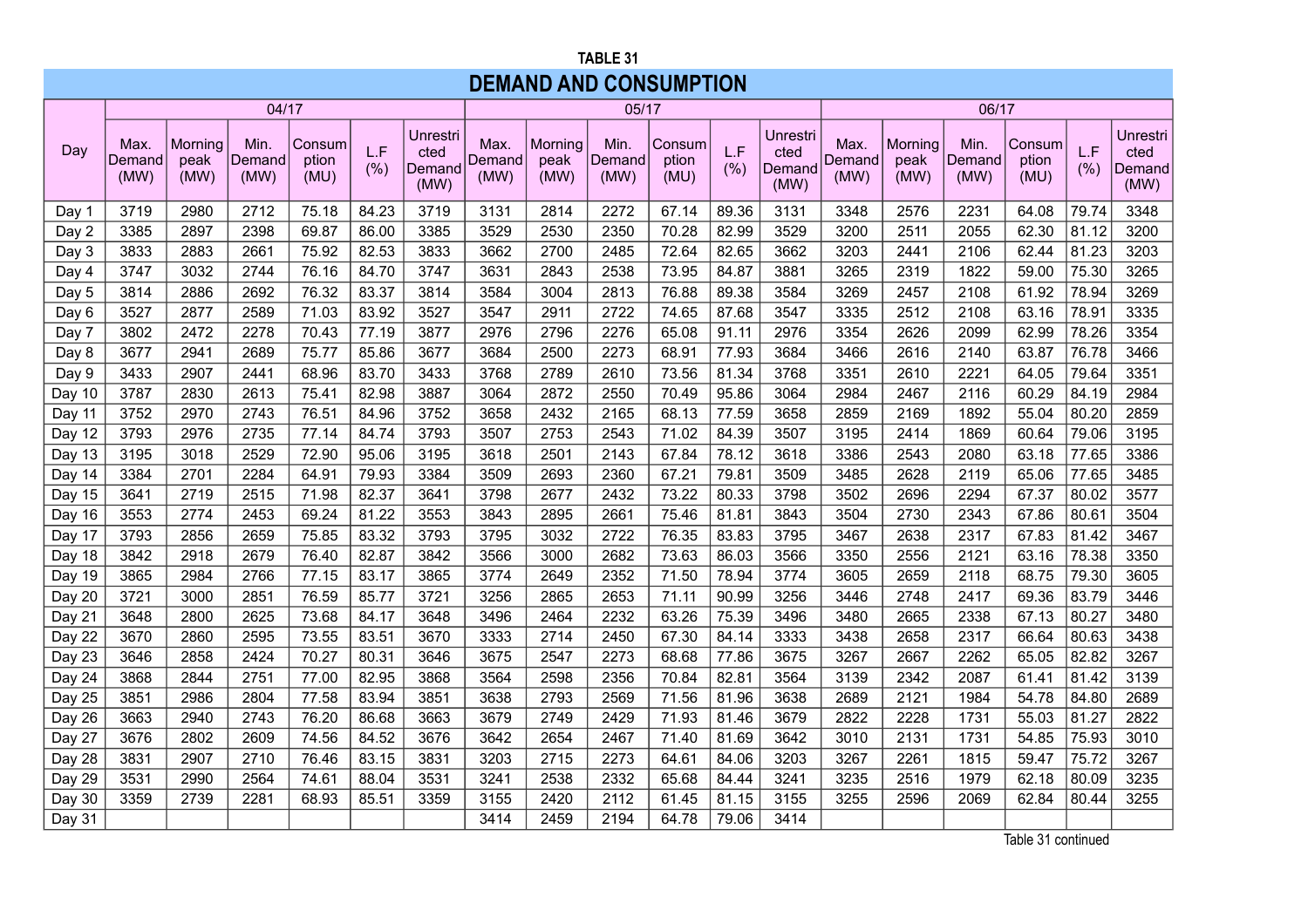#### **TABLE 31 TABLE31 DEMAND AND CONSUMPTION DEMAND AND CONSUMPTION**

|          |                        |                         | 07/17                  |                         |        |                                    |                        |                         | 08/17                  |                         |             |                                    |                        |                         | 09/17                  |                         |             |                                           |
|----------|------------------------|-------------------------|------------------------|-------------------------|--------|------------------------------------|------------------------|-------------------------|------------------------|-------------------------|-------------|------------------------------------|------------------------|-------------------------|------------------------|-------------------------|-------------|-------------------------------------------|
| Day      | Max.<br>Demand<br>(MW) | Morning<br>peak<br>(MW) | Min.<br>Demand<br>(MW) | Consum<br>ption<br>(MU) | L.F(%) | Unrestri<br>cted<br>Demand<br>(MW) | Max.<br>Demand<br>(MW) | Morning<br>peak<br>(MW) | Min.<br>Demand<br>(MW) | Consum<br>ption<br>(MU) | L.F<br>(% ) | Unrestri<br>cted<br>Demand<br>(MW) | Max.<br>Demand<br>(MW) | Morning<br>peak<br>(MW) | Min.<br>Demand<br>(MW) | Consum<br>ption<br>(MU) | L.F<br>(% ) | <b>Unrestri</b><br>cted<br>Demand<br>(MW) |
| Day 1    | 2954                   | 2432                    | 2052                   | 61.07                   | 86.13  | 2954                               | 3426                   | 2815                    | 2318                   | 68.42                   | 83.20       | 3626                               | 3249                   | 2668                    | 2219                   | 65.39                   | 83.86       | 3249                                      |
| Day 2    | 2987                   | 2158                    | 1892                   | 55.55                   | 77.49  | 2987                               | 3486                   | 2908                    | 2298                   | 69.26                   | 82.79       | 3486                               | 3252                   | 2509                    | 2165                   | 65.33                   | 83.70       | 3252                                      |
| Day 3    | 3188                   | 2482                    | 1888                   | 60.42                   | 78.96  | 3188                               | 3337                   | 2808                    | 2330                   | 66.78                   | 83.38       | 3337                               | 3038                   | 2438                    | 2188                   | 60.59                   | 83.08       | 3038                                      |
| Day 4    | 3373                   | 2547                    | 1981                   | 63.18                   | 78.04  | 3373                               | 3321                   | 2634                    | 2078                   | 64.48                   | 80.90       | 3396                               | 2932                   | 2412                    | 2077                   | 58.30                   | 82.87       | 2932                                      |
| Day 5    | 3295                   | 2685                    | 2074                   | 64.56                   | 81.64  | 3295                               | 3195                   | 2549                    | 2032                   | 63.29                   | 82.55       | 3195                               | 3107                   | 2313                    | 2020                   | 61.71                   | 82.74       | 3107                                      |
| Day 6    | 3337                   | 2717                    | 2044                   | 63.90                   | 79.79  | 3337                               | 2997                   | 2329                    | 1976                   | 58.40                   | 81.19       | 2997                               | 3219                   | 2424                    | 2068                   | 63.56                   | 82.27       | 3269                                      |
| Day 7    | 3279                   | 2658                    | 2057                   | 63.67                   | 80.91  | 3279                               | 3328                   | 2644                    | 2007                   | 64.05                   | 80.20       | 3403                               | 3136                   | 2573                    | 2148                   | 65.17                   | 86.58       | 3286                                      |
| Day 8    | 3231                   | 2499                    | 2025                   | 62.92                   | 81.14  | 3231                               | 3246                   | 2693                    | 2112                   | 64.82                   | 83.21       | 3746                               | 3281                   | 2535                    | 2159                   | 66.12                   | 83.97       | 3281                                      |
| Day 9    | 3070                   | 2402                    | 2069                   | 58.70                   | 79.68  | 3070                               | 3309                   | 2846                    | 2135                   | 66.56                   | 83.82       | 3709                               | 3206                   | 2528                    | 2118                   | 64.42                   | 83.72       | 3406                                      |
| Day 10   | 3389                   | 2592                    | 1993                   | 62.96                   | 77.40  | 3389                               | 3333                   | 2733                    | 2206                   | 66.47                   | 83.10       | 3533                               | 3172                   | 2387                    | 2093                   | 60.94                   | 80.03       | 3172                                      |
| Day 11   | 3181                   | 2632                    | 2084                   | 62.39                   | 81.72  | 3181                               | 3184                   | 2712                    | 2208                   | 64.86                   | 84.88       | 3184                               | 3322                   | 2571                    | 2156                   | 66.37                   | 83.24       | 3472                                      |
| Day 12   | 3455                   | 2659                    | 2090                   | 64.43                   | 77.71  | 3455                               | 3052                   | 2527                    | 2042                   | 63.93                   | 87.29       | 3177                               | 3342                   | 2613                    | 2139                   | 68.58                   | 85.51       | 3542                                      |
| Day 13   | 3110                   | 2719                    | 2137                   | 62.69                   | 83.98  | 3110                               | 3151                   | 2511                    | 2118                   | 61.05                   | 80.72       | 3151                               | 3241                   | 2777                    | 2360                   | 66.70                   | 85.76       | 3241                                      |
| Day 14   | 3245                   | 2556                    | 2004                   | 62.63                   | 80.28  | 3245                               | 3339                   | 2729                    | 2117                   | 66.45                   | 82.91       | 3539                               | 3262                   | 2699                    | 2235                   | 64.79                   | 82.75       | 3312                                      |
| Day 15   | 3258                   | 2494                    | 2028                   | 63.50                   | 81.09  | 3258                               | 3258                   | 2678                    | 2246                   | 64.72                   | 82.77       | 3258                               | 3425                   | 2684                    | 2080                   | 64.98                   | 79.04       | 3550                                      |
| Day 16   | 3019                   | 2352                    | 2085                   | 58.46                   | 80.55  | 3019                               | 3452                   | 2654                    | 2136                   | 66.14                   | 79.84       | 3452                               | 3062                   | 2571                    | 2158                   | 64.72                   | 88.06       | 3062                                      |
| Day 17   | 3398                   | 2579                    | 1971                   | 64.43                   | 78.86  | 3398                               | 3450                   | 2836                    | 2210                   | 67.44                   | 81.44       | 3450                               | 2580                   | 2200                    | 1759                   | 53.27                   | 86.04       | 2580                                      |
| Day 18   | 3353                   | 2448                    | 2029                   | 62.31                   | 77.32  | 3353                               | 3349                   | 2711                    | 2158                   | 65.71                   | 81.75       | 3349                               | 3277                   | 2154                    | 1599                   | 59.88                   | 76.14       | 3277                                      |
| Day 19   | 3107                   | 2522                    | 1962                   | 59.88                   | 80.24  | 3107                               | 3303                   | 2557                    | 2074                   | 64.22                   | 81.03       | 3303                               | 3352                   | 2613                    | 2017                   | 64.68                   | 80.40       | 3427                                      |
| Day 20   | 3149                   | 2406                    | 1928                   | 58.62                   | 77.45  | 3149                               | 2972                   | 2396                    | 2066                   | 58.71                   | 82.31       | 2972                               | 3412                   | 2648                    | 2050                   | 65.43                   | 79.91       | 3487                                      |
| Day 21   | 3005                   | 2520                    | 1917                   | 60.29                   | 83.40  | 3005                               | 3300                   | 2524                    | 1876                   | 63.04                   | 79.60       | 3300                               | 3324                   | 2478                    | 2099                   | 65.06                   | 81.55       | 3399                                      |
| Day 22   | 3369                   | 2476                    | 1819                   | 62.58                   | 77.22  | 3369                               | 3234                   | 2529                    | 1910                   | 62.49                   | 80.51       | 3234                               | 3412                   | 2625                    | 2096                   | 65.60                   | 80.12       | 3487                                      |
| Day 23   | 3147                   | 2322                    | 2057                   | 59.26                   | 78.27  | 3147                               | 3437                   | 2624                    | 2046                   | 65.73                   | 79.68       | 3437                               | 3436                   | 2626                    | 2179                   | 66.72                   | 80.89       | 3436                                      |
| Day 24   | 3356                   | 2653                    | 2033                   | 64.81                   | 80.47  | 3481                               | 3392                   | 2772                    | 2204                   | 67.36                   | 82.76       | 3392                               | 3227                   | 2534                    | 2161                   | 62.73                   | 81.00       | 3227                                      |
| Day 25   | 3329                   | 2681                    | 2040                   | 66.13                   | 82.77  | 3504                               | 3398                   | 2813                    | 2225                   | 67.75                   | 83.08       | 3398                               | 3535                   | 2742                    | 2224                   | 67.60                   | 79.69       | 3535                                      |
| Day 26   | 3306                   | 2797                    | 2239                   | 66.66                   | 84.00  | 3656                               | 3358                   | 2674                    | 2212                   | 66.74                   | 82.81       | 3358                               | 3390                   | 2788                    | 2319                   | 68.06                   | 83.65       | 3540                                      |
| Day 27   | 3353                   | 2794                    | 2260                   | 66.48                   | 82.61  | 3428                               | 2999                   | 2458                    | 2148                   | 60.02                   | 83.39       | 2999                               | 3436                   | 2743                    | 2221                   | 67.23                   | 81.53       | 3511                                      |
| Day 28   | 3441                   | 2688                    | 2128                   | 66.12                   | 80.05  | 3441                               | 3244                   | 2411                    | 1977                   | 63.61                   | 81.69       | 3244                               | 3295                   | 2740                    | 2200                   | 65.66                   | 83.03       | 3295                                      |
| Day $29$ | 3292                   | 2610                    | 2154                   | 66.17                   | 83.74  | 3472                               | 3242                   | 2550                    | 1945                   | 63.21                   | 81.22       | 3242                               | 3179                   | 2439                    | 2030                   | 62.45                   | 81.86       | 3179                                      |
| Day $30$ | 3194                   | 2490                    | 2077                   | 60.58                   | 79.04  | 3194                               | 3382                   | 2666                    | 1930                   | 65.39                   | 80.57       | 3382                               | 3240                   | 2400                    | 2062                   | 63.01                   | 81.02       | 3240                                      |
| Day 31   | 3438                   | 2728                    | 2243                   | 67.65                   | 81.99  | 3513                               | 3501                   | 2694                    | 2160                   | 67.94                   | 80.85       | 3501                               |                        |                         |                        |                         |             |                                           |

Table 31 continued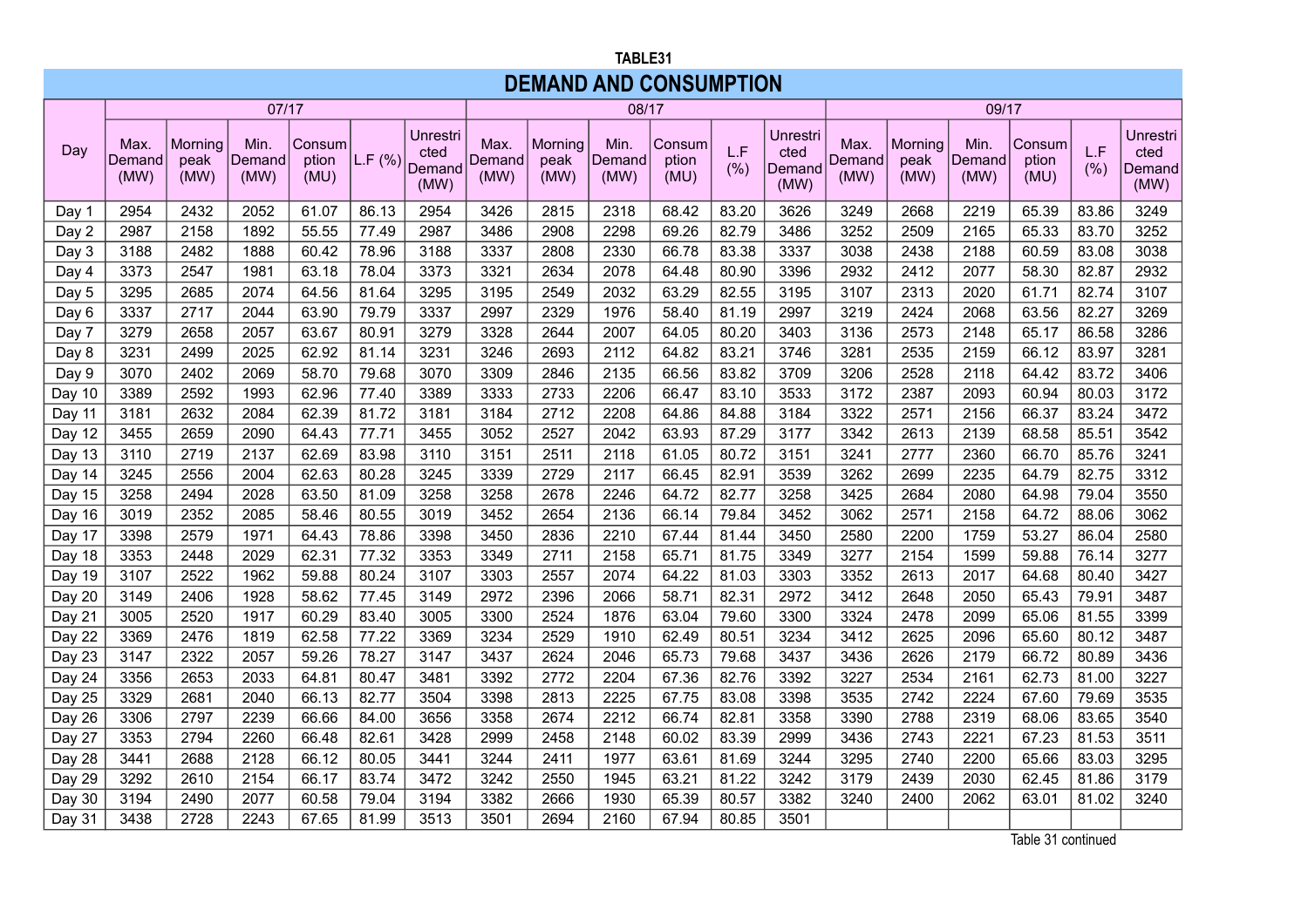#### **TABLE 31 TABLE31 DEMAND AND CONSUMPTION DEMAND AND CONSUMPTION**

|        |                        |                         | 10/17                  |                         |            |                                           |                        |                         | 11/17                  |                         |             |                                    |                        |                         | 12/17                  |                         |             |                                           |
|--------|------------------------|-------------------------|------------------------|-------------------------|------------|-------------------------------------------|------------------------|-------------------------|------------------------|-------------------------|-------------|------------------------------------|------------------------|-------------------------|------------------------|-------------------------|-------------|-------------------------------------------|
| Day    | Max.<br>Demand<br>(MW) | Morning<br>peak<br>(MW) | Min.<br>Demand<br>(MW) | Consum<br>ption<br>(MU) | L.F<br>(%) | <b>Unrestri</b><br>cted<br>Demand<br>(MW) | Max.<br>Demand<br>(MW) | Morning<br>peak<br>(MW) | Min.<br>Demand<br>(MW) | Consum<br>ption<br>(MU) | L.F<br>(% ) | Unrestri<br>cted<br>Demand<br>(MW) | Max.<br>Demand<br>(MW) | Morning<br>peak<br>(MW) | Min.<br>Demand<br>(MW) | Consum<br>ption<br>(MU) | L.F<br>(% ) | <b>Unrestri</b><br>cted<br>Demand<br>(MW) |
| Day 1  | 2971                   | 2315                    | 2091                   | 58.84                   | 82.53      | 2971                                      | 3280                   | 2719                    | 2206                   | 64.76                   | 82.26       | 3280                               | 2978                   | 2420                    | 1935                   | 60.23                   | 84.25       | 2978                                      |
| Day 2  | 3197                   | 2374                    | 1989                   | 60.58                   | 78.95      | 3197                                      | 3267                   | 2747                    | 2224                   | 65.77                   | 83.87       | 3267                               | 3155                   | 2404                    | 1957                   | 59.73                   | 78.89       | 3155                                      |
| Day 3  | 3392                   | 2617                    | 2043                   | 65.31                   | 80.23      | 3492                                      | 3400                   | 2676                    | 2149                   | 66.61                   | 81.62       | 3400                               | 3050                   | 2331                    | 1923                   | 57.06                   | 77.96       | 3050                                      |
| Day 4  | 3485                   | 2745                    | 2154                   | 67.32                   | 80.49      | 3735                                      | 3194                   | 2648                    | 2271                   | 65.80                   | 85.83       | 3194                               | 3393                   | 2646                    | 2049                   | 64.20                   | 78.85       | 3393                                      |
| Day 5  | 3490                   | 2794                    | 2278                   | 68.90                   | 82.25      | 3640                                      | 3040                   | 2425                    | 1885                   | 58.57                   | 80.26       | 3060                               | 3456                   | 2716                    | 2132                   | 65.84                   | 79.38       | 3456                                      |
| Day 6  | 3451                   | 2741                    | 2210                   | 67.17                   | 81.10      | 3576                                      | 3310                   | 2624                    | 2082                   | 63.54                   | 79.97       | 3310                               | 3485                   | 2764                    | 2185                   | 65.82                   | 78.70       | 3485                                      |
| Day 7  | 3367                   | 2637                    | 2145                   | 67.06                   | 83.00      | 3367                                      | 3394                   | 2702                    | 2073                   | 64.27                   | 78.90       | 3394                               | 3509                   | 2805                    | 2196                   | 66.81                   | 79.33       | 3509                                      |
| Day 8  | 3122                   | 2407                    | 2133                   | 61.16                   | 81.62      | 3122                                      | 3117                   | 2671                    | 2084                   | 63.13                   | 84.38       | 3117                               | 3523                   | 2814                    | 2247                   | 68.02                   | 80.45       | 3523                                      |
| Day 9  | 3490                   | 2628                    | 2127                   | 67.16                   | 80.18      | 3490                                      | 3411                   | 2694                    | 2068                   | 64.84                   | 79.21       | 3586                               | 3431                   | 2679                    | 2299                   | 67.71                   | 82.22       | 3431                                      |
| Day 10 | 3498                   | 2815                    | 2249                   | 69.07                   | 82.29      | 3498                                      | 3433                   | 2712                    | 2189                   | 66.18                   | 80.33       | 3433                               | 3234                   | 2560                    | 2241                   | 61.93                   | 79.80       | 3234                                      |
| Day 11 | 3541                   | 2769                    | 2305                   | 68.79                   | 80.94      | 3541                                      | 3451                   | 2634                    | 2182                   | 66.36                   | 80.13       | 3451                               | 3520                   | 2791                    | 2170                   | 66.88                   | 79.18       | 3620                                      |
| Day 12 | 3365                   | 2737                    | 2257                   | 66.96                   | 82.90      | 3365                                      | 3128                   | 2458                    | 2187                   | 60.86                   | 81.09       | 3128                               | 3559                   | 2824                    | 2220                   | 67.50                   | 79.02       | 3634                                      |
| Day 13 | 3321                   | 2738                    | 2207                   | 66.07                   | 82.89      | 3321                                      | 3406                   | 2685                    | 2109                   | 65.57                   | 80.21       | 3456                               | 3388                   | 2835                    | 2218                   | 67.04                   | 82.45       | 3463                                      |
| Day 14 | 3130                   | 2522                    | 2120                   | 62.92                   | 83.75      | 3130                                      | 3406                   | 2697                    | 2152                   | 66.06                   | 80.81       | 3481                               | 3526                   | 2827                    | 2176                   | 67.19                   | 79.40       | 3526                                      |
| Day 15 | 2991                   | 2301                    | 1987                   | 57.24                   | 79.73      | 2991                                      | 3516                   | 2778                    | 2192                   | 66.78                   | 79.15       | 3516                               | 3525                   | 2768                    | 2185                   | 67.18                   | 79.41       | 3525                                      |
| Day 16 | 3111                   | 2286                    | 1931                   | 58.77                   | 78.73      | 3111                                      | 3420                   | 2759                    | 2134                   | 66.44                   | 80.94       | 3495                               | 3419                   | 2672                    | 2234                   | 66.99                   | 81.65       | 3419                                      |
| Day 17 | 3279                   | 2679                    | 2042                   | 63.51                   | 80.69      | 3279                                      | 3498                   | 2823                    | 2195                   | 67.73                   | 80.67       | 3623                               | 3184                   | 2491                    | 2039                   | 59.93                   | 78.43       | 3184                                      |
| Day 18 | 3273                   | 2512                    | 2028                   | 63.33                   | 80.61      | 3273                                      | 3382                   | 2729                    | 2256                   | 68.44                   | 84.30       | 3557                               | 3459                   | 2660                    | 2058                   | 64.90                   | 78.18       | 3459                                      |
| Day 19 | 3410                   | 2632                    | 2082                   | 65.13                   | 79.57      | 3410                                      | 3010                   | 2568                    | 2252                   | 61.85                   | 85.62       | 3010                               | 3442                   | 2668                    | 2084                   | 64.55                   | 78.14       | 3442                                      |
| Day 20 | 3420                   | 2701                    | 2162                   | 67.14                   | 81.79      | 3620                                      | 3231                   | 2728                    | 2125                   | 65.68                   | 84.69       | 3231                               | 3520                   | 2801                    | 2145                   | 66.66                   | 78.92       | 3620                                      |
| Day 21 | 3345                   | 2713                    | 2272                   | 66.28                   | 82.56      | 3345                                      | 3419                   | 2800                    | 2235                   | 66.78                   | 81.38       | 3619                               | 3537                   | 2833                    | 2187                   | 67.20                   | 79.16       | 3587                                      |
| Day 22 | 3168                   | 2449                    | 2162                   | 60.69                   | 79.81      | 3168                                      | 3649                   | 2777                    | 2189                   | 68.43                   | 78.13       | 3649                               | 3519                   | 2743                    | 2170                   | 67.89                   | 80.39       | 3519                                      |
| Day 23 | 3441                   | 2634                    | 2169                   | 65.93                   | 79.83      | 3441                                      | 3595                   | 2750                    | 2276                   | 68.07                   | 78.90       | 3595                               | 3417                   | 2616                    | 2213                   | 66.43                   | 81.00       | 3417                                      |
| Day 24 | 3480                   | 2733                    | 2252                   | 66.78                   | 79.97      | 3630                                      | 3593                   | 2901                    | 2305                   | 69.20                   | 80.25       | 3593                               | 3131                   | 2473                    | 2187                   | 60.41                   | 80.41       | 3131                                      |
| Day 25 | 3396                   | 2805                    | 2246                   | 67.49                   | 82.80      | 3496                                      | 3433                   | 2774                    | 2330                   | 68.87                   | 83.58       | 3508                               | 3169                   | 2345                    | 2041                   | 58.94                   | 77.48       | 3169                                      |
| Day 26 | 3299                   | 2810                    | 2254                   | 66.57                   | 84.07      | 3349                                      | 3121                   | 2620                    | 2242                   | 62.09                   | 82.88       | 3121                               | 3465                   | 2490                    | 2067                   | 65.56                   | 78.84       | 3465                                      |
| Day 27 | 3234                   | 2770                    | 2215                   | 65.22                   | 84.04      | 3234                                      | 3492                   | 2789                    | 2159                   | 66.73                   | 79.62       | 3492                               | 3442                   | 2602                    | 2192                   | 66.73                   | 80.77       | 3442                                      |
| Day 28 | 3273                   | 2564                    | 2180                   | 64.89                   | 82.60      | 3273                                      | 3605                   | 2796                    | 2285                   | 68.60                   | 79.28       | 3605                               | 3406                   | 2691                    | 2196                   | 65.50                   | 80.14       | 3406                                      |
| Day 29 | 3199                   | 2453                    | 2154                   | 61.00                   | 79.46      | 3219                                      | 3586                   | 2820                    | 2321                   | 68.70                   | 79.81       | 3586                               | 3331                   | 2579                    | 2079                   | 63.76                   | 79.74       | 3331                                      |
| Day 30 | 3407                   | 2706                    | 2141                   | 66.49                   | 81.30      | 3407                                      | 3015                   | 2696                    | 2198                   | 62.18                   | 85.94       | 3015                               | 3304                   | 2533                    | 2027                   | 63.20                   | 79.69       | 3304                                      |
| Day 31 | 3287                   | 2816                    | 2257                   | 65.79                   | 83.40      | 3287                                      |                        |                         |                        |                         |             |                                    | 3126                   | 2418                    | 2059                   | 58.68<br>$T + 1 - 04$   | 78.21       | 3126                                      |

Table 31 continued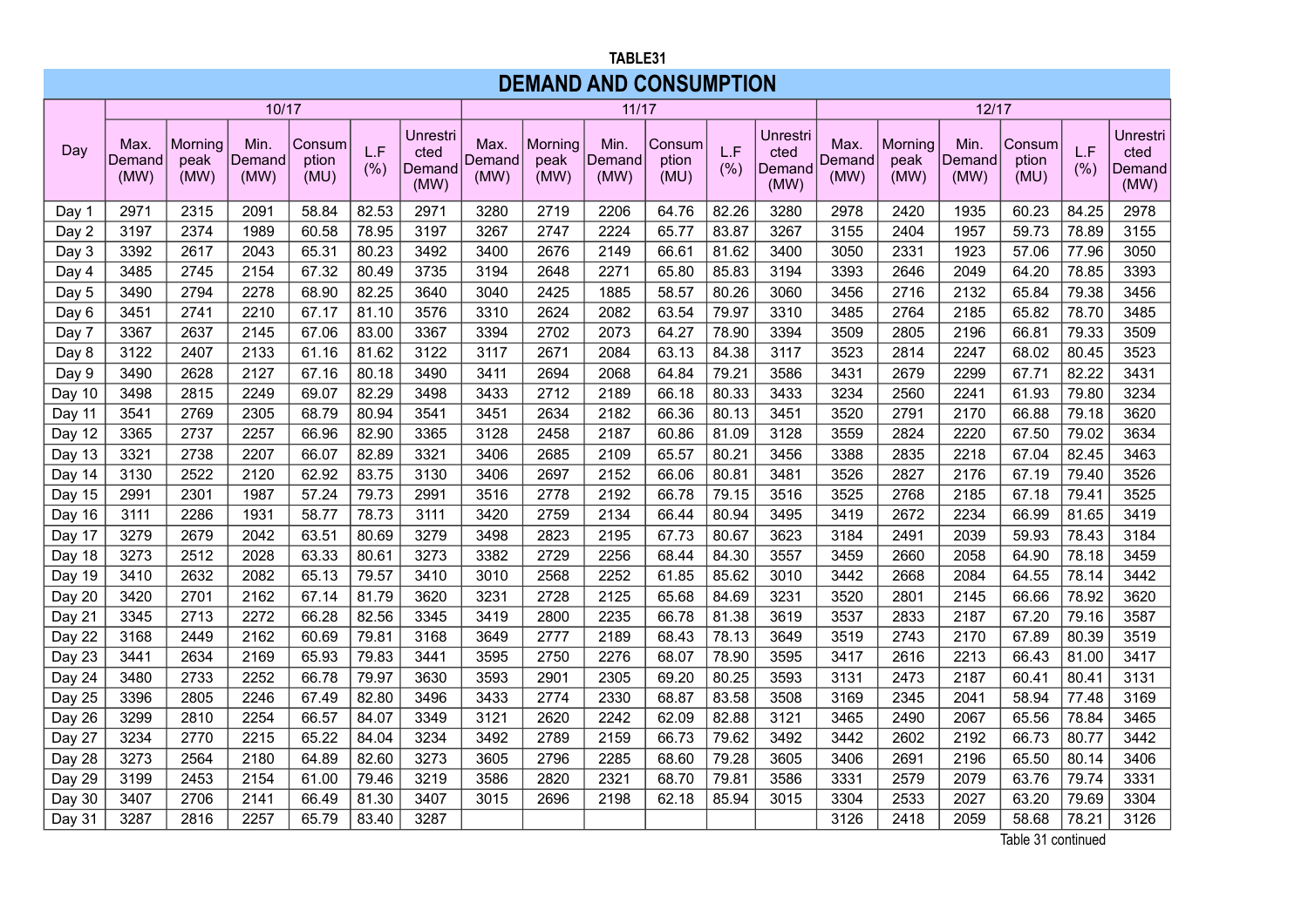#### **TABLE 31 TABLE31 DEMAND AND CONSUMPTION DEMAND AND CONSUMPTION**

|        |                        |                         | 01/18                  |                         |             |                                           |                        |                         | 02/18                  |                         |             |                                           |                        |                         | 03/18                  |                         |             |                                    |
|--------|------------------------|-------------------------|------------------------|-------------------------|-------------|-------------------------------------------|------------------------|-------------------------|------------------------|-------------------------|-------------|-------------------------------------------|------------------------|-------------------------|------------------------|-------------------------|-------------|------------------------------------|
| Day    | Max.<br>Demand<br>(MW) | Morning<br>peak<br>(MW) | Min.<br>Demand<br>(MW) | Consum<br>ption<br>(MU) | L.F<br>(% ) | <b>Unrestri</b><br>cted<br>Demand<br>(MW) | Max.<br>Demand<br>(MW) | Morning<br>peak<br>(MW) | Min.<br>Demand<br>(MW) | Consum<br>ption<br>(MU) | L.F<br>(% ) | <b>Unrestri</b><br>cted<br>Demand<br>(MW) | Max.<br>Demand<br>(MW) | Morning<br>peak<br>(MW) | Min.<br>Demand<br>(MW) | Consum<br>ption<br>(MU) | L.F<br>(% ) | Unrestri<br>cted<br>Demand<br>(MW) |
| Day 1  | 3353                   | 2627                    | 2062                   | 63.99                   | 79.50       | 3353                                      | 3268                   | 2835                    | 2193                   | 66.33                   | 84.57       | 3268                                      | 3714                   | 2982                    | 2552                   | 74.74                   | 83.84       | 3764                               |
| Day 2  | 3459                   | 2593                    | 2103                   | 65.78                   | 79.23       | 3459                                      | 3465                   | 2762                    | 2234                   | 65.84                   | 79.17       | 3465                                      | 3586                   | 2947                    | 2607                   | 73.24                   | 85.10       | 3586                               |
| Day 3  | 3477                   | 2827                    | 2043                   | 65.91                   | 78.99       | 3477                                      | 3356                   | 2709                    | 2165                   | 64.76                   | 80.40       | 3356                                      | 3612                   | 2864                    | 2501                   | 73.08                   | 84.30       | 3662                               |
| Day 4  | 3471                   | 2839                    | 2103                   | 66.13                   | 79.38       | 3471                                      | 3135                   | 2489                    | 2108                   | 59.97                   | 79.70       | 3135                                      | 3522                   | 2782                    | 2247                   | 67.45                   | 79.80       | 3522                               |
| Day 5  | 3457                   | 2875                    | 2150                   | 65.98                   | 79.53       | 3477                                      | 3474                   | 2785                    | 2123                   | 66.55                   | 79.83       | 3474                                      | 3744                   | 2966                    | 2531                   | 74.30                   | 82.68       | 3844                               |
| Day 6  | 3314                   | 2705                    | 2187                   | 65.42                   | 82.25       | 3314                                      | 3550                   | 2902                    | 2312                   | 68.85                   | 80.82       | 3550                                      | 3861                   | 3007                    | 2670                   | 76.21                   | 82.23       | 3861                               |
| Day 7  | 3095                   | 2507                    | 2088                   | 59.74                   | 80.42       | 3095                                      | 3461                   | 2811                    | 2260                   | 67.53                   | 81.29       | 3461                                      | 3809                   | 3089                    | 2690                   | 77.03                   | 84.25       | 3859                               |
| Day 8  | 3444                   | 2705                    | 2050                   | 64.16                   | 77.62       | 3444                                      | 3417                   | 2900                    | 2363                   | 68.70                   | 83.78       | 3417                                      | 3850                   | 3042                    | 2687                   | 77.07                   | 83.40       | 3910                               |
| Day 9  | 3438                   | 2766                    | 2026                   | 64.72                   | 78.43       | 3438                                      | 3306                   | 2908                    | 2314                   | 67.95                   | 85.62       | 3306                                      | 3780                   | 3122                    | 2771                   | 77.38                   | 85.30       | 3855                               |
| Day 10 | 3448                   | 2882                    | 2118                   | 66.23                   | 80.03       | 3448                                      | 3509                   | 2763                    | 2206                   | 68.52                   | 81.35       | 3509                                      | 3737                   | 3007                    | 2718                   | 76.85                   | 85.68       | 3737                               |
| Day 11 | 3553                   | 2878                    | 2203                   | 68.05                   | 79.80       | 3553                                      | 3253                   | 2610                    | 2257                   | 64.00                   | 81.99       | 3253                                      | 3505                   | 2826                    | 2411                   | 69.53                   | 82.66       | 3505                               |
| Day 12 | 3507                   | 2888                    | 2247                   | 68.94                   | 81.92       | 3507                                      | 3587                   | 2851                    | 2288                   | 69.67                   | 80.92       | 3587                                      | 3844                   | 2889                    | 2524                   | 75.67                   | 82.01       | 3844                               |
| Day 13 | 3427                   | 2837                    | 2274                   | 68.87                   | 83.75       | 3427                                      | 3473                   | 2782                    | 2442                   | 69.56                   | 83.44       | 3473                                      | 3566                   | 3089                    | 2673                   | 75.24                   | 87.92       | 3566                               |
| Day 14 | 3160                   | 2606                    | 2240                   | 61.79                   | 81.47       | 3160                                      | 3590                   | 2877                    | 2402                   | 70.27                   | 81.56       | 3590                                      | 3613                   | 2874                    | 2420                   | 72.05                   | 83.08       | 3613                               |
| Day 15 | 3446                   | 2647                    | 2126                   | 66.41                   | 80.30       | 3446                                      | 3644                   | 2970                    | 2398                   | 70.81                   | 80.97       | 3644                                      | 3499                   | 2877                    | 2460                   | 71.98                   | 85.71       | 3624                               |
| Day 16 | 3485                   | 2796                    | 2202                   | 67.12                   | 80.25       | 3491                                      | 3673                   | 2992                    | 2322                   | 71.63                   | 81.26       | 3673                                      | 3702                   | 2870                    | 2478                   | 73.27                   | 82.46       | 3702                               |
| Day 17 | 3542                   | 2906                    | 2250                   | 67.51                   | 79.42       | 3542                                      | 3567                   | 2837                    | 2479                   | 70.74                   | 82.64       | 3567                                      | 3571                   | 2889                    | 2506                   | 73.99                   | 86.34       | 3571                               |
| Day 18 | 3513                   | 2812                    | 2219                   | 66.93                   | 79.37       | 3513                                      | 3391                   | 2728                    | 2310                   | 65.49                   | 80.48       | 3391                                      | 3049                   | 2744                    | 2211                   | 64.89                   | 88.66       | 3049                               |
| Day 19 | 3424                   | 2808                    | 2212                   | 65.96                   | 80.26       | 3424                                      | 3627                   | 2845                    | 2364                   | 70.41                   | 80.89       | 3627                                      | 3626                   | 2735                    | 2343                   | 70.94                   | 81.51       | 3626                               |
| Day 20 | 3352                   | 2706                    | 2188                   | 65.12                   | 80.93       | 3352                                      | 3615                   | 2920                    | 2430                   | 70.89                   | 81.72       | 3690                                      | 3745                   | 2878                    | 2511                   | 74.17                   | 82.52       | 3745                               |
| Day 21 | 3160                   | 2468                    | 2107                   | 59.98                   | 79.07       | 3160                                      | 3625                   | 2990                    | 2476                   | 71.52                   | 82.22       | 3625                                      | 3681                   | 2993                    | 2674                   | 75.97                   | 85.99       | 3681                               |
| Day 22 | 3492                   | 2796                    | 2095                   | 65.55                   | 78.22       | 3492                                      | 3600                   | 2975                    | 2468                   | 72.01                   | 83.35       | 3600                                      | 3660                   | 3017                    | 2609                   | 75.94                   | 86.45       | 3660                               |
| Day 23 | 3431                   | 2838                    | 2161                   | 66.24                   | 80.46       | 3431                                      | 3581                   | 2948                    | 2470                   | 71.43                   | 83.11       | 3656                                      | 3697                   | 2992                    | 2648                   | 75.31                   | 84.87       | 3697                               |
| Day 24 | 3412                   | 2706                    | 2206                   | 66.17                   | 80.80       | 3412                                      | 3442                   | 2803                    | 2424                   | 70.38                   | 85.19       | 3562                                      | 3802                   | 2864                    | 2535                   | 75.17                   | 82.38       | 3802                               |
| Day 25 | 3434                   | 2809                    | 2211                   | 67.06                   | 81.36       | 3434                                      | 3382                   | 2674                    | 2235                   | 65.92                   | 81.21       | 3382                                      | 3674                   | 2848                    | 2458                   | 70.91                   | 80.41       | 3674                               |
| Day 26 | 3285                   | 2650                    | 2210                   | 63.76                   | 80.86       | 3285                                      | 3655                   | 2935                    | 2424                   | 71.98                   | 82.05       | 3805                                      | 3846                   | 2940                    | 2696                   | 76.85                   | 83.27       | 3846                               |
| Day 27 | 3386                   | 2705                    | 2100                   | 65.52                   | 80.63       | 3386                                      | 3664                   | 3004                    | 2525                   | 73.51                   | 83.59       | 3814                                      | 3884                   | 3017                    | 2688                   | 79.18                   | 84.94       | 3884                               |
| Day 28 | 3124                   | 2582                    | 2180                   | 60.51                   | 80.70       | 3124                                      | 3721                   | 3029                    | 2486                   | 74.10                   | 82.99       | 3846                                      | 3874                   | 3086                    | 2772                   | 79.26                   | 85.23       | 3874                               |
| Day 29 | 3495                   | 2744                    | 2100                   | 65.61                   | 78.23       | 3495                                      |                        |                         |                        |                         |             |                                           | 3790                   | 3068                    | 2782                   | 78.79                   | 86.63       | 3890                               |
| Day 30 | 3524                   | 2803                    | 2210                   | 67.18                   | 79.43       | 3524                                      |                        |                         |                        |                         |             |                                           | 3639                   | 2934                    | 2598                   | 72.79                   | 83.35       | 3639                               |
| Day 31 | 3383                   | 2810                    | 2216                   | 67.22                   | 82.80       | 3383                                      |                        |                         |                        |                         |             |                                           | 3683                   | 2950                    | 2296                   | 75.80                   | 85.75       | 3683                               |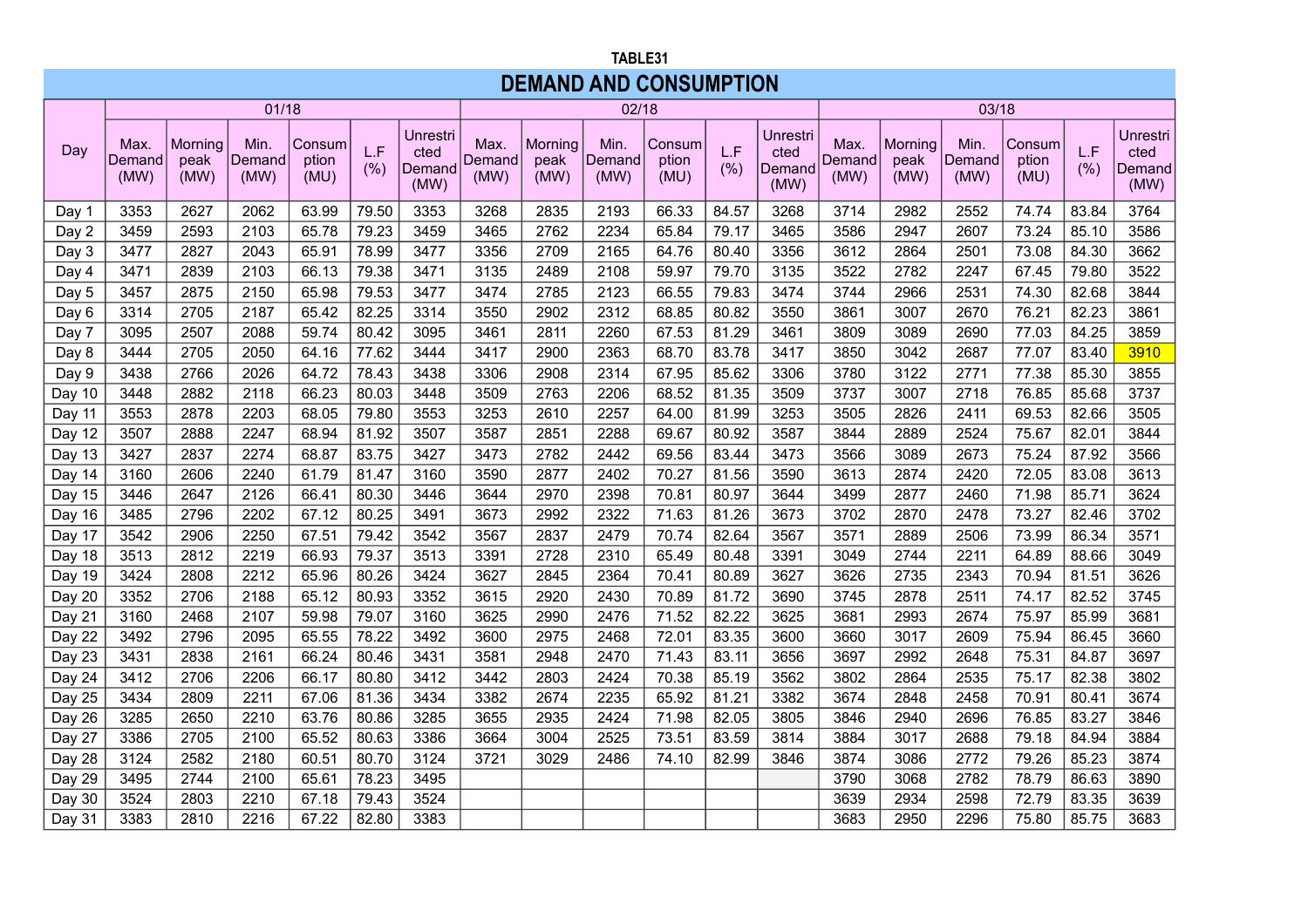### **TABLE 32 PERCENTAGE SALES AND REVENUE - CATEGORY WISE**

(All figures in %)

| Year    |              | <b>Domestic</b> |              | <b>Commercial</b> |              | <b>Industrial LT</b> |              | HT & EHT       |              | <b>Agriculture</b> |              | <b>Public Water</b><br>Works* |              | <b>Public Lighting</b> |              | Licensees      |                          | <b>Export</b>  |              | <b>Railway Traction</b> |
|---------|--------------|-----------------|--------------|-------------------|--------------|----------------------|--------------|----------------|--------------|--------------------|--------------|-------------------------------|--------------|------------------------|--------------|----------------|--------------------------|----------------|--------------|-------------------------|
|         | <b>Sales</b> | <b>Revenue</b>  | <b>Sales</b> | <b>Revenue</b>    | <b>Sales</b> | <b>Revenue</b>       | <b>Sales</b> | <b>Revenue</b> | <b>Sales</b> | <b>Revenue</b>     | <b>Sales</b> | <b>Revenue</b>                | <b>Sales</b> | Revenue                | <b>Sales</b> | <b>Revenue</b> | <b>Sales</b>             | <b>Revenue</b> | <b>Sales</b> | <b>Revenue</b>          |
| 1998-99 | 45.73        | 27.11           | 8.57         | 19.42             | 6.32         | 8.33                 | 29.78        | 47.88          | 3.87         | 1.78               | 2.27         | 2.48                          | 1.53         | 1.37                   | 1.81         | 1.53           |                          |                | 0.12         | 0.10                    |
| 1999-00 | 46.22        | 22.59           | 8.36         | 22.02             | 6.35         | 9.24                 | 28.85        | 38.58          | 3.83         | 1.55               | 2.62         | 2.88                          | 1.82         | 1.32                   | 1.77         | 1.60           | $\overline{\phantom{a}}$ |                | 0.18         | 0.22                    |
| 2000-01 | 45.44        | 21.78           | 8.02         | 20.89             | 6.28         | 9.88                 | 30.39        | 39.80          | 3.39         | 1.35               | 2.57         | 2.99                          | 1.75         | 1.25                   | 1.78         | 1.61           |                          |                | 0.38         | 0.45                    |
| 2001-02 | 42.81        | 20.80           | 12.81        | 23.99             | 6.83         | 11.02                | 27.55        | 36.41          | 2.16         | 0.87               | 3.55         | 3.26                          | 1.74         | 1.18                   | 2.01         | 1.65           | $\overline{\phantom{a}}$ |                | 0.54         | 0.43                    |
| 2002-03 | 43.42        | 22.41           | 13.85        | 20.97             | 7.76         | 10.90                | 28.48        | 40.00          | 2.09         | 0.68               |              |                               | 1.78         | 1.02                   | 2.09         | 1.51           | $\sim$                   | 1.92           | 0.53         | 0.59                    |
| 2003-04 | 44.93        | 25.53           | 14.73        | 20.99             | 8.42         | 11.08                | 25.05        | 37.94          | 2.37         | 0.71               |              |                               | 1.86         | 1.02                   | 2.11         | 2.10           | $\overline{a}$           |                | 0.52         | 0.61                    |
| 2004-05 | 44.43        | 25.76           | 13.71        | 21.72             | 8.34         | 11.13                | 29.44        | 37.07          | 2.13         | 0.63               |              |                               | 1.95         | 1.14                   | 2.25         | 1.97           | $\sim$                   |                | 0.46         | 0.55                    |
| 2005-06 | 42.81        | 23.68           | 10.02        | 21.51             | 8.01         | 10.76                | 26.44        | 33.51          | 1.74         | 0.56               |              |                               | 1.91         | 1.13                   | 2.72         | 2.40           | 5.82                     | 10.86          | 0.53         | 0.58                    |
| 2006-07 | 42.12        | 21.68           | 10.06        | 20.53             | 7.55         | 9.66                 | 24.90        | 30.29          | 1.78         | 0.56               |              |                               | 1.85         | 1.07                   | 2.71         | 2.31           | 8.46                     | 13.30          | 0.58         | 0.60                    |
| 2007-08 | 41.83        | 20.50           | 10.29        | 19.61             | 7.35         | 8.69                 | 23.44        | 26.82          | 1.72         | 0.52               |              |                               | 1.86         | 1.01                   | 2.66         | 2.17           | 10.06                    | 19.84          | 0.82         | 0.83                    |
| 2008-09 | 46.06        | 23.21           | 11.66        | 22.82             | 7.88         | 9.54                 | 23.19        | 29.28          | 1.75         | 0.62               |              |                               | 2.29         | 1.20                   | 2.47         | 2.95           | 3.60                     | 8.96           | 1.10         | 1.38                    |
| 2009-10 | 46.70        | 26.44           | 12.76        | 26.53             | 7.57         | 9.56                 | 24.32        | 21.22          | 1.83         | 0.59               |              |                               | 2.16         | 1.23                   | 2.94         | 3.05           | 0.55                     | 9.54           | 1.70         | 1.38                    |
| 2010-11 | 46.86        | 26.23           | 19.14        | 27.14             | 7.18         | 8.86                 | 18.38        | 29.10          | 1.63         | 0.51               |              |                               | 1.81         | 1.08                   | 3.05         | 3.14           | 0.89                     | 2.69           | 1.07         | 1.24                    |
| 2011-12 | 47.62        | 27.39           | 13.23        | 28.48             | 6.78         | 8.25                 | 23.67        | 28.62          | 1.77         | 0.55               |              |                               | 1.82         | 1.14                   | 2.92         | 3.28           | 1.24                     | 1.19           | 0.95         | 1.10                    |
| 2012-13 | 49.37        | 29.82           | 13.21        | 25.69             | 6.54         | 8.13                 | 23.19        | 29.71          | 1.82         | 0.65               |              |                               | 1.86         | 1.31                   | 2.97         | 3.53           | 0.01                     | 0.01           | 1.03         | 1.14                    |
| 2013-14 | 46.32        | 27.06           | 11.81        | 21.08             | 5.81         | 6.84                 | 21.39        | 25.83          | 1.64         | 0.57               |              |                               | 1.69         | 1.19                   | 2.77         | 2.94           | 7.50                     | 13.40          | 1.06         | 1.08                    |
| 2014-15 | 49.87        | 32.15           | 12.87        | 21.99             | 5.84         | 7.13                 | 22.04        | 26.13          | 1.59         | 0.61               |              |                               | 1.84         | 1.39                   | 2.95         | 3.17           | 1.91                     | 6.27           | 1.09         | 1.14                    |
| 2015-16 | 51.31        | 35.70           | 14.12        | 23.35             | 5.69         | 7.12                 | 21.19        | 26.86          | 1.44         | 0.63               |              |                               | 1.89         | 1.49                   | 2.98         | 3.31           | 0.28                     | 0.40           | 1.10         | 1.15                    |
| 2016-17 | 51.18        | 35.82           | 14.73        | 24.55             | 5.63         | 6.84                 | 20.55        | 25.86          | 1.60         | 0.92               |              |                               | 1.87         | 1.42                   | 3.05         | 3.29           | 0.25                     | 0.11           | 1.14         | 1.18                    |
| 2017-18 | 50.36        | 35.80           | 14.59        | 23.86             | 5.30         | 6.71                 | 21.60        | 26.75          | 1.65         | 0.52               |              |                               | 1.78         | 1.41                   | 2.90         | 3.19           | 0.56                     | 0.42           | 1.27         | 1.33                    |

\* included in Industrial LT from 2002-03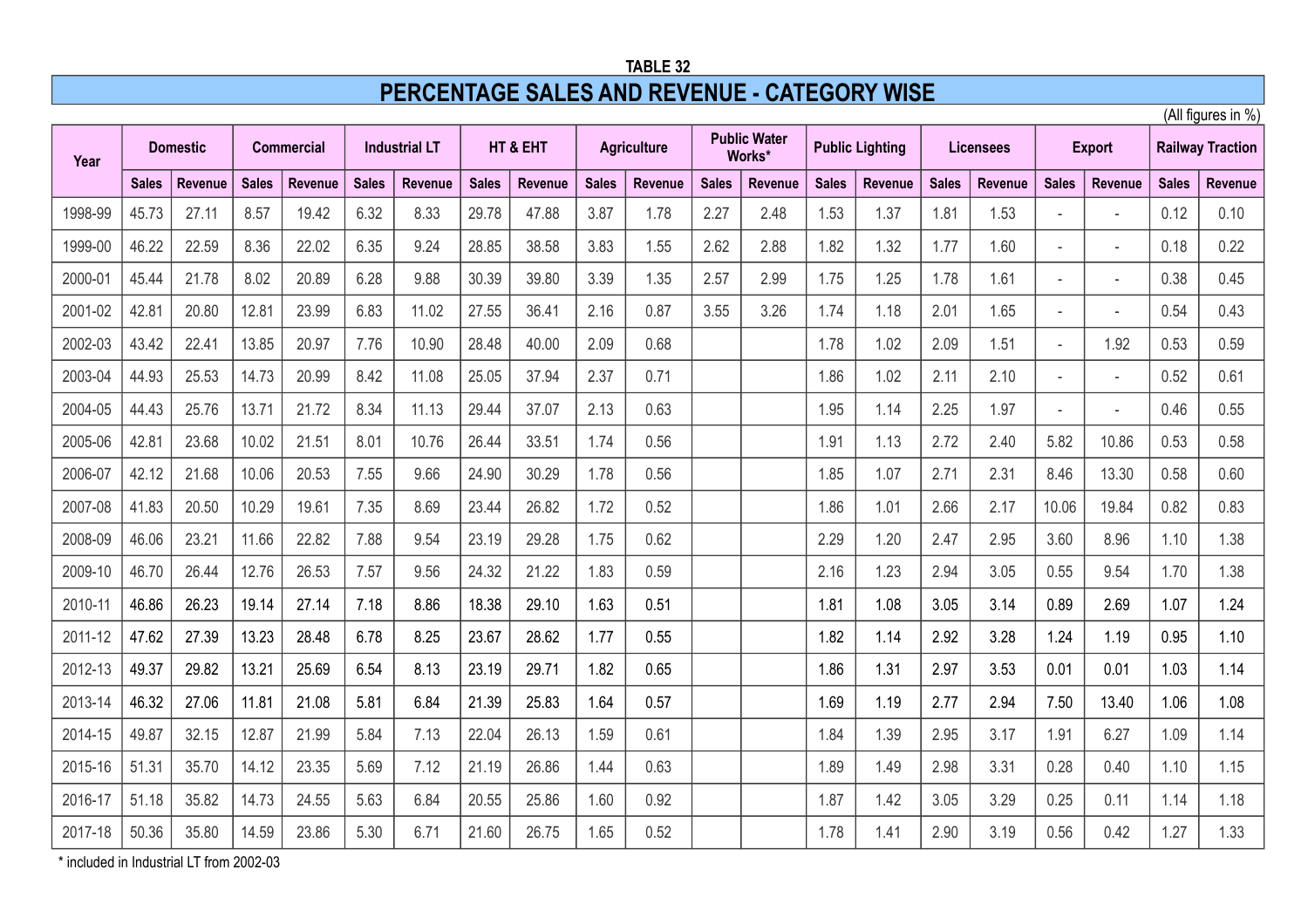|                | TABLE 33             |                                                    |                              |                          |                                    |                                     |                              |                                    |                                |                                           |  |  |
|----------------|----------------------|----------------------------------------------------|------------------------------|--------------------------|------------------------------------|-------------------------------------|------------------------------|------------------------------------|--------------------------------|-------------------------------------------|--|--|
|                |                      |                                                    | <b>LIST OF EHT CONSUMERS</b> |                          |                                    |                                     |                              |                                    |                                |                                           |  |  |
| -SI<br>No.     | <b>Consumer Code</b> | <b>Name of Consumer</b>                            | <b>Tariff</b>                | <b>Supply</b><br>Voltage | Contract<br><b>Demand</b><br>(kVA) | <b>Recorded MD</b><br>(Z1)<br>(kVA) | Recorded<br>MD (Z2)<br>(kVA) | <b>Recorded</b><br>MD(Z3)<br>(kVA) | Annual<br>consumption<br>(kWh) | <b>Product</b>                            |  |  |
| $\mathbf{1}$   | 13/1306              | <b>APOLLO TYRES LTD</b>                            | EHT I (66 kV) INDUSTRIAL     | 66kV                     | 10000                              | 8938                                | 8356                         | 8368                               | 53,937,670                     | Tyre                                      |  |  |
| $\overline{2}$ | 12/941               | <b>AUTOKAST LIMITED</b>                            | EHT II (110 kV) INDUSTRIAL   | 110 <sub>k</sub> V       | 3000                               | 2070                                | 1880                         | 1860                               | 7.170.808                      | Fast gray iron & cast iron                |  |  |
| 3              | 31/3416              | <b>BELIEVERS CHURCH</b>                            | EHT GENERAL (A)              | 110kV                    | 2000                               | 1510                                | 1280                         | 1098                               | 10,057,428                     | Church, College                           |  |  |
| $\overline{4}$ | 15/3809              | BHARAT PETROLEUM CORPORATION LTD                   | EHT II (110 kV) INDUSTRIAL   | 110kV                    | 2600                               | 2200.2                              | 2185.2                       | 2180.04                            | 10,429,720                     | Petroleum products                        |  |  |
| 5              | 16/1666              | <b>BHARATH PETROLEUM</b><br>CORPORATION, ERNAKULAM | EHT II (110 kV) INDUSTRIAL   | 110kV                    | 850                                | 885                                 | 909                          | 1016.9                             | 8,811,600                      | Petroleum products                        |  |  |
| 6              | 7/701                | <b>BINANI ZINC LTD</b>                             | EHT II (110 kV) INDUSTRIAL   | 110kV                    | 18000                              | 0                                   | 0                            | $\mathbf{0}$                       | 242,800                        | Zinc, Sulphuric acid, Cadmium             |  |  |
| $\overline{7}$ | 8/1234               | CARBORUNDUM UNIVERSAL LTD, EDAPPALLY               | EHT I (66 kV) INDUSTRIAL     | 66kV                     | 18000                              | 17819                               | 18141                        | 17675                              | 84,128,366                     | Brown fused alumina.<br>(Power Intensive) |  |  |
| 8              | 8/854                | CARBORUNDUM UNIVERSAL LTD, KORATTY                 | EHT II (110 kV) INDUSTRIAL   | 110 <sub>k</sub> V       | 7500                               | 5653                                | 5716                         | 5680                               | 43,572,555                     | Abressive grains<br>(Power<br>Intensive)  |  |  |
| 9              | 29/3507              | <b>COCHIN INTERNATIONAL AIRPORT</b>                | EHT GENERAL (B)              | 110 <sub>k</sub> V       | 6000                               | 5298                                | 5562                         | 5253                               | 8,774,106                      | Air port                                  |  |  |
| 10             | 2/201                | <b>COCHIN REFINERIES LTD</b>                       | EHT III (220 kV) INDUSTRIAL  | 220kV                    | 40000                              | 15380                               | 16680                        | 15760                              | 54,718,379                     | Petrolium products                        |  |  |
| 11             | 21/845               | <b>COCHIN SHIPYARD LIMITED</b>                     | EHT I (66 kV) INDUSTRIAL     | 66kV                     | 8500                               | 6870                                | 4274                         | 3946                               | 31,156,640                     | Ship building                             |  |  |
| 12             | 5/202                | <b>FACT COCHIN DIVISION</b>                        | EHT II (110 kV) INDUSTRIAL   | 110kV                    | 12000                              | 11562                               | 8442                         | 9814                               | 54,222,350                     | Fertizer                                  |  |  |
| 13             | 5/501                | FACT, UDYOGAMANDAL                                 | EHT II (110 kV) INDUSTRIAL   | 110kV                    | 14000                              | 9678                                | 8868                         | 8688                               | 57,175,850                     | Fertizer                                  |  |  |
| 14             | 8/4208               | GOVERNMENT MEDICAL COLLEGE,<br><b>KALAMASSERY</b>  | EHT GENERAL (A)              | 110kV                    | 1000                               | 612                                 | 494                          | 466                                | 3,406,270                      | Hospital                                  |  |  |
| 15             | 4/437                | <b>GRASIM INDUSTRIES LTD</b>                       | EHT I (66 kV) INDUSTRIAL     | 66kV                     | 500                                | 26.1                                | 26.6                         | 34.7                               | 139,300                        |                                           |  |  |
| 16             | 1/124                | <b>GTN TEXTILES LTD</b>                            | EHT II (110 kV) INDUSTRIAL   | 110kV                    | 4500                               | 3534                                | 3490                         | 3442                               | 34.886.180                     | Yarn                                      |  |  |
| 17             | 3/325                | <b>HINDALCO INDUSTRIES LTD</b>                     | EHT II (110 kV) INDUSTRIAL   | 110kV                    | 5000                               | 3038                                | 3042                         | 3066                               | 13,630,120                     | Aluminium billets & extrusion<br>press    |  |  |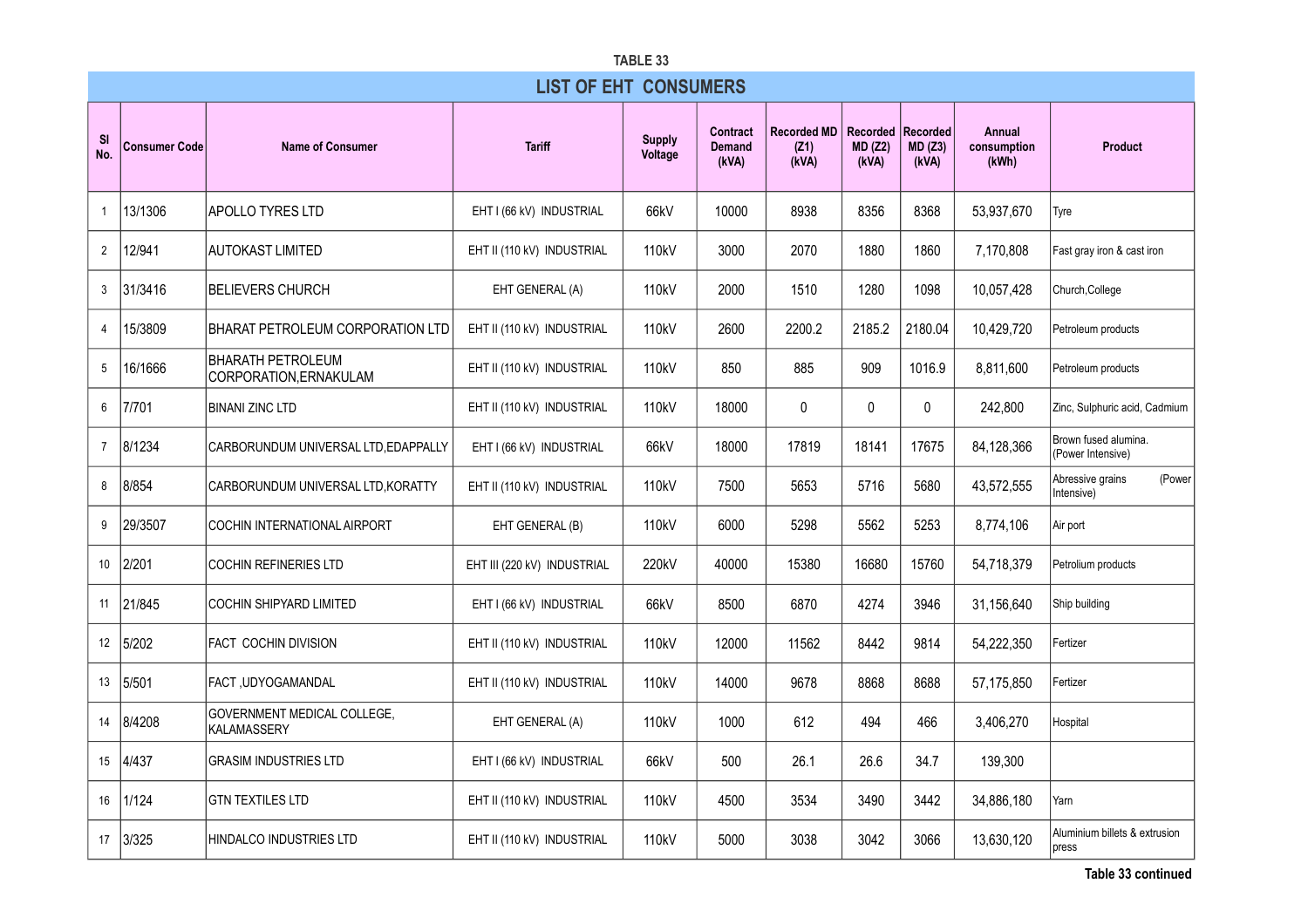|                  | TABLE 33             |                                                    |                              |                          |                                    |                                     |                              |                              |                                       |                                        |  |  |
|------------------|----------------------|----------------------------------------------------|------------------------------|--------------------------|------------------------------------|-------------------------------------|------------------------------|------------------------------|---------------------------------------|----------------------------------------|--|--|
|                  |                      |                                                    | <b>LIST OF EHT CONSUMERS</b> |                          |                                    |                                     |                              |                              |                                       |                                        |  |  |
| <b>SI</b><br>No. | <b>Consumer Code</b> | <b>Name of Consumer</b>                            | <b>Tariff</b>                | <b>Supply</b><br>Voltage | Contract<br><b>Demand</b><br>(kVA) | <b>Recorded MD</b><br>(Z1)<br>(kVA) | Recorded<br>MD (Z2)<br>(kVA) | Recorded<br>MD (Z3)<br>(kVA) | <b>Annual</b><br>consumption<br>(kWh) | <b>Product</b>                         |  |  |
| 18               | 8/851                | HINDUSTAN MACHINE TOOLS LTD                        | EHT I (66 kV) INDUSTRIAL     | 66kV                     | 2900                               | 2410                                | 740                          | 690                          | 2,585,650                             | Printing machines                      |  |  |
| 19               | 11/1141              | HINDUSTAN NEWS PRINT LTD                           | EHT II (110 kV) INDUSTRIAL   | 110kV                    | 22000                              | 21380                               | 16220                        | 21500                        | 87,689,989                            | Newsprint                              |  |  |
| 20               | 15/1515              | HINDUSTAN ORGANIC CHEMICALS LTD                    | EHT I (66 kV) INDUSTRIAL     | 66kV                     | 9000                               | 7554                                | 7572                         | 7320                         | 45,842,200                            | Chemicals                              |  |  |
| 21               | 13/1320              | INDIAN TELEPHONE INDUSTRIES                        | EHT I (66 kV) INDUSTRIAL     | 66kV                     | 1500                               | 1135                                | 1000                         | 280                          | 3,111,050                             | Electronic telephone<br>exchanges      |  |  |
| 22               | 1/153                | <b>INDSIL ELECTROMELTS LTD</b>                     | EHT I (66 kV) INDUSTRIAL     | 66kV                     | 14000                              | 10515                               | 10290                        | 10173                        | 76,160,070                            | Silica, Manganese (Power<br>Intensive) |  |  |
| 23               | 13/1351              | INTERNATIONAL AIRPORT AUTHORITY OF<br><b>INDIA</b> | EHT GENERAL (B)              | 66kV                     | 3000                               | 2361.15                             | 2477.62                      | 2188.95                      | 17,193,770                            | Airport                                |  |  |
| 24               | 18/635               | KERALA MINERALS & METALS LTD.                      | EHT II (110 kV) INDUSTRIAL   | 110 <sub>k</sub> V       | 12500                              | 10810                               | 10558                        | 10800                        | 77.447.000                            | Titanium dioxide pigment               |  |  |
| 25               | 26/7876              | KOCHI METRO RAIL PROJECT                           | KMRL(Kochi Metro Rail Ltd)   | 110 <sub>k</sub> V       | 5500                               | 4675                                | 4912.5                       | 4600                         | 46, 163, 108                          | Metro Railway                          |  |  |
| 26               | 2/3737               | KOCHI REFINERIES LTD - PUMPING STATION             | EHT I (66 kV) INDUSTRIAL     | 66kV                     | 1400                               | 1372.8                              | 1378.7                       | 1380.9                       | 8,119,100                             | Water pumping facility                 |  |  |
| 27               | 7/716                | MADRAS RUBBER FACTORY LTD(MRF)                     | EHT II (110 kV) INDUSTRIAL   | 110kV                    | 10000                              | 7796                                | 7172                         | 6988                         | 49,370,025                            | Rubber products                        |  |  |
| 28               | 15/14/1337           | MALABAR CEMENTS, WALAYAR                           | EHT II (110 kV) INDUSTRIAL   | 110kV                    | 10000                              | 9207                                | 6596                         | 9100                         | 44,224,027                            | Cement                                 |  |  |
| 29               | 31/4352              | MPS STEEL CASTINGS PVT.LTD                         | EHT II (110 kV) INDUSTRIAL   | 110 <sub>k</sub> V       | 2000                               | 84.4                                | 61.3                         | 61.3                         | 5,681,100                             | Steel(Power Intensive)                 |  |  |
| 30               | 19/4025              | PARAGON STEELS PVT. LTD.-UNIT II                   | EHT II (110 kV) INDUSTRIAL   | 110kV                    | 7000                               | 5916.3                              | 5368.2                       | 5983.5                       | 27,759,800                            | Steel(Power Intensive)                 |  |  |
| 31               | 26/7324              | PATSPIN INDIA LTD                                  | EHT II (110 kV) INDUSTRIAL   | 110kV                    | 4400                               | 3854                                | 3764                         | 3780                         | 29,102,200                            |                                        |  |  |
| 32               | 9/333                | PHILLIPS CARBON BLACK LTD                          | EHT I (66 kV) INDUSTRIAL     | 66kV                     | 1500                               | 4576                                | 4266                         | 4604                         | 3,052,000                             | Carbon black                           |  |  |
| 33               | 9/731                | PRECOT MERIDIAN 'A' UNIT                           | EHT I (66 kV) INDUSTRIAL     | 66kV                     | 4500                               | 3866                                | 3838                         | 3884                         | 39,174,150                            | Cotton yarn                            |  |  |
| 34               | 9/4487               | PRECOT MERIDIAN LTD (C & D UNITS)                  | EHT II (110 kV) INDUSTRIAL   | 110 <sub>k</sub> V       | 2700                               | 2260                                | 2280                         | 2276                         | 17,883,710                            | Cotton yarn                            |  |  |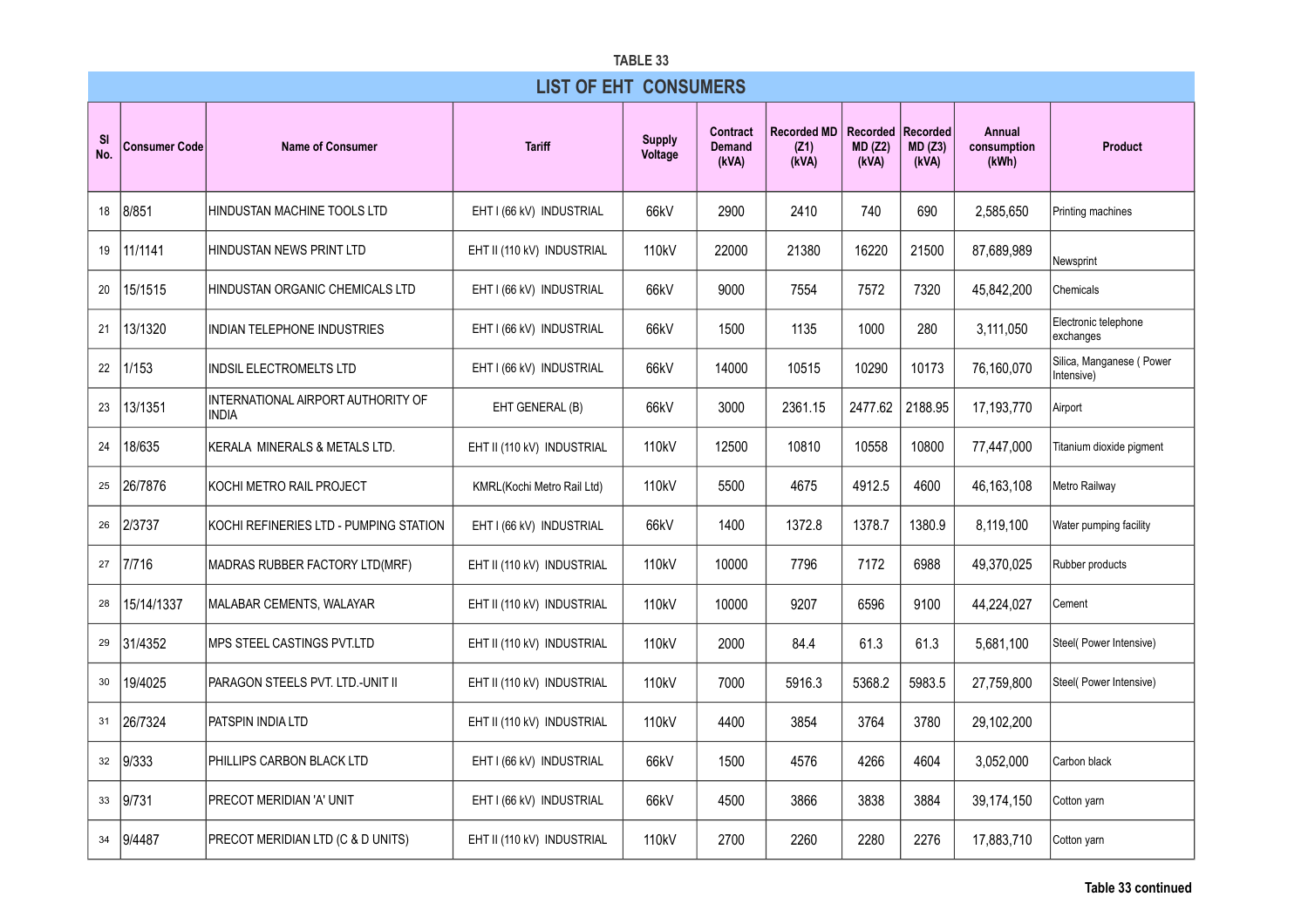|                  | TABLE 33             |                                                              |                              |                          |                                           |                                     |                                     |                                     |                                       |                         |  |  |  |
|------------------|----------------------|--------------------------------------------------------------|------------------------------|--------------------------|-------------------------------------------|-------------------------------------|-------------------------------------|-------------------------------------|---------------------------------------|-------------------------|--|--|--|
|                  |                      |                                                              | <b>LIST OF EHT CONSUMERS</b> |                          |                                           |                                     |                                     |                                     |                                       |                         |  |  |  |
| <b>SI</b><br>No. | <b>Consumer Code</b> | <b>Name of Consumer</b>                                      | <b>Tariff</b>                | <b>Supply</b><br>Voltage | <b>Contract</b><br><b>Demand</b><br>(kVA) | <b>Recorded MD</b><br>(Z1)<br>(kVA) | <b>Recorded</b><br>MD (Z2)<br>(kVA) | <b>Recorded</b><br>MD (Z3)<br>(kVA) | <b>Annual</b><br>consumption<br>(kWh) | <b>Product</b>          |  |  |  |
| 35               | 4/438                | PREMIER TYRES LTD                                            | EHT I (66 kV) INDUSTRIAL     | 66kV                     | 4750                                      | 3594                                | 3360                                | 3052                                | 22,363,000                            | Automobile Tyres        |  |  |  |
| 36               | 8/1140               | SAINT GOBAIN INDIA (P) LIMITED                               | EHT I (66 kV) INDUSTRIAL     | 66kV                     | 9000                                      | 7342                                | 7346                                | 7130                                | 41,815,670                            | Power Incentive         |  |  |  |
| 37               | 30/3607              | SOUTHERN RAILWAY. TRACTION SUB<br>STATION, CHALAKUDY         | EHT II (110 kV) RT           | 110kV                    | 9500                                      | 9881.25                             | 8311.13                             | 9755.63                             | 37,836,850                            | Railway Traction        |  |  |  |
| 38               | 30/4748              | SOUTHER RAILWAY, TRACTION SUB STATION,<br><b>CHINGAVANAM</b> | EHT II (110 kV) RT           | 110kV                    | 7000                                      | 7418.5                              | 5145                                | 5010                                | 23,492,285                            | Railway Traction        |  |  |  |
| 39               | 30/8000              | SOUTHERN RAILWAY, TRACTION<br>SUBSTATION, ELATHUR            | EHT II (110 kV) RT           | 110kV                    | 6000                                      | 6560                                | 8420                                | 7360                                | 15,224,300                            | Railway Traction        |  |  |  |
| 40               | 30/3899              | SOUTHERN RAILWAY, TRACTION SUB<br>STATION, KADAVANTHRA       | EHT II (110 kV) RT           | 110kV                    | 8000                                      | 7886.25                             | 7359.75                             | 8085.75                             | 28,649,551                            | Railway Traction        |  |  |  |
| 41               | 30/3116              | SOUTHERN RAILWAY, TRACTION SUB<br>STATION, KANJIKODE         | EHT II (110 kV) RT           | 110kV                    | 12500                                     | 10788.5                             | 11866                               | 11893                               | 27,346,050                            | Railway Traction        |  |  |  |
| 42               | 30/4462              | SOUTHERN RAILWAY, TRACTION SUB<br>STATION. KAZHAKUTTAM       | EHT II (110 kV) RT           | 110kV                    | 8500                                      | 8642.5                              | 9167.5                              | 8205.5                              | 24.513.825                            | <b>Railway Traction</b> |  |  |  |
| 43               | 30/7701              | SOUTHERN RAILWAY, TRACTION SUB<br>STATION, KANNUR            | EHT II (110 kV) RT           | 110kV                    | 6000                                      | 4695.8                              | 3340                                | 3405                                | 9,955,550                             | Railway Traction        |  |  |  |
| 44               | 30/8080              | SOUTHER RAILWAY.TRACTION SUB<br>STATION, PALAKKAD            | EHT II (110 kV) RT           | 110kV                    | 6000                                      | 5920                                | 5120                                | 4220                                | 16,808,933                            | Railway Traction        |  |  |  |
| 45               | 30/4619              | SOUTHERN RAILWAY, TRACTION SUB<br>STATION, PERINAD           | EHT II (110 kV) RT           | 110kV                    | 10500                                     | 9555.1                              | 10214                               | 9400.8                              | 31,080,400                            | Railway Traction        |  |  |  |
| 46               | 30/4337              | SOUTHERN RAILWAY, TRACTION SUB<br>STATION, PUNNAPRA          | EHT II (110 kV) RT           | 110kV                    | 5000                                      | 4436                                | 0                                   | 0                                   | 15,415,290                            | Railway Traction        |  |  |  |
| 47               | 30/3444              | SOUTHER RAILWAY, TRACTION SUB STATION,<br><b>SHORANUR</b>    | EHT II (110 kV) RT           | 110kV                    | 12000                                     | 9936                                | 9729                                | 9711                                | 37,779,863                            | Railway Traction        |  |  |  |
| 48               | 7/702                | STEEL COMPLEX LTD                                            | EHT II (110 kV) INDUSTRIAL   | 110kV                    | 3000                                      | 71.4                                | 67.2                                | 67.8                                | 4,671,850                             | Mild steel billet       |  |  |  |
| 49               | 6/602                | TRANSFORMERS & ELECTRICALS KERALA<br>LTD                     | EHT I (66 kV) INDUSTRIAL     | 66kV                     | 2000                                      | 1398                                | 934.73                              | 946.1                               | 4,637,800                             | Power transformer       |  |  |  |
| 50               | 1/102                | TRAVANCORE COCHIN CHEMICALS LTD(TCC)                         | EHT II (110 kV) INDUSTRIAL   | 110kV                    | 24000                                     | 19940                               | 19900                               | 19920                               | 153,880,533                           | Chemicals               |  |  |  |
| 51               | 1/103                | TRAVANCORE TITANIUM PRODUCTS LTD                             | EHT I (66 kV) INDUSTRIAL     | 66kV                     | 3500                                      | 2370                                | 1671                                | 2301                                | 11.536.800                            | Titanium dioxide        |  |  |  |
| 52               | 7/709                | VIKRAM SARABHAI SPACE RESEARCH<br>CENTRE, ISRO, THUMBA       | EHT GENERAL (B)              | 110kV                    | 12000                                     | 10728                               | 3928                                | 2728                                | 30,705,815                            | Space Research          |  |  |  |
| 53               | 2/502                | WESTERN INDIA PLYWOOD LTD                                    | EHT II (110 kV) INDUSTRIAL   | 110kV                    | 3500                                      | 3191.5                              | 3045.2                              | 2607.3                              | 15,290,700                            |                         |  |  |  |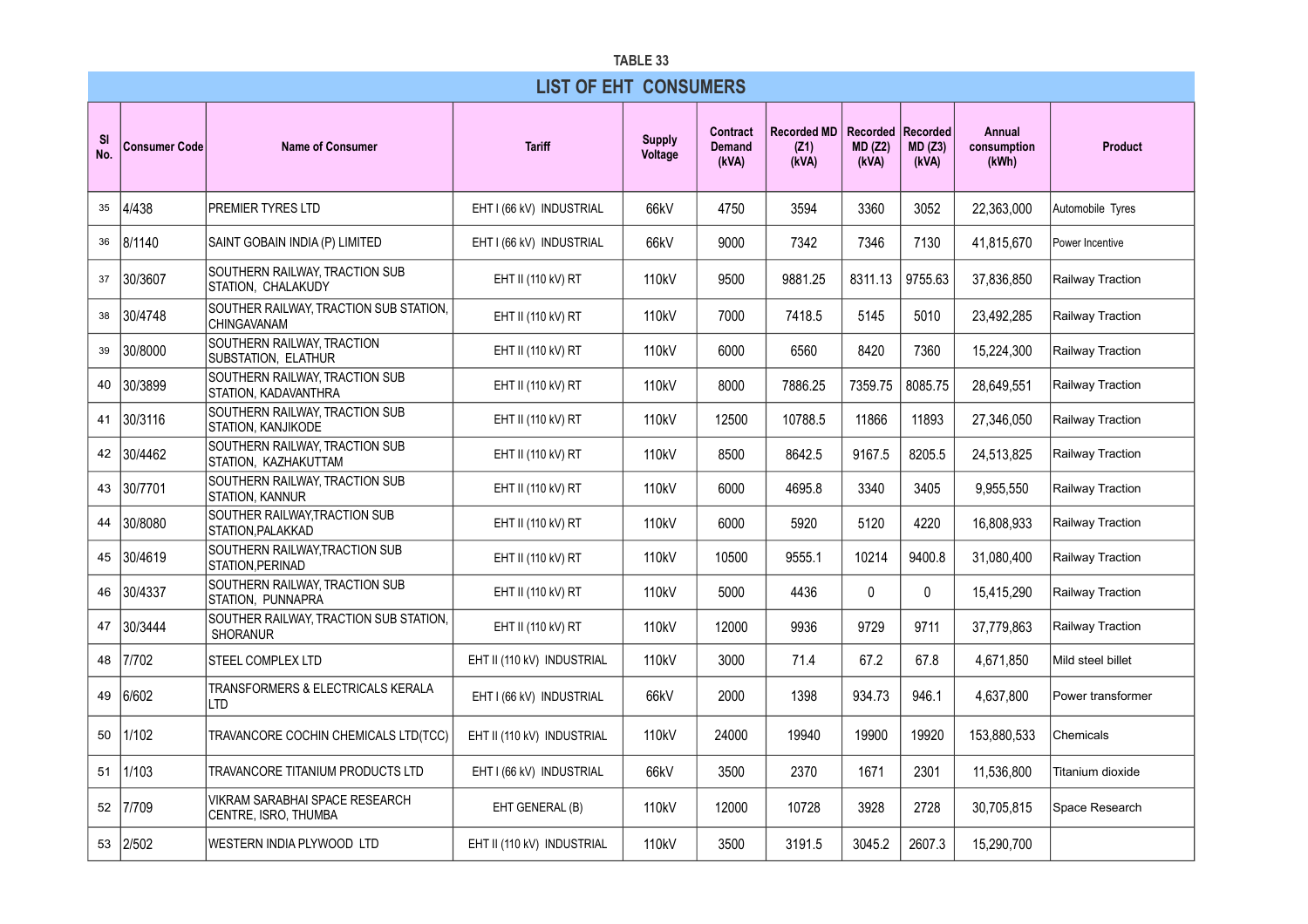|                |                    |                            |                              |                          | <b>TABLE 34</b>                          |                                               |                          |                      |                 |
|----------------|--------------------|----------------------------|------------------------------|--------------------------|------------------------------------------|-----------------------------------------------|--------------------------|----------------------|-----------------|
|                |                    |                            |                              |                          | <b>LIST OF EHV AND 33 kV SUBSTATIONS</b> |                                               |                          |                      |                 |
|                |                    |                            |                              |                          |                                          |                                               |                          |                      |                 |
| SI. No         | Name of substation | <b>Transmission Circle</b> | <b>Voltage Ratio</b><br>(kV) | <b>Capacity</b><br>(MVA) | No.in each<br>capacity                   | <b>Total</b><br><b>Capacity</b><br><b>MVA</b> | Year of<br>Commissioning | No. of 11 kV Feeders | <b>Remarks</b>  |
|                |                    |                            |                              |                          | I. 400 kV Substation in operation        |                                               |                          |                      |                 |
|                |                    |                            | 400/220                      | 315                      | 3                                        | 945                                           |                          |                      |                 |
| $\mathbf{1}$   | Madakkathara       | Thrissur                   | 220/110                      | 200                      | $\overline{2}$                           | 400                                           | 1993 & 1995              | 8                    |                 |
|                |                    |                            | 110/11                       | $10$                     | $\overline{2}$                           | 20                                            |                          |                      |                 |
| $\mathbf{1}$   | <b>Total</b>       |                            |                              |                          |                                          | 1365                                          |                          | $\pmb{8}$            |                 |
|                |                    |                            |                              |                          | II. 220 kV Substations in operation      |                                               |                          |                      |                 |
|                |                    |                            | 220/110                      | 160                      | $\mathbf{1}$                             | 160                                           |                          |                      |                 |
| $\mathbf{1}$   | Areacode           | Malappuram                 | 110/11                       | 12.5                     | $\mathbf{1}$                             | 12.5                                          | May-98                   | $\overline{7}$       |                 |
|                |                    |                            | 110/11                       | 10                       | $\mathbf{1}$                             | 10                                            |                          |                      |                 |
| $2^{\circ}$    | Ambalamugal (BPCL) | Kalamassery                | 220/33                       | 50                       | $\overline{2}$                           | 100                                           | Apr-12, May-13           | $\mathbf 0$          |                 |
|                |                    |                            | 220/110                      | 160                      | $\overline{2}$                           | 320                                           |                          |                      |                 |
| 3              | Brahmapuram        | Kalamassery                | 110/11                       | 12.5                     | $\mathbf{1}$                             | 12.5                                          | Nov-99                   | $\overline{7}$       |                 |
|                |                    |                            | 110/11                       | $\overline{10}$          | $\mathbf{1}$                             | $\overline{10}$                               |                          |                      |                 |
|                |                    |                            | 220/110                      | 200                      | 1                                        | 200                                           |                          |                      |                 |
| 4              | Edamon             | Kottarakara                | 110/66                       | 40                       | $\overline{2}$                           | $\overline{80}$                               | 1978, May-13             | 5                    |                 |
|                |                    |                            | 66/11                        | 10                       | $\overline{2}$                           | $\overline{20}$                               |                          |                      |                 |
|                |                    |                            | 220/110                      | 200                      | $\overline{2}$                           | 400                                           |                          |                      |                 |
| 5              | Edappon            | Alappuzha                  | 110/66                       | 63                       | $\overline{2}$                           | 126                                           | May-09                   | 10                   |                 |
|                |                    |                            | 110/33<br>66/11              | 16<br>10                 | $\mathbf{1}$<br>$\overline{3}$           | $\overline{16}$<br>$\overline{30}$            |                          |                      |                 |
|                |                    |                            | 220/110                      | 200                      | 3                                        | 600                                           |                          |                      |                 |
|                |                    |                            | 220/110                      | 120                      | $\mathbf{1}$                             | 120                                           | 1965                     |                      |                 |
| 6              | Kalamassery        | Kalamassery                | 110/66                       | 63                       | $\overline{2}$                           | 126                                           |                          | $\bf 8$              | 10 MVA replaced |
|                |                    |                            |                              |                          |                                          |                                               |                          |                      | with 20         |
|                |                    |                            | 110/11                       | 20                       | $\overline{2}$                           | 40                                            | 21.08.17 & 16.10.2017    |                      |                 |
|                |                    |                            | 220/110                      | 160                      | $\overline{2}$                           | 320                                           | Sep-97                   |                      |                 |
| $\overline{7}$ | Kanhirode          | Kannur                     | 110/33                       | 16                       | $\overline{2}$                           | 32                                            | Feb-01, Aug-06           | $\boldsymbol{6}$     |                 |
|                |                    |                            | 110/11                       | 10                       | $\overline{2}$                           | 20                                            | Sep-97                   |                      |                 |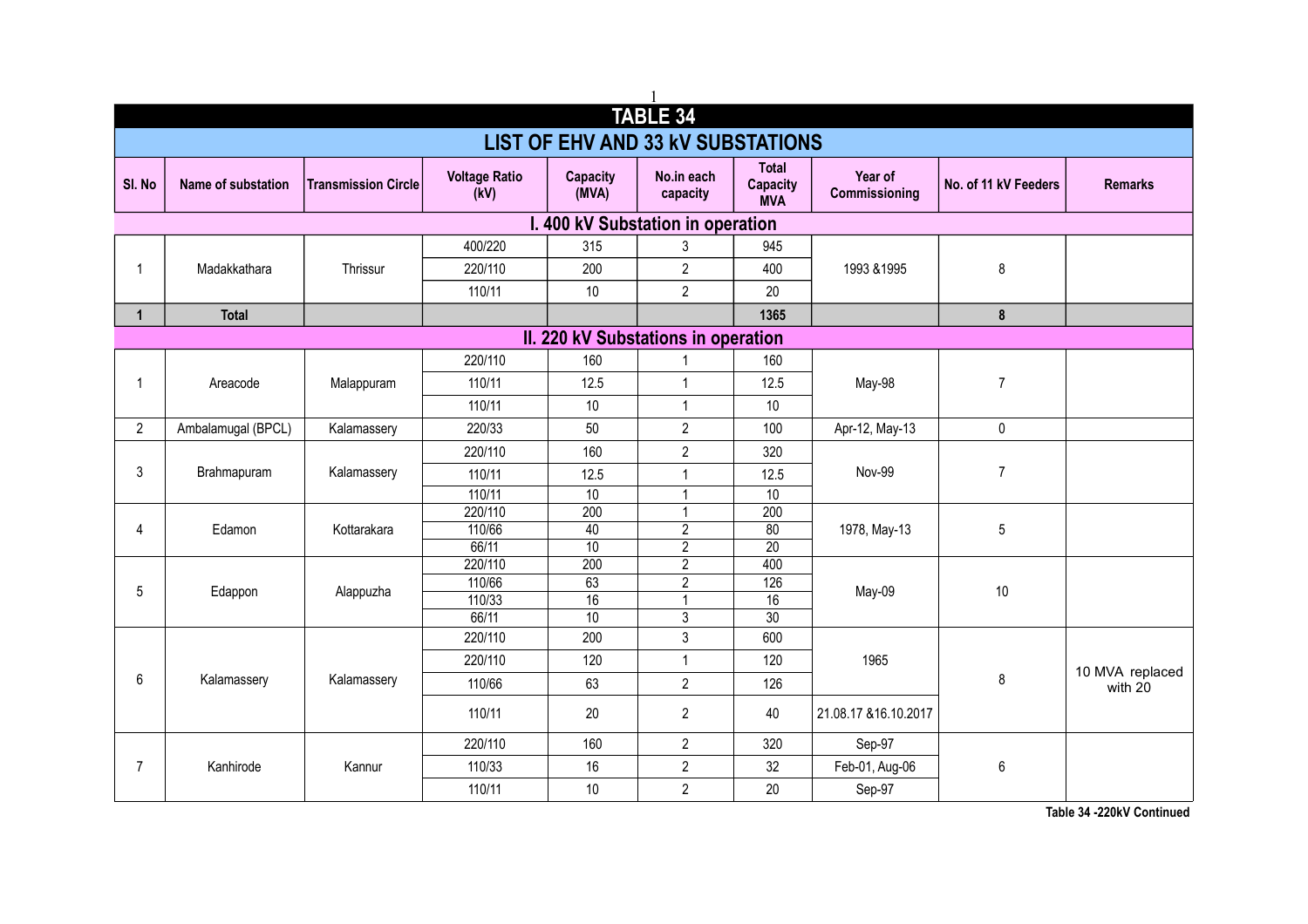|        |                      |                            |                              |                          | $\overline{2}$         |                                               |                          |                      |                                |
|--------|----------------------|----------------------------|------------------------------|--------------------------|------------------------|-----------------------------------------------|--------------------------|----------------------|--------------------------------|
| SI. No | Name of substation   | <b>Transmission Circle</b> | <b>Voltage Ratio</b><br>(kV) | <b>Capacity</b><br>(MVA) | No.in each<br>capacity | <b>Total</b><br><b>Capacity</b><br><b>MVA</b> | Year of<br>Commissioning | No. of 11 kV Feeders | <b>Remarks</b>                 |
|        |                      |                            | 220/66                       | 50                       | $\overline{2}$         | 100                                           |                          |                      |                                |
|        |                      | Kozhikode                  | 66/33                        | $20\,$                   | $\overline{2}$         | 40                                            | 1994                     |                      |                                |
| 8      | Kaniyampetta         |                            | 66/11                        | 10                       | $\mathbf{1}$           | 10                                            |                          | 4                    |                                |
|        |                      |                            | 66/11                        | 6.3                      | $\mathbf{1}$           | 6.3                                           |                          |                      |                                |
|        |                      |                            | 220/110                      | 200                      | $\boldsymbol{2}$       | 400                                           |                          | 16                   |                                |
| 9      | Kundara              | Kottarakara                | 110/11                       | 12.5                     | 3                      | 37.5                                          | Jan-06                   |                      |                                |
|        |                      |                            | 220/110                      | 100                      | $\overline{2}$         | 200                                           |                          |                      |                                |
| 10     | Malaparamba          | Malappuram                 | 110/11                       | 12.5                     | $\overline{2}$         | 25                                            | Nov-07                   | $\boldsymbol{6}$     |                                |
|        |                      |                            | 220/110                      | 100                      | $\overline{2}$         | 200                                           | Oct-98                   |                      |                                |
| 11     | Mylatty              | Kannur                     | 110/11                       | 10                       | $\overline{2}$         | 20                                            | Oct-98                   | 9                    | 1x31.5(GTR)                    |
|        |                      |                            | 110/11                       | 12.5                     | $\mathbf{1}$           | 12.5                                          | April -15                |                      |                                |
|        |                      |                            | 220/110                      | 100                      | $\overline{2}$         | 200                                           |                          |                      |                                |
|        |                      |                            | 220/110                      | 60                       | $\overline{2}$         | 120                                           | 1950                     | 15                   | 12.5 trfrs replaced<br>with 20 |
| 12     | Nallalam             | Kozhikode                  | 110/66                       | 40                       | $\sqrt{2}$             | 80                                            |                          |                      |                                |
|        |                      |                            | 110/11                       | 20                       | $\boldsymbol{2}$       | 40                                            | 27.08.17 & 27.10.17      |                      |                                |
|        |                      |                            | 66/11                        | $10$                     | $\sqrt{2}$             | 20                                            |                          |                      |                                |
|        |                      |                            | 110/33                       | 16                       | $\boldsymbol{2}$       | 32                                            |                          |                      |                                |
| 13     | New Pallom           | Poovanthuruthu             |                              | $\overline{\phantom{a}}$ | $\blacksquare$         | 0                                             | Nov-99                   |                      | <b>Switching Station</b>       |
| 14     |                      | Kozhikode                  | 220/110                      | 100                      | $\overline{2}$         | 200                                           | May-09                   | $\sqrt{5}$           |                                |
|        | Orkatteri (Vadakara) |                            | 110/11                       | 12.5                     | $\overline{2}$         | 25                                            | May-09, Feb-14           |                      |                                |
|        |                      |                            | 220/110                      | 200                      | $\overline{2}$         | 400                                           |                          |                      |                                |
| 15     | Pallom               | Poovanthuruthu             | 110/66                       | 63                       | $\mathbf{3}$           | 189                                           | 1965                     | $\bf 8$              |                                |
|        |                      |                            | 66/11                        | 10                       | $\overline{2}$         | 20                                            |                          |                      |                                |
| 16     | Palakkad             | Palakkad                   | 220/110                      | 160                      | $\overline{2}$         | 320                                           | May-97                   | 18                   | All 18 are 22kV                |
|        |                      |                            | 110/22                       | 25                       | $5\,$                  | 125                                           | May-97, May-12           |                      | feeders                        |
|        |                      |                            | 220/110                      | 200                      | $\sqrt{3}$             | 600                                           |                          |                      |                                |
| 17     | Pothencode           | Thiruvananthapuram         | 110/11                       | 12.5                     | $\mathfrak{Z}$         | 37.5                                          | 1989                     | 11                   |                                |
|        |                      |                            | 110/11                       | 10                       | $\mathbf{1}$           | 10                                            |                          |                      |                                |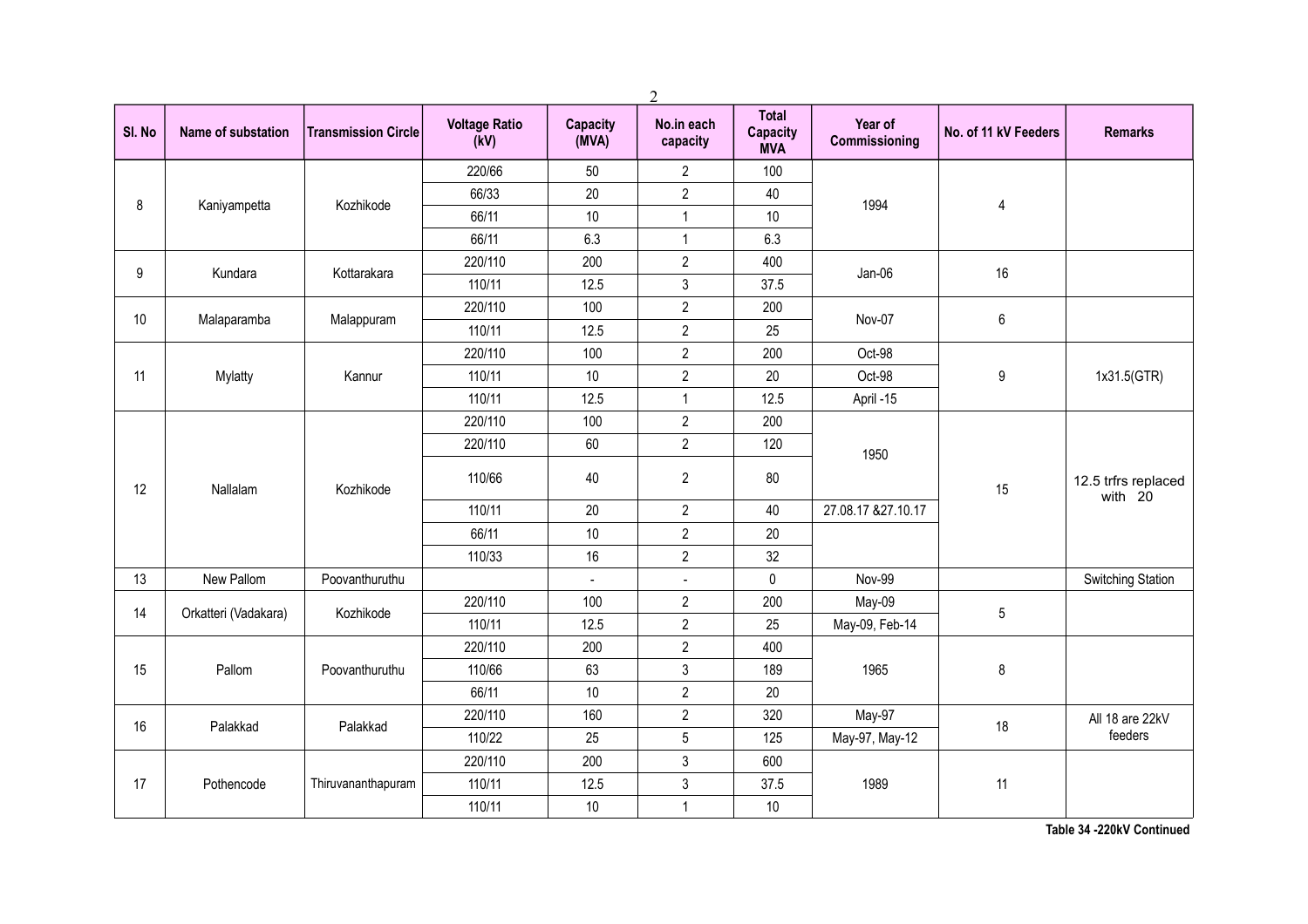|                | 3                                   |                             |                              |                          |                                      |                                               |                                         |                      |                                     |  |  |
|----------------|-------------------------------------|-----------------------------|------------------------------|--------------------------|--------------------------------------|-----------------------------------------------|-----------------------------------------|----------------------|-------------------------------------|--|--|
| SI. No         | Name of substation                  | <b>Transmission Circle</b>  | <b>Voltage Ratio</b><br>(kV) | <b>Capacity</b><br>(MVA) | No.in each<br>capacity               | <b>Total</b><br><b>Capacity</b><br><b>MVA</b> | Year of<br>Commissioning                | No. of 11 kV Feeders | <b>Remarks</b>                      |  |  |
|                |                                     |                             | 220/110                      | 200                      | $\mathbf{1}$                         | 200                                           |                                         |                      |                                     |  |  |
| 18             | Punnapra                            | Alappuzha                   | 110/66                       | 63                       | $\overline{2}$                       | 126                                           | 1984                                    | $\overline{7}$       |                                     |  |  |
|                |                                     |                             | 110/33                       | 16                       | $\mathbf{1}$                         | 16                                            | 2008                                    |                      |                                     |  |  |
|                |                                     |                             | 66/11                        | 10                       | $\overline{2}$                       | 20                                            | 1984                                    |                      |                                     |  |  |
| 19             | Shornur                             | Palakkad                    | 220/110                      | 100                      | $\overline{2}$                       | 200                                           | Jan-04                                  | $\overline{7}$       |                                     |  |  |
|                |                                     |                             | 110/11                       | 12.5                     | $\overline{2}$                       | 25                                            |                                         |                      |                                     |  |  |
|                |                                     |                             | 220/110                      | 100                      | $\overline{2}$                       | 200                                           | Mar-05                                  |                      |                                     |  |  |
| 20             | Taliparamba                         | Kannur                      | 110/33                       | 16                       | $\overline{2}$                       | 32                                            | $Jul-03$                                | $\overline{7}$       |                                     |  |  |
|                |                                     |                             | 110/11                       | 10                       | $\overline{2}$                       | 20                                            | May-98                                  |                      |                                     |  |  |
| 21             | Solar Park, Ambalathara             | Kannur                      | 220/33                       | 100                      | $\overline{2}$                       | 200                                           | 31.05.2017                              | $\overline{1}$       | <b>New Substation</b>               |  |  |
|                |                                     |                             | 33/11                        | $\overline{5}$           | $\overline{1}$                       | $\overline{5}$                                | 30.12.2017                              |                      |                                     |  |  |
| 22             | New Kattakkada                      | Thiruvananthapuram          | 220/110                      | 200                      | 1                                    | 200                                           | 24.7.2017                               | $\pmb{0}$            | <b>New Substation</b>               |  |  |
| a              | <b>Moolamattom</b><br>(Switch Yard) | Gen. Circle,<br>Moolamattom | 220/66                       | 50                       | $\overline{1}$                       | 50                                            | 1976                                    |                      | Refer 66KV also                     |  |  |
| b              | Moozhiar<br>(Switch Yard)           | Gen. Circle,<br>Moozhiyar   | 220/66                       | 50                       | $\overline{1}$                       | 50                                            | 1973                                    |                      | Refer 66KV also                     |  |  |
| $22 + b$       | <b>Total-220 kV Substations</b>     |                             |                              |                          |                                      | 7568.8                                        |                                         | 157                  | 220KV SW Yards in<br>system -2 Nos. |  |  |
|                |                                     |                             |                              |                          | III. 110 kV Substations in operation |                                               |                                         |                      |                                     |  |  |
| $\mathbf{1}$   | Adimali                             | Thodupuzha                  | 110/11                       | 10                       | $\mathbf{1}$                         | 10                                            | May-99                                  | $\mathbf{3}$         |                                     |  |  |
|                |                                     |                             | 110/33                       | 16                       | $\overline{2}$                       | 32                                            | Jan-04                                  |                      |                                     |  |  |
| $\overline{2}$ | Agastiamoozhi                       | Kozhikode                   | 110/11                       | 12.5                     | $\overline{2}$                       | 25                                            | Mar-14                                  | 6                    |                                     |  |  |
|                |                                     |                             | 110/66                       | 63                       | $\overline{2}$                       | 126                                           |                                         |                      |                                     |  |  |
| 3              | Aluva                               | Kalamassery                 | 110/11                       | 12.5                     | $\mathbf{1}$                         | 12.5                                          | Prior to the 1st Plan.<br>110kV in 1979 | 16                   |                                     |  |  |
|                |                                     |                             | 66/11                        | $10$                     | 3                                    | 30                                            |                                         |                      |                                     |  |  |
|                |                                     |                             | 110/33                       | 16                       | $\overline{2}$                       | 32                                            | Mar-03                                  | 5                    |                                     |  |  |
| $\overline{4}$ | Ambalappuram                        | Kottarakara                 | 110/11                       | 12.5                     | $\overline{2}$                       | 25                                            |                                         |                      |                                     |  |  |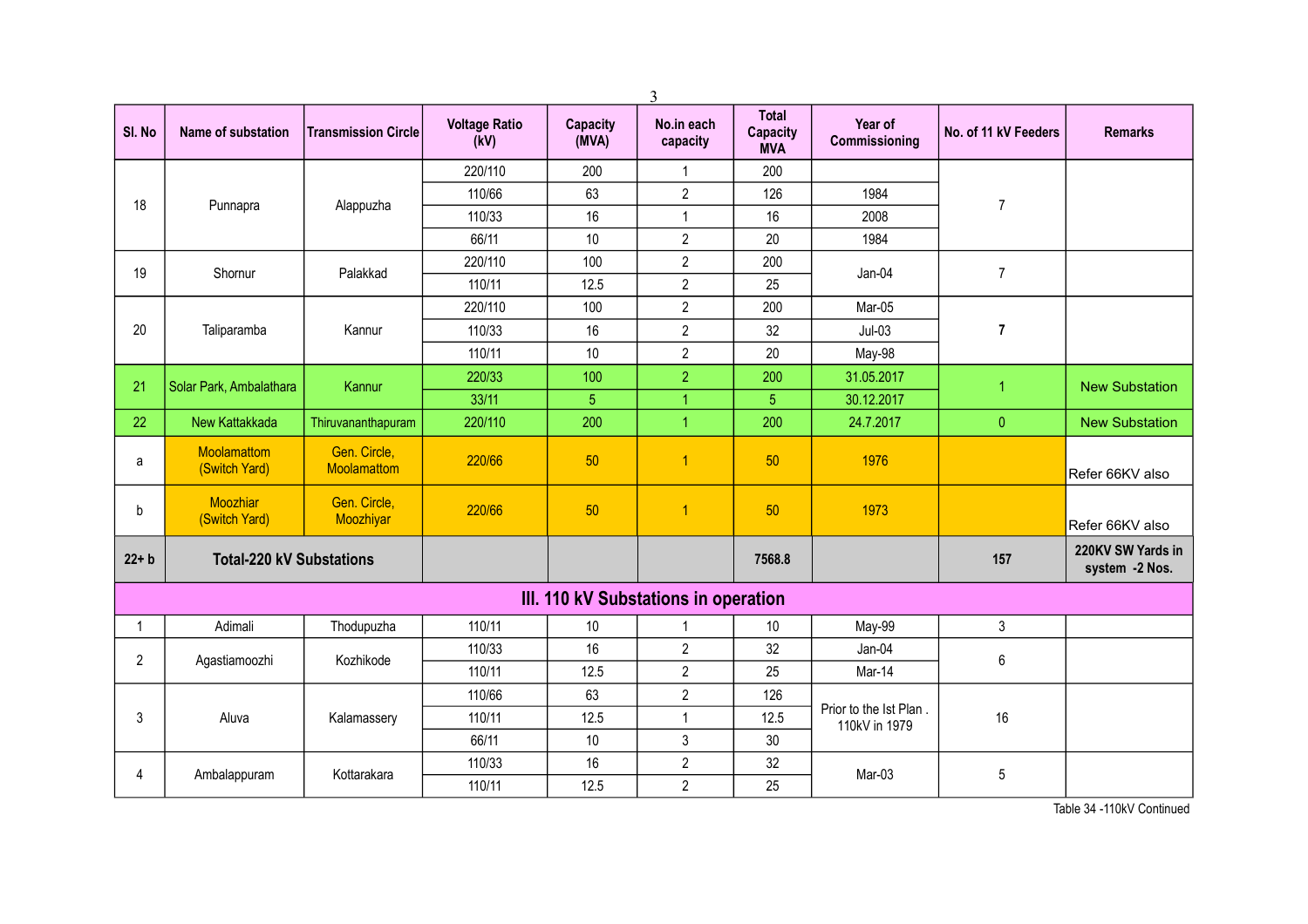|                 |                    |                            |                              |                          | $\overline{4}$         |                                        |                          |                      |                                        |
|-----------------|--------------------|----------------------------|------------------------------|--------------------------|------------------------|----------------------------------------|--------------------------|----------------------|----------------------------------------|
| SI. No          | Name of substation | <b>Transmission Circle</b> | <b>Voltage Ratio</b><br>(kV) | <b>Capacity</b><br>(MVA) | No.in each<br>capacity | <b>Total</b><br>Capacity<br><b>MVA</b> | Year of<br>Commissioning | No. of 11 kV Feeders | <b>Remarks</b>                         |
| 5               | Angamally          | Thrissur                   | 110/11                       | 20                       | $\overline{2}$         | 40                                     |                          | 12                   | 12.5 replaced with 20<br>on 27.07.2017 |
| $6\phantom{.0}$ | Arangottukara      | Thrissur                   | 110/11                       | 12.5                     | $\mathbf{1}$           | 12.5                                   | Feb-14                   | $\overline{4}$       |                                        |
| $\overline{7}$  | Aroor              | Alappuzha                  | 110/66                       | 63                       | $\overline{2}$         | 126                                    | 1994, Jan-05             | $10$                 |                                        |
|                 |                    |                            | 66/11                        | 10                       | $\mathfrak{Z}$         | 30                                     | 1994                     |                      |                                        |
| 8               | Aruvikkara         | Thiruvananthapuram         | 110/11                       | $10$                     | $\boldsymbol{2}$       | 20                                     | Aug-98                   | $5\,$                |                                        |
| 9               | Athani             | Thrissur                   | 110/33                       | 16                       | $\mathbf{1}$           | 16                                     | 2001                     | 8                    |                                        |
|                 |                    |                            | 110/11                       | 12.5                     | $\overline{2}$         | 25                                     | 1992                     |                      |                                        |
|                 |                    |                            | 110/66                       | 20                       | $\boldsymbol{2}$       | 40                                     | Mar-05                   |                      |                                        |
| 10              | Attingal           | Thiruvananthapuram         | 110/33                       | 16                       | $\overline{2}$         | 32                                     | 2010, 2012               | $10$                 |                                        |
|                 |                    |                            | 110/11                       | 12.5                     | $\mathbf{1}$           | 12.5                                   | Mar-05                   |                      |                                        |
|                 |                    |                            | 66/11                        | $10$                     | $\boldsymbol{2}$       | 20                                     |                          |                      |                                        |
| 11              | Ayarkunnam         | Poovanthuruthu             | 110/11                       | 12.5                     | $\overline{2}$         | 25                                     | Mar-10                   | $\boldsymbol{6}$     |                                        |
| 12              | Ayathil            | Kottarakara                | 110/11                       | 12.5                     | $\mathbf{3}$           | 37.5                                   | Mar-09                   | 12                   |                                        |
| 13              | Ayyampuzha         | Thrissur                   | 110/11                       | 12.5                     | $\mathbf{1}$           | 12.5                                   | May-11                   | $\overline{4}$       |                                        |
|                 |                    |                            | 110/11                       | 10                       | $\mathbf{1}$           | $10$                                   |                          |                      |                                        |
| 14              | Azhikode           | Kannur                     | 110/33                       | 16                       | $\boldsymbol{2}$       | 32                                     | 2005/2017                | ${\bf 5}$            |                                        |
|                 |                    |                            | 110/11                       | 12.5                     | $\overline{2}$         | 25                                     | Apr-00                   |                      |                                        |
| 15              | Chakkittapara      | Kozhikode                  | 110/11                       | 12.5                     | $\mathbf{1}$           | 12.5                                   | Dec-04                   | 5                    |                                        |
|                 |                    |                            | 110/11                       | 10                       | $\mathbf{1}$           | $10$                                   |                          |                      |                                        |
|                 |                    |                            | 110/66                       | 50                       | $\overline{2}$         | 100                                    |                          |                      |                                        |
| 16              | Chalakudy          | Thrissur                   | 110/33                       | 16                       | $\overline{2}$         | 32                                     | 2003, 2009               | $\overline{7}$       |                                        |
|                 |                    |                            | 110/11                       | 12.5                     | $\overline{2}$         | 25                                     |                          |                      |                                        |
| 17              | Chavara            | Kottarakara                | 110/11                       | 12.5                     | $\overline{2}$         | 25                                     | Mar-10                   | 8                    |                                        |
| 18              | Chengalam          | Poovanthuruthu             | 110/11                       | $10$                     | $\overline{2}$         | 20                                     | Nov-94, Feb-13           | $\overline{7}$       |                                        |
|                 |                    |                            | 110/11                       | 12.5                     | $\mathbf{1}$           | 12.5                                   |                          |                      |                                        |
|                 |                    |                            | 110/33                       | 16                       | $\mathbf{1}$           | 16                                     | 03/09                    |                      |                                        |
| 19              | Chengannur         | Alapuzha                   | 110/11                       | 12.5                     | $\mathbf{1}$           | 12.5                                   |                          | 9                    |                                        |
|                 |                    |                            | 110/11                       | 10                       | $\mathbf{1}$           | $10$                                   | 1990                     |                      |                                        |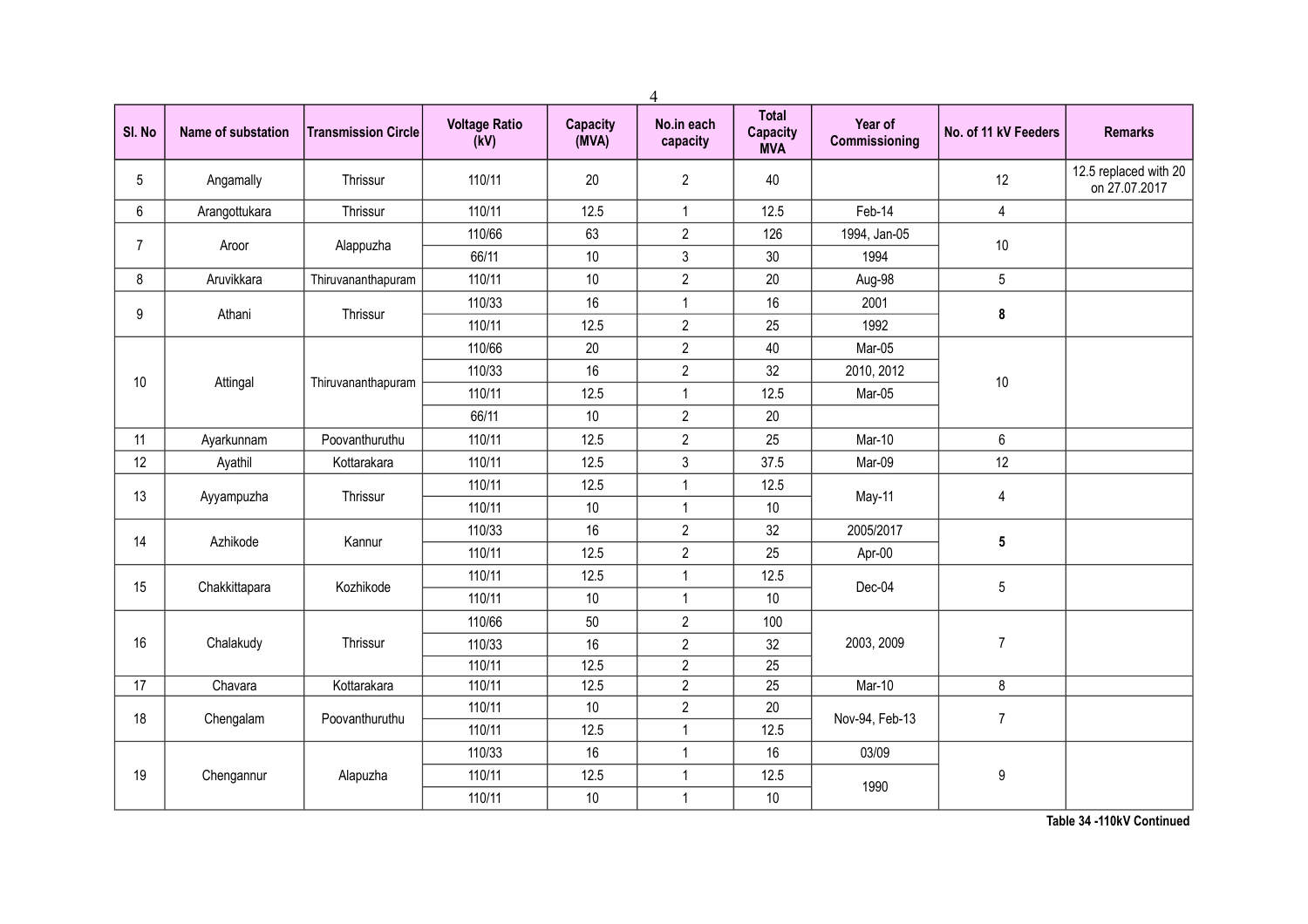|        |                    |                            |                              |                          | 5                      |                                        |                          |                      |                                |
|--------|--------------------|----------------------------|------------------------------|--------------------------|------------------------|----------------------------------------|--------------------------|----------------------|--------------------------------|
| SI. No | Name of substation | <b>Transmission Circle</b> | <b>Voltage Ratio</b><br>(kV) | <b>Capacity</b><br>(MVA) | No.in each<br>capacity | <b>Total</b><br>Capacity<br><b>MVA</b> | Year of<br>Commissioning | No. of 11 kV Feeders | <b>Remarks</b>                 |
| 20     | Chelari            | Malappuram                 | 110/33                       | 16                       | $\overline{2}$         | 32                                     | 2003, 2009               | $\bf 8$              |                                |
|        |                    |                            | 110/11                       | 12.5                     | $\overline{2}$         | 25                                     | Feb-03                   |                      |                                |
| 21     | Chellanam          | Alapuzha                   | 110/11                       | 12.5                     | $\overline{2}$         | 25                                     | Mar-07                   | 6                    |                                |
| 22     | Cherpu             | Thrissur                   | 110/33                       | 16                       | $\mathbf{1}$           | 16                                     | 2002                     | $\,6$                |                                |
|        |                    |                            | 110/11                       | 12.5                     | $\overline{2}$         | 25                                     | $Dec-00$                 |                      |                                |
| 23     | Cherpulassery      | Palakkad                   | 110/11                       | 12.5                     | $\boldsymbol{2}$       | 25                                     | Mar-04                   | 5                    |                                |
| 24     | Cherupuzha         | Kannur                     | 110/11                       | 10                       | $\overline{2}$         | 20                                     | Jun-98                   | $\overline{4}$       |                                |
| 25     | Cheruvathur        | Kannur                     | 110/33                       | 16                       | $\overline{2}$         | 32                                     | Apr-02                   | 5                    |                                |
|        |                    |                            | 33/11                        | 5                        | $\overline{2}$         | 10                                     |                          |                      |                                |
|        |                    |                            | 110/66                       | 25                       | $\boldsymbol{2}$       | $50\,$                                 | 1996                     |                      |                                |
| 26     | Chevayur           | Kozhikode                  | 110/11                       | 20                       | $\overline{2}$         | 40                                     | 1. March 2017            | 12                   | One 10 MVA<br>replaced with 20 |
|        |                    |                            | 110/11                       | 10                       | $\mathbf{1}$           | 10                                     |                          |                      |                                |
| 27     | Chovva             | Kannur                     | 110/11                       | 12.5                     | $\mathbf{1}$           | 12.5                                   | Dec-10                   | 8                    |                                |
|        |                    |                            | 110/11                       | 10                       | $\mathbf{1}$           | 10                                     |                          |                      |                                |
| 28     | Edappal            | Malappuram                 | 110/11                       | 12.5                     | $\overline{2}$         | 25                                     | Mar-00                   | $\overline{7}$       |                                |
| 29     |                    |                            | 110/11                       | 12.5                     | $\overline{2}$         | 25                                     | Mar-02                   | $\boldsymbol{9}$     |                                |
|        | Edappally          | Kalamassery                | 110/33                       | 16                       | $\mathbf{1}$           | 16                                     | Nov-13                   |                      |                                |
| 30     | Edarikode          |                            | 110/33                       | 16                       | $\overline{2}$         | 32                                     | May-03, Mar-14           | $\boldsymbol{9}$     |                                |
|        |                    | Malappuram                 | 110/11                       | 12.5                     | 3                      | 37.5                                   | May/2003                 |                      |                                |
| 31     | Edathuva           | Alapuzha                   | 110/33                       | 16                       | $\mathbf{1}$           | 16                                     | Mar-08                   | $\,6$                |                                |
|        |                    |                            | 33/11                        | 5                        | $\overline{2}$         | 10                                     |                          |                      |                                |
|        |                    |                            | 110/11                       | 12.5                     | $\overline{2}$         | 25                                     | Apr-00, Dec-13           |                      |                                |
| 32     | Edayar             | Kalamassery                | 110/11                       | 10                       | $\mathbf{1}$           | 10                                     |                          | 12                   |                                |
|        |                    |                            | 66/11                        | 10                       | $\mathbf{1}$           | 10                                     | Apr-00                   |                      |                                |
| 33     | Erattupetta        | Poovanthuruthu             | 110/11                       | 12.5                     | $\overline{2}$         | 25                                     | Apr-01                   | $6\phantom{1}$       |                                |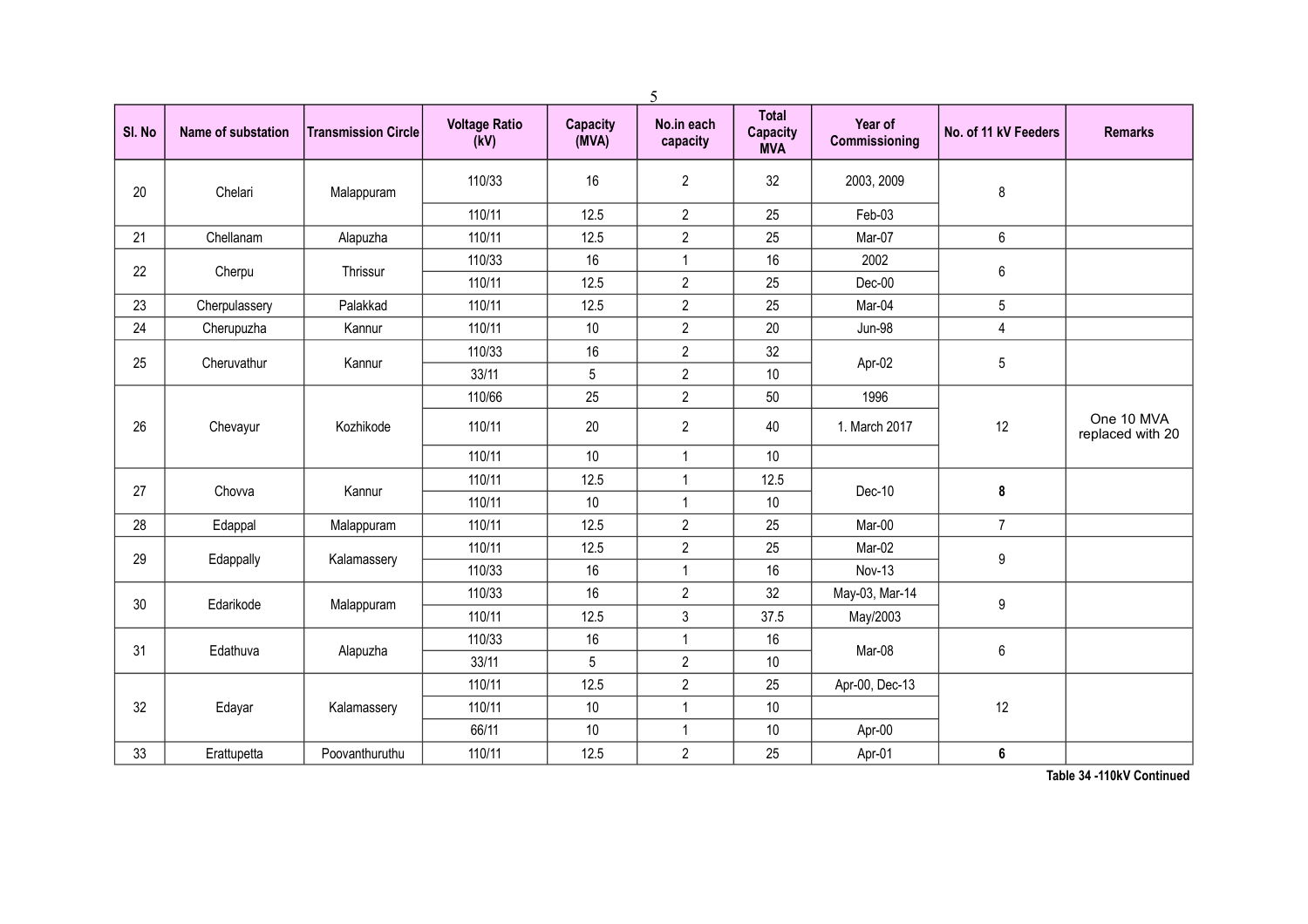|        |                              |                                  |                              |                          | 6                      |                                               |                          |                      |                           |
|--------|------------------------------|----------------------------------|------------------------------|--------------------------|------------------------|-----------------------------------------------|--------------------------|----------------------|---------------------------|
| SI. No | Name of substation           | <b>Transmission Circle</b>       | <b>Voltage Ratio</b><br>(kV) | <b>Capacity</b><br>(MVA) | No.in each<br>capacity | <b>Total</b><br><b>Capacity</b><br><b>MVA</b> | Year of<br>Commissioning | No. of 11 kV Feeders | <b>Remarks</b>            |
| 34     |                              |                                  | 110/11                       | 12.5                     | $\mathbf{2}$           | 25                                            |                          | 13                   |                           |
|        | Eranakulam North             | Kalamassery                      | 66/11                        | 10                       | $\mathbf{1}$           | $10$                                          | 06/2016, 03/2017         |                      |                           |
| 35     | Erumeli                      | Poovanthuruthu                   | 110/11                       | 12.5                     | 1                      | 12.5                                          | 4.5.2017                 | $\overline{4}$       | <b>New Substation</b>     |
|        |                              |                                  | 110/11                       | 10 <sup>°</sup>          | $\overline{1}$         | 10                                            | 23.2.2018                |                      |                           |
| 36     | Ezhimala                     | Kannur                           | 110/11                       | 12.5                     | $\mathbf{1}$           | 12.5                                          | Aug-01                   | $\mathfrak{Z}$       |                           |
|        |                              |                                  | 110/11                       | 10                       | $\mathbf{1}$           | 10                                            |                          |                      |                           |
| 37     | Gandhi Road (GIS)            | Kozhikode                        | 110/11                       | $20\,$                   | $\overline{2}$         | 40                                            | August-2016              | 13                   |                           |
| 38     | GIS, Kollam                  | Kottarakara                      | 110/11                       | 20                       | $\overline{2}$         | 40                                            | 27.03.2017               | 6                    |                           |
| 39     |                              | Thrissur                         | 110/33                       | 16                       | $\mathbf{1}$           | 16                                            | Dec-04                   | $\overline{7}$       | Capacity Enhanced         |
|        | Guruvayoor                   |                                  | 110/11                       | $20\,$                   | $\overline{2}$         | 40                                            | 31.08.17 & 22.09.17      |                      | to 20 MVA TFR             |
| a      | <b>Idamalyar Switch Yard</b> | Gen. Circle<br>Kotamangalam      | 110/11                       | 10                       | $\overline{1}$         | 10                                            | 7/2017                   | $\overline{3}$       | Refer 66KV also           |
| 40     | Irinjalakuda                 | Thrissur                         | 110/33                       | 16                       | $\overline{2}$         | 32                                            | Aug-03, Mar-06           | $\boldsymbol{6}$     |                           |
|        |                              |                                  | 110/11                       | 10                       | $\overline{2}$         | 20                                            | Dec-00                   |                      |                           |
| 41     | Iritty                       | Kannur                           | 110/11                       | 12.5                     | $\boldsymbol{2}$       | 25                                            | $Jul-10$                 | $6\,$                | 2nd 16 MVA<br>commssnd on |
|        |                              |                                  | 110/33                       | 16                       | $\overline{2}$         | 32                                            | 21.10.2017               |                      | 21.10.17                  |
| 42     | Kadavanthra                  | Kalamassery                      | 110/11                       | $10$                     | $\mathbf{3}$           | 30                                            | Aug-97                   | 9                    |                           |
|        |                              |                                  | 110/11                       | 12.5                     | $\mathbf{1}$           | 12.5                                          |                          |                      |                           |
| b      | <b>Kakkad (Switch Yard)</b>  | <b>Gen Circle</b><br>Moolamattom | 110/11                       | 12.5                     | $\overline{2}$         | 25                                            | 1999                     | 3 <sup>1</sup>       |                           |
| C      | Kakkayam (Switch Yard)       | <b>Gen Circle</b><br>Kozhikkode  | 110/11                       | 12.5                     | $\overline{2}$         | 25                                            | Sept -2012, May-2014     | $\overline{2}$       |                           |
| 43     | Kalladikode                  | Palakkad                         | 110/11                       | 12.5                     | $\mathbf{1}$           | 12.5                                          | Mar-10                   | $\boldsymbol{6}$     |                           |
|        |                              |                                  | 110/11                       | $10$                     | $\mathbf{1}$           | 10                                            |                          |                      |                           |
|        |                              |                                  | 110/66                       | 25                       | $\overline{2}$         | 50                                            | 2008                     |                      |                           |
| 44     | Kaloor                       | Kalamassery                      | 110/11                       | 12.5                     | 3                      | 37.5                                          | 1993                     | 13                   |                           |
|        |                              |                                  | 110/33                       | 16                       | $\sqrt{2}$             | 32                                            | 2012                     |                      |                           |
|        |                              |                                  | 66/11                        | 10                       | $\mathbf{1}$           | 10                                            | 2008                     |                      |                           |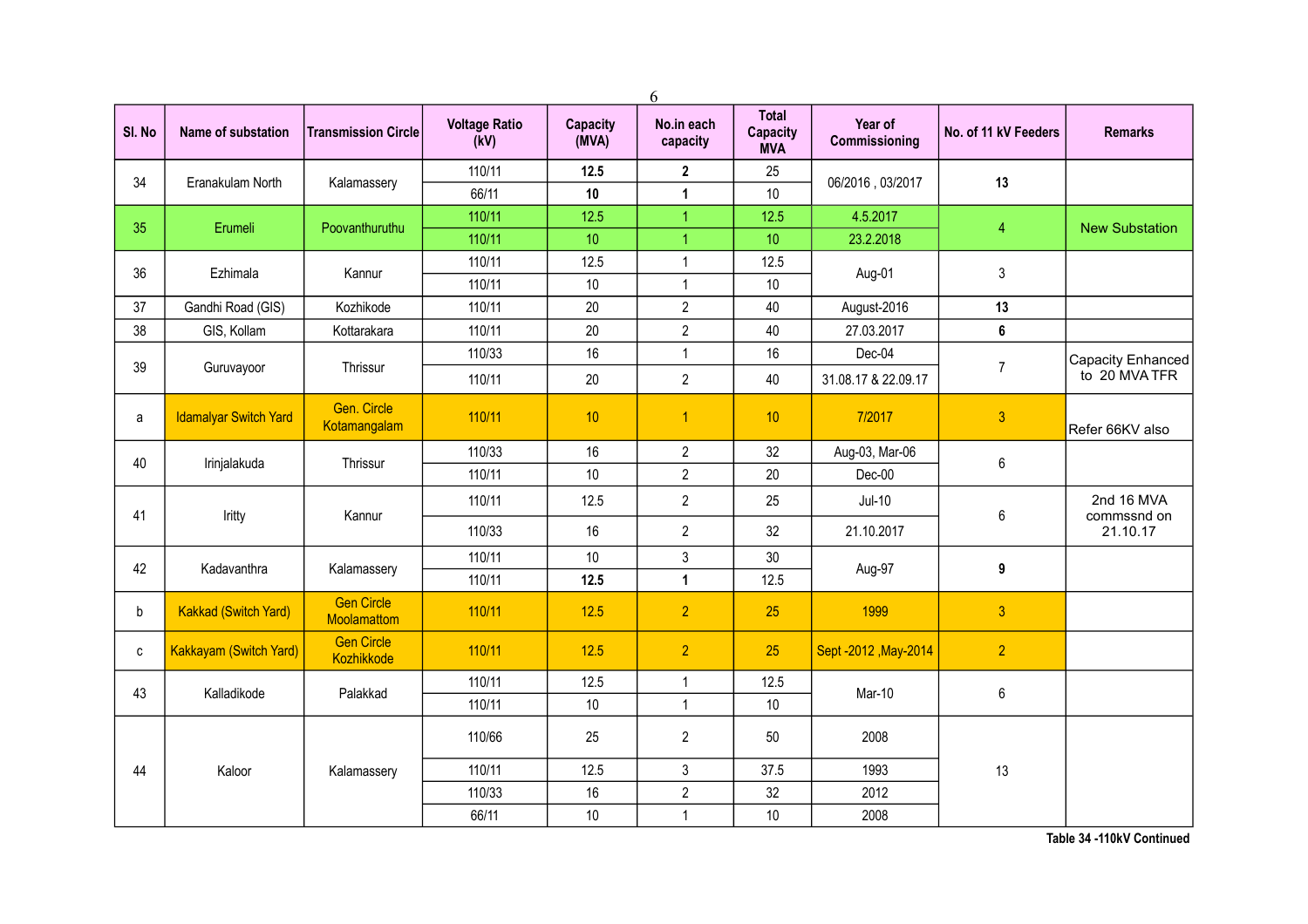|        |                    |                            |                              |                          | $\tau$                 |                                               |                          |                      |                                   |
|--------|--------------------|----------------------------|------------------------------|--------------------------|------------------------|-----------------------------------------------|--------------------------|----------------------|-----------------------------------|
| SI. No | Name of substation | <b>Transmission Circle</b> | <b>Voltage Ratio</b><br>(kV) | <b>Capacity</b><br>(MVA) | No.in each<br>capacity | <b>Total</b><br><b>Capacity</b><br><b>MVA</b> | Year of<br>Commissioning | No. of 11 kV Feeders | <b>Remarks</b>                    |
| 45     | Kandanad           | Kalamassery                | 110/11                       | 12.5                     | $\mathbf{1}$           | 12.5                                          | $Jan-01$                 | 9                    | One 12.5 to 20                    |
|        |                    |                            |                              | 20                       | $\mathbf{1}$           | 20                                            | 17.08.2017               |                      | MVA Tfr enhanced                  |
| 46     | Kandassankadavu    | Thrissur                   | 110/33                       | 16                       | $\mathbf{1}$           | 16                                            | Dec-04                   | $\overline{7}$       |                                   |
|        |                    |                            | 110/11                       | 12.5                     | $\overline{2}$         | 25                                            |                          |                      |                                   |
| 47     | Kanhangad          | Kannur                     | 110/33                       | 16                       | $\mathbf 2$            | 32                                            | 1993                     | 6                    |                                   |
|        |                    |                            | 110/11                       | 12.5                     | $\overline{2}$         | 25                                            | 1968                     |                      |                                   |
|        |                    |                            | 110/66                       | 63                       | $\overline{2}$         | 126                                           | $Jul-10$                 |                      |                                   |
| 48     | Kanjikode          | Palakkad                   | 66/22                        | 10                       | $\overline{2}$         | 20                                            | 1993                     | $9\,$                | 4 Nunmber 22kV<br>line            |
|        |                    |                            | 66/11                        | 10                       | $\overline{2}$         | 20                                            |                          |                      |                                   |
| 49     | Kanjirappally      | Poovanthuruthu             | 110/11                       | 12.5                     | $\overline{2}$         | 25                                            | Mar-15/Feb-17            | 8                    | Upgraded to 110kV<br>in 25-3-2015 |
|        |                    |                            | 110/11                       | 10                       | $\overline{2}$         | 20                                            | 1996, Mar-14             |                      |                                   |
| 50     | Kattakada          | Thiruvananthapuram         | 110/11                       | 12.5                     | $\mathbf{1}$           | 12.5                                          | 03/June/14               | 8                    |                                   |
| 51     | Kattoor            | Thrissur                   | 110/11                       | 12.5                     | $\overline{2}$         | 25                                            | Feb-14                   | 6                    |                                   |
| 52     | Kavanadu           | Kottarakara                | 110/11                       | 12.5                     | $\overline{2}$         | 25                                            | 1993                     | 10                   |                                   |
|        |                    |                            | 110/33                       | 16                       | $\mathbf{1}$           | 16                                            | Sep-09                   |                      |                                   |
| 53     | Kayamkulam         | Alapuzha                   | 110/11                       | 12.5                     | $\mathbf{1}$           | 12.5                                          | <b>Jun-99</b>            | 9                    |                                   |
|        |                    |                            | 110/11                       | 10                       | $\overline{2}$         | 20                                            |                          |                      |                                   |
| 54     | Kilimanoor         | Thiruvananthapuram         | 110/33                       | 16                       | $\overline{2}$         | 32                                            | 2004, 2008               | 6                    |                                   |
|        |                    |                            | 110/11                       | 10                       | $\overline{2}$         | 20                                            | Dec-98                   |                      |                                   |
| 55     | Kinaloor           | Kozhikode                  | 110/11                       | 12.5                     | $\mathbf{1}$           | 12.5                                          | 26.11.2017               | $\overline{5}$       | <b>New Substation</b>             |
| 56     | Kizhakkambalam     | Kalamassery                | 110/11                       | 12.5                     | $\overline{2}$         | 25                                            | Feb-14                   | 12                   |                                   |
|        |                    |                            | 66/11                        | 10                       | $\mathbf{1}$           | 10                                            | 1985                     |                      |                                   |
| 57     | Kizhissery         | Malappuram                 | 110/33                       | 16                       | $\overline{2}$         | 32                                            | 2001, 2004               | $\overline{7}$       |                                   |
|        |                    |                            | 110/11                       | 12.5                     | $\overline{2}$         | 25                                            | 1990                     |                      |                                   |
| 58     | Kodakara           | Thrissur                   | 110/11                       | 12.5                     | $\overline{c}$         | 25                                            | Apr-01, Jan-14           | $\overline{4}$       |                                   |
|        |                    |                            | 110/11                       | 12.5                     | $\mathbf{1}$           | 12.5                                          |                          |                      |                                   |
| 59     | Kodimatha          | Poovanthuruthu             | 110/11                       | $10$                     | $\mathbf{1}$           | $10$                                          | 20.02.2016               | $\boldsymbol{9}$     |                                   |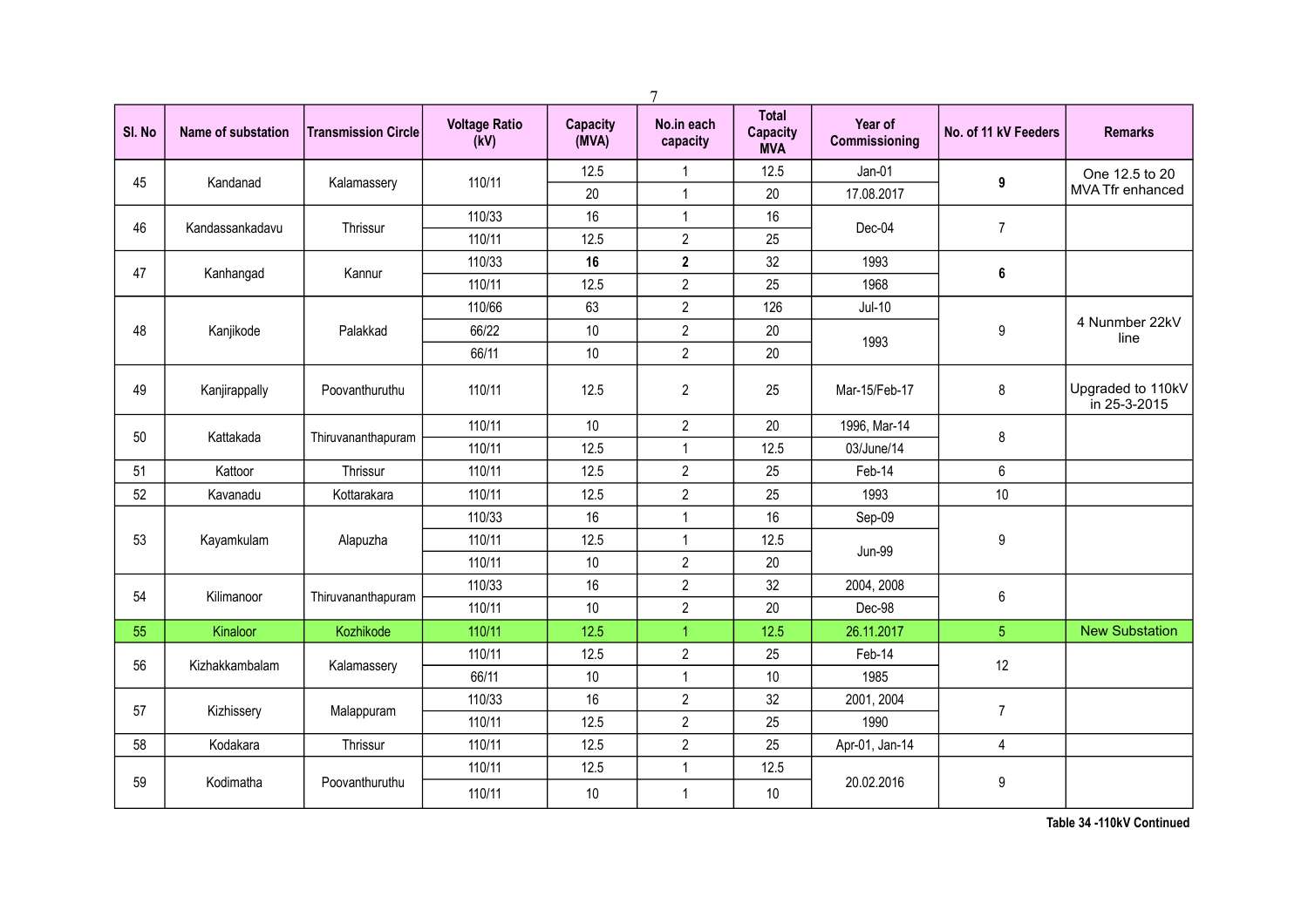|        |                    |                            |                              |                          | 8                      |                                               |                          |                      |                |
|--------|--------------------|----------------------------|------------------------------|--------------------------|------------------------|-----------------------------------------------|--------------------------|----------------------|----------------|
| SI. No | Name of substation | <b>Transmission Circle</b> | <b>Voltage Ratio</b><br>(kV) | <b>Capacity</b><br>(MVA) | No.in each<br>capacity | <b>Total</b><br><b>Capacity</b><br><b>MVA</b> | Year of<br>Commissioning | No. of 11 kV Feeders | <b>Remarks</b> |
| 60     | Koduvally          | Kozhikode                  | 110/11                       | 12.5                     | $\overline{2}$         | 25                                            | Oct-09                   | $6\phantom{.}$       |                |
| 61     | Kollengode         | Palakkad                   | 110/33                       | 16                       | $\overline{2}$         | 32                                            | Dec-03                   | $6\,$                |                |
|        |                    |                            | 33/11                        | 5                        | $\sqrt{2}$             | 10                                            |                          |                      |                |
| 62     | Koodal             | Pathanamthitta             | 110/11                       | 12.5                     | $\overline{2}$         | 25                                            | $May-13$                 | $6\,$                |                |
| 63     | Koottanad          | Palakkad                   | 110/33                       | 16                       | $\mathbf{1}$           | 16                                            | $Jun-02$                 | $\boldsymbol{6}$     |                |
|        |                    |                            | 110/11                       | 12.5                     | $\boldsymbol{2}$       | 25                                            | Mar-00                   |                      |                |
|        |                    |                            | 110/33                       | 16                       | $\overline{2}$         | 32                                            | 2002                     |                      |                |
| 64     | Koppam             | Palakkad                   | 110/11                       | 12.5                     | 1                      | 12.5                                          | Oct-13, 1995             | $\overline{7}$       |                |
|        |                    |                            | 110/11                       | 10                       | $\mathbf{1}$           | 10                                            |                          |                      |                |
| 65     | Kottarakara        | Kottarakara                | 110/11                       | 12.5                     | $\boldsymbol{2}$       | 25                                            | Dec-04                   | $\boldsymbol{6}$     |                |
| 66     |                    |                            | 110/33                       | 16                       | $\boldsymbol{2}$       | 32                                            | 2010                     | $\overline{7}$       |                |
|        | Kottiyam           | Kottarakara                | 110/11                       | 12.5                     | $\sqrt{2}$             | 25                                            | May-98                   |                      |                |
|        |                    |                            | 110/33                       | 16                       | 1                      | 16                                            | 2002                     |                      |                |
| 67     | Koyilandy          | Kozhikode                  | 110/11                       | 10                       | $\mathbf{1}$           | 10                                            | 1985                     | $\overline{7}$       |                |
|        |                    |                            | 110/11                       | $20\,$                   | 1                      | 20                                            | 27/10/2015               |                      |                |
| 68     |                    | Pathanamthitta             | 110/11                       | 12.5                     | $\mathbf{1}$           | 12.5                                          | Mar-03                   | $\bf 8$              |                |
|        | Kozhenchery        |                            | 110/11                       | 10                       | $\mathbf{1}$           | 10                                            |                          |                      |                |
|        |                    | Palakkad                   | 110/33                       | 16                       | $\overline{2}$         | 32                                            | 2009                     | $\boldsymbol{6}$     |                |
| 69     | Kozhinjampara      |                            | 110/11                       | 12.5                     | $\sqrt{2}$             | 25                                            | Sep-08                   |                      |                |
|        | Kubanoor           |                            | 110/11                       | 12.5                     | $\mathbf{1}$           | 12.5                                          | 1983                     |                      |                |
| 70     |                    | Kannur                     | 110/11                       | 10                       | $\mathbf{1}$           | 10                                            |                          | 3                    |                |
|        |                    |                            | 110/66                       | 40                       | $\sqrt{2}$             | 80                                            | Nov-00                   |                      |                |
| 71     | Kunnamangalam      | Kozhikode                  | 66/11                        | 10                       | $\overline{2}$         | 20                                            | 1997                     | $6\,$                |                |
|        |                    |                            | 110/33                       | 16                       | $\mathbf{1}$           | 16                                            | Feb-05                   |                      |                |
| 72     | Kunnamkulam        | Thrissur                   | 110/11                       | 12.5                     | $\overline{2}$         | 25                                            | May-04                   | $\overline{7}$       |                |
| 73     | Kurumassery        | Kalamassery                | 110/33                       | 16                       | $\boldsymbol{2}$       | 32                                            | Dec-00                   | $\pmb{0}$            |                |
| 74     | Kuthuparamba       | Kannur                     | 110/11                       | 12.5                     | $\overline{2}$         | 25                                            | 1990                     | $\boldsymbol{6}$     |                |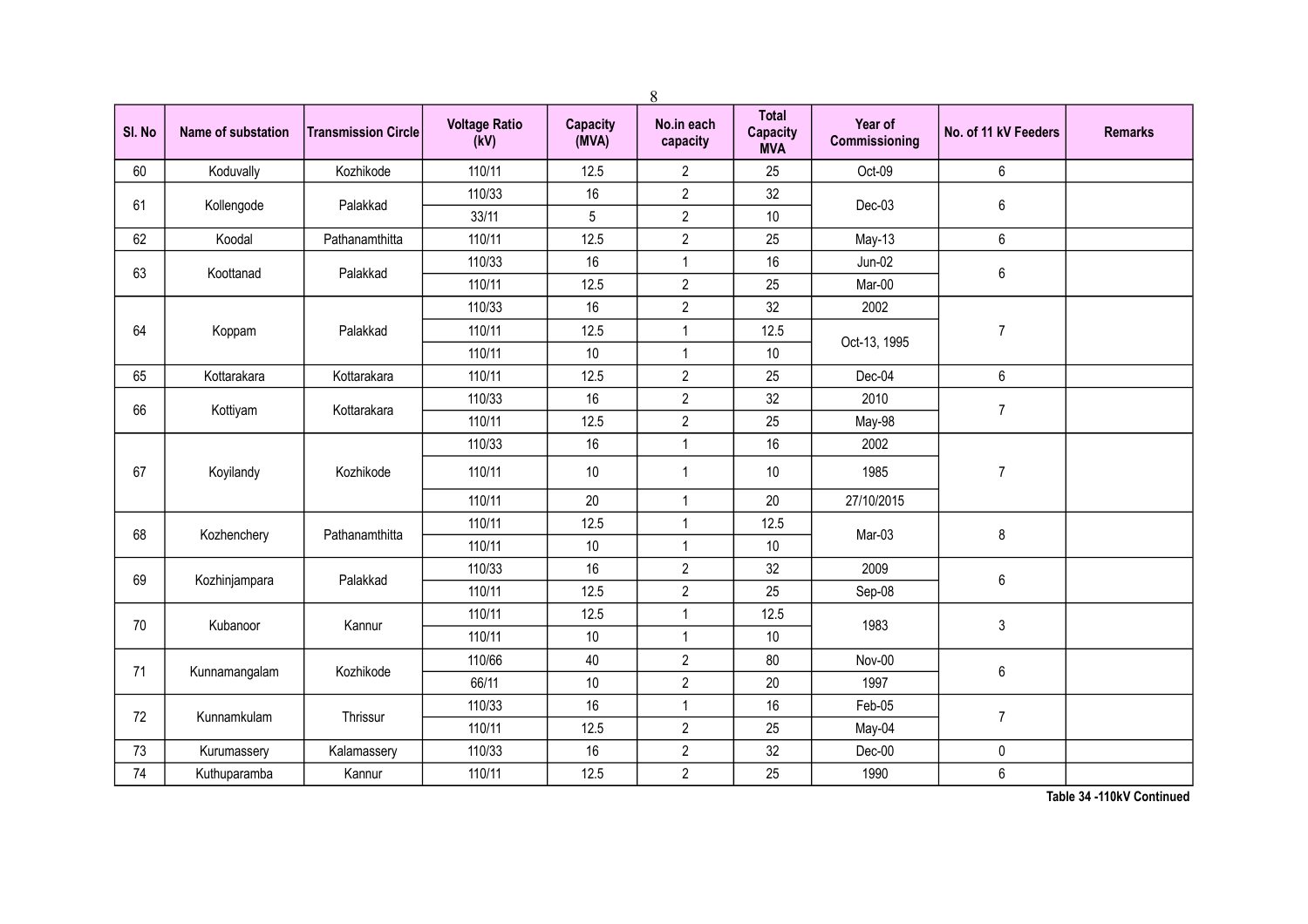| SI. No | Name of substation      | <b>Transmission Circle</b> | <b>Voltage Ratio</b><br>(kV) | <b>Capacity</b><br>(MVA) | No.in each<br>capacity | <b>Total</b><br><b>Capacity</b><br><b>MVA</b> | Year of<br>Commissioning | No. of 11 kV Feeders | <b>Remarks</b>                  |
|--------|-------------------------|----------------------------|------------------------------|--------------------------|------------------------|-----------------------------------------------|--------------------------|----------------------|---------------------------------|
| 75     |                         |                            | 110/33                       | 16                       | 1                      | 16                                            | Mar-14                   | $\overline{2}$       |                                 |
|        | Kuthungal               | Thodupuzha                 | 33/11                        | 5                        | $\mathbf{1}$           | 5                                             | Mar-14                   |                      |                                 |
|        |                         |                            | 110/11                       | 12.5                     | $\mathbf{1}$           | 12.5                                          | Oct-00                   |                      |                                 |
| 76     | Kuttippuram             | Malappuram                 | 110/11                       | $10$                     | $\overline{2}$         | 20                                            | $Jan-14$                 | $10$                 |                                 |
|        |                         |                            | 110/33                       | 16                       | $\mathbf{1}$           | 16                                            | Mar-14                   |                      |                                 |
|        |                         |                            | 110/33                       | 16                       | $\mathbf{1}$           | 16                                            | 2012                     |                      | 2nd 10MVA TRFR is               |
| 77     | Kuttiyadi               | Kozhikode                  | 110/11                       | 12.5                     | $\overline{2}$         | 25                                            | 1990, 23.11.17           | $\boldsymbol{6}$     | replaced with<br>12.5MVA        |
| 78     | Mahe (Pondicherry Govt) | Kannur                     | 110/11                       | $10$                     | $\overline{2}$         | 20                                            | 1989                     |                      | 2x10 MVA, Now<br>feeding in RCA |
| 79     | Malampuzha              | Palakkad                   | 110/11                       | 10                       | $\overline{2}$         | 20                                            | 1994                     | $\bf 8$              |                                 |
|        |                         |                            | 110/66                       | 40                       | $\overline{2}$         | 80                                            | 1976                     |                      |                                 |
| 80     | Malappuram              | Malappuram                 | 110/33                       | 16                       | $\mathbf{1}$           | 16                                            | 2001                     | $\bf 8$              |                                 |
|        |                         |                            | 110/11                       | 12.5                     | 3                      | 37.5                                          | 1976                     |                      |                                 |
| 81     | Malayattur              | Thrissur                   | 110/33                       | 16                       | $\overline{2}$         | 32                                            | Mar-05                   | $\boldsymbol{6}$     |                                 |
|        |                         |                            | 110/11                       | $10$                     | $\overline{2}$         | $20\,$                                        | Jun-05                   |                      |                                 |
|        |                         |                            | 110/33                       | 16                       | $\mathbf{1}$           | 16                                            | Dec-03                   |                      |                                 |
| 82     | Mallappally             | Pathanamthitta             | 110/11                       | 12.5                     | $\mathbf{1}$           | 12.5                                          | May-00                   | $\overline{7}$       |                                 |
|        |                         |                            | 110/11                       | 10                       | $\mathbf{1}$           | 10                                            |                          |                      |                                 |
| 83     | Manjeri                 | Malappuram                 | 110/11                       | 20                       | $\overline{1}$         | 20                                            | 3.01.2018                | $\sqrt{6}$           | upgraded from 66                |
|        |                         |                            | 66/11                        | 10                       | $\overline{1}$         | 10                                            | 1991                     |                      |                                 |
| 84     | Mangad                  | Kannur                     | 110/11                       | 12.5                     | $\overline{c}$         | 25                                            | 1976                     | $\bf 8$              |                                 |
| 85     | Manjeswaram             | Kannur                     | 110/11                       | 12.5                     | $\mathbf{1}$           | 12.5                                          | May-97                   | $\overline{4}$       |                                 |
|        |                         |                            | 110/11                       | $10$                     | $\mathbf{1}$           | 10                                            |                          |                      |                                 |
|        |                         |                            | 110/33                       | 16                       | $\overline{2}$         | 32                                            | Oct-01                   |                      |                                 |
| 86     | Mannarkkad              | Palakkad                   | 110/11                       | $10$                     | $\mathbf{1}$           | $10$                                          | 1990                     | $5\,$                |                                 |
|        |                         |                            | 110/11                       | 12.5                     | $\mathbf{1}$           | 12.5                                          | 09/08/2015               |                      |                                 |
|        |                         |                            | 110/66                       | 25                       | $\overline{2}$         | 50                                            | Apr-02                   |                      |                                 |
| 87     | Mattanchery             | Kalamassery                | 66/11                        | $10$                     | $\overline{2}$         | $20\,$                                        | 1972                     | 11                   |                                 |
|        |                         |                            | 66/11                        | 8                        | $\mathbf{1}$           | 8                                             |                          |                      |                                 |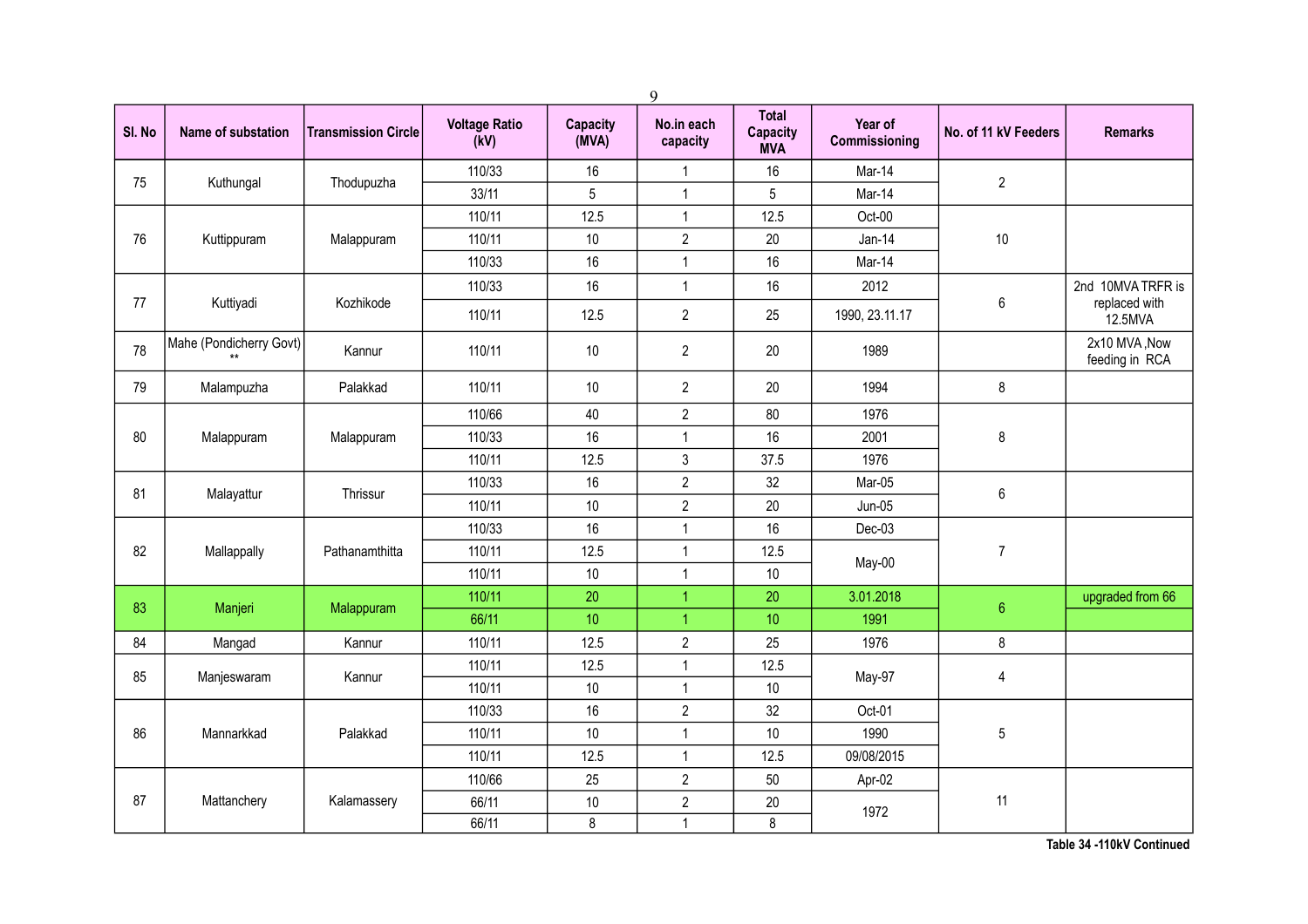|        | 10                     |                            |                              |                          |                        |                                               |                          |                      |                       |  |  |  |
|--------|------------------------|----------------------------|------------------------------|--------------------------|------------------------|-----------------------------------------------|--------------------------|----------------------|-----------------------|--|--|--|
| SI. No | Name of substation     | <b>Transmission Circle</b> | <b>Voltage Ratio</b><br>(kV) | <b>Capacity</b><br>(MVA) | No.in each<br>capacity | <b>Total</b><br><b>Capacity</b><br><b>MVA</b> | Year of<br>Commissioning | No. of 11 kV Feeders | <b>Remarks</b>        |  |  |  |
|        |                        |                            | 110/33                       | 16                       | $\overline{2}$         | 32                                            | $Jul-10$                 |                      |                       |  |  |  |
| 88     | Mattanur               | Kannur                     | 110/11                       | 12.5                     | $\overline{2}$         | 25                                            | $Jul-10$                 | $6\,$                |                       |  |  |  |
|        |                        |                            | 110/66                       | 40                       | $\overline{2}$         | 80                                            | Dec-09                   |                      |                       |  |  |  |
| 89     | Mavelikkara            | Alappuzha                  | 66/11                        | $10$                     | $\mathfrak{z}$         | 30                                            | Dec-09                   | 8                    |                       |  |  |  |
|        |                        |                            | 110/11                       | 12.5                     | $\overline{2}$         | 25                                            | May-98                   |                      |                       |  |  |  |
| 90     | <b>Medical College</b> | Thiruvananthapuram         | 110/11                       | 10                       | $\mathbf{1}$           | $10$                                          |                          | 8                    |                       |  |  |  |
|        |                        |                            | 110/33                       | 16                       | $\mathbf{1}$           | 16                                            | 15.05.207                |                      |                       |  |  |  |
| 91     | Melattur               | Malappuram                 | 110/33                       | 16                       | $\mathbf{1}$           | 16                                            | Jan-06                   | 3                    |                       |  |  |  |
|        |                        |                            | 110/11                       | 12.5                     | $\mathbf{1}$           | 12.5                                          |                          |                      |                       |  |  |  |
| 92     | Meppayur               | Kozhikode                  | 110/33                       | 16                       | $\overline{2}$         | 32                                            | Aug-04                   | $\overline{4}$       |                       |  |  |  |
|        |                        |                            | 33/11                        | 5                        | $\overline{2}$         | $10$                                          |                          |                      |                       |  |  |  |
| 93     | Mulleria               | Kannur                     | 110/33                       | 16                       | $\mathbf{1}$           | 16                                            | Mar-01                   | 5                    |                       |  |  |  |
|        |                        |                            | 110/11                       | $10$                     | $\overline{c}$         | 20                                            |                          |                      |                       |  |  |  |
|        |                        |                            | 110/66                       | 40                       | $\overline{2}$         | 80                                            | 1966                     |                      |                       |  |  |  |
| 94     | Mundayadu              | Kannur                     | 110/33                       | 16                       | $\mathbf{1}$           | 16                                            | 2001                     | $\boldsymbol{9}$     |                       |  |  |  |
|        |                        |                            | 110/11                       | 12.5                     | $\overline{2}$         | 25                                            | 1966                     |                      |                       |  |  |  |
|        |                        |                            | 66/11                        | 10                       | $\mathbf{1}$           | 10                                            |                          |                      |                       |  |  |  |
| 95     | Muttom                 | Thodupuzha                 | 110/11                       | 12.5                     | $\mathbf{1}$           | 12.5                                          | 22.01.2018               | $\overline{3}$       | <b>New Substation</b> |  |  |  |
| 96     | Muvattupuzha           | Thodupuzha                 | 110/33                       | 16                       | $\overline{2}$         | 32                                            | 2004                     | $\boldsymbol{9}$     |                       |  |  |  |
|        |                        |                            | 110/11                       | 12.5                     | 3                      | 37.5                                          | 1989, Dec-13             |                      |                       |  |  |  |
| 97     | Myloor (Pothanikad)    | Thodupuzha                 | 110/11                       | 12.5                     | $\overline{2}$         | 25                                            | Mar-10                   | $\overline{4}$       |                       |  |  |  |
| 98     | Nadapuram              | Kozhikode                  | 110/33                       | 16                       | $\mathbf{1}$           | 16                                            | Dec-13                   | $5\,$                |                       |  |  |  |
|        |                        |                            | 110/11                       | 12.5                     | $\overline{2}$         | 25                                            | Feb-01                   |                      |                       |  |  |  |
| 99     | Nedumangadu            | Thiruvananthapuram         | 110/33                       | 16                       | $\overline{2}$         | 32                                            | 2009                     | $\boldsymbol{9}$     |                       |  |  |  |
|        |                        |                            | 110/11                       | 10                       | $\overline{2}$         | 20                                            | Jun-05                   |                      |                       |  |  |  |
| d      | Neriamangalam          | Gen. circle, Meencut       | 110/11                       | 10                       | $\mathbf{1}$           | 10                                            |                          | $\overline{4}$       |                       |  |  |  |
| 100    | New Vyttila            | Kalamassery                | 110/11                       | 12.5                     | $\overline{2}$         | 25                                            | Dec-09                   | $\overline{7}$       |                       |  |  |  |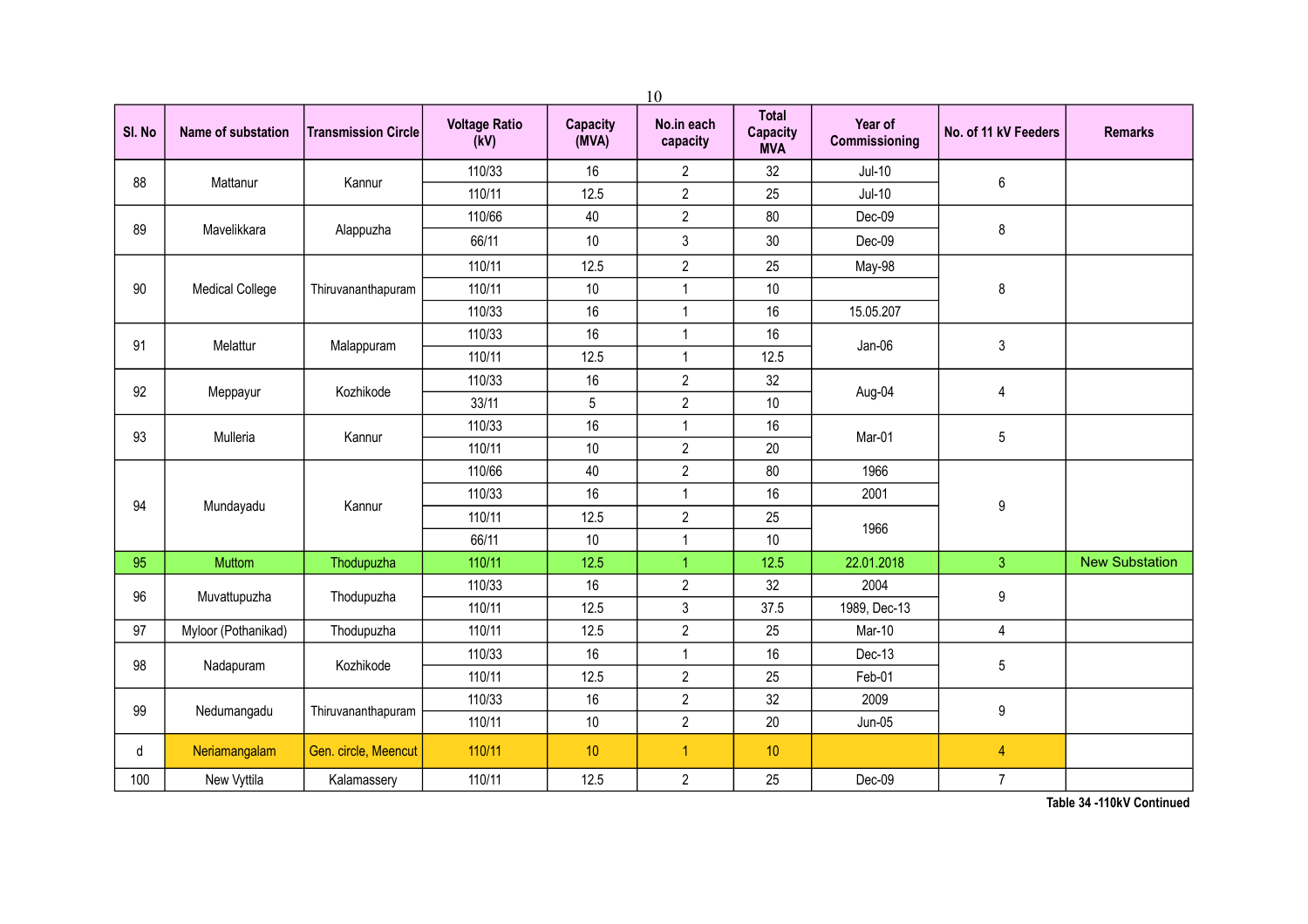| 11     |                           |                            |                              |                          |                        |                                               |                          |                      |                                  |
|--------|---------------------------|----------------------------|------------------------------|--------------------------|------------------------|-----------------------------------------------|--------------------------|----------------------|----------------------------------|
| SI. No | <b>Name of substation</b> | <b>Transmission Circle</b> | <b>Voltage Ratio</b><br>(kV) | <b>Capacity</b><br>(MVA) | No.in each<br>capacity | <b>Total</b><br><b>Capacity</b><br><b>MVA</b> | Year of<br>Commissioning | No. of 11 kV Feeders | <b>Remarks</b>                   |
|        |                           |                            | 110/33                       | 16                       | $\mathbf{2}$           | 32                                            | 2005                     |                      |                                  |
| 101    | North Paravur             | Kalamassery                | 110/11                       | 12.5                     | 1                      | 12.5                                          | 1989                     | $\overline{7}$       |                                  |
|        |                           |                            | 66/11                        | 10                       | $\mathbf{1}$           | 10                                            |                          |                      |                                  |
|        |                           |                            | 110/33                       | 16                       | $\boldsymbol{2}$       | 32                                            | 2001                     |                      |                                  |
| 102    | Ollur                     | Thrissur                   | 110/11                       | 12.5                     | 3                      | 37.5                                          | Jan-01, Sep-13, Apr-17   | 9                    | 12.5 added on<br>13.04.17        |
|        |                           |                            | 66/11                        | 10                       | $\boldsymbol{2}$       | 20                                            | Aug-01                   |                      |                                  |
| 103    | Ottapalam                 | Palakkad                   | 110/11                       | 12.5                     | $\overline{2}$         | 25                                            | 1989                     | 5                    |                                  |
|        |                           |                            | 110/66                       | 40                       | $\overline{2}$         | 80                                            | 1985                     |                      |                                  |
| 104    | Pala                      | Poovanthuruthu             | 110/33                       | 16                       | $\overline{2}$         | 32                                            | 2009                     | $\bf 8$              |                                  |
|        |                           |                            | 66/11                        | 10                       | $\boldsymbol{2}$       | 20                                            | 1985                     |                      |                                  |
| 105    | Panangad                  | Kalamassery                | 110/11                       | 12.5                     | $\overline{2}$         | 25                                            | 28. May 2012             | $\overline{4}$       |                                  |
| 106    | Pampady                   | Poovanthuruthu             | 110/11                       | 12.5                     | $\overline{2}$         | 25                                            | 27.01.16<br>29.04.16     | $\overline{7}$       | Upgraded to 110kV in<br>27.01.16 |
|        |                           |                            | 110/33                       | 16                       | $\mathbf{1}$           | 16                                            | 2003                     |                      |                                  |
| 107    | Panoor                    | Kannur                     | 110/11                       | 10                       | $\boldsymbol{2}$       | 20                                            | 1994                     | 5                    |                                  |
|        |                           |                            | 110/33                       | 16                       | $\boldsymbol{2}$       | 32                                            | 2005                     |                      |                                  |
| 108    | Parali                    | Palakkad                   | 110/11                       | 10                       | $\overline{2}$         | 20                                            | 1988                     | $6\,$                |                                  |
|        |                           |                            | 110/66                       | 50                       | $\overline{2}$         | 100                                           | May-00                   |                      |                                  |
|        |                           |                            | 110/33                       | 16                       | $\overline{2}$         | 32                                            | 2008                     |                      |                                  |
| 109    | Parassala                 | Thiruvananthapuram         | 110/11                       | 12.5                     | $\overline{2}$         | 25                                            | May-00                   | 6                    |                                  |
| 110    | Parappanagadi             | Malappuram                 | 110/11                       | 12.5                     | $\overline{2}$         | 25                                            | 30.12.2016               | $6\,$                |                                  |
| 111    |                           |                            | 110/33                       | 16                       | $\mathbf{1}$           | 16                                            | Nov-13                   | 8                    |                                  |
|        | Parippally                | Kottarakara                | 110/11                       | 12.5                     | $\overline{2}$         | 25                                            | Sep-10                   |                      |                                  |
| 112    |                           |                            | 110/66                       | 63                       | $\sqrt{2}$             | 126                                           | 1978                     | 15                   |                                  |
|        | Paruthippara              | Thiruvananthapuram         | 110/11                       | $20\,$                   | $\sqrt{3}$             | 60                                            |                          |                      |                                  |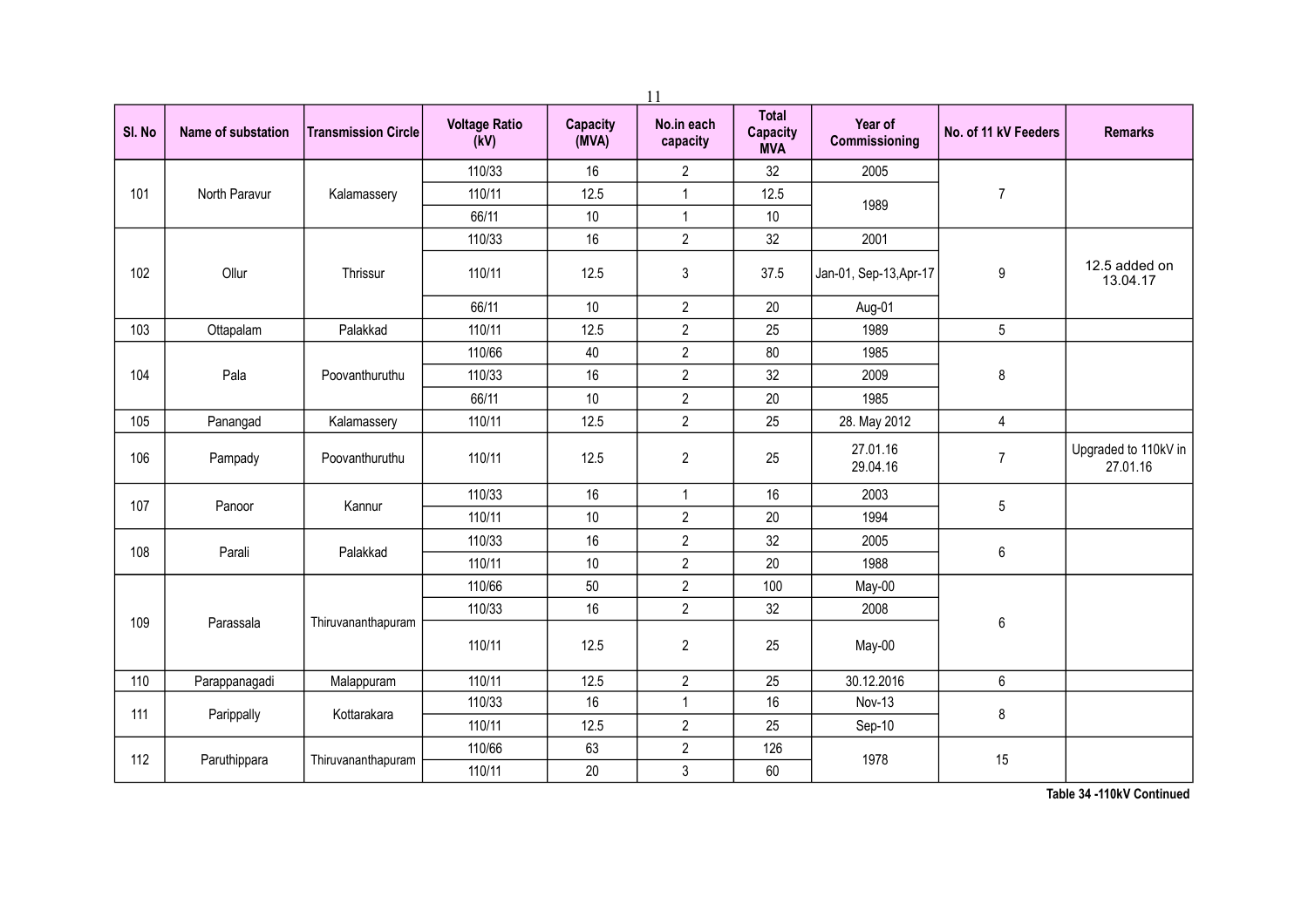|        | 12                 |                            |                              |                          |                        |                                               |                          |                      |                                         |  |  |  |
|--------|--------------------|----------------------------|------------------------------|--------------------------|------------------------|-----------------------------------------------|--------------------------|----------------------|-----------------------------------------|--|--|--|
| SI. No | Name of substation | <b>Transmission Circle</b> | <b>Voltage Ratio</b><br>(kV) | <b>Capacity</b><br>(MVA) | No.in each<br>capacity | <b>Total</b><br><b>Capacity</b><br><b>MVA</b> | Year of<br>Commissioning | No. of 11 kV Feeders | <b>Remarks</b>                          |  |  |  |
| 113    | Pathanamthitta     | Pathanamthitta             | 110/33                       | 16                       | $\overline{2}$         | 32                                            | 2003                     | $10$                 |                                         |  |  |  |
|        |                    |                            | 110/11                       | 12.5                     | $\mathbf{3}$           | 37.5                                          | 1999, Aug-14             |                      |                                         |  |  |  |
| 114    | Pathanapuram       | Kottarakara                | 110/11                       | 12.5                     | $\overline{2}$         | 25                                            | Sep-09                   | $\bf 8$              |                                         |  |  |  |
| 115    |                    | Palakkad                   | 110/11                       | 12.5                     | $\mathbf{1}$           | 12.5                                          | Oct-13                   | 4                    |                                         |  |  |  |
|        | Pathirippala       |                            | 110/11                       | 10                       | $\mathbf{1}$           | 10                                            | Aug-11,                  |                      |                                         |  |  |  |
| 116    | Payyangadi         | Kannur                     | 110/11                       | 12.5                     | $\overline{2}$         | 25                                            | Dec-97                   | 5                    |                                         |  |  |  |
|        |                    |                            | 110/33                       | 16                       | $\mathbf{1}$           | 16                                            | 2006                     |                      |                                         |  |  |  |
| 117    | Payyannur          | Kannur                     | 110/11                       | 12.5                     | $\overline{2}$         | 25                                            | Apr-81                   | 9                    |                                         |  |  |  |
|        |                    |                            | 110/11                       | 10                       | $\mathbf{1}$           | $10$                                          |                          |                      |                                         |  |  |  |
| 118    | Pazhayannur        | Thrissur                   | 110/11                       | 12.5                     | $\mathbf{1}$           | 12.5                                          | Apr-97                   | $\overline{4}$       |                                         |  |  |  |
|        |                    |                            | 110/11                       | $10$                     | $\mathbf{1}$           | $10$                                          |                          |                      |                                         |  |  |  |
| 119    | Perinadu           | Kottarakara                | 110/11                       | 12.5                     | $\overline{2}$         | 25                                            | 08/02/16                 | 4                    |                                         |  |  |  |
| 120    | Perinthalmanna     | Malappuram                 | 110/11                       | 20                       | $\overline{2}$         | 40                                            | 31.03.2017               | $\overline{7}$       | 10MVA replaced with<br>20 on 22.01.2018 |  |  |  |
|        |                    |                            | 110/33                       | 16                       | $\mathbf{1}$           | 16                                            |                          |                      |                                         |  |  |  |
| 121    | Perumbavoor        | Thodupuzha                 | 110/11                       | 12.5                     | $\mathbf{1}$           | 12.5                                          | $Jun-03$                 | $10$                 |                                         |  |  |  |
|        |                    |                            | 66/11                        | 10                       | $\overline{2}$         | 20                                            |                          |                      |                                         |  |  |  |
|        |                    |                            | 110/33                       | 16                       | $\overline{2}$         | 32                                            |                          |                      |                                         |  |  |  |
| 122    | Pinarayi           | Kannur                     | 33/11                        | 5                        | $\overline{2}$         | 10                                            | Mar-01                   | 4                    |                                         |  |  |  |
|        |                    |                            | 110/11                       | 12.5                     | $\mathbf{1}$           | 12.5                                          | 4-2014                   |                      |                                         |  |  |  |
| 123    | Piravom            | Thodupuzha                 | 110/11                       | 10                       | $\overline{2}$         | 20                                            | 1994, Jan-05             | 11                   |                                         |  |  |  |
| 124    | Ponnani            | Malappuram                 | 110/11                       | 12.5                     | $\overline{2}$         | 25                                            | $Jan-03$                 | $\boldsymbol{6}$     |                                         |  |  |  |
| 125    | Pullazhy           | Thrissur                   | 110/11                       | 20                       | 2                      | 40                                            | Mar-08                   | $\overline{7}$       | 12.5MVA replaced with<br>20 on 25.04.17 |  |  |  |
| 126    | Pudukkad           | Thrissur                   | 110/11                       | 12.5                     | $\overline{2}$         | 25                                            | 18-5-2015<br>31-7-2015   | $\overline{7}$       |                                         |  |  |  |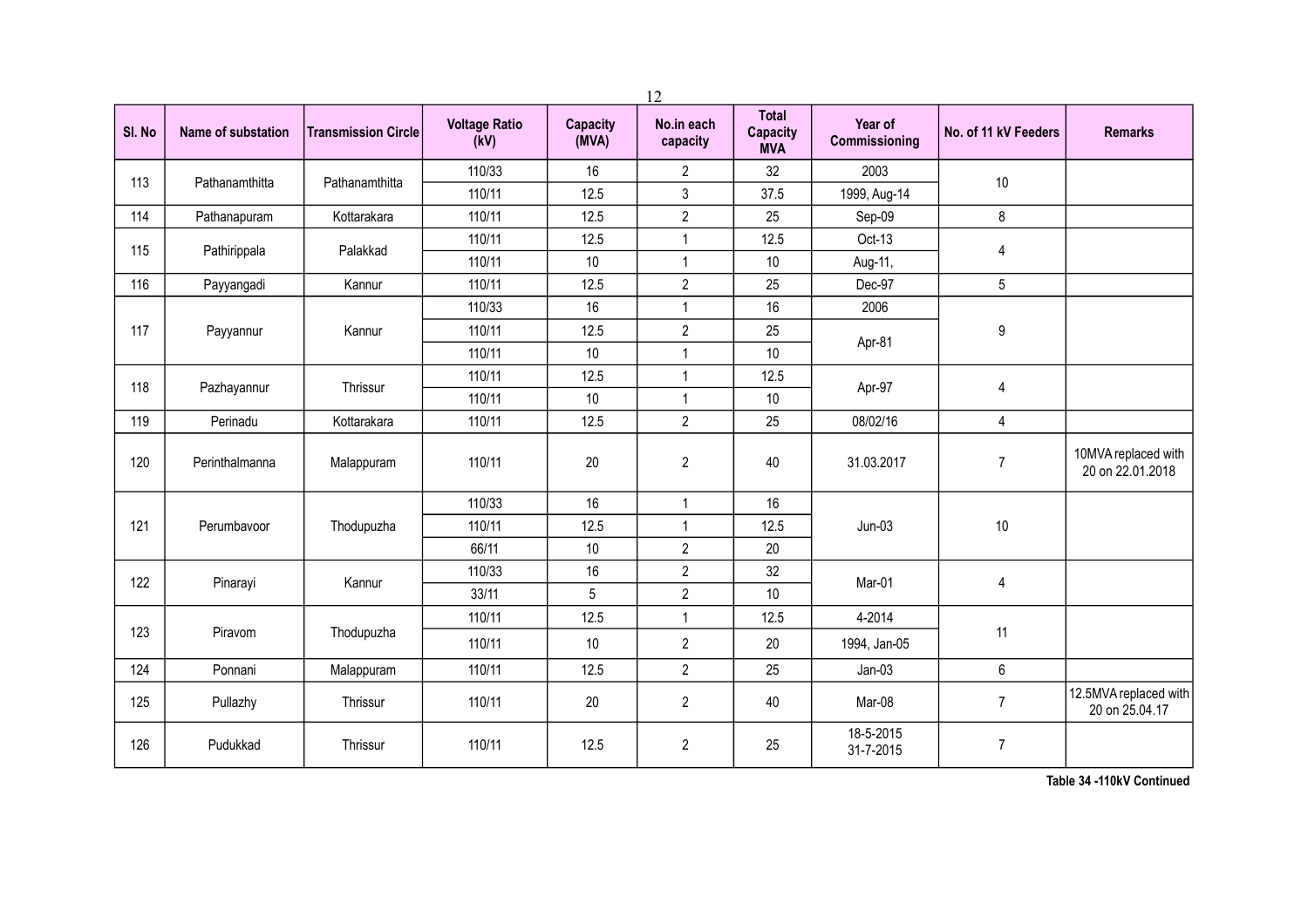| 13     |                             |                            |                              |                          |                        |                                               |                          |                      |                |
|--------|-----------------------------|----------------------------|------------------------------|--------------------------|------------------------|-----------------------------------------------|--------------------------|----------------------|----------------|
| SI. No | Name of substation          | <b>Transmission Circle</b> | <b>Voltage Ratio</b><br>(kV) | <b>Capacity</b><br>(MVA) | No.in each<br>capacity | <b>Total</b><br><b>Capacity</b><br><b>MVA</b> | Year of<br>Commissioning | No. of 11 kV Feeders | <b>Remarks</b> |
| 127    | Punalur                     | Kottarakkara               | 110/11                       | 12.5                     | $\overline{2}$         | 25                                            | January-03               | 9                    |                |
| 128    | Punnayamkulam               | Thrissur                   | 110/11                       | 12.5                     | $\overline{2}$         | 25                                            | August-05                | $\,6$                |                |
| 129    | Ranni                       | Poovanthuruthu             | 110/11                       | 12.5                     | $\overline{2}$         | 25                                            | March-01                 | $6\phantom{1}$       |                |
| 130    | Rayonpuram                  | Thodupuzha                 | 110/11                       | 12.5                     | $\overline{c}$         | 25                                            | Sept-11, Nov-2013        | $\mathbf{3}$         |                |
|        |                             |                            | 110/66                       | 20                       | 1                      | 20                                            |                          |                      |                |
| 131    | Sasthamcotta                | Kottarakara                | 110/11                       | 12.5                     | $\mathbf{1}$           | 12.5                                          | 1993                     | 10                   |                |
|        |                             |                            | 110/11                       | $10$                     | $\overline{2}$         | $\overline{20}$                               |                          |                      |                |
|        |                             |                            | 110/66                       | 40                       | $\mathbf{1}$           | 40                                            |                          |                      |                |
| e      | <b>Sengulam Switch Yard</b> | <b>Gen Circle Meencut</b>  | 110/66                       | 40                       | 1                      | 40                                            | 1958                     |                      | See 66kV also  |
|        |                             |                            |                              | 25                       | $\mathbf{1}$           | 25                                            |                          |                      |                |
|        | <b>Sholayar Switch Yard</b> | Gen, Circle, Thrissur      | 110/11                       | 10                       | $\mathbf{1}$           | 10                                            | 1966                     | $\overline{2}$       |                |
| 132    | S.L. Puram (Kanjikuzhi)     | Alappuzha                  | 110/11                       | 12.5                     | $\overline{c}$         | 25                                            | Aug-09                   | 6                    |                |
| 133    | Technopark                  | Thiruvananthapuram         | 110/11                       | 12.5                     | $\overline{2}$         | 25                                            | <b>Jun-99</b>            | 12                   |                |
|        | (Kazhakuttam)               |                            | 110/11                       | 10                       | 1                      | 10                                            |                          |                      |                |
|        |                             |                            | 110/11                       | $\overline{20}$          | $\mathbf{1}$           | $\overline{20}$                               |                          |                      |                |
| 134    | <b>TERLS</b>                | Thiruvananthapuram         | 110/66                       | 40                       | $\overline{2}$         | 80                                            | Nov-04                   | $\boldsymbol{9}$     |                |
|        |                             |                            | 110/11                       | 12.5                     | $\overline{2}$         | 25                                            |                          |                      |                |
| 135    | Thalassery                  | Kannur                     | 110/11                       | 12.5                     | $\overline{2}$         | $1 - 25$                                      | 1990                     | 12                   |                |
|        |                             |                            | 110/11                       | 10                       | $\mathbf{1}$           | 10                                            |                          |                      |                |
|        |                             |                            | 110/66                       | 63                       | $\mathbf{1}$           | 63                                            | Aug-2000                 |                      |                |
| 136    | Thirumala                   | Thiruvananthapuram         | 110/33                       | 16                       | $\overline{2}$         | 32                                            | 01-04-2012               | 17                   |                |
|        |                             |                            | 110/11                       | 20                       | $\mathfrak{z}$         | 60                                            | 05.06.2015               |                      |                |
|        |                             |                            | 110/11                       | 12.5                     | $\overline{2}$         | 25                                            | Mar-08                   |                      |                |
| 137    | Thrikodithanam              | Poovanthuruthu             | 110/33                       | 16                       | $\mathbf{1}$           | 16                                            | Feb-13                   | 6                    |                |
|        |                             |                            | 110/33                       | 16                       | $\overline{2}$         | 32                                            | 2008                     |                      |                |
| 138    | Thycattussery               | Alappuzha                  | 110/11                       | 10                       | $\overline{2}$         | 20                                            | Dec-03                   | 6                    |                |
| 139    | Tirur                       | Malappuram                 | 110/11                       | 12.5                     | 3                      | 37.5                                          | Apr-00                   | 12                   |                |
|        |                             |                            |                              |                          |                        |                                               |                          |                      |                |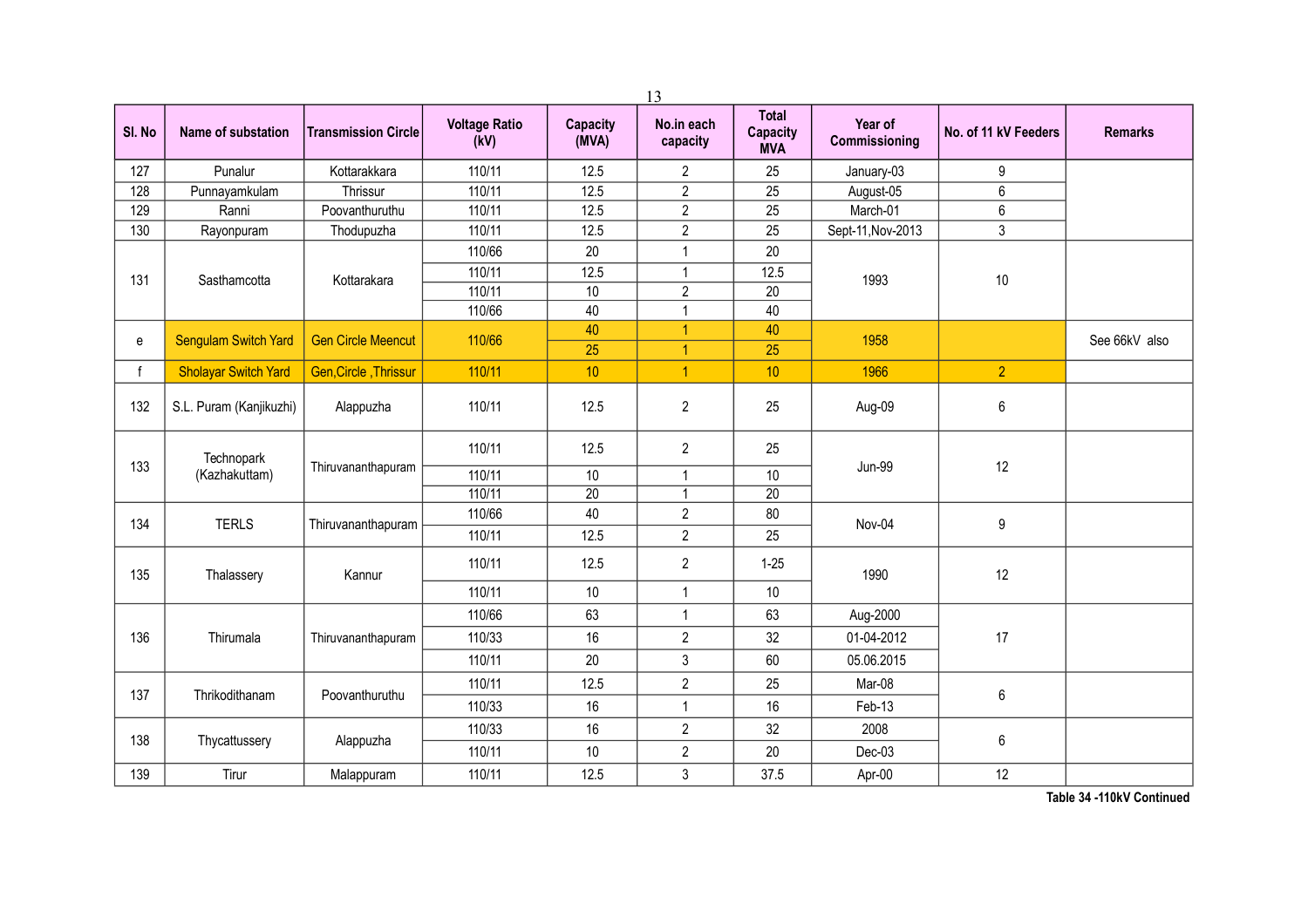|        |                    |                            |                              | 14                       |                        |                                        |                          |                      |                      |
|--------|--------------------|----------------------------|------------------------------|--------------------------|------------------------|----------------------------------------|--------------------------|----------------------|----------------------|
| SI. No | Name of substation | <b>Transmission Circle</b> | <b>Voltage Ratio</b><br>(kV) | <b>Capacity</b><br>(MVA) | No.in each<br>capacity | <b>Total</b><br>Capacity<br><b>MVA</b> | Year of<br>Commissioning | No. of 11 kV Feeders | <b>Remarks</b>       |
| 140    | Udumbannoor        |                            | 110/33                       | 16                       | $\mathbf{2}$           | 32                                     | Apr-05                   |                      |                      |
|        |                    | Thodupuzha                 | 33/11                        | 5                        | $\overline{2}$         | 10                                     | Dec-05                   | $\overline{4}$       |                      |
| 141    | Vadakara           | Kozhikode                  | 110/33                       | 16                       | 1                      | 16                                     | 2008                     | 8                    |                      |
|        |                    |                            | 110/11                       | 12.5                     | $\mathfrak{Z}$         | 37.5                                   | 1970                     |                      |                      |
|        |                    |                            | 110/33                       | 16                       | $\sqrt{2}$             | 32                                     | 2006, 2010               |                      |                      |
| 142    | Vadakkanchery      | Palakkad                   | 110/11                       | 12.5                     | $\mathbf{1}$           | 12.5                                   | Mar-99                   | 6                    |                      |
|        |                    |                            | 110/11                       | 10                       | $\mathbf{1}$           | 10                                     |                          |                      |                      |
|        |                    |                            | 110/66                       | 40                       | $\overline{2}$         | 80                                     | 1971                     |                      |                      |
| 143    | Vaikom             |                            | 110/33                       | 16                       | $\mathbf{1}$           | 16                                     | 2009                     | $\overline{7}$       |                      |
|        |                    | Poovanthuruthu             | 110/11                       | 12.5                     | $\mathbf{1}$           | 12.5                                   | 1971                     |                      |                      |
|        |                    |                            | 110/11                       | 10                       | $\overline{2}$         | 20                                     | July/2013                |                      |                      |
| 144    | Valapad            | Thrissur                   | 110/33                       | 16                       | $\overline{2}$         | 32                                     | Dec-05                   | $\overline{7}$       |                      |
|        |                    |                            | 110/11                       | 10                       | $\overline{2}$         | 20                                     | $Dec-00$                 |                      |                      |
| 145    | Varkala            | Thiruvananthapuram         | 110/11                       | 10                       | $\overline{2}$         | 20                                     | Oct-06, Jun-14           | $10$                 |                      |
|        |                    |                            | 110/11                       | 12.5                     | $\mathbf{1}$           | 12.5                                   |                          |                      |                      |
| 146    | Valiavelicham      | Kannur                     | 110/11                       | 12.5                     | 1                      | 12.5                                   | 27.03.2018               | $\overline{1}$       | <b>New</b>           |
|        |                    |                            | 110/11                       | 20                       | $\overline{1}$         | 20                                     | 28.03.2018               |                      |                      |
| 147    | Veli               | Thiruvananthapuram         | 66/11                        | 10                       | -1                     | 10                                     | 1973                     | $\overline{9}$       | upgraded from 66     |
|        |                    |                            | 66/11                        | $\overline{8}$           | $\overline{2}$         | 16                                     |                          |                      |                      |
|        |                    |                            | 110/66                       | 40                       | $\mathbf{1}$           | 40                                     | 1971                     |                      |                      |
| 148    | Vennakkara         | Palakkad                   | 110/33                       | 16                       | $\overline{2}$         | 32                                     | April/2015               | 12                   |                      |
|        |                    |                            | 110/11                       | 12.5                     | $\overline{2}$         | 25                                     |                          |                      |                      |
|        |                    |                            | 66/11                        | 10                       | $\mathbf{1}$           | $10$                                   | 1971                     |                      |                      |
| 149    | Vidya Nagar        | Kannur                     | 110/33                       | 16                       | $\overline{2}$         | 32                                     | 29.4.17                  | 8                    | 2nd 16 MVA installed |
|        |                    |                            | 110/11                       | 20                       | $\sqrt{2}$             | 40                                     | 11.08.1974               |                      | on 29.04.17          |
|        |                    |                            | 110/66                       | 63                       | $\overline{2}$         | 126                                    | 1998                     |                      |                      |
| 150    | Viyyur             | Thrissur                   | 110/33                       | 16                       | $\mathbf{2}$           | 32                                     | 2007                     | 9                    |                      |
|        |                    |                            | 110/11                       | 12.5                     | $\overline{2}$         | 25                                     | 1998                     |                      |                      |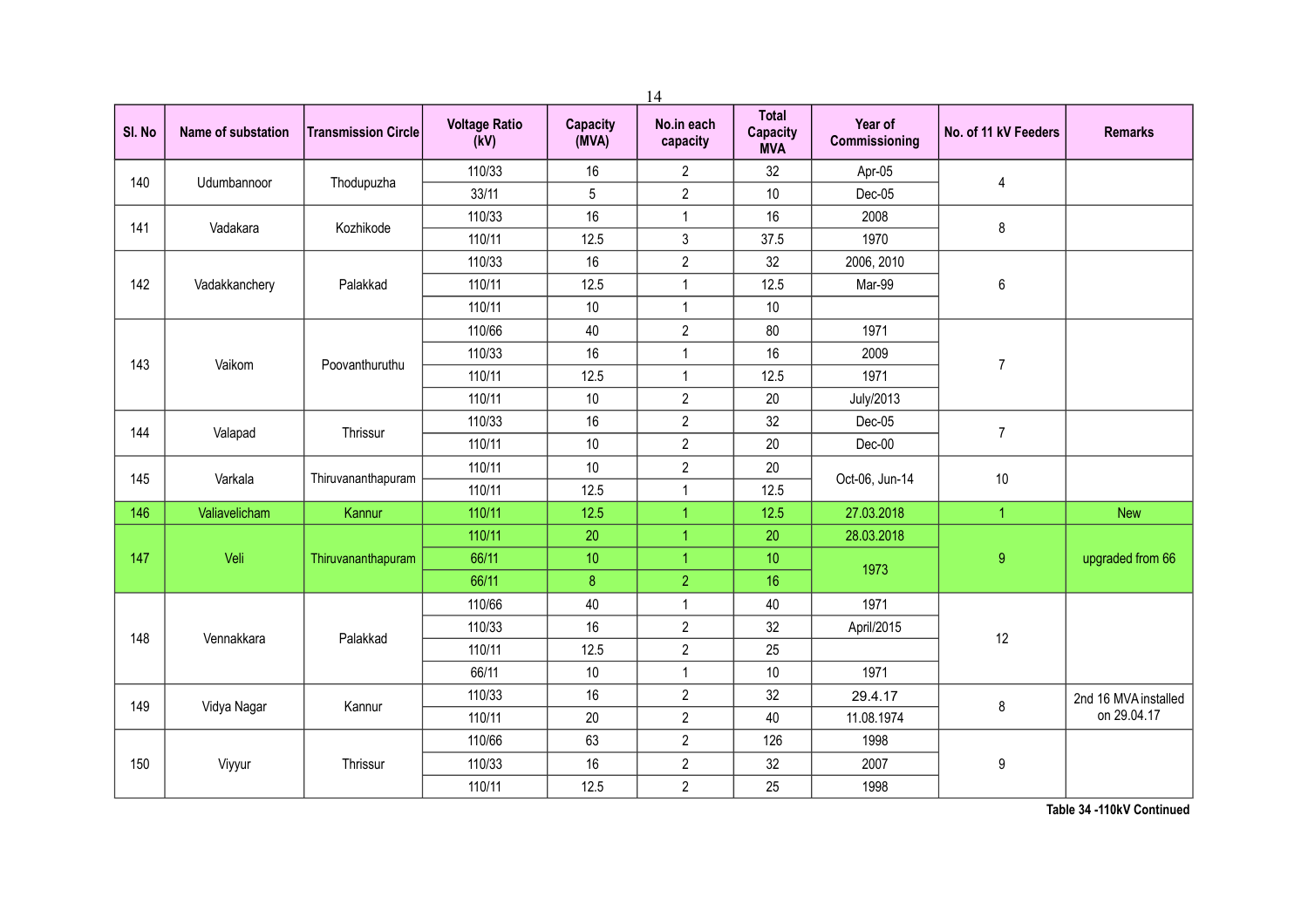|                |                                 |                            |                              |                          | 15                                 |                                               |                          |                      |                                     |
|----------------|---------------------------------|----------------------------|------------------------------|--------------------------|------------------------------------|-----------------------------------------------|--------------------------|----------------------|-------------------------------------|
| SI. No         | Name of substation              | <b>Transmission Circle</b> | <b>Voltage Ratio</b><br>(kV) | <b>Capacity</b><br>(MVA) | No.in each<br>capacity             | <b>Total</b><br><b>Capacity</b><br><b>MVA</b> | Year of<br>Commissioning | No. of 11 kV Feeders | <b>Remarks</b>                      |
|                |                                 |                            | 110/66                       | 63                       | 1                                  | 63                                            | 1978                     |                      |                                     |
| 151            | Vyttila                         | Kalamassery                | 110/66                       | 40                       | $\mathbf{1}$                       | 40                                            | 1978                     | 9                    |                                     |
|                |                                 |                            | 110/11                       | 12.5                     | $\overline{2}$                     | 25                                            | 2007                     |                      |                                     |
|                |                                 |                            | 110/33                       | 16                       | $\mathbf{1}$                       | 16                                            |                          |                      |                                     |
| 152            | Wadakkanchery                   | Thrissur                   | 110/11                       | 12.5                     | $\sqrt{2}$                         | 25                                            | Dec-05                   | $6\,$                |                                     |
| 153            | Walayar                         | Palakkad                   | 110/22                       | 25                       | 1                                  | 25                                            | Mar-11                   | $\mathbf 0$          | 4 Nunmber 22kV<br>Feeders           |
| 154            | West Hill                       | Kozhikode                  | 110/11                       | 12.5                     | 3                                  | 37.5                                          | 1980                     | 13                   |                                     |
| 155            | Willington Island               | Kalamassery                | 110/11                       | 10                       | $\overline{2}$                     | 20                                            | Nov-97                   | 6                    |                                     |
| $155 + f$      | <b>Total-110 kV Substations</b> |                            |                              |                          |                                    | 7899.00                                       |                          | 1119                 | 110KV SW Yards in<br>system -6 Nos. |
|                |                                 |                            |                              |                          | IV. 66 kV Substations in operation |                                               |                          |                      |                                     |
|                | Adoor                           | Pathanamthitta             | 66/11                        | 10                       | $\overline{2}$                     | 20                                            | 1979                     | $\overline{7}$       |                                     |
| $\overline{2}$ | Alappuzha                       | Alappuzha                  | 66/11                        | 10                       | 1                                  | 10                                            | Prior to 1st Plan        | 10                   |                                     |
|                |                                 |                            | 66/11                        | 16                       | $\overline{2}$                     | 16                                            | July-16                  |                      |                                     |
| 3              | Anchal                          | Kottarakara                | 66/11                        | 10                       | $\overline{2}$                     | 20                                            | February-11              | $\overline{7}$       |                                     |
|                |                                 |                            | 66/11                        | $\sqrt{5}$               | $\mathbf{1}$                       | 5                                             | Nov-12                   |                      | 5 MVA replaced with                 |
| 4              | Anchukunnu                      | Malappuram                 | 66/11                        | 10                       | $\mathbf{1}$                       | 10                                            | 13.6.17                  | 3                    | 10                                  |
| 5              | Ayoor                           | Kottarakara                | 66/11                        | 10                       | $\overline{2}$                     | 20                                            | 1993                     | $\overline{7}$       |                                     |
| 6              | Balaramapuram                   | Thiruvananthapuram         | 66/11                        | 10                       | $\overline{2}$                     | 20                                            | January-14               | 3                    |                                     |
| $\overline{7}$ | Changanassery                   | Poovanthuruthu             | 66/11                        | 10                       | 3                                  | 30                                            | 1979                     | 9                    |                                     |
| 8              | Cherthala                       | Alappuzha                  | 66/11                        | 10                       | 3                                  | 30                                            | 1968                     | 9                    |                                     |
| 9              | Chittoor                        | Palakkad                   | 66/11                        | 10                       | $\sqrt{2}$                         | 20                                            | 1990                     | $\overline{7}$       |                                     |
| 10             | Chumathra                       | Pathanamthitta             | 66/11                        | 10                       | $\mathbf{1}$                       | 10                                            | 1989                     | 8                    |                                     |
|                |                                 |                            | 66/11                        | 6.3                      | 1                                  | 6.3                                           |                          |                      |                                     |
| 11             | <b>Cyber Park</b>               | Kozhikode                  | 66/11                        | 10 <sup>°</sup>          | 1                                  | 10                                            | 01.06.2017               | $\mathbf{0}$         | <b>New Substation</b>               |
| 12             | Edakkara                        | Malappuram                 | 66/11                        | 10                       | $\overline{2}$                     | 20                                            | February/2016            | 4                    |                                     |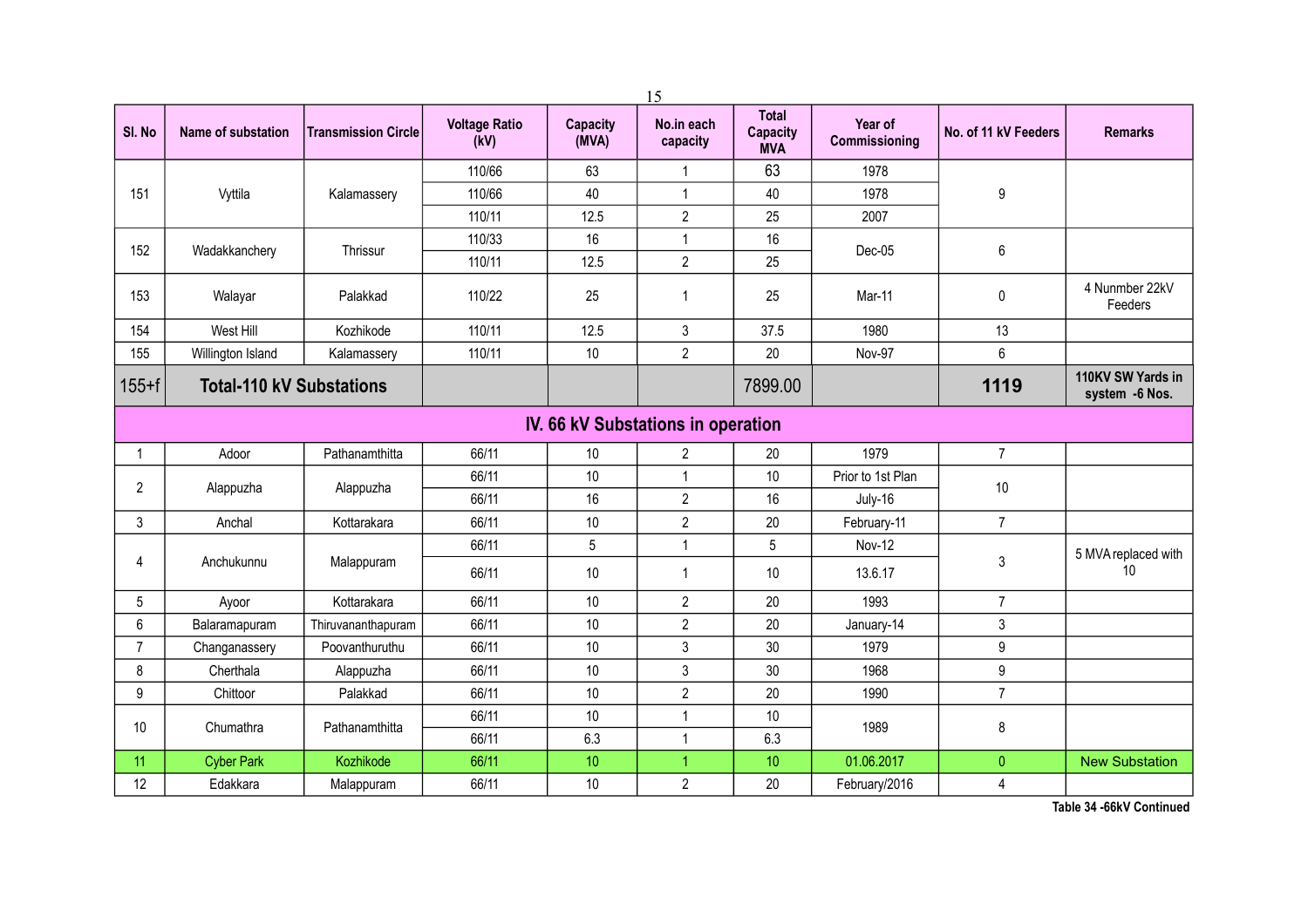| 16     |                              |                             |                              |                          |                        |                                               |                          |                      |                                         |
|--------|------------------------------|-----------------------------|------------------------------|--------------------------|------------------------|-----------------------------------------------|--------------------------|----------------------|-----------------------------------------|
| SI. No | Name of substation           | <b>Transmission Circle</b>  | <b>Voltage Ratio</b><br>(kV) | <b>Capacity</b><br>(MVA) | No.in each<br>capacity | <b>Total</b><br><b>Capacity</b><br><b>MVA</b> | Year of<br>Commissioning | No. of 11 kV Feeders | <b>Remarks</b>                          |
| 13     | Edathala                     | Kalamassery                 | 66/11                        | 10                       | $\sqrt{3}$             | 30                                            | 1993/2017                | $\boldsymbol{9}$     | 3rd 10 MVA<br>commssnd on<br>05.06.2017 |
| 14     | Ettumanoor                   | Poovanthuruthu              | 66/11                        | 10                       | 3                      | 30                                            | 1965                     | 9                    |                                         |
| 15     | Fort Kochi (GIS)             | Kalamassery                 | 66/11                        | $10$                     | $\overline{2}$         | 20                                            | December/2006            | $\,6$                |                                         |
| 16     | Gandhinagar                  | Poovanthuruthu              | 66/11                        | 10                       | 3                      | 30                                            | 1987                     | $\overline{7}$       |                                         |
| a      | <b>Idamalyar Switch Yard</b> | Gen. Circle<br>Kotamangalam | 66/11                        |                          |                        |                                               |                          |                      | Under upgradation                       |
| 17     | Kakkanad (CEPZ)              | Kalamassery                 | 66/11                        | 16                       | $\overline{2}$         | 32                                            | 1987                     | 14                   |                                         |
| 18     | Kannampully                  | Palakkad                    | 66/11                        | 4                        | $\overline{2}$         | 8                                             | 1976                     | 4                    |                                         |
| 19     | Karimanal                    | Thodupuzha                  | 66/11                        | 6.3                      | $\mathbf{1}$           | 6.3                                           | 1987                     | $\overline{2}$       |                                         |
|        |                              | Thodupuzha                  | 66/11                        | 650                      | $\mathbf{1}$           | 650                                           |                          |                      |                                         |
| 20     | Karukutty                    | Thrissur                    | 66/11                        | 10                       | $\overline{2}$         | 20                                            | 1971                     | 8                    |                                         |
| 21     | Karunagappally               | Kottarakara                 | 66/11                        | 10                       | 3                      | 30                                            | 1994                     | 10                   |                                         |
| 22     | Karuvatta                    | Alappuzha                   | 66/11                        | 10                       | $\overline{2}$         | 20                                            | 1972                     | $\,6\,$              |                                         |
|        |                              | Thodupuzha                  | 66/11                        | 10                       | $\mathbf{1}$           | 10                                            |                          |                      |                                         |
| 23     | Kattappana                   | Thodupuzha                  | 66/11                        | 6.3                      | $\mathbf{1}$           | 6.3                                           | 1992                     | 5                    |                                         |
| 24     | Kochu pampa                  | Pathanamthitta              | 66/11                        | 4                        | $\overline{2}$         | 8                                             | December/1998            | 4                    |                                         |
| 25     | Kodungallur                  | Thrissur                    | 66/11                        | 10                       | $\overline{c}$         | 20                                            | 1980                     | 6                    |                                         |
|        |                              | Thrissur                    | 66/11                        | 6.3                      | $\mathbf{1}$           | 6.3                                           |                          |                      |                                         |
| 26     | Koothattukulam               | Poovanthuruthu              | 66/11                        | 10                       | $\mathbf{1}$           | 10                                            | 20.6.14                  | 5                    |                                         |
|        |                              |                             | 66/11                        | 6.3                      | $\mathbf{1}$           | 6.3                                           | 1973                     |                      |                                         |
| 27     | Kothamangalam                | Thodupuzha                  | 66/11                        | 10                       | 3                      | 30                                            | Prior to I plan          | 10                   |                                         |
| 28     | Kottayam (Kanjikuzhy)        | Poovanthuruthu              | 66/11                        | 10                       | 3                      | 30                                            | 1975                     | $\boldsymbol{9}$     |                                         |
| 29     | Kulamavu                     | Thodupuzha                  | 66/11                        | $\overline{4}$           | $\mathbf{1}$           | $\overline{4}$                                | 1967                     | 3                    |                                         |
| 30     | Kuravilangadu                | Poovanthuruthu              | 66/11                        | 10                       | $\overline{2}$         | 20                                            | January/2005             | 5                    |                                         |
| 31     | Kuthumunda                   | Kozhikode                   | 66/11                        | 10                       | $\overline{c}$         | 20                                            | Prior to Ist plan        | 6                    |                                         |
| 32     | Kuttanadu                    | Alappuzha                   | 66/11                        | 10                       | $\overline{c}$         | 20                                            | 1973                     | 8                    |                                         |
| 33     | Kuttikattoor                 | Kozhikode                   | 66/11                        | $10$                     | $\overline{c}$         | 20                                            | 1974                     | 9                    |                                         |
|        |                              | Kozhikode                   | 66/11                        | 8                        | $\mathbf{1}$           | 8                                             |                          |                      |                                         |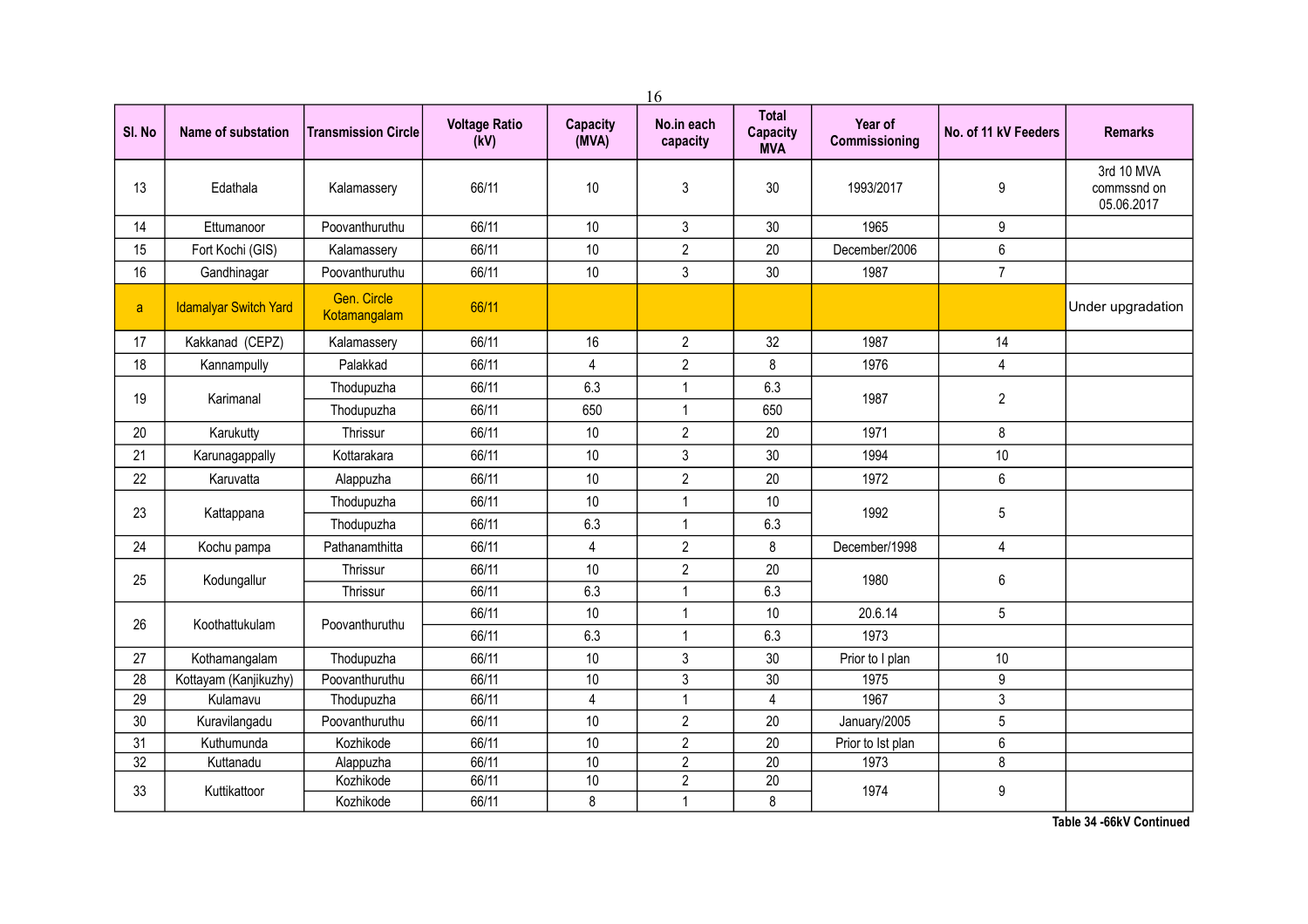|                 |                              |                             |                              |                          | 17                               |                                               |                          |                      |                       |
|-----------------|------------------------------|-----------------------------|------------------------------|--------------------------|----------------------------------|-----------------------------------------------|--------------------------|----------------------|-----------------------|
| SI. No          | Name of substation           | <b>Transmission Circle</b>  | <b>Voltage Ratio</b><br>(kV) | <b>Capacity</b><br>(MVA) | No.in each<br>capacity           | <b>Total</b><br><b>Capacity</b><br><b>MVA</b> | Year of<br>Commissioning | No. of 11 kV Feeders | <b>Remarks</b>        |
| 34              | LA Complex (GIS)             | Thiruvananthapuram          | 66/11                        | 16                       | $\overline{2}$                   | 32                                            | May-05                   | 8                    |                       |
| 35              | Madura Coats (Koratty)       | Thrissur                    | 66/11                        | 6.3                      | 1                                | 6.3                                           | 1982                     | $\overline{2}$       |                       |
| $\overline{36}$ | Mala                         | Thrissur                    | 66/11                        | $\overline{10}$          | $\overline{2}$                   | $\overline{20}$                               | 15. June 1905            | $6\overline{6}$      |                       |
| 37              | Mananthavady                 | Kozhikode                   | 66/11                        | 10                       | $\overline{2}$                   | 20                                            | 8. May 1905              | 6                    |                       |
| 38              | Mankada                      | Malappuram                  | 66/11                        | 10                       | $\mathbf{1}$                     | 10                                            | Sept-2005                | $\mathfrak{Z}$       |                       |
| 39              | Mankavu                      | Kozhikode                   | 66/11                        | 10                       | $\mathbf{1}$                     | 10                                            | Prior to Ist plan        | $\boldsymbol{9}$     |                       |
|                 |                              |                             | 66/11                        | 8                        | $\overline{2}$                   | 16                                            |                          |                      |                       |
| 40              | Maradi                       | Thodupuzha                  | 66/11                        | 10                       |                                  | 10                                            | 29.03.2018               | 1                    | <b>New Substation</b> |
| 41              | Marine Drive GIS             | Kalamassery                 | 66/11                        | 16                       | $\overline{2}$                   | 32                                            | November-07              | $\bf 8$              |                       |
| b               | Moolamattom<br>(Switch Yard) | Gen. Circle,<br>Moolamattom | 66/11                        | 6.3                      | $\overline{2}$                   | 12.6                                          | 1976                     | $\overline{4}$       |                       |
| с               | Moozhiar<br>(Switch Yard)    | Gen. Circle,<br>Moozhiyar   | 66/11                        | $\overline{4}$           | $\overline{1}$                   | $\overline{4}$                                | 1973                     | $\overline{2}$       |                       |
| 42              | Mavoor                       | Kozhikode                   | 66/11                        | 6.3                      | 1                                | 6.3                                           | 26. May 1905             | 4                    | 6.3 MVA replaced with |
|                 | (Ambalaparamba)              |                             | 66/11                        | 10                       | $\mathbf{1}$                     | 10                                            | 30.12.17                 |                      | 10 MVA                |
| 43              | Mulavukadu                   | Kalamassery                 | 66/11                        | 6.3                      | $\mathbf{1}$                     | 6.3                                           | 1. February 2001         | 3                    |                       |
|                 |                              |                             | 66/11                        | $\overline{4}$           | $\mathbf{1}$                     | $\overline{4}$                                |                          |                      |                       |
| 44              | Mundakkayam                  | Poovanthuruthu              | 66/11                        | 10                       | $\overline{2}$                   | 20                                            | November-1997            | $6\,$                |                       |
|                 |                              |                             | 66/11                        | 16                       | $\mathbf{1}$                     | 16                                            | August-2015              |                      |                       |
|                 |                              |                             | 66/11                        | 10                       | $\overline{2}$                   | 20                                            |                          |                      |                       |
| 45              | Nangiarkulangara             | Alappuzha                   | 66/11                        | 8                        | $\mathbf{1}$                     | 8                                             | 1990, Nov-2014           | $\bf 8$              |                       |
| 46              | Nedumkandom                  | Thodupuzha                  | 66/33                        | $\overline{20}$          | $\mathbf{1}$                     | $\overline{20}$                               | 2006, 2010               | $\overline{4}$       |                       |
|                 |                              |                             | 66/11                        | 8                        | $\overline{2}$                   | $\overline{16}$                               |                          |                      |                       |
| 47              | Nedumpoil                    | Kannur                      | 66/11                        | 6.3                      | $\overline{2}$                   | 12.6                                          | 1971                     | $\mathfrak{Z}$       |                       |
| 48              | Nemmara                      | Palakkad                    | 66/11                        | 8                        | $\overline{2}$                   | 16                                            | 1976                     | $\overline{5}$       |                       |
| 49              | Neyyattinkara                | Thiruvananthapuram          | 66/11                        | $10$                     | $\overline{2}$                   | $20\,$                                        | 1968                     | $9\,$                |                       |
|                 |                              |                             | 66/11                        | 8                        | $\mathbf{1}$                     | 8                                             |                          |                      |                       |
| 50              | Nilambur                     | Malappuram                  | 66/33                        | 16                       | 1                                | 16                                            | Aug-13                   | $6\,$                |                       |
|                 |                              | Kalamassery                 | 66/11<br>66/11               | 10<br>10                 | $\overline{c}$<br>$\overline{2}$ | $\overline{20}$<br>20                         | 1979                     |                      |                       |
| 51              | Njarakkal                    | Kalamassery                 | 66/11                        | 8                        | $\mathbf{1}$                     | 8                                             | 1973                     | 8                    |                       |
| 52              | Odakkali                     | Thodupuzha                  | 66/11                        | 10                       | 1                                | 10                                            | 31.03.2018               | 3                    | <b>New Substation</b> |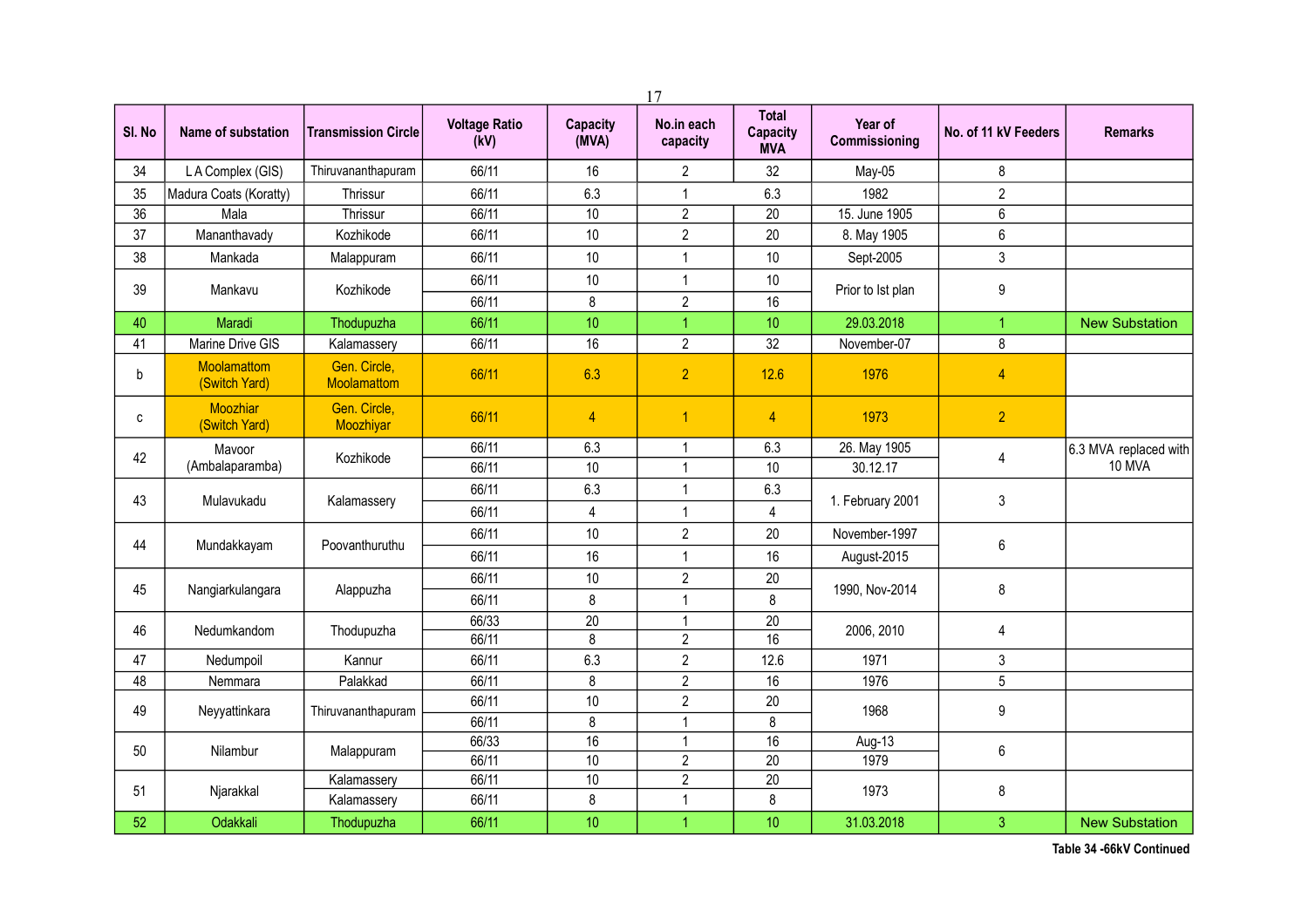|        | 18                                         |                            |                              |                          |                        |                                               |                          |                      |                         |  |  |  |
|--------|--------------------------------------------|----------------------------|------------------------------|--------------------------|------------------------|-----------------------------------------------|--------------------------|----------------------|-------------------------|--|--|--|
| SI. No | Name of substation                         | <b>Transmission Circle</b> | <b>Voltage Ratio</b><br>(kV) | <b>Capacity</b><br>(MVA) | No.in each<br>capacity | <b>Total</b><br><b>Capacity</b><br><b>MVA</b> | Year of<br>Commissioning | No. of 11 kV Feeders | <b>Remarks</b>          |  |  |  |
| 53     | Palakkad Medical<br>College (Chandranagar) | Palakkad                   | 66/11                        | 10                       | $\overline{2}$         | 20                                            | 28.03.2016               | 6                    |                         |  |  |  |
| d      | <b>Pallivasal Switch Yard</b>              | Gen. circle, Meencut       | 66/11                        | 10 <sup>°</sup>          | $\overline{3}$         | 30                                            | 1940, Feb-12             | $\overline{9}$       |                         |  |  |  |
| 54     | Palode                                     | Thiruvananthapuram         | 66/11                        | 10                       | $\mathbf{1}$           | $10$                                          | 2010                     | $\boldsymbol{6}$     |                         |  |  |  |
|        |                                            |                            | 66/11                        | 5                        | $\mathbf{1}$           | 5                                             | 1980                     |                      |                         |  |  |  |
| 55     | Panampally Nagar                           | Kalamassery                | 66/11                        | 10                       | $\overline{2}$         | 20                                            | 1989                     | 6                    |                         |  |  |  |
| 56     | Pathirappally                              | Alappuzha                  | 66/11                        | $10$                     | $\overline{2}$         | 20                                            | 1978                     | $\bf 8$              |                         |  |  |  |
|        |                                            |                            | 66/33                        | 16                       | $\mathbf{1}$           | 16                                            | 2009                     |                      | One 5MVA is             |  |  |  |
| 57     | Peerumedu                                  | Thodupuzha                 | 66/11                        | 5                        | $\mathbf{1}$           | $\sqrt{5}$                                    | 1975                     | 6                    | replaced with<br>6.3MVA |  |  |  |
|        |                                            |                            | 66/11                        | 6.3                      | $\mathbf{1}$           | 6.3                                           |                          |                      |                         |  |  |  |
| 58     | Perumanoor (Shipyard)                      | Kalamassery                | 66/11                        | 10                       | $\overline{2}$         | $\overline{20}$                               | 1972                     | 11                   |                         |  |  |  |
|        |                                            |                            | 66/11                        | 12.5                     | $\mathbf{1}$           | 12.5                                          |                          |                      |                         |  |  |  |
| 59     | Powerhouse (GIS)                           | Thiruvananthapuram         | 66/11                        | 16                       | $\overline{2}$         | 32                                            | Jan-05                   | 8                    |                         |  |  |  |
| 60     | Puthencruz                                 | Kalamassery                | 66/11                        | 10                       | $\overline{2}$         | 20                                            | 1984                     | 9                    |                         |  |  |  |
| 61     | Puthiyara (GIS)                            | Kozhikode                  | 66/11                        | 16                       | $\overline{2}$         | 32                                            | Mar-04                   | $\bf 8$              |                         |  |  |  |
| e      | <b>Sengulam Switch Yard</b>                | <b>Gen Circle Meencut</b>  | 66/11                        | 10                       | $\overline{1}$         | 10                                            | 1958                     | $\overline{4}$       |                         |  |  |  |
| 62     | Sreekantapuram                             | Kannur                     | 66/11                        | 10                       | $\boldsymbol{2}$       | 20                                            | Apr-97                   | 8                    |                         |  |  |  |
| 63     |                                            | Kozhikode                  | 66/11                        | $10$                     | $\mathbf{1}$           | 10                                            | 1986                     |                      |                         |  |  |  |
|        | Sultan Bathery                             |                            | 66/11                        | 6.3                      | $\mathbf{1}$           | 6.3                                           |                          | $\overline{4}$       |                         |  |  |  |
| 64     | Thamarassery                               | Kozhikode                  | 66/11                        | 10                       | $\boldsymbol{2}$       | $20\,$                                        | 1965                     | 6                    |                         |  |  |  |
| 65     | Thenmala                                   | Kottarakara                | 66/11                        | 6.3                      | $\mathbf{1}$           | 6.3                                           | 04/10/2015               | 5                    |                         |  |  |  |
|        |                                            |                            | 66/11                        | 10                       | $\overline{2}$         | 20                                            |                          |                      |                         |  |  |  |
| 66     | Thiruvalla                                 | Pathanamthitta             | 66/11                        | 7.5                      | $\mathbf{1}$           | 7.5                                           | 2010                     | 8                    |                         |  |  |  |
| 67     | Thodupuzha                                 | Thodupuzha                 | 66/11                        | 10                       | 3                      | 30                                            | 1980                     | $10$                 |                         |  |  |  |
|        |                                            |                            | 66/11                        | $10$                     | $\mathbf{1}$           | $10$                                          |                          |                      |                         |  |  |  |
| 68     | Thrikkakara (NPOL)                         | Kalamassery                | 66/11                        | 8                        | $\overline{2}$         | 16                                            | 1990                     | $\boldsymbol{9}$     |                         |  |  |  |
| 69     | Triveni                                    | Pathanamthitta             | 66/11                        | $\overline{4}$           | $\overline{2}$         | 8                                             | Oct-05                   | 3                    |                         |  |  |  |
| 70     | Vandiperiyar                               | Thodupuzha                 | 66/11                        | 10                       | $\overline{2}$         | 20                                            | 29-9-2005                | 4                    |                         |  |  |  |
|        |                                            |                            | 66/11                        | 6.3                      | $\mathbf{1}$           | 6.3                                           | 1990                     |                      |                         |  |  |  |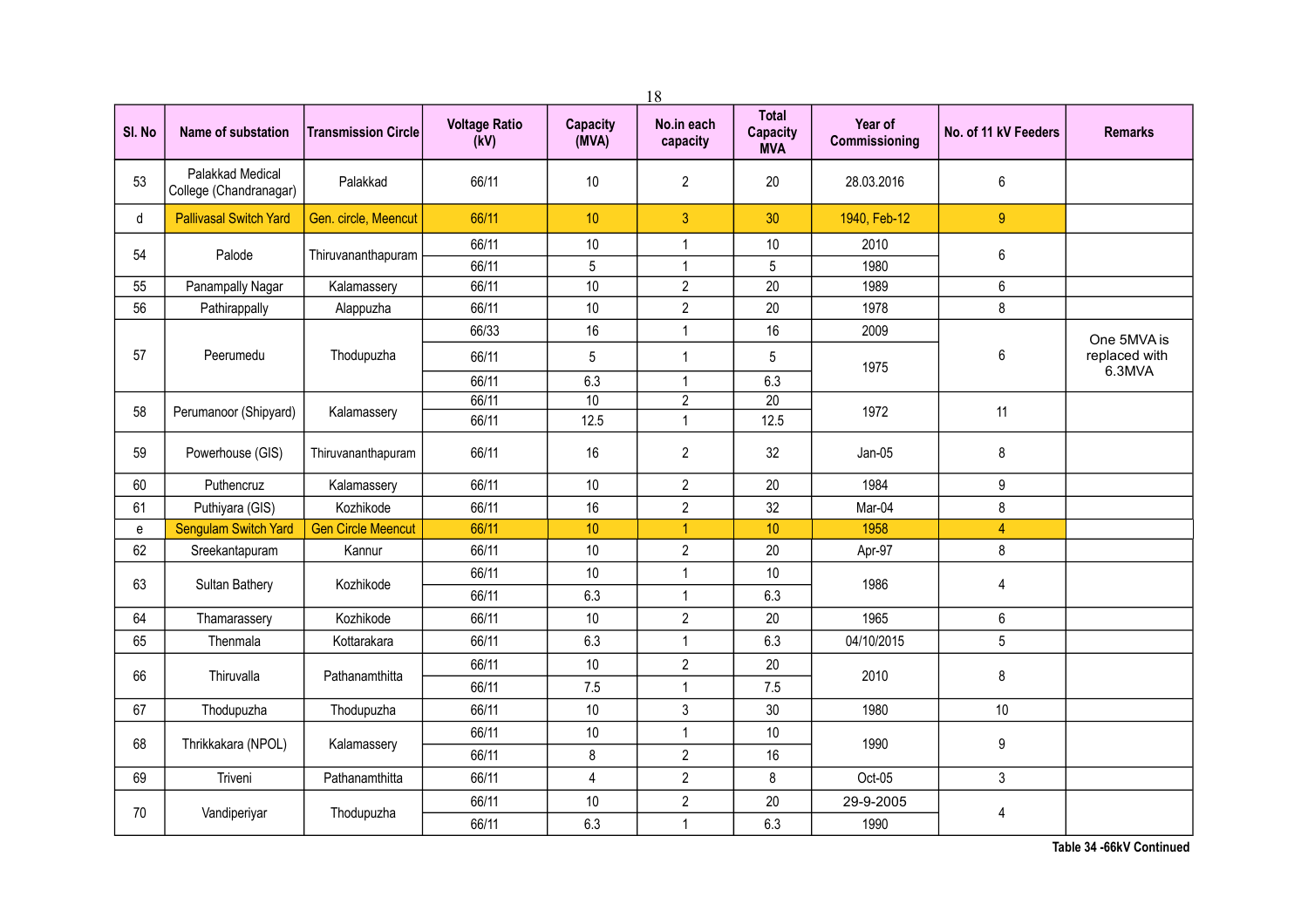|                |                                |                            |                              |                          | 19                                |                                               |                          |                         |                                    |
|----------------|--------------------------------|----------------------------|------------------------------|--------------------------|-----------------------------------|-----------------------------------------------|--------------------------|-------------------------|------------------------------------|
| SI. No         | Name of substation             | <b>Transmission Circle</b> | <b>Voltage Ratio</b><br>(kV) | <b>Capacity</b><br>(MVA) | No.in each<br>capacity            | <b>Total</b><br><b>Capacity</b><br><b>MVA</b> | Year of<br>Commissioning | No. of 11 kV Feeders    | <b>Remarks</b>                     |
| 71             | Vattiyoorkavu                  | Thiruvananthapuram         | 66/11                        | 10                       | 2                                 | 20                                            | Nov-04                   | 8                       |                                    |
| 72             | Vazhathoppu                    | Thodupuzha                 | 66/11                        | 10                       | 1                                 | 10                                            | 01/13                    | 5                       |                                    |
|                |                                |                            | 66/11                        | $\bf 8$                  | 1                                 | 8                                             | 1966                     |                         |                                    |
| 73             | Vizhinjam                      | Thiruvananthapuram         | 66/11                        | 10                       | $\overline{2}$                    | 20                                            | 1976                     | 8                       |                                    |
|                |                                |                            | 66/11                        | $\overline{\mathbf{4}}$  | 1                                 | 4                                             |                          |                         |                                    |
| 74             | Walayar Quarry(MCL)            | Palakkad                   | 66/11                        | $\overline{2}$           | $\mathbf{1}$                      | $\overline{2}$                                | 1982                     | $\pmb{0}$               |                                    |
| $74 + e$       | <b>Total-66 kV Substations</b> |                            |                              |                          |                                   | 2275.80                                       |                          | 486                     | 66kV SW Yards in<br>system -5 Nos. |
|                |                                |                            |                              |                          | V. 33 kV Substations in operation |                                               |                          |                         |                                    |
|                | Agali                          | Palakkad                   | 33/11                        | 5                        | $\overline{2}$                    | 10                                            | Dec-02                   | 6                       |                                    |
| 2              | Adichanalloor                  | Kottarakara                | 33/11                        | 5                        | $\overline{\mathbf{c}}$           | 10                                            | Mar-10                   | 4                       |                                    |
| 3              | Alakkode                       | Kannur                     | 33/11                        | 5                        | $\overline{2}$                    | 10                                            | Nov-09                   | $\mathfrak{Z}$          |                                    |
| 4              | Alanallur                      | Palakkad                   | 33/11                        | $\sqrt{5}$               | $\overline{2}$                    | 10                                            | May-04                   | 4                       |                                    |
| 5              | Alangad                        | Kalamassery                | 33/11                        | 5                        | $\overline{2}$                    | 10                                            | Aug-09                   | 4                       |                                    |
| 6              | Alathur                        | Palakkad                   | 33/11                        | 5                        | $\overline{2}$                    | 10                                            | Jul-06                   | $\mathbf{3}$            |                                    |
| $\overline{7}$ | Annamanada                     | Thrissur                   | 33/11                        | 5                        | $\overline{2}$                    | 10                                            | Aug 2, 2016              | 4                       |                                    |
| 8              | Ananthapuram                   | Kannur                     | 33/11                        | 8                        | $\overline{2}$                    | 16                                            | 27.07.17 & 17.08.17      | $\overline{\mathbf{4}}$ | Ench 5 MVA to 8 MVA                |
| 9              | Anchangadi                     | Thrissur                   | 33/11                        | $\sqrt{5}$               | $\overline{2}$                    | 10                                            | Mar-05                   | 3                       |                                    |
| 10             | Anthikad                       | Thrissur                   | 33/11                        | 5                        | 1                                 | 5                                             | 650                      | $\overline{2}$          |                                    |
| 11             | Aryanad                        | Thiruvananthapuram         | 33/11                        | 5                        | 1                                 | $\overline{5}$                                | 31.03.2018               | $\overline{2}$          |                                    |
| 12             | Badiyadukka                    | Kannur                     | 33/11                        | 5                        | $\mathbf{1}$                      | 5                                             | Mar-09                   | $\sqrt{2}$              |                                    |
| a              | <b>Barapole Switch Yard</b>    | Gen. Circle,<br>Kakkayam   | 33/11                        | 5                        | $\overline{1}$                    | $\overline{5}$                                | 29-2-2016                | $\overline{1}$          |                                    |
| 13             | Balussery                      | Kozhikode                  | 33/11                        | $\sqrt{5}$               | $\overline{2}$                    | 10                                            | Apr-02                   | $\overline{4}$          |                                    |
| 14             | Belur                          | Kannur                     | 33/11                        | $\mathbf 5$              | 2                                 | 10                                            | Mar-08, 17.3.15          | $\sqrt{2}$              |                                    |
| 15             | Challisseri                    | Palakkad                   | 33/11                        | $\sqrt{5}$               | $\overline{2}$                    | 10                                            | Mar-03                   | 4                       |                                    |
| 16             | Chavakkad                      | Thrissur                   | 33/11                        | 5                        | $\overline{2}$                    | 10                                            | Dec-04                   | 4                       |                                    |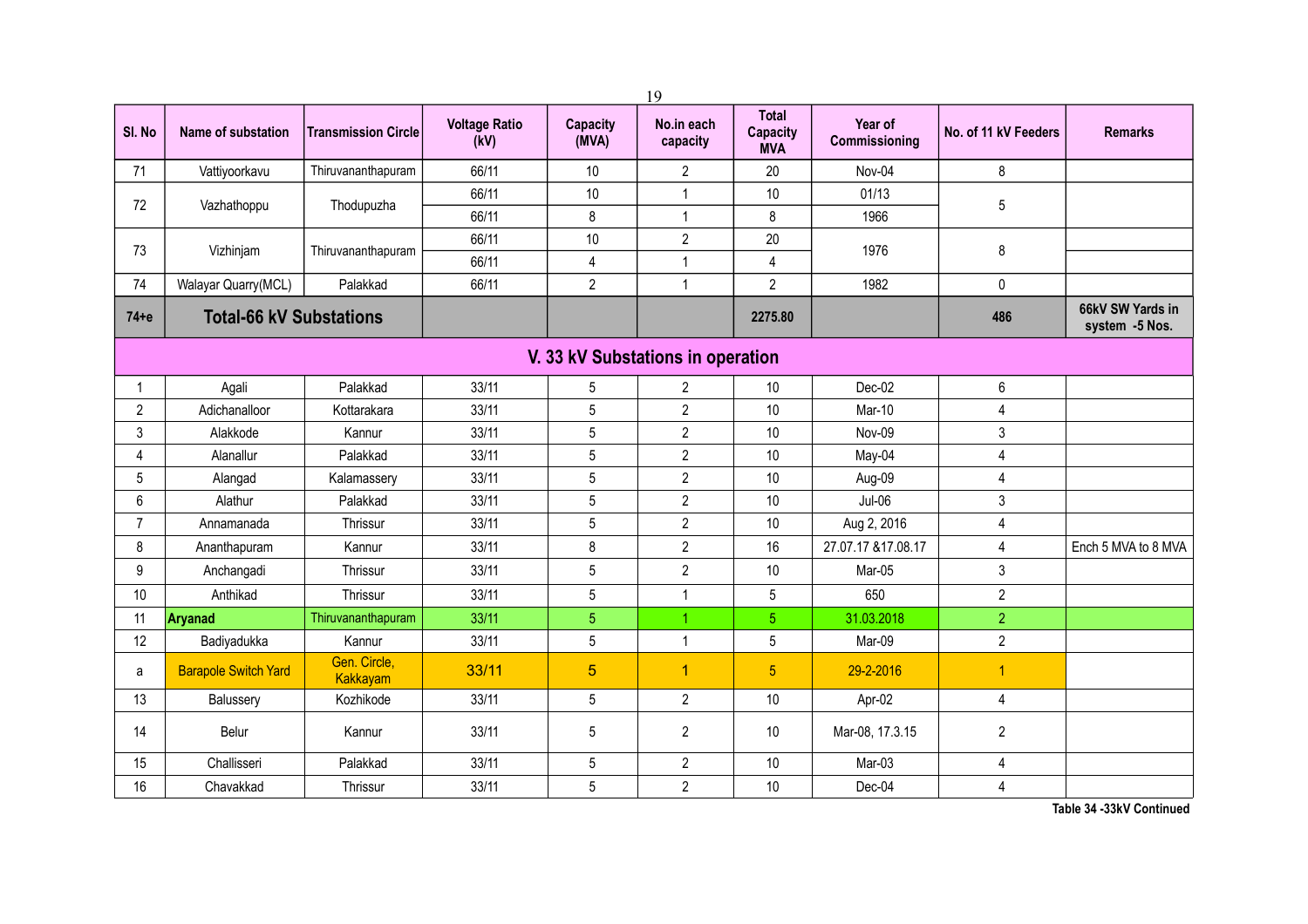|        | 20                 |                            |                              |                          |                        |                                               |                          |                      |                       |  |  |
|--------|--------------------|----------------------------|------------------------------|--------------------------|------------------------|-----------------------------------------------|--------------------------|----------------------|-----------------------|--|--|
| SI. No | Name of substation | <b>Transmission Circle</b> | <b>Voltage Ratio</b><br>(kV) | <b>Capacity</b><br>(MVA) | No.in each<br>capacity | <b>Total</b><br><b>Capacity</b><br><b>MVA</b> | Year of<br>Commissioning | No. of 11 kV Feeders | <b>Remarks</b>        |  |  |
| 17     | Chelakkara         | Thrissur                   | 33/11                        | $\sqrt{5}$               | $\mathbf{1}$           | 5                                             | Jan-08                   | $\overline{2}$       |                       |  |  |
| 18     | Chengamanad        | Kottarakara                | 33/11                        | $5\phantom{.0}$          | $\overline{2}$         | 10                                            | May-06, Jan-13           | 4                    |                       |  |  |
| 19     | Chirakkal          | Thrissur                   | 33/11                        | $5\phantom{.0}$          | $\mathbf 1$            | 5                                             | Dec-05                   | $\overline{2}$       |                       |  |  |
| 20     | Chittadi           | Palakkad                   | 33/11                        | 5                        | $\overline{2}$         | 10                                            | Nov-10                   | 3                    |                       |  |  |
| 21     | Chullimanoor       | Thiruvananthapuram         | 33/11                        | $5\phantom{.0}$          | $\overline{2}$         | 10                                            | Mar-09                   | 3                    |                       |  |  |
| 22     | Dharmadam          | Kannur                     | 33/11                        | $5\phantom{.0}$          | $\overline{2}$         | 10                                            | 2008                     | 3                    |                       |  |  |
| 23     | Edavanna           | Malappuram                 | 33/11                        | 5                        | 1                      | 5                                             | May-04                   | 3                    |                       |  |  |
| 24     | Erumapetty         | Thrissur                   | 33/11                        | $\sqrt{5}$               | $\overline{2}$         | 10                                            | Sep-01                   | 3                    |                       |  |  |
| 25     | Ezhukone           | Kottarakara                | 33/11                        | $\sqrt{5}$               | $\overline{c}$         | 10                                            | Mar-08                   | 4                    |                       |  |  |
| 26     | Feroke             | Kozhikode                  | 33/11                        | $\sqrt{5}$               | $\overline{2}$         | 10                                            | 5.10.16                  | 4                    |                       |  |  |
| 27     | Kachery            | Thiruvananthapuram         | 33/11                        | $\overline{5}$           | 1                      | $\overline{5}$                                | 07.10.2017               | 4                    | <b>New Substation</b> |  |  |
| 28     | Kadackal           | Thiruvananthapuram         | 33/11                        | $\sqrt{5}$               | $\overline{2}$         | 10                                            | Dec-04                   | 3                    |                       |  |  |
| 29     | Kadakkavoor        | Thiruvananthapuram         | 33/11                        | $\sqrt{5}$               | $\overline{2}$         | 10                                            | <b>Nov-12</b>            | 3                    |                       |  |  |
| 30     | Kadapra            | TD, Pathanamthitta         | 33/11                        | 5                        | $\overline{2}$         | 10                                            | 17.06.2016               | $\overline{c}$       |                       |  |  |
| 31     | Kaduthurathy       | Poovanthuruthu             | 33/11                        | $\overline{5}$           | $\mathbf 1$            | 5                                             | Nov-09                   | $\overline{2}$       |                       |  |  |
| 32     | Kalpakanchery      | Malappuram                 | 33/11                        | $5\phantom{.0}$          | $\overline{2}$         | 5                                             | 31.3.17                  | 3                    |                       |  |  |
| 33     | Kaipamangalam      | Thrissur                   | 33/11                        | $5\phantom{.0}$          | $\overline{2}$         | 10                                            | May-05                   | 3                    |                       |  |  |
| 34     | Kalady             | Thrissur                   | 33/11                        | $5\phantom{.0}$          | 3                      | 15                                            | Dec-04, Aug-13           | 4                    |                       |  |  |
| 35     | Kalikavu           | Malappuram                 | 33/11                        | $\sqrt{5}$               | $\mathbf{1}$           | 5                                             | Mar-10                   | $\overline{2}$       |                       |  |  |
| 36     | Kallambalam        | Thiruvananthapuram         | 33/11                        | $5\phantom{.0}$          | $\overline{2}$         | 10                                            | <b>Jul-08</b>            | 3                    |                       |  |  |
| 37     | Kallara            | Poovanthuruthu             | 33/11                        | 5                        | $\overline{1}$         | 5                                             | 18.3.17                  | 3                    |                       |  |  |
| 38     | Kalletumkkara      | Thrissur                   | 33/11                        | 5                        | $\overline{2}$         | 10                                            | Nov-05                   | 3                    |                       |  |  |
| 39     | Kalloorkadu        | Thodupuzha                 | 33/11                        | $\sqrt{5}$               | $\overline{2}$         | 10                                            | Mar-09                   | 3                    |                       |  |  |
| 40     | Kalpetta           | Kozhikode                  | 33/11                        | $\sqrt{5}$               | $\overline{2}$         | 10                                            | Nov-04                   | 4                    |                       |  |  |
| 41     | Kanhangad Town     | Kannur                     | 33/11                        | 5                        | $\overline{2}$         | 10                                            | 31.05.2016               | 3                    |                       |  |  |
| 42     | Kannanalloor       | Kottarakara                | 33/11                        | $\sqrt{5}$               | $\mathbf 1$            | 5                                             | Mar-13                   | 4                    |                       |  |  |
| 43     | Kannur Town        | Kannur                     | 33/11                        | $\sqrt{5}$               | $\overline{2}$         | 10                                            | $Jul-10$                 | $\overline{2}$       |                       |  |  |
| 44     | Karamana           | Thiruvananthapuram         | 33/11                        | $\sqrt{5}$               | $\overline{2}$         | 10                                            | Apr-12, Jan-14           | $\overline{2}$       |                       |  |  |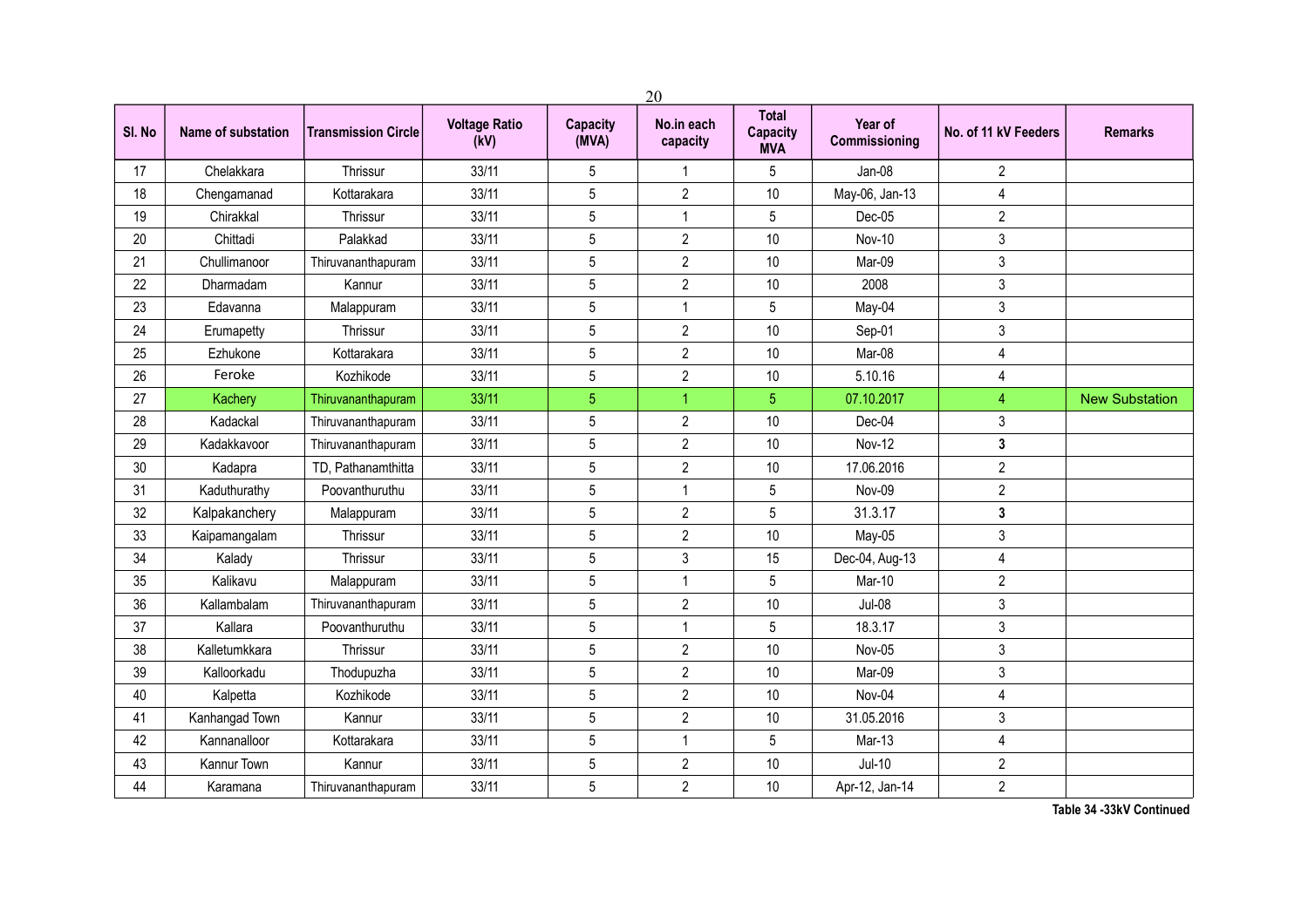| 21     |                    |                            |                              |                          |                        |                                               |                          |                      |                                                                |  |
|--------|--------------------|----------------------------|------------------------------|--------------------------|------------------------|-----------------------------------------------|--------------------------|----------------------|----------------------------------------------------------------|--|
| SI. No | Name of substation | <b>Transmission Circle</b> | <b>Voltage Ratio</b><br>(kV) | <b>Capacity</b><br>(MVA) | No.in each<br>capacity | <b>Total</b><br><b>Capacity</b><br><b>MVA</b> | Year of<br>Commissioning | No. of 11 kV Feeders | <b>Remarks</b>                                                 |  |
| 45     | Karukachal         | Poovanthuruthu             | 33/11                        | 5                        | $\overline{2}$         | 10                                            | Sep-11                   | 4                    |                                                                |  |
| 46     | Kasargod Town      | Kannur                     | 33/11                        | 5                        | $\overline{2}$         | 10                                            | 27.01.17                 | 4                    |                                                                |  |
| 47     | Kattanam           | Alappuzha                  | 33/11                        | 5                        | $\overline{2}$         | $10$                                          | Mar-10                   | 4                    |                                                                |  |
| 48     | Kindangoor         | Poovanthuruthu             | 33/11                        | 5                        | $\overline{2}$         | 10                                            | Oct-10                   | 3                    |                                                                |  |
| 49     | Kinfra*            | Malappuram                 | 33/11                        | 5                        | $\overline{2}$         | 10                                            | $Jul-03$                 | $\overline{2}$       |                                                                |  |
| 50     | Kodiyeri           | Kannur                     | 33/11                        | 5                        | $\overline{2}$         | 10                                            | Mar-07                   | 3                    |                                                                |  |
| 51     | Koduvayur          | Palakkad                   | 33/11                        | 5                        | $\overline{2}$         | 10                                            | Dec-03                   | 3                    |                                                                |  |
| 52     | Kongad             | Palakkad                   | 33/11                        | 5                        | $\overline{2}$         | 10                                            | Dec-05                   | 4                    |                                                                |  |
| 53     | Kongannur          | Thrissur                   | 33/11                        | 5                        | $\overline{2}$         | 10                                            | Apr-07                   | 4                    |                                                                |  |
| 54     | Konni              | Pathanamthitta             | 33/11                        | 5                        | $\overline{2}$         | 10                                            | Mar-08                   | 3                    |                                                                |  |
| 55     | Kooriyad (Kakkad)  | Malappuram                 | 33/11                        | 8                        | $\overline{2}$         | 16                                            | 16.11.17 & 06.12.17      | 4                    |                                                                |  |
| 56     | Koottikkal         | Poovanthuruthu             | 33/11                        | $\sqrt{5}$               | $\mathbf{1}$           | 5                                             | 28.01.2016               | $\overline{c}$       |                                                                |  |
| 57     | Koovappady         | Thodupuzha                 | 33/11                        | $\sqrt{5}$               | $\overline{2}$         | 10                                            | Mar-09                   | 4                    |                                                                |  |
| 58     | Koratty            | Thrissur                   | 33/11                        | 5                        | $\overline{2}$         | 10                                            | Jan-09                   | 5                    |                                                                |  |
| 59     | Kumbanad           | Pathanamthitta             | 33/11                        | 5                        | $\overline{2}$         | 10                                            | Feb-14                   | 3                    |                                                                |  |
| 60     | Kurumassery        | Kalamassery                | 33/11                        | 5                        | $\overline{2}$         | 10                                            | Dec-03                   | 3                    |                                                                |  |
| 61     | Kuruppambady       | Thodupuzha                 | 33/11                        | 5                        | $\overline{2}$         | 10                                            | Aug-03                   | 4                    |                                                                |  |
| 62     | Kuthiathode        | Alappuzha                  | 33/11                        | 5                        | 3                      | 15                                            | Mar-08                   | 3                    |                                                                |  |
| 63     | Kuttiyattur        | Kannur                     | 33/11                        | 5                        | $\mathbf{2}$           | $10$                                          | Feb-01                   | 4                    |                                                                |  |
| 64     | Makkaraparamba     | Malappuram                 | 33/11                        | $\sqrt{5}$               | $\overline{2}$         | 10                                            | May-04                   | 4                    |                                                                |  |
| 65     | Maniampara         | Palakkad                   | 33/11                        | 5                        | $\overline{2}$         | 10                                            | Jul-06                   | $\overline{4}$       |                                                                |  |
| 66     | Manimala           | Poovanthuruthu             | 33/11                        | $\overline{5}$           | $\overline{2}$         | 10                                            | 27.05.17                 | 3                    | New Substation. 2 <sup>nd</sup><br>5MVA commsnd on<br>29.01.18 |  |
| 67     | Mannar             | Alappuzha                  | 33/11                        | 5                        | $\overline{2}$         | 10                                            | Mar-09                   | 4                    |                                                                |  |
| 68     | Mazhuvanoor        | Thodupuzha                 | 33/11                        | 5                        | $\overline{2}$         | 10                                            | Dec-04                   | 3                    |                                                                |  |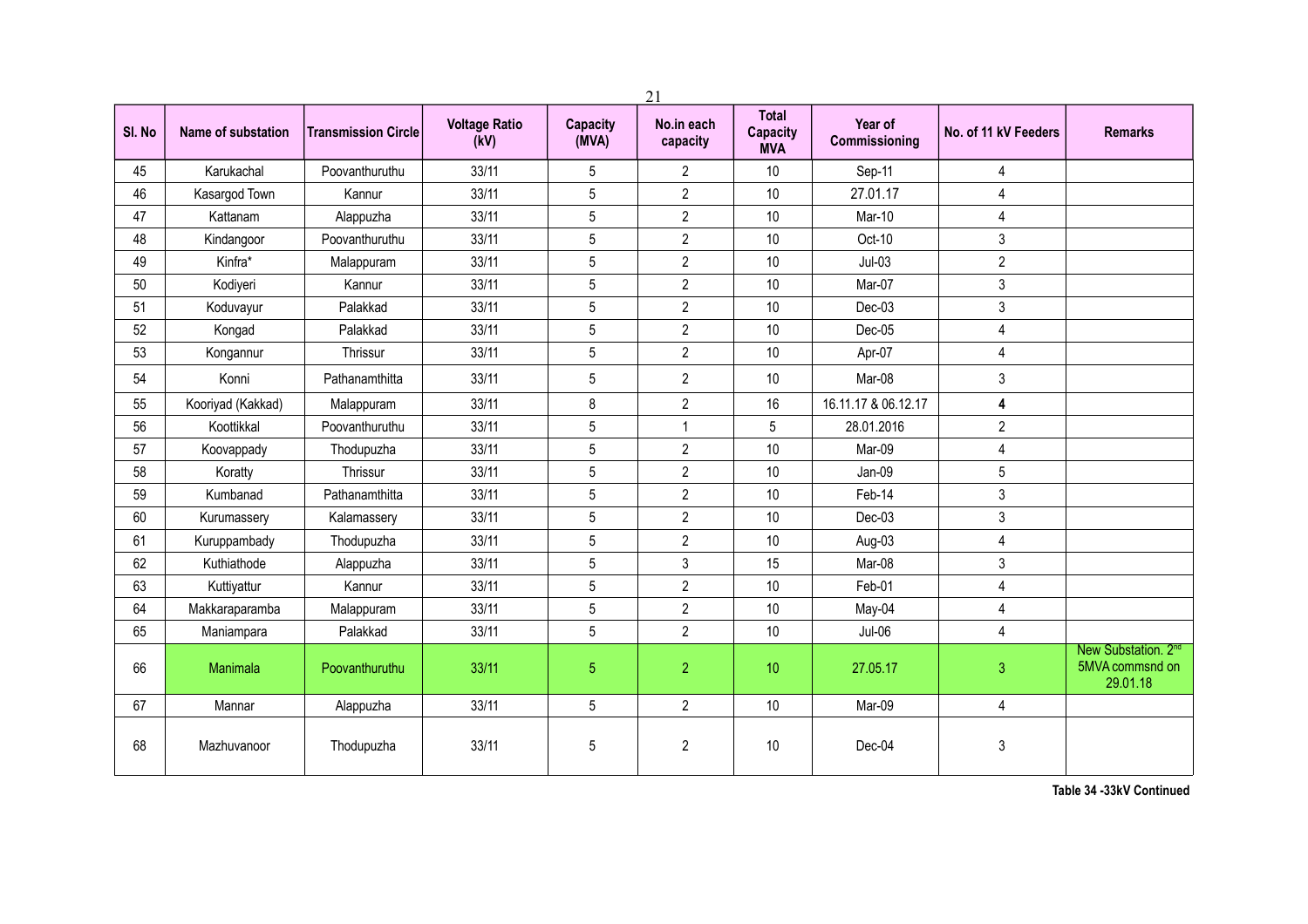|        |                    |                            |                              |                          | 22                     |                                               |                          |                      |                       |
|--------|--------------------|----------------------------|------------------------------|--------------------------|------------------------|-----------------------------------------------|--------------------------|----------------------|-----------------------|
| SI. No | Name of substation | <b>Transmission Circle</b> | <b>Voltage Ratio</b><br>(kV) | <b>Capacity</b><br>(MVA) | No.in each<br>capacity | <b>Total</b><br><b>Capacity</b><br><b>MVA</b> | Year of<br>Commissioning | No. of 11 kV Feeders | <b>Remarks</b>        |
| 69     | Meenakshipuram     | Palakkad                   | 33/11                        | 5                        | $\overline{2}$         | 10                                            | Mar-10                   | $\overline{2}$       |                       |
| 70     | Meenangady         | Kozhikode                  | 33/11                        | 5                        | $\mathbf{2}$           | 10                                            | Oct-04                   | 3                    |                       |
| 71     | Melady             | Kozhikode                  | 33/11                        | 5                        | $\mathbf{1}$           | 5                                             | Jun-08                   | 3                    | 5 MVA to 8 MVA        |
|        |                    |                            | 33/11                        | 8                        | $\mathbf{1}$           | 8                                             | 29.08.17                 |                      |                       |
| 72     | Methala            | Thrissur                   | 33/11                        | 5                        | $\overline{2}$         | 10                                            | Mar-14                   | $\overline{2}$       |                       |
| 73     | Mullassery         | Thrissur                   | 33/11                        | 5                        | $\mathbf{1}$           | 5                                             | Feb-06                   | 3                    |                       |
| 74     | Mulloorkara        | Thrissur                   | 33/11                        | 5                        | $\overline{2}$         | 10                                            | Jan-08                   | 3                    |                       |
| 75     | Mundur             | Thrissur                   | 33/11                        | 5                        | $\overline{2}$         | 10                                            | Mar-01                   | 4                    |                       |
| 76     | Muthalamada        | Palakkad                   | 33/11                        | $\sqrt{5}$               | $\overline{2}$         | 10                                            | Dec-03                   | 3                    |                       |
| 77     | Nadukani           | Kannur                     | 33/11                        | 5                        | $\overline{2}$         | 10                                            | Feb-06                   | 4                    |                       |
| 78     | Neeleswaram        | Kannur                     | 33/11                        | 5                        | $\overline{2}$         | 10                                            | Mar-07                   | 4                    |                       |
| 79     | Nelliampathy       | Palakkad                   | 33/11                        | 5                        | $\mathbf{1}$           | 5                                             | $Jun-05$                 | $\overline{c}$       |                       |
| 80     | Ochira             | Kottarakara                | 33/11                        | 5                        | $\overline{2}$         | 10                                            | Sep-09                   | 4                    |                       |
| 81     | Othukkungal        | Malappuram                 | 33/11                        | 5                        | $\mathbf{1}$           | 5                                             | Mar-09                   | $\overline{2}$       |                       |
| 82     | Padinjarethara     | Kozhikode                  | 33/11                        | 5                        | $\overline{2}$         | $10$                                          | 650                      | 3                    |                       |
| 83     | Paika              | Poovanthuruthu             | 33/11                        | 5                        | $\overline{2}$         | 10                                            | Mar-10                   | 5                    |                       |
| 84     | Palakkal           | Thrissur                   | 33/11                        | 5                        | $\overline{c}$         | 10                                            | Mar-08                   | 3                    |                       |
| 85     | Pallassena         | Palakkad                   | 33/11                        | 5                        | $\overline{2}$         | 10                                            | Sep-11                   | 3                    |                       |
| 86     | Parappukara        | Thrissur                   | 33/11                        | 5                        | $\overline{2}$         | 10                                            | Aug-03                   | 4                    |                       |
| 87     | Parappur           | Thrissur                   | 33/11                        | 5                        | $\overline{2}$         | 10                                            | Oct-08                   | 4                    |                       |
| 88     | Paravoor           | Kottarakara                | 33/11                        | 5                        | $\overline{2}$         | 10                                            | Nov-12                   | 4                    |                       |
| 89     | Pariyaram          | Thrissur                   | 33/11                        | 5                        | $\overline{2}$         | 10                                            | $Jul-03$                 | 4                    |                       |
| 90     | Pariyaram          | Kannur                     | 33/11                        | 5                        | $\overline{2}$         | 10                                            | Mar-07                   | 4                    |                       |
| 91     | Pattambi           | Palakkad                   | 33/11                        | 5                        | $\overline{2}$         | 10                                            | Jan-02                   | 4                    |                       |
| 92     | Pattikadu          | Thrissur                   | 33/11                        | 5                        | $\overline{2}$         | 10                                            | Aug-03                   | $\overline{2}$       |                       |
| 93     | Pattoor            | Thiruvananthapuram         | 33/11                        | 5 <sup>5</sup>           | $\overline{2}$         | 10                                            | 18.05.17                 | 1                    | <b>New Substation</b> |
| 94     | Payannur Town      | Kannur                     | 33/11                        | 5                        | $\overline{2}$         | 10                                            | Aug-06                   | 3                    |                       |
| 95     | Pazhassi           | Kannur                     | 33/11                        | 5                        | $\overline{2}$         | $10$                                          | Aug-06                   | 4                    |                       |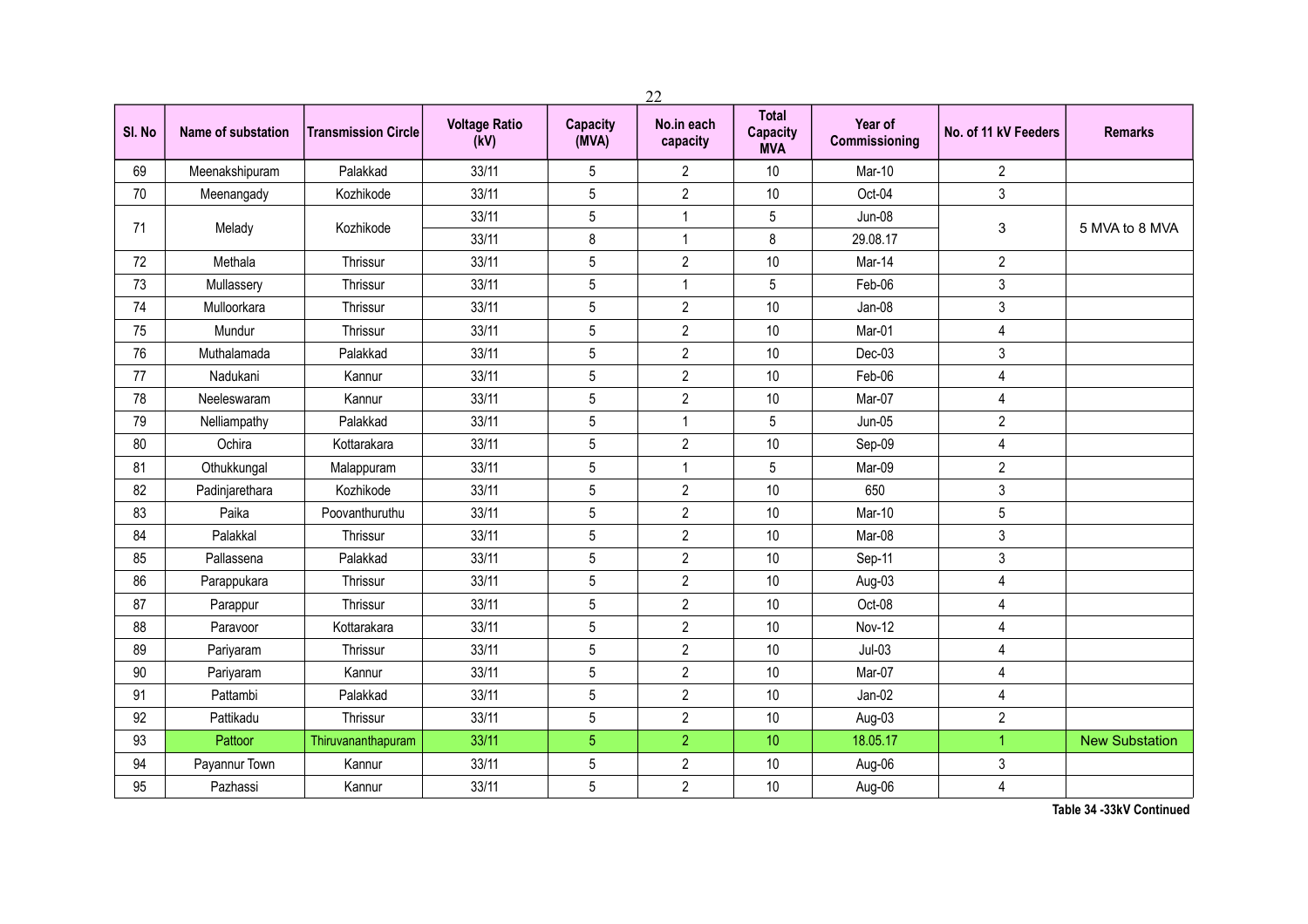|        |                    |                            |                              |                          | 23                     |                                               |                          |                      |                       |
|--------|--------------------|----------------------------|------------------------------|--------------------------|------------------------|-----------------------------------------------|--------------------------|----------------------|-----------------------|
| SI. No | Name of substation | <b>Transmission Circle</b> | <b>Voltage Ratio</b><br>(kV) | <b>Capacity</b><br>(MVA) | No.in each<br>capacity | <b>Total</b><br><b>Capacity</b><br><b>MVA</b> | Year of<br>Commissioning | No. of 11 kV Feeders | <b>Remarks</b>        |
| 96     | Perambra           | Kozhikode                  | 33/11                        | 5                        | 1                      | 5                                             | $1 - 25$                 | 3                    |                       |
| 97     | Perla              | Kannur                     | 33/11                        | 5                        | $\overline{c}$         | 10                                            | Mar-09                   | 3                    |                       |
| 98     | Peyad              | Thiruvananthapuram         | 33/11                        | 5                        | $\overline{2}$         | 10                                            | Mar-13                   | 3                    |                       |
| 99     | Pookkottumpadam    | Malappuram                 | 33/11                        | 5                        | $\mathbf{1}$           | 5                                             | Aug-13                   | $\overline{c}$       |                       |
| 100    | Poomala            | Thrissur                   | 33/11                        | 5                        | $\overline{2}$         | 10                                            | Mar-07                   | 3                    |                       |
| 101    | Poovar             | Thiruvananthapuram         | 33/11                        | 5                        | 3                      | 15                                            | Aug-08, 16.7.14          | 5                    |                       |
| 102    | Pooyappally        | Kottarakara                | 33/11                        | 5                        | $\overline{2}$         | 10                                            | Sep-10                   | 4                    |                       |
| 103    | Pulamanthole       | Malappuram                 | 33/11                        | 5                        | 1                      | 5                                             | Nov-04                   | $\overline{2}$       |                       |
| 104    | Pulpally           | Kozhikode                  | 33/11                        | 5                        | $\overline{2}$         | 10                                            | Dec-04, 4.3.15           | $\overline{2}$       |                       |
| 105    | Puthenvelikara     | Kalamassery                | 33/11                        | 5                        | $\overline{2}$         | 10                                            | May-06                   | 4                    |                       |
| 106    | Puthiyatheruvu     | Kannur                     | 33/11                        | 5                        | $\overline{c}$         | 10                                            | Feb-01                   | 3                    |                       |
| 107    | Puthur             | Thrissur                   | 33/11                        | 5                        | $\overline{2}$         | 10                                            | Mar-01                   | 4                    |                       |
| 108    | Puthur             | Kottarakara                | 33/11                        | 5                        | $\mathbf{1}$           | 5                                             | Aug-10                   | 3                    |                       |
| 109    | Puthur             | Kannur                     | 33/11                        | 5                        | $\overline{2}$         | 10                                            | Mar-03                   | 3                    |                       |
| 110    | Ramanattukara      | Kozhikode                  | 33/11                        | 5                        | $\overline{2}$         | 10                                            | Nov-09                   | 4                    |                       |
| 111    | Ramapuram          | Poovanthuruthu             | 33/11                        | 5                        | $\overline{2}$         | 10                                            | Oct-09, 25.6.14          | 4                    |                       |
| 112    | Ranni-Perunad      | Pathanamthitta             | 33/11                        | 5                        | $\mathbf{1}$           | 5                                             | $Jan-11$                 | 4                    |                       |
| 113    | Sreekrishnapuram   | Palakkad                   | 33/11                        | 5                        | $\overline{2}$         | 10                                            | Jan-06                   | 4                    |                       |
| 114    | Senapathy          | Thodupuzha                 | 33/11                        | 5                        | $\mathbf 1$            | 5                                             | Oct-14                   | $\overline{2}$       |                       |
| 115    | Tarur              | Palakkad                   | 33/11                        | $\sqrt{5}$               | $\overline{2}$         | 10                                            | Apr-10                   | 3                    |                       |
| 116    | Thakazhy           | Alappuzha                  | 33/11                        | 5                        | $\overline{2}$         | 10                                            | Oct-08                   | $\overline{2}$       |                       |
| 117    | Thambalamanna      | Kozhikode                  | 33/11                        | 5                        | $\overline{2}$         | 10                                            | Oct-09                   | 3                    |                       |
| 118    | Thammanam          | Kalamassery                | 33/11                        | $\overline{5}$           | $\overline{2}$         | 10                                            | 17.02.2018               | 3                    | <b>New Substation</b> |
| 119    | Thazhekkode        | Malappuram                 | 33/11                        | 5                        | $\mathbf{1}$           | 5                                             | Nov-02                   | $\overline{2}$       |                       |
| 120    | Thirunavaya        | Malappuram                 | 33/11                        | 5                        | $\overline{2}$         | 10                                            | $Jul-08$                 | 3                    |                       |
| 121    | Thiruvellur        | Kozhikode                  | 33/11                        | 5                        | $\overline{2}$         | 10                                            | Jun-08, 15.5.14          | $\overline{2}$       |                       |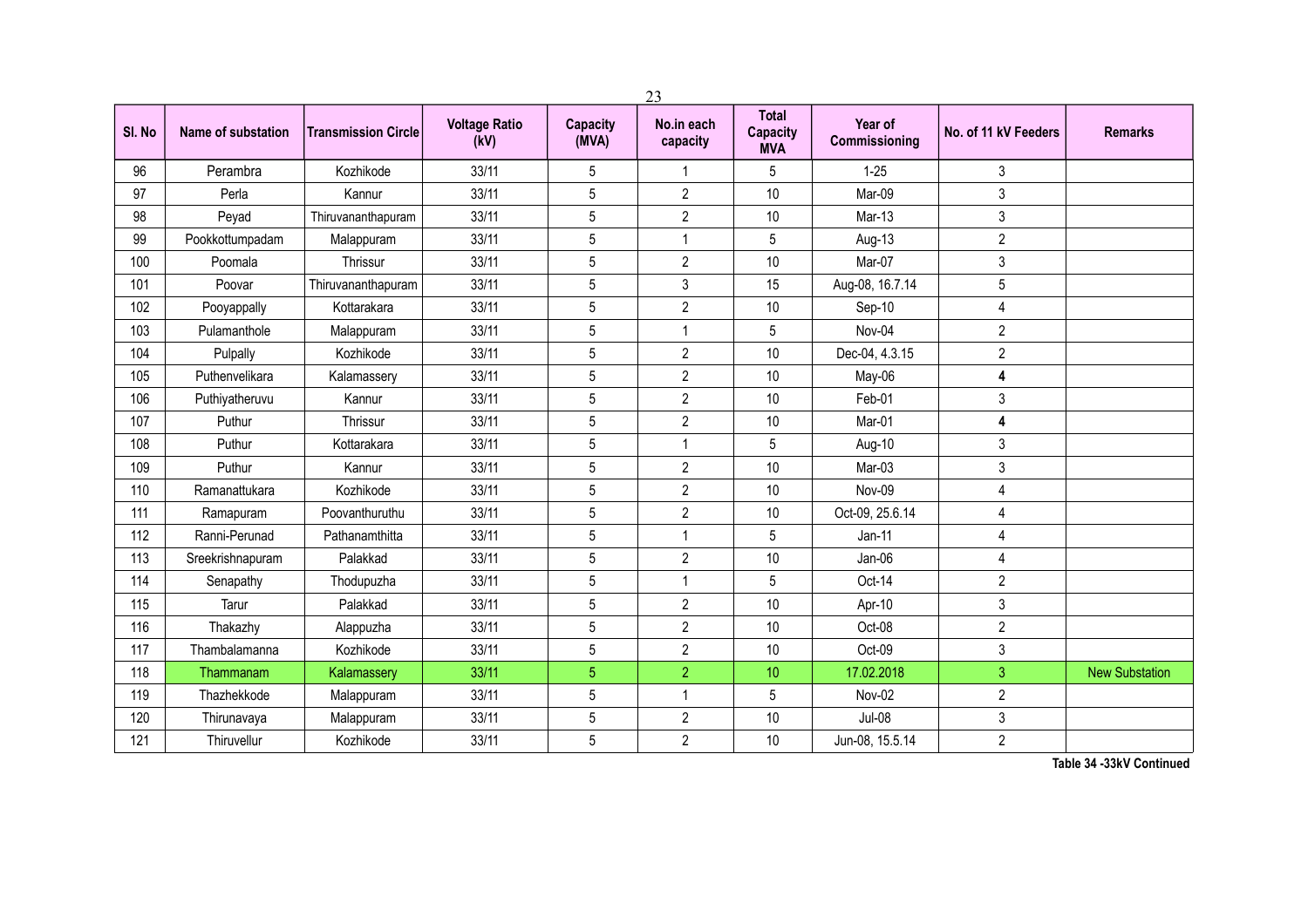|        |                               |                            |                              |                          | 24                     |                                               |                          |                      |                |
|--------|-------------------------------|----------------------------|------------------------------|--------------------------|------------------------|-----------------------------------------------|--------------------------|----------------------|----------------|
| SI. No | Name of substation            | <b>Transmission Circle</b> | <b>Voltage Ratio</b><br>(kV) | <b>Capacity</b><br>(MVA) | No.in each<br>capacity | <b>Total</b><br><b>Capacity</b><br><b>MVA</b> | Year of<br>Commissioning | No. of 11 kV Feeders | <b>Remarks</b> |
| 122    | Thiruvegappura                | Palakkad                   | 33/11                        | 5                        | $\mathbf{1}$           | 5                                             | $Jan-14$                 | $\overline{2}$       |                |
| 123    | Tholambra                     | Kannur                     | 33/11                        | $\sqrt{5}$               | $\overline{2}$         | 10                                            | Feb-02                   | 3                    |                |
| 124    | Thottada                      | Kannur                     | 33/11                        | 5                        | $\overline{2}$         | 10                                            | Apr-02                   | 3                    |                |
| 125    | Thrikkannapuram<br>(Thavanur) | Malappuram                 | 33/11                        | 5                        | $\mathbf 1$            | 5                                             | Dec-09                   | $\overline{2}$       |                |
| 126    | Thrikkaripur                  | Kannur                     | 33/11                        | 5                        | $\overline{2}$         | 10                                            | Dec-04                   | 4                    |                |
| 127    | Thrithala                     | Palakkad                   | 33/11                        | $5\,$                    | $\overline{2}$         | 10                                            | Mar-03                   | 4                    |                |
| 128    | Upputhura                     | Thodupuzha                 | 33/11                        | $5\,$                    | $\overline{2}$         | 10                                            | <b>Jun-09</b>            | 3                    |                |
| 129    | Urumi                         | Kozhikode                  | 33/11                        | $\sqrt{5}$               | $\mathbf{1}$           | 5                                             | May-07                   | 3                    |                |
| 130    | Vadanapilly                   | Thrissur                   | 33/11                        | $\sqrt{5}$               | $\overline{2}$         | 10                                            | Dec-04                   | 3                    |                |
| 131    | Vadekkekara                   | Kalamassery                | 33/11                        | $5\,$                    | 3                      | 15                                            | Aug-05                   | 5                    |                |
| 132    | Vagamon                       | Thodupuzha                 | 33/11                        | $\sqrt{5}$               | $\mathbf{1}$           | 5                                             | Mar-10                   | 3                    |                |
| 133    | Vakathanam                    | Poovanthuruthu             | 33/11                        | $\sqrt{5}$               | $\overline{2}$         | 10                                            | Feb-13                   | 4                    |                |
| 134    | Vallikunnam                   | Alappuzha                  | 33/11                        | $5\,$                    | $\mathbf{1}$           | 5                                             | $Jun-12$                 | $\overline{2}$       |                |
| 135    | Valluambram                   | Malappuram                 | 33/11                        | $\sqrt{5}$               | $\overline{2}$         | 10                                            | Dec-01                   | 3                    |                |
| 136    | Vannamada                     | Palakkad                   | 33/11                        | 5                        | $\overline{2}$         | 10                                            | Oct-09                   | 3                    |                |
| 137    | Vannappuram                   | Thodupuzha                 | 33/11                        | $\sqrt{5}$               | $\overline{2}$         | 10                                            | Nov-12                   | 4                    |                |
| 138    | Varappuzha                    | Kalamassery                | 33/11                        | $\overline{5}$           | $\overline{2}$         | 10                                            | Jan-08                   | $\overline{4}$       |                |
| 139    | Velanthavalam                 | Palakkad                   | 33/11                        | 5                        | $\overline{2}$         | 10                                            | Feb-11                   | 3                    |                |
| 140    | Vellangallur                  | Thrissur                   | 33/11                        | 5                        | $\overline{2}$         | 10                                            | Mar-06                   | 3                    |                |
| 141    | Vellannur                     | Kozhikode                  | 33/11                        | $\sqrt{5}$               | $\overline{2}$         | 10                                            | Sep-11                   | 3                    |                |
| 142    | Vellarada                     | Thiruvananthapuram         | 33/11                        | $\sqrt{5}$               | $\overline{2}$         | $10$                                          | Aug-11                   | 3                    |                |
| 143    | Vellikulangara                | Thrissur                   | 33/11                        | 5                        | $\overline{2}$         | 10                                            | Feb-10                   | 4                    |                |
| 144    | Vengola                       | Thodupuzha                 | 33/11                        | $\sqrt{5}$               | $\overline{2}$         | 10                                            | May-07                   | 3                    |                |
| 145    | Venjaramoodu                  | Thiruvananthapuram         | 33/11                        | 5                        | $\overline{2}$         | 10                                            | Mar-10                   | 3                    |                |
| b      | <b>Vilangand Switch Yard</b>  | Gen. Circle,<br>Kakkayam   | 33/11                        | $\overline{5}$           | 1                      | $\overline{5}$                                | Sept-2014                | $\overline{1}$       |                |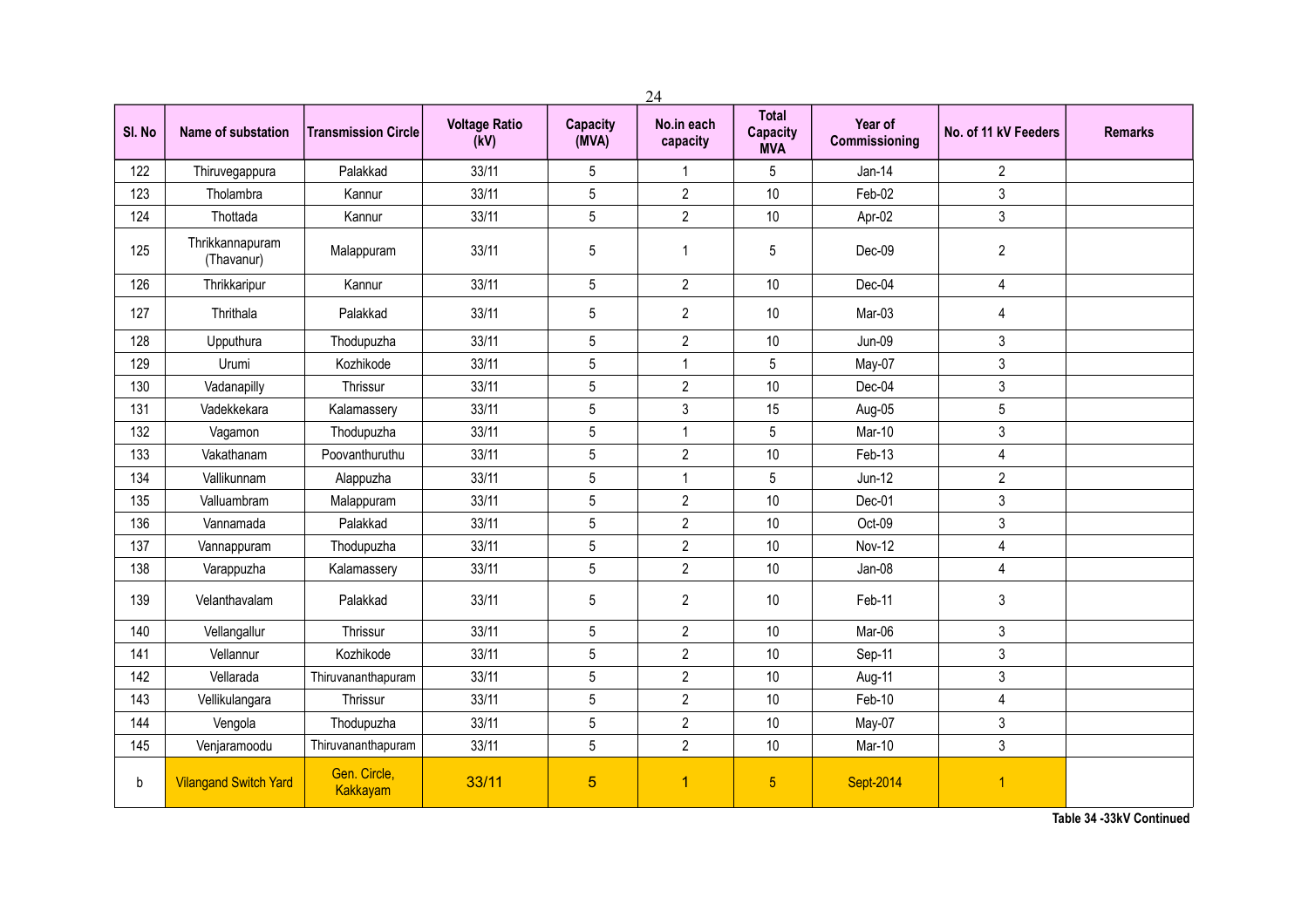|           |                                |                            |                              |                   | 25                     |                                               |                          |                      |                                    |
|-----------|--------------------------------|----------------------------|------------------------------|-------------------|------------------------|-----------------------------------------------|--------------------------|----------------------|------------------------------------|
| SI. No    | Name of substation             | <b>Transmission Circle</b> | <b>Voltage Ratio</b><br>(kV) | Capacity<br>(MVA) | No.in each<br>capacity | <b>Total</b><br><b>Capacity</b><br><b>MVA</b> | Year of<br>Commissioning | No. of 11 kV Feeders | <b>Remarks</b>                     |
| 146       | Vithura                        | Thiruvananthapuram         | 33/11                        | 5                 | っ                      | 10                                            | Oct-11                   | 3                    |                                    |
| 147       | Vydyuthi bhavan-<br>Palakkad   | Palakkad                   | 33/11                        | 5                 | $\overline{2}$         | 10                                            | 27-6-2015                | 4                    |                                    |
| 148       | Wandoor                        | Malappuram                 | 33/11                        | 5                 | 2                      | 10                                            | Aug-97, Nov-13           | 3                    |                                    |
| 149       | West Elery                     | Kannur                     | 33/11                        | 5                 |                        | 5                                             | Feb-07                   | 2                    |                                    |
| $149 + b$ | <b>Total-33 kV Substations</b> |                            |                              |                   |                        | 1390.00                                       |                          | 481                  | 33kV SW Yards in<br>system -2 Nos. |
|           | <b>Grand Total</b>             |                            |                              |                   |                        | 20499                                         |                          | 2251                 |                                    |

Remarks-Switch yards with ougoing HT feeders included

\*\* Substation not in control of KSEBL(Mahe and Kinfra)

## **ABSTRACT-EHT**

|              | <b>Transmission</b><br>substations | <b>Gen. Switch</b><br>yard with HT<br>feeder | <b>MVA Capacity</b> | <b>HT</b><br><b>Feeders</b> |
|--------------|------------------------------------|----------------------------------------------|---------------------|-----------------------------|
| 400kV        | 1                                  | 0                                            | 1365.0              | 8                           |
| 220kV        | 22                                 | 2                                            | 7568.8              | 157                         |
| 110kV        | 155                                | 6                                            | 7899.0              | 1119                        |
| 66kV         | 74                                 | 5                                            | 2275.8              | 486                         |
| EHT S/S      | 252                                | 13                                           | 19108.6             | 1770                        |
| 33kV         | 149                                | $\overline{2}$                               | 1390.0              | 481                         |
| <b>TOTAL</b> | 401                                | 15                                           | 20498.6             | 2251                        |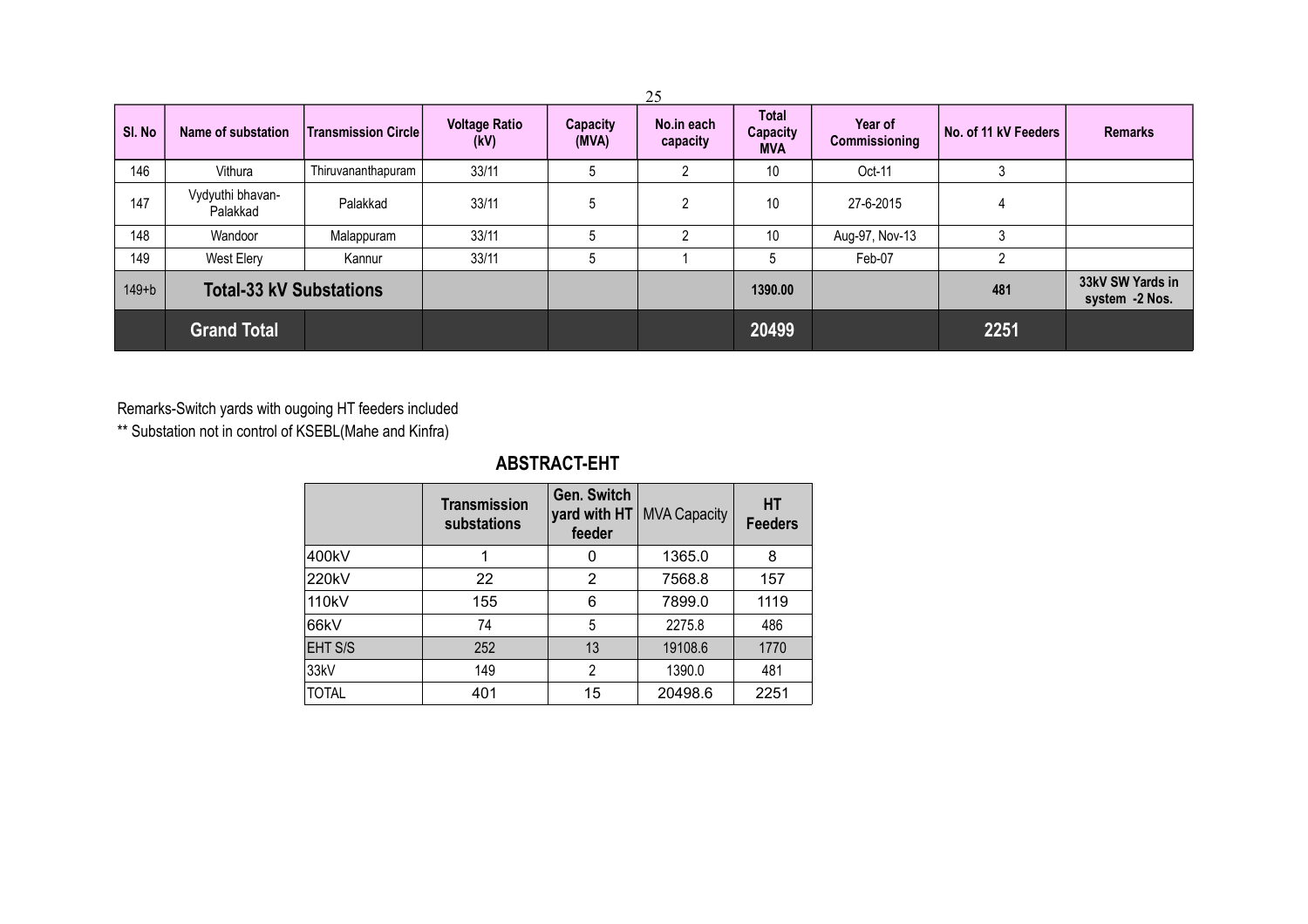## **TABLE 35**

|                | <b>LIST OF EHV AND 33 KV TRANSMISSION LINES</b> |                               |                       |                                                    |  |  |  |
|----------------|-------------------------------------------------|-------------------------------|-----------------------|----------------------------------------------------|--|--|--|
| SI. No.        | <b>Name of Line</b>                             | <b>Conductor</b>              | Length (ckt.km)       | <b>Remark</b>                                      |  |  |  |
|                |                                                 | I. 400 kV Lines (PGCIL owned) |                       |                                                    |  |  |  |
| $\mathbf{1}$   | Thirunelveli - Pallippuram No.I                 | <b>Twin Moose</b>             | 160 (74.9 in Kerala)  |                                                    |  |  |  |
| $\overline{2}$ | Thirunelveli - Pallippuram No.II                | <b>Twin Moose</b>             | 160 (74.9 in Kerala)  |                                                    |  |  |  |
| 3              | Udumalpet - Elappully No.I                      | <b>Twin Moose</b>             | 95.7 (48.1 in Kerala) |                                                    |  |  |  |
| 4              | Udumalpet - Elappully No.II                     | <b>Twin Moose</b>             | 95.7 (48.1 in Kerala) |                                                    |  |  |  |
| 5              | Elappully - Madakkathara No.I                   | <b>Twin Moose</b>             | 84.78                 |                                                    |  |  |  |
| 6              | Elappully - Madakkathara No.II                  | <b>Twin Moose</b>             | 84.78                 |                                                    |  |  |  |
| $\overline{7}$ | Kochi East - Madakkathara No.I                  | <b>Quad Moose</b>             | 78.2                  |                                                    |  |  |  |
| 8              | Kochi East - Madakkathara No.II                 | Quad Moose                    | 78.2                  |                                                    |  |  |  |
| 9              | Mysore-Kozhikkode No. I                         | <b>Twin Moose</b>             | 206(142 in Kerala)    | Newly added                                        |  |  |  |
| 10             | Mysore-Kozhikkode No. II                        | <b>Twin Moose</b>             | 206(142 in Kerala)    | Newly added                                        |  |  |  |
|                | 400kV LINE-Total in Ckt.KM                      |                               | 855.96                | Line length inside<br>Kerala only is<br>considered |  |  |  |
|                |                                                 |                               |                       |                                                    |  |  |  |
|                |                                                 | II. 220 kV Lines              |                       |                                                    |  |  |  |
| 1              | Kanhirode - Ambalathara                         | Kundah                        | 62.19                 |                                                    |  |  |  |
| $\overline{2}$ | Ambalathara - Mylatty                           | Kundah                        | 16.52                 |                                                    |  |  |  |
| 3              | LILO Kanjirode -Mylatti                         | <b>Kundah</b>                 | 0.1                   |                                                    |  |  |  |
| 4              | Kanhirode - Thaliparamba                        | Kundah                        | 28.02                 |                                                    |  |  |  |
| 5              | Thaliparamba - Mylatty                          | Kundah                        | 63.04                 |                                                    |  |  |  |
| 6              | Orkatteri - Kanhirode                           | Kundah                        | 37.14                 |                                                    |  |  |  |
| $\overline{7}$ | Areacode - Orkatteri                            | Kundah                        | 72.45                 |                                                    |  |  |  |
| 8              | Areacode - Kanhirode                            | Kundah                        | 108.92                |                                                    |  |  |  |
| 9              | Areacode - Kaniyampetta                         | Kundah                        | 68.18                 |                                                    |  |  |  |
| 10             | Kaniyampetta - Kadakola (Inter state)           | Kundah                        | 25.4                  | 92 (25.4 in Kerala)                                |  |  |  |
| 11             | Areacode - Nallalam No.I                        | Kundah                        | 27.63                 |                                                    |  |  |  |
| 12             | Areacode - Nallalam No.II                       | Kundah                        | 27.63                 |                                                    |  |  |  |

**Table 35 -220kV Continued**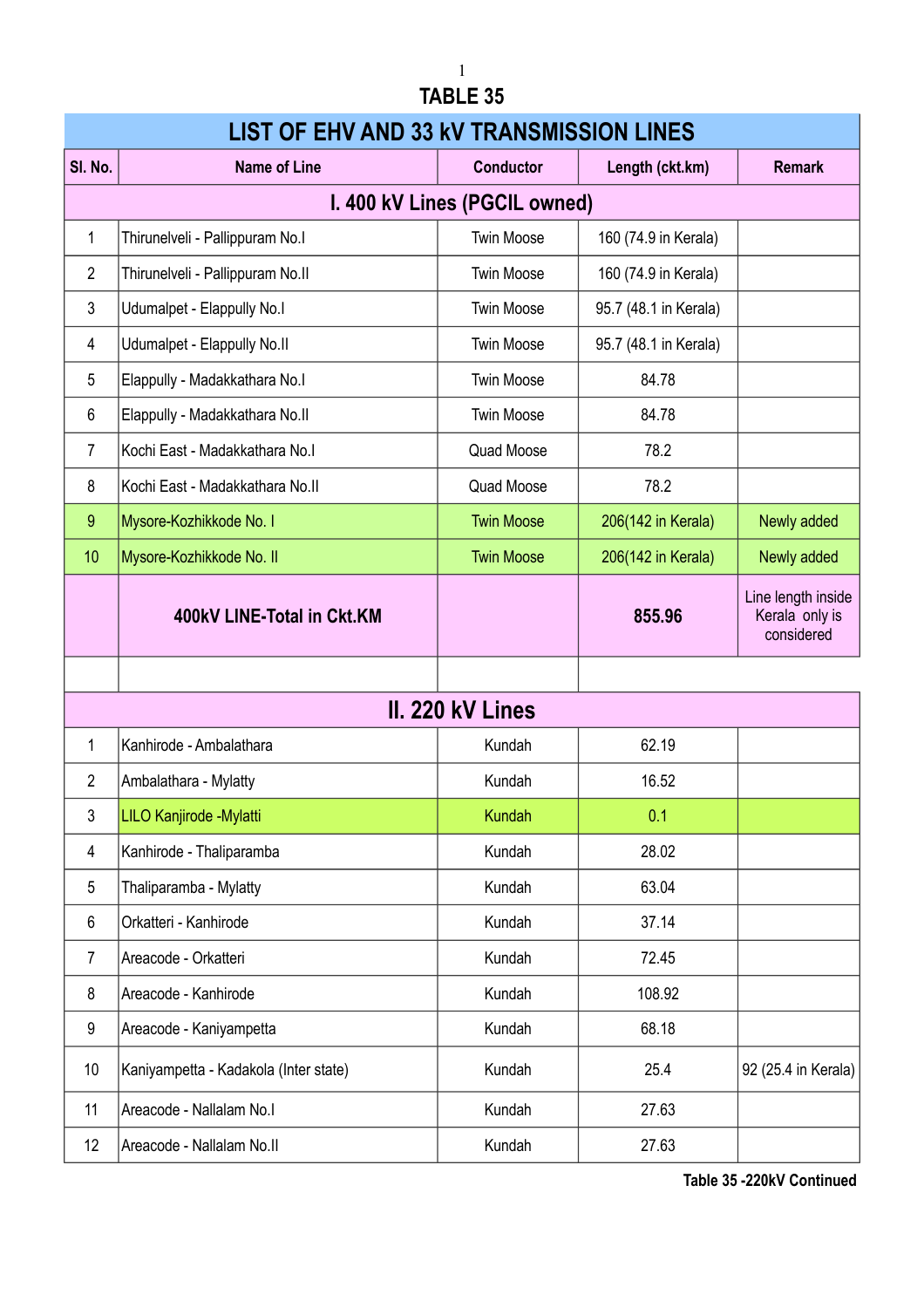| SI. No. | <b>Name of Line</b>                | <b>Conductor</b> | Length (ckt.km) | <b>Remark</b>             |
|---------|------------------------------------|------------------|-----------------|---------------------------|
| 13      | Kozhikode - Areacode No. I         | Moose            | 0.225           |                           |
| 14      | Kozhikode - Areacode No.II         | Moose            | 0.225           |                           |
| 15      | Kozhikode - Areacode No.III        | Moose            | 0.225           |                           |
| 16      | Malaparamba - Areacode             | Kundah           | 53.83           |                           |
| 17      | Shornur - Areacode                 | Kundah           | 72.53           |                           |
| 18      | Elappully - Palakkad No.I          | Kundah           | 3.44            |                           |
| 19      | Elappully - Palakkad No.II         | Kundah           | 3.44            |                           |
| 20      | Elappully - Palakkad No.III        | Kundah           | 3.66            |                           |
| 21      | Elappully - Madakkathara           | Kundah           | 82.53           |                           |
| 22      | Madakkathara - Areacode            | Kundah           | 93.28           |                           |
| 23      | Madakkathara - Malaparamba         | Kundah           | 51.17           |                           |
| 24      | Madakkathara - Palakkad            | Kundah           | 82.26           |                           |
| 25      | Madakkathara - Shornur             | Kundah           | 29.35           |                           |
| 26      | Lower Periyar - Madakkathara No.I  | Kundah           | 102             |                           |
| 27      | Lower Periyar - Madakkathara No.II | Kundah           | 102             |                           |
| 28      | Idukki - Lower Periyar No.I        | Kundah           | 35              |                           |
| 29      | Idukki - Lower Periyar No.II       | Kundah           | 35              |                           |
| 30      | Idukki - Kalamassery No.I          | Kundah           | 68.8            |                           |
| 31      | Idukki - Kalamassery No.II         | Kundah           | 68.8            |                           |
| 32      | Idukki - New Pallom                | Kundah           | 50              |                           |
| 33      | Idukki - Udumalpet (Inter state)   | Kundah           | 84.4            | 111.6 (84.4 in<br>Kerala) |
| 34      | Lower Periyar - Brahmapuram No.I   | Kundah           | 58.46           |                           |
| 35      | Lower Periyar - Brahmapuram No.II  | Kundah           | 58.46           |                           |
| 36      | Brahmapuram - Kochi East No.I      | Kundah           | 6.79            |                           |
| 37      | Brahmapuram - Kochi East No.II     | Kundah           | 6.79            |                           |
| 38      | Kochi East - Kalamassery No.I      | Kundah           | 14.4            |                           |
| 39      | Kochi East - Kalamassery No.II     | Kundah           | 14.4            |                           |

**Table 35 -220kV Continued**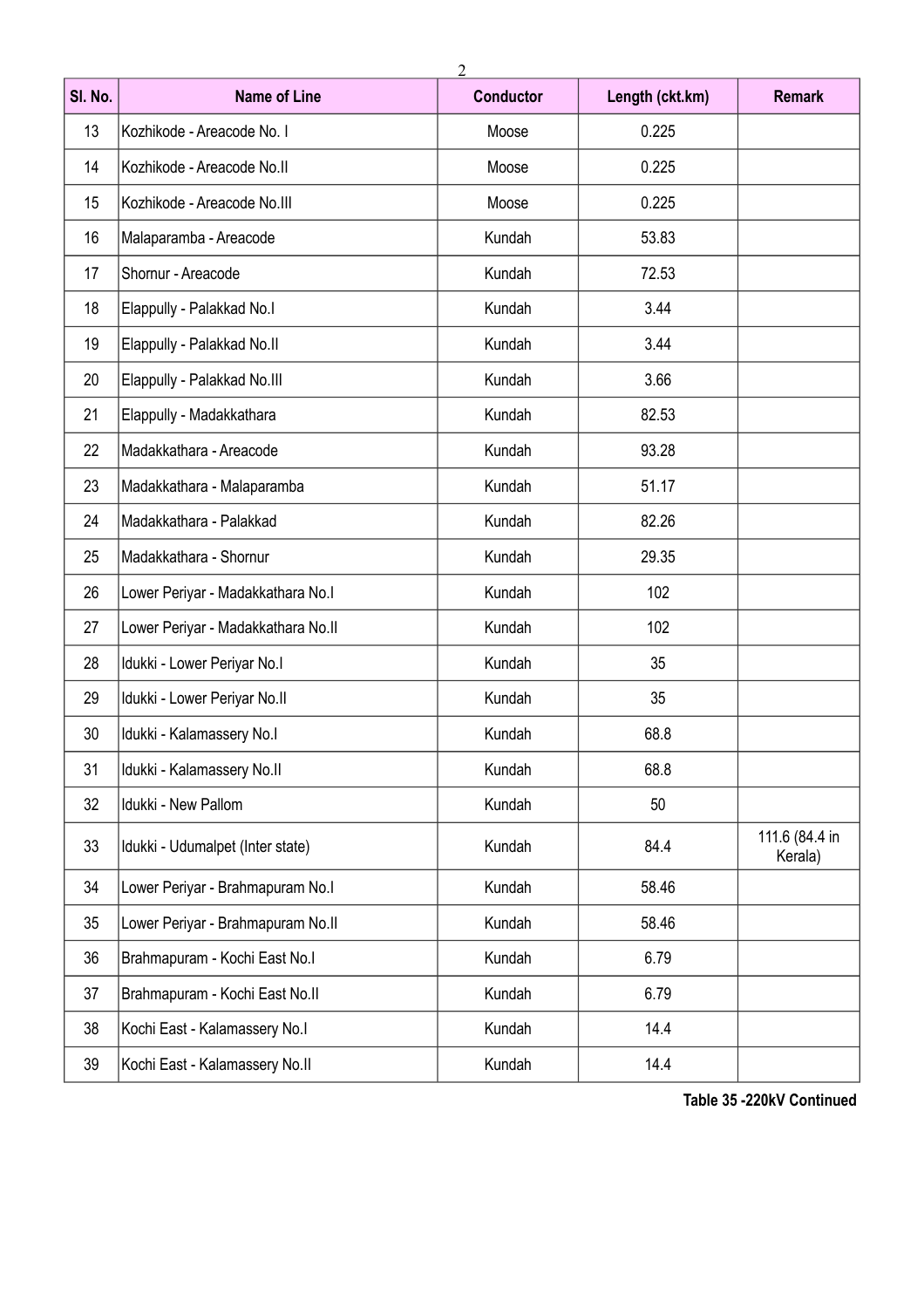| SI. No. | <b>Name of Line</b>                 | <b>Conductor</b>  | Length (ckt.km) | <b>Remark</b>                |
|---------|-------------------------------------|-------------------|-----------------|------------------------------|
| 40      | Brahmapuram - Ambalamugal No.I      | Kundah            | 4.4             |                              |
| 41      | Brahmapuram - Ambalamugal No.II     | Kundah            | 4.4             |                              |
| 42      | Sabarigiri - Ambalamugal            | Kundah            | 123.5           |                              |
| 43      | Pallom - Ambalamugal                | Kundah            | 56.3            |                              |
| 44      | Sabarigiri - Pallom                 | Kundah            | 67.32           |                              |
| 45      | New Pallom - Pallom                 | <b>Twin Moose</b> | 0.8             |                              |
| 46      | Kayamkulam - New Pallom No.I        | Zebra             | 47.00           |                              |
| 47      | Kayamkulam - Edappon                | <b>Twin Moose</b> | 28.57           |                              |
| 48      | Kayamkulam - Kundara                | <b>Twin Moose</b> | 64.91           |                              |
| 49      | Edamon - Edappon                    | <b>Twin Moose</b> | 67.18           |                              |
| 50      | Edamon - Kundara                    | <b>Twin Moose</b> | 60.91           |                              |
| 51      | Sabarigiri - Theni (Inter state)    | Kundah            | 44.8            | 106.5 (44.8 Km in<br>Kerala) |
| 52      | Sabarigiri - Edamon No.l            | Kundah            | 52.89           |                              |
| 53      | Sabarigiri - Edamon No.II           | Kundah            | 52.93           |                              |
| 54      | Sabarigiri - Edamon No.III          | Kundah            | 52.93           |                              |
| 55      | Edamon - Thirunelveli No.I (PGCIL)  | Quad Moose        | 81              |                              |
| 56      | Edamon - Thirunelveli No.II (PGCIL) | Quad Moose        | 81              |                              |
| 57      | Edamon - Pothencode No.I            | Kundah            | 47.69           |                              |
| 58      | Edamon - Pothencode No.II           | Kundah            | 47.69           |                              |
| 59      | Pallippuram - Pothencode No.I       | Quad Moose        | 3.49            |                              |
| 60      | Pallippuram - Pothencode No.II      | Quad Moose        | 3.49            |                              |
| 61      | Pallippuram - Pothencode No.III     | Quad Moose        | 3.49            |                              |
| 62      | Pallippuram - Pothencode No.IV      | Quad Moose        | 3.49            |                              |
| 63      | Pothencode-New Kattakada No.I.      | Double Moose      | 27.5            | Newly added                  |
| 64      | Pothencode-New Kattakada No.II      | Double Moose      | 27.5            | Newly added                  |
| 65      | Kayamkulam-Punnapra                 | Zebra             | 52.36           |                              |
| 66      | Punnapra-New Pallom                 | Zebra             | 30.65           |                              |
|         | 220kV LINE-Total in Ckt.KM          |                   | 2856.88         |                              |

**Table 35 - Continued**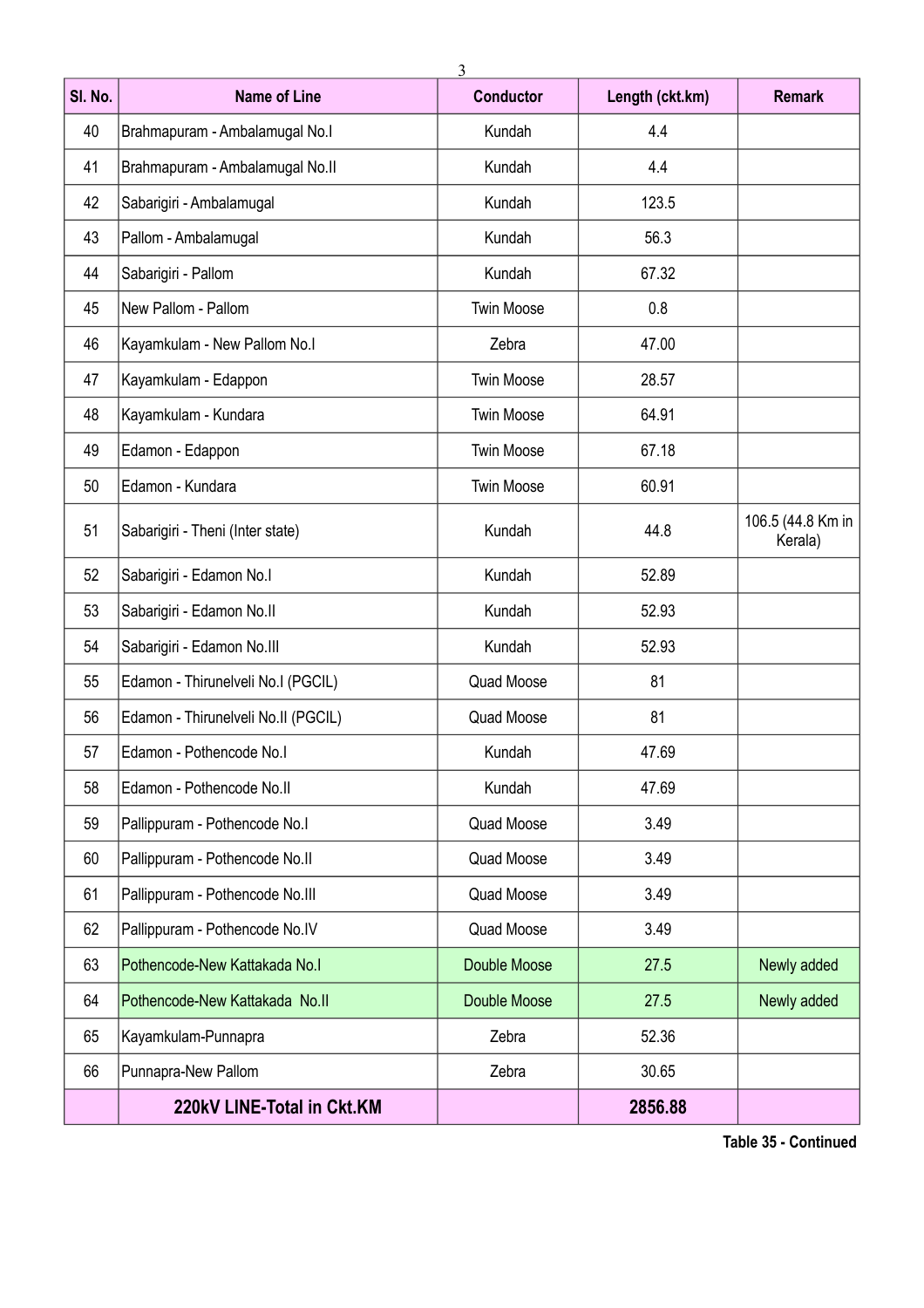|                | 4                                        |                     |                 |                                     |  |  |  |
|----------------|------------------------------------------|---------------------|-----------------|-------------------------------------|--|--|--|
| SI. No.        | <b>Name of Line</b>                      | <b>Conductor</b>    | Length (ckt.km) | <b>Remark</b>                       |  |  |  |
|                |                                          | III. 110 kV Lines   |                 |                                     |  |  |  |
| $\mathbf{1}$   | Manjeswaram - Konaje (Inter state)       | Wolf                | 7.4             | Total 13.9 Km (7.4<br>Km in Kerala) |  |  |  |
| $\overline{2}$ | Kubanur - Manjeswaram                    | Wolf                | 12.6            |                                     |  |  |  |
| 3              | Kubanur - Traction Uppala-SC             | <b>UG-3X 300mm2</b> | 5.3             | <b>New line</b>                     |  |  |  |
| 4              | Vidyanagar - Kubanur                     | <b>AAAC</b>         | 21.7            |                                     |  |  |  |
| 5              | Vidyanagar - Mulleria No.l               | Wolf                | 17.8            |                                     |  |  |  |
| 6              | Vidyanagar - Mulleria No.l               | Wolf                | 17.8            |                                     |  |  |  |
| $\overline{7}$ | Mylatty - Vidyanagar                     | Tiger               | 11.9            |                                     |  |  |  |
| 8              | Mylatty - Kanhangad                      | Tiger               | 14.8            |                                     |  |  |  |
| 9              | Kanhangad - Cheruvathur                  | Tiger               | 22.6            |                                     |  |  |  |
| 10             | Payyannur - Cheruvathur                  | Tiger               | 13.6            |                                     |  |  |  |
| 11             | Cheruvathur - Traction Cheruvathur SC UG | <b>SC UG</b>        | 2.63            |                                     |  |  |  |
| 12             | Payyannur - Cherupuzha No.I              | Wolf                | 21.6            |                                     |  |  |  |
| 13             | Payyannur - Cherupuzha No.II             | Wolf                | 21.6            |                                     |  |  |  |
| 14             | Thaliparamba - Payyannur                 | Wolf                | 25.6            |                                     |  |  |  |
| 15             | Thaliparamba - Payangadi No.I            | Wolf                | 9.5             |                                     |  |  |  |
| 16             | Thaliparamba - Payangadi No.II           | Wolf                | 9.5             |                                     |  |  |  |
| 17             | Payangadi - Ezhimala No.l                | Wolf                | 7.2             |                                     |  |  |  |
| 18             | Payangadi - Ezhimala No.II               | Wolf                | 7.2             |                                     |  |  |  |
| 19             | Thaliparamba - Mangad                    | Wolf                | 10.5            |                                     |  |  |  |
| 20             | Mangad - Azhikode                        | Wolf                | 14.2            |                                     |  |  |  |
| 21             | Mundayad - Azhikode                      | Tiger               | 13.3            |                                     |  |  |  |
| 22             | Azhikode - WIPL                          | Wolf                | 0.23            |                                     |  |  |  |
| 23             | Mundayad - Chovva                        | Wolf                | 3.1             |                                     |  |  |  |
| 24             | Chovva-Traction S/s, Kannur South        | UG Cable            | 0.78            |                                     |  |  |  |
| 25             | Kanhirode - Mundayad No.I                | Wolf                | 9.6             |                                     |  |  |  |
| 26             | Kanhirode - Mundayad No.II               | Wolf                | 9.6             |                                     |  |  |  |
| 27             | Kanhirode - Mattannur No.I               | Wolf                | 18.7            |                                     |  |  |  |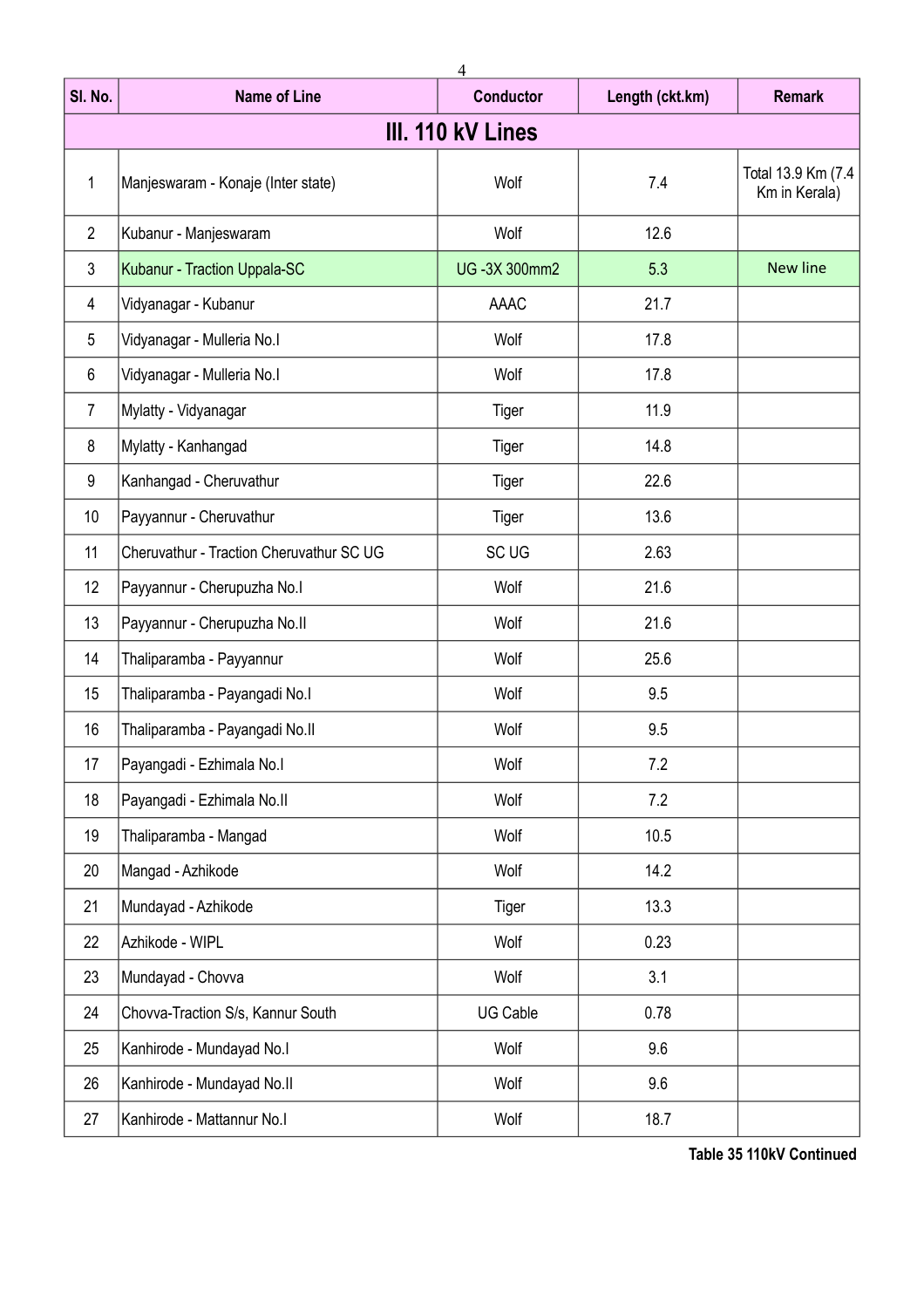| SI. No. | <b>Name of Line</b>                        | <b>Conductor</b>   | Length (ckt.km) | <b>Remark</b>                        |
|---------|--------------------------------------------|--------------------|-----------------|--------------------------------------|
| 28      | Kanhirode - Mattannur No.II                | Wolf               | 18.7            |                                      |
| 29      | Mattannur - Iritty No.I                    | Wolf               | 13              |                                      |
| 30      | Mattannur - Iritty No.II                   | Wolf               | 13              |                                      |
| 31      | Mundayad - Pinarayi                        | Tiger              | 11.3            |                                      |
| 32      | Pinarayi - Thalassery                      | Tiger              | 9.1             |                                      |
| 33      | Thalassery - Panoor                        | Tiger              | 9.1             |                                      |
| 34      | Panoor - Mahe No.I                         | Wolf               | 2.4             |                                      |
| 35      | Panoor - Mahe No.II                        | Wolf               | 2.4             |                                      |
| 36      | Orkatteri - Panoor                         | Tiger              | 11.27           |                                      |
| 37      | Orkatteri - Vadakara                       | AAAC/Wolf          | 8.9             |                                      |
| 38      | Orkatteri - Meppayur                       | AAAC/Wolf          | 24.66           |                                      |
| 39      | Vadakara - Koyilandy                       | Wolf               | 23.2            |                                      |
| 40      | Meppayur - West hill                       | Wol f/Tiger        | 33.27           | Meppayur-                            |
| 41      | Tap to koyilandy from Meppayur - West hill | Wolf               | 0.6             | Quailandy 8 Km<br>new line           |
| 42      | Chevayoor - West Hill                      | <b>Tiger</b>       | 12.8            |                                      |
| 43      | West Hill - GIS, Kozhikode                 | 630Sq.mm Al        | 7.14            |                                      |
| 44      | <b>West Hill -Traction Elathur</b>         | 400 Sq mm UG Cable | 4.4             |                                      |
| 45      | Nallalam - Chevayur No.l                   | Wolf               | 7.5             |                                      |
| 46      | Nallalam - Chevayur No.II                  | Wolf               | 8.2             |                                      |
| 47      | Kakkayam - Kinaloor                        | Wolf               | 11.6            | <b>Kinaloor LILO</b><br>5Km new line |
| 48      | Kinaloor - Chevayoor                       | Wolf               | 24.1            |                                      |
| 49      | Nallalam - Kunnamangalam                   | Wolf               | 19.6            |                                      |
| 50      | Kunnamangalam - Koduvally                  | Wolf               | 7.4             |                                      |
| 51      | Kunnamangalam - Agasthiamoozhy No.I        | AAAC               | 9.5             |                                      |
| 52      | Kunnamangalam - Agasthiamoozhy No.II       | AAAC               | 9.5             |                                      |
| 53      | Koduvally - Kakkayam                       | Wolf               | 24.3            |                                      |
| 54      | Kakkayam - Chakkittappara                  | Wolf               | 9.2             |                                      |
| 55      | Chakkittappara - Nadapuram                 | Wolf               | 20              |                                      |
| 56      | Nadapuram - Kanhirode                      | Wolf               | 45.3            |                                      |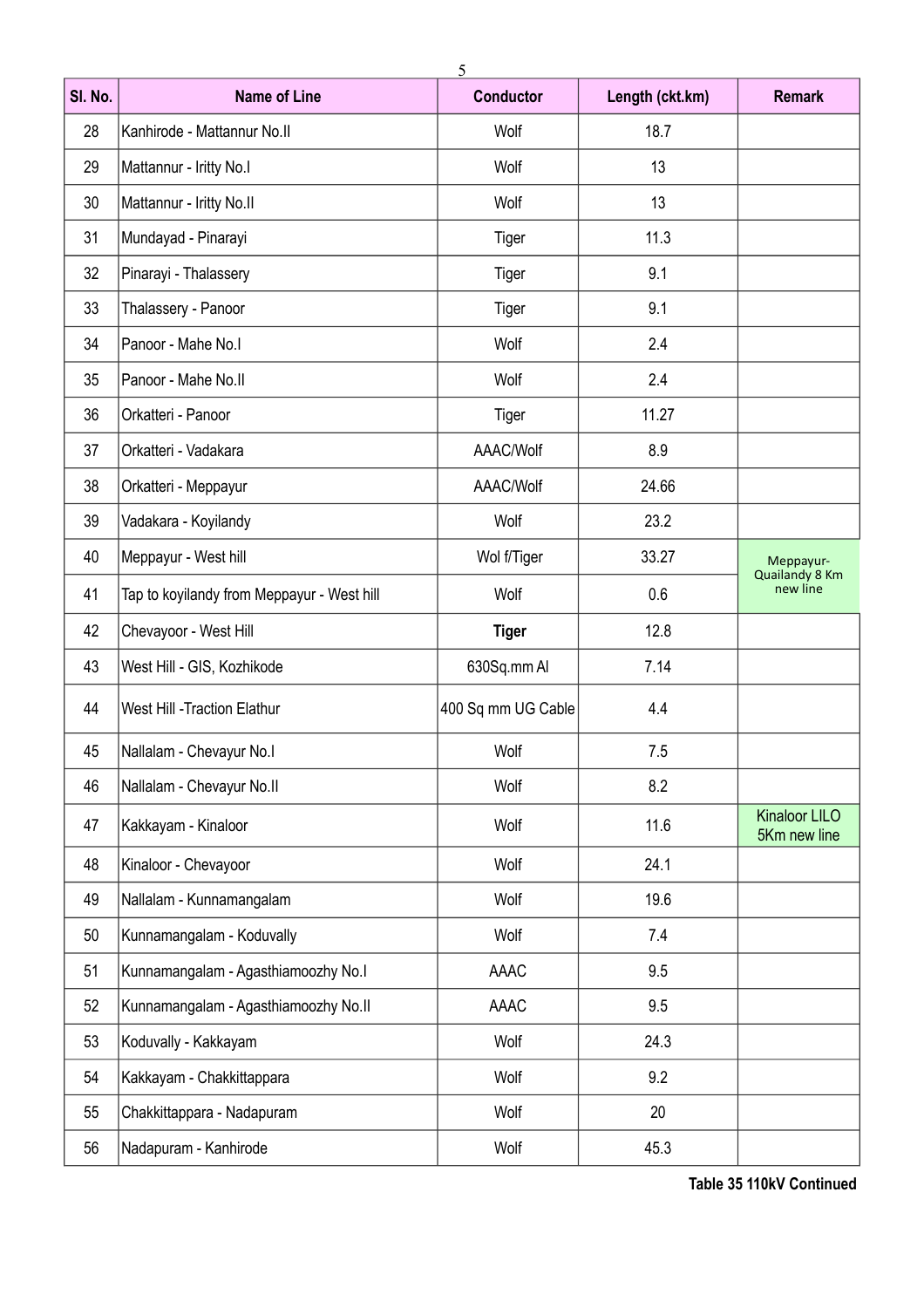| SI. No. | <b>Name of Line</b>                                  | <b>Conductor</b> | Length (ckt.km) | <b>Remark</b>   |
|---------|------------------------------------------------------|------------------|-----------------|-----------------|
| 57      | Tap to Kuthuparamba from Parambai                    | Wolf             | 6.7             |                 |
| 58      | Kuthuparamba - Valiyavelicham                        | Wolf             | 8.356           | <b>New line</b> |
| 59      | Kakkayam - Kuttiady                                  | Wolf             | 20.2            |                 |
| 60      | Kuttiady - Kanhirode                                 | Wolf             | 54.3            |                 |
| 61      | Nallalam - Steel Complex                             | Tiger            | 0.8             |                 |
| 62      | Nallalam - Chelari                                   | Tiger            | 14.6            |                 |
| 63      | Chelari - Parappanangadi                             | Wolf             | 15.9            |                 |
| 64      | Parappanangadi- Keezhissery                          | Wolf             | 32.9            |                 |
| 65      | Nallalam - Keezhissery                               | Tiger            | 20.4            |                 |
| 66      | Areacode - Keezhissery No.I                          | Wolf             | 9.5             |                 |
| 67      | Areacode - Keezhissery No.II                         | Wolf             | 9.5             |                 |
| 68      | Keezhissery - Malappuram No.I                        | Tiger            | 18.1            |                 |
| 69      | Keezhissery - Malappuram No.II                       | Wolf             | 18.1            |                 |
| 70      | Malappuram - Edarikode                               | Wolf             | 13.5            |                 |
| 71      | Malappuram - Manjeri                                 | Wolf             | 14              | <b>New line</b> |
| 72      | Edarikode - Tirur                                    | Wolf             | 11.7            |                 |
| 73      | Ponnani - Tirur                                      | Wolf             | 29.03           |                 |
| 74      | Kuttippuram - Tirur                                  | Wolf             | 22.33           |                 |
| 75      | Malaparamba - Kuttippuram No.I                       | Wolf             | 18.1            |                 |
| 76      | Malaparamba - Kuttippuram No.II                      | Wolf             | 18.1            |                 |
| 77      | Edappal - Kuttippuram                                | Wolf             | 26.92           |                 |
| 78      | Edappal - Ponnani                                    | Wolf             | 10.37           |                 |
| 79      | Malaparamba - Malappuram No.I                        | Tiger            | 14              |                 |
| 80      | Malaparamba - Malappuram No.II                       | Tiger            | 14              |                 |
| 81      | Tap to Melattur from MRML No.II                      | Tiger            | 20.3            |                 |
| 82      | Tap to Perinthalmanna from Malaparamba -<br>Melattur | Wolf             | $10$            |                 |
| 83      | Malaparamba - Koppam                                 | Tiger            | $10$            |                 |
| 84      | Malaparamba - Shornur                                | Tiger            | 24              |                 |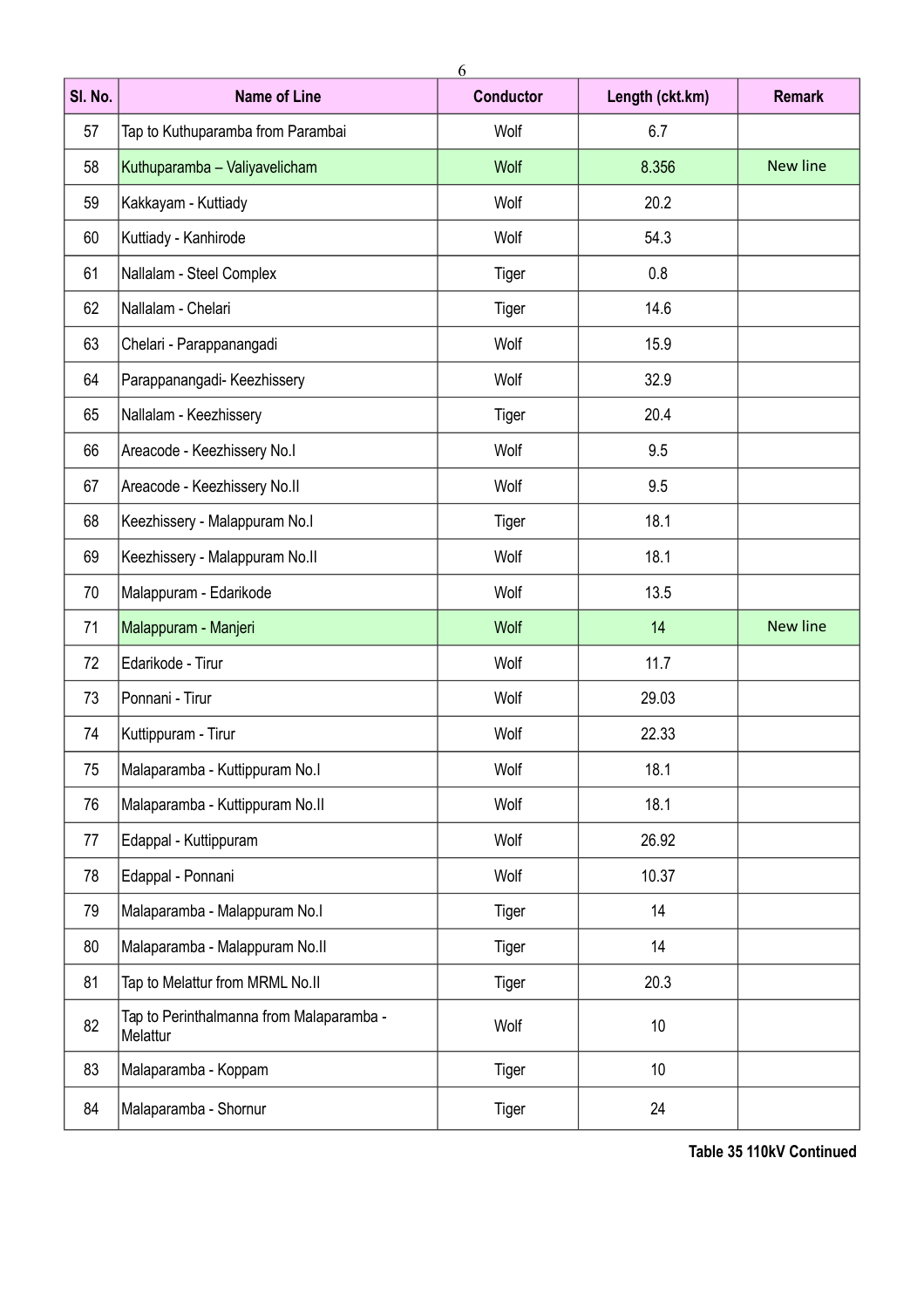| SI. No. | <b>Name of Line</b>                   | <b>Conductor</b> | Length (ckt.km) | <b>Remark</b> |
|---------|---------------------------------------|------------------|-----------------|---------------|
| 85      | Shornur - Koppam                      | Tiger            | 14.5            |               |
| 86      | Shornur - Edappal                     | Wolf             | 31.6            |               |
| 87      | Tap to Arangottukara from SHED feeder | Wolf             | 0.5             |               |
| 88      | Shornur - Koottanad                   | AAAC             | 17.86           |               |
| 89      | Koottanad - Edappal                   | <b>AAAC</b>      | 15.26           |               |
| 90      | Shornur - Traction Shornur            | Tiger            | 4.98            |               |
| 91      | Shornur - Ottappalam                  | Wolf             | 13.6            |               |
| 92      | Ottappalam - Vennakkara               | Wolf             | 28.96           |               |
| 93      | Shornur - Pathiripala                 | Wolf             | 26.3            |               |
| 94      | Pathiripala - Parali                  | Wolf             | 11.2            |               |
| 95      | Parali - Vennakkara                   | Wolf             | 9.5             |               |
| 96      | Ottappalam - Cherpulassery No.I       | Wolf             | 18.95           |               |
| 97      | Ottappalam - Cherpulassery No.II      | Wolf             | 18.95           |               |
| 98      | Ottappalam - Vadakkanchery            | Wolf             | 27              |               |
| 99      | Ottappalam - Pazhayannur              | Wolf             | 11.2            |               |
| 100     | Pazhayannur - Vadakkanchery           | Wolf             | 15.8            |               |
| 101     | Palakkad - Vennakkara No.I            | Wolf             | 20.86           |               |
| 102     | Palakkad - Vennakkara No.II           | Wolf             | 20.86           |               |
| 103     | Vennakkara - Malampuzha               | Wolf             | 10.25           |               |
| 104     | Malampuzha - Kalladikode              | Wolf             | 19.25           |               |
| 105     | Kalladikode - Mannarkkad              | Wolf             | 14              |               |
| 106     | Palakkad - Kozhinjampara              | Wolf             | 10.61           |               |
| 107     | Kozhinjampara - Kollengode            | Wolf             | 24.28           |               |
| 108     | Palakkad - Kollengode                 | Wolf             | 26.5            |               |
| 109     | Tap to MPS Steel from PKKE feeder     | Wolf             | 0.05            |               |
| 110     | Palakkad - Traction, Kanjikode        | Wolf             | 3.15            |               |
| 111     | Palakkad - Kanjikode No.I             | Wolf             | 5.46            |               |
| 112     | Palakkad - Kanjikode No.II            | Wolf             | 5.46            |               |
| 113     | Tap to Paragon Steel from PKKJ No.II  | Wolf             | 0.05            |               |
| 114     | Tap to PATSPIN from PKKJ No.II        | Wolf             | 0.05            |               |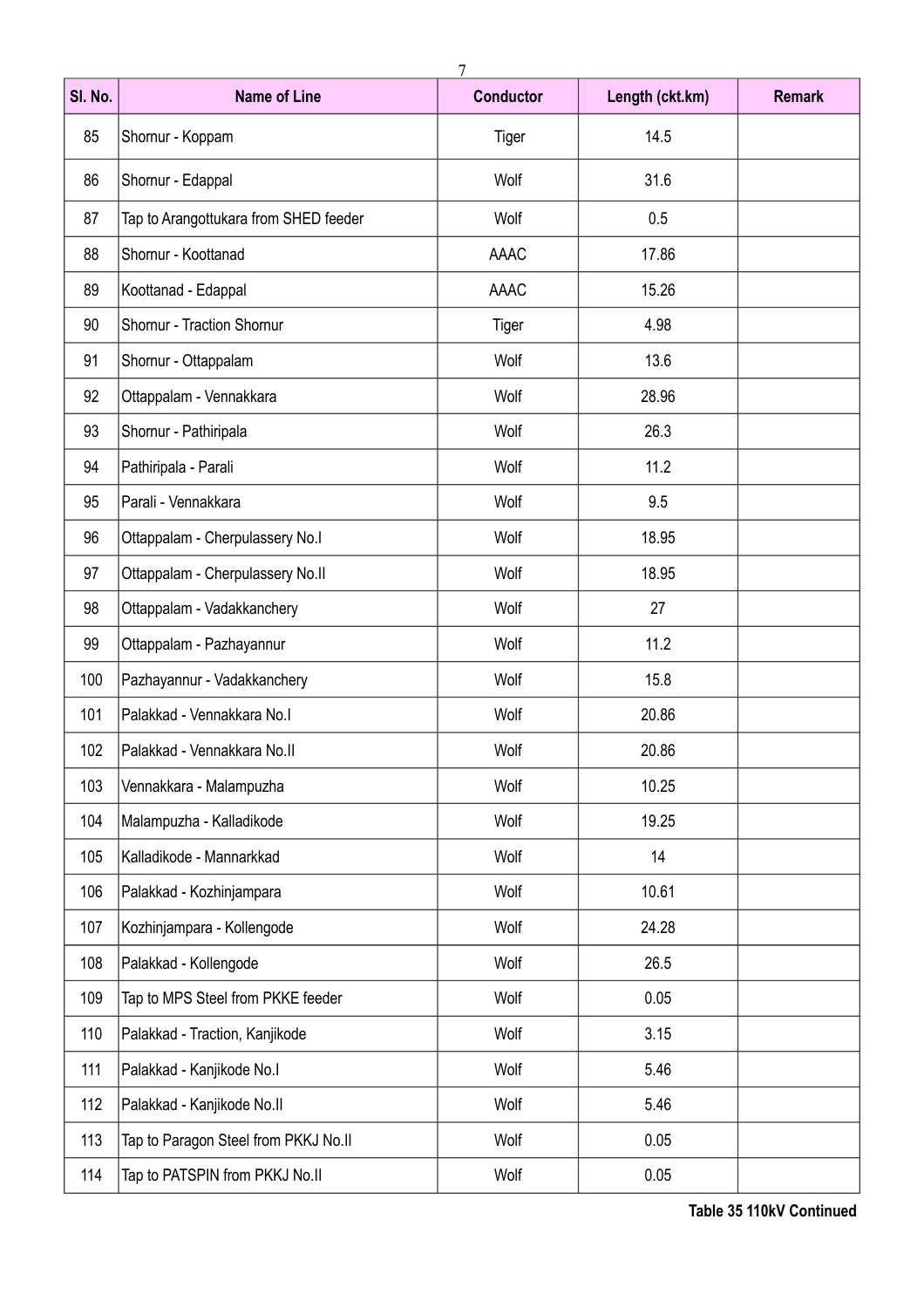| SI. No. | <b>Name of Line</b>                     | <b>Conductor</b> | Length (ckt.km) | <b>Remark</b> |
|---------|-----------------------------------------|------------------|-----------------|---------------|
| 115     | Palakkad - Walayar No.I                 | Wolf             | 6.35            |               |
| 116     | Palakkad - Walayar No.II                | Wolf             | 6.8             |               |
| 117     | Walayar - Malabar Cement No.I           | Wolf             | 4.41            |               |
| 118     | Walayar - Malabar Cement No.II          | Wolf             | 4.63            |               |
| 119     | Tap to Precot Meridian from WLMC No.II  | Wolf             | 0.22            |               |
| 120     | Madakkathara - Shornur                  | Wolf             | 30.2            |               |
| 121     | Madakkathara - Wadakkanchery            | Wolf             | 15.09           |               |
| 122     | Wadakkanchery - Shornur                 | Wolf             | 16.56           |               |
| 123     | Madakkathara - Athani                   | Wolf             | 10.9            |               |
| 124     | Athani - Kandassankadavu                | Wolf             | 36.8            |               |
| 125     | Madakkathara - Kunnamkulam              | Wolf             | 27.4            |               |
| 126     | Kunnamkulam - Guruvayur                 | Wolf             | 5.9             |               |
| 127     | Guruvayur - Kandassankadavu             | Wolf             | 16.3            |               |
| 128     | Kunnamkulam - Punnayurkulam No.I        | <b>AAAC</b>      | 15.2            |               |
| 129     | Kunnamkulam - Punnayurkulam No.II       | <b>AAAC</b>      | 15.2            |               |
| 130     | Madakkathara - Viyyur No.I              | Wolf             | 10.2            |               |
| 131     | Madakkathara - Viyyur No.II             | Wolf             | 10.2            |               |
| 132     | Viyyur - Kandassankadavu                | Wolf             | 15.7            |               |
| 133     | Viyyur - Pullazhy                       | Wolf             | 6.96            |               |
| 134     | Pullazhy - Kandassankadavu              | Wolf             | 11.4            |               |
| 135     | Tap to Thrissur Corpn. from VIPL feeder | Wolf             | 1.6             |               |
| 136     | Madakkathara - Valappad                 | Wolf             | 28.1            |               |
| 137     | Madakkathara - Cherpu                   | Wolf             | 19.7            |               |
| 138     | Cherpu - Irinjalakuda                   | Wolf             | 20.84           |               |
| 139     | Irinjalakuda - Kattoor                  | Wolf             | 7.08            |               |
| 140     | Kattoor - Valappad                      | Wolf             | 11.16           |               |
| 141     | Madakkathara - Kodakara                 | Wolf             | 24.2            |               |
| 142     | Chalakudy - Kodakara                    | Wolf             | 7.1             |               |
| 143     | Madakkathara - Ollur                    | Wolf             | 15.7            |               |
| 144     | Ollur - Puthukkad                       | Wolf             | 12.83           |               |
| 145     | Chalakkudy - Puthukkad                  | Wolf             | 15.68           |               |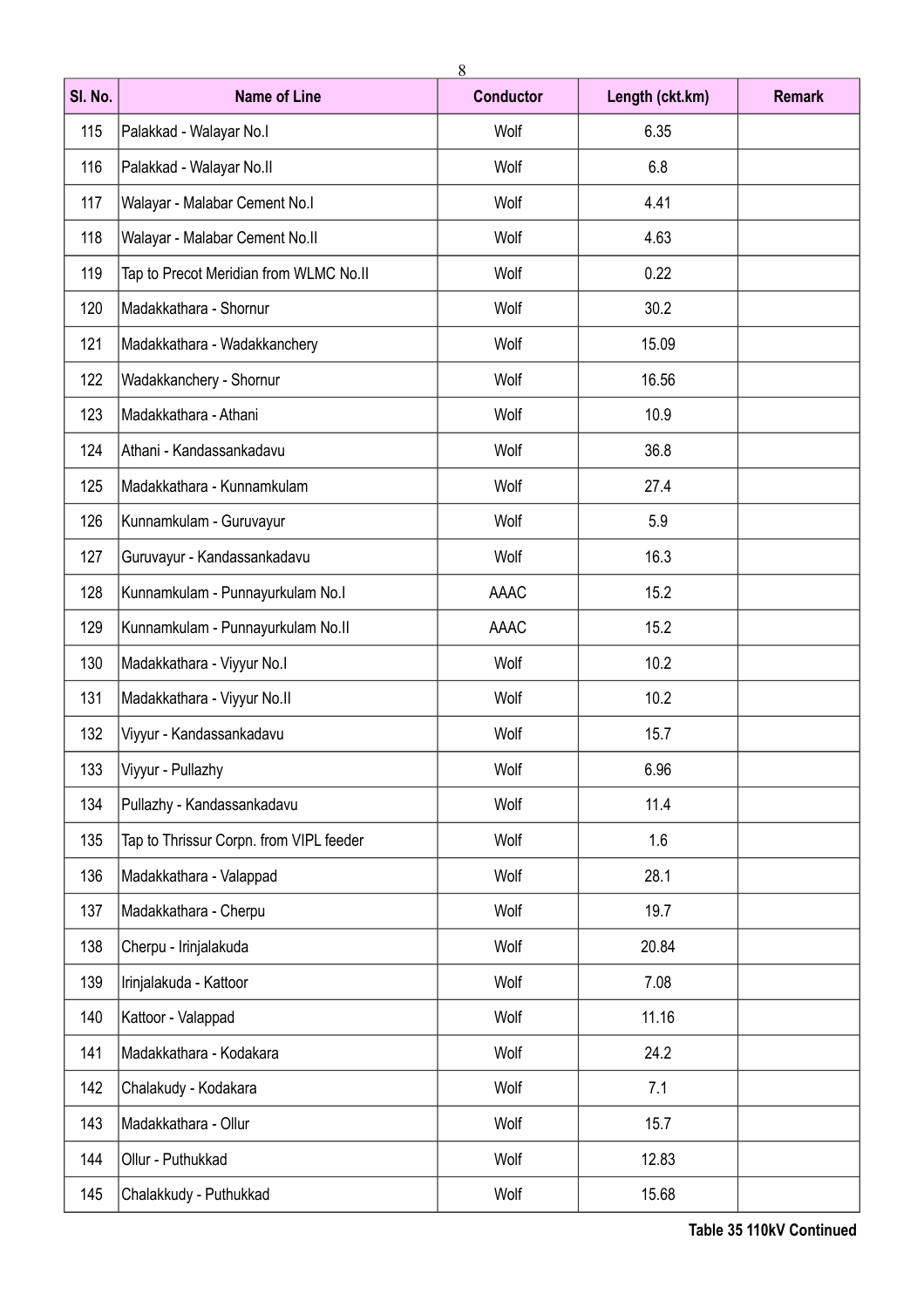|         |                                      | 9                |                 |               |
|---------|--------------------------------------|------------------|-----------------|---------------|
| SI. No. | <b>Name of Line</b>                  | <b>Conductor</b> | Length (ckt.km) | <b>Remark</b> |
| 146     | Chalakudy - Traction S/s, Chalakudy  | Wolf             | 2.3             |               |
| 147     | Poringalkuthu - Chalakudy No.I       | Tiger            | 32.5            |               |
| 148     | Poringalkuthu - Chalakudy No.II      | Tiger            | 32.5            |               |
| 149     | Sholayar - Chalakudy                 | Wolf             | 53.1            |               |
| 150     | Poringalkuthu - Sholayar             | Wolf             | 12.9            |               |
| 151     | Idamalayar - Ayyampuzha              | Wolf             | 32              |               |
| 152     | Ayyampuzha - Chalakudy               | Wolf             | 16.8            |               |
| 153     | Idamalayar - Malayattoor             | Wolf             | 28.5            |               |
| 154     | Malayattoor - Rayonpuram             | Wolf             | 12              |               |
| 155     | Rayonpuram - Perumbavoor             | Wolf             | 1.5             |               |
| 156     | Kalamassery - Perumbavoor            | Wolf             | 19.61           |               |
| 157     | Tap to GTN Textiles from KLPM feeder | Wolf             | 0.86            |               |
| 158     | Kalamassery - Carborandum            | Wolf             | 33.63           |               |
| 159     | Chalakudy - Carborandum              | Wolf             | 7.3             |               |
| 160     | Kalamassery - Kurumassery            | Wolf             | 20.1            |               |
| 161     | Chalakudy - Angamaly                 | Wolf             | 21.28           |               |
| 162     | Angamaly - Kurumassery               | Wolf             | 8.89            |               |
| 163     | Tap No.I to Aluva from KLCB feeder   | Wolf             | $\overline{2}$  |               |
| 164     | Tap No.II to Aluva from KLKR feeder  | Wolf             | $\overline{2}$  |               |
| 165     | Aluva-KWA                            | UG               | 1.61            |               |
| 166     | Tap No.I to CIAL from KLCB feeder    | Wolf             | 1.81            |               |
| 167     | Tap No.II to CIAL from CHKR feeder   | Wolf             | 1.81            |               |
| 168     | Kalamassery - Edappally              | Wolf             | $\overline{7}$  |               |
| 169     | Edappally - Kaloor                   | Wolf             | 4.43            |               |
| 170     | Kalamassery - Kaloor                 | Wolf             | 11.9            |               |
| 171     | Kaloor- Ernankulam North UG          | UG               | 4.1             |               |
| 172     | Kaloor- Ernankulam North UG          | UG               | 4.1             |               |
| 173     | Tap No.I to BSES from KLKA feeder    | Wolf             | 1.3             |               |
| 174     | Tap No.II to BSES from KLEP feeder   | Wolf             | 1.3             |               |
| 175     | Kalamassery - Edayar No.I            | Wolf             | 4.2             |               |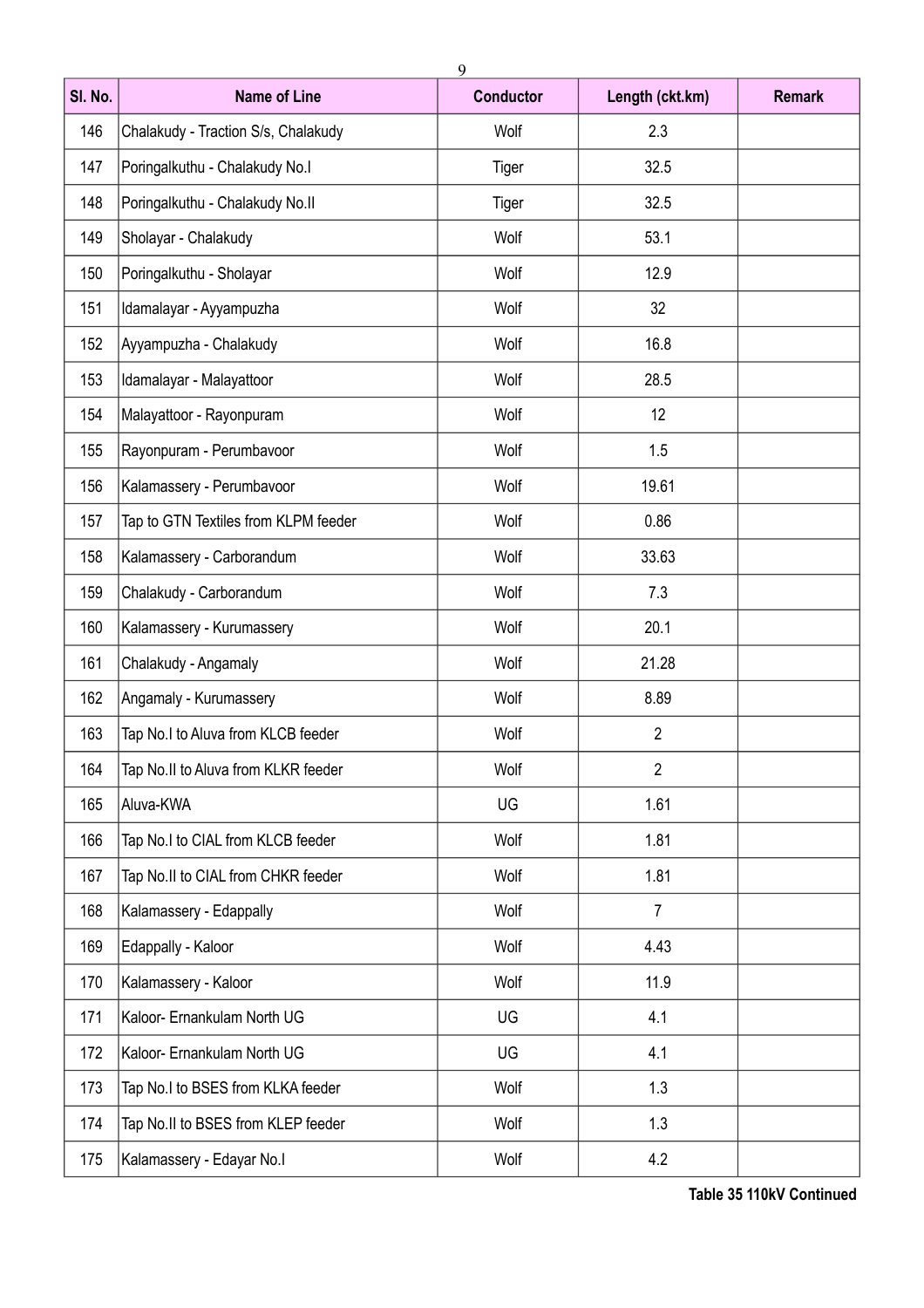| SI. No. | <b>Name of Line</b>                        | <b>Conductor</b> | Length (ckt.km) | <b>Remark</b> |
|---------|--------------------------------------------|------------------|-----------------|---------------|
| 176     | Kalamassery - Edayar No.II                 | Wolf             | 4.2             |               |
| 177     | Tap No.III to BSES from KLED No.I feeder   | Wolf             | 0.8             |               |
| 178     | Tap No.IV to BSES from KLED No.II feeder   | Wolf             | 0.8             |               |
| 179     | Tap No.I to IAC from KLED No.I feeder      | Wolf             | 0.05            |               |
| 180     | Tap No.II to IAC from KLED No.II feeder    | Wolf             | 0.05            |               |
| 181     | Edayar - Binani Zinc No.I                  | Wolf             | 1.35            |               |
| 182     | Edayar - Binani Zinc No.II                 | Wolf             | 1.35            |               |
| 183     | Edayar - North Paravur No.I                | Wolf             | 9.41            |               |
| 184     | Edayar - North Paravur No.II               | Wolf             | 9.41            |               |
| 185     | Kalamassery - Vyttila                      | Wolf             | 11.58           |               |
| 186     | Kalamassery - Aroor                        | Wolf             | 23.5            |               |
| 187     | Kalamassery - Panangad                     | Wolf             | 17              |               |
| 188     | Vytilla - New Vytilla UG                   | <b>UG Cable</b>  | 0.71            |               |
| 189     | Panangad - Aroor                           | Wolf             | 6.5             |               |
| 190     | Aroor - Mattanchery                        | Wolf             | 9.1             |               |
| 191     | Mattanchery - Chellanam                    | Wolf             | 11.1            |               |
| 192     | Kalamassery - FACT (UD) No.I               | Wolf             | 5               |               |
| 193     | Kalamassery - FACT (UD) No.II              | Wolf             | 5               |               |
| 194     | Tap No.I to TCC from KLFA No.I feeder      | Wolf             | 0.8             |               |
| 195     | Tap No.II to TCC from KLFA No.II feeder    | Wolf             | 0.8             |               |
| 196     | Kalamassery - Brahmapuram No.I             | Wolf             | 11.6            |               |
| 197     | Kalamassery - Brahmapuram No.II            | Wolf             | 11.6            |               |
| 198     | Kalamassery - Brahmapuram No.III           | Wolf             | 11.6            |               |
| 199     | Kalamassery - Brahmapuram No.IV            | Wolf             | 11.6            |               |
| 200     | Tap No.I to CSEZ from KLBR No.I feeder     | Wolf             | 0.05            |               |
| 201     | Tap No.II to CSEZ from KLBR No.II feeder   | Wolf             | 0.05            |               |
| 202     | Tap to Co-op. Med. College from KLBR No.II | Wolf             | 0.04            |               |
| 203     | Brahmapuram - Kadavanthara                 | Wolf             | 10.77           |               |
| 204     | Brahmapuram - New Vyttila                  | Wolf             | 7.3             |               |
| 205     | New Vyttila - Kadavanthara                 | Wolf             | 3.47            |               |
| 206     | Kadavanthara - Traction S/s, Kadavanthara  | UG Cable         | 0.15            |               |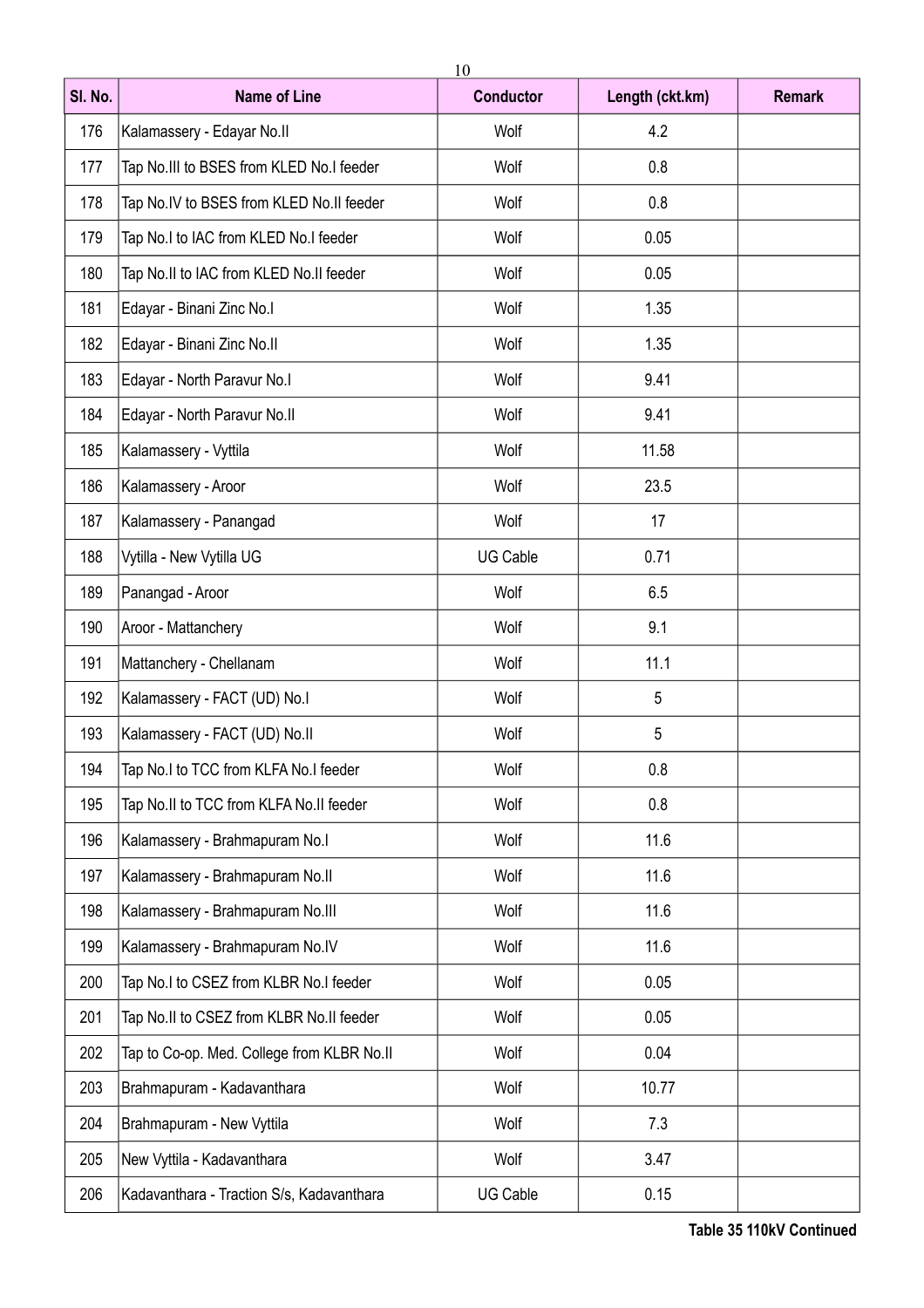| SI. No. | <b>Name of Line</b>                       | <b>Conductor</b> | Length (ckt.km) | <b>Remark</b> |
|---------|-------------------------------------------|------------------|-----------------|---------------|
| 207     | Kadavanthara - Willington Island No.I     | UG Cable + OH    | 3.47            |               |
| 208     | Kadavanthara - Willington Island No.II    | UG Cable + OH    | 2.3             |               |
| 209     | Willington Island - Port Trust            | UG Cable         | 2.31            |               |
| 210     | Brahmapuram - KINFRA No.I                 | Wolf             | 1.85            |               |
| 211     | Brahmapuram - KINFRA No.II                | Wolf             | 1.85            |               |
| 212     | Brahmapuram - FACT (CD) No.I              | Wolf             | 3.8             |               |
| 213     | Brahmapuram - FACT (CD) No.II             | Wolf             | 3.8             |               |
| 214     | Tap to Petronet from BRFA No.I feeder     | Wolf             | 2.81            |               |
| 215     | Tap to BPCL from BRFA No.II feeder        | Wolf             | 2.81            |               |
| 216     | Brahmapuram - Vaikom                      | Wolf             | 29.64           |               |
| 217     | Brahmapuram - Kandanad                    | Wolf             | 11.64           |               |
| 218     | Kandanad - Vaikom                         | Wolf             | 18              |               |
| 219     | Tap No.I to HNL from BRVK feeder          | Wolf             | 8.7             |               |
| 220     | Tap No.II to HNL from KNVK feeder         | Wolf             | 8.7             |               |
| 221     | Tap No.I to Piravam from HNL Tap No.I     | Wolf             | 7.7             |               |
| 222     | Tap No.II to Piravam from HNL Tap No.II   | Wolf             | 7.7             |               |
| 223     | Kalamassery - Moovattupuzha               | Lynx             | 26.4            |               |
| 224     | Kalamassery - Kizhakambalam               | Wolf             | 9.53            |               |
| 225     | Kizhakambalam - Moovattupuzha             | Wolf             | 16.87           |               |
| 226     | Tap No.I to Rubber Park from KLMV feeder  | Wolf             | 2.1             |               |
| 227     | Tap No.II to Rubber Park from KZMV feeder | Wolf             | 2.1             |               |
| 228     | Moovattupuzha - Myloor (Pothanikad)       | Lynx             | 10.56           |               |
| 229     | Myloor (Pothanikad) - Adimali             | Lynx             | 34.92           |               |
| 230     | Neriamangalam - Adimali                   | Lynx             | 10.49           |               |
| 231     | Neriamangalam - Moovattupuzha             | Lynx             | 51              |               |
| 232     | Neriamangalam - Kuthungal No.I            | Wolf             | 16.5            |               |
| 233     | Neriamangalam - Kuthungal No.II           | Wolf             | 16.5            |               |
| 234     | Panniar - Sengulam No.I                   | Wolf             | 0.5             |               |
| 235     | Panniar - Sengulam No.II                  | Wolf             | 0.5             |               |
| 236     | Neriamangalam - Sengulam                  | Lynx             | 5.8             |               |
| 237     | Neriamangalam - Pala                      | Wolf             | 37.8            |               |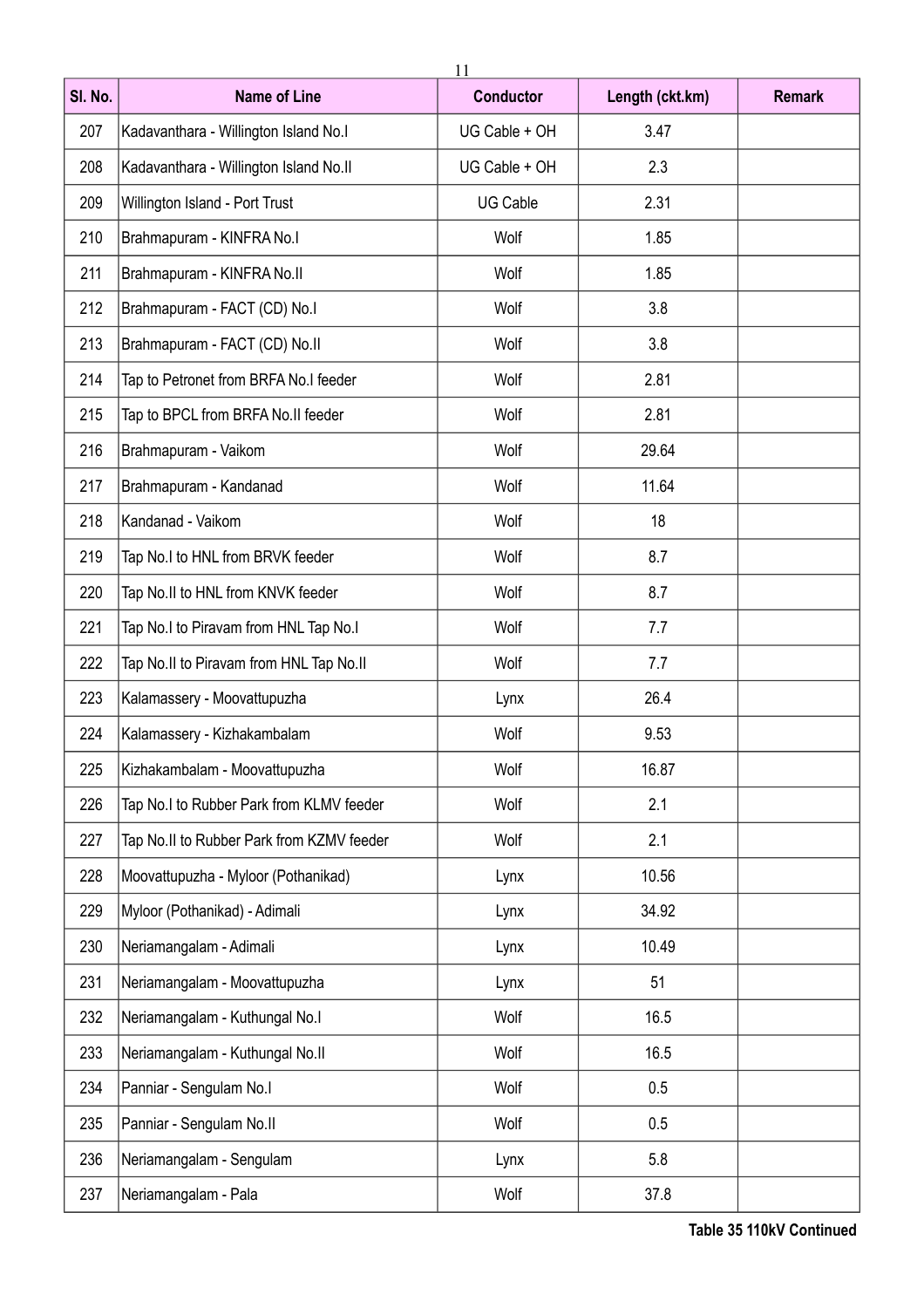| SI. No. | <b>Name of Line</b>                          | <b>Conductor</b> | Length (ckt.km) | <b>Remark</b>   |
|---------|----------------------------------------------|------------------|-----------------|-----------------|
| 238     | Sengulam - Udumpannoor                       | Wolf             | 18.5            |                 |
| 239     | Udumpannoor - Erattupetta                    | Wolf             | 28.4            |                 |
| 240     | Erattupetta - Pala                           | Wolf             | 15.9            |                 |
| 241     | Pala - Ayarkunnam No.l                       | Wolf             | 13.5            |                 |
| 242     | Pala - Ayarkunnam No.II                      | Wolf             | 13.5            |                 |
| 243     | Pallom - Ayarkunnam                          | Wolf             | 14.9            |                 |
| 244     | Ayarkunnam - MRF                             | Wolf             | 6.3             |                 |
| 245     | MRF - Pallom                                 | Wolf             | 8.6             |                 |
| 246     | Pallom - Chengalam                           | Wolf             | 14.1            |                 |
| 247     | Chengalom-Punnapra                           | Wolf             | 29.4            |                 |
| 248     | Pallom - Pambady                             | Wolf             | 12.5            |                 |
| 249     | Pambady - Kanjirappally                      | Wolf             | 16.5            |                 |
| 250     | Pallom - Kodimatha                           | Wolf             | 4.54            |                 |
| 251     | Kanjirappally - Erumeli                      | Wolf             | 23.3            | <b>New line</b> |
| 252     | Kodimatha - Punnapra                         | Wolf             | 28.96           |                 |
| 253     | Punnapra - Edathua No.I                      | Wolf             | 15.7            |                 |
| 254     | Punnapra - Edathua No.II                     | Wolf             | 15.7            |                 |
| 255     | Punnapra - Traction S/s, Punnapra            | Wolf             | 0.47            |                 |
| 256     | Punnapra - Autocast                          | Wolf             | 26.6            |                 |
| 257     | Autocast (SILK) - SL Puram                   | Wolf             | 1.7             |                 |
| 258     | SL Puram- Chellanam                          | Wolf             | 34.4            |                 |
| 259     | Tap to IPRK from SL- Chellanam               | Wolf             | 0.125           |                 |
| 260     | Aroor - Thykkattussery                       | Wolf             | 15.6            |                 |
| 261     | Thykkattussery - SL Puram                    | Wolf             | 16.15           |                 |
| 262     | SL Puram - Punnapra                          | Wolf             | 27.85           |                 |
| 263     | Pallom - Thrikodithanam                      | Wolf             | 12.5            |                 |
| 264     | Tap to Chingavanam Traction from PLTN feeder | Wolf             | 1.7             |                 |
| 265     | Tap to TECIL from PLTN feeder                | Wolf             | 2.12            |                 |
| 266     | Chengannoor - Bilievers Church               | Wolf             | 16.45           |                 |
| 267     | Bilievers Church - Thrikodithanam            | Wolf             | 4.72            |                 |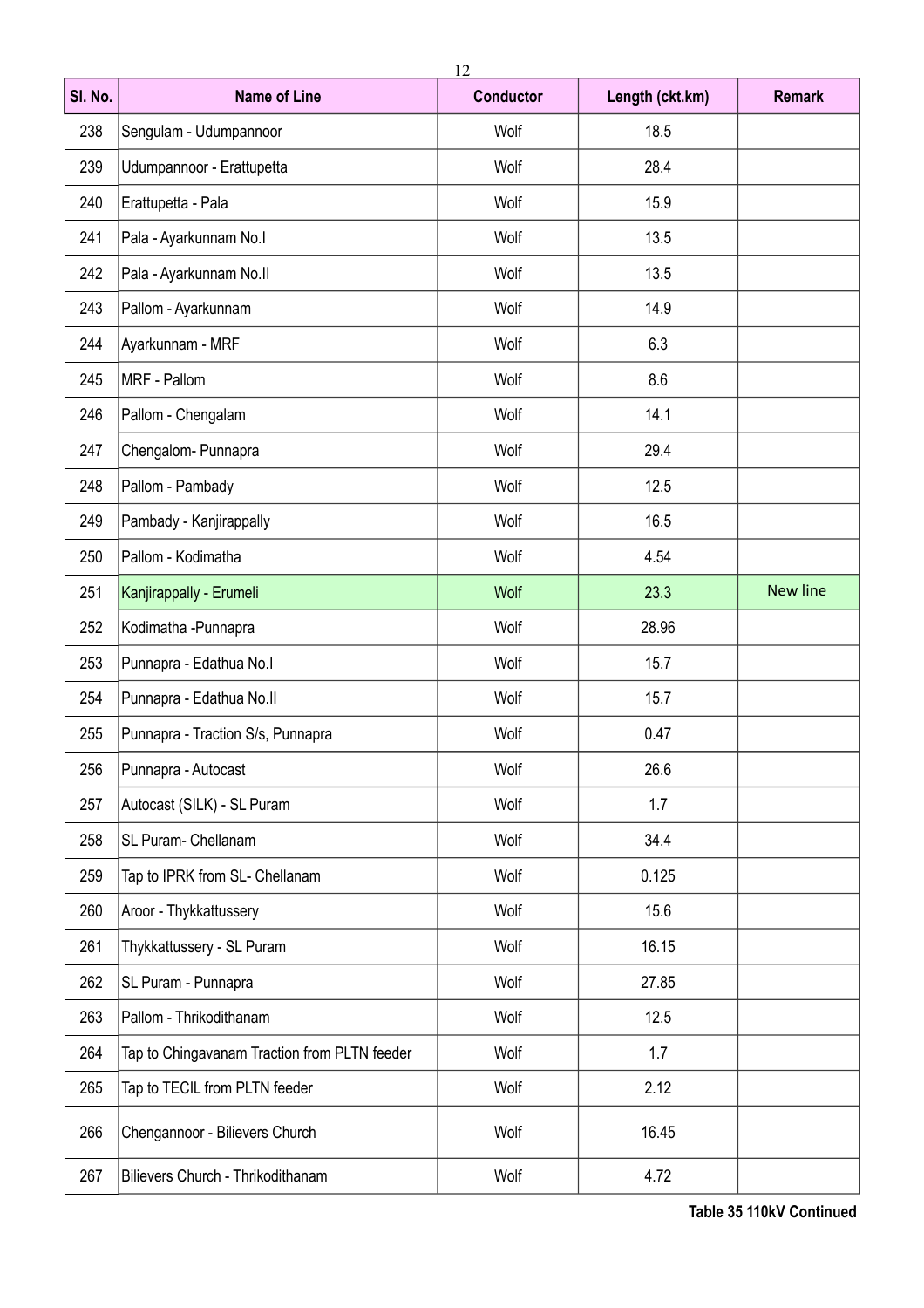| SI. No. | <b>Name of Line</b>                  | <b>Conductor</b> | Length (ckt.km) | <b>Remark</b> |
|---------|--------------------------------------|------------------|-----------------|---------------|
| 268     | Pallom - Mallappally                 | Wolf             | 32.2            |               |
| 269     | Mallappally - Chengannoor            | Wolf             | 24.3            |               |
| 270     | Chengannoor - Edappon No.I           | Wolf             | 14.1            |               |
| 271     | Chengannoor - Edappon No.II          | Wolf             | 14.1            |               |
| 272     | Edappon - Pathanamthitta No.I        | Wolf             | 23.1            |               |
| 273     | Edappon - Pathanamthitta No.II       | Wolf             | 23.1            |               |
| 274     | Pathanamthitta - Ranni               | Wolf             | 25.38           |               |
| 275     | Kozhenchery - Ranni                  | Wolf             | 13.4            |               |
| 276     | Pathanamthitta - Kozhenchery         | Wolf             | 11.9            |               |
| 277     | Kakkad - Pathanamthitta              | Wolf             | 28.7            |               |
| 278     | Kakkad - Karikkayam                  | Wolf             | 10.6            |               |
| 279     | Karikkayam - Maniyar                 | Wolf             | 3.9             |               |
| 280     | Maniyar - Pathanamthitta             | Wolf             | 18              |               |
| 281     | Edappon - Kayamkulam                 | Wolf             | 18.5            |               |
| 282     | Edappon - Mavelikkara                | Wolf             | 14              |               |
| 283     | Mavelikkara - Kayamkulam             | Wolf             | 14              |               |
| 284     | Edappon - Sasthamkotta               | Wolf             | 18.5            |               |
| 285     | Edappon - Kundara                    | Wolf             | 31              |               |
| 286     | Tap to Sasthamkotta from EPKD feeder | Wolf             | 0.5             |               |
| 287     | Sasthamkotta - KMML                  | Wolf             | 18.1            |               |
| 288     | Chavara - KMML                       | Wolf             | 5.5             |               |
| 289     | Kundara - Chavara                    | Wolf             | 26              |               |
| 290     | Chavara - Kavanad No.I               | Wolf             | 9.1             |               |
| 291     | Chavara - Kavanad No.II              | Wolf             | 9.1             |               |
| 292     | Kundara - Traction Perinad No.I      | Wolf             | $\overline{7}$  |               |
| 293     | Kundara - Perinadu                   | Wolf             | 9               |               |
| 294     | Perinadu - Traction Perinadu         | Wolf             | 2.1             |               |
| 295     | Punalur - Kundara                    | Wolf             | 33.6            |               |
| 296     | Punalur - Kottarakkara               | Wolf             | 20.1            |               |
| 297     | Kottarakkara - Kundara               | Wolf             | 13.5            |               |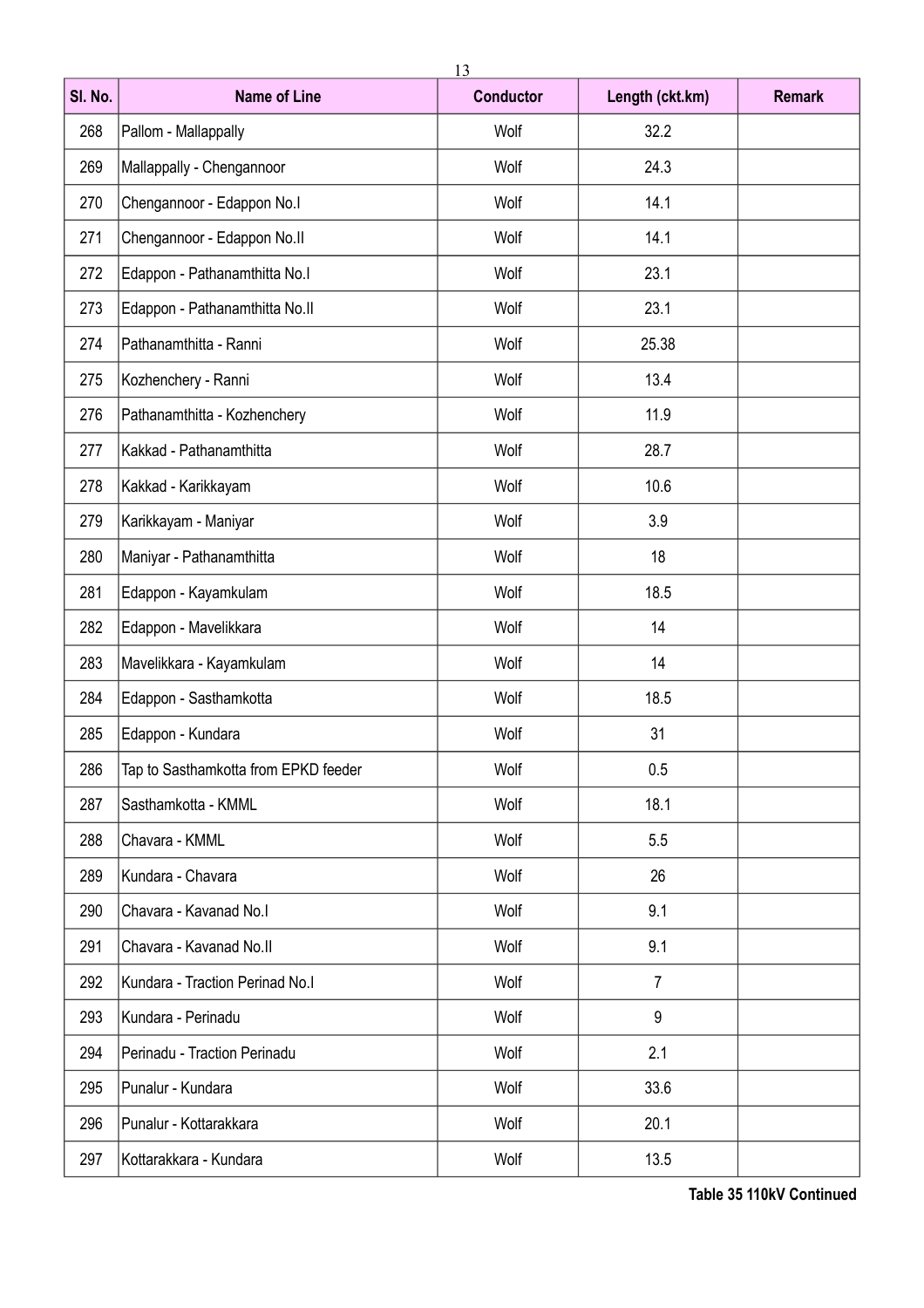| SI. No. | <b>Name of Line</b>                  | <b>Conductor</b> | Length (ckt.km) | <b>Remark</b> |
|---------|--------------------------------------|------------------|-----------------|---------------|
| 298     | Kundara - Ayathil No.I               | Wolf             | 13              |               |
| 299     | Kundara - Ayathil No.II              | Wolf             | 13              |               |
| 300     | Kundara - Parippally No.I            | Wolf             | 24              |               |
| 301     | Kundara - Parippally No.II           | Wolf             | 24              |               |
| 302     | Ayathil - GIS Kollam DC UG No. I     | <b>UG Cable</b>  | 3.75            |               |
| 303     | Kundara-Technopark                   | UG               | 2.6             |               |
| 304     | Kottiyam - Kundara                   | Wolf             | 16.9            |               |
| 305     | Ambalappuram - Kottiyam              | Wolf             | 18.9            |               |
| 306     | Edamon - Ambalappuram                | Wolf             | 29              |               |
| 307     | Edamon - Punalur No.I                | Wolf             | 9.89            |               |
| 308     | Edamon - Punalur No.II               | Wolf             | 9.89            |               |
| 309     | Punalur - Pathanapuram               | Wolf             | 12.25           |               |
| 310     | Pathanapuram - Koodal                | Wolf             | 8.23            |               |
| 311     | Punalur - Koodal                     | Wolf             | 19.5            |               |
| 312     | Tap to Paper Mill from PNKU feeder   | Wolf             | 1.4             |               |
| 313     | Edamon - Paruthippara                | Wolf             | 54              |               |
| 314     | Edamon - Kilimanoor                  | Wolf             | 33.9            |               |
| 315     | Kilimanoor - Paruthippara            | Wolf             | 39.9            |               |
| 316     | Pothencode - Paruthippara No.I       | Wolf             | 10.39           |               |
| 317     | Pothencode - Paruthippara No.II      | Wolf             | 10.39           |               |
| 318     | Paruthippara - Medical College No.I  | Wolf             | 2.87            |               |
| 319     | Paruthippara - Medical College No.II | Wolf             | 2.87            |               |
| 320     | Pothencode - Attingal No.I           | Wolf             | 10.2            |               |
| 321     | Pothencode - Attingal No.II          | Wolf             | 10.2            |               |
| 322     | Attingal - Paripally No.I            | Wolf             | 15.3            |               |
| 323     | Attingal - Paripally No.II           | Wolf             | 15.3            |               |
| 324     | Paripally - Varkala No.I             | Wolf             | 9.8             |               |
| 325     | Paripally - Varkala No.II            | Wolf             | 9.8             |               |
| 326     | Pothencode - Technopark No.I         | Wolf             | 5.87            |               |
| 327     | Pothencode - Technopark No.II        | Wolf             | 5.87            |               |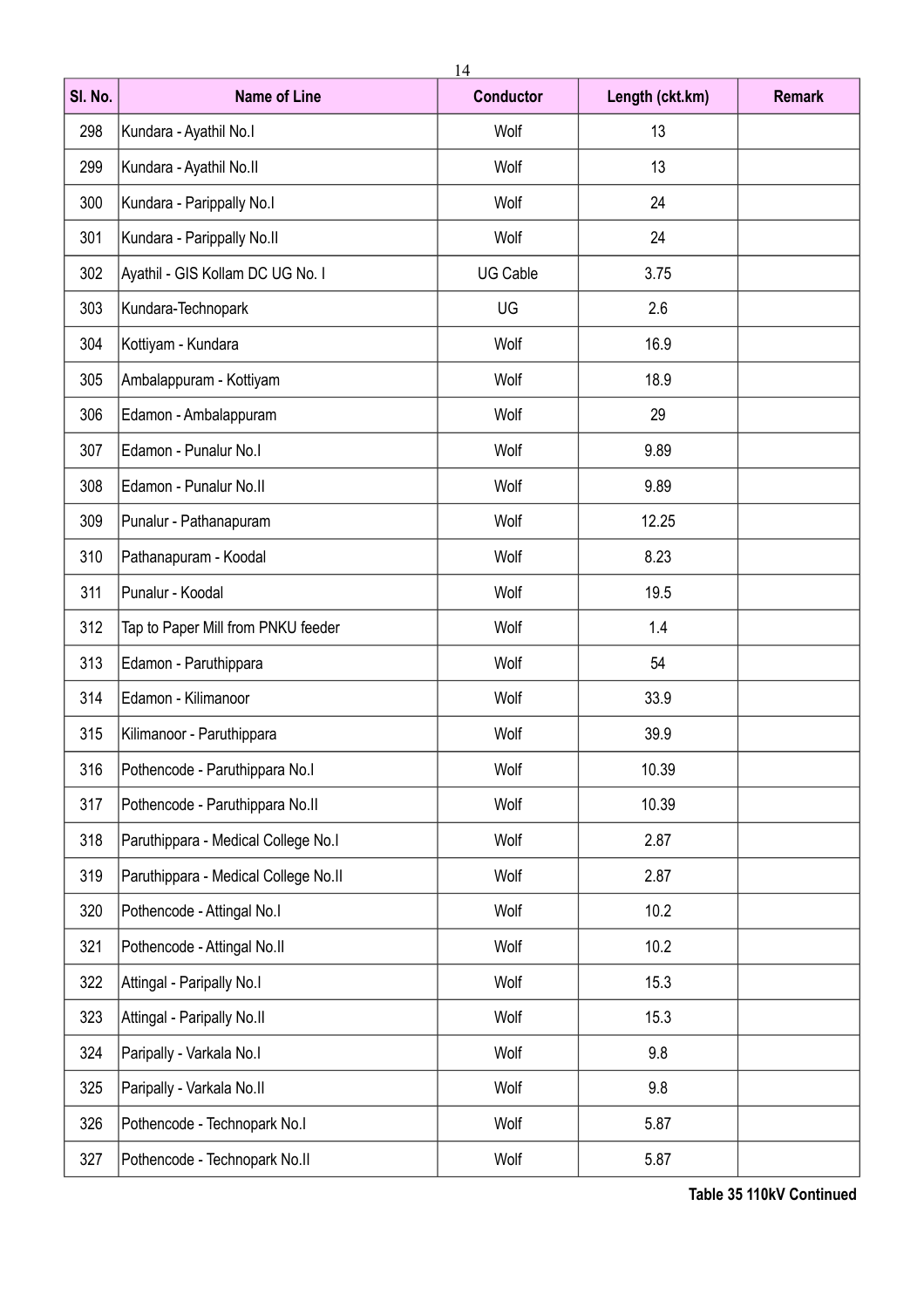| SI. No. | <b>Name of Line</b>                      | <b>Conductor</b> | Length (ckt.km) | <b>Remark</b>                       |
|---------|------------------------------------------|------------------|-----------------|-------------------------------------|
| 328     | Technopark - TERLS No.I                  | Wolf             | 4.53            |                                     |
| 329     | Technopark - TERLS No.II                 | Wolf             | 4.53            |                                     |
| 330     | TERLS-VSSC I                             | Wolf             | 0.8             |                                     |
| 331     | TERLS-VSSC I                             | Wolf             | 0.8             |                                     |
| 332     | <b>TERLS - VELI</b>                      | Wolf             | 8               | Veli upgraded to<br>110kV from 66kV |
| 333     | Tap to Technopark Ph.II from TPTE No.I   | Wolf             | 0.05            |                                     |
| 334     | Kazhakkuttam - Traction S/s, Kazhakuttam | Wolf             | 0.87            |                                     |
| 335     | Pothencode - Kattakkada                  | Wolf             | 29.7            |                                     |
| 336     | Pothencode - Aruvikkara                  | Wolf             | 19.2            |                                     |
| 337     | Aruvikkara - Kattakkada                  | Wolf             | 11.71           |                                     |
| 338     | Tap No.I to Nedumangad from PCAV feeder  | Wolf             | 0.2             |                                     |
| 339     | Tap No.II to Nedumangad from PCKK feeder | Wolf             | 0.2             |                                     |
| 340     | Kattakkada - Thirumala No.I              | Wolf             | 9.24            |                                     |
| 341     | Kattakkada - Thirumala No.II             | Wolf             | 9.24            |                                     |
| 342     | Kattakkada - Parassala No.I              | Wolf             | 18.98           |                                     |
| 343     | Kattakkada - Parassala No.II             | Wolf             | 18.98           |                                     |
| 344     | Parassala - Kuzhithura (Inter state)     | Mink             | 4.83            |                                     |
|         | 110kV LINE-Total in Ckt.KM               |                  | 4521.50         |                                     |

| IV. 66 kV Lines |                                 |             |       |  |
|-----------------|---------------------------------|-------------|-------|--|
| 1               | Mundayad - Sreekandapuram No.I  | Dog         | 27.2  |  |
| $\overline{2}$  | Mundayad - Sreekandapuram No.II | Dog         | 27.2  |  |
| 3               | Mundayad - Kuthuparamba         | <b>AAAC</b> | 26.02 |  |
| 4               | Kuthuparamba - Nedumpoyil       | <b>AAAC</b> | 18.6  |  |
| 5               | Nedumpoyil - Mananthavadi       | Copper      | 29    |  |
| 6               | Kaniyampetta - Anchukunnu       | AAAC        | 9.2   |  |
| 7               | Mananthavadi - Anchukunnu       | <b>AAAC</b> | 9.7   |  |
| 8               | Kaniyampetta - Kuthumunda       | <b>AAAC</b> | 14    |  |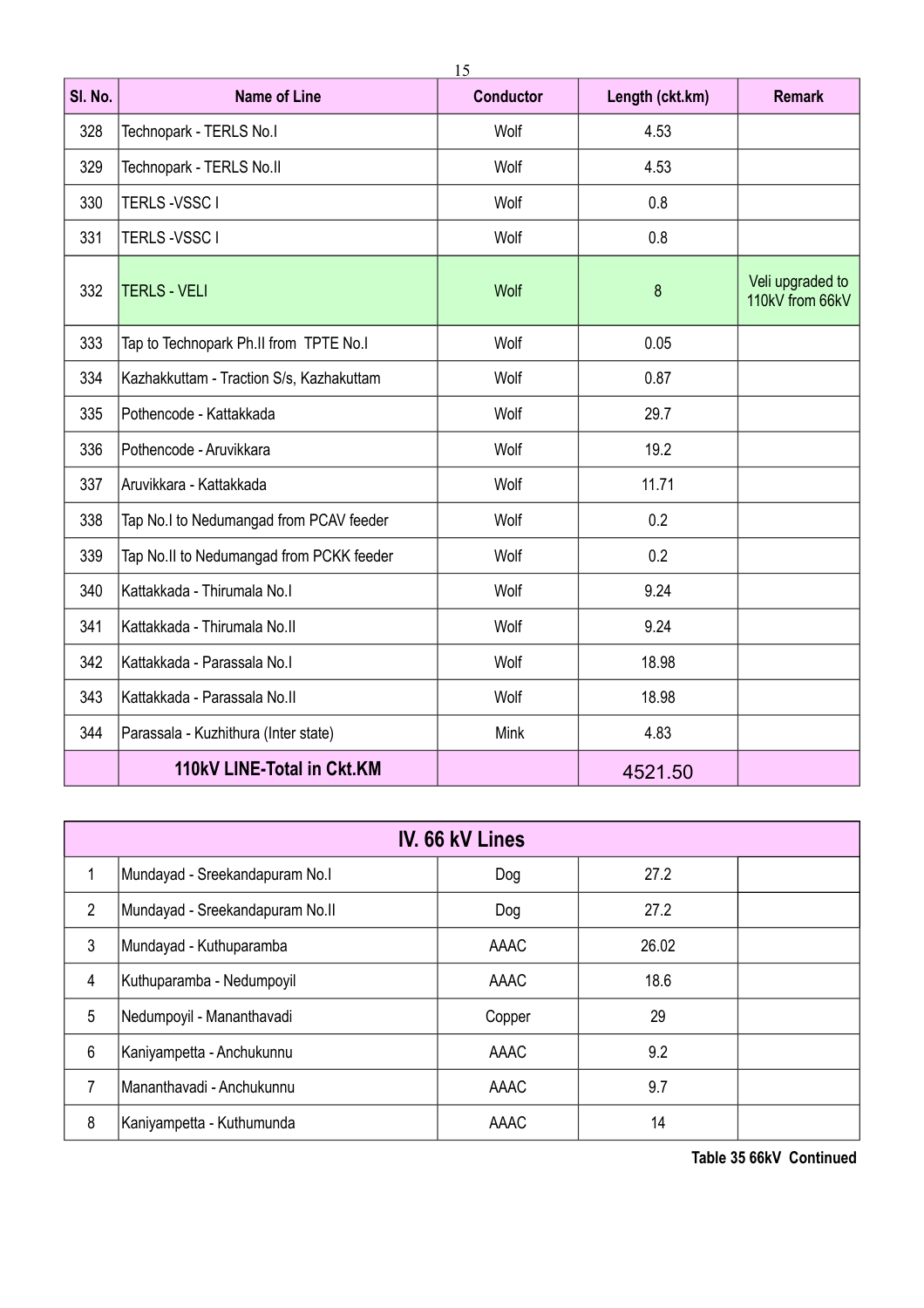| SI. No. | <b>Name of Line</b>                                  | <b>Conductor</b> | Length (ckt.km) | <b>Remark</b>   |
|---------|------------------------------------------------------|------------------|-----------------|-----------------|
| 9       | Tap to Sulthan Bathery from KNKU feeder              | Mink             | 20.5            |                 |
| 10      | Kuthumunda - Uppatty (Inter state)                   | Mink             | 16.8            |                 |
| 11      | Kuthumunda - Thamarassery                            | Copper           | 19.3            |                 |
| 12      | Kunnamangalam - Thamarassery                         | Dog              | 15.8            |                 |
| 13      | Kunnamangalam - Kuttikkattoor                        | Dog              | 7.2             |                 |
| 14      | Tap to Ambalaparamba from KGKT feeder                | Mink             | 13.56           |                 |
| 15      | Tap to Gwalior Rayons from Ambalaparamba Tap<br>line | Mink             | 0.6             |                 |
| 16      | Nallalam - Kuttikkattoor                             | Copper           | 9.3             |                 |
| 17      | Tap to Cyber park from Nallalam - Kuttikkattoor      | Wolf             | 0.225           | <b>New line</b> |
| 18      | Tap to Mankavu from NLKT feeder                      | Dog              | 1.98            |                 |
| 19      | Mankavu - Puthiyara                                  | 400 Sq.mm XLPE   | 3.2             |                 |
| 20      | Chevayur - Puthiyara                                 | 400 Sq.mm XLPE   | 4.4             |                 |
| 21      | Malappuram - Mankada                                 | <b>Mink</b>      | 10.708          |                 |
| 22      | Malappuram - Nilambur                                | Mink             | 34.38           |                 |
| 23      | Nilambur - Edakkara                                  | Wolf             | 12.75           |                 |
| 24      | Vennakkara - Kanjikode No.l                          | Dog              | 12.97           |                 |
| 25      | Vennakkara - Kanjikode No.II                         | Dog              | 12.97           |                 |
| 26      | Tap to Palakkad Medical College from VNKJ feeder     | Mink             | 0.1             |                 |
| 27      | Tap to PRECOT Mills from VNKJ No.I feeder            | Dog              | 1.0             |                 |
| 28      | Vennakkara - Nemmara                                 | Mink             | 20.94           |                 |
| 29      | Tap to Kannampully from VNNM feeder                  | Mink             | 0.05            |                 |
| 30      | Kanjikode - Chittoor No.I                            | Dog              | 15.58           |                 |
| 31      | Kanjikode - Chittoor No.II                           | Dog              | 15.58           |                 |
| 32      | Tap to INDSIL from KJCI No.I feeder                  | Dog              | 0.1             |                 |
| 33      | Kanjikode - MCL Quarry                               | Mink             | 23.45           |                 |
| 34      | Tap to SEPR from KJMQ feeder                         | Mink             | 1.1             |                 |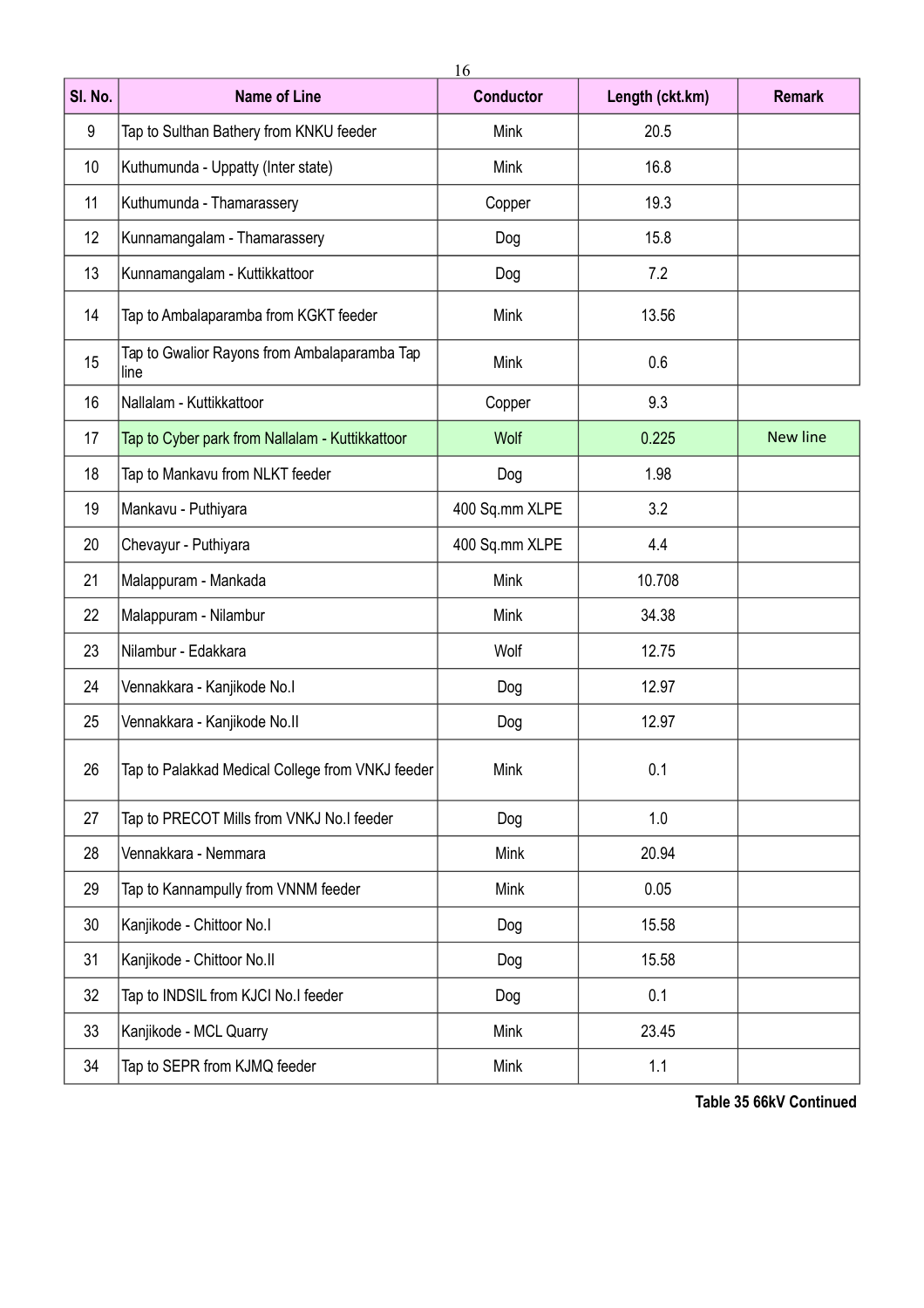| SI. No.  | <b>Name of Line</b>                             | <b>Conductor</b> | Length (ckt.km) | <b>Remark</b> |
|----------|-------------------------------------------------|------------------|-----------------|---------------|
| 35       | Kanjikode - ITI                                 | Mink             | 0.36            |               |
| 36       | Viyyur - Ollur                                  | <b>AAAC</b>      | 10.7            |               |
| 37       | Tap to Thrissur Municipality from VIOL feeder   | Dog              | 2.1             |               |
| 38       | Chalakkudy - Viyyur                             | <b>AAAC</b>      | 34.5            |               |
| 39       | Chalakkudy - Ollur                              | AAAC             | 23.8            |               |
| 40       | Tap No.I to Appollo Tyres from CHVYfeeder       | Mink             | 0.75            |               |
| 41       | Tap No.II to Appollo Tyres from CHOL feeder     | Mink             | 0.75            |               |
| 42       | Chalakkudy - Kodungallur                        | Mink             | 21              |               |
| $1 - 28$ | Chalakkudy - OSSIGN                             | Mink             | 7.5             |               |
| 44       | OSSIGN - Mala                                   | Mink             | 6.6             |               |
| 45       | Mala - Kodungallur                              | Mink             | 7.9             |               |
| 46       | Chalakkudy - Aluva I                            | Mink             | 26.78           |               |
| 47       | Chalakkudy - Aluva II                           | Mink             | 26.78           |               |
| 48       | Tap No.I to Karukutty from CHAN feeder          | Mink             | 0.15            |               |
| 49       | Tap No.II to TELK from CHAN feeder              | Mink             | 0.35            |               |
| 50       | Tap to Madura Coats from CHAL feeder            | Copper           | 0.85            |               |
| 51       | Tap No.II to Karukutty from CHAL feeder         | Mink             | 0.15            |               |
| 52       | Tap No.I to TELK from CHAL feeder               | Mink             | 0.35            |               |
| 53       | Tap line to KAMCO from CHAL feeder              | Mink             | 0.47            |               |
| 54       | Aluva - North Paravur                           | Mink             | 13.35           |               |
| 55       | Aluva - Edayar                                  | Mink / Copper    | 5.65            |               |
| 56       | Edayar - North Paravur                          | Mink             | 9.7             |               |
| 57       | Aluva - Kothamangalam No.I                      | Copper           | 31              |               |
| 58       | Aluva - Kothamangalam No.II                     | Copper           | 31              |               |
| 59       | Tap No.I to Perumbavoor from ALKM No.I feeder   | Mink             | 1.8             |               |
| 60       | Tap No.II to Perumbavoor from ALKM No.II feeder | Mink             | $1.8\,$         |               |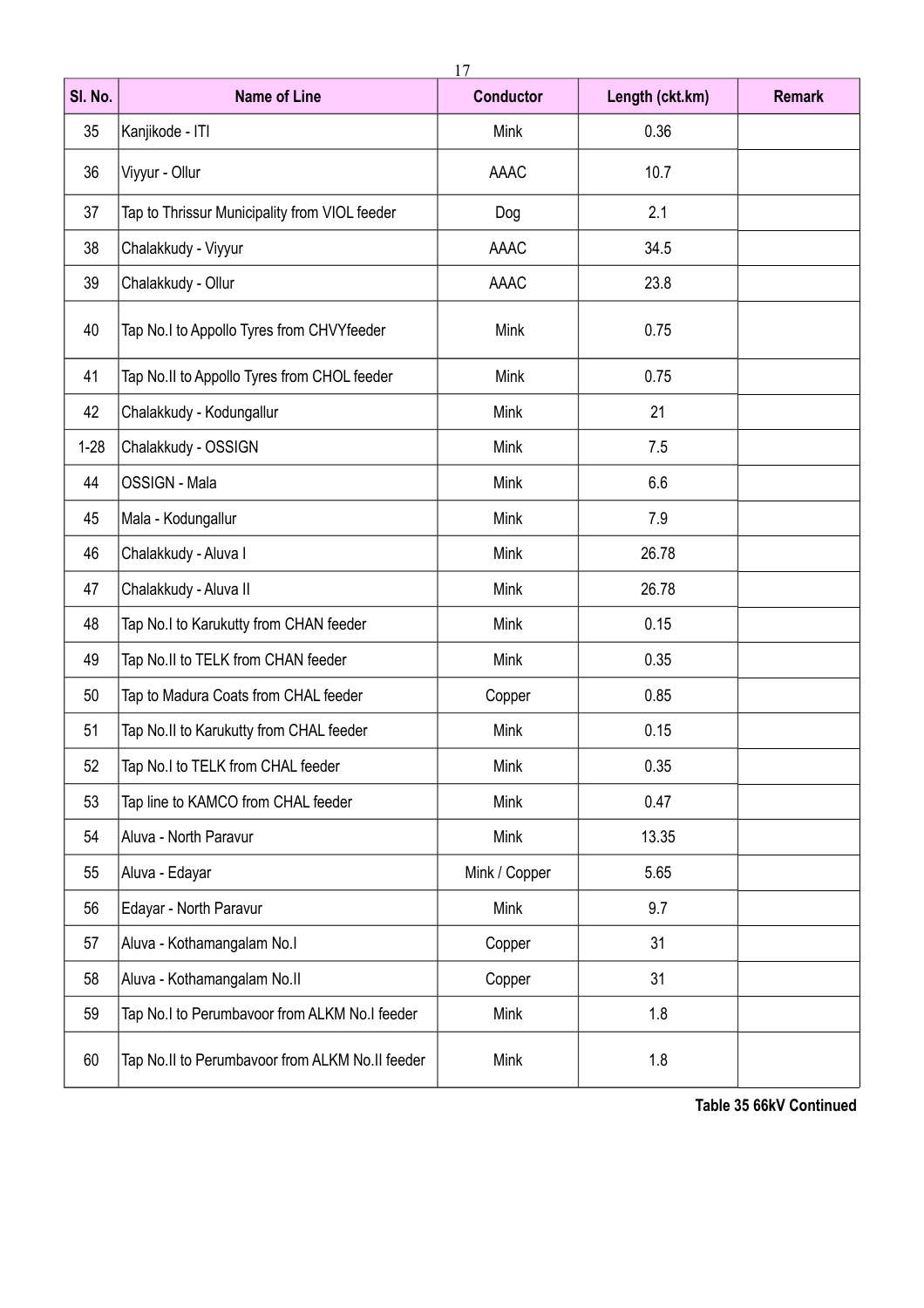| SI. No. | <b>Name of Line</b>                                    | <b>Conductor</b> | Length (ckt.km) | <b>Remark</b> |
|---------|--------------------------------------------------------|------------------|-----------------|---------------|
| 61      | Perumbavoor - Travancore Rayons No.I                   | Mink             | 1.3             |               |
| 62      | Perumbavoor - Travancore Rayons No.II                  | Mink             | 1.3             |               |
| 63      | Aluva - Kizhakambalam                                  | Dog              | 12.06           |               |
| 64      | Kalamassery - Aluva                                    | Dog              | 5.88            |               |
| 65      | Tap to Edamula KRL Pumphouse from KLAL feeder          | Dog              | 1.9             |               |
| 66      | Kalamassery - Premier Tyres No.I                       | Wolf             | $\overline{2}$  |               |
| 67      | Kalamassery - Premier Tyres No.II                      | Wolf             | $\overline{2}$  |               |
| 68      | Tap to Carborandum from KLPR No.II feeder              | Mink             | 2.6             |               |
| 69      | Kalamassery - Njarakkal No.I                           | Dog              | 13.6            |               |
| 70      | Kalamassery - Njarakkal No.II                          | Dog              | 13.6            |               |
| 71      | Tap No.I to Ernakulam North from KLNJ No.I<br>feeder   | Dog              | 4.96            |               |
| 72      | Tap No.II to Ernakulam North from KLNJ No.II<br>feeder | Dog              | 4.96            |               |
| 73      | Tap to Mulavukad from KLNJ No.II feeder                | Dog              | 0.1             |               |
| 74      | Kalamassery - Vyttila                                  | Tiger            | 11.93           |               |
| 75      | Tap to HMT from KLVT feeder                            | Mink             | 0.37            |               |
| 76      | Kalamassery - NPOL (Thrikkakara)                       | Tiger            | 4.7             |               |
| 77      | NPOL (Thrikkakara) - Vytilla                           | Tiger            | 8.52            |               |
| 78      | Kakkanadu tap I                                        | Tiger            | 0.1             |               |
| 79      | Kakkanadu tap II                                       | Tiger            | 0.1             |               |
| 80      | Vyttila - Puthencruz No.I                              | Dog              | 17.5            |               |
| 81      | Vyttila - PCBL                                         | Dog              | 15.35           |               |
| 82      | PCBL- Puthencruz                                       | Dog              | 5.85            |               |
| 83      | Tap No.I to HOC from VTPT No.I feeder                  | Dog              | 0.3             |               |
| 84      | Tap No.II to HOC from VTPT No.II feeder                | Dog              | 0.3             |               |
| 85      | Vyttila - Perumanoor                                   | Dog              | 3.4             |               |
| 86      | Vyttila - Panampilly Nagar                             | Dog              | $\mathfrak{Z}$  |               |
| 87      | Panampilly Nagar - Perumanoor                          | Dog              | 0.4             |               |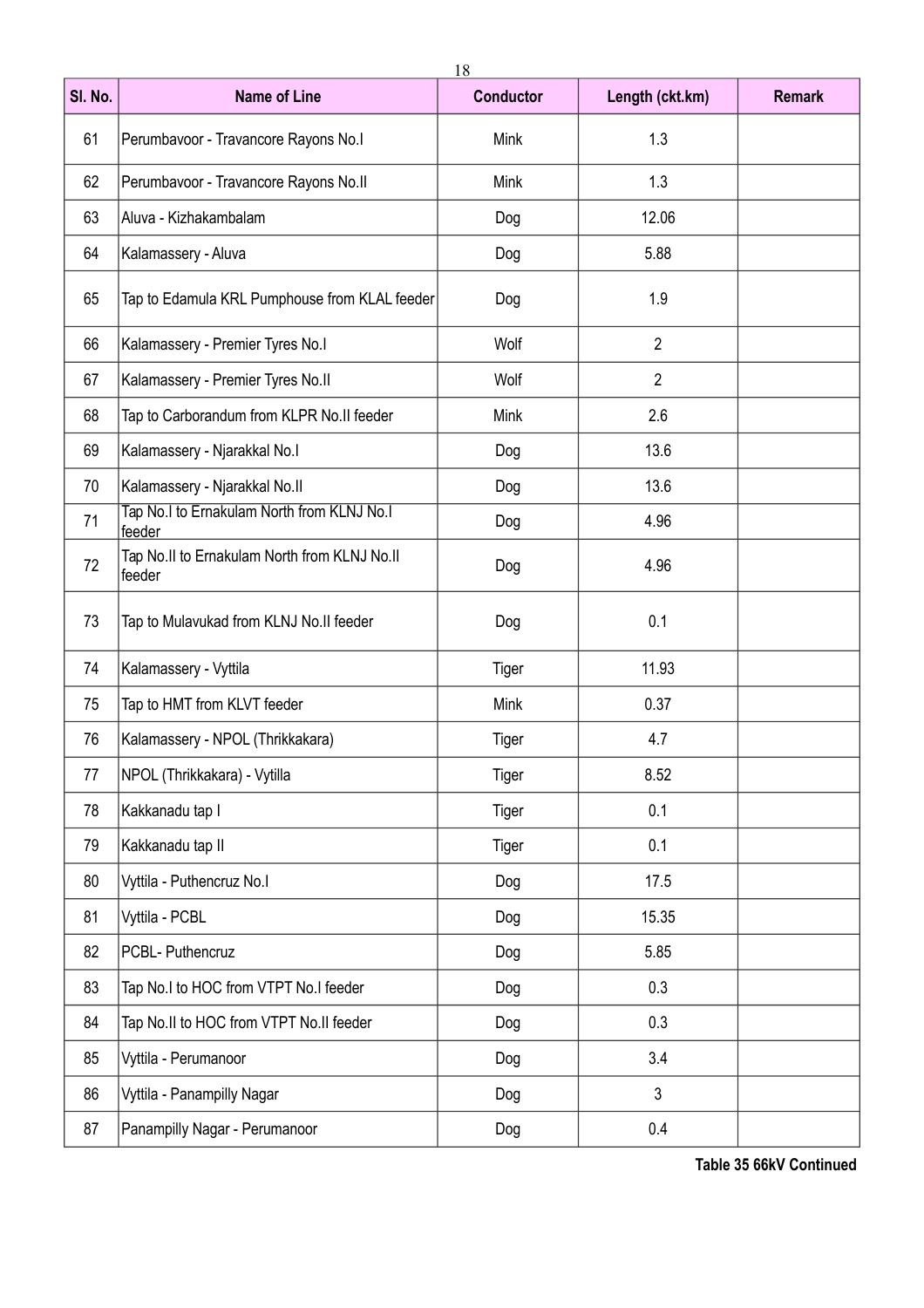| SI. No. | <b>Name of Line</b>                    | <b>Conductor</b> | Length (ckt.km) | <b>Remark</b> |
|---------|----------------------------------------|------------------|-----------------|---------------|
| 88      | Perumanoor - Cochin Shipyard           | 400 Sq.mm XLPE   | 0.09            |               |
| 89      | Perumanoor - Marine Drive              | 400 Sq.mm XLPE   | 4.25            |               |
| 90      | Kaloor - Marine Drive                  | 400 Sq.mm XLPE   | 3.85            |               |
| 91      | Mattanchery - Fort Kochi No.I          | 400 Sq.mm XLPE   | 4.2             |               |
| 92      | Mattanchery - Fort Kochi No.II         | 400 Sq.mm XLPE   | 4.2             |               |
| 93      | Aroor - Mattanchery                    | Dog              | 8.9             |               |
| 94      | Pallivasal - Aluva                     | Copper           | 81              |               |
| 95      | Pallivasal - Edathala                  | Copper           | 77              |               |
| 96      | Edathala - Aluva                       | Copper           | 4               |               |
| 97      | Pallivasal - Kothamangalam             | Copper           | 52              |               |
| 98      | Pallivasal - Karimanal                 | Copper           | 26.8            |               |
| 99      | Karimanal - Kothamangalam              | Copper           | 30.4            |               |
| 100     | Tap to Iruttukanam PH from PVKR feeder | Wolf             | 1.25            |               |
| 101     | Kothamangalam - Idamalayar             | Mink             | 23.3            |               |
| 102     | Kothamangalam - Koothattukulam         | Copper           | 23              |               |
| 103     | Sengulam - Pallivasal No.I             | Copper           | 6.5             |               |
| 104     | Sengulam - Pallivasal No.II            | Copper           | 6.5             |               |
| 105     | Sengulam - Vazhathopu                  | Mink             | 22.4            |               |
| 106     | Vazhathopu - Moolamattom               | Mink             | 18.8            |               |
| 107     | Tap to Kulamavu from SGML feeer        | Mink             | 1.35            |               |
| 108     | Vazhathope - Nedumkandam               | Wolf             | 26.6            |               |
| 109     | Nedumkandam - Kattappana               | Wolf             | 15.8            |               |
| 110     | Moolamattom - Malankara                | Dog              | 16.54           |               |
| 111     | Malankara - Thodupuzha                 | Dog              | 14.7            |               |
| 112     | Moolamattom - Thodupuzha               | Dog              | 29.7            |               |
| 113     | Tap to Koothattukulam from MLTD feeder | Mink             | 11.3            |               |
| 114     | Koothattukulam - Kuravilangad          | Copper           | 12              |               |
| 115     | Kuravilangad - Ettumanur               | Copper           | 8               |               |
| 116     | Ettumanur - Pala                       | Dog              | 16.2            |               |
| 117     | Vaikom - Ettumanur                     | Dog              | 21              |               |
| 118     | Tap to Kuravilangad                    | Dog              | 0.9             |               |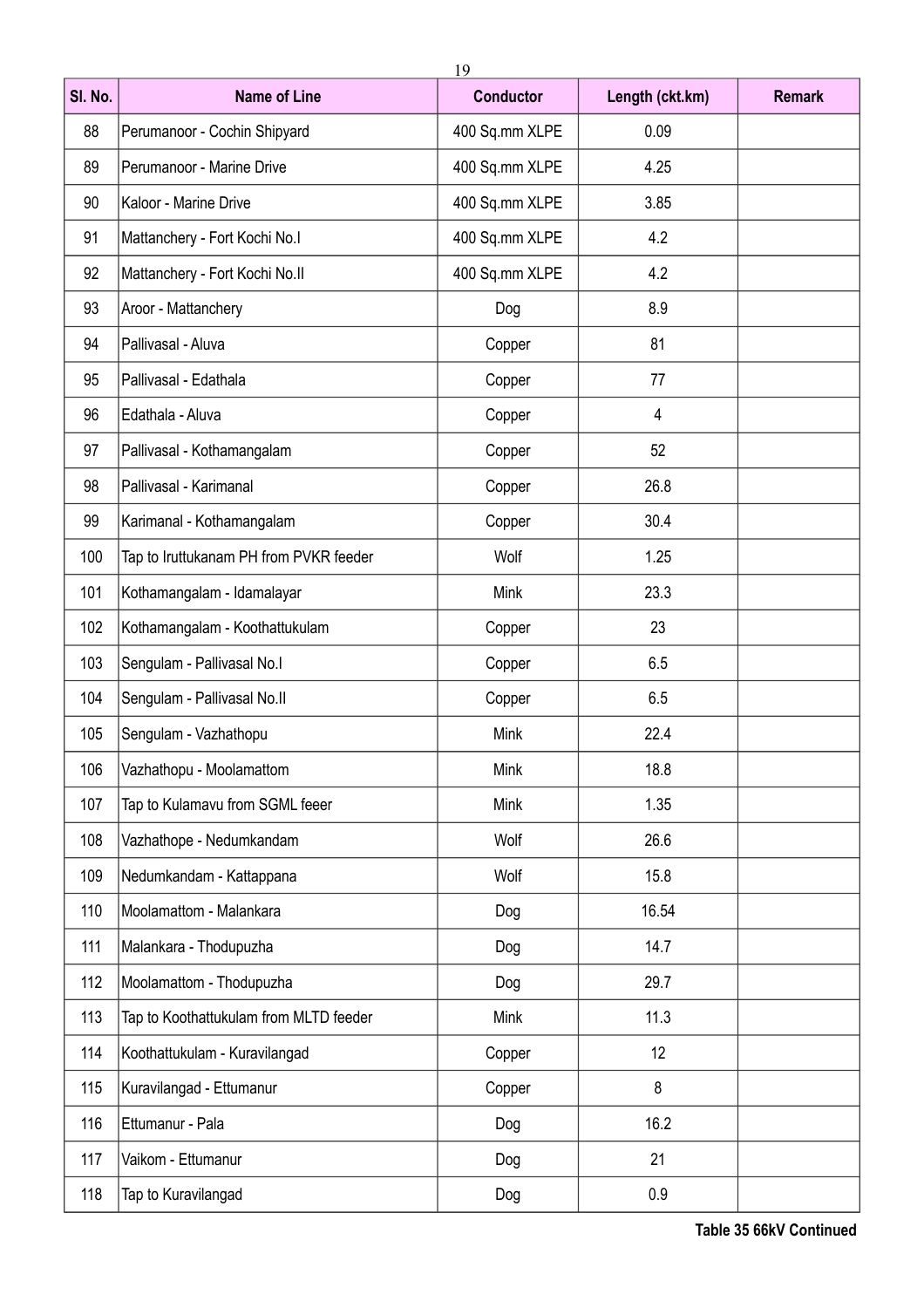| SI. No. | <b>Name of Line</b>                      | <b>Conductor</b> | Length (ckt.km) | <b>Remark</b> |
|---------|------------------------------------------|------------------|-----------------|---------------|
| 119     | Vaikom - Cherthala                       | Dog              | 22.9            |               |
| 120     | Tap to Aroor from VKCT feeder            | Dog              | 13.8            |               |
| 121     | Ettumanur - Gandhi Nagar                 | Dog              | 8               |               |
| 122     | Gandhi Nagar - Pallom                    | Dog              | 9               |               |
| 123     | Ettumanur - Pallom                       | Dog              | 17              |               |
| 124     | Tap to Kottayam from ETPL feeder         | Dog              | 0.3             |               |
| 125     | Pallom -Mundakkayam                      | Wolf             | 36.81           |               |
| 126     | Tap to Kanjirappally                     | wolf             | 0.79            |               |
| 127     | Mundakkayam - Peerumedu                  | Dog              | 13.5            |               |
| 128     | Peerumedu - Vandiperiyar                 | Dog              | 11.5            |               |
| 129     | Vandiperiyar - Kochu Pampa               | Dog              | 21.8            |               |
| 130     | Kochu Pampa - Thriveni No.I              | Dog              | 12.1            |               |
| 131     | Kochu Pampa - Thriveni No.II             | Dog              | 12.1            |               |
| 132     | Kochu Pampa - Sabarigiri                 | Dog              | 14.7            |               |
| 133     | Pallom - Kuttanad                        | Dog              | 18.54           |               |
| 134     | Kuttanad - Alappuzha                     | Mink             | 13.8            |               |
| 135     | Alappuzha - Pathirappally                | Tiger            | 6.3             |               |
| 136     | Pathirappally - Cherthala                | Tiger            | 17.1            |               |
| 137     | Punnapra - Alappuzha No.I                | Dog              | 8.9             |               |
| 138     | Punnapra - Alappuzha No.II               | Dog              | 8.9             |               |
| 139     | Punnapra - Nangiarkulangara              | Dog              | 24.1            |               |
| 140     | Mavelikkara - Nangiarkulangara           | Dog              | 9.5             |               |
| 141     | Punnapra - Karuvatta                     | Dog              | 16.7            |               |
| 142     | Karuvatta - Mavelikkara                  | Dog              | 17.3            |               |
| 143     | Tap to Nangiarkulangara from KVMV feeder | Dog              | 0.01            |               |
| 144     | Pallom - Chumathra                       | Dog              | 20.4            |               |
| 145     | Pallom - Thiruvalla                      | Dog              | 22.75           |               |
| 146     | Chumathra - Thiruvalla                   | Dog              | 7.25            |               |
| 147     | Thiruvalla - Mavelikkara -l              | Dog              | 18.2            |               |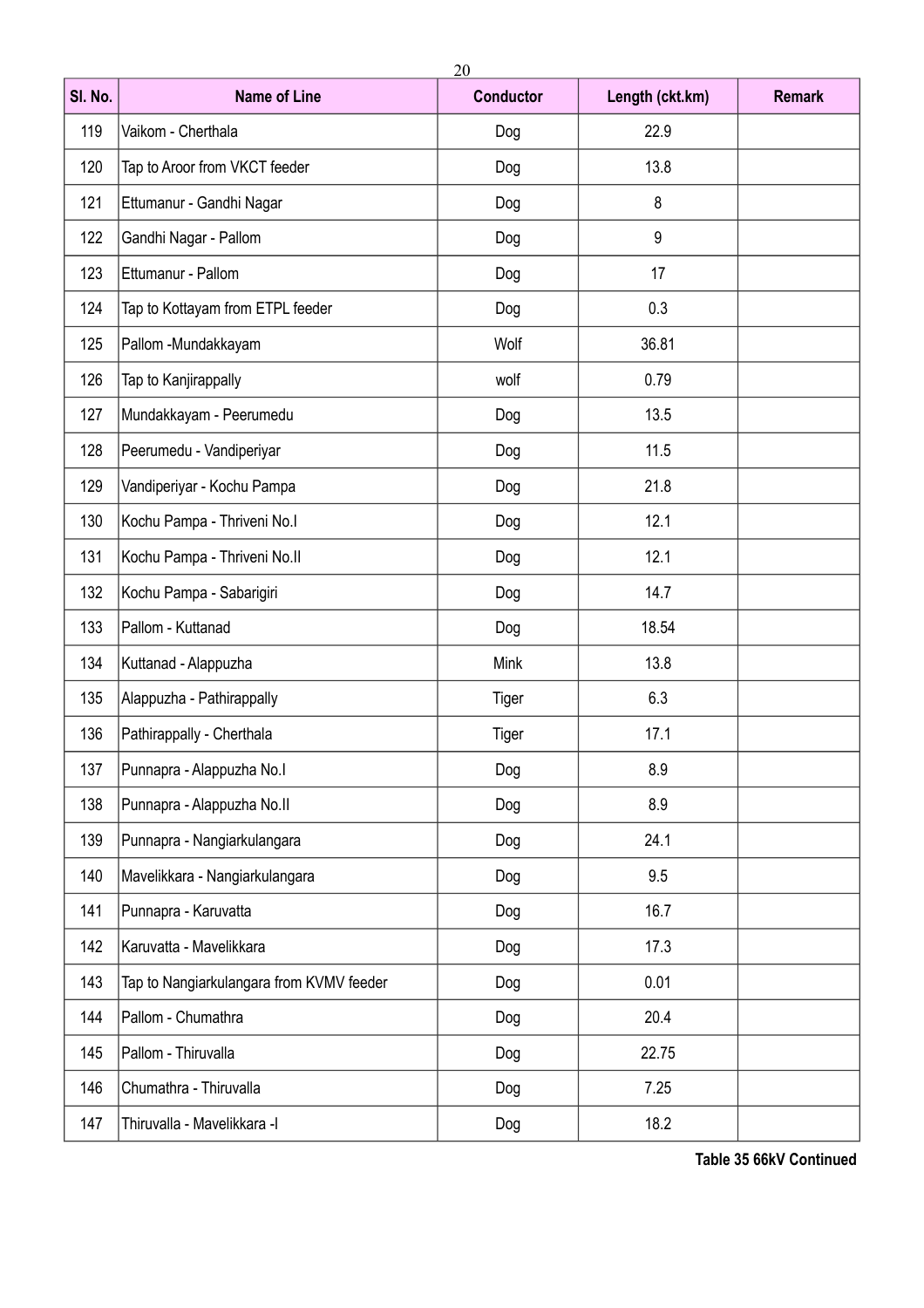| SI. No. | <b>Name of Line</b>                         | <b>Conductor</b> | Length (ckt.km) |  |  |  |  |  |
|---------|---------------------------------------------|------------------|-----------------|--|--|--|--|--|
| 148     | Thiruvalla - Mavelikkara-II                 | Dog              | 18.2            |  |  |  |  |  |
| 149     | Tap No.I to Changanassery from PLCU feeder  | Dog              | 0.03            |  |  |  |  |  |
| 150     | Tap No.II to Changanassery from PLTV feeder | Dog              | 0.03            |  |  |  |  |  |
| 151     | Edappon - Mavelikkara No.I                  | Dog              | 10.8            |  |  |  |  |  |
| 152     | Edappon - Mavelikkara No.II                 | Dog              | 10.8            |  |  |  |  |  |
| 153     | Mavelikkara - Karunagappally                | Copper           | 36              |  |  |  |  |  |
| 154     | Sasthamkotta - Karunagappally               | Dog              | 13              |  |  |  |  |  |
| 155     | Edappon - Adoor No.I                        | Dog              | 16              |  |  |  |  |  |
| 156     | Edappon - Adoor No.II                       | Dog              | 16              |  |  |  |  |  |
| 157     | Adoor - Pathanamthitta                      | Mink             | 12.6            |  |  |  |  |  |
| 158     | Pathanamthitta - Koodal                     | Mink             | 14              |  |  |  |  |  |
| 159     | Kallada - Edamon No.l                       | Dog              | 9.24            |  |  |  |  |  |
| 160     | Kallada - Edamon No.II                      | Dog              | 9.24            |  |  |  |  |  |
| 161     | Tap to Thenmala                             | Mink             | 0.06            |  |  |  |  |  |
| 162     | Edamon - Anchal                             | Dog              | 13              |  |  |  |  |  |
| 163     | Anchal - Ayoor                              | Dog              | 8               |  |  |  |  |  |
| 164     | Attingal - Palode                           | Mink             | 19.4            |  |  |  |  |  |
| 165     | Paruthippara - Veli                         | Dog              | 10.91           |  |  |  |  |  |
| 166     | Tap to TTP from PPVL feeder                 | Dog              | 1.1             |  |  |  |  |  |
| 167     | Paruthippara - TERLS                        | Dog              | 8.29            |  |  |  |  |  |
| 168     | TERLS - Veli                                | 240 Sq.mm XLPE   | 4.8             |  |  |  |  |  |
| 169     | Veli - Airport No.I                         | 240 Sq.mm XLPE   | 4.3             |  |  |  |  |  |
| 170     | Veli - Airport No.II                        | 240 Sq.mm XLPE   | 4.3             |  |  |  |  |  |
| 171     | Paruthippara - LA Complex                   | 400 Sq.mm XLPE   | 4.3             |  |  |  |  |  |
| 172     | LA Complex - Powerhouse                     | 400 Sq.mm XLPE   | 3.5             |  |  |  |  |  |
| 173     | Powerhouse - Thirumala                      | 400 Sq.mm XLPE   | 6.8             |  |  |  |  |  |
| 174     | Paruthippara - Vattiyoorkavu                | Mink             | 8.13            |  |  |  |  |  |
| 175     | Vattiyoorkavu - Thirumala                   | Mink             | 7.08            |  |  |  |  |  |
| 176     | Thirumala - Balaramapuram                   | Mink             | 8.89            |  |  |  |  |  |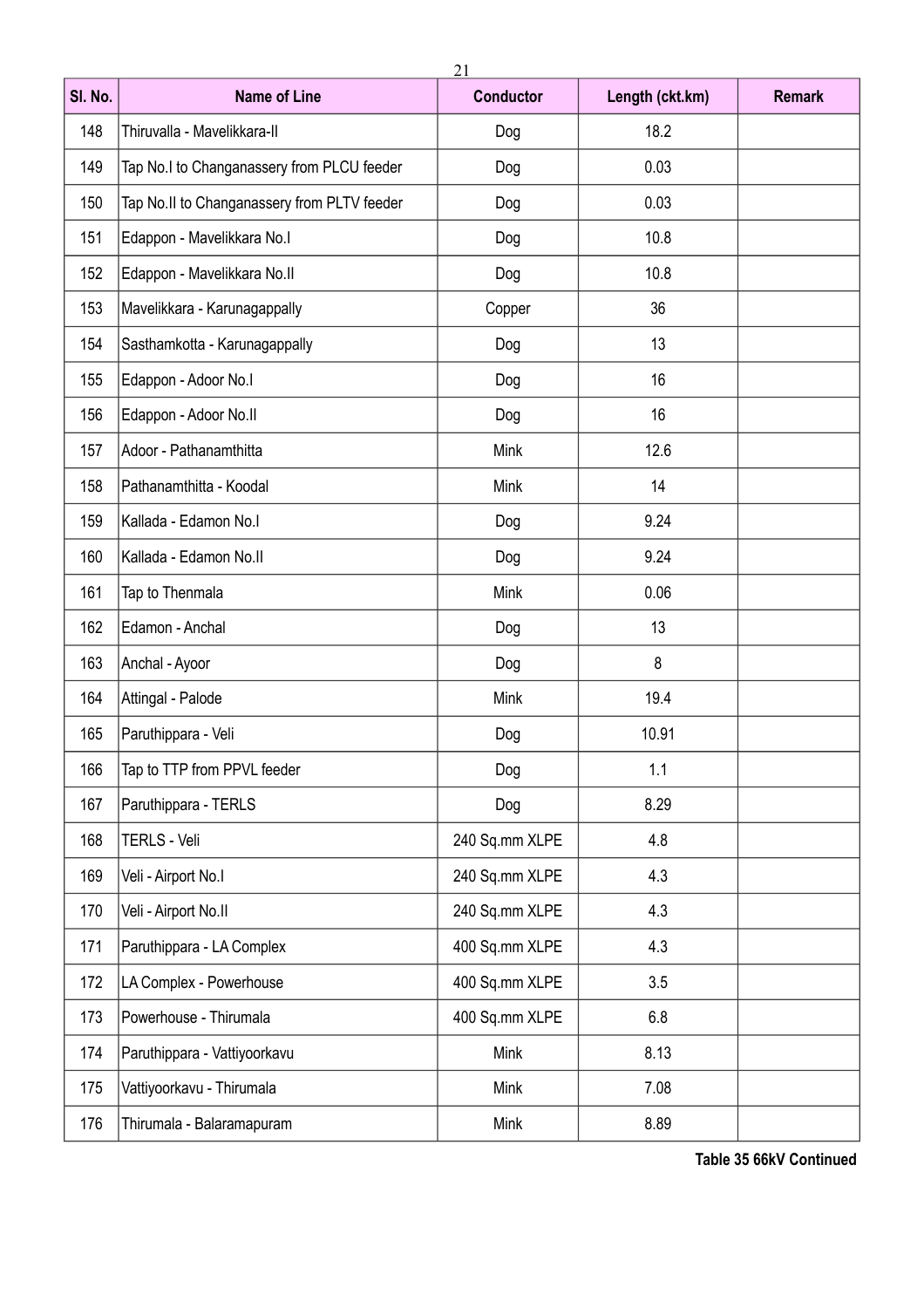| SI. No. | <b>Name of Line</b>                 | --<br><b>Conductor</b> | Length (ckt.km) | <b>Remark</b> |
|---------|-------------------------------------|------------------------|-----------------|---------------|
| 177     | Paruthippara - Balaramapuram        | <b>Mink</b>            | 17.58           |               |
| 178     | Tap to Vizhinjam from PPBL feeder   | <b>Mink</b>            | 10              |               |
| 179     | Balaramapuram - Neyyattinkara No.I  | <b>Mink</b>            | 4.04            |               |
| 180     | Balaramapuram - Neyyattinkara No.II | <b>Mink</b>            | 4.04            |               |
| 181     | Neyyattinkara - Parassala No.I      | Dog                    | 10.2            |               |
| 182     | Neyyattinkara - Parassala No.II     | Dog                    | 10.2            |               |
|         | 66 kV LINE-Total in Ckt.KM          |                        | 2151.12         |               |

|                | V. 33 kV Lines                            |     |      |  |  |  |  |  |
|----------------|-------------------------------------------|-----|------|--|--|--|--|--|
| 1              | Vidyanagar - Ananthapuram                 | Dog | 9.3  |  |  |  |  |  |
| $\overline{2}$ | Vidyanagar - Kasargod Town                | Dog | 5    |  |  |  |  |  |
| 3              | Mulleria - Perla                          | Dog | 15.8 |  |  |  |  |  |
| 4              | Mulleria - Badiyadka                      | Dog | 12.5 |  |  |  |  |  |
| 5              | Kanhangad - Belur                         | Dog | 11.5 |  |  |  |  |  |
| $6\phantom{1}$ | Kanhangad - Neeleswaram                   | Dog | 10.5 |  |  |  |  |  |
| $\overline{7}$ | 110 kV Kanhangad - 33 Kanhangad Town      | Dog | 6.85 |  |  |  |  |  |
| 8              | 110 kV Kanhangad - Solar Park Ambalathara | Dog | 12.4 |  |  |  |  |  |
| 9              | Cheruvathur - West Elery                  | Dog | 17.5 |  |  |  |  |  |
| 10             | Cheruvathur - Thrikkarippur               | Dog | 11.2 |  |  |  |  |  |
| 11             | Payyannur - Payyannur Town                | Dog | 5.3  |  |  |  |  |  |
| 12             | Thaliparamba - Pariyaram (Kannur)         | Dog | 9.2  |  |  |  |  |  |
| 13             | Thaliparamba - Nadukani No.I              | Dog | 12.5 |  |  |  |  |  |
| 14             | Thaliparamba - Nadukani No.II             | Dog | 12.5 |  |  |  |  |  |
| 15             | Nadukani - Alakode                        | Dog | 16.7 |  |  |  |  |  |
| 16             | Azhikode - Kannur Town                    | Dog | 5.3  |  |  |  |  |  |
| 17             | Mattannur - Kuyiloor (KWA) No.I           | Dog | 4.6  |  |  |  |  |  |
| 18             | Mattannur - Kuyiloor (KWA) No.II          | Dog | 4.6  |  |  |  |  |  |
| 19             | Mattannur- KIAL 33 DC                     | Dog | 12.4 |  |  |  |  |  |
| 20             | Mundayad - Puthiyatheru                   | Dog | 6.5  |  |  |  |  |  |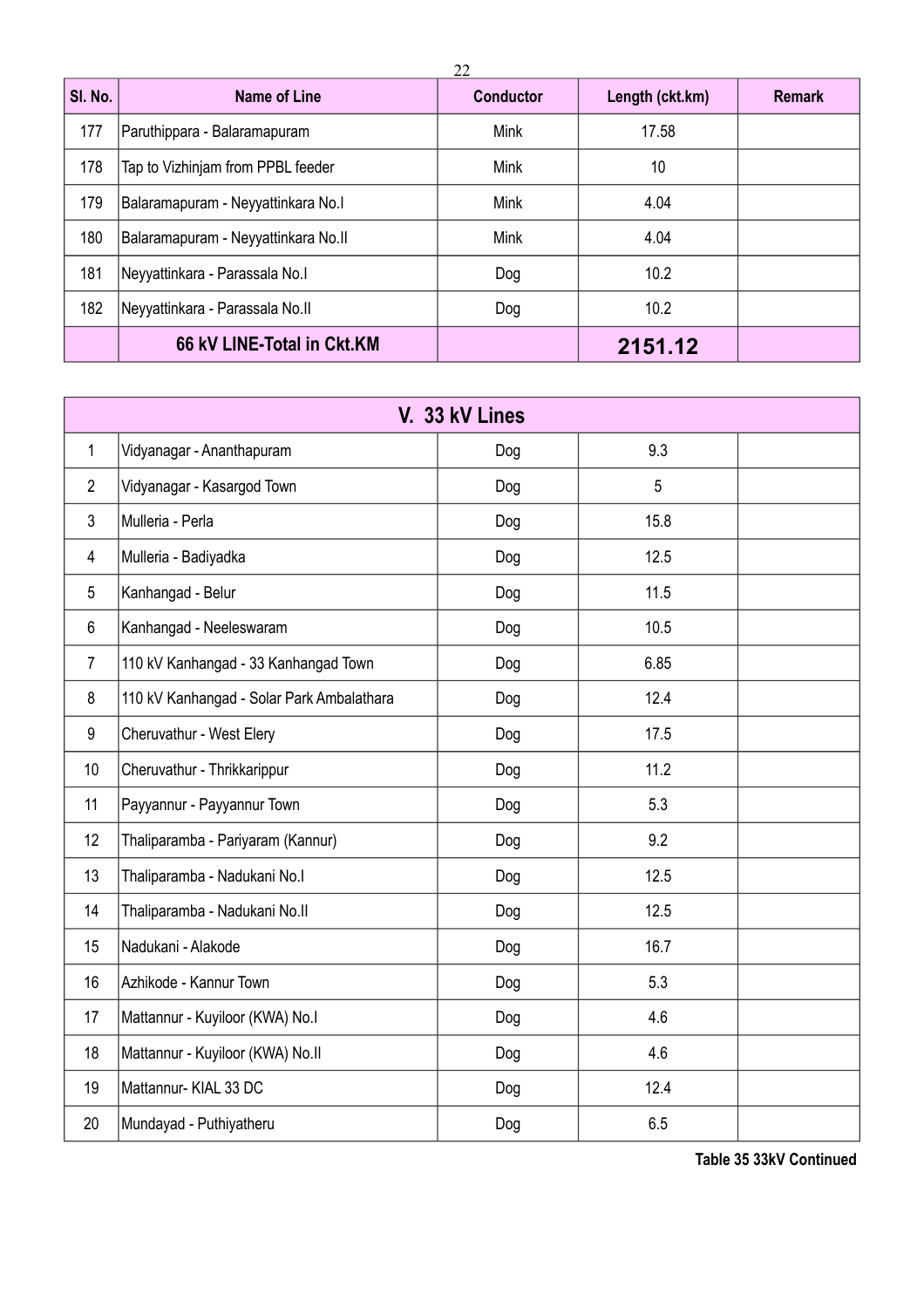| SI. No. | <b>Name of Line</b>                    | <b>Conductor</b> | <b>Remark</b> |  |
|---------|----------------------------------------|------------------|---------------|--|
| 21      | Mundayad - Thottada                    | Dog              | 8.8           |  |
| 22      | Pinarayi - Thottada                    | Dog              | 10.5          |  |
| 23      | Pinarayi - Dharmadom                   | Dog              | 5.5           |  |
| 24      | Pinarayi - Tholambra                   | Dog              | 31.7          |  |
| 25      | Iritty-Barapole 1                      | UG               | 14.7          |  |
| 26      | Iritty-Barapole 2                      | UG               | 14.7          |  |
| 27      | Kanhirode - Kuttiyattoor               | Dog              | 8.9           |  |
| 28      | Kanhirode - Pazhassi                   | Dog              | 18.7          |  |
| 29      | Panoor - Puthur (Kannur)               | Dog              | 8.9           |  |
| 30      | Panoor - Kodiyeri                      | Dog              | 6.5           |  |
| 31      | Vadakara - Thiruvallur                 | Dog              | 9.6           |  |
| 32      | Meppayur - Melady                      | Dog              | 9.4           |  |
| 33      | Meppayur - Perambra                    | Dog              | 8             |  |
| 34      | Koyilandi - Balussery                  | Dog              | 12.5          |  |
| 35      | Nallalam - Feroke                      | $(OH+UG)$        | 7.5           |  |
| 36      | Kaniyampetta - Padinjarethara          | Dog              | 17.8          |  |
| 37      | Kaniyampetta - Meenangadi              | Dog              | 11.5          |  |
| 38      | Kaniyampetta - Kalpetta                | Dog              | 10.8          |  |
| 39      | Kaniyampetta - Pulpally                | Dog              | 26            |  |
| 40      | Agastyamoozhi - Vellannur              | Dog              | 8.3           |  |
| 41      | Agastyamoozhi - Thambalamanna No.I     | Dog              | 8.6           |  |
| 42      | Agastyamoozhi - Thambalamanna No.II    | Dog              | 8.6           |  |
| 43      | Thambalamanna - Chembukadavu-II PH     | Dog              | 11            |  |
| 44      | Chembukadavu-II PH - Chembukadavu-I PH | Dog              | 1.1           |  |
| 45      | Thambalamanna - Urumi                  | Dog              | 5.3           |  |
| 46      | Urumi - Urumi-II PH                    | Dog              | 0.2           |  |
| 47      | Urumi-II PH - Urumi-I PH               | Dog              | 0.82          |  |
| 48      | Kuttiyadi - Poozhithodu PH             | Dog              | 14            |  |
| 49      | Vilangad HEP-Nadapuram                 | 300 Sq.mm XLPE   | 14.5          |  |
| 50      | Chelari - KINFRA No.I                  | Dog              | 2.5           |  |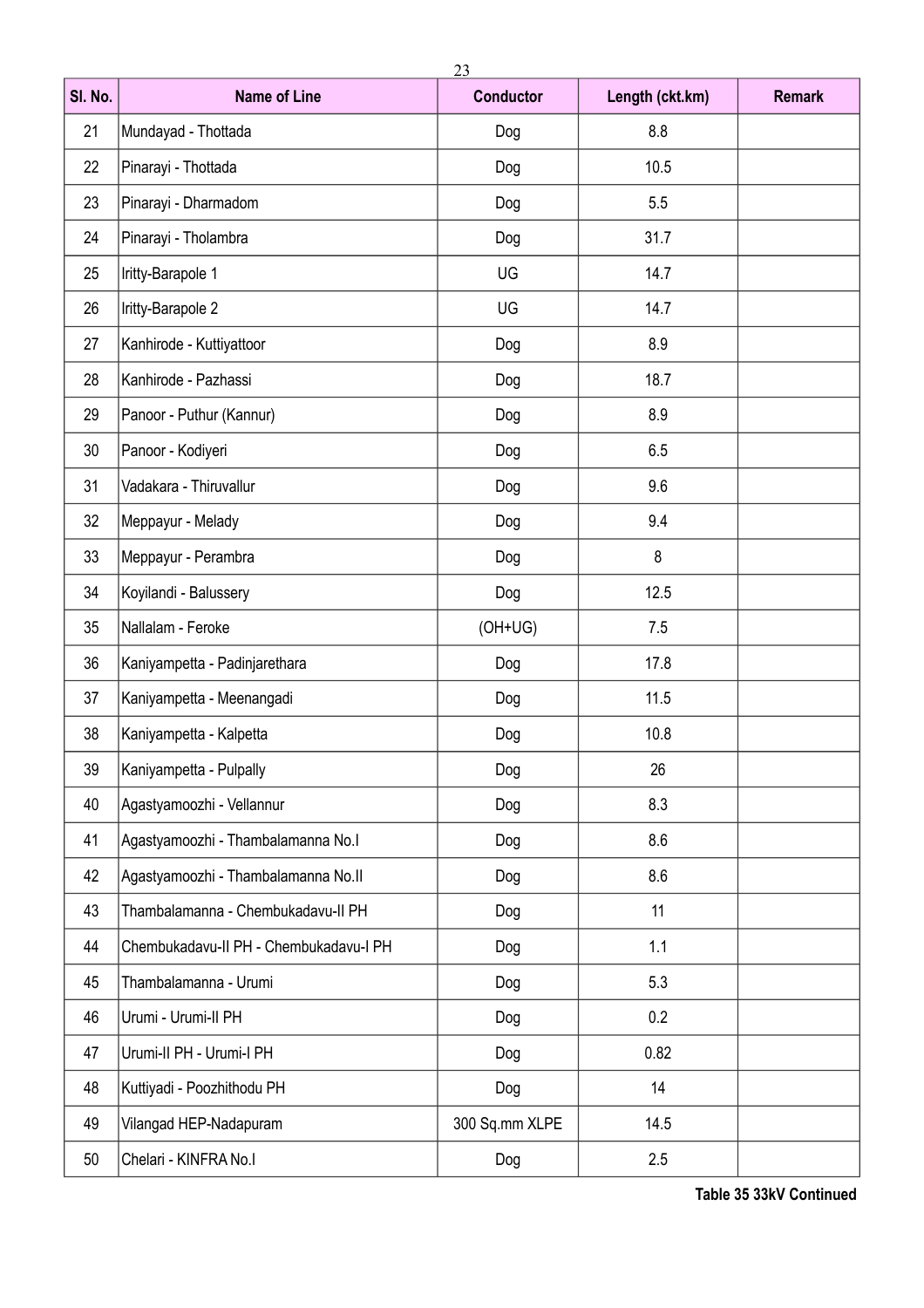| SI. No. | <b>Name of Line</b>                                   | <b>Conductor</b> | Length (ckt.km) |  |  |  |  |  |
|---------|-------------------------------------------------------|------------------|-----------------|--|--|--|--|--|
| 51      | Chelari - KINFRA No.II                                | Dog              | 2.5             |  |  |  |  |  |
| 52      | Tap to Ramanattukara from CLRA No.I feeder            | Dog              | 5.92            |  |  |  |  |  |
| 53      | Keezhissery - Chelari                                 | Dog              | 14              |  |  |  |  |  |
| 54      | Keezhissery - Valluvambram                            | Dog              | 8               |  |  |  |  |  |
| 55      | Keezhissery - Edavanna                                | Dog              | 19              |  |  |  |  |  |
| 56      | Edavanna - Wandoor                                    | Dog              | 12.5            |  |  |  |  |  |
| 57      | Wandoor - Kalikavu                                    | Dog              | 14              |  |  |  |  |  |
| 58      | Melattur - Wandoor                                    | Dog              | 18.7            |  |  |  |  |  |
| 59      | Melattur - Thazhekode                                 | Dog              | 23              |  |  |  |  |  |
| 60      | Tap to Alanellur from METZ feeder                     | Dog              | $6\phantom{1}$  |  |  |  |  |  |
| 61      | Malappuram - Valluvambram                             | Dog              | 11.3            |  |  |  |  |  |
| 62      | Malappuram - Makkaraparamba                           | Dog              | 8.7             |  |  |  |  |  |
| 63      | Nilambur - Pookkottumpadam                            | Dog              | 7.8             |  |  |  |  |  |
| 64      | Nilambur - Adyanpara SC line                          | Dog              | 13.5            |  |  |  |  |  |
| 65      | Kuttipuram - Thirunavaya                              | Dog              | 16.5            |  |  |  |  |  |
| 66      | Kuttipuram - Vairamkode                               | Dog              | 11              |  |  |  |  |  |
| 67      | Edarikode - Thirunavaya                               | Dog              | 23              |  |  |  |  |  |
| 68      | Tap from Edarikode - Thirunavaya to<br>Kalpakaknchery | Dog              | 0.8             |  |  |  |  |  |
| 69      | Edarikode - Othukungal                                | Dog              | 8.1             |  |  |  |  |  |
| 70      | Edarikode - Kooriyad (Kakkad)                         | Dog              | 8               |  |  |  |  |  |
| 71      | Thirunavaya - Thrikkannapuram (Thavanur)              | Dog              | 3.1             |  |  |  |  |  |
| 72      | Makkaraparamba - Pulamanthole                         | Dog              | 16              |  |  |  |  |  |
| 73      | Koppam - Thazhekode                                   | Dog              | 18              |  |  |  |  |  |
| 74      | Tap to Pulamanthole from KPTZ feeder                  | Dog              | $\overline{2}$  |  |  |  |  |  |
| 75      | Koppam - Pattambi                                     | Dog              | 10.1            |  |  |  |  |  |
| 76      | Koppam - Thiruvegappura                               | Dog              | 13.2            |  |  |  |  |  |
| 77      | Mannarkkad - Agali No.I                               | Dog              | 28.5            |  |  |  |  |  |
| 78      | Mannarkkad - Agali No.II                              | Dog              | 28.5            |  |  |  |  |  |
| 79      | Mannarkkad - Alanellur                                | Dog              | 16.2            |  |  |  |  |  |
| 80      | Parali - Sreekrishnapuram                             | Dog              | 30              |  |  |  |  |  |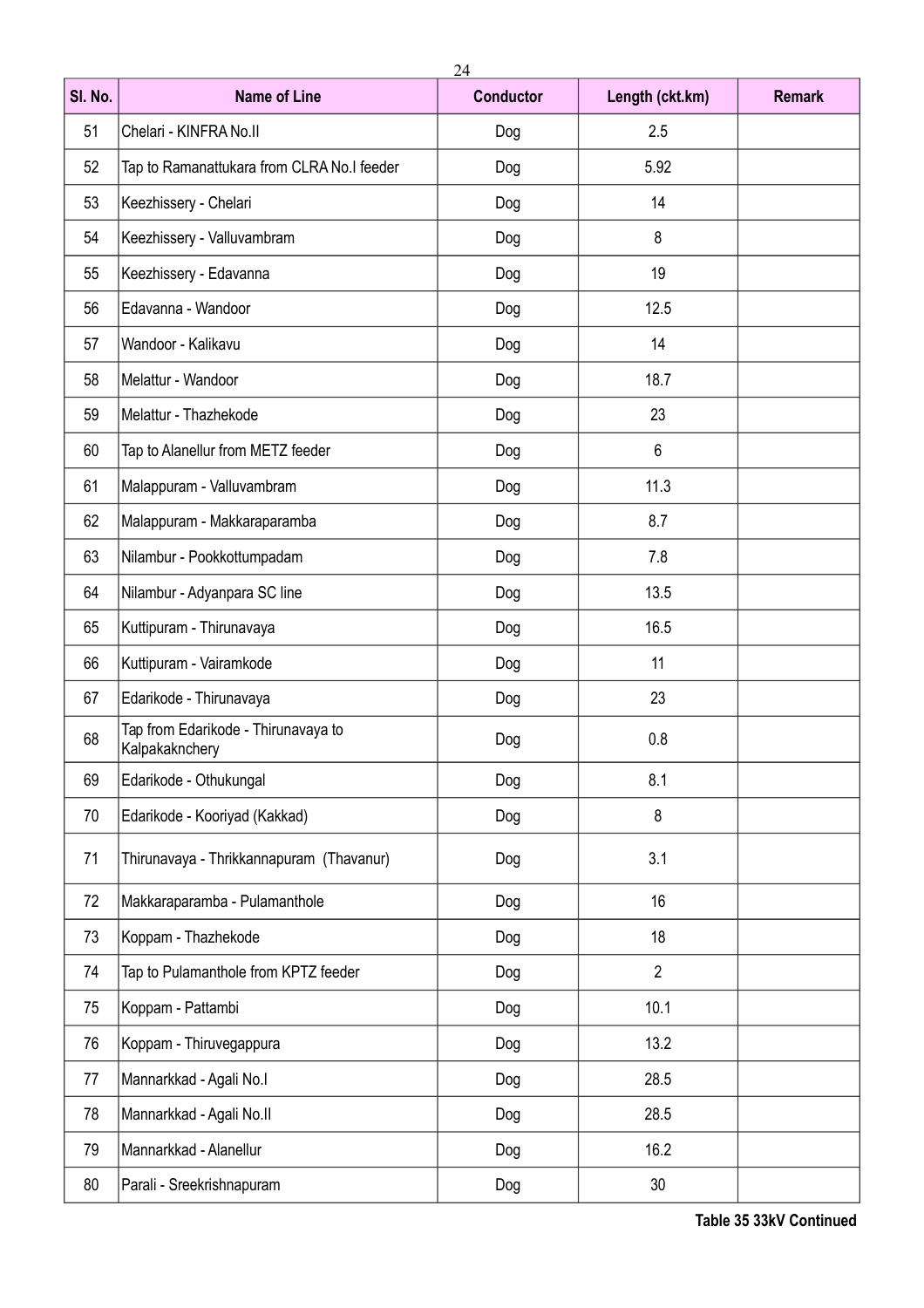| SI. No. | <b>Name of Line</b>                   | <b>Conductor</b> | Length (ckt.km) | <b>Remark</b> |
|---------|---------------------------------------|------------------|-----------------|---------------|
| 81      | Parali - Kongad                       | Dog              | 12              |               |
| 82      | Parali - Maniyampara                  | Dog              | 8               |               |
| 83      | Vennakkara- Palakkad Vydhyuthi Bhavan | UG Cable + OH    | 5               |               |
| 84      | Koottanad - Thrithala                 | Dog              | 5.3             |               |
| 85      | Koottanad - Chalissery                | Dog              | 4.5             |               |
| 86      | Kollenkode - Nelliyampathy            | Dog              | 9.5             |               |
| 87      | Kollenkode - Muthalamada              | Dog              | 9.7             |               |
| 88      | Kollenkode - Koduvayur                | Dog              | 11.7            |               |
| 89      | Kollenkode - Pallassena               | Dog              | 8.7             |               |
| 90      | Kozhinjampara - Vannamada             | Dog              | 4               |               |
| 91      | Kozhinjampara - Velanthavalam         | Dog              | 9.2             |               |
| 92      | Kozhinjampara - Meenakshipuram        | Dog              | 16              |               |
| 93      | Vadakkenchery - Alathur               | Dog              | 13.6            |               |
| 94      | Vadakkenchery - Chittadi              | Dog              | 12.5            |               |
| 95      | Vadakkenchery - Tarur                 | Dog              | 11              |               |
| 96      | Viyyur - Poomala                      | Dog              | 11              |               |
| 97      | Viyyur - Parappur No.I                | Dog              | 13              |               |
| 98      | Viyyur - Parappur No.II               | Dog              | 13              |               |
| 99      | Cherpu - Chirakkal                    | Dog              | 5.8             |               |
| 100     | Cherpu - Palakkal                     | Dog              | 5.4             |               |
| 101     | Wadakkanchery - Mulloorkara           | Dog              | 7.5             |               |
| 102     | Mulloorkara - Chelakkara              | Dog              | 8.4             |               |
| 103     | Ollur - Puthur (Thrissur)             | Dog              | 4.3             |               |
| 104     | Ollur - Pattikkad                     | Dog              | 16              |               |
| 105     | Kunnamkulam - Kongannur               | Dog              | 9.4             |               |
| 106     | Guruvayoor - Chavakkad                | Dog              | 6.7             |               |
| 107     | Athani - Erumappetty                  | Dog              | 13              |               |
| 108     | Athani - Mundoor                      | Dog              | 8               |               |
| 109     | Kandassankadavu - Vadanappilly        | Dog              | 4.2             |               |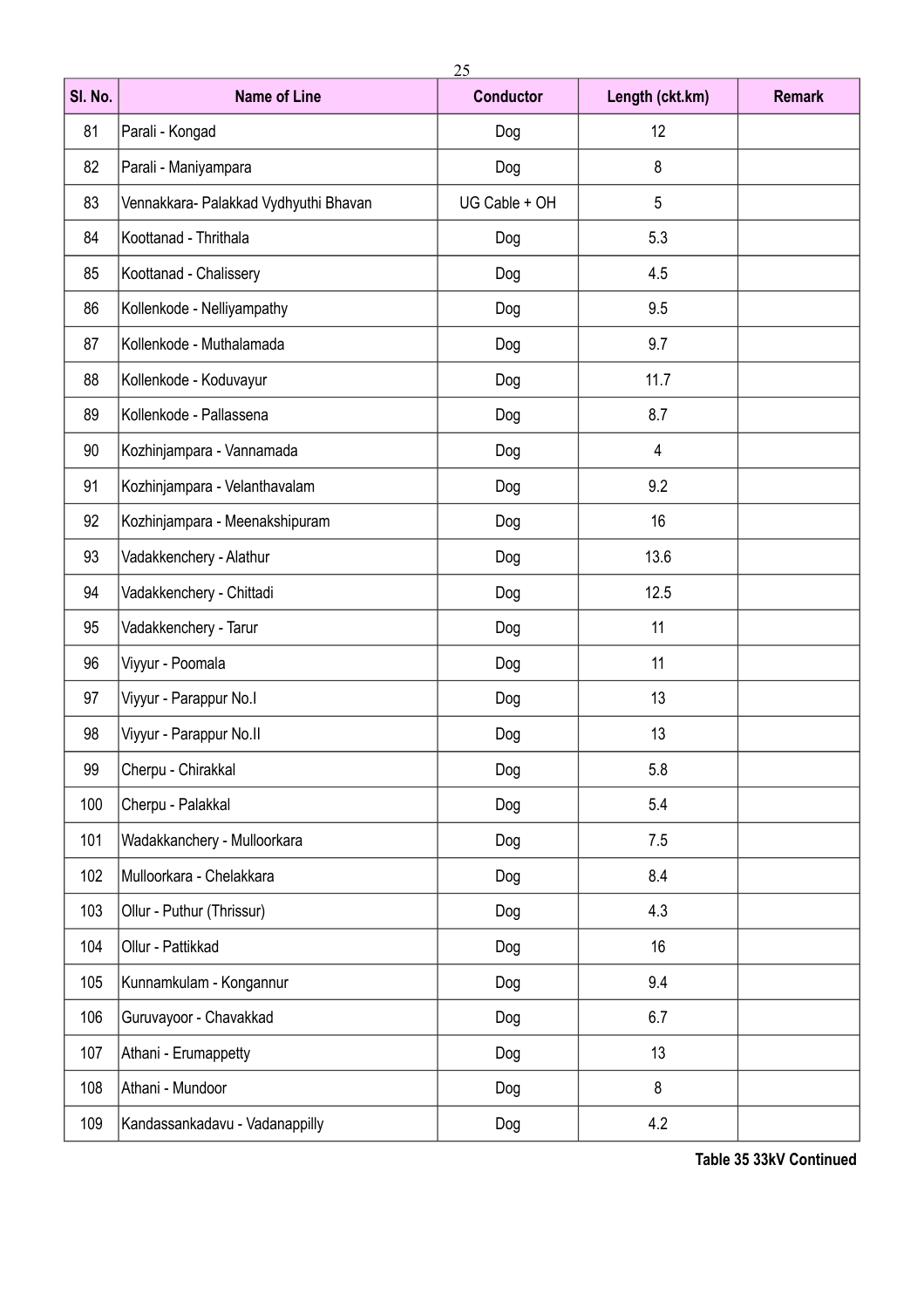| SI. No. | <b>Name of Line</b>              | <b>Conductor</b> | Length (ckt.km) | <b>Remark</b> |  |  |
|---------|----------------------------------|------------------|-----------------|---------------|--|--|
| 110     | Kandassankadavu - Mullassery     | Dog              | 7.6             |               |  |  |
| 111     | Valappad - Anthikadu No.I        | Dog              | 6.2             |               |  |  |
| 112     | Valappad - Anthikadu No.II       | Dog              | 6.2             |               |  |  |
| 113     | Valappad - Kaipamangalam No.I    | Dog              | 10.7            |               |  |  |
| 114     | Valappad - Kaipamangalam No.II   | Dog              | 10.7            |               |  |  |
| 115     | Kaipamangalam - Anchangady No.I  | Dog              | 8.6             |               |  |  |
| 116     | Kaipamangalam - Anchangady No.II | Dog              | 8.6             |               |  |  |
| 117     | Anchangady - Methala             | Dog              | 9.6             |               |  |  |
| 118     | Irinjalakuda - Vellangallur      | Dog              | 6.6             |               |  |  |
| 119     | Irinjalakuda - Parappukara No.I  | Dog              | 11.6            |               |  |  |
| 120     | Irinjalakuda - Parappukara No.II | Dog              | 11.6            |               |  |  |
| 121     | Chalakudy - Kallettumkara        | Dog              | 11.8            |               |  |  |
| 122     | Chalakudy - Pariyaram (Thrissur) | Dog              | 7.8             |               |  |  |
| 123     | Chalakudy - Koratty              | Dog              | 6.9             |               |  |  |
| 124     | Chalakudy - Vellikulangara       | Dog              | 12.9            |               |  |  |
| 125     | Kurumassery 110 - Kurumassey 33  | Dog              | 1.2             |               |  |  |
| 126     | Kurumassery - Puthenvelikkara    | Dog              | 7.2             |               |  |  |
| 127     | Kurumassery-Annamanada           | Dog              | 9.1             |               |  |  |
| 128     | Perumbavoor - Kurupampady        | Dog              | 8.5             |               |  |  |
| 129     | Perumbavoor - Vengola            | Dog              | 4.8             |               |  |  |
| 130     | Malayattoor - Koovapady          | Dog              | 4.2             |               |  |  |
| 131     | Malayattoor - Kalady             | Dog              | 6.3             |               |  |  |
| 132     | North Parur - Vadakkekara        | Dog              | 9.3             |               |  |  |
| 133     | North Parur - Varappuzha         | Dog              | 8.5             |               |  |  |
| 134     | North Parur - Alangad            | Dog              | 9               |               |  |  |
| 135     | Kaloor - Lulu Mall No.I          | 300 Sq.mm XLPE   | 5.38            |               |  |  |
| 136     | Kaloor - Lulu Mall No.II         | 300 Sq.mm XLPE   | 5.38            |               |  |  |
| 137     | Kaloor - Lulu Mall No.III        | 300 Sq.mm XLPE   | 5.38            |               |  |  |
| 138     | Kaloor - Thammanam UG Cable      | 300 Sq.mm XLPE   | $\overline{4}$  | New line      |  |  |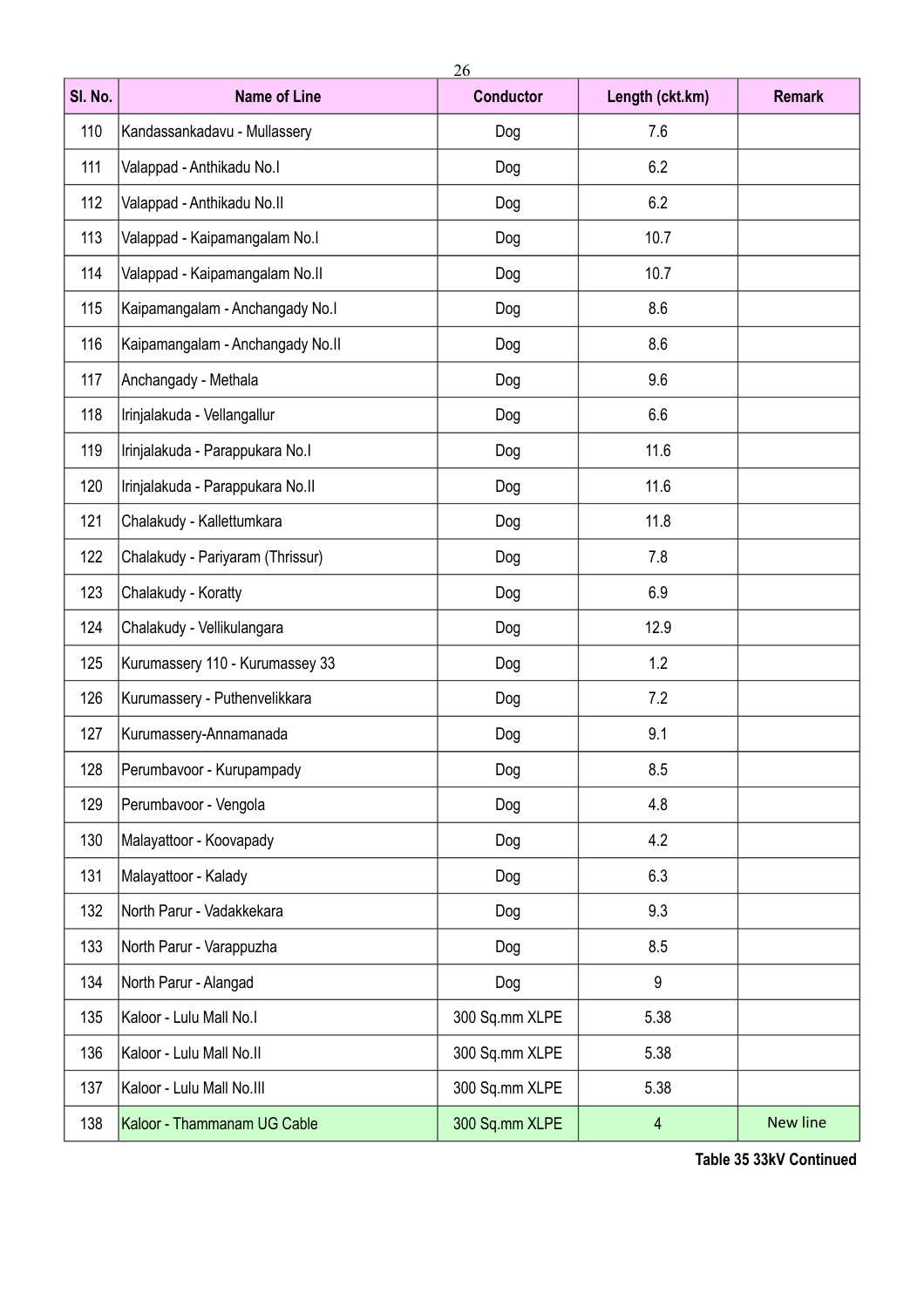| SI. No. | <b>Name of Line</b>                | <b>Conductor</b> | <b>Remark</b> |                 |
|---------|------------------------------------|------------------|---------------|-----------------|
| 139     | Moovattupuzha - Mazhuvannur        | Dog              | 4.8           |                 |
| 140     | Moovattupuzha - Kalloorkkad        | Dog              | 14            |                 |
| 141     | Nedumkandam - Ramakkalmedu No.I    | Dog              | 8             |                 |
| 142     | Nedumkandam - Ramakkalmedu No.II   | Dog              | 8             |                 |
| 143     | Kuthunkal-Senapathy                | Dog              | 16.79         |                 |
| 144     | Peerumedu - Vagaman                | Dog              | 17            |                 |
| 145     | Peerumedu - Upputhara              | Dog              | 21.5          |                 |
| 146     | Mundakkayam - Koottikkal           | Dog              | 8.09          |                 |
| 147     | Udumpannoor - Vannapuram           | Dog              | 17            |                 |
| 148     | Pala - Ramapuram                   | Dog              | 10            |                 |
| 149     | Pala - Paika                       | Dog              | 10            |                 |
| 150     | Pala - Kidangoor                   | Dog              | 9.6           |                 |
| 151     | Vaikom - Kaduthuruthy No.I         | Dog              | 10            |                 |
| 152     | Vaikom - Kaduthuruthy No.II        | Dog              | 10            |                 |
| 153     | Kaduthuruthy - Kallara             | Dog              | 7.7           |                 |
| 154     | Thrikodithanam - Vakathanam        | 300sq.mmXLPE+Dog | 8.7           |                 |
| 155     | Mallappally - Karukachal           | Dog              | 7.1           |                 |
| 156     | Mallappally - Kumbanad             | Dog              | 10.5          |                 |
| 157     | Ranni - Manimala                   | Dog              | 18.5          | <b>New line</b> |
| 158     | Thycattussery - Kuthiyathodu No.I  | Dog              | 6             |                 |
| 159     | Thycattussery - Kuthiyathodu No.II | Dog              | $6\,$         |                 |
| 160     | Punnapra - Thakazhy                | Dog              | 11.4          |                 |
| 161     | Chengannur - Mannar                | Dog              | 11.3          |                 |
| 162     | Kayamkulam - Oachira               | Dog              | 11            |                 |
| 163     | Edappon - Kattanam                 | Dog              | 9.2           |                 |
| 164     | Edathua - Kadapra                  | Dog              | 9.2           |                 |
| 165     | Kattanam - Vallikunnam             | Dog              | 8.5           |                 |
| 166     | Pathanamthitta - Konny             | Dog              | 8.3           |                 |
| 167     | Pathanamthitta - Ranni Perinad     | Dog              | 18.6          |                 |
| 168     | Ambalappuram - Ezhukone            | Dog              | 4.6           |                 |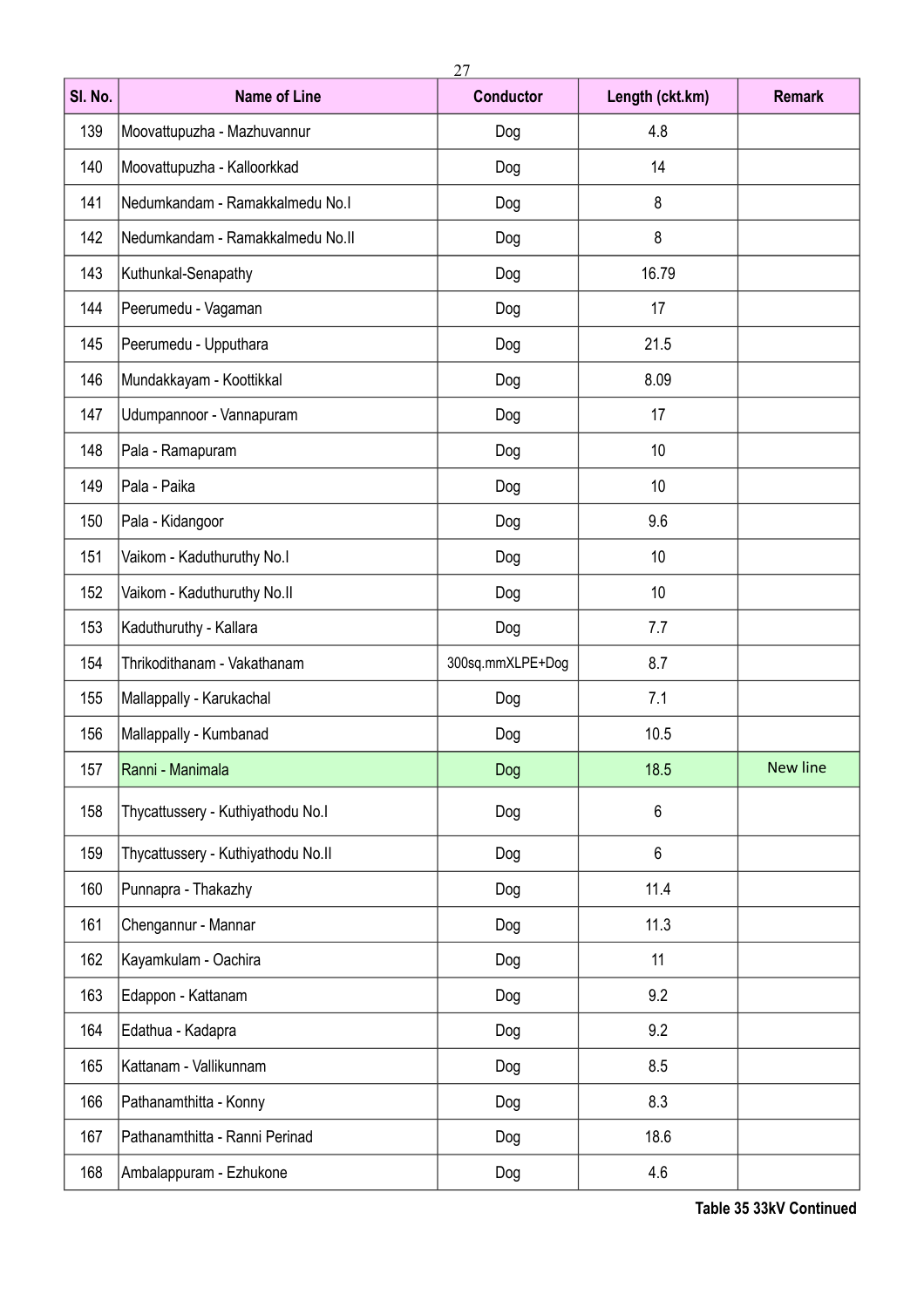| SI. No. | <b>Name of Line</b>                      | <b>Conductor</b> | Length (ckt.km) | <b>Remark</b>   |  |  |
|---------|------------------------------------------|------------------|-----------------|-----------------|--|--|
| 169     | Ambalappuram - Chengamanad               | Dog              | 12.5            |                 |  |  |
| 170     | Ambalappuram - Puthur (Kollam)           | Dog              | 10.4            |                 |  |  |
| 171     | Ambalappuram - Pooyappally               | Dog              | 11.2            |                 |  |  |
| 172     | Kottiyam - Adichanallur                  | Dog              | 10              |                 |  |  |
| 173     | Kottiyam - Paravoor                      | Dog              | 4.7             |                 |  |  |
| 174     | Kottiyam - Kannanallur                   | Dog              | 8               |                 |  |  |
| 175     | Attingal - Venjaramoodu                  | Dog              | 10.4            |                 |  |  |
| 176     | Attingal - Kadakkavur                    | Dog              | 11              |                 |  |  |
| 177     | Attingal - Kacheri UG Cable              | UG               | 4.8             | <b>New line</b> |  |  |
| 178     | Medical college, TVM - Pattoor SC UG     | UG               | 3.3             | <b>New line</b> |  |  |
| 179     | Kilimanoor - Kadakkal                    | Dog              | 9.5             |                 |  |  |
| 180     | Kilimanoor - Kallambalam                 | Dog              | 15              |                 |  |  |
| 181     | Thirumala - Karamana                     | 300 sq.mm XLPE   |                 |                 |  |  |
| 182     | Thirumala - Peyad                        | 300 sq.mm XLPE   | $\overline{7}$  |                 |  |  |
| 183     | Nedumangad - Chullimanur                 | Dog              | 5.8             |                 |  |  |
| 184     | Nedumangad - Vithura No.I                | Dog              | 12.6            |                 |  |  |
| 185     | Nedumangad - Vithura No.II               | 300 sq.mm XLPE   | 12.6            |                 |  |  |
| 186     | Vithura - IISER                          | 300 sq.mm XLPE   | 13.4            |                 |  |  |
| 187     | Tap Line from Nedumangad - Vithura       | Dog              | 0.82            |                 |  |  |
| 188     | Nedumangad to LPSC SC UG                 | UG               | 5.1             |                 |  |  |
| 189     | Nedumangad - Aryanadu (OH+UG, 10.03+.45) | OH+UG            | 10.48           | <b>New line</b> |  |  |
| 190     | Parassala - Poovar                       | Dog              | 15.5            |                 |  |  |
| 191     | Parassala - Vellarada                    | Dog              | 14.5            |                 |  |  |
|         | 33kV LINE-Total in Ckt.KM                |                  | 1943.51         |                 |  |  |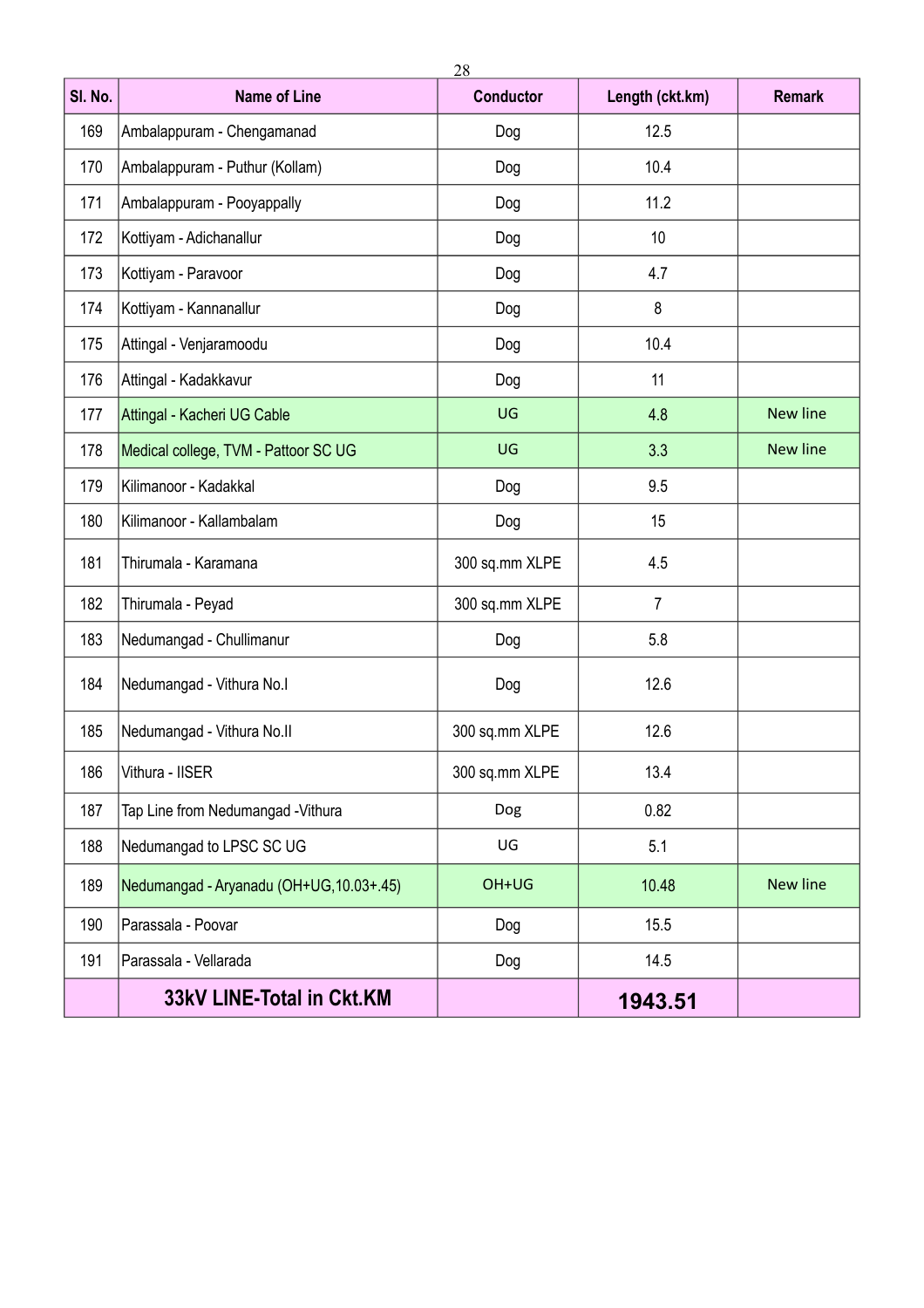# **TABLE 36 COST PER UNIT SENT OUT**

(All figures in Ps.) **Sl. No Year At Generation end At Transmission end At Distribution LT side** 1 1991-92 7.80 0.64 35.25 22.99 76.93 55.65 2 1992-93 8.11 0.54 27.89 15.69 75.95 49.65 3 1993-94 8.83 0.56 41.43 28.24 93.05 64.91 4 | 1994-95 | 9.55 | 0.93 | 44.65 | 30.29 | 96.91 | 65.70 5 1995-96 10.64 1.31 49.50 35.02 115.94 79.54 6 1996-97 14.79 1.01 67.26 46.84 144.71 96.88 7 1997-98 32.95 4.82 95.46 69.13 175.89 125.82 8 | 1998-99 | 33.07 | 12.18 | 92.38 | 67.95 | 173.30 | 125.88 9 1999-00 47.70 23.07 125.01 95.13 211.05 156.87 10 2000-01 64.84 34.26 183.36 149.66 286.17 223.75 11 | 2001-02 | 220 | 195 | 251 | 210 | 341 | 281 12 2002-03 262 254 319 266 417 352 13 | 2003-04 | 284 | 255 | 330 | 279 | 422 | 400 14 | 2004-05 | 217 | 195 | 260 | 220 | 347 | 289 15 | 2005-06 | 193 | 175 | 233 | 201 | 352 | 304 15 | 2006-07 | 179 | 173 | 213 | 202 | 368 | 336 16 | 2007-08 | 207 | 202 | 243 | 234 | 393 | 369 17 | 2008-09 | 321 | 321 | 349 | 347 | 474 | 447 18 2009-10 291 291 320 319 457 438 19 | 2010-11 | 289 | 289 | 321 | 319 | 472 | 466 20 | 2011-12 | 305 | 301 | 332 | 326 | 493 | 455 21 | 2012-13 | 487 | 480 | 515 | 501 | 666 | 632 22 | 2013-14 | 417 | 408 | 446 | 428 | 659 | 614 23 | 2014-15 | 382 | 379 | 422 | 416 | 625 | 578 24 | 2015-16 | 357 | 354 | 393 | 388 | 586 | 542 25 | 2016-17 | 413 | 410 | 448 | 443 | 659 | 613 26 | 2017-18 | 339 | 332 | 394 | 377 | 637 | 569 *Including interest charges Excluding interest charges Including interest charges Excluding interest charges Including interest charges Excluding interest charges*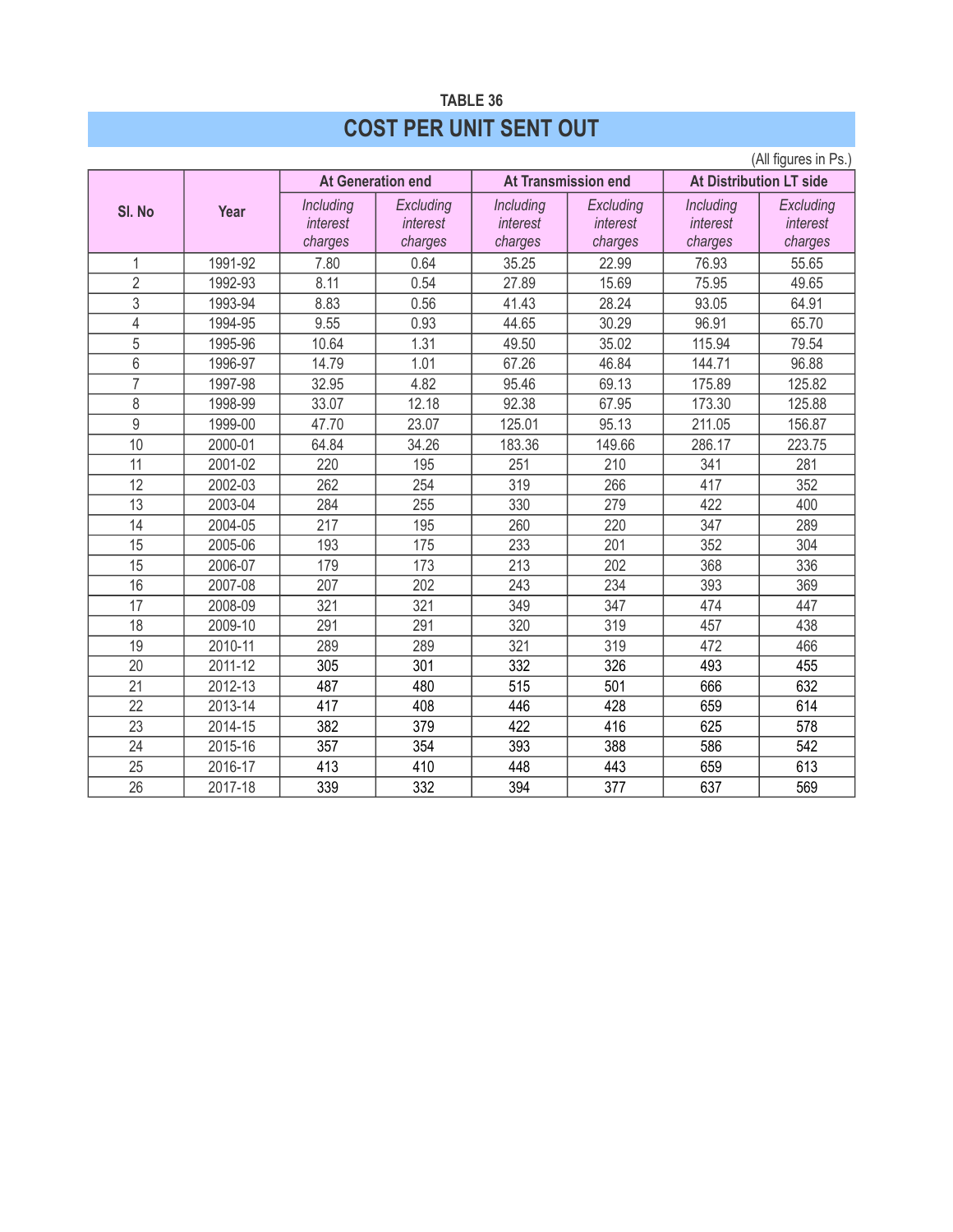|                | <b>FIVE YEAR PLAN TARGET AND ACHIEVEMENT</b> |                                            |                |                |                          |              |                                            |                          |                |                          |         |                |              |                                            |                          |
|----------------|----------------------------------------------|--------------------------------------------|----------------|----------------|--------------------------|--------------|--------------------------------------------|--------------------------|----------------|--------------------------|---------|----------------|--------------|--------------------------------------------|--------------------------|
| SI.            | <b>Description of work</b>                   | <b>Target for</b><br>11 <sup>th</sup> Plan |                |                | <b>Achievement</b>       |              | <b>Target for</b><br>12 <sup>th</sup> Plan |                          |                | <b>Achievement</b>       |         |                |              | <b>Target for</b><br>13 <sup>th</sup> Plan | <b>Achievem</b><br>ent   |
| No.            |                                              | 2007-12                                    | 2009-10        | 2010-11        | 2011-12                  | <b>Total</b> | 2012-17                                    | 2012-13                  | 2013-14        | 2014-15                  | 2015-16 | 2016-17        | <b>Total</b> | 2017-22                                    | 2017-18                  |
|                | A. GENERATION                                |                                            |                |                |                          |              |                                            |                          |                |                          |         |                |              |                                            |                          |
| $\overline{1}$ | Hydro Electric Projects (MW)                 | 606.40                                     | 6.25           | 103.00         | 8.80                     | 118.05       | 248.05                                     | 2.86                     | 10.5           | 18.55                    | 22      | 3.6            | 57.51        | 249                                        | 18.511                   |
| 2              | Wind Projects (MW)                           | 3.75                                       | 1.95           | 3.60           | $\blacksquare$           | 5.55         | $\sim$                                     | $\blacksquare$           |                | $\blacksquare$           | 8.4     | $\blacksquare$ | 8.40         | 25                                         | 17                       |
| 3              | Co-generation Projects (MW)                  | $\blacksquare$                             | $\blacksquare$ | 10.00          | $\blacksquare$           | 10.00        |                                            | $\overline{\phantom{a}}$ |                | $\overline{\phantom{a}}$ |         | $\blacksquare$ |              | $\blacksquare$                             | $\overline{\phantom{a}}$ |
| 4              | Gas based project (MW)                       |                                            | ÷,             | $\blacksquare$ | $\blacksquare$           | $\sim$       | 350.00                                     | ÷,                       |                |                          |         |                |              | $\blacksquare$                             |                          |
| 5              | Solar projects (MW)                          |                                            | $\overline{a}$ | $\blacksquare$ | $\blacksquare$           |              |                                            | $\overline{a}$           |                | $\blacksquare$           | 14.16   | 53.92          | 68.07        | 500                                        | 44.25                    |
|                | Total                                        | 610.15                                     | 8.20           | 116.60         | 8.80                     | 133.60       | 598.05                                     | 2.86                     | 10.50          | 18.55                    | 44.56   | 57.52          | 133.98       | 774.00                                     | 79.76                    |
|                | <b>B. TRANSMISSION</b>                       |                                            |                |                |                          |              |                                            |                          |                |                          |         |                |              |                                            |                          |
| $\overline{1}$ | 400 kV Substations (Nos)                     |                                            |                |                |                          |              |                                            |                          |                |                          |         |                |              | 1                                          | $\mathbf 0$              |
| 2              | 220 kV Substations (Nos)                     | $6\phantom{.}6$                            | $\overline{2}$ |                |                          | $\mathbf{2}$ | 9                                          | 1                        |                |                          |         | $\overline{a}$ | 2.00         | 22                                         | $\mathbf{2}$             |
| 3              | 110 kV Substations (Nos)                     | 54                                         | 9              | 5              | 3                        | 17           | 60                                         | 1                        | 5              |                          | 8       | 3              | 18.00        | 72                                         | $6\,$                    |
| 4              | 66 kV Substations (Nos)                      | $6\phantom{.}6$                            |                | $\overline{1}$ | $\overline{\phantom{a}}$ | $\mathbf{1}$ | 12                                         | $\mathbf{1}$             | 1              |                          | 3       | $\blacksquare$ | 5.00         | 9                                          | $\mathfrak{Z}$           |
| 5              | 33 kV Substations (Nos)                      | 55                                         | 18             | $\overline{7}$ | $\overline{7}$           | 32           | 47                                         | 8                        | $\overline{4}$ | $\overline{1}$           | 3       | $\overline{7}$ | 23.00        | 34                                         | 5                        |
| 6              | 400 kVLines (Ckt-km)                         |                                            |                |                |                          |              |                                            |                          |                |                          |         |                |              | 178                                        | $\mathbf 0$              |
| $\overline{7}$ | 220 kV Lines (km)                            | 102.46                                     | 18.26          |                |                          | 18.26        | 227                                        | 26.87                    |                | 36.2                     | 0.68    |                | 63.75        | 845.37                                     | 55.1                     |
| 8              | 110 kV Lines (km)                            | 672.55                                     | 48.302         | 34.22          | 0.89                     | 83.412       | 1216                                       | 27.55                    | 112.59         | 39.4                     | 66.60   | 67.66          | 313.80       | 2004.98                                    | 79.76                    |
| 9              | 66 kV Lines (km)                             | 275.24                                     |                |                |                          | 0            | 20                                         | 4.60                     |                | $\mathbf 0$              | 6       | $\blacksquare$ | 10.60        | 425.9                                      | 0.44                     |
| 10             | 33 kV Lines (km)                             | 621.57                                     | 199.22         | 63.6           | 81                       | 343.82       | 600                                        | 64.90                    | 71.44          | 42.29                    | 66.79   | 75.77          | 321.19       | 827.46                                     | 41.08                    |
|                | <b>C. DISTRIBUTION</b>                       |                                            |                |                |                          |              |                                            |                          |                |                          |         |                |              |                                            |                          |
| $\overline{1}$ | Service Connections (Nos)                    | 2,350,000                                  | 447,817        | 442,889        | 413,682                  | 1,304,388    | 2,108,130                                  | 403,421                  | 415,216        | 422,238                  | 381,247 | 462,482        | 2084604      | 1138977                                    | 368673                   |
| $\overline{2}$ | HT lines - 11 kV & 22 kV (km)                | 16,556                                     | 3,398          | 3,659          | 2,986                    | 10,043       | 15,855                                     | 1,579                    | 1,884          | 1,807                    | 2,022   | 1846           | 9137.59      | 12661                                      | 1744.11                  |
| 3              | LT lines (km)                                | 19,270                                     | 7,838          | 6,761          | 4,105                    | 18,704       | 26,900                                     | 3,066                    | 3,735          | 4,636                    | 3,312   | 5358           | 20107.00     | 8537                                       | 3129.73                  |
| 4              | Distribution Transformers (Nos)              | 11,790                                     | 5,790          | 5,804          | 4,479                    | 16,073       | 18,543                                     | 2,643                    | 3,200          | 3,547                    | 2,389   | 2271           | 14050        | 6249                                       | 2353                     |
| 5              | Faulty Meter Replacement (Nos)               | 1,706,645                                  | 1,013,517      | 708,556        | 610,368                  | 2,332,441    | 4,531,316                                  | 651,072                  | ,039,790       | 840,691                  | 660,735 | 469,285        | 3661573      | 3835927                                    | 1237110                  |

**TABLE 37**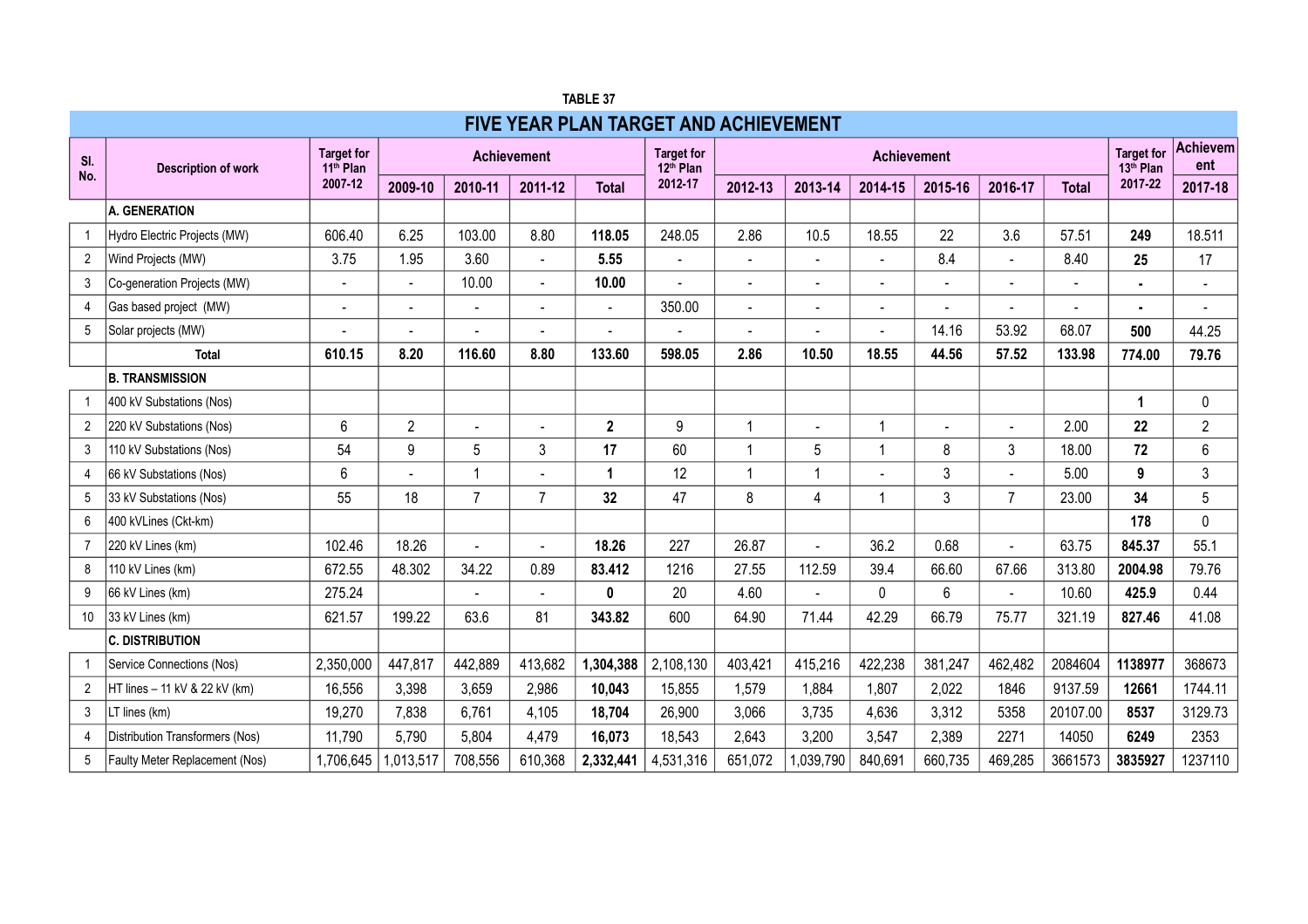### **TABLE 38**

## **ALL INDIA INSTALLED GENERATION CAPACITY OF POWER UTILITIES (Sector wise)**

**As on 31-3-2018**

|                  | Source wise breakup                              |           |          |                |              |                |              |            |              |
|------------------|--------------------------------------------------|-----------|----------|----------------|--------------|----------------|--------------|------------|--------------|
| <b>Region</b>    | <b>Sector</b>                                    |           |          | <b>Thermal</b> |              |                |              |            | <b>Total</b> |
|                  |                                                  |           | Gas      | <b>Diesel</b>  | <b>Total</b> | <b>Nuclear</b> | <b>Hydro</b> | Renewable* |              |
|                  | <b>State</b>                                     | 16888.00  | 2879.20  | 0.00           | 19767.20     | 0.00           | 8643.55      | 689.56     | 29100.31     |
| Northern         | Private                                          | 22760.83  | 558.00   | 0.00           | 23318.83     | 0.00           | 2514.00      | 11854.66   | 37687.49     |
| Region           | Central                                          | 13290.37  | 2344.06  | 0.00           | 15634.43     | 1620.00        | 8596.22      | 329.00     | 26179.65     |
|                  | Sub total                                        | 52939.20  | 5781.26  | 0.00           | 58720.46     | 1620.00        | 19753.77     | 12873.22   | 92967.45     |
|                  | State                                            | 21280.00  | 2849.82  | 0.00           | 24129.82     | 0.00           | 5446.50      | 311.19     | 29887.51     |
| Western          | Private                                          | 34285.67  | 4676.00  | 0.00           | 38961.67     | 0.00           | 481.00       | 19473.89   | 58916.56     |
| Region           | Central                                          | 15042.95  | 3280.67  | 0.00           | 18323.62     | 1840.00        | 1520.00      | 661.30     | 22344.92     |
|                  | Sub total                                        | 70608.62  | 10806.49 | 0.00           | 81415.11     | 1840.00        | 7447.50      | 20446.38   | 111148.99    |
|                  | State                                            | 19432.50  | 791.98   | 287.88         | 20512.36     | 0.00           | 11808.03     | 518.02     | 32838.41     |
| Southern         | Private                                          | 12124.50  | 5322.10  | 473.70         | 17920.30     | 0.00           | 0.00         | 33359.36   | 51279.66     |
| Region           | Central                                          | 14225.02  | 359.58   | 0.00           | 14584.60     | 3320.00        | 0.00         | 491.90     | 18396.50     |
|                  | Sub total                                        | 45782.02  | 6473.66  | 761.58         | 53017.26     | 3320.00        | 11808.03     | 34369.28   | 102514.57    |
|                  | State                                            | 7070.00   | 100.00   | 0.00           | 7170.00      | 0.00           | 3537.92      | 225.11     | 10933.03     |
| Eastern          | Private                                          | 6375.00   | 0.00     | 0.00           | 6375.00      | 0.00           | 399.00       | 803.29     | 7577.29      |
| Region           | Central                                          | 13876.64  | 0.00     | 0.00           | 13876.64     | 0.00           | 1005.20      | 10.00      | 14891.84     |
|                  | Sub total                                        | 27321.64  | 100.00   | 0.00           | 27421.64     | 0.00           | 4942.12      | 1038.40    | 33402.16     |
|                  | State                                            | 0.00      | 457.95   | 36.00          | 493.95       | 0.00           | 422.00       | 254.25     | 1170.20      |
| North<br>Eastern | Private                                          | 0.00      | 24.50    | 0.00           | 24.50        | 0.00           | 0.00         | 23.31      | 47.81        |
| Region           | Central                                          | 520.02    | 1253.60  | 0.00           | 1773.62      | 0.00           | 920.00       | 5.00       | 2698.62      |
|                  | Sub total                                        | 520.02    | 1736.05  | 36.00          | 2292.07      | 0.00           | 1342.00      | 282.56     | 3916.63      |
|                  | State                                            | 0.00      | 0.00     | 40.05          | 40.05        | 0.00           | 0.00         | 5.25       | 45.30        |
| Islands          | Private                                          | 0.00      | 0.00     | 0.00           | 0.00         | 0.00           | 0.00         | 2.21       | 2.21         |
|                  | Central                                          | 0.00      | 0.00     | 0.00           | 0.00         | 0.00           | 0.00         | 5.10       | 5.10         |
|                  | Sub total                                        | 0.00      | 0.00     | 40.05          | 40.05        | 0.00           | 0.00         | 12.56      | 52.61        |
|                  | State                                            | 64670.50  | 7078.95  | 363.93         | 72113.38     | 0.00           | 29858.00     | 2003.38    | 103974.76    |
| All India        | Private                                          | 75546.00  | 10580.60 | 473.70         | 86600.30     | 0.00           | 3394.00      | 65516.72   | 155511.02    |
|                  | Central                                          | 56955.00  | 7237.91  | 0.00           | 64192.91     | 6780.00        | 12041.42     | 1502.30    | 84516.63     |
|                  | Sub total                                        | 197171.50 | 24897.46 | 837.63         | 222906.59    | 6780.00        | 45293.42     | 69022.40   | 344002.41    |
|                  | Fig at decimal may not tally due to rounding off |           |          |                |              |                |              |            |              |

#### **\*Break up of Renewables**

| Small<br>Hydro | Wind     |                        | <b>Bio Power</b>   |          | Total<br>capacity |  |
|----------------|----------|------------------------|--------------------|----------|-------------------|--|
|                |          | BМ<br>Power<br>/Co-gen | Waste to<br>Energy | Solar    |                   |  |
| 4485.81        | 34046.00 | 8700.80                | 138.30             | 21651.48 | 69022.39          |  |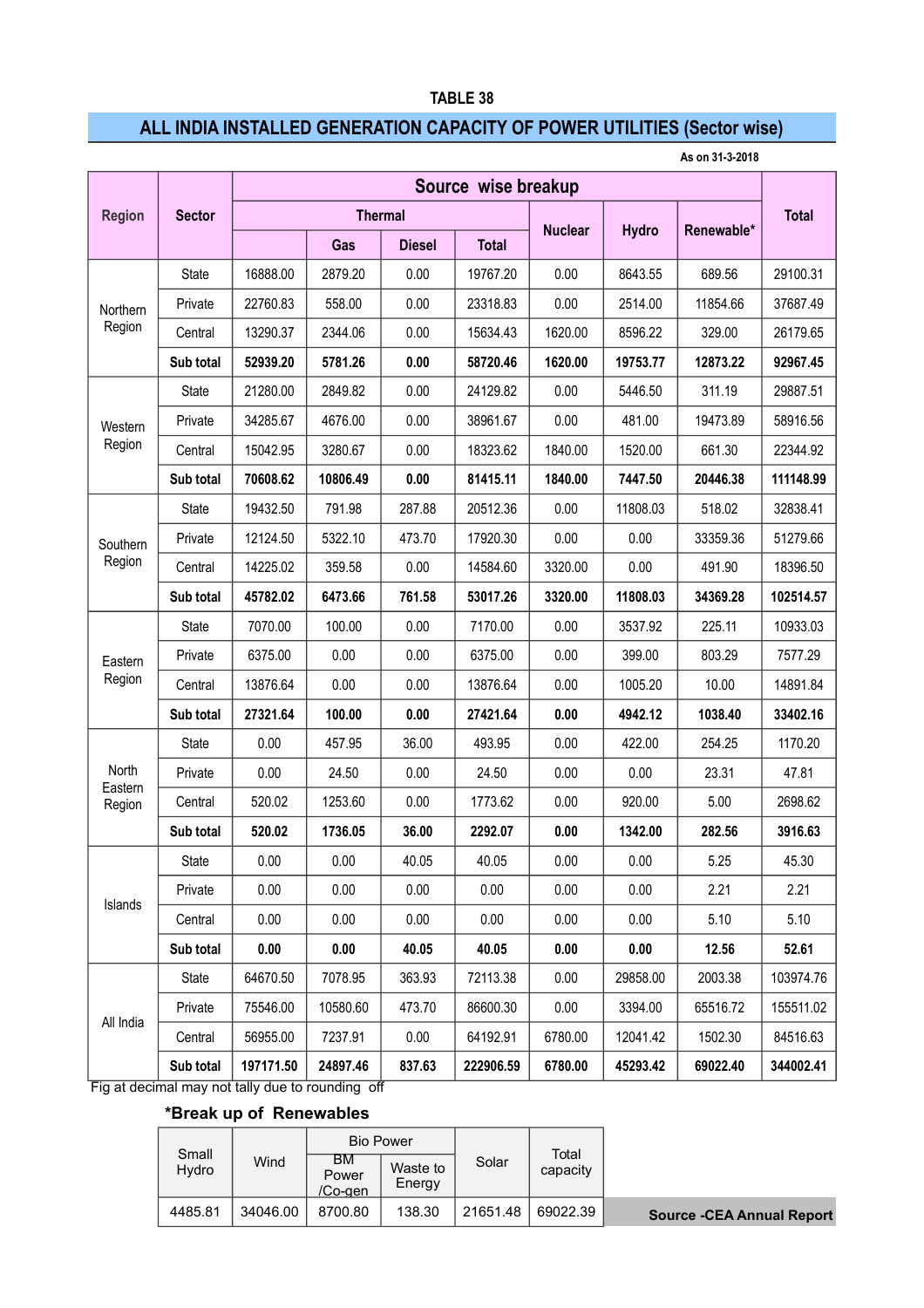| In MW                                  |                     |          |               |              |                |              | As on 31-3-2018 |              |  |
|----------------------------------------|---------------------|----------|---------------|--------------|----------------|--------------|-----------------|--------------|--|
|                                        | Source wise breakup |          |               |              |                |              |                 |              |  |
| State / UT / Utlities                  | <b>Thermal</b>      |          |               |              | <b>Nuclear</b> | <b>Hydro</b> | Renewable       | <b>Total</b> |  |
|                                        | Coal                | Gas      | <b>Diesel</b> | <b>Total</b> |                |              |                 |              |  |
| Delhi                                  | 4821.94             | 2115.41  | 0.00          | 6937.35      | 102.83         | 723.09       | 121.57          | 7884.84      |  |
| Haryana                                | 8095.50             | 685.61   | 0.00          | 8781.11      | 100.94         | 1948.21      | 411.75          | 11242.01     |  |
| Himachal Pradesh                       | 183.40              | 62.01    | 0.00          | 245.41       | 28.95          | 2910.48      | 853.84          | 4038.68      |  |
| Jammu & Kashmir                        | 506.39              | 304.07   | 0.00          | 810.46       | 67.98          | 2369.48      | 180.39          | 3428.31      |  |
| Punjab                                 | 8590.08             | 414.01   | 0.00          | 9004.09      | 196.81         | 3781.65      | 1282.42         | 14264.97     |  |
| Rajasthan                              | 10938.25            | 824.90   | 0.00          | 11763.15     | 556.74         | 1930.97      | 6773.64         | 21024.50     |  |
| <b>Uttar Pradesh</b>                   | 18073.72            | 549.49   | 0.00          | 18623.21     | 289.48         | 3421.03      | 2677.01         | 25010.73     |  |
| Uttarakhand                            | 442.24              | 519.66   | 0.00          | 961.90       | 31.24          | 1815.69      | 547.40          | 3356.23      |  |
| Chandigarh                             | 38.15               | 15.03    | 0.00          | 53.18        | 8.01           | 101.71       | 25.20           | 188.10       |  |
| Central unallocated                    | 1249.53             | 291.05   | 0.00          | 1540.58      | 237.03         | 751.45       | 0.00            | 2529.06      |  |
| <b>Total Northern</b><br>Region        | 52939.20            | 5781.24  | 0.00          | 58720.44     | 1620.01        | 19753.76     | 12873.22        | 92967.43     |  |
| Goa                                    | 454.78              | 67.67    | 0.00          | 522.45       | 26.00          | 0.00         | 0.96            | 549.41       |  |
| Daman & Diu                            | 126.63              | 43.34    | 0.00          | 169.97       | 7.00           | 0.00         | 10.61           | 187.58       |  |
| Gujarat                                | 15606.16            | 6561.82  | 0.00          | 22167.98     | 559.00         | 772.00       | 7295.32         | 30794.30     |  |
| Madhya Pradesh                         | 12448.41            | 357.00   | 0.00          | 12805.41     | 273.00         | 3223.66      | 4019.80         | 20321.87     |  |
| Chattisgarh                            | 12723.44            | 0.00     | 0.00          | 12723.44     | 48.00          | 120.00       | 535.35          | 13426.79     |  |
| Maharashtra                            | 26960.75            | 3512.73  | 0.00          | 30473.48     | 690.00         | 3331.84      | 8578.88         | 43074.20     |  |
| Dadra & Nagar Haveli                   | 174.44              | 66.34    | 0.00          | 240.78       | 9.00           | 0.00         | 5.46            | 255.24       |  |
| Central unallocated                    | 2114.00             | 197.59   | 0.00          | 2311.59      | 228.00         | 0.00         | 0.00            | 2539.59      |  |
| <b>Total Western</b><br>Region         | 70608.61            | 10806.49 | 0.00          | 81415.10     | 1840.00        | 7447.50      | 20446.38        | 111148.98    |  |
| Andhra Pradesh                         | 10558.44            | 3929.52  | 36.80         | 14524.76     | 127.27         | 1673.60      | 6725.88         | 23051.51     |  |
| Telangana                              | 7878.07             | 950.88   | 0.00          | 8828.95      | 148.73         | 2449.93      | 3659.52         | 15087.13     |  |
| Karnataka                              | 9807.70             | 0.00     | 153.12        | 9960.82      | 698.00         | 3599.80      | 12438.85        | 26697.47     |  |
| Kerala                                 | 1758.22             | 533.58   | 159.96        | 2451.76      | 362.00         | 1881.50      | 379.46          | 5074.72      |  |
| Tamilnadu                              | 13647.19            | 1027.18  | 411.70        | 15086.07     | 1448.00        | 2203.20      | 11165.41        | 29902.68     |  |
| <b>NLC</b>                             | 100.00              | 0.00     | 0.00          | 100.00       | 0.00           | 0.00         | 0.00            | 100.00       |  |
| Pondicherry                            | 248.40              | 32.50    | 0.00          | 280.90       | 86.00          | 0.00         | 0.16            | 367.06       |  |
| Central unallocated                    | 1784.00             | 0.00     | 0.00          | 1784.00      | 450.00         | 0.00         | 0.00            | 2234.00      |  |
| <b>Total Southern</b><br><b>Region</b> | 45782.02            | 6473.66  | 761.58        | 53017.26     | 3320.00        | 11808.03     | 34369.28        | 102514.57    |  |

### **TABLE 39**

## **ALL INDIA INSTALLED GENERATION CAPACITY (MW) OF POWER UTILITIES (State wise)**

**Table 39** continued